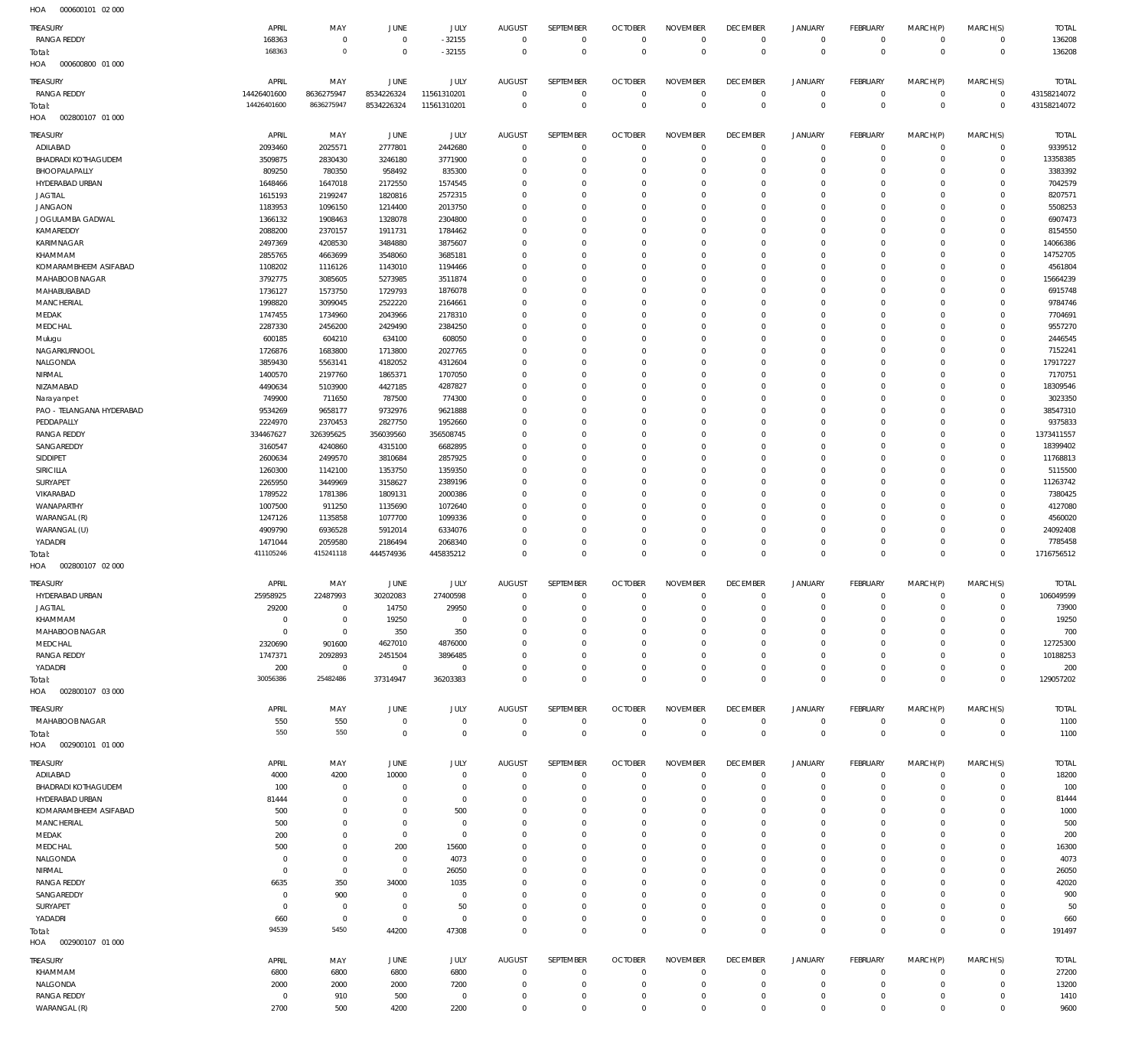| HOA<br>002900107 01 000           |                |             |                |             |                              |             |                                  |                                |                 |                |                |                |                |              |
|-----------------------------------|----------------|-------------|----------------|-------------|------------------------------|-------------|----------------------------------|--------------------------------|-----------------|----------------|----------------|----------------|----------------|--------------|
| <b>TREASURY</b>                   | APRIL          | MAY         | JUNE           | <b>JULY</b> | <b>AUGUST</b>                | SEPTEMBER   | <b>OCTOBER</b>                   | <b>NOVEMBER</b>                | <b>DECEMBER</b> | <b>JANUARY</b> | FEBRUARY       | MARCH(P)       | MARCH(S)       | <b>TOTAL</b> |
| WARANGAL (U)                      | 2550           | $\mathbf 0$ | $\mathbb O$    | $\mathbf 0$ | $\mathbf 0$                  | $\mathbf 0$ | $\overline{0}$                   | $\mathbf 0$                    | $\overline{0}$  | $\circ$        | $\overline{0}$ | $\mathbf{0}$   | $\overline{0}$ | 2550         |
|                                   | 14050          | 10210       | 13500          | 16200       | $\mathbf 0$                  | $\mathbf 0$ | $\overline{0}$                   | $\mathbf 0$                    | $\overline{0}$  | $\overline{0}$ | $\overline{0}$ | $\overline{0}$ | $\overline{0}$ | 53960        |
| Total:<br>HOA<br>002900800 81 000 |                |             |                |             |                              |             |                                  |                                |                 |                |                |                |                |              |
|                                   |                |             |                |             |                              |             |                                  |                                |                 |                |                |                |                |              |
| TREASURY                          | APRIL          | MAY         | JUNE           | JULY        | <b>AUGUST</b>                | SEPTEMBER   | <b>OCTOBER</b>                   | <b>NOVEMBER</b>                | <b>DECEMBER</b> | <b>JANUARY</b> | FEBRUARY       | MARCH(P)       | MARCH(S)       | <b>TOTAL</b> |
| HYDERABAD URBAN                   | 230000         | $\mathbf 0$ | 5865           | 111600      | $^{\circ}$                   | 0           | $\overline{0}$                   | $\mathbf 0$                    | $\mathbf 0$     | $\circ$        | $\overline{0}$ | $\mathbf 0$    | $\overline{0}$ | 347465       |
| KARIMNAGAR                        | $\overline{0}$ | $\mathbf 0$ | $\overline{0}$ | 1759        | $^{\circ}$                   | $\bf 0$     | $\mathbf 0$                      | $\mathbf 0$                    | $\mathbf 0$     | 0              | $\overline{0}$ | $\mathbf 0$    | $\mathbf 0$    | 1759         |
| NAGARKURNOOL                      | - 0            | 1000        | 4287           | $\mathbf 0$ | 0                            | $\mathbf 0$ | $\mathbf 0$                      | $\mathbf 0$                    | $\mathbf 0$     | 0              | $\mathbf{0}$   | 0              | $\mathbf 0$    | 5287         |
| NIRMAL                            | $\Omega$       | $\mathbf 0$ | $\mathbf 0$    | 2600        | $^{\circ}$                   | $\mathbf 0$ | $\mathbf 0$                      | $\mathbf 0$                    | $\mathbf 0$     | 0              | $\mathbf{0}$   | $\Omega$       | $\mathbf 0$    | 2600         |
| <b>RANGA REDDY</b>                | 209362         | 9032        | 16894          | 13034       | $^{\circ}$                   | $\mathbf 0$ | $\mathbf 0$                      | $\mathbf 0$                    | $\mathbf 0$     | 0              | $\mathbf{0}$   | 0              | $\mathbf 0$    | 248322       |
| SANGAREDDY                        | 2000           | $\mathbf 0$ | 0              | $\mathbf 0$ | $^{\circ}$                   | $\mathbf 0$ | $\mathbf 0$                      | $\mathbf 0$                    | $\mathbf 0$     | 0              | $\mathbf{0}$   | $\Omega$       | $\mathbf 0$    | 2000         |
| VIKARABAD                         | 100            | 900         | 50             | 250         | $\mathbf 0$                  | $\mathbf 0$ | $\mathbf 0$                      | $\mathbf 0$                    | $\mathbf 0$     | 0              | $\mathbf{0}$   | 0              | $\mathbf 0$    | 1300         |
| YADADRI                           | 0              | 750         | $\mathbf 0$    | $\mathbf 0$ | $^{\circ}$                   | $\bf 0$     | $\mathbf 0$                      | $\mathbf 0$                    | $\mathbf 0$     | 0              | $\mathbf{0}$   | $\mathbf 0$    | $\mathbf 0$    | 750          |
| Total:                            | 441462         | 11682       | 27096          | 129243      | $\overline{0}$               | $\mathbf 0$ | $\mathbf 0$                      | $\mathbf 0$                    | $\mathbf 0$     | $\mathbf 0$    | $\overline{0}$ | $\mathbf 0$    | $\mathbf 0$    | 609483       |
| HOA<br>003001101 01 000           |                |             |                |             |                              |             |                                  |                                |                 |                |                |                |                |              |
|                                   |                |             |                |             |                              |             |                                  |                                |                 |                |                |                |                |              |
| TREASURY                          | APRIL          | MAY         | JUNE           | <b>JULY</b> | <b>AUGUST</b>                | SEPTEMBER   | <b>OCTOBER</b>                   | <b>NOVEMBER</b>                | <b>DECEMBER</b> | <b>JANUARY</b> | FEBRUARY       | MARCH(P)       | MARCH(S)       | <b>TOTAL</b> |
| NALGONDA                          | - 0            | $\mathbf 0$ | $\mathbf 0$    | 2836000     | $^{\circ}$                   | 0           | $\overline{0}$                   | $\mathbf 0$                    | $\mathbf 0$     | $\mathbf 0$    | $\overline{0}$ | $\mathbf 0$    | $\overline{0}$ | 2836000      |
| Total:                            | $\overline{0}$ | $\mathbf 0$ | $\mathbf 0$    | 2836000     | $\mathbf 0$                  | $\mathbf 0$ | $\overline{0}$                   | $\mathbf 0$                    | $\overline{0}$  | $\overline{0}$ | $\overline{0}$ | $\overline{0}$ | $\overline{0}$ | 2836000      |
| HOA<br>003001101 96 000           |                |             |                |             |                              |             |                                  |                                |                 |                |                |                |                |              |
|                                   |                |             |                |             |                              | SEPTEMBER   |                                  |                                |                 |                |                |                |                |              |
| TREASURY                          | APRIL          | MAY         | JUNE           | JULY        | <b>AUGUST</b>                |             | <b>OCTOBER</b>                   | <b>NOVEMBER</b>                | <b>DECEMBER</b> | <b>JANUARY</b> | FEBRUARY       | MARCH(P)       | MARCH(S)       | <b>TOTAL</b> |
| PAO - TELANGANA HYDERABAD         | $-77456$       | $\mathbf 0$ | $-22426$       | $-217724$   | $\overline{0}$               | 0           | $\overline{0}$                   | $\mathbf 0$                    | $\overline{0}$  | $\circ$        | $\overline{0}$ | $\circ$        | $\overline{0}$ | $-317606$    |
| Total:                            | $-77456$       | $\mathbf 0$ | $-22426$       | $-217724$   | $\overline{0}$               | $\bf 0$     | $\overline{0}$                   | $\mathbf 0$                    | $\overline{0}$  | $\mathbf 0$    | $\overline{0}$ | $\mathbf 0$    | $\overline{0}$ | $-317606$    |
| HOA<br>003001102 01 000           |                |             |                |             |                              |             |                                  |                                |                 |                |                |                |                |              |
| TREASURY                          | APRIL          | MAY         | JUNE           | JULY        | <b>AUGUST</b>                | SEPTEMBER   | <b>OCTOBER</b>                   | <b>NOVEMBER</b>                | <b>DECEMBER</b> | <b>JANUARY</b> | FEBRUARY       | MARCH(P)       | MARCH(S)       | <b>TOTAL</b> |
| <b>BHADRADI KOTHAGUDEM</b>        | 665795         | $\mathbf 0$ | 256079         | 1644054     | $\mathbf 0$                  | $\mathbf 0$ | $\overline{0}$                   | $\Omega$                       | $\mathbf 0$     | $\circ$        | $\overline{0}$ | $^{\circ}$     | $\overline{0}$ | 2565928      |
| HYDERABAD URBAN                   | $\circ$        | 3681757     | 8693135        | 56662388    | 0                            | $\mathbf 0$ | $\mathbf 0$                      | $\Omega$                       | $\mathbf 0$     | $\mathbf 0$    | $\circ$        | $\mathbf 0$    | $\mathbf 0$    | 69037280     |
| <b>JAGTIAL</b>                    | 0              | $\mathbf 0$ | $^{\circ}$     | $-15030$    | 0                            | $\mathbf 0$ | $\mathbf 0$                      | $\mathbf 0$                    | $\mathbf 0$     | $\mathbf 0$    | $\mathbf{0}$   | $\Omega$       | $\mathbf 0$    | $-15030$     |
| KAMAREDDY                         | 2950           | $\mathbf 0$ | $^{\circ}$     | $^{\circ}$  | $\Omega$                     | $\mathbf 0$ | $\mathbf 0$                      | $\Omega$                       | $\mathbf 0$     | $\mathbf 0$    | $\mathbf{0}$   | $\Omega$       | $\mathbf 0$    | 2950         |
| KARIMNAGAR                        | 1138533        | $\mathbf 0$ | 11998378       | 18254945    | $\Omega$                     | $\mathbf 0$ | $\mathbf 0$                      | $\Omega$                       | $\mathbf 0$     | $\mathbf 0$    | $\mathbf{0}$   | $\Omega$       | $\mathbf 0$    | 31391856     |
|                                   |                |             |                |             |                              |             |                                  |                                |                 |                |                |                |                |              |
| KHAMMAM                           | 239031         | 0           | 6872089        | 484566      | 0                            | $\mathbf 0$ | $\mathbf 0$                      | $\Omega$                       | $\mathbf 0$     | $\mathbf 0$    | $\mathbf{0}$   | $\Omega$       | $\mathbf 0$    | 7595686      |
| KOMARAMBHEEM ASIFABAD             | $\overline{0}$ | $\mathbf 0$ | 29091          | $\mathbf 0$ | $\Omega$                     | $\mathbf 0$ | $\mathbf 0$                      | $\Omega$                       | $\mathbf 0$     | $\mathbf 0$    | $\mathbf{0}$   | $\Omega$       | $\mathbf 0$    | 29091        |
| MAHABOOB NAGAR                    | 6199499        | $\mathbf 0$ | $^{\circ}$     | $\mathbf 0$ | $\Omega$                     | $\mathbf 0$ | $\mathbf 0$                      | $\Omega$                       | $\mathbf 0$     | $\mathbf 0$    | $\mathbf{0}$   | $\Omega$       | $\mathbf 0$    | 6199499      |
| MANCHERIAL                        | 0              | 1100        | $\mathbf 0$    | $\mathbf 0$ | $\Omega$                     | $\mathbf 0$ | $\mathbf 0$                      | $\Omega$                       | $\mathbf 0$     | $\mathbf 0$    | $\mathbf{0}$   | $\Omega$       | $\mathbf 0$    | 1100         |
| MEDCHAL                           | $\overline{0}$ | $\mathbf 0$ | $\mathbf 0$    | 13610000    | $\Omega$                     | $\mathbf 0$ | $\mathbf 0$                      | $\Omega$                       | $\mathbf 0$     | $\mathbf 0$    | $\mathbf{0}$   | $\Omega$       | $\mathbf 0$    | 13610000     |
| NAGARKURNOOL                      | 22005          | $\mathbf 0$ | 12250          | $^{\circ}$  | $\Omega$                     | $\mathbf 0$ | $\mathbf 0$                      | $\Omega$                       | $\mathbf 0$     | $\mathbf 0$    | $\mathbf{0}$   | $\Omega$       | $\mathbf 0$    | 34255        |
| NALGONDA                          | 21882          | 3040        | 39022          | 16809       | $\Omega$                     | $\mathbf 0$ | $\mathbf 0$                      | $\Omega$                       | $\mathbf 0$     | $\mathbf 0$    | $\mathbf{0}$   | $\Omega$       | $\mathbf 0$    | 80753        |
| NIRMAL                            | 176300         | 0           | $\overline{0}$ | $^{\circ}$  | $^{\circ}$                   | $\mathbf 0$ | $\mathbf 0$                      | $\Omega$                       | $\mathbf 0$     | $\mathbf 0$    | $\mathbf{0}$   | $\Omega$       | $\mathbf 0$    | 176300       |
| NIZAMABAD                         | 4580           | $\mathbf 0$ | 56950          | $\mathbf 0$ | $\Omega$                     | $\mathbf 0$ | $\mathbf 0$                      | $\Omega$                       | $\mathbf 0$     | $\mathbf 0$    | $\mathbf 0$    | $\Omega$       | $\mathbf 0$    | 61530        |
| PEDDAPALLY                        | 1288267        | $\mathbf 0$ | 1100           | $^{\circ}$  | $\Omega$                     | $\mathbf 0$ | $\mathbf 0$                      | $\Omega$                       | $\mathbf 0$     | $\mathbf 0$    | $\mathbf{0}$   | $\Omega$       | $\mathbf 0$    | 1289367      |
| <b>RANGA REDDY</b>                | 8924948        | 10343125    | 5130121        | 10841034    | $\Omega$                     | $\mathbf 0$ | $\mathbf 0$                      | $\Omega$                       | $\mathbf 0$     | $\mathbf 0$    | $\mathbf 0$    | $\Omega$       | $\mathbf 0$    | 35239228     |
| SANGAREDDY                        | $\mathbf{0}$   | $\mathbf 0$ | $^{\circ}$     | 8919664     | $\Omega$                     | $\mathbf 0$ | $\mathbf 0$                      | $\Omega$                       | $\mathbf 0$     | $\mathbf 0$    | $\mathbf{0}$   | $\Omega$       | $\mathbf 0$    | 8919664      |
| SIDDIPET                          | 138392         | $\mathbf 0$ | $\mathbb O$    | $^{\circ}$  | 0                            | $\mathbf 0$ | $\mathbf 0$                      | $\Omega$                       | $\mathbf 0$     | $\mathbf 0$    | $\mathbf 0$    | $\Omega$       | $\mathbf 0$    | 138392       |
| SURYAPET                          | 10582          | 2424        | 21562886       | 4811651     | $\Omega$                     | $\mathbf 0$ | $\mathbf 0$                      | $\Omega$                       | $\mathbf 0$     | $\mathbf 0$    | $\mathbf{0}$   | $\Omega$       | $\mathbf 0$    | 26387543     |
| WARANGAL (U)                      | 12367075       | $\mathbf 0$ | 7409269        | 6673482     | $\Omega$                     | $\mathbf 0$ | $\mathbf 0$                      | $\Omega$                       | $\mathbf 0$     | $\mathbf 0$    | $\mathbf{0}$   | $\Omega$       | $\mathbf 0$    | 26449826     |
| YADADRI                           | 1076           | 8882        | 4240           | 6202        | $\Omega$                     | $\mathbf 0$ | 0                                | $\Omega$                       | $\mathbf 0$     | $\mathbf 0$    | $\mathbf 0$    | $\Omega$       | $\mathbf 0$    | 20400        |
| Total:                            | 31200915       | 14040328    | 62064610       | 121909765   | $\Omega$                     | $\Omega$    | $\Omega$                         | $\Omega$                       | $\mathbf 0$     | $\mathbf 0$    | $\overline{0}$ | $\Omega$       | $\mathbf{0}$   | 229215618    |
| HOA<br>003001102 96 000           |                |             |                |             |                              |             |                                  |                                |                 |                |                |                |                |              |
|                                   |                |             |                |             |                              |             |                                  |                                |                 |                |                |                |                |              |
| TREASURY                          | APRIL          | MAY         | <b>JUNE</b>    | JULY        | <b>AUGUST</b>                | SEPTEMBER   | <b>OCTOBER</b>                   | <b>NOVEMBER</b>                | <b>DECEMBER</b> | <b>JANUARY</b> | FEBRUARY       | MARCH(P)       | MARCH(S)       | <b>TOTAL</b> |
| KHAMMAM                           | $\mathbf 0$    | $\mathbf 0$ | $\mathbf 0$    | $-101578$   | $\mathbf 0$                  | $\bf 0$     | $\overline{0}$                   | $\mathbf 0$                    | $\overline{0}$  | $\circ$        | $\overline{0}$ | $\mathbf 0$    | $\mathbf 0$    | $-101578$    |
| NALGONDA                          | $\overline{0}$ | $\mathbf 0$ | $\mathbb O$    | $-106120$   | $\mathbf 0$                  | $\mathbb O$ | $\overline{0}$                   | $\mathbf 0$                    | $\overline{0}$  | $\mathbf 0$    | $\overline{0}$ | $\mathbf 0$    | $\overline{0}$ | $-106120$    |
| NIZAMABAD                         | $-9360$        | $\mathbf 0$ | $\mathbb O$    | $\mathbf 0$ | $\mathbf 0$                  | $\mathbb O$ | $\mathbf 0$                      | $\mathbf 0$                    | $\mathbf 0$     | $\mathbf 0$    | $\overline{0}$ | $\mathbf 0$    | $\overline{0}$ | $-9360$      |
| Total:                            | $-9360$        | $\circ$     | $\mathbb O$    | $-207698$   | $\mathbf 0$                  | $\mathbf 0$ | $\overline{0}$                   | $\mathbf 0$                    | $\overline{0}$  | $\mathbf 0$    | $\overline{0}$ | $\mathbf 0$    | $\overline{0}$ | $-217058$    |
| HOA<br>003001800 01 000           |                |             |                |             |                              |             |                                  |                                |                 |                |                |                |                |              |
|                                   |                |             |                |             |                              |             |                                  |                                |                 |                |                |                |                |              |
| TREASURY                          | APRIL          | MAY         | JUNE           | <b>JULY</b> | AUGUST                       | SEPTEMBER   | <b>OCTOBER</b>                   | <b>NOVEMBER</b>                | <b>DECEMBER</b> | <b>JANUARY</b> | FEBRUARY       | MARCH(P)       | MARCH(S)       | <b>TOTAL</b> |
| NAGARKURNOOL                      | 0              | $\mathbf 0$ | 3195           | $\mathbf 0$ | $\mathbf 0$                  | $\mathbb O$ | $\overline{0}$                   | $\mathbf 0$                    | $\overline{0}$  | $\overline{0}$ | $\overline{0}$ | $\mathbf{0}$   | $\overline{0}$ | 3195         |
| Total:                            | $^{\circ}$     | $\mathbf 0$ | 3195           | $\mathbf 0$ | $\overline{0}$               | $\mathbf 0$ | $\overline{0}$                   | $\overline{0}$                 | $\overline{0}$  | $\overline{0}$ | $\overline{0}$ | $\overline{0}$ | $\overline{0}$ | 3195         |
| HOA<br>003002102 01 000           |                |             |                |             |                              |             |                                  |                                |                 |                |                |                |                |              |
|                                   |                |             |                |             |                              |             |                                  |                                |                 |                |                |                |                |              |
| TREASURY                          | APRIL          | MAY         | JUNE           | JULY        | <b>AUGUST</b><br>$\mathbf 0$ | SEPTEMBER   | <b>OCTOBER</b><br>$\overline{0}$ | <b>NOVEMBER</b><br>$\mathbf 0$ | <b>DECEMBER</b> | <b>JANUARY</b> | FEBRUARY       | MARCH(P)       | MARCH(S)       | <b>TOTAL</b> |
| ADILABAD                          | 170534         | 226477      | 2000           | 150546      |                              | $\mathbb O$ |                                  |                                | $\overline{0}$  | $\circ$        | $\overline{0}$ | $\circ$        | $\overline{0}$ | 549557       |
| HYDERABAD URBAN                   | 225154267      | 106329400   | 154183461      | 180566445   | $^{\circ}$                   | $\bf 0$     | $\overline{0}$                   | $\mathbf 0$                    | $\mathbf 0$     | 0              | $\overline{0}$ | $\mathbf 0$    | $\mathsf 0$    | 666233573    |
| <b>JAGTIAL</b>                    | $\mathbf 0$    | $\mathbf 0$ | 1904740        | $\mathbb O$ | $^{\circ}$                   | $\mathbf 0$ | $\mathbf 0$                      | $\mathbf 0$                    | $\mathbf 0$     | $\mathbf 0$    | $\overline{0}$ | $\mathbf 0$    | $\mathbf 0$    | 1904740      |
| JOGULAMBA GADWAL                  | 3800           | $\mathbf 0$ | 1678           | 745621      | $^{\circ}$                   | $\mathbb O$ | $\mathbf 0$                      | $\mathbf 0$                    | $\mathbf 0$     | 0              | $\mathbf{0}$   | 0              | $\mathbf 0$    | 751099       |
| KARIMNAGAR                        | $\overline{0}$ | $\mathbf 0$ | 7996           | $\mathbb O$ | $^{\circ}$                   | $\mathbf 0$ | $\mathbf 0$                      | $\mathbf 0$                    | $\mathbf 0$     | $\mathbf 0$    | $\mathbf{0}$   | $\Omega$       | $\mathbf 0$    | 7996         |
| KOMARAMBHEEM ASIFABAD             | $\mathbf 0$    | $\mathbf 0$ | $\overline{0}$ | 969424      | $\mathbf 0$                  | $\mathbf 0$ | $\mathbf 0$                      | $\mathbf 0$                    | $\mathbf 0$     | 0              | $\mathbf{0}$   | 0              | $\mathbf 0$    | 969424       |
| MAHABOOB NAGAR                    | 2200           | $\mathbf 0$ | $\,0\,$        | 178461      | $\Omega$                     | $\mathbf 0$ | $\mathbf 0$                      | $\mathbf 0$                    | $\mathbf 0$     | $\mathbf 0$    | $\mathbf{0}$   | $\Omega$       | $\mathbf 0$    | 180661       |
| MANCHERIAL                        | $\mathbf 0$    | $\mathbf 0$ | $\mathbf 0$    | 1663766     | $\mathbf 0$                  | $\mathbf 0$ | $\mathbf 0$                      | $\mathbf 0$                    | $\mathbf 0$     | 0              | $\mathbf{0}$   | 0              | $\mathbf 0$    | 1663766      |
| MEDCHAL                           | 0              | $\mathsf 0$ | 4775450        | $\mathbb O$ | $^{\circ}$                   | $\mathbf 0$ | $\mathbf 0$                      | $\mathbf 0$                    | $\mathbf 0$     | $\mathbf 0$    | $\mathbf{0}$   | $\mathbf 0$    | $\mathbf 0$    | 4775450      |
| NALGONDA                          | $^{\circ}$     | $\mathbf 0$ | $\,0\,$        | 11          | $\mathbf 0$                  | $\mathbf 0$ | $\mathbf 0$                      | $\mathbf 0$                    | $\mathbf 0$     | 0              | $\mathbf{0}$   | 0              | $\mathbf 0$    | 11           |
| NIRMAL                            | $\mathbf 0$    | $\mathsf 0$ | 1000           | 1000        | $^{\circ}$                   | $\mathbf 0$ | $\mathbf 0$                      | $\mathbf 0$                    | $\mathbf 0$     | $\mathbf 0$    | $\mathbf{0}$   | 0              | $\mathbf 0$    | 2000         |
| NIZAMABAD                         | 550            | $\mathsf 0$ | $\,0\,$        | $\mathbb O$ | $\Omega$                     | $\mathbf 0$ | $\mathbf 0$                      | $\mathbf 0$                    | $\mathbf 0$     | $\mathbf 0$    | $\mathbf{0}$   | $\Omega$       | $\mathbf 0$    | 550          |
| <b>RANGA REDDY</b>                | 8864255        | 26338       | 78210          | 4412626     | $^{\circ}$                   | $\mathbf 0$ | $\mathbf 0$                      | $\mathbf 0$                    | $\mathbf 0$     | $\mathbf 0$    | $\mathbf{0}$   | 0              | $\mathbf 0$    | 13381429     |
| SANGAREDDY                        | 1000           | $\mathbf 0$ | 4800           | $\mathbb O$ | $^{\circ}$                   | $\mathbf 0$ | $\mathbf 0$                      | $\mathbf 0$                    | $\mathbf 0$     | $\mathbf 0$    | $\mathbf{0}$   | $\Omega$       | $\mathbf 0$    | 5800         |
| SIDDIPET                          | $\mathbf 0$    | $\mathbf 0$ | $\overline{0}$ | 77058       | $^{\circ}$                   | $\mathbf 0$ | $\mathbf 0$                      | $\mathbf 0$                    | $\mathbf 0$     | $\mathbf 0$    | $\mathbf{0}$   | $\mathbf 0$    | $\mathbf 0$    | 77058        |
| WANAPARTHY                        | 3849           | $\mathbf 0$ | 21900          | 2200        | $^{\circ}$                   | $\mathbb O$ | $\mathbf 0$                      | $\mathbf 0$                    | $\mathbf 0$     | 0              | $\mathbf{0}$   | $\mathbf 0$    | $\mathbf 0$    | 27949        |
| WARANGAL (U)                      | 1100           | $\mathbf 0$ | 2200           | $\mathbb O$ | $^{\circ}$                   | $\mathbf 0$ | $\mathbf 0$                      | $\mathbf 0$                    | $\overline{0}$  | 0              | $\circ$        | $\mathbf 0$    | $\mathbf 0$    | 3300         |
| Total:                            | 234201555      | 106582215   | 160983435      | 188767158   | $\mathbf 0$                  | $\mathbf 0$ | $\mathbf 0$                      | $\mathsf{O}\xspace$            | $\,0\,$         | $\mathbf 0$    | $\overline{0}$ | $\mathbf 0$    | $\overline{0}$ | 690534363    |
|                                   |                |             |                |             |                              |             |                                  |                                |                 |                |                |                |                |              |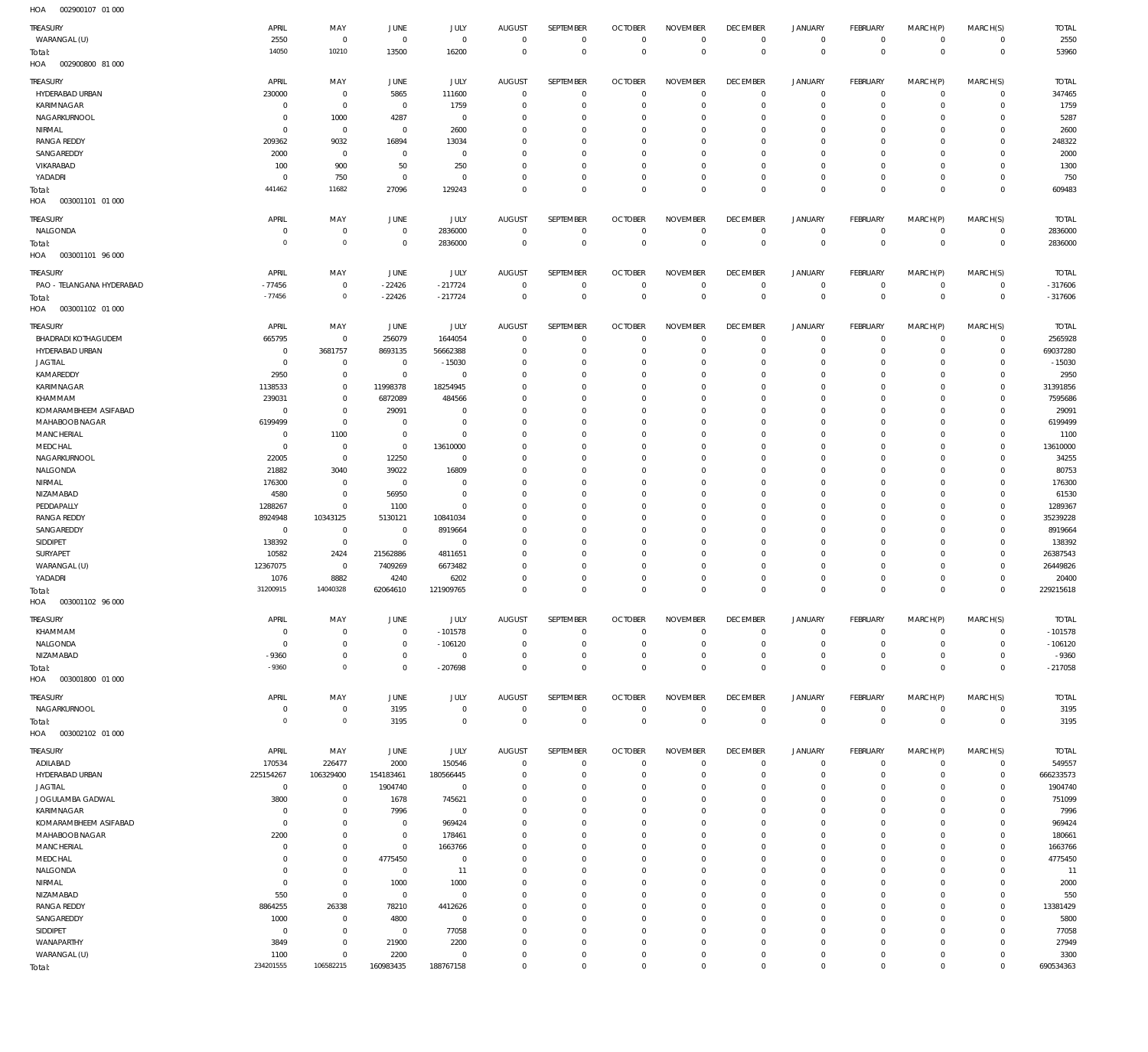003002102 96 000 HOA

| $\cdots$<br>TREASURY              | APRIL                      | MAY                              | JUNE                          | JULY                         | <b>AUGUST</b>              | SEPTEMBER                        | <b>OCTOBER</b>             | <b>NOVEMBER</b>                  | <b>DECEMBER</b>               | <b>JANUARY</b>                  | FEBRUARY                | MARCH(P)                   | MARCH(S)                 | <b>TOTAL</b>           |
|-----------------------------------|----------------------------|----------------------------------|-------------------------------|------------------------------|----------------------------|----------------------------------|----------------------------|----------------------------------|-------------------------------|---------------------------------|-------------------------|----------------------------|--------------------------|------------------------|
| KARIMNAGAR                        | $\mathbf{0}$               | $\overline{0}$                   | $-248413$                     | $\mathbf 0$                  | $^{\circ}$                 | $\overline{0}$                   | $\Omega$                   | $\overline{0}$                   | $\mathbf 0$                   | $\circ$                         | $\mathbf 0$             | $\mathbf 0$                | $\mathbf 0$              | $-248413$              |
| Total:<br>003002103 01 000<br>HOA | $\mathbf 0$                | $\,0\,$                          | $-248413$                     | $\mathbf 0$                  | $\Omega$                   | $\mathbb O$                      | $\Omega$                   | $\overline{0}$                   | $\overline{0}$                | $\mathbb O$                     | $\overline{0}$          | $\mathbf 0$                | $\mathbf 0$              | $-248413$              |
|                                   |                            |                                  |                               |                              |                            |                                  |                            |                                  |                               |                                 |                         |                            |                          |                        |
| TREASURY<br>ADILABAD              | APRIL<br>1100              | MAY<br>$\overline{0}$            | JUNE<br>$\Omega$              | JULY<br>$\mathbf 0$          | <b>AUGUST</b><br>$\Omega$  | <b>SEPTEMBER</b><br>$\Omega$     | <b>OCTOBER</b><br>$\Omega$ | <b>NOVEMBER</b><br>$\Omega$      | <b>DECEMBER</b><br>$^{\circ}$ | <b>JANUARY</b><br>0             | FEBRUARY<br>$\circ$     | MARCH(P)<br>$^{\circ}$     | MARCH(S)<br>$\mathbf 0$  | <b>TOTAL</b><br>1100   |
| HYDERABAD URBAN                   | 6526567911                 | 2037238633                       | 6467718945                    | 10999337425                  | $\Omega$                   | $\mathbf 0$                      | $\Omega$                   | $\overline{0}$                   | $\Omega$                      | $\mathbf 0$                     | $\circ$                 | $\mathbf 0$                | $\mathbf{0}$             | 26030862914            |
| <b>JAGTIAL</b>                    | 68640                      | $\overline{0}$                   | $\Omega$                      | $\Omega$                     | $\Omega$                   | $\Omega$                         | - 0                        | $\Omega$                         | $\Omega$                      | $\circ$                         | $\Omega$                | $\Omega$                   | $\mathbf 0$              | 68640                  |
| <b>JANGAON</b>                    | 1100                       | $\overline{0}$                   | $^{\circ}$                    | $\mathbf 0$                  | $\Omega$                   | $\Omega$                         | $\Omega$                   | $\overline{0}$                   | $\Omega$                      | $\circ$                         | $\Omega$                | $\mathbf 0$                | $\Omega$                 | 1100                   |
| KARIMNAGAR<br>KHAMMAM             | $^{\circ}$<br>1200         | $\mathbf{0}$<br>$\overline{0}$   | $^{\circ}$<br>100             | 200<br>200                   | $\Omega$<br>$\Omega$       | $\Omega$<br>$\mathbf{0}$         | - 0<br>$\Omega$            | $\Omega$<br>$\overline{0}$       | $\Omega$<br>$\Omega$          | $\circ$<br>$\circ$              | $\Omega$<br>$\Omega$    | $\Omega$<br>$\Omega$       | $\Omega$<br>$\Omega$     | 200<br>1500            |
| <b>MANCHERIAL</b>                 | 75698                      | $\overline{0}$                   | $^{\circ}$                    | 1100                         | $\Omega$                   | $\Omega$                         | - 0                        | $\Omega$                         | $\Omega$                      | $\mathbf 0$                     | $\Omega$                | $\Omega$                   | $^{\circ}$               | 76798                  |
| MEDCHAL                           | $^{\circ}$                 | $-2245498$                       | $^{\circ}$                    | $-5543191$                   | $\Omega$                   | $\mathbf{0}$                     | $\Omega$                   | $\overline{0}$                   | $\Omega$                      | $\circ$                         | $\Omega$                | $\Omega$                   | $\Omega$                 | -7788689               |
| NAGARKURNOOL                      | $\mathbf{0}$               | $\overline{0}$                   | 16650                         | $\mathbf 0$                  | $\Omega$                   | $\Omega$                         | - 0                        | $\Omega$                         | $\Omega$                      | $\mathbf 0$                     | $\Omega$                | $\mathbf 0$                | $^{\circ}$               | 16650                  |
| NALGONDA                          | 6080                       | 1200                             | $\overline{0}$                | 2960                         | $\Omega$                   | $\Omega$<br>$\Omega$             | $\Omega$                   | $\Omega$<br>$\Omega$             | $\Omega$                      | $\Omega$                        | $\Omega$                | $\Omega$<br>$\Omega$       | $\Omega$<br>$\Omega$     | 10240                  |
| PEDDAPALLY<br><b>RANGA REDDY</b>  | 2200<br>4890               | $\overline{0}$<br>1000           | $\overline{0}$<br>2320        | $\mathbf 0$<br>10591         | $\Omega$<br>$\Omega$       | $\Omega$                         | - 0<br>$\Omega$            | $\Omega$                         | $\Omega$<br>$\Omega$          | $\mathbf 0$<br>$\Omega$         | $\Omega$<br>$\Omega$    | $\Omega$                   | $\Omega$                 | 2200<br>18801          |
| SANGAREDDY                        | 37300                      | $\overline{0}$                   | 1100                          | $-45180$                     | $\Omega$                   | $\Omega$                         | - 0                        | $\overline{0}$                   | $\Omega$                      | $\circ$                         | $\Omega$                | $\Omega$                   | $\Omega$                 | $-6780$                |
| SIDDIPET                          | 5825                       | $\overline{0}$                   | $^{\circ}$                    | 1200                         | $\Omega$                   | $\Omega$                         | $\Omega$                   | $\Omega$                         | $\Omega$                      | $\Omega$                        | $\Omega$                | $\Omega$                   | $\Omega$                 | 7025                   |
| SURYAPET                          | $^{\circ}$                 | $\overline{0}$                   | 80                            | $\Omega$                     | $\Omega$                   | $\Omega$                         | $\Omega$                   | $\overline{0}$                   | $\Omega$                      | $\circ$                         | $\Omega$                | $\Omega$                   | $\Omega$                 | 80                     |
| VIKARABAD<br>WANAPARTHY           | 1100<br>$^{\circ}$         | $\mathbf 0$<br>$\overline{0}$    | $^{\circ}$<br>2198            | $\Omega$<br>$\Omega$         | $\Omega$<br>$\Omega$       | $\Omega$<br>$\Omega$             | - 0<br>- 0                 | $\Omega$<br>$\overline{0}$       | $\Omega$<br>$\Omega$          | $\mathbf 0$<br>$\circ$          | $\Omega$<br>$\Omega$    | $^{\circ}$<br>$\Omega$     | $^{\circ}$<br>$\Omega$   | 1100<br>2198           |
| WARANGAL (U)                      | 4290                       | $\overline{0}$                   | $\Omega$                      | $\Omega$                     | $\Omega$                   | $\Omega$                         | $\Omega$                   | $\Omega$                         | $\Omega$                      | $\circ$                         | $\Omega$                | $\mathbf 0$                | $\Omega$                 | 4290                   |
| YADADRI                           | 3080                       | $\overline{0}$                   | $\Omega$                      | $\overline{0}$               | $\Omega$                   | $\mathbf{0}$                     | $\Omega$                   | $\overline{0}$                   | $\Omega$                      | $\mathbf 0$                     | $\Omega$                | $\mathbf 0$                | $^{\circ}$               | 3080                   |
| Total:                            | 6526780414                 | 2034995335                       | 6467741393                    | 10993765305                  | $\Omega$                   | $\Omega$                         | $\Omega$                   | $\overline{0}$                   | $\Omega$                      | $\mathbf 0$                     | $\Omega$                | $\mathbf 0$                | $\mathbf 0$              | 26023282447            |
| HOA<br>003002103 96 000           |                            |                                  |                               |                              |                            |                                  |                            |                                  |                               |                                 |                         |                            |                          |                        |
| TREASURY                          | APRIL                      | MAY                              | JUNE                          | <b>JULY</b>                  | <b>AUGUST</b>              | SEPTEMBER                        | <b>OCTOBER</b>             | <b>NOVEMBER</b>                  | <b>DECEMBER</b>               | JANUARY                         | <b>FEBRUARY</b>         | MARCH(P)                   | MARCH(S)                 | <b>TOTAL</b>           |
| ADILABAD                          | $\Omega$                   | $^{\circ}$                       | $\Omega$                      | -1553273                     | $\Omega$                   | $\Omega$                         | $\Omega$                   | $\Omega$                         | $\Omega$                      | $\mathbf 0$                     | $\Omega$                | $\Omega$                   | $\mathbf 0$              | -1553273               |
| HYDERABAD URBAN<br>KAMAREDDY      | $\mathbf 0$<br>$\Omega$    | $\overline{0}$<br>$\mathbf{0}$   | $^{\circ}$<br>$\Omega$        | $-281772$<br>$-221931$       | $^{\circ}$<br>$\Omega$     | $\overline{0}$<br>$\Omega$       | $\Omega$                   | $\overline{0}$<br>$\Omega$       | $\Omega$<br>$\Omega$          | $\mathbf 0$<br>$\Omega$         | $\Omega$<br>$\Omega$    | $\Omega$<br>$\Omega$       | $\mathbf 0$<br>$\Omega$  | $-281772$<br>$-221931$ |
| NALGONDA                          | 21330                      | $^{\circ}$                       | $^{\circ}$                    | $\mathbf 0$                  | $\Omega$                   | $\Omega$                         | $\Omega$                   | $\overline{0}$                   | $\Omega$                      | $\Omega$                        | $\Omega$                | $\Omega$                   | $\Omega$                 | 21330                  |
| NIZAMABAD                         | $-336577$                  | $\mathbf 0$                      | $^{\circ}$                    | $-419218$                    | $\Omega$                   | $\Omega$                         |                            | $\Omega$                         | $\Omega$                      | $\Omega$                        | $\Omega$                | $\Omega$                   | $\Omega$                 | $-755795$              |
| <b>RANGA REDDY</b>                | -3034599                   | $\mathbf{0}$                     | $-8910$                       | $-3487588$                   | $^{\circ}$                 | $\mathbf{0}$                     | $\Omega$                   | $\overline{0}$                   | $^{\circ}$                    | $\mathbf 0$                     | $\Omega$                | $\Omega$                   | $\Omega$                 | $-6531097$             |
| Total:                            | $-3349846$                 | $\circ$                          | $-8910$                       | -5963782                     | $\Omega$                   | $\Omega$                         | $\Omega$                   | $\Omega$                         | $\Omega$                      | $\mathbf 0$                     | $\Omega$                | $\Omega$                   | $\mathbf 0$              | -9322538               |
| 003002800 01 000<br>HOA           |                            |                                  |                               |                              |                            |                                  |                            |                                  |                               |                                 |                         |                            |                          |                        |
| TREASURY                          | APRIL                      | MAY                              | JUNE                          | JULY                         | <b>AUGUST</b>              | SEPTEMBER                        | <b>OCTOBER</b>             | <b>NOVEMBER</b>                  | <b>DECEMBER</b>               | <b>JANUARY</b>                  | FEBRUARY                | MARCH(P)                   | MARCH(S)                 | <b>TOTAL</b>           |
| ADILABAD<br>KAMAREDDY             | $\mathbf 0$<br>$\mathbf 0$ | 1000<br>$\overline{0}$           | $^{\circ}$<br>$^{\circ}$      | $\mathbf 0$<br>1000          | $\Omega$<br>$\Omega$       | $\Omega$<br>$\overline{0}$       | $\Omega$<br>$\Omega$       | $\Omega$<br>$\overline{0}$       | $^{\circ}$<br>$\Omega$        | $\mathbf 0$<br>$\circ$          | $\circ$<br>$\circ$      | $^{\circ}$<br>$^{\circ}$   | $^{\circ}$<br>$^{\circ}$ | 1000<br>1000           |
| KARIMNAGAR                        | $\Omega$                   | $\overline{0}$                   | $\Omega$                      | 600                          | $\Omega$                   | $\Omega$                         | $\Omega$                   | $\overline{0}$                   | $\Omega$                      | $\circ$                         | $\Omega$                | $\Omega$                   | $^{\circ}$               | 600                    |
| KHAMMAM                           | $\mathbf 0$                | $\overline{0}$                   | $^{\circ}$                    | 5500                         | $\Omega$                   | $\Omega$                         | $\Omega$                   | $\overline{0}$                   | $\Omega$                      | $\circ$                         | $\Omega$                | $^{\circ}$                 | $^{\circ}$               | 5500                   |
| MEDAK                             | $\Omega$                   | $\overline{0}$                   | $^{\circ}$                    | 1100                         | $\Omega$                   | $\mathbf{0}$                     | - 0                        | $\Omega$                         | $\Omega$                      | $\circ$                         | $\Omega$                | $\Omega$                   | $\Omega$                 | 1100                   |
| MEDCHAL                           | 1000                       | 1000                             | 1000                          | 4000                         | $\Omega$                   | $\Omega$<br>$\Omega$             | $\Omega$                   | $\overline{0}$<br>$\Omega$       | $\Omega$<br>$\Omega$          | $\circ$                         | $\Omega$                | $\Omega$<br>$\Omega$       | $\Omega$                 | 7000                   |
| NAGARKURNOOL<br>NALGONDA          | $^{\circ}$<br>1000         | $\overline{0}$<br>$\overline{0}$ | 20195<br>$^{\circ}$           | $^{\circ}$<br>$\overline{0}$ | $\Omega$<br>$\Omega$       | $\mathbf{0}$                     | - 0<br>$\Omega$            | $\overline{0}$                   | $\Omega$                      | $\circ$<br>$\circ$              | $\Omega$<br>$\Omega$    | $\mathbf 0$                | $^{\circ}$<br>$\Omega$   | 20195<br>1000          |
| NIZAMABAD                         | 1000                       | $\overline{0}$                   | $^{\circ}$                    | 1000                         | $\Omega$                   | $^{\circ}$                       | - 0                        | $\Omega$                         | $\Omega$                      | $\mathbf 0$                     | $\Omega$                | $\mathbf 0$                | $^{\circ}$               | 2000                   |
| PEDDAPALLY                        | $\Omega$                   | $\mathbf 0$                      | $\Omega$                      | 1000                         | $\Omega$                   | $\Omega$                         | $\Omega$                   | $\Omega$                         | $\Omega$                      | $\circ$                         | $\Omega$                | $\Omega$                   | $\Omega$                 | 1000                   |
| <b>RANGA REDDY</b>                | 8000                       | 2000                             | 1000                          | 6450                         | $^{\circ}$                 | $\circ$                          | $\Omega$                   | $\overline{0}$                   | $\Omega$                      | $\circ$                         | $\Omega$                | $\Omega$                   | $\mathbf 0$              | 17450                  |
| SANGAREDDY<br>SURYAPET            | 2200<br>2500               | $\Omega$<br>$\overline{0}$       | 1000<br>800                   | $\Omega$<br>$\overline{0}$   | $\Omega$<br>$\overline{0}$ | $\Omega$<br>$\,0\,$              | $\Omega$<br>$\Omega$       | $\Omega$<br>$\overline{0}$       | $\Omega$<br>$\mathbf 0$       | $\Omega$<br>$\mathsf{O}\xspace$ | $\Omega$<br>$\mathbf 0$ | $\Omega$<br>$\mathbf 0$    | $\Omega$<br>$\mathbf 0$  | 3200<br>3300           |
| Total:                            | 15700                      | 4000                             | 23995                         | 20650                        | $\mathbf 0$                | $\mathbb O$                      | $\Omega$                   | $\mathbf 0$                      | $\mathbf 0$                   | $\,0\,$                         | $\mathbf{0}$            | $\mathbf 0$                | $\mathbf 0$              | 64345                  |
| 003002800 81 000<br>HOA           |                            |                                  |                               |                              |                            |                                  |                            |                                  |                               |                                 |                         |                            |                          |                        |
| TREASURY                          | APRIL                      | MAY                              | <b>JUNE</b>                   | JULY                         | <b>AUGUST</b>              | SEPTEMBER                        | <b>OCTOBER</b>             | <b>NOVEMBER</b>                  | <b>DECEMBER</b>               | <b>JANUARY</b>                  | FEBRUARY                | MARCH(P)                   | MARCH(S)                 | <b>TOTAL</b>           |
| HYDERABAD URBAN                   | $\mathbf 0$                | $\overline{0}$                   | 1000                          | $\mathbf 0$                  | $\overline{0}$             | $\overline{0}$                   | $\overline{0}$             | $\overline{0}$                   | $\overline{0}$                | $\circ$                         | $\mathbf 0$             | $\mathbf 0$                | $\mathbf 0$              | 1000                   |
| MAHABOOB NAGAR                    | $\mathbf{0}$               | $\overline{0}$                   | $^{\circ}$                    | 647992                       | $^{\circ}$                 | $\mathbb O$                      | $\Omega$                   | $\overline{0}$                   | $\Omega$                      | $\mathbf 0$                     | $\mathbf 0$             | $\mathbf 0$                | $\mathbf 0$              | 647992                 |
| MEDAK                             | 1000                       | $\mathbf 0$                      | $^{\circ}$                    | $\mathbf 0$                  | $\Omega$                   | $\overline{0}$                   | $\Omega$                   | $\overline{0}$                   | $\Omega$                      | $\circ$                         | $\Omega$                | $\Omega$                   | $\mathbf 0$              | 1000                   |
| RANGA REDDY<br>SANGAREDDY         | 1000<br>1100               | $\mathbf 0$<br>$\mathbf 0$       | $^{\circ}$<br>1100            | $\mathbf 0$<br>$\mathbf 0$   | $\Omega$<br>$\Omega$       | $\overline{0}$<br>$\mathbf{0}$   | $\Omega$<br>$\Omega$       | $\Omega$<br>$\overline{0}$       | $\Omega$<br>$\Omega$          | $\mathbf 0$<br>$\Omega$         | $\Omega$<br>$\Omega$    | $\Omega$<br>$\Omega$       | $\mathbf 0$<br>$\Omega$  | 1000<br>2200           |
| SIDDIPET                          | $\mathbf 0$                | $\mathbf 0$                      | 1000                          | $\mathbf 0$                  | $\mathbf 0$                | $\mathbb O$                      | $\Omega$                   | $\overline{0}$                   | $\mathbf 0$                   | $\mathbf 0$                     | $^{\circ}$              | $\mathbf 0$                | $\mathbf 0$              | 1000                   |
| Total:                            | 3100                       | $\,0\,$                          | 3100                          | 647992                       | $\overline{0}$             | $\circ$                          | $\Omega$                   | $\overline{0}$                   | $\overline{0}$                | $\mathbb O$                     | $\Omega$                | $\Omega$                   | $\mathbf 0$              | 654192                 |
| HOA<br>003002901 01 000           |                            |                                  |                               |                              |                            |                                  |                            |                                  |                               |                                 |                         |                            |                          |                        |
| TREASURY                          | APRIL                      | MAY                              | JUNE                          | JULY                         | AUGUST                     | <b>SEPTEMBER</b>                 | <b>OCTOBER</b>             | <b>NOVEMBER</b>                  | <b>DECEMBER</b>               | <b>JANUARY</b>                  | FEBRUARY                | MARCH(P)                   | MARCH(S)                 | <b>TOTAL</b>           |
| <b>JANGAON</b>                    | $\mathbf 0$                | $\overline{0}$                   | $\mathbf 0$                   | $-215536$                    | $^{\circ}$                 | $\overline{0}$                   | $\Omega$                   | $\Omega$                         | $^{\circ}$                    | 0                               | $\circ$                 | $^{\circ}$                 | 0                        | $-215536$              |
| KHAMMAM                           | $\mathbf 0$                | $\overline{0}$                   | $\,0\,$                       | $-524555$                    | $^{\circ}$                 | $\mathbb O$                      | $\Omega$                   | $\overline{0}$                   | $^{\circ}$                    | $\mathbf 0$                     | $^{\circ}$              | $\mathbf 0$                | $\mathbf 0$              | $-524555$              |
| Mulugu<br>WARANGAL (R)            | $\mathbf 0$<br>$\mathbf 0$ | $\overline{0}$<br>$\mathbf 0$    | $\mathbf 0$<br>$\mathbf 0$    | -194596<br>$-367937$         | $\mathbf 0$<br>$\Omega$    | $\overline{0}$<br>$\mathbb O$    | $\Omega$<br>$\Omega$       | $\overline{0}$<br>$\overline{0}$ | $^{\circ}$<br>$^{\circ}$      | $\circ$<br>$\mathbf 0$          | $\Omega$<br>$\Omega$    | $\mathbf 0$<br>$\mathbf 0$ | $^{\circ}$<br>$^{\circ}$ | -194596<br>$-367937$   |
| WARANGAL (U)                      | $\mathbf 0$                | $\overline{0}$                   | $^{\circ}$                    | $-3311508$                   | $\mathbf 0$                | $\mathbb O$                      | $\Omega$                   | $\overline{0}$                   | $\mathbf 0$                   | $\mathsf{O}\xspace$             | $^{\circ}$              | $\mathbf 0$                | $\mathbf 0$              | $-3311508$             |
| Total:                            | $\mathbf 0$                | $\circ$                          | $\mathbf 0$                   | $-4614132$                   | $\overline{0}$             | $\mathbb O$                      | $\Omega$                   | $\mathbf 0$                      | $\mathbf 0$                   | $\mathbb O$                     | $^{\circ}$              | $\mathbf 0$                | $\mathbf 0$              | $-4614132$             |
| 003003104 01 000<br>HOA           |                            |                                  |                               |                              |                            |                                  |                            |                                  |                               |                                 |                         |                            |                          |                        |
| TREASURY                          | APRIL                      | MAY                              | JUNE                          | JULY                         | <b>AUGUST</b>              | SEPTEMBER                        | <b>OCTOBER</b>             | <b>NOVEMBER</b>                  | <b>DECEMBER</b>               | JANUARY                         | FEBRUARY                | MARCH(P)                   | MARCH(S)                 | <b>TOTAL</b>           |
| HYDERABAD URBAN                   | 420563506                  | 93952726                         | 398362332                     | 711096961                    | $^{\circ}$                 | $\overline{0}$                   | $\Omega$                   | $\overline{0}$                   | $\mathbf 0$                   | $\circ$                         | $^{\circ}$              | $\mathbf 0$                | $\mathbf 0$              | 1623975525             |
| KARIMNAGAR                        | $\overline{0}$             | $\overline{0}$                   | $-25125$                      | $-127280$                    | $^{\circ}$                 | $\overline{0}$                   | $\Omega$                   | $\Omega$                         | $\Omega$                      | $\mathbf 0$                     | $\Omega$                | $\Omega$                   | $\mathbf 0$              | $-152405$              |
| MAHABOOB NAGAR<br>MEDCHAL         | 1253068<br>$^{\circ}$      | $\overline{0}$<br>-238805        | $\overline{0}$<br>$\mathbf 0$ | $\mathbf 0$<br>-692729       | $^{\circ}$<br>$^{\circ}$   | $\overline{0}$<br>$\overline{0}$ | $\Omega$<br>$\Omega$       | $\Omega$<br>$\overline{0}$       | $\Omega$<br>$^{\circ}$        | $\circ$<br>$\circ$              | 0<br>$\Omega$           | $\Omega$<br>$\Omega$       | $\Omega$<br>$\Omega$     | 1253068<br>$-931534$   |
| <b>RANGA REDDY</b>                | $-343072$                  | $\overline{0}$                   | $-2000$                       | -770690                      | $\Omega$                   | $\mathbf{0}$                     | $\Omega$                   | $\overline{0}$                   | $\Omega$                      | $\Omega$                        | $\Omega$                | $\Omega$                   | $\Omega$                 | $-1115762$             |
| SANGAREDDY                        | $^{\circ}$                 | $\overline{0}$                   | $\overline{0}$                | $-48420$                     | $^{\circ}$                 | $\overline{0}$                   | $\Omega$                   | $\overline{0}$                   | $^{\circ}$                    | $\mathbf 0$                     | $\Omega$                | $\Omega$                   | $\Omega$                 | $-48420$               |
| WARANGAL (U)                      | $\mathbf 0$                | $\overline{0}$                   | $\mathbf 0$                   | $-16655$                     | $\Omega$                   | $\overline{0}$                   | $\Omega$                   | $\overline{0}$                   | $^{\circ}$                    | $\mathbf 0$                     | 0                       | $\Omega$                   | $\mathbf 0$              | $-16655$               |
| Total:                            | 421473502                  | 93713921                         | 398335207                     | 709441187                    | $\mathbf 0$                | $\mathbb O$                      | $\Omega$                   | $\overline{0}$                   | $\overline{0}$                | $\mathbb O$                     | $^{\circ}$              | $\mathbf 0$                | $\mathbf 0$              | 1622963817             |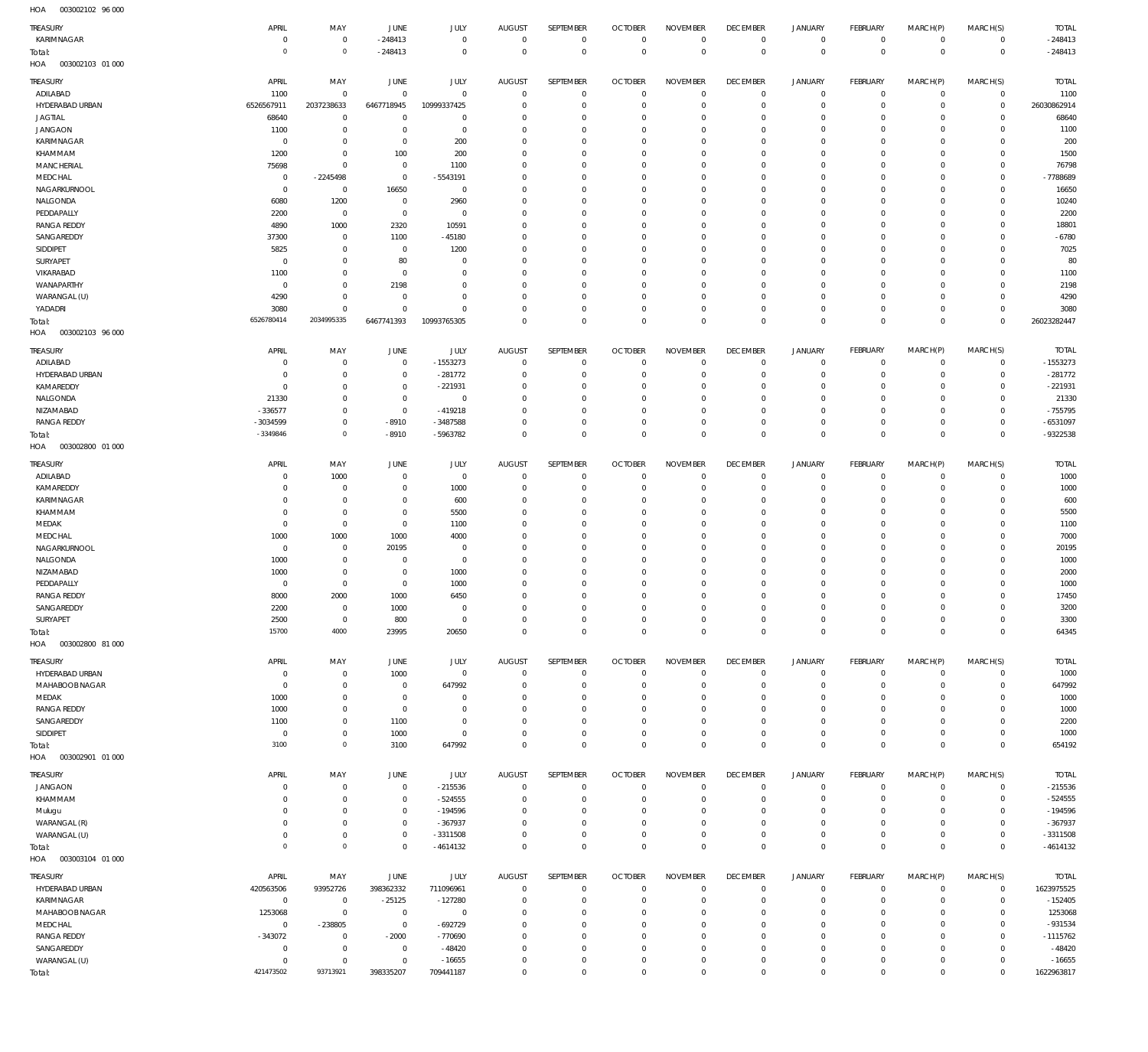003003104 96 000 HOA

| TREASURY                                | APRIL                  | MAY                              | JUNE                   | JULY                             | <b>AUGUST</b>        | SEPTEMBER                        | <b>OCTOBER</b>                   | <b>NOVEMBER</b>                | <b>DECEMBER</b>                | <b>JANUARY</b>                | FEBRUARY                     | MARCH(P)                   | MARCH(S)                      | <b>TOTAL</b>          |
|-----------------------------------------|------------------------|----------------------------------|------------------------|----------------------------------|----------------------|----------------------------------|----------------------------------|--------------------------------|--------------------------------|-------------------------------|------------------------------|----------------------------|-------------------------------|-----------------------|
| ADILABAD                                | $\circ$                | $^{\circ}$                       | $\overline{0}$         | $-330485$                        | $\overline{0}$       | $\overline{0}$                   | $\mathbf 0$                      | $^{\circ}$                     | $\mathbf 0$                    | 0                             | $\mathbf 0$                  | $\mathbf 0$                | $\mathbf{0}$                  | $-330485$             |
| HYDERABAD URBAN                         | $\circ$                | $\mathbf{0}$                     | $-87300$               | $-1976231$                       | $\Omega$             | $\mathbb O$                      | $\overline{0}$                   | $\mathbf{0}$                   | $^{\circ}$                     | $\mathbf 0$                   | $^{\circ}$                   | $\mathbf 0$                | $\mathbf 0$                   | -2063531              |
| MAHABOOB NAGAR                          | $\overline{0}$         | $\mathbf{0}$                     | $\Omega$               | $-104786$                        | 0                    | $\overline{0}$                   | 0                                | $^{\circ}$                     | 0                              | $\mathbf 0$                   | $^{\circ}$                   | $\mathbf 0$                | $\mathbf 0$                   | $-104786$             |
| NALGONDA                                | 2000                   | $\mathbf{0}$                     | $^{\circ}$             | $\overline{0}$                   | $\Omega$             | $\overline{0}$                   | 0                                | $^{\circ}$                     | $^{\circ}$                     | $\mathbf 0$                   | $^{\circ}$                   | $\mathbf 0$                | $\mathbf 0$                   | 2000                  |
| NIZAMABAD                               | $\circ$                | $^{\circ}$                       | $^{\circ}$             | $-17670$                         | 0                    | $\overline{0}$                   | 0                                | $^{\circ}$                     | $\mathbf{0}$                   | $\mathbf 0$                   | 0                            | $\mathbf 0$                | $\mathbf 0$                   | $-17670$              |
| <b>RANGA REDDY</b>                      | $\circ$                | $\mathbf{0}$                     | $^{\circ}$             | $-7105$                          | $\Omega$             | $\overline{0}$                   | 0                                | $\mathbf{0}$                   | $^{\circ}$                     | $\mathbf 0$                   | 0                            | $\mathbf 0$                | $\mathbf 0$                   | $-7105$               |
| WARANGAL (R)                            | $\mathbf{0}$           | $\overline{0}$                   | $^{\circ}$             | $-20540$                         | $\Omega$             | $\mathbb O$                      | $\circ$                          | $\mathbf 0$                    | $\mathbf 0$                    | $\mathbf 0$                   | $^{\circ}$                   | $\mathbf 0$                | $\mathbf 0$                   | $-20540$              |
| Total:                                  | 2000                   | $\circ$                          | $-87300$               | $-2456817$                       | $\Omega$             | $\mathbb O$                      | $^{\circ}$                       | $\mathbf 0$                    | $\mathbf 0$                    | $\mathbf 0$                   | $^{\circ}$                   | $\mathbf 0$                | $\overline{0}$                | $-2542117$            |
| HOA<br>003003800 81 001                 |                        |                                  |                        |                                  |                      |                                  |                                  |                                |                                |                               |                              |                            |                               |                       |
| TREASURY                                | APRIL                  | MAY                              | JUNE                   | JULY                             | <b>AUGUST</b>        | SEPTEMBER                        | <b>OCTOBER</b>                   | <b>NOVEMBER</b>                | <b>DECEMBER</b>                | <b>JANUARY</b>                | FEBRUARY                     | MARCH(P)                   | MARCH(S)                      | <b>TOTAL</b>          |
| HYDERABAD URBAN                         | 2325977                | 41338593                         | 9067200                | 23702400                         | $^{\circ}$           | $\mathbb O$                      | $\mathbf 0$                      | $\mathbf 0$                    | $\mathbf 0$                    | $\mathsf{O}$                  | $\overline{0}$               | $\mathbf 0$                | $\overline{0}$                | 76434170              |
| Total:                                  | 2325977                | 41338593                         | 9067200                | 23702400                         | $^{\circ}$           | $\mathbb O$                      | $\mathbf 0$                      | $\mathbb O$                    | $\mathbf 0$                    | $\mathbb O$                   | $\overline{0}$               | $\mathbf 0$                | $\overline{0}$                | 76434170              |
| 003003800 81800<br>HOA                  |                        |                                  |                        |                                  |                      |                                  |                                  |                                |                                |                               |                              |                            |                               |                       |
| TREASURY                                | APRIL                  | MAY                              | JUNE                   | JULY                             | <b>AUGUST</b>        | SEPTEMBER                        | <b>OCTOBER</b>                   | <b>NOVEMBER</b>                | <b>DECEMBER</b>                | <b>JANUARY</b>                | FEBRUARY                     | MARCH(P)                   | MARCH(S)                      | <b>TOTAL</b>          |
| HYDERABAD URBAN                         | 55175674               | 15703703                         | 9576435                | 12674799                         | $\overline{0}$       | $\overline{0}$                   | $^{\circ}$                       | $^{\circ}$                     | $\mathbf 0$                    | $\mathbf 0$                   | $\mathbf 0$                  | $\mathbf 0$                | $\mathbf 0$                   | 93130611              |
| NALGONDA                                | 248                    | $\overline{0}$                   | $\overline{0}$         | $\mathbf{0}$                     | 0                    | $\overline{0}$                   | 0                                | $\overline{0}$                 | $\mathbf 0$                    | 0                             | $\mathbf 0$                  | $\mathbf 0$                | $\circ$                       | 248                   |
| NIRMAL                                  | 1100                   | $\overline{0}$                   | $\overline{0}$         | $\overline{0}$                   | $\Omega$             | $\overline{0}$                   | $\circ$                          | $^{\circ}$                     | $\mathbf 0$                    | $\mathbf 0$                   | $^{\circ}$                   | $\mathbf 0$                | $\mathbf 0$                   | 1100                  |
| <b>RANGA REDDY</b>                      | $^{\circ}$<br>55177022 | $\overline{0}$<br>15703703       | 1000<br>9577435        | $\overline{0}$<br>12674799       | 0<br>$\Omega$        | $\overline{0}$<br>$\mathbb O$    | 0<br>$^{\circ}$                  | $^{\circ}$<br>$\mathbf 0$      | $^{\circ}$<br>$\mathbf 0$      | 0<br>$\mathbf 0$              | $^{\circ}$<br>$\overline{0}$ | $\mathbf 0$<br>$\mathbf 0$ | $\mathbf 0$<br>$\overline{0}$ | 1000<br>93132959      |
| Total:<br>HOA<br>003500101 01 001       |                        |                                  |                        |                                  |                      |                                  |                                  |                                |                                |                               |                              |                            |                               |                       |
|                                         |                        |                                  |                        |                                  |                      |                                  |                                  |                                |                                |                               |                              |                            |                               |                       |
| TREASURY                                | APRIL                  | MAY                              | JUNE                   | JULY                             | <b>AUGUST</b>        | SEPTEMBER                        | <b>OCTOBER</b>                   | <b>NOVEMBER</b>                | <b>DECEMBER</b>                | <b>JANUARY</b>                | FEBRUARY                     | MARCH(P)                   | MARCH(S)                      | <b>TOTAL</b>          |
| HYDERABAD URBAN                         | $\circ$                | $^{\circ}$                       | $\circ$                | 1066                             | $^{\circ}$           | $\overline{0}$                   | $\overline{0}$                   | $^{\circ}$                     | $\mathbf 0$                    | 0                             | $\mathbf 0$                  | $\mathbf 0$                | $\mathbf 0$                   | 1066                  |
| <b>MANCHERIAL</b><br><b>RANGA REDDY</b> | $\Omega$<br>24750      | $\mathbf{0}$<br>$^{\circ}$       | $\Omega$<br>$\Omega$   | 4500<br>0                        | $\Omega$<br>$\Omega$ | $\mathbb O$<br>$\overline{0}$    | C<br>0                           | $\overline{0}$<br>$^{\circ}$   | $^{\circ}$<br>0                | $\mathbf 0$<br>$\mathbf 0$    | $^{\circ}$<br>$^{\circ}$     | $\mathbf 0$<br>$\mathbf 0$ | $\mathbf 0$<br>$\mathbf 0$    | 4500<br>24750         |
| SIRICILLA                               | 4834                   | $^{\circ}$                       | $\Omega$               | $\mathbf 0$                      | $\Omega$             | $\overline{0}$                   | 0                                | $^{\circ}$                     | $^{\circ}$                     | 0                             | $^{\circ}$                   | $\mathbf 0$                | $\mathbf 0$                   | 4834                  |
| WARANGAL (R)                            | 14089                  | $\overline{0}$                   | $\Omega$               | $\overline{0}$                   | $\Omega$             | $\mathbb O$                      | $\circ$                          | $^{\circ}$                     | $\mathbf 0$                    | 0                             | $^{\circ}$                   | $\mathbf 0$                | $\mathbf 0$                   | 14089                 |
| Total:                                  | 43673                  | $\circ$                          | $\Omega$               | 5566                             | $\Omega$             | $\mathbb O$                      | $^{\circ}$                       | $\mathbb O$                    | $\mathbf 0$                    | $\mathsf{O}\xspace$           | $\overline{0}$               | $\mathbf 0$                | $\overline{0}$                | 49239                 |
| 003500101 01 002<br>HOA                 |                        |                                  |                        |                                  |                      |                                  |                                  |                                |                                |                               |                              |                            |                               |                       |
|                                         |                        |                                  |                        |                                  |                      |                                  |                                  |                                |                                |                               |                              |                            |                               |                       |
| TREASURY<br><b>JANGAON</b>              | APRIL                  | MAY                              | JUNE<br>19800          | JULY                             | <b>AUGUST</b>        | SEPTEMBER                        | <b>OCTOBER</b><br>$^{\circ}$     | <b>NOVEMBER</b><br>$^{\circ}$  | <b>DECEMBER</b><br>$\mathbf 0$ | <b>JANUARY</b><br>$\mathbf 0$ | FEBRUARY<br>$^{\circ}$       | MARCH(P)<br>$\mathbf 0$    | MARCH(S)<br>$\mathbf{0}$      | <b>TOTAL</b><br>19800 |
| KAMAREDDY                               | $\circ$<br>$\circ$     | $\overline{0}$<br>$\overline{0}$ | 1200                   | $\overline{0}$<br>$\overline{0}$ | $\overline{0}$<br>0  | $\overline{0}$<br>$\overline{0}$ | 0                                | $^{\circ}$                     | $\mathbf 0$                    | 0                             | $^{\circ}$                   | $\mathbf 0$                | $\mathbf 0$                   | 1200                  |
| KARIMNAGAR                              | $^{\circ}$             | 5210                             | 7680                   | 10000                            | $\Omega$             | $\overline{0}$                   | 0                                | $^{\circ}$                     | $\mathbf 0$                    | $\mathbf 0$                   | $^{\circ}$                   | $\mathbf 0$                | $\mathbf 0$                   | 22890                 |
| KOMARAMBHEEM ASIFABAD                   | 2790                   | $\overline{0}$                   | $^{\circ}$             | $-33750$                         | 0                    | $\overline{0}$                   | 0                                | $^{\circ}$                     | 0                              | $^{\circ}$                    | $^{\circ}$                   | $\mathbf 0$                | $\mathbf 0$                   | $-30960$              |
| MAHABUBABAD                             | $\circ$                | $\overline{0}$                   | $\overline{0}$         | 42270                            | $\Omega$             | $\overline{0}$                   | 0                                | $^{\circ}$                     | $\mathbf 0$                    | $\mathbf 0$                   | $^{\circ}$                   | $\Omega$                   | $\mathbf 0$                   | 42270                 |
| <b>MANCHERIAL</b>                       | 3940                   | $\overline{0}$                   | $\overline{0}$         | $\overline{0}$                   | 0                    | $\overline{0}$                   | 0                                | $^{\circ}$                     | 0                              | $^{\circ}$                    | $^{\circ}$                   | $\mathbf 0$                | $\mathbf 0$                   | 3940                  |
| MEDAK                                   | 10000                  | 12000                            | 2500                   | 2500                             | $\Omega$             | $\overline{0}$                   | 0                                | $^{\circ}$                     | $\mathbf 0$                    | $^{\circ}$                    | $^{\circ}$                   | $\mathbf 0$                | $\mathbf 0$                   | 27000                 |
| NAGARKURNOOL                            | 280                    | $\overline{0}$                   | $\overline{0}$         | $-12798$                         | $\Omega$             | $\overline{0}$                   | 0                                | $^{\circ}$                     | 0                              | $\mathbf 0$                   | $^{\circ}$                   | $\mathbf 0$                | $\mathbf 0$                   | $-12518$              |
| NIRMAL                                  | 26000                  | 20000                            | 15000                  | 750                              | $\Omega$             | $\overline{0}$                   | 0                                | $^{\circ}$                     | 0                              | $^{\circ}$                    | $^{\circ}$                   | $\mathbf 0$                | $\mathbf 0$                   | 61750                 |
| <b>RANGA REDDY</b>                      | 1609510                | 649000                           | 30000                  | 2654080                          | $\Omega$             | $\overline{0}$                   | 0                                | $\mathbf{0}$                   | $\mathbf{0}$                   | $^{\circ}$                    | $^{\circ}$                   | $\mathbf 0$                | $\mathbf 0$                   | 4942590               |
| SIDDIPET                                | 1439                   | $\overline{0}$                   | $\overline{0}$         | 1050                             | $\Omega$             | $\overline{0}$                   | 0                                | $^{\circ}$                     | 0                              | $^{\circ}$                    | 0                            | $\mathbf 0$                | $\mathbf 0$                   | 2489                  |
| SURYAPET                                | $^{\circ}$             | 7500                             | $\overline{0}$         | 171090                           | $\Omega$             | $\overline{0}$                   | 0                                | $^{\circ}$                     | $\mathbf 0$                    | $\mathbf 0$                   | $^{\circ}$                   | $\mathbf 0$                | $\mathbf 0$                   | 178590                |
| WANAPARTHY                              | 6075                   | $\circ$                          | $\overline{0}$         | $\overline{0}$                   | $\Omega$             | $\overline{0}$                   | $\circ$                          | $\mathbf{0}$                   | $\mathbf 0$                    | $\mathsf{O}$                  | $^{\circ}$                   | $\mathbf 0$                | $\mathbf 0$                   | 6075                  |
| Total:                                  | 1660034                | 693710                           | 76180                  | 2835192                          | $\Omega$             | $\mathbb O$                      | $^{\circ}$                       | $\mathbf 0$                    | $\mathbf 0$                    | $\mathbf 0$                   | $\mathbf 0$                  | $\mathbf 0$                | $\overline{0}$                | 5265116               |
| HOA<br>003900101 81 000                 |                        |                                  |                        |                                  |                      |                                  |                                  |                                |                                |                               |                              |                            |                               |                       |
| TREASURY                                | APRIL                  | MAY                              | JUNE                   | JULY                             | AUGUST               | SEPTEMBER                        | <b>OCTOBER</b>                   | <b>NOVEMBER</b>                | <b>DECEMBER</b>                | <b>JANUARY</b>                | FEBRUARY                     | MARCH(P)                   | MARCH(S)                      | <b>TOTAL</b>          |
| WARANGAL (R)                            | 100                    | $\overline{0}$                   | 100                    | $\overline{0}$                   | $\overline{0}$       | $\mathbb O$                      | $\mathbb O$                      | $\mathbf 0$                    | $\mathbf 0$                    | $\mathbf 0$                   | $\mathbf 0$                  | $\mathbf 0$                | $\overline{0}$                | 200                   |
| Total:                                  | 100                    | $\circ$                          | 100                    | $\mathbf 0$                      | $\mathbf 0$          | $\mathbb O$                      | $\mathbb O$                      | $\mathbf 0$                    | $\mathsf 0$                    | $\mathsf{O}\xspace$           | $\mathbf 0$                  | $\mathbf 0$                | $\overline{0}$                | 200                   |
| HOA<br>003900102 01 000                 |                        |                                  |                        |                                  |                      |                                  |                                  |                                |                                |                               |                              |                            |                               |                       |
| TREASURY                                | APRIL                  | MAY                              | JUNE                   | JULY                             | AUGUST               | <b>SEPTEMBER</b>                 | <b>OCTOBER</b>                   | <b>NOVEMBER</b>                | <b>DECEMBER</b>                | <b>JANUARY</b>                | FEBRUARY                     | MARCH(P)                   | MARCH(S)                      | <b>TOTAL</b>          |
| BHOOPALAPALLY                           | $\circ$                | 1000                             | 500                    | $\mathbf 0$                      | $\overline{0}$       | $\overline{0}$                   | $\mathbf{0}$                     | $^{\circ}$                     | $\mathbf 0$                    | 0                             | $\mathbf 0$                  | $\mathbf 0$                | $\mathbf{0}$                  | 1500                  |
| HYDERABAD URBAN                         | $^{\circ}$             | 850                              | $^{\circ}$             | 500                              | 0                    | $\mathbb O$                      | $\overline{0}$                   | $\mathbf{0}$                   | $\mathbf 0$                    | $\mathbf 0$                   | $\mathbf 0$                  | $\mathbf 0$                | $\mathbf 0$                   | 1350                  |
| <b>JANGAON</b>                          | $\mathbf{0}$           | $\overline{0}$                   | 50                     | $\overline{0}$                   | 0                    | $\overline{0}$                   | $\overline{0}$                   | $^{\circ}$                     | $\mathbf 0$                    | $^{\circ}$                    | $^{\circ}$                   | $\mathbf 0$                | $\mathbf 0$                   | 50                    |
| KAMAREDDY                               | $\overline{0}$         | $\overline{0}$                   | $\Omega$               | 500                              | $\Omega$             | $\overline{0}$                   | 0                                | $^{\circ}$                     | $\mathbf 0$                    | $\mathbf 0$<br>$\mathbf 0$    | $^{\circ}$                   | $\mathbf 0$<br>$\Omega$    | $\mathbf 0$<br>$\mathbf 0$    | 500                   |
| KHAMMAM<br>MAHABOOB NAGAR               | 100<br>920             | $\overline{0}$<br>$\overline{0}$ | $\Omega$<br>$\Omega$   | $\overline{0}$<br>650            | $\Omega$<br>$\Omega$ | $\overline{0}$<br>$\overline{0}$ | $\overline{0}$<br>0              | $\mathbf 0$<br>$\mathbf{0}$    | $\mathbf 0$<br>$\mathbf 0$     | $\mathbf 0$                   | $^{\circ}$<br>$^{\circ}$     | $\mathbf 0$                | $\mathbf 0$                   | 100<br>1570           |
| MEDAK                                   | $\overline{0}$         | $\overline{0}$                   | $\Omega$               | 100                              | $\Omega$             | $\overline{0}$                   | $\overline{0}$                   | $\mathbf 0$                    | $\mathbf 0$                    | $\mathbf 0$                   | $^{\circ}$                   | $\Omega$                   | $\mathbf 0$                   | 100                   |
| MEDCHAL                                 | 1800                   | 250                              | 1500                   | $\overline{0}$                   | 0                    | $\overline{0}$                   | 0                                | $\mathbf{0}$                   | $\mathbf 0$                    | $\mathbf 0$                   | $^{\circ}$                   | $\mathbf 0$                | $\mathbf 0$                   | 3550                  |
| NAGARKURNOOL                            | $\mathbb O$            | 50                               | 200                    | 350                              | $\Omega$             | $\overline{0}$                   | $\overline{0}$                   | $\mathbf{0}$                   | $\mathbf 0$                    | $\mathbf 0$                   | $^{\circ}$                   | $\Omega$                   | $\mathbf 0$                   | 600                   |
| NALGONDA                                | 100                    | 2700                             | 50                     | 6950                             | $\Omega$             | $\overline{0}$                   | 0                                | $\mathbf{0}$                   | $\mathbf 0$                    | $\mathbf 0$                   | $^{\circ}$                   | $\mathbf 0$                | $\mathbf 0$                   | 9800                  |
| NIZAMABAD                               | $\overline{0}$         | $\overline{0}$                   | $\circ$                | 3775                             | $\Omega$             | $\overline{0}$                   | 0                                | $^{\circ}$                     | $\mathbf 0$                    | $\mathbf 0$                   | $^{\circ}$                   | $\Omega$                   | $\mathbf 0$                   | 3775                  |
| Narayanpet                              | $\overline{0}$         | $\overline{0}$                   | 625                    | 1670                             | $\Omega$             | $\overline{0}$                   | $\circ$                          | $\mathbf{0}$                   | $\mathbf 0$                    | $\mathbf 0$                   | $^{\circ}$                   | $\mathbf 0$                | $\mathbf 0$                   | 2295                  |
| PEDDAPALLY                              | 5305                   | $\overline{0}$                   | $\overline{0}$         | $\mathbf 0$                      | 0                    | $\overline{0}$                   | 0                                | $^{\circ}$                     | $\mathbf 0$                    | $\mathbf 0$                   | $^{\circ}$                   | $\mathbf 0$                | $\mathbf 0$                   | 5305                  |
| <b>RANGA REDDY</b>                      | 5421                   | 3800                             | 300                    | 5700                             | $\Omega$             | $\mathbb O$                      | $^{\circ}$                       | $\mathbf 0$                    | $\mathbf 0$                    | $\mathbf 0$                   | $^{\circ}$                   | $\mathbf 0$                | $\mathbf 0$                   | 15221                 |
| SANGAREDDY                              | 500                    | $\overline{0}$                   | 100                    | $\overline{0}$                   | 0                    | $\overline{0}$                   | 0                                | $^{\circ}$                     | 0                              | $\mathbf 0$                   | $^{\circ}$                   | $\mathbf 0$                | $\mathbf 0$                   | 600                   |
| SIDDIPET                                | $^{\circ}$             | $\overline{0}$                   | 6080                   | 50                               | $\Omega$             | $\overline{0}$                   | $\circ$                          | $\mathbf 0$                    | $\mathbf 0$                    | $\mathbf 0$                   | $^{\circ}$                   | $\mathbf 0$                | $\mathbf 0$                   | 6130                  |
| SURYAPET                                | $\circ$                | $\overline{0}$                   | 50                     | 3650                             | 0                    | $\overline{0}$                   | 0                                | $^{\circ}$                     | $\mathbf 0$                    | $\mathbf 0$<br>$\mathbf 0$    | $^{\circ}$                   | $\mathbf 0$                | $\mathbf 0$<br>$\mathbf 0$    | 3700                  |
| VIKARABAD<br>WANAPARTHY                 | $\overline{0}$<br>110  | $\overline{0}$<br>5340           | 1060<br>$\overline{0}$ | 1650<br>$\overline{0}$           | $\Omega$<br>$\Omega$ | $\overline{0}$<br>$\overline{0}$ | 0<br>0                           | $^{\circ}$<br>$\mathbf{0}$     | $\mathbf 0$<br>$\mathbf 0$     | $\mathbf 0$                   | $^{\circ}$<br>$^{\circ}$     | $\mathbf 0$<br>$\mathbf 0$ | $\mathbf 0$                   | 2710<br>5450          |
| YADADRI                                 | $^{\circ}$             | $\overline{0}$                   | $\overline{0}$         | 450                              | $\Omega$             | $\mathbf 0$                      | 0                                | $\mathbf 0$                    | $\mathbf 0$                    | $\mathsf{O}$                  | $^{\circ}$                   | $\mathbf 0$                | $\mathbf 0$                   | 450                   |
| Total:                                  | 14256                  | 13990                            | 10515                  | 25995                            | $\overline{0}$       | $\mathbb O$                      | $\mathbf 0$                      | $\mathbb O$                    | $\mathbf 0$                    | $\mathbf 0$                   | $\mathbf 0$                  | $\mathbf 0$                | $\overline{0}$                | 64756                 |
| HOA<br>003900102 02 000                 |                        |                                  |                        |                                  |                      |                                  |                                  |                                |                                |                               |                              |                            |                               |                       |
|                                         |                        |                                  |                        |                                  |                      |                                  |                                  |                                |                                |                               |                              |                            |                               |                       |
| <b>TREASURY</b>                         | APRIL                  | MAY                              | JUNE                   | JULY                             | <b>AUGUST</b>        | SEPTEMBER                        | <b>OCTOBER</b>                   | <b>NOVEMBER</b>                | <b>DECEMBER</b>                | <b>JANUARY</b>                | FEBRUARY                     | MARCH(P)                   | MARCH(S)                      | <b>TOTAL</b>          |
| BHOOPALAPALLY<br>HYDERABAD URBAN        | $\circ$<br>$\circ$     | $\overline{0}$<br>$\overline{0}$ | 2000<br>$^{\circ}$     | $\mathbf 0$<br>2500              | $^{\circ}$<br>0      | $\mathbf 0$<br>$\mathbf 0$       | $\overline{0}$<br>$\overline{0}$ | $\overline{0}$<br>$\mathbf{0}$ | $\mathbf 0$<br>$\mathbf 0$     | 0<br>0                        | $^{\circ}$<br>$\mathbf 0$    | $\mathbf 0$<br>$\mathbf 0$ | $\mathbf 0$<br>$\mathbf{0}$   | 2000<br>2500          |
| NALGONDA                                | $\circ$                | 50                               | $^{\circ}$             | $\overline{0}$                   | 0                    | $\overline{0}$                   | 0                                | $^{\circ}$                     | $\mathbf 0$                    | 0                             | $^{\circ}$                   | $\mathbf 0$                | $\mathbf 0$                   | 50                    |
| SIDDIPET                                | $\circ$                | $\overline{0}$                   | 150                    | 1100                             | $\Omega$             | $\mathbf 0$                      | 0                                | $^{\circ}$                     | $\mathbf 0$                    | $\mathbf 0$                   | $^{\circ}$                   | $\mathbf 0$                | $\mathbf 0$                   | 1250                  |
| SURYAPET                                | 650                    | $\overline{0}$                   | $\overline{0}$         | 2050                             | 0                    | $\overline{0}$                   | 0                                | $\mathbf{0}$                   | $\mathbf 0$                    | 0                             | $^{\circ}$                   | $\mathbf 0$                | $\mathbf 0$                   | 2700                  |
| YADADRI                                 | 500                    | $\overline{0}$                   | $\overline{0}$         | 2000                             | $\Omega$             | $\mathbb O$                      | 0                                | $\mathbf 0$                    | $\mathbf 0$                    | $\mathsf{O}$                  | $^{\circ}$                   | $\mathbf 0$                | $\mathbf 0$                   | 2500                  |
| Total:                                  | 1150                   | 50                               | 2150                   | 7650                             | $\mathbf 0$          | $\mathbb O$                      | $^{\circ}$                       | $\mathbf 0$                    | $\mathbf 0$                    | $\mathbf 0$                   | $\overline{0}$               | $\mathbf 0$                | $\overline{0}$                | 11000                 |
|                                         |                        |                                  |                        |                                  |                      |                                  |                                  |                                |                                |                               |                              |                            |                               |                       |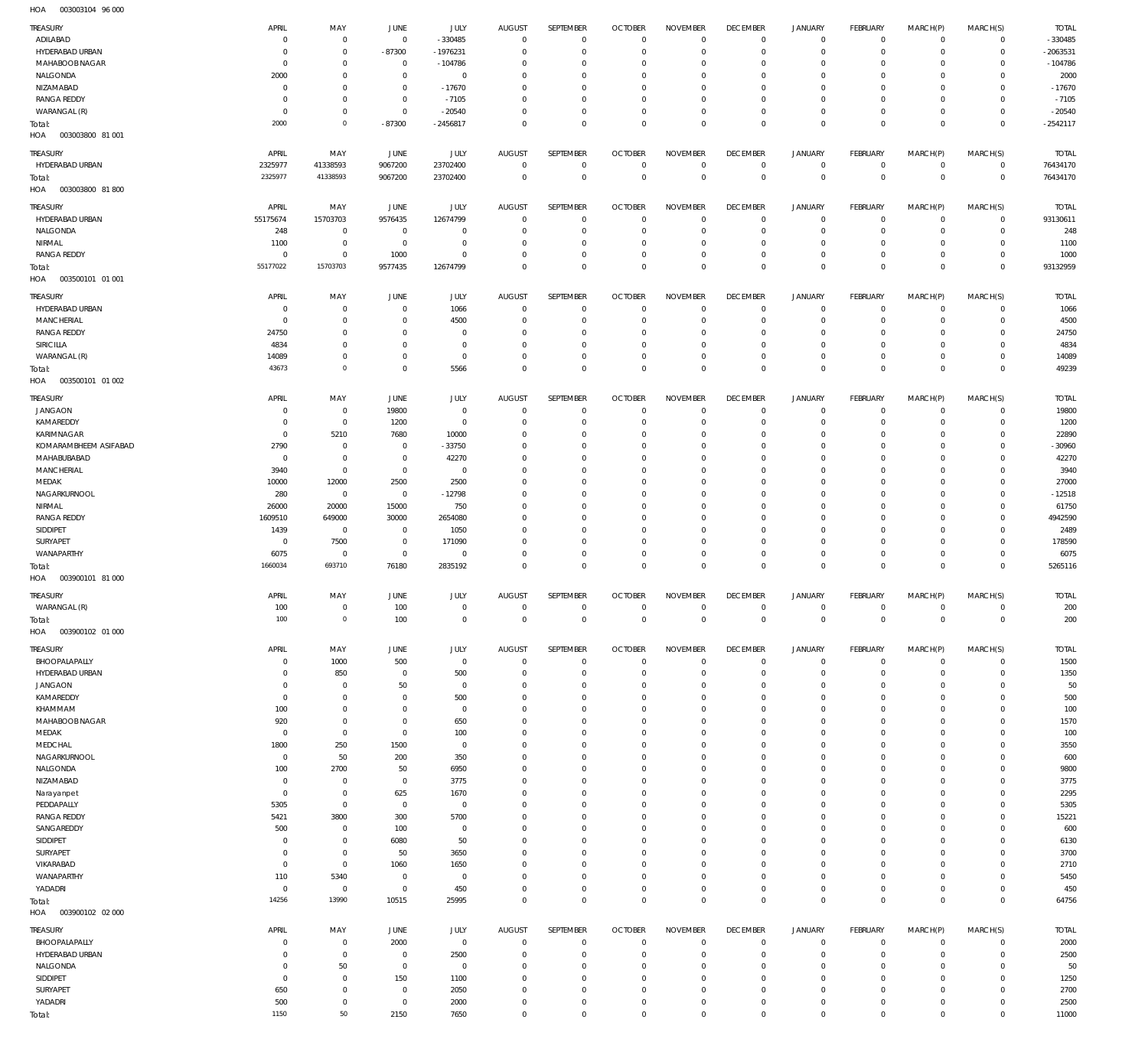003900102 81 000 HOA

| TREASURY                                      | APRIL                         | MAY                           | <b>JUNE</b>                   | JULY                          | <b>AUGUST</b>                   | SEPTEMBER                   | <b>OCTOBER</b>               | <b>NOVEMBER</b>                | <b>DECEMBER</b>                | <b>JANUARY</b>                | FEBRUARY                    | MARCH(P)                | MARCH(S)                      | <b>TOTAL</b>           |
|-----------------------------------------------|-------------------------------|-------------------------------|-------------------------------|-------------------------------|---------------------------------|-----------------------------|------------------------------|--------------------------------|--------------------------------|-------------------------------|-----------------------------|-------------------------|-------------------------------|------------------------|
| <b>JAGTIAL</b>                                | 638000                        | $\overline{0}$                | $\overline{0}$                | $\mathbb O$                   | $\overline{0}$                  | $\mathbf 0$                 | $\mathbf 0$                  | $\mathbf 0$                    | $\mathbf 0$                    | $\mathbf 0$                   | $\mathbf{0}$                | $^{\circ}$              | $\mathbf 0$                   | 638000                 |
| KAMAREDDY<br><b>MAHABOOB NAGAR</b>            | 16340<br>3450                 | 2200<br>2800                  | 1000<br>350                   | 3000<br>100                   | $\Omega$<br>0                   | $\mathbf 0$<br>$\mathbf 0$  | $^{\circ}$<br>$^{\circ}$     | $^{\circ}$<br>$^{\circ}$       | $\mathbf 0$<br>0               | $\mathbf 0$<br>$\mathbf 0$    | $^{\circ}$<br>$^{\circ}$    | 0<br>$\Omega$           | $\mathbf 0$<br>$^{\circ}$     | 22540<br>6700          |
| MAHABUBABAD                                   | $\mathbf 0$                   | $\overline{0}$                | $\overline{0}$                | 50                            | $\Omega$                        | $\mathbf 0$                 | 0                            | $^{\circ}$                     | $\mathbf 0$                    | $\mathbf 0$                   | $^{\circ}$                  | $\Omega$                | $^{\circ}$                    | 50                     |
| MEDAK                                         | 2300                          | 2400                          | 500                           | 600                           | 0                               | $\Omega$                    | 0                            | $^{\circ}$                     | 0                              | $\Omega$                      | $\Omega$                    | 0                       | $\Omega$                      | 5800                   |
| MEDCHAL                                       | 10200                         | 1500                          | 500                           | 1000                          | $\Omega$                        | $\mathbf 0$                 | 0                            | $\mathbf 0$                    | 0                              | $\mathbf 0$                   | $^{\circ}$                  | $\Omega$                | $^{\circ}$                    | 13200                  |
| NAGARKURNOOL<br>NIRMAL                        | 1500<br>$\mathbf 0$           | 1300<br>$\overline{0}$        | 250<br>$\overline{0}$         | 500<br>250                    | 0<br>$\Omega$                   | $\Omega$<br>$\mathbf 0$     | 0<br>0                       | 0<br>$\mathbf 0$               | 0<br>0                         | $\Omega$<br>$\mathbf 0$       | $\Omega$<br>$^{\circ}$      | 0<br>$\Omega$           | $\Omega$<br>$^{\circ}$        | 3550<br>250            |
| NIZAMABAD                                     | 1500                          | 7500                          | 1200                          | 12450                         | 0                               | $\Omega$                    | 0                            | $^{\circ}$                     | 0                              | $\Omega$                      | $\mathbf 0$                 | 0                       | $\Omega$                      | 22650                  |
| Narayanpet                                    | $\mathbf 0$                   | 1250                          | 250                           | 1400                          | $\Omega$                        | $\mathbf 0$                 | 0                            | $\mathbf 0$                    | 0                              | $\mathbf 0$                   | $^{\circ}$                  | 0                       | $^{\circ}$                    | 2900                   |
| <b>RANGA REDDY</b>                            | 6050                          | 600                           | 1750                          | 3220                          | 0                               | $\Omega$                    | 0                            | $^{\circ}$                     | 0                              | $\Omega$                      | $\mathbf 0$                 | 0                       | 0                             | 11620                  |
| SANGAREDDY<br>SIDDIPET                        | 1100<br>50                    | 500<br>$\overline{0}$         | 1300<br>500                   | 2100<br>800                   | $\Omega$<br>0                   | $\mathbf 0$<br>$\mathbf 0$  | 0<br>0                       | $^{\circ}$<br>$^{\circ}$       | $\mathbf 0$<br>0               | $\mathbf 0$<br>$\mathbf 0$    | $\Omega$<br>$\mathbf 0$     | 0<br>0                  | $^{\circ}$<br>0               | 5000<br>1350           |
| SURYAPET                                      | $\Omega$                      | $\overline{0}$                | $\overline{0}$                | 202                           | $\Omega$                        | $\mathbf 0$                 | 0                            | $^{\circ}$                     | $\mathbf 0$                    | $\Omega$                      | $\Omega$                    | 0                       | 0                             | 202                    |
| VIKARABAD                                     | 500                           | $\overline{0}$                | 2000                          | 3350                          | 0                               | $\mathbf 0$                 | 0                            | $^{\circ}$                     | 0                              | $\mathbf 0$                   | $\mathbf 0$                 | 0                       | 0                             | 5850                   |
| WANAPARTHY                                    | 50<br>500                     | 400                           | $\overline{0}$<br>500         | $\mathbf 0$<br>$\mathbf{0}$   | $\Omega$<br>$\Omega$            | $\mathbf 0$<br>$\mathbf 0$  | 0<br>$^{\circ}$              | $^{\circ}$<br>$\mathbf 0$      | $\mathbf 0$<br>$\mathbf 0$     | $\mathbf 0$<br>$\mathbf 0$    | $\mathbf 0$<br>$\mathbf 0$  | 0<br>0                  | 0<br>$\mathbf 0$              | 450                    |
| WARANGAL (U)<br>Total:                        | 681540                        | $\overline{0}$<br>20450       | 10100                         | 29022                         | $\Omega$                        | $\mathbf 0$                 | $\mathbf 0$                  | $\mathbf 0$                    | $\mathbf 0$                    | $\mathbf 0$                   | $\Omega$                    | $\Omega$                | $\mathbf{0}$                  | 1000<br>741112         |
| HOA<br>003900103 01 000                       |                               |                               |                               |                               |                                 |                             |                              |                                |                                |                               |                             |                         |                               |                        |
| <b>TREASURY</b>                               | APRIL                         | MAY                           | JUNE                          | JULY                          | AUGUST                          | SEPTEMBER                   | <b>OCTOBER</b>               | <b>NOVEMBER</b>                | <b>DECEMBER</b>                | <b>JANUARY</b>                | FEBRUARY                    | MARCH(P)                | MARCH(S)                      | <b>TOTAL</b>           |
| HYDERABAD URBAN                               | 1802000000                    | 1000000000                    | 1900000000                    | 2003385500                    | $\overline{0}$                  | $\mathbf 0$                 | $^{\circ}$                   | $\mathbf 0$                    | $\mathbf 0$                    | $\mathbf 0$                   | $^{\circ}$                  | $\mathbf 0$             | $\circ$                       | 6705385500             |
| <b>RANGA REDDY</b>                            | 254448878                     | 131608728                     | 269620063                     | 329220836                     | 0                               | $\mathbf 0$                 | $^{\circ}$                   | $^{\circ}$                     | $\mathbf 0$                    | $\mathbf 0$                   | $\mathbf{0}$                | $\mathbf 0$             | $\overline{0}$                | 984898505              |
| Total:<br>HOA<br>003900105 01 000             | 2056448878                    | 1131608728                    | 2169620063                    | 2332606336                    | $\Omega$                        | $\mathbf 0$                 | $^{\circ}$                   | $\mathbf 0$                    | $\mathbf 0$                    | $\mathbf 0$                   | $\overline{0}$              | $\mathbf 0$             | $\overline{0}$                | 7690284005             |
|                                               |                               |                               |                               |                               |                                 |                             |                              |                                |                                |                               |                             |                         |                               |                        |
| <b>TREASURY</b><br>BHOOPALAPALLY              | APRIL<br>15000                | MAY<br>$\overline{0}$         | JUNE<br>$\overline{0}$        | JULY<br>$\mathbf 0$           | <b>AUGUST</b><br>$\mathbf 0$    | SEPTEMBER<br>$\mathbf 0$    | <b>OCTOBER</b><br>$^{\circ}$ | <b>NOVEMBER</b><br>$^{\circ}$  | <b>DECEMBER</b><br>$\mathbf 0$ | <b>JANUARY</b><br>$\mathbf 0$ | FEBRUARY<br>$\mathbf 0$     | MARCH(P)<br>$\mathbf 0$ | MARCH(S)<br>$\mathbf 0$       | <b>TOTAL</b><br>15000  |
| HYDERABAD URBAN                               | 6052312899                    | 5004637949                    | 6907944079                    | 6456614594                    | $\Omega$                        | $\mathbf 0$                 | $^{\circ}$                   | $^{\circ}$                     | $\mathbf 0$                    | $\mathbf 0$                   | $\mathbf 0$                 | 0                       | $\mathbf 0$                   | 24421509521            |
| <b>JANGAON</b>                                | $\overline{0}$                | $\overline{0}$                | 2805000                       | $\mathbf 0$                   | 0                               | $\mathbf 0$                 | 0                            | $^{\circ}$                     | 0                              | $\mathbf 0$                   | $^{\circ}$                  | $\Omega$                | $^{\circ}$                    | 2805000                |
| MEDCHAL                                       | 5000                          | 10000                         | C                             | $\mathbf 0$                   | 0                               | $\mathbf 0$                 | 0                            | $^{\circ}$                     | $\mathbf 0$                    | $\mathbf 0$                   | $\Omega$                    | 0                       | $\Omega$                      | 15000                  |
| NAGARKURNOOL<br>NIZAMABAD                     | 0<br>$\Omega$                 | $\overline{0}$<br>$\mathbf 0$ | $\overline{0}$<br>2300        | 5000<br>$\mathbf 0$           | 0<br>0                          | $\mathbf 0$<br>$\mathbf 0$  | 0<br>0                       | $^{\circ}$<br>$^{\circ}$       | 0<br>0                         | $\mathbf 0$<br>0              | $\mathbf 0$<br>$\Omega$     | $\Omega$<br>0           | $^{\circ}$<br>$\mathbf 0$     | 5000<br>2300           |
| <b>RANGA REDDY</b>                            | 860070326                     | 1312954775                    | 1692110312                    | 1482076987                    | 0                               | $\mathbf 0$                 | 0                            | $^{\circ}$                     | 0                              | $\mathbf 0$                   | $^{\circ}$                  | $\Omega$                | $\mathbf 0$                   | 5347212400             |
| SURYAPET                                      | $\mathbf 0$                   | $^{\circ}$                    | 28000                         | $^{\circ}$                    | $\Omega$                        | $\mathbf 0$                 | 0                            | $^{\circ}$                     | $\mathbf 0$                    | $\mathbf 0$                   | $\mathbf 0$                 | 0                       | $\mathbf 0$                   | 28000                  |
| YADADRI                                       | $\Omega$<br>6912403225        | $\mathbf 0$<br>6317602724     | $\overline{0}$                | 65000                         | $\Omega$<br>$\Omega$            | $^{\circ}$<br>$\mathbf 0$   | $^{\circ}$<br>$\mathbf 0$    | $^{\circ}$<br>$\mathbf 0$      | $\mathbf 0$<br>$\mathbf 0$     | $\mathbf 0$<br>$\mathbf 0$    | $\mathbf 0$<br>$\mathbf 0$  | 0<br>$\Omega$           | $\mathbf 0$<br>$\overline{0}$ | 65000<br>29771657221   |
| Total:<br>003900105 02 000<br>HOA             |                               |                               | 8602889691                    | 7938761581                    |                                 |                             |                              |                                |                                |                               |                             |                         |                               |                        |
| <b>TREASURY</b>                               | APRIL                         | MAY                           | JUNE                          | JULY                          | <b>AUGUST</b>                   | SEPTEMBER                   | <b>OCTOBER</b>               | <b>NOVEMBER</b>                | <b>DECEMBER</b>                | <b>JANUARY</b>                | FEBRUARY                    | MARCH(P)                | MARCH(S)                      | <b>TOTAL</b>           |
| ADILABAD                                      | $\overline{0}$                | $\overline{0}$                | 42876000                      | $\overline{0}$                | 0                               | $\mathbf 0$                 | $^{\circ}$                   | $^{\circ}$                     | $\mathbf 0$                    | $\mathbf 0$                   | $^{\circ}$                  | $\mathbf 0$             | $\mathbf 0$                   | 42876000               |
|                                               |                               |                               |                               |                               |                                 |                             |                              |                                |                                |                               |                             |                         |                               |                        |
| <b>BHADRADI KOTHAGUDEM</b>                    | 42350                         | 221260                        | 105716636                     | 66700                         | 0                               | $\mathbf 0$                 | $^{\circ}$                   | $^{\circ}$                     | $\mathbf 0$                    | $\mathbf 0$                   | $^{\circ}$                  | 0                       | $\mathbf 0$                   | 106046946              |
| BHOOPALAPALLY<br>HYDERABAD URBAN              | $\Omega$<br>1234040734        | 14000                         | 45830000                      | 25000                         | $\Omega$<br>$\Omega$            | $\mathbf 0$<br>$\mathbf 0$  | $^{\circ}$<br>0              | $\mathbf 0$<br>$\mathbf 0$     | $\mathbf 0$<br>$\mathbf 0$     | $\mathbf 0$<br>$\mathbf 0$    | $^{\circ}$<br>$^{\circ}$    | $\Omega$<br>$\Omega$    | $\mathbf 0$<br>$\mathbf 0$    | 45869000               |
| <b>JAGTIAL</b>                                | $\mathbf 0$                   | 1205281425<br>1875000         | 1950850007<br>92921990        | 2225520994<br>3000            | $\Omega$                        | $\mathbf 0$                 | $^{\circ}$                   | $\mathbf 0$                    | $\mathbf 0$                    | $\mathbf 0$                   | $^{\circ}$                  | $\Omega$                | $\mathbf 0$                   | 6615693160<br>94799990 |
| <b>JANGAON</b>                                | $\mathbf 0$                   | 1501000                       | 57320000                      | $^{\circ}$                    | $\Omega$                        | $\mathbf 0$                 | $^{\circ}$                   | $\mathbf 0$                    | $\mathbf 0$                    | $\mathbf 0$                   | $^{\circ}$                  | $\Omega$                | $\mathbf 0$                   | 58821000               |
| JOGULAMBA GADWAL                              | 720000                        | $^{\circ}$                    | 34525750                      | 200000                        | $\Omega$                        | $\mathbf 0$                 | $^{\circ}$                   | $\mathbf 0$                    | $\mathbf 0$                    | $\mathbf 0$                   | $^{\circ}$                  | $\Omega$                | $\mathbf 0$                   | 35445750               |
| KAMAREDDY<br>KARIMNAGAR                       | $\overline{0}$<br>98755       | $\mathbf 0$<br>2500           | 59976727<br>128570064         | 4300<br>2435935               | $\Omega$<br>$\Omega$            | $\mathbf 0$<br>$\mathbf 0$  | 0<br>$^{\circ}$              | $\mathbf 0$<br>$\mathbf 0$     | $\mathbf 0$<br>$\Omega$        | $\mathbf 0$<br>$\Omega$       | $^{\circ}$<br>$\Omega$      | $\Omega$<br>$\Omega$    | $\mathbf 0$<br>$\mathbf 0$    | 59981027<br>131107254  |
| KHAMMAM                                       | 405000                        | 2790000                       | 130852300                     | 1507500                       | $\Omega$                        | $\mathbf{0}$                | $\Omega$                     | $\mathbf{0}$                   | $\Omega$                       | $\Omega$                      | $\Omega$                    | $\Omega$                | $\Omega$                      | 135554800              |
| KOMARAMBHEEM ASIFABAD                         | $\overline{0}$                | $\overline{0}$                | 35500000                      | $\overline{0}$                | $^{\circ}$                      | $\mathbf{0}$                | $\mathbf 0$                  | $\mathbf 0$                    | $\mathbf 0$                    | 0                             | $^{\circ}$                  | 0                       | $\mathbf 0$                   | 35500000               |
| MAHABOOB NAGAR                                | 607000                        | 303700                        | 63341500                      | 400300                        | $\mathbf 0$<br>0                | $\mathbf 0$<br>$\mathbf 0$  | $^{\circ}$<br>$^{\circ}$     | $\mathbf 0$<br>$\mathbf 0$     | $\mathbf 0$<br>$\mathbf 0$     | $\mathbf 0$<br>$\mathbf 0$    | $\mathbf{0}$<br>$\mathbf 0$ | 0<br>0                  | $\mathbf 0$<br>$\mathbf 0$    | 64652500               |
| MAHABUBABAD<br><b>MANCHERIAL</b>              | $\overline{0}$<br>$\mathbf 0$ | $\overline{0}$<br>$\mathbf 0$ | 77357000<br>108710000         | 683185<br>2660000             | 0                               | $\mathbf 0$                 | $^{\circ}$                   | $\mathbf 0$                    | $\mathbf 0$                    | $\mathbf 0$                   | $^{\circ}$                  | 0                       | $\mathbf 0$                   | 78040185<br>111370000  |
| MEDAK                                         | 1000                          | 16000                         | 53303100                      | 9930                          | 0                               | $\mathbf 0$                 | $^{\circ}$                   | $\mathbf 0$                    | $\mathbf 0$                    | $\mathbf 0$                   | $^{\circ}$                  | 0                       | $\mathbf 0$                   | 53330030               |
| MEDCHAL                                       | 14722500                      | 712100                        | 465588382                     | 11235770                      | 0                               | $\mathbf 0$                 | $^{\circ}$                   | $\mathbf 0$                    | $\mathbf 0$                    | $\mathbf 0$                   | $^{\circ}$                  | 0                       | $\mathbf 0$                   | 492258752              |
| Mulugu<br>NAGARKURNOOL                        | $\overline{0}$<br>2650000     | $\mathbf 0$<br>$\mathbf 0$    | 19045000<br>62250400          | $\mathbb O$                   | $\Omega$<br>0                   | $\mathbf{0}$<br>$\mathbf 0$ | $^{\circ}$<br>$^{\circ}$     | $\mathbf 0$<br>$\mathbf 0$     | $\mathbf 0$<br>$\mathbf 0$     | $\mathbf 0$<br>$\mathbf 0$    | $\mathbf 0$<br>$^{\circ}$   | 0<br>0                  | $\mathbf 0$<br>$\mathbf 0$    | 19045000<br>67536934   |
| NALGONDA                                      | 1000                          | 2000                          | 199335759                     | 2636534<br>334960             | $\Omega$                        | $\mathbf 0$                 | $^{\circ}$                   | $\mathbf 0$                    | $\mathbf 0$                    | $\mathbf 0$                   | $^{\circ}$                  | 0                       | $\mathbf 0$                   | 199673719              |
| NIRMAL                                        | 1100                          | $\mathbf 0$                   | 51925000                      | 2385560                       | 0                               | $\mathbf 0$                 | $^{\circ}$                   | $\mathbf 0$                    | $\mathbf 0$                    | $\mathbf 0$                   | $\mathbf 0$                 | 0                       | $\mathbf 0$                   | 54311660               |
| NIZAMABAD                                     | 3364100                       | 420000                        | 133163100                     | 995950                        | $\Omega$                        | $\mathbf 0$                 | $^{\circ}$                   | $\mathbf 0$                    | $\mathbf 0$                    | $\mathbf 0$                   | $\mathbf 0$                 | 0                       | $\mathbf 0$                   | 137943150              |
| Narayanpet<br>PEDDAPALLY                      | 2000<br>464292                | $\overline{0}$<br>7100        | 34710500<br>110070655         | 700000<br>139840              | 0<br>$\Omega$                   | $\mathbf 0$<br>$\mathbf 0$  | $^{\circ}$<br>$^{\circ}$     | $\mathbf 0$<br>$^{\circ}$      | $\mathbf 0$<br>$\mathbf 0$     | $\mathbf 0$<br>$\mathbf 0$    | $\mathbf 0$<br>$^{\circ}$   | 0<br>0                  | $\mathbf 0$<br>$\mathbf 0$    | 35412500<br>110681887  |
| <b>RANGA REDDY</b>                            | 44655807                      | 11040908                      | 432153982                     | 28734863                      | 0                               | $\mathbf 0$                 | $^{\circ}$                   | $^{\circ}$                     | $\mathbf 0$                    | $\mathbf 0$                   | $\mathbf 0$                 | 0                       | $\mathbf 0$                   | 516585560              |
| SANGAREDDY                                    | 1875951                       | 6261250                       | 161282775                     | 3874700                       | $\Omega$                        | $\mathbf 0$                 | $^{\circ}$                   | $^{\circ}$                     | $\mathbf 0$                    | $\mathbf 0$                   | $^{\circ}$                  | 0                       | $\mathbf 0$                   | 173294676              |
| SIDDIPET                                      | 2452000                       | $\overline{0}$                | 99542000                      | 135235                        | 0<br>0                          | $\mathbf 0$<br>$\mathbf 0$  | $^{\circ}$<br>$^{\circ}$     | $^{\circ}$<br>$^{\circ}$       | $\mathbf 0$<br>$\mathbf 0$     | $\mathbf 0$<br>$\mathbf 0$    | $\mathbf 0$<br>$^{\circ}$   | 0<br>0                  | $\mathbf 0$<br>$\mathbf 0$    | 102129235              |
| SIRICILLA<br>SURYAPET                         | 19605<br>15000                | $\mathbf 0$<br>$\mathbf 0$    | 55750000<br>112895000         | 8400<br>944500                | $\Omega$                        | $\mathbf 0$                 | $^{\circ}$                   | $^{\circ}$                     | $\mathbf 0$                    | $\mathbf 0$                   | $^{\circ}$                  | $\Omega$                | $\mathbf 0$                   | 55778005<br>113854500  |
| VIKARABAD                                     | 4000                          | $\mathbf 0$                   | 67094000                      | 4842300                       | $\Omega$                        | $\mathbf 0$                 | $^{\circ}$                   | $\mathbf 0$                    | $\mathbf 0$                    | $\mathbf 0$                   | $^{\circ}$                  | 0                       | $\mathbf 0$                   | 71940300               |
| WANAPARTHY                                    | $\overline{0}$                | 1878000                       | 42410000                      | 874300                        | 0                               | $\mathbf 0$                 | $^{\circ}$                   | $^{\circ}$                     | $\mathbf 0$                    | $\mathbf 0$                   | $^{\circ}$                  | $\Omega$                | $\mathbf 0$                   | 45162300               |
| WARANGAL (R)                                  | $\overline{0}$<br>2871000     | $\mathbf 0$<br>719500         | 81863000<br>118992500         | $\overline{0}$<br>$\mathbb O$ | 0<br>$\Omega$                   | $\mathbf 0$<br>$\mathbf 0$  | $^{\circ}$<br>$^{\circ}$     | $\mathbf 0$<br>$^{\circ}$      | $\mathbf 0$<br>$\mathbf 0$     | $\mathbf 0$<br>$\mathbf 0$    | $\mathbf 0$<br>$\mathbf 0$  | 0<br>0                  | $\mathbf 0$<br>$\mathbf 0$    | 81863000<br>122583000  |
| WARANGAL (U)<br>YADADRI                       | 200                           | 2200                          | 96850700                      | 168000                        | $\mathbf 0$                     | $\mathbf 0$                 | $^{\circ}$                   | $\mathbf 0$                    | $\mathbf 0$                    | $\mathbf 0$                   | $\mathbf{0}$                | 0                       | $\mathbf 0$                   | 97021100               |
| Total:                                        | 1309013394                    | 1233047943                    | 5332573827                    | 2291527756                    | $\Omega$                        | $\mathbf 0$                 | $^{\circ}$                   | $\mathbf 0$                    | $\mathbf 0$                    | $\mathbf 0$                   | $\overline{0}$              | $\mathbf 0$             | $\overline{0}$                | 10166162920            |
| HOA<br>003900105 03 000<br>TREASURY           | APRIL                         | MAY                           | JUNE                          | JULY                          | <b>AUGUST</b>                   | SEPTEMBER                   | <b>OCTOBER</b>               | <b>NOVEMBER</b>                | <b>DECEMBER</b>                | <b>JANUARY</b>                | FEBRUARY                    | MARCH(P)                | MARCH(S)                      | <b>TOTAL</b>           |
| RANGA REDDY                                   | 0                             | $\overline{0}$                | 39130                         | 37190                         | $\overline{0}$                  | $\mathbf 0$                 | $^{\circ}$                   | $^{\circ}$                     | $\mathbf 0$                    | $\mathbf 0$                   | $^{\circ}$                  | $\mathbf 0$             | $\mathbf 0$                   | 76320                  |
| Total:                                        | $^{\circ}$                    | $\mathbb O$                   | 39130                         | 37190                         | $\overline{0}$                  | $\mathsf 0$                 | $\overline{0}$               | $\mathbf 0$                    | $\mathbf{0}$                   | $\mathbf 0$                   | $\overline{0}$              | $\mathbf 0$             | $\overline{0}$                | 76320                  |
| 003900106 01 000<br>HOA                       |                               |                               |                               |                               |                                 |                             |                              |                                |                                |                               |                             |                         |                               |                        |
| <b>TREASURY</b><br><b>BHADRADI KOTHAGUDEM</b> | APRIL<br>$\mathbf 0$          | MAY<br>10000                  | <b>JUNE</b><br>$\overline{0}$ | JULY<br>$\mathbb O$           | <b>AUGUST</b><br>$\overline{0}$ | SEPTEMBER<br>$\mathbf 0$    | <b>OCTOBER</b><br>0          | <b>NOVEMBER</b><br>$\mathbf 0$ | <b>DECEMBER</b><br>$\mathbf 0$ | <b>JANUARY</b><br>$\mathbf 0$ | FEBRUARY<br>$\overline{0}$  | MARCH(P)<br>$\mathbf 0$ | MARCH(S)<br>$\mathbf 0$       | <b>TOTAL</b>           |
| HYDERABAD URBAN                               | 2465920                       | 1982950                       | 1113035                       | 1581340                       | 0                               | $\mathbf 0$                 | $^{\circ}$                   | $\mathbf 0$                    | $\mathbf 0$                    | $\mathbf 0$                   | $\circ$                     | $\mathbf 0$             | $\mathbf 0$                   | 10000<br>7143245       |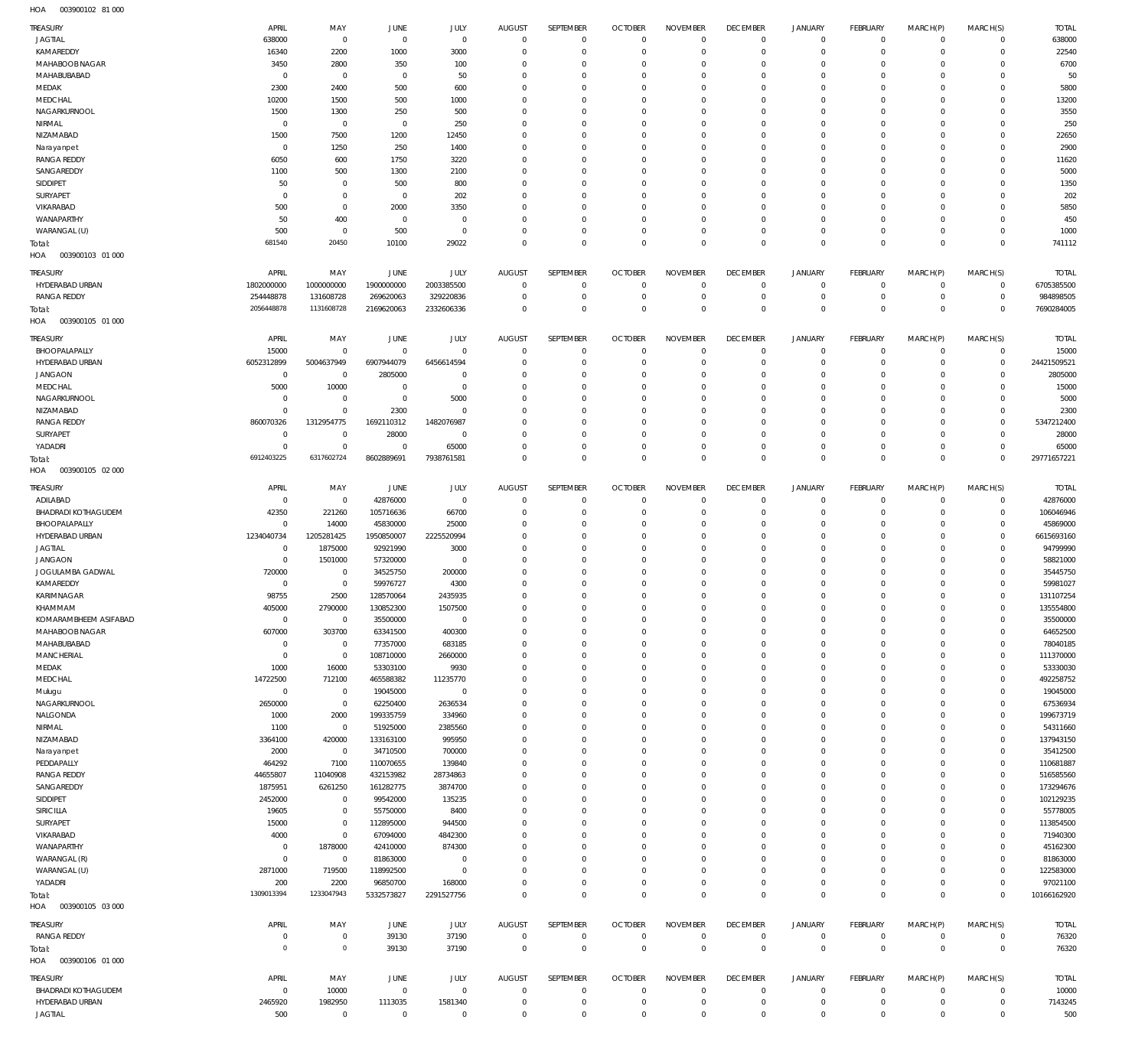| TREASURY                   | APRIL          | MAY            | <b>JUNE</b>    | JULY           | <b>AUGUST</b>  | SEPTEMBER    | <b>OCTOBER</b> | <b>NOVEMBER</b> | <b>DECEMBER</b> | <b>JANUARY</b>      | FEBRUARY       | MARCH(P)     | MARCH(S)       | <b>TOTAL</b> |
|----------------------------|----------------|----------------|----------------|----------------|----------------|--------------|----------------|-----------------|-----------------|---------------------|----------------|--------------|----------------|--------------|
| KAMAREDDY                  | 1500           | $\overline{0}$ | 500            | $\mathbb O$    | $\mathbf 0$    | $\mathbf 0$  | $\overline{0}$ | $\mathbf 0$     | $\mathbf 0$     | $\overline{0}$      | $\overline{0}$ | $^{\circ}$   | $\mathbf 0$    | 2000         |
| KARIMNAGAR                 | 500            | 20000          | 500            | 500            | 0              | $\mathbf 0$  | $^{\circ}$     | $\mathbf 0$     | $\mathbf 0$     | $\mathbf 0$         | $\mathbf{0}$   | $\mathbf 0$  | $\mathbf 0$    | 21500        |
| KHAMMAM                    | $^{\circ}$     | $\mathbf 0$    | 1250000        | $\mathbb O$    | $\Omega$       | $\mathbf 0$  | $^{\circ}$     | $\mathbf 0$     | $\mathbf 0$     | $\mathbf 0$         | $\mathbf{0}$   | 0            | $\mathbf 0$    | 1250000      |
| MEDCHAL                    | 372775         | 252000         | 182195         | 236450         | $\Omega$       | $\mathbf 0$  | $^{\circ}$     | $\mathbf 0$     | $\mathbf 0$     | $\mathbf 0$         | $^{\circ}$     | 0            | $\mathbf 0$    | 1043420      |
| NAGARKURNOOL               | 100            | $\overline{0}$ | $\overline{0}$ | $\mathbb O$    | $\Omega$       | $\mathbf 0$  | $^{\circ}$     | $\mathbf 0$     | $\mathbf 0$     | $\mathbf 0$         | $\mathbf 0$    | $\Omega$     | $\mathbf 0$    | 100          |
| <b>RANGA REDDY</b>         | 183800         | 218200         | 124200         | 297900         | 0              | $\mathbf 0$  | $^{\circ}$     | $\mathbf 0$     | 0               | $\mathbf 0$         | $^{\circ}$     | 0            | $^{\circ}$     | 824100       |
| SANGAREDDY                 | 31500          | 55000          | 63500          | 2000           | $\Omega$       | $\mathbf 0$  | $^{\circ}$     | $\mathbf 0$     | $\mathbf 0$     | $\mathbf 0$         | $\mathbf 0$    | $\Omega$     | $\mathbf 0$    | 152000       |
| SIDDIPET                   | 5100           | $\mathbf 0$    | 10600          | $\mathbb O$    | $\Omega$       | $\mathbf 0$  | $^{\circ}$     | $\mathbf 0$     | 0               | $\mathbf 0$         | $\mathbf 0$    | 0            | $\mathbf 0$    | 15700        |
| WARANGAL (U)               | 1200           | $\mathbb O$    | $\overline{0}$ | $\mathbb O$    | $\Omega$       | $\mathbf 0$  | $^{\circ}$     | $\mathbf 0$     | $\mathbf 0$     | $\mathbf 0$         | $\mathbf 0$    | 0            | $\mathbf 0$    | 1200         |
| YADADRI                    | 600000         | 610000         | 50100          | 350000         | $\Omega$       | $\mathbf 0$  | $^{\circ}$     | $\mathbf 0$     | $\mathbf 0$     | $\mathbf 0$         | $\mathbf{0}$   | 0            | $\mathbf 0$    | 1610100      |
| Total:                     | 3662895        | 3148150        | 2794630        | 2468190        | $\Omega$       | $\mathsf 0$  | $\mathbf 0$    | $\mathbf 0$     | $\mathbf 0$     | $\mathbf 0$         | $\overline{0}$ | $\mathbf 0$  | $\overline{0}$ | 12073865     |
| 003900107 01 000<br>HOA    |                |                |                |                |                |              |                |                 |                 |                     |                |              |                |              |
| TREASURY                   | APRIL          | MAY            | <b>JUNE</b>    | JULY           | <b>AUGUST</b>  | SEPTEMBER    | <b>OCTOBER</b> | <b>NOVEMBER</b> | <b>DECEMBER</b> | JANUARY             | FEBRUARY       | MARCH(P)     | MARCH(S)       | <b>TOTAL</b> |
| MAHABOOB NAGAR             | 5000           | $\overline{0}$ | 5000           | $\mathbb O$    | $\overline{0}$ | $\mathbf 0$  | $\mathbf 0$    | $\mathbf 0$     | $\mathbf{0}$    | $\mathbf 0$         | $\overline{0}$ | $\mathbf{0}$ | $\mathbf 0$    | 10000        |
| Total:                     | 5000           | $\mathbf 0$    | 5000           | $\mathbb O$    | $\overline{0}$ | $\mathsf 0$  | $\overline{0}$ | $\overline{0}$  | $\mathbf 0$     | $\mathbf 0$         | $\overline{0}$ | $\mathbf 0$  | $\mathbf 0$    | 10000        |
| HOA<br>003900150 01 000    |                |                |                |                |                |              |                |                 |                 |                     |                |              |                |              |
|                            |                |                |                |                |                |              |                |                 |                 |                     |                |              |                |              |
| TREASURY                   | APRIL          | MAY            | <b>JUNE</b>    | JULY           | <b>AUGUST</b>  | SEPTEMBER    | <b>OCTOBER</b> | <b>NOVEMBER</b> | <b>DECEMBER</b> | JANUARY             | FEBRUARY       | MARCH(P)     | MARCH(S)       | <b>TOTAL</b> |
| ADILABAD                   | 325000         | $\overline{0}$ | $\overline{0}$ | 580548         | $\overline{0}$ | $\mathbf 0$  | $^{\circ}$     | $^{\circ}$      | $\mathbf 0$     | $\mathbf 0$         | $\mathbf{0}$   | $\mathbf 0$  | $\mathbf 0$    | 905548       |
| <b>BHADRADI KOTHAGUDEM</b> | 618840         | 64700          | 163300         | 613800         | 0              | $\mathbf 0$  | $^{\circ}$     | $\overline{0}$  | $\mathbf 0$     | $\mathbf 0$         | $\mathbf{0}$   | 0            | $\mathbf 0$    | 1460640      |
| BHOOPALAPALLY              | 122300         | $\overline{0}$ | 144600         | 40000          | 0              | $\mathbf 0$  | $^{\circ}$     | $\mathbf 0$     | $\mathbf 0$     | $\mathbf 0$         | $\mathbf{0}$   | 0            | $\mathbf 0$    | 306900       |
| HYDERABAD URBAN            | 1351764        | 30000          | 1604560.74     | 1205100        | 0              | $\mathbf 0$  | $^{\circ}$     | $\mathbf 0$     | $\mathbf 0$     | $\mathbf 0$         | $^{\circ}$     | 0            | $\mathbf 0$    | 4191424.74   |
| <b>JAGTIAL</b>             | 130000         | $\overline{0}$ | $\overline{0}$ | 188500         | $\Omega$       | $\mathbf 0$  | $^{\circ}$     | $^{\circ}$      | $\mathbf 0$     | $\mathbf 0$         | $\mathbf 0$    | $\Omega$     | $\mathbf 0$    | 318500       |
| <b>JANGAON</b>             | 389950         | 250000         | 10000          | 35000          | $\Omega$       | $\mathbf 0$  | $^{\circ}$     | $^{\circ}$      | $\mathbf 0$     | $\mathbf 0$         | $\mathbf 0$    | 0            | $\mathbf 0$    | 684950       |
| JOGULAMBA GADWAL           | 195000         | $\mathbf 0$    | 58000          | 823900         | 0              | $\mathbf 0$  | $^{\circ}$     | $^{\circ}$      | $\mathbf 0$     | $\mathbf 0$         | $\mathbf 0$    | $\Omega$     | $\mathbf 0$    | 1076900      |
| KAMAREDDY                  | 180500         | $\mathbf 0$    | 23000          | 127300         | $\Omega$       | $\mathbf 0$  | $^{\circ}$     | $^{\circ}$      | $\mathbf 0$     | $\mathbf 0$         | $\mathbf 0$    | 0            | $^{\circ}$     | 330800       |
| KARIMNAGAR                 | 170000         | 36800          | 85000          | 125000         | 0              | $\mathbf 0$  | $^{\circ}$     | $^{\circ}$      | $\mathbf 0$     | $\mathbf 0$         | $\mathbf 0$    | 0            | $\mathbf 0$    | 416800       |
| KHAMMAM                    | 1045000        | 159900         | 93000          | 1093847        | $\Omega$       | $\mathbf 0$  | $^{\circ}$     | $^{\circ}$      | $\mathbf 0$     | $\mathbf 0$         | $\mathbf 0$    | $\Omega$     | $\mathbf 0$    | 2391747      |
| KOMARAMBHEEM ASIFABAD      | 160000         | $\overline{0}$ | $\,0\,$        | 200000         | 0              | $\mathbf 0$  | $^{\circ}$     | $^{\circ}$      | $\mathbf 0$     | $\mathbf 0$         | $^{\circ}$     | 0            | $\mathbf 0$    | 360000       |
| MAHABOOB NAGAR             | 138500         | $\mathbf 0$    | 30000          | 465000         | $\Omega$       | $\mathbf 0$  | $^{\circ}$     | $^{\circ}$      | $\mathbf 0$     | $\mathbf 0$         | $\mathbf 0$    | $\Omega$     | $^{\circ}$     | 633500       |
| MAHABUBABAD                | 275000         | $\mathbf 0$    | 33000          | 175000         | 0              | $\mathbf 0$  | $^{\circ}$     | $^{\circ}$      | $\mathbf 0$     | $\mathbf 0$         | $\mathbf 0$    | 0            | $\mathbf 0$    | 483000       |
| MANCHERIAL                 | 210600         | 500000         | $\mathbf 0$    | 1389600        | $\Omega$       | $\mathbf 0$  | $^{\circ}$     | $^{\circ}$      | $\mathbf 0$     | $\mathbf 0$         | $\mathbf 0$    | $\Omega$     | $\mathbf 0$    | 2100200      |
| MEDAK                      | 667200         | 10000          | 49500          | 120000         | 0              | $\mathbf 0$  | $^{\circ}$     | $^{\circ}$      | $\mathbf 0$     | $\mathbf 0$         | $\mathbf 0$    | 0            | $\mathbf 0$    | 846700       |
| MEDCHAL                    | 886500         | 11000          | 200500         | 584000         | $\Omega$       | $\mathbf 0$  | $^{\circ}$     | $^{\circ}$      | $\mathbf 0$     | $\mathbf 0$         | $\mathbf 0$    | 0            | $\mathbf 0$    | 1682000      |
| Mulugu                     | 640000         | 330000         | 135000         | 87000          | 0              | $\mathbf 0$  | $^{\circ}$     | $^{\circ}$      | $\mathbf 0$     | $\mathbf 0$         | $\mathbf{0}$   | 0            | $\mathbf 0$    | 1192000      |
| NAGARKURNOOL               | 867800         | 250000         | 35000          | 1297187        | $\Omega$       | $\mathbf 0$  | $^{\circ}$     | $\mathbf 0$     | $\mathbf 0$     | $\mathbf 0$         | $\mathbf 0$    | 0            | $\mathbf 0$    | 2449987      |
| NALGONDA                   | 172540         | 16000          | 336600         | 205000         | 0              | $\mathbf 0$  | $^{\circ}$     | $\mathbf 0$     | $\mathbf 0$     | $\mathbf 0$         | $\mathbf 0$    | $\Omega$     | $\mathbf 0$    | 730140       |
| NIRMAL                     | 145000         | $\overline{0}$ | $\overline{0}$ | 55000          | 0              | $\mathbf 0$  | $^{\circ}$     | $\mathbf 0$     | 0               | $\mathbf 0$         | $^{\circ}$     | 0            | $^{\circ}$     | 200000       |
| NIZAMABAD                  | 25000          | $\mathbb O$    | 43000          | 501500         | $\Omega$       | $\mathbf 0$  | $^{\circ}$     | $\mathbf 0$     | $\mathbf 0$     | $\mathbf 0$         | $\mathbf 0$    | $\Omega$     | $\mathbf 0$    | 569500       |
|                            | 20000          | 60000          | 476000         | 444801         | $\Omega$       | $\mathbf 0$  | $^{\circ}$     | $\mathbf 0$     | $\mathbf 0$     | $\mathbf 0$         | $\mathbf 0$    | 0            | $\mathbf 0$    | 1000801      |
| Narayanpet<br>PEDDAPALLY   | 245400         |                | 121500         | 236900         | $\Omega$       | $\mathbf 0$  | $^{\circ}$     | $\mathbf 0$     | $\mathbf 0$     | $\mathbf 0$         | $\mathbf 0$    | $\Omega$     | $\mathbf 0$    | 603800       |
|                            |                | $\overline{0}$ |                |                |                |              |                |                 |                 |                     |                |              |                |              |
| <b>RANGA REDDY</b>         | 4675870        | 299000         | 262000         | 2594350        | $\Omega$       | $\mathbf 0$  | $^{\circ}$     | $\mathbf 0$     | $\mathbf 0$     | $\mathbf 0$         | $\mathbf 0$    | 0            | $^{\circ}$     | 7831220      |
| SANGAREDDY                 | 461500         | 25000          | 55136          | 135000         | 0              | $\mathbf 0$  | $^{\circ}$     | $\mathbf 0$     | $\mathbf 0$     | $\mathbf 0$         | $\mathbf 0$    | 0            | $\mathbf 0$    | 676636       |
| SIDDIPET                   | 389350         | 40000          | 277000         | 498285         | $\Omega$       | $\mathbf 0$  | $^{\circ}$     | $\mathbf 0$     | $\mathbf 0$     | $\mathbf 0$         | $\mathbf 0$    | 0            | $\mathbf 0$    | 1204635      |
| SIRICILLA                  | 125600         | 7000           | 55500          | 61900          | 0              | $\mathbf 0$  | $^{\circ}$     | $\mathbf 0$     | $\mathbf 0$     | $\mathbf 0$         | $^{\circ}$     | 0            | $\mathbf 0$    | 250000       |
| SURYAPET                   | 1843850        | 65000          | $-2504500$     | 1420400        | $\Omega$       | $\mathbf 0$  | $^{\circ}$     | $\mathbf 0$     | $\mathbf 0$     | $\mathbf 0$         | $\mathbf 0$    | 0            | $^{\circ}$     | 824750       |
| VIKARABAD                  | 95000          | 50000          | 105000         | 47200          | 0              | $\mathbf 0$  | 0              | $\mathbf 0$     | $\mathbf 0$     | $\mathbf 0$         | $\mathbf 0$    | 0            | $\mathbf 0$    | 297200       |
| WANAPARTHY                 | 221200         | $\mathbb O$    | 15000          | 1425050        | $\Omega$       | $\mathsf 0$  | $\mathbf 0$    | $\mathbf 0$     | $\mathbf 0$     | $\mathbf 0$         | $\mathbf 0$    | $\Omega$     | $\mathbf 0$    | 1661250      |
| WARANGAL (R)               | 420000         | $\mathbf 0$    | 29400          | 255000         | 0              | $\mathbf{0}$ | 0              | 0               | 0               | 0                   | 0              | 0            | $\circ$        | 704400       |
| WARANGAL (U)               | 863672         | 5000           | 100            | 395600         | 0              | $\mathbf 0$  | $\mathbf 0$    | $\mathbf 0$     | $\mathbf 0$     | $\mathbf 0$         | $\mathbf{0}$   | 0            | $\mathbf 0$    | 1264372      |
| YADADRI                    | 255000         | $\overline{0}$ | $\mathbb O$    | 105000         | $\mathbf 0$    | $\mathbf 0$  | $\mathbf 0$    | $\mathbf 0$     | $\mathbf 0$     | $\mathsf{O}\xspace$ | $\mathbf{0}$   | $\mathbf 0$  | $\mathbf 0$    | 360000       |
| Total:                     | 18332936       | 2209400        | 1936196.74     | 17531768       | $\mathbf 0$    | $\mathbf 0$  | $\mathbf 0$    | $\mathbf 0$     | $\mathbf 0$     | $\mathbf 0$         | $\overline{0}$ | $\mathbf 0$  | $\overline{0}$ | 40010300.74  |
| HOA<br>003900800 02 001    |                |                |                |                |                |              |                |                 |                 |                     |                |              |                |              |
| TREASURY                   | APRIL          | MAY            | JUNE           | <b>JULY</b>    | <b>AUGUST</b>  | SEPTEMBER    | <b>OCTOBER</b> | <b>NOVEMBER</b> | <b>DECEMBER</b> | JANUARY             | FEBRUARY       | MARCH(P)     | MARCH(S)       | <b>TOTAL</b> |
| HYDERABAD URBAN            | 71500          | 54700          | 50500          | 55500          | $^{\circ}$     | $\mathbf{0}$ | $\overline{0}$ | $\mathbf 0$     | $\mathbf 0$     | $\overline{0}$      | $\overline{0}$ | $\mathbf{0}$ | $\mathbf 0$    | 232200       |
| Total:                     | 71500          | 54700          | 50500          | 55500          | $^{\circ}$     | $\mathsf 0$  | $\overline{0}$ | $\mathbf 0$     | $\overline{0}$  | $\mathbf 0$         | $\overline{0}$ | $\mathbf 0$  | $\overline{0}$ | 232200       |
| HOA<br>003900800 02 800    |                |                |                |                |                |              |                |                 |                 |                     |                |              |                |              |
|                            |                |                |                |                |                |              |                |                 |                 |                     |                |              |                |              |
| TREASURY                   | APRIL          | MAY            | <b>JUNE</b>    | JULY           | <b>AUGUST</b>  | SEPTEMBER    | <b>OCTOBER</b> | <b>NOVEMBER</b> | <b>DECEMBER</b> | JANUARY             | FEBRUARY       | MARCH(P)     | MARCH(S)       | <b>TOTAL</b> |
| <b>BHADRADI KOTHAGUDEM</b> | 100000         | 300000         | $\mathbb O$    | $\mathbb O$    | $^{\circ}$     | $\mathbf 0$  | $\overline{0}$ | $\mathbf 0$     | $\mathbf 0$     | $\overline{0}$      | $\overline{0}$ | $\mathbf{0}$ | $\mathbf 0$    | 400000       |
| HYDERABAD URBAN            | 610000         | 1265800        | 110000         | $\mathbb O$    | 0              | $\mathbf 0$  | $^{\circ}$     | $^{\circ}$      | $\mathbf 0$     | $\mathbf 0$         | $\mathbf{0}$   | 0            | $\mathbf 0$    | 1985800      |
| <b>JAGTIAL</b>             | $\mathbf 0$    | 200000         | 400000         | $\mathbb O$    | $\Omega$       | $\mathbf 0$  | $^{\circ}$     | $^{\circ}$      | $\mathbf 0$     | $\mathbf 0$         | $^{\circ}$     | 0            | $\mathbf 0$    | 600000       |
| JOGULAMBA GADWAL           | 300000         | $\mathbf 0$    | 400000         | 1200000        | 0              | $\mathbf 0$  | 0              | $^{\circ}$      | $\mathbf 0$     | $\mathbf 0$         | $\mathbf 0$    | 0            | $^{\circ}$     | 1900000      |
| KAMAREDDY                  | $\overline{0}$ | $\mathbf 0$    | $\overline{0}$ | 200000         | $\Omega$       | $\mathbf 0$  | $^{\circ}$     | $^{\circ}$      | $\mathbf 0$     | $\mathbf 0$         | $\mathbf 0$    | $\Omega$     | $^{\circ}$     | 200000       |
| KARIMNAGAR                 | 100000         | $\overline{0}$ | 400000         | $\,0\,$        | 0              | $\mathbf 0$  | 0              | $^{\circ}$      | $\mathbf 0$     | $\mathbf 0$         | $\mathbf 0$    | 0            | $\mathbf 0$    | 500000       |
| KHAMMAM                    | 100000         | $\mathbb O$    | $\mathbb O$    | 400000         | $\Omega$       | $\mathbf 0$  | $^{\circ}$     | $^{\circ}$      | $\mathbf 0$     | $\mathbf 0$         | $\mathbf 0$    | 0            | $\mathbf 0$    | 500000       |
| MAHABOOB NAGAR             | $\overline{0}$ | 5000           | $\overline{0}$ | $\mathbb O$    | 0              | $\mathbf 0$  | $^{\circ}$     | $\mathbf 0$     | $\mathbf 0$     | $\mathbf 0$         | $\mathbf 0$    | 0            | $^{\circ}$     | 5000         |
| MAHABUBABAD                | 400000         | $\overline{0}$ | 400000         | $\mathbb O$    | $\Omega$       | $\mathbf 0$  | $^{\circ}$     | $^{\circ}$      | $\mathbf 0$     | $\mathbf 0$         | $^{\circ}$     | 0            | $^{\circ}$     | 800000       |
| MANCHERIAL                 | $\mathbf 0$    | $\mathbb O$    | $\overline{0}$ | 1400000        | 0              | $\mathbf 0$  | $^{\circ}$     | $\mathbf 0$     | $\mathbf 0$     | $\mathbf 0$         | $\mathbf 0$    | 0            | $\mathbf 0$    | 1400000      |
| MEDCHAL                    | 1928000        | 220000         | 2126000        | 300000         | $\Omega$       | $\mathbf 0$  | $^{\circ}$     | $^{\circ}$      | $\mathbf 0$     | $\mathbf 0$         | $^{\circ}$     | 0            | $^{\circ}$     | 4574000      |
| NAGARKURNOOL               | $\mathbf{0}$   | $\mathbf 0$    | $\overline{0}$ | 5000           | 0              | $\mathbf 0$  | $^{\circ}$     | $\mathbf 0$     | $\mathbf 0$     | $\mathbf 0$         | $\mathbf 0$    | $\Omega$     | $\mathbf 0$    | 5000         |
| NALGONDA                   | 0              | $\mathbf 0$    | 1515000        | $\mathbb O$    | 0              | $\mathbf 0$  | $^{\circ}$     | $^{\circ}$      | $\mathbf 0$     | $\mathbf 0$         | $^{\circ}$     | 0            | $^{\circ}$     | 1515000      |
| NIZAMABAD                  | $\Omega$       | $\mathbf 0$    | $\overline{0}$ | 400000         | $\Omega$       | $\mathbf 0$  | $^{\circ}$     | $^{\circ}$      | $\mathbf 0$     | $\mathbf 0$         | $\mathbf 0$    | $\Omega$     | $\mathbf 0$    | 400000       |
| PEDDAPALLY                 | $\mathbf 0$    | $\mathbb O$    | 1200000        | 200            | $\Omega$       | $\mathbf 0$  | $^{\circ}$     | $^{\circ}$      | $\mathbf 0$     | $\mathbf 0$         | $\mathbf 0$    | 0            | $\mathbf 0$    | 1200200      |
| <b>RANGA REDDY</b>         | 44542840       | 33568185       | 41407722       | 35814328       | 0              | $\mathbf 0$  | $^{\circ}$     | $\mathbf 0$     | $\mathbf 0$     | $\mathbf 0$         | $\mathbf 0$    | 0            | $\mathbf 0$    | 155333075    |
| SANGAREDDY                 | $\overline{0}$ | $\mathbf 0$    | $\overline{0}$ | 800000         | 0              | $\mathbf 0$  | $\mathbf 0$    | $\mathbf 0$     | $\mathbf 0$     | $\mathbf 0$         | $\mathbf 0$    | 0            | $\mathbf 0$    | 800000       |
| SIDDIPET                   | 1000           | $\mathbf 0$    | $\overline{0}$ | $\mathbb O$    | 0              | $\mathbf 0$  | $^{\circ}$     | $\mathbf 0$     | $\mathbf 0$     | $\mathbf 0$         | $^{\circ}$     | 0            | $\mathbf 0$    | 1000         |
| SURYAPET                   | $\mathbf 0$    | $\mathbf 0$    | 300000         | 200000         | $\Omega$       | $\mathbf 0$  | $\mathbf 0$    | $\mathbf 0$     | $\mathbf 0$     | $\mathbf 0$         | $\mathbf 0$    | 0            | $\mathbf 0$    | 500000       |
| VIKARABAD                  | 400000         | $\mathbf 0$    | 1000           | $\overline{0}$ | 0              | $\mathbf 0$  | $^{\circ}$     | $\mathbf 0$     | $\mathbf 0$     | $\mathbf 0$         | $^{\circ}$     | 0            | $\mathbf 0$    | 401000       |
| WANAPARTHY                 | 200000         | $\mathbf 0$    | 400000         | $\mathbb O$    | $\Omega$       | $\mathbf 0$  | $\mathbf 0$    | $\mathbf 0$     | $\mathbf 0$     | $\mathbf 0$         | $\mathbf 0$    | 0            | $^{\circ}$     | 600000       |
| WARANGAL (R)               | 0              | $\overline{0}$ | 200000         | $\mathbb O$    | 0              | $\mathbf 0$  | 0              | $\mathbf 0$     | 0               | $\mathbf 0$         | $\mathbf 0$    | 0            | $^{\circ}$     | 200000       |
|                            | $\Omega$       | $\mathbb O$    | 1000           | 250000         | $\Omega$       | $\mathsf 0$  | $^{\circ}$     | $\mathbf 0$     | $\mathbf 0$     | $\mathbf 0$         | $\mathbf 0$    | $\mathbf 0$  | $\mathbf 0$    | 251000       |
| WARANGAL (U)               |                |                |                |                |                |              |                |                 |                 |                     |                |              |                |              |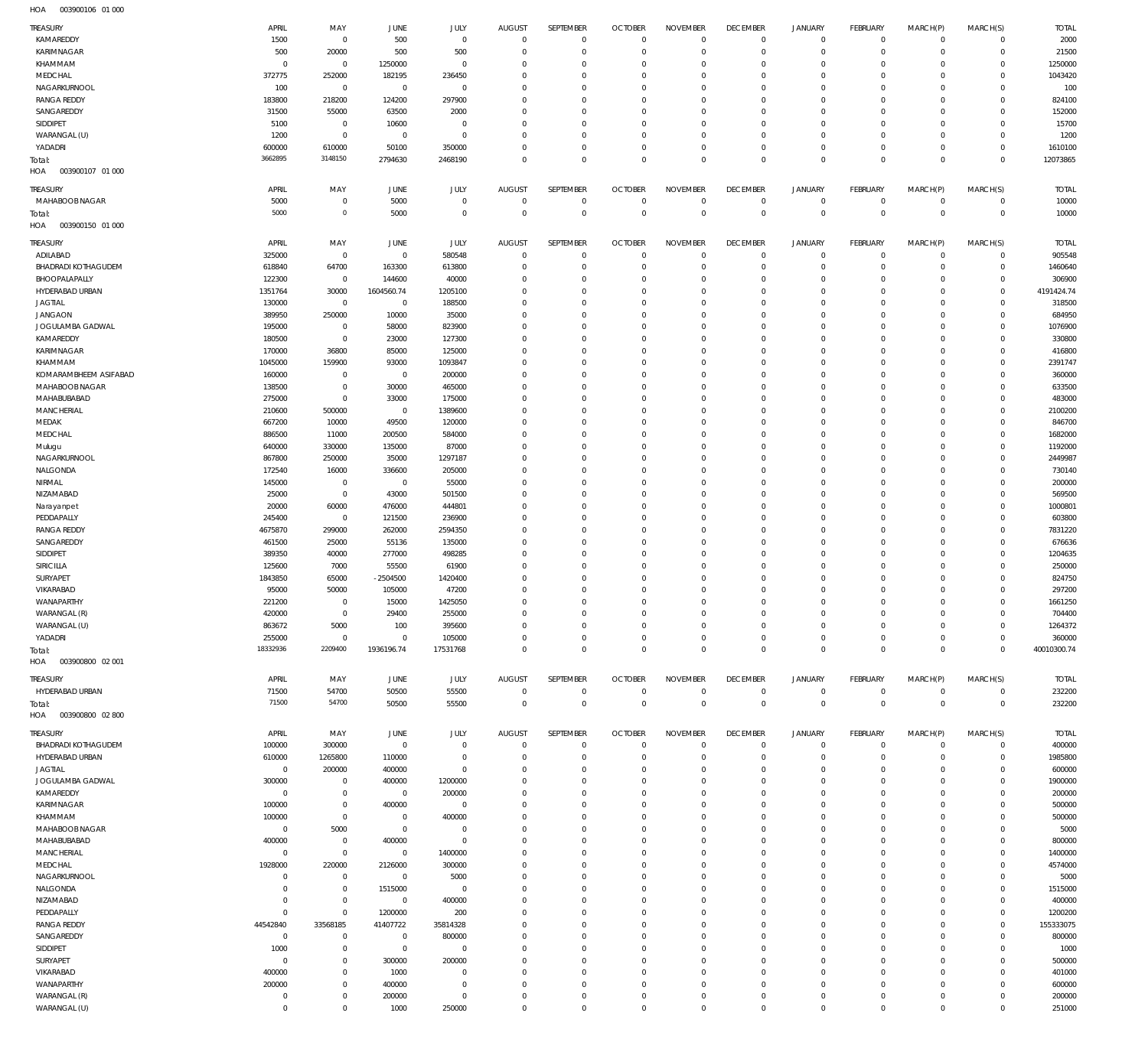003900800 02 800 HOA

| 10.011<br><u>vuu</u>              |                      |                            |                                  |                         |                            |                            |                               |                            |                            |                             |                               |                            |                             |                     |
|-----------------------------------|----------------------|----------------------------|----------------------------------|-------------------------|----------------------------|----------------------------|-------------------------------|----------------------------|----------------------------|-----------------------------|-------------------------------|----------------------------|-----------------------------|---------------------|
| TREASURY                          | APRIL                | MAY                        | JUNE                             | JULY                    | <b>AUGUST</b>              | SEPTEMBER                  | <b>OCTOBER</b>                | <b>NOVEMBER</b>            | <b>DECEMBER</b>            | <b>JANUARY</b>              | <b>FEBRUARY</b>               | MARCH(P)                   | MARCH(S)                    | <b>TOTAL</b>        |
| YADADRI                           | $\Omega$<br>48681840 | $\overline{0}$<br>35558985 | 200000<br>49060722               | $\mathbf 0$<br>40969528 | $\overline{0}$<br>$\Omega$ | $\mathbf 0$<br>$\mathbf 0$ | $^{\circ}$<br>$\mathbf 0$     | $\mathbf 0$<br>$\mathbf 0$ | $\mathbb O$<br>$\mathbf 0$ | $\mathsf{O}$<br>$\mathbf 0$ | $\mathbf 0$<br>$\overline{0}$ | $\mathbf 0$<br>$\mathbf 0$ | $\overline{0}$<br>$\,0\,$   | 200000<br>174271075 |
| Total:<br>HOA<br>003900800 03 000 |                      |                            |                                  |                         |                            |                            |                               |                            |                            |                             |                               |                            |                             |                     |
|                                   |                      |                            |                                  |                         |                            |                            |                               |                            |                            |                             |                               |                            |                             |                     |
| TREASURY                          | APRIL                | MAY                        | JUNE                             | <b>JULY</b>             | <b>AUGUST</b>              | SEPTEMBER                  | <b>OCTOBER</b>                | <b>NOVEMBER</b>            | <b>DECEMBER</b>            | <b>JANUARY</b>              | FEBRUARY                      | MARCH(P)                   | MARCH(S)                    | <b>TOTAL</b>        |
| HYDERABAD URBAN                   | 10000000             | 10000000                   | 10000000                         | 10000000                | $\overline{0}$             | $\mathbf 0$                | 0                             | $\mathbf 0$                | 0                          | 0                           | $\overline{0}$                | $\mathbf 0$                | $\overline{0}$              | 40000000            |
| Total:                            | 10000000             | 10000000                   | 10000000                         | 10000000                | $\Omega$                   | $\mathbb O$                | $\mathbf{0}$                  | $\mathbb O$                | $\mathbf 0$                | $\mathbb O$                 | $\overline{0}$                | $\mathbf 0$                | $\overline{0}$              | 40000000            |
| HOA<br>003900800 80 000           |                      |                            |                                  |                         |                            |                            |                               |                            |                            |                             |                               |                            |                             |                     |
| <b>TREASURY</b>                   | APRIL                | MAY                        | JUNE                             | JULY                    | <b>AUGUST</b>              | SEPTEMBER                  | <b>OCTOBER</b>                | <b>NOVEMBER</b>            | <b>DECEMBER</b>            | <b>JANUARY</b>              | FEBRUARY                      | MARCH(P)                   | MARCH(S)                    | <b>TOTAL</b>        |
| HYDERABAD URBAN                   | 184100               | $\mathbf 0$                | $\overline{0}$                   | 15200                   | $\Omega$                   | $\mathbf{0}$               | $\overline{0}$                | $^{\circ}$                 | $^{\circ}$                 | $\mathbf 0$                 | $\mathbf 0$                   | $\mathbf 0$                | $^{\circ}$                  | 199300              |
| KAMAREDDY                         | 30445                | 22000                      | 105500                           | 60550                   | $\Omega$                   | $\mathbf 0$                | $\Omega$                      | $^{\circ}$                 | $^{\circ}$                 | $\mathbf 0$                 | $^{\circ}$                    | $\Omega$                   | $\mathbf 0$                 | 218495              |
| MEDAK                             | $\Omega$             | $\overline{0}$             | 33000                            | $\overline{0}$          | $\Omega$                   | $\mathbf{0}$               | - 0                           | $^{\circ}$                 | 0                          | $\mathbf 0$                 | $\mathbf 0$                   | $\Omega$                   | $^{\circ}$                  | 33000               |
| Mulugu                            | $\Omega$             | $\mathbf 0$                | 32200                            | $\mathbf 0$             | $\Omega$                   | $\mathbf{0}$               | $\Omega$                      | $^{\circ}$                 | $^{\circ}$                 | $\mathbf 0$                 | $\Omega$                      | $\Omega$                   | $\mathbf 0$                 | 32200               |
| NIZAMABAD                         | 2270                 | $\overline{0}$             | $\mathbf 0$                      | 10000                   | $\Omega$                   | $\mathbf{0}$               | $\Omega$                      | $\mathbf 0$                | $^{\circ}$                 | $\mathbf 0$                 | $\mathbf 0$                   | $\Omega$                   | $\mathbf 0$                 | 12270               |
| <b>RANGA REDDY</b>                | - 0                  | $\mathbf 0$                | 32000                            | $\overline{0}$          | $\Omega$                   | $\mathbf 0$                | 0                             | $^{\circ}$                 | $^{\circ}$                 | $\mathbf 0$                 | $\mathbf 0$                   | $\mathbf 0$                | $\mathbf 0$                 | 32000               |
| Total:                            | 216815               | 22000                      | 202700                           | 85750                   | $\Omega$                   | $\mathbf 0$                | $\Omega$                      | $\mathbf 0$                | $\mathbf 0$                | $\mathbf 0$                 | $\mathbf 0$                   | $\Omega$                   | $\overline{0}$              | 527265              |
| HOA<br>003900800 81 001           |                      |                            |                                  |                         |                            |                            |                               |                            |                            |                             |                               |                            |                             |                     |
| <b>TREASURY</b>                   | APRIL                | MAY                        | JUNE                             | JULY                    | <b>AUGUST</b>              | SEPTEMBER                  | <b>OCTOBER</b>                | <b>NOVEMBER</b>            | <b>DECEMBER</b>            | <b>JANUARY</b>              | FEBRUARY                      | MARCH(P)                   | MARCH(S)                    | <b>TOTAL</b>        |
| <b>BHADRADI KOTHAGUDEM</b>        | 5904                 | $\,0\,$                    | 308976                           | 1479936                 | $^{\circ}$                 | $\mathbf 0$                | 0                             | $^{\circ}$                 | $\mathbf 0$                | 0                           | $\overline{0}$                | $\mathbf 0$                | $\circ$                     | 1794816             |
| HYDERABAD URBAN                   | 8013                 | $\mathbf 0$                | $^{\circ}$                       | 24039                   | $\Omega$                   | $\mathbf 0$                | 0                             | $^{\circ}$                 | $^{\circ}$                 | $\mathbf 0$                 | $\mathbf 0$                   | $\mathbf 0$                | $\circ$                     | 32052               |
| KAMAREDDY                         | 591500               | $\,0\,$                    | $\overline{0}$                   | 397500                  | 0                          | $\mathbf 0$                | - 0                           | $^{\circ}$                 | $\mathbf 0$                | 0                           | $\mathbf 0$                   | $\mathbf 0$                | $\circ$                     | 989000              |
| KARIMNAGAR                        | 500                  | $\overline{0}$             | 2300                             | 1950                    | $\Omega$                   | $\mathbf 0$                | $\Omega$                      | $\mathbf 0$                | $^{\circ}$                 | $\mathbf 0$                 | $\mathbf 0$                   | $\mathbf 0$                | $\mathbf{0}$                | 4750                |
| NIZAMABAD                         | 520000               | $\mathbf 0$                | 15000                            | 325000                  | $\Omega$                   | $\mathbf 0$                | $\overline{0}$                | $\mathbf 0$                | $\mathbf 0$                | $\mathsf{O}$                | $\mathbf 0$                   | $\mathbf 0$                | $\circ$                     | 860000              |
| Total:                            | 1125917              | $\mathbf 0$                | 326276                           | 2228425                 | $\Omega$                   | $\mathbf 0$                | $\Omega$                      | $\mathbf 0$                | $\mathbf 0$                | $\mathbf 0$                 | $\mathbf 0$                   | $\mathbf 0$                | $\overline{0}$              | 3680618             |
| HOA<br>003900800 81 800           |                      |                            |                                  |                         |                            |                            |                               |                            |                            |                             |                               |                            |                             |                     |
|                                   |                      |                            |                                  |                         |                            |                            |                               |                            |                            |                             |                               |                            |                             |                     |
| TREASURY                          | APRIL                | MAY                        | JUNE                             | JULY                    | <b>AUGUST</b>              | SEPTEMBER                  | <b>OCTOBER</b>                | <b>NOVEMBER</b>            | <b>DECEMBER</b>            | <b>JANUARY</b>              | FEBRUARY                      | MARCH(P)                   | MARCH(S)                    | <b>TOTAL</b>        |
| ADILABAD                          | $\Omega$             | $\overline{0}$             | 1000                             | $\mathbf 0$             | $^{\circ}$                 | $\mathbf 0$                | $\overline{0}$                | $^{\circ}$                 | $\mathbf 0$                | $\mathbf 0$                 | $\mathbf 0$                   | $\mathbf 0$                | $\mathbf 0$                 | 1000                |
| NIZAMABAD                         | 255000<br>255000     | $\mathbf 0$<br>$\circ$     | $\overline{0}$                   | 65000                   | $\Omega$<br>$\Omega$       | $\mathbf 0$                | $\overline{0}$<br>$\mathbf 0$ | $\mathbf 0$<br>$\mathbf 0$ | $\mathbf 0$<br>$\mathbf 0$ | $\mathbf 0$<br>$\mathbf 0$  | $\mathbf 0$<br>$\mathbf 0$    | $\mathbf 0$<br>$\mathbf 0$ | $\mathbf{0}$<br>$\mathbf 0$ | 320000              |
| Total:<br>HOA<br>004000101 01 000 |                      |                            | 1000                             | 65000                   |                            | $\mathbf 0$                |                               |                            |                            |                             |                               |                            |                             | 321000              |
|                                   |                      |                            |                                  |                         |                            |                            |                               |                            |                            |                             |                               |                            |                             |                     |
| <b>TREASURY</b>                   | APRIL                | MAY                        | JUNE                             | <b>JULY</b>             | <b>AUGUST</b>              | SEPTEMBER                  | <b>OCTOBER</b>                | <b>NOVEMBER</b>            | <b>DECEMBER</b>            | <b>JANUARY</b>              | FEBRUARY                      | MARCH(P)                   | MARCH(S)                    | <b>TOTAL</b>        |
| <b>BHADRADI KOTHAGUDEM</b>        | 80292                | $\,0\,$                    | $^{\circ}$                       | $\overline{0}$          | $^{\circ}$                 | $\mathbf 0$                | 0                             | $^{\circ}$                 | 0                          | $\mathbf 0$                 | $\mathbf 0$                   | $\mathbf 0$                | $\circ$                     | 80292               |
| HYDERABAD URBAN                   | 5379524              | 869774                     | 1038656                          | 2793392                 | $\Omega$                   | $\mathbf 0$                | $\overline{0}$                | $\mathbf 0$                | $\mathbf 0$                | $\mathsf{O}$                | $\mathbf 0$                   | $\mathbf 0$                | $\overline{0}$              | 10081346            |
| <b>JAGTIAL</b>                    | $\overline{0}$       | $\mathbf 0$                | $^{\circ}$                       | 4000                    | $\Omega$                   | $\mathbf 0$                | $\Omega$                      | $\mathbf 0$                | $^{\circ}$                 | 0                           | $\mathbf 0$                   | $\mathbf 0$                | $\mathbf 0$                 | 4000                |
| <b>JANGAON</b>                    | 23815                | $\overline{0}$             | $\mathbf 0$                      | $\overline{0}$          | $\Omega$                   | $\mathbf 0$                | $\Omega$                      | $\mathbf 0$                | $\mathbf 0$                | $\mathbf 0$                 | $\mathbf 0$                   | $\mathbf 0$                | $\mathbf{0}$                | 23815               |
| JOGULAMBA GADWAL                  | 21042                | $\overline{0}$             | 1450                             | $\overline{0}$          | $\Omega$                   | $\mathbf 0$                | $\Omega$                      | $\mathbf 0$                | $\mathbf 0$                | 0                           | $\mathbf 0$                   | $\Omega$                   | $\mathbf 0$                 | 22492               |
| KAMAREDDY                         | 1460                 | 4733                       | 30334                            | 92518                   | $\Omega$                   | $\mathbf 0$                | $\Omega$                      | $\mathbf 0$                | $\mathbf 0$                | $\mathbf 0$                 | $\mathbf 0$                   | $\Omega$                   | $\mathbf 0$                 | 129045              |
| KARIMNAGAR                        | $\overline{0}$       | 1915937                    | $\overline{0}$                   | 22523                   | $\Omega$                   | $\mathbf 0$                | - 0                           | $\mathbf 0$                | $\mathbf 0$                | $\mathbf 0$                 | $\mathbf 0$                   | $\mathbf 0$                | $\mathbf 0$                 | 1938460             |
| KHAMMAM                           | 718410               | 113000                     | 234464                           | 449015                  | $\Omega$                   | $\mathbf 0$                | $\Omega$                      | $\mathbf 0$                | $\mathbf 0$                | $\mathbf 0$                 | $\mathbf 0$                   | $\Omega$                   | $\mathbf 0$                 | 1514889             |
| MAHABUBABAD                       | $\overline{0}$       | 28529                      | $^{\circ}$                       | 22949                   | $\Omega$                   | $\mathbf 0$                | $\Omega$                      | $\mathbf 0$                | $\mathbf 0$                | $\mathbf 0$                 | $\mathbf 0$                   | $\mathbf 0$                | $\circ$                     | 51478               |
| MANCHERIAL                        | 98051                | $\mathbf 0$                | $\overline{0}$                   | $\mathbf 0$             | $\Omega$                   | $\mathbf 0$                | $\Omega$                      | $\mathbf 0$                | $^{\circ}$                 | $\mathbf 0$                 | $\mathbf 0$                   | $\Omega$                   | $\mathbf 0$                 | 98051               |
| MEDAK                             | 109225               | $\overline{0}$             | $\mathbf 0$                      | 400000                  | $\Omega$                   | $\mathbf 0$                | - 0                           | $\mathbf 0$                | $\mathbf 0$                | $\mathbf 0$                 | $\mathbf 0$                   | $\mathbf 0$                | $\circ$                     | 509225              |
| MEDCHAL                           | 4946979              | 630609                     | 2200607                          | 1730564                 | $\Omega$                   | $\mathbf 0$                | - 0                           | $\mathbf 0$                | $^{\circ}$                 | $\mathbf 0$                 | $\mathbf 0$                   | $\mathbf 0$                | $\mathbf 0$                 | 9508759             |
| NALGONDA<br>NIZAMABAD             | 298175               | 16188                      | 16965711                         | $\mathbf 0$             | $\Omega$                   | $\mathbf 0$                | $\Omega$                      | $\mathbf 0$                | $\mathbf 0$                | $\mathbf 0$<br>$\mathbf 0$  | $\mathbf 0$                   | $\mathbf 0$<br>$\Omega$    | $\circ$<br>$\mathbf 0$      | 17280074            |
| <b>RANGA REDDY</b>                | 125009<br>81462946   | $\mathbf 0$<br>54852080    | 0<br>45939294                    | 97306<br>49902712       | $\Omega$<br>$\Omega$       | $\mathbf 0$<br>$\mathbf 0$ | 0<br>$\Omega$                 | $\mathbf 0$<br>$\mathbf 0$ | $\mathbf 0$<br>$\mathbf 0$ | $\mathbf 0$                 | $\mathbf 0$<br>$\mathbf 0$    | $\mathbf 0$                | $\mathbf 0$                 | 222315<br>232157032 |
| SANGAREDDY                        | 45302                | 155                        | 46564                            | 218162                  | $\cap$                     | $\cap$                     | $\cap$                        | $\cap$                     | $\Omega$                   | $\cap$                      | $\Omega$                      | $\Omega$                   | $\cap$                      | 310183              |
| SIDDIPET                          | 119069               | $\,0\,$                    | 900                              | 31347                   | 0                          | $\mathbf 0$                | $\overline{0}$                | $\mathbf 0$                | $^{\circ}$                 | $\mathbf 0$                 | $\mathbf 0$                   | $\mathbf 0$                | $\circ$                     | 151316              |
| SIRICILLA                         | $\overline{0}$       | $\,0\,$                    | $\overline{0}$                   | 76164                   | $\Omega$                   | $\mathbf 0$                | $^{\circ}$                    | $\mathbf 0$                | $\mathbf 0$                | $\mathsf{O}$                | $\mathbf 0$                   | $\mathbf 0$                | $\mathbf{0}$                | 76164               |
| SURYAPET                          | 9374                 | 55906                      | 76694                            | 116446                  | $\Omega$                   | $\mathbf 0$                | $\Omega$                      | $\mathbf 0$                | $^{\circ}$                 | 0                           | $\mathbf 0$                   | $\Omega$                   | $\mathbf 0$                 | 258420              |
| WARANGAL (R)                      | $\Omega$             | 48381                      | $\overline{0}$                   | $\overline{0}$          | $\Omega$                   | $\mathbf 0$                | $\Omega$                      | $\mathbf 0$                | $^{\circ}$                 | $\mathbf 0$                 | $\mathbf 0$                   | $\Omega$                   | $\mathbf{0}$                | 48381               |
| WARANGAL (U)                      | 224622               | 1231                       | 24120                            | 441311                  | $\Omega$                   | $\mathbf 0$                | - 0                           | $\mathbf 0$                | $\mathbf 0$                | 0                           | $\mathbf 0$                   | $\mathbf 0$                | $\circ$                     | 691284              |
| YADADRI                           | 1018983              | 1000000                    | $\mathbf 0$                      | $\mathbf 0$             | $\Omega$                   | $\mathbf 0$                | $\overline{0}$                | $\mathbf 0$                | $\mathbf 0$                | $\mathsf{O}$                | $\mathbf 0$                   | $\mathbf 0$                | $\circ$                     | 2018983             |
| Total:                            | 94682278             | 59536523                   | 66558794                         | 56398409                | $\Omega$                   | $\mathbb O$                | $\mathbf{0}$                  | $\mathbf 0$                | $\mathbf 0$                | $\mathbf 0$                 | $\mathbf 0$                   | $\mathbf 0$                | $\overline{0}$              | 277176004           |
| HOA<br>004000101 02 000           |                      |                            |                                  |                         |                            |                            |                               |                            |                            |                             |                               |                            |                             |                     |
|                                   |                      |                            |                                  |                         |                            |                            |                               |                            |                            |                             |                               |                            |                             |                     |
| TREASURY                          | APRIL                | MAY                        | JUNE                             | <b>JULY</b>             | <b>AUGUST</b>              | SEPTEMBER                  | <b>OCTOBER</b>                | <b>NOVEMBER</b>            | <b>DECEMBER</b>            | <b>JANUARY</b>              | FEBRUARY                      | MARCH(P)                   | MARCH(S)                    | <b>TOTAL</b>        |
| HYDERABAD URBAN                   | 38750<br>$^{\circ}$  | 91894                      | $\mathbf 0$                      | $\overline{0}$          | $\mathbf 0$                | $\mathbf 0$                | $\mathbf{0}$                  | $\mathbf 0$<br>$\mathbb O$ | $\mathbb O$                | $\mathbf 0$<br>$\mathsf{O}$ | $\mathbf 0$<br>$\overline{0}$ | $\mathbf 0$<br>$\mathbf 0$ | $\mathbf{0}$<br>$\circ$     | 130644              |
| MEDCHAL                           | 38750                | $\,0\,$<br>91894           | $\overline{0}$<br>$\overline{0}$ | 11169<br>11169          | $\circ$<br>$\Omega$        | $\mathbf 0$<br>$\mathbf 0$ | $\mathbf 0$<br>$^{\circ}$     | $\mathbf 0$                | $\mathbf 0$<br>$\mathbf 0$ | $\mathbf 0$                 | $\mathbf 0$                   | $\mathbf 0$                | $\overline{0}$              | 11169<br>141813     |
| Total:<br>HOA<br>004000101 03 000 |                      |                            |                                  |                         |                            |                            |                               |                            |                            |                             |                               |                            |                             |                     |
|                                   |                      |                            |                                  |                         |                            |                            |                               |                            |                            |                             |                               |                            |                             |                     |
| TREASURY                          | APRIL                | MAY                        | JUNE                             | JULY                    | <b>AUGUST</b>              | SEPTEMBER                  | <b>OCTOBER</b>                | <b>NOVEMBER</b>            | <b>DECEMBER</b>            | <b>JANUARY</b>              | FEBRUARY                      | MARCH(P)                   | MARCH(S)                    | <b>TOTAL</b>        |
| NALGONDA                          | $\Omega$             | $\,0\,$                    | 50000                            | $\overline{0}$          | $\mathbf 0$                | $\mathbf 0$                | $\mathbf 0$                   | $\mathbb O$                | $\mathbf 0$                | $\mathsf{O}$                | $\overline{0}$                | $\overline{0}$             | $\overline{0}$              | 50000               |
| Total:                            | $\Omega$             | $\circ$                    | 50000                            | $\overline{0}$          | $\mathbf 0$                | $\mathbf 0$                | $\mathbf 0$                   | $\mathbb O$                | $\mathbf 0$                | $\mathbb O$                 | $\overline{0}$                | $\bf 0$                    | $\overline{0}$              | 50000               |
| HOA<br>004000102 01 000           |                      |                            |                                  |                         |                            |                            |                               |                            |                            |                             |                               |                            |                             |                     |
| TREASURY                          | APRIL                | MAY                        | JUNE                             | JULY                    | <b>AUGUST</b>              | SEPTEMBER                  | <b>OCTOBER</b>                | <b>NOVEMBER</b>            | <b>DECEMBER</b>            | <b>JANUARY</b>              | FEBRUARY                      | MARCH(P)                   | MARCH(S)                    | <b>TOTAL</b>        |
| <b>BHADRADI KOTHAGUDEM</b>        | 32598                | $\,0\,$                    | $\mathbf 0$                      | 40644                   | $^{\circ}$                 | $\mathbf 0$                | $\overline{0}$                | $^{\circ}$                 | $\mathbf 0$                | 0                           | $\overline{0}$                | $\mathbf 0$                | $\circ$                     | 73242               |
| HYDERABAD URBAN                   | $\Omega$             | $\mathbf 0$                | 11250                            | 1340                    | $\Omega$                   | $\mathbf 0$                | - 0                           | $^{\circ}$                 | $^{\circ}$                 | $\mathbf 0$                 | $^{\circ}$                    | $\Omega$                   | $\circ$                     | 12590               |
| <b>JAGTIAL</b>                    | 3600                 | 1740                       | 2030                             | 8786                    | $\Omega$                   | $\mathbf{0}$               | 0                             | $^{\circ}$                 | $^{\circ}$                 | $\mathbf 0$                 | $\mathbf 0$                   | $\mathbf 0$                | $\mathbf 0$                 | 16156               |
| KAMAREDDY                         | 960                  | $\,0\,$                    | $\overline{0}$                   | $\overline{0}$          | $\Omega$                   | $^{\circ}$                 | 0                             | $^{\circ}$                 | 0                          | $\mathbf 0$                 | $\mathbf 0$                   | $\Omega$                   | $\circ$                     | 960                 |
| KARIMNAGAR                        | $\Omega$             | 75                         | $\mathbf 0$                      | $\mathbf 0$             | $\Omega$                   | $\mathbf{0}$               | 0                             | $\mathbf 0$                | $^{\circ}$                 | $\mathbf 0$                 | $\mathbf 0$                   | $\Omega$                   | $\mathbf 0$                 | 75                  |
| KHAMMAM                           | $\Omega$             | 10782                      | 885                              | 9524                    | $\Omega$                   | $^{\circ}$                 | $\Omega$                      | $^{\circ}$                 | 0                          | $\mathbf 0$                 | $\mathbf 0$                   | $\Omega$                   | $\circ$                     | 21191               |
| MEDAK                             | $\Omega$             | $\,0\,$                    | 11260                            | $\mathbf 0$             | $\Omega$                   | $\mathbf 0$                | 0                             | $\mathbf 0$                | $\mathbf 0$                | $\mathbf 0$                 | $\mathbf 0$                   | $\Omega$                   | $\mathbf 0$                 | 11260               |
| MEDCHAL                           | 234                  | $\mathbf 0$                | $\mathbf 0$                      | 1307529                 | $\Omega$                   | $^{\circ}$                 | $\Omega$                      | $^{\circ}$                 | 0                          | $\mathbf 0$                 | $\mathbf 0$                   | $\Omega$                   | $\mathbf 0$                 | 1307763             |
| NIZAMABAD                         | $\Omega$             | 240                        | $\mathbf 0$                      | $\overline{0}$          | $\Omega$                   | $\mathbf{0}$               | $\Omega$                      | $\mathbf 0$                | $^{\circ}$                 | $\mathbf 0$                 | $\Omega$                      | $\Omega$                   | $\circ$                     | 240                 |
| <b>RANGA REDDY</b>                | 47670                | $\mathbf 0$                | 5760                             | $\mathbf 0$             | $\Omega$                   | $\mathbf{0}$               | $\Omega$                      | $\mathbf 0$                | $\mathbf 0$                | $^{\circ}$                  | $\mathbf 0$                   | $\Omega$                   | $\circ$                     | 53430               |
| SANGAREDDY                        | 2025                 | $\mathbf 0$                | $\overline{0}$                   | $\mathbf 0$             | $\Omega$                   | $\mathbf 0$                | $\Omega$                      | $\mathbf 0$                | $\mathbf 0$                | $\mathbf 0$                 | $\Omega$                      | $\Omega$                   | $\mathbf 0$                 | 2025                |
| SIDDIPET                          | 175                  | $\overline{0}$             | $\mathbf 0$                      | 16740                   | $\Omega$                   | $\mathbf{0}$               | 0                             | $\mathbf 0$                | $\mathbf 0$                | $\mathbf 0$                 | $\mathbf 0$                   | $\mathbf 0$                | $\mathbf 0$                 | 16915               |
| SURYAPET                          | 1641132              | 1805971                    | 1736375                          | 1560278                 | $\Omega$                   | $\mathbf 0$                | $\circ$                       | $\mathbf 0$                | $\mathbf 0$                | $\mathbf 0$                 | $\mathbf 0$                   | $\mathbf 0$                | $\mathbf 0$                 | 6743756             |
| VIKARABAD                         | $\mathbf 0$          | $\mathbf 0$                | 18640                            | $\mathbf 0$             | $\Omega$                   | $\mathbf 0$                | $\Omega$                      | $\mathbf 0$                | $\mathbf 0$                | $\mathbf 0$                 | $\mathbf 0$                   | $\mathbf 0$                | $\mathbf 0$                 | 18640               |
|                                   |                      |                            |                                  |                         |                            |                            |                               |                            |                            |                             |                               |                            |                             |                     |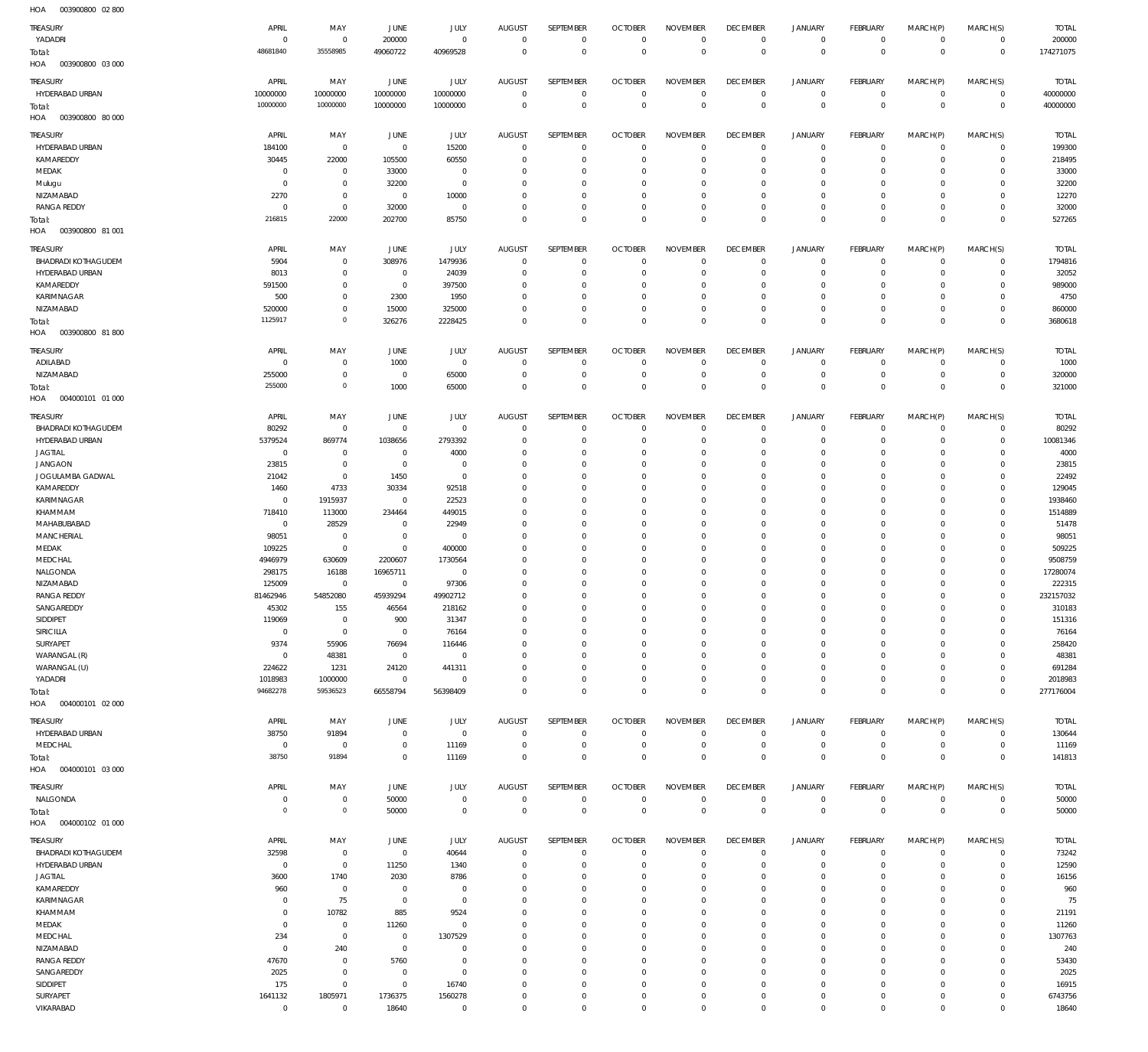| TREASURY                   | APRIL                 | MAY            | JUNE                       | JULY                       | <b>AUGUST</b>              | SEPTEMBER                  | <b>OCTOBER</b>                   | <b>NOVEMBER</b>            | <b>DECEMBER</b>               | <b>JANUARY</b>                     | <b>FEBRUARY</b>             | MARCH(P)                   | MARCH(S)            | <b>TOTAL</b>   |
|----------------------------|-----------------------|----------------|----------------------------|----------------------------|----------------------------|----------------------------|----------------------------------|----------------------------|-------------------------------|------------------------------------|-----------------------------|----------------------------|---------------------|----------------|
| WARANGAL (U)               | 52                    | 75             | $^{\circ}$                 | $\mathbf 0$                | $\mathbf 0$                | $\mathbf 0$                | $\overline{0}$                   | $\mathbf 0$                | $\overline{0}$                | $\overline{0}$                     | $\circ$                     | $\mathbf 0$                | $\mathbf 0$         | 127            |
| YADADRI                    | 83962                 | $\mathbf 0$    | $^{\circ}$                 | $\mathbf 0$                | $^{\circ}$                 | $\mathbf 0$                | $\overline{0}$                   | $\mathbf 0$                | $\overline{0}$                | $\mathbf 0$                        | $\mathbf 0$                 | $^{\circ}$                 | $\mathbf 0$         | 83962          |
| Total:                     | 1812408               | 1818883        | 1786200                    | 2944841                    | $\Omega$                   | $\mathbf 0$                | $\overline{0}$                   | $\Omega$                   | $\overline{0}$                | $\mathbf 0$                        | $\mathbf 0$                 | $\Omega$                   | $\mathbf 0$         | 8362332        |
| HOA<br>004000102 02 000    |                       |                |                            |                            |                            |                            |                                  |                            |                               |                                    |                             |                            |                     |                |
|                            |                       |                |                            |                            |                            |                            |                                  |                            |                               |                                    |                             |                            |                     |                |
| TREASURY                   | APRIL                 | MAY            | JUNE                       | JULY                       | <b>AUGUST</b>              | SEPTEMBER                  | <b>OCTOBER</b>                   | <b>NOVEMBER</b>            | <b>DECEMBER</b>               | <b>JANUARY</b>                     | FEBRUARY                    | MARCH(P)                   | MARCH(S)            | <b>TOTAL</b>   |
| NAGARKURNOOL               | 270                   | $\,0\,$        | $\mathbf 0$                | $\mathbf 0$                | $\overline{0}$             | 0                          | $\overline{0}$                   | $\mathbf 0$                | $\overline{0}$                | $\mathbf 0$                        | 0                           | $\circ$                    | $\mathbf 0$         | 270            |
| SIDDIPET                   | $^{\circ}$            | 763556         | $^{\circ}$                 | $\mathbb O$                | $^{\circ}$                 | $\bf 0$                    | $\overline{0}$                   | $\mathbf 0$                | $\overline{0}$                | $\mathbf 0$                        | $\mathbb O$                 | $^{\circ}$                 | $\mathbf 0$         | 763556         |
| Total:                     | 270                   | 763556         | $\mathbf 0$                | $\mathbb O$                | $^{\circ}$                 | $\bf 0$                    | $\overline{0}$                   | $\mathbf 0$                | $\overline{0}$                | $\bf 0$                            | $\mathbf 0$                 | $^{\circ}$                 | $\mathbf 0$         | 763826         |
| HOA<br>004000102 04 000    |                       |                |                            |                            |                            |                            |                                  |                            |                               |                                    |                             |                            |                     |                |
|                            |                       |                |                            |                            |                            |                            |                                  |                            |                               |                                    |                             |                            |                     |                |
| TREASURY                   | APRIL                 | MAY            | JUNE                       | JULY                       | <b>AUGUST</b>              | SEPTEMBER                  | <b>OCTOBER</b>                   | <b>NOVEMBER</b>            | <b>DECEMBER</b>               | <b>JANUARY</b>                     | <b>FEBRUARY</b>             | MARCH(P)                   | MARCH(S)            | <b>TOTAL</b>   |
| HYDERABAD URBAN            | 0                     | 4500           | $^{\circ}$                 | $\mathbf 0$                | $\mathbf 0$                | $\mathbf 0$                | $\overline{0}$                   | $\mathbf 0$                | $\overline{0}$                | $\mathsf 0$                        | $\circ$                     | $^{\circ}$                 | $\mathbf 0$         | 4500           |
| NALGONDA                   | $\Omega$              | 157            | 0                          | $\mathbf 0$                | $^{\circ}$                 | $\mathbf 0$                | $\overline{0}$                   | $\mathbf 0$                | $\overline{0}$                | $\mathbf 0$                        | $\mathbb O$                 | $^{\circ}$                 | $\mathbf 0$         | 157            |
| Total:                     | $\Omega$              | 4657           | $^{\circ}$                 | $\mathbf 0$                | $\Omega$                   | $\mathbf 0$                | $\overline{0}$                   | $\mathbf 0$                | $\overline{0}$                | $\mathbf 0$                        | $\mathbf 0$                 | $\overline{0}$             | $\mathbf 0$         | 4657           |
| HOA<br>004000102 05 000    |                       |                |                            |                            |                            |                            |                                  |                            |                               |                                    |                             |                            |                     |                |
| TREASURY                   | APRIL                 | MAY            | JUNE                       | JULY                       | <b>AUGUST</b>              | SEPTEMBER                  | <b>OCTOBER</b>                   | <b>NOVEMBER</b>            | <b>DECEMBER</b>               | <b>JANUARY</b>                     | <b>FEBRUARY</b>             | MARCH(P)                   | MARCH(S)            | <b>TOTAL</b>   |
| ADILABAD                   | 0                     | 6839           | 6612                       | 66292                      | $^{\circ}$                 | 0                          | $\overline{0}$                   | $\mathbf 0$                | $\overline{0}$                | $\overline{0}$                     | $\mathbb O$                 | $^{\circ}$                 | $\mathbf 0$         | 79743          |
| <b>BHADRADI KOTHAGUDEM</b> | -C                    | 12709          | $\mathbf 0$                | $\mathbf 0$                | $^{\circ}$                 | $\bf 0$                    | $\overline{0}$                   | $\mathbf 0$                | $\overline{0}$                | $\mathbf 0$                        | $\mathbf 0$                 | $\Omega$                   | $\mathbf 0$         | 12709          |
| HYDERABAD URBAN            | 15382431              | 96757          | 1633562                    | 2085954                    | 0                          | $\mathbf 0$                | $\overline{0}$                   | $\mathbf 0$                | $\mathbf 0$                   | 0                                  | $\mathbf{0}$                | $\Omega$                   | $\mathbf 0$         | 19198704       |
| <b>JAGTIAL</b>             | 3600                  | $\,0\,$        | 1740                       | 4610                       | 0                          | $\mathbf 0$                | $\overline{0}$                   | $\mathbf 0$                | $\overline{0}$                | 0                                  | $\mathbf 0$                 | $\Omega$                   | $\Omega$            | 9950           |
|                            |                       |                |                            |                            |                            |                            |                                  |                            |                               |                                    |                             |                            |                     |                |
| <b>JANGAON</b>             | 181573                | $\,0\,$        | 143600                     | $\mathbf 0$                | 0                          | $\mathbf 0$                | $\mathbf 0$                      | $\mathbf 0$                | $\mathbf 0$                   | 0                                  | $^{\circ}$                  | $\Omega$                   | $\Omega$            | 325173         |
| JOGULAMBA GADWAL           | 0                     | $\mathbf 0$    | 9000                       | 86882                      | $^{\circ}$                 | $\mathbf 0$                | $\mathbf 0$                      | $\Omega$                   | $\mathbf 0$                   | 0                                  | $\mathbf 0$                 | $\Omega$                   | $\Omega$            | 95882          |
| KAMAREDDY                  | 5557                  | 226016         | 68863                      | 14416                      | $^{\circ}$                 | $\mathbf 0$                | $\mathbf 0$                      | $\mathbf 0$                | $\mathbf 0$                   | 0                                  | $\mathbf{0}$                | $\Omega$                   | $\Omega$            | 314852         |
| KARIMNAGAR                 | 0                     | 131528         | 44508                      | 249123                     | $^{\circ}$                 | $\mathbf 0$                | $\mathbf 0$                      | $\Omega$                   | $\mathbf 0$                   | 0                                  | $\mathbf 0$                 | $\Omega$                   | $\Omega$            | 425159         |
| KHAMMAM                    | 81729                 | $\,0\,$        | 46174                      | 161679                     | $^{\circ}$                 | $\mathbf 0$                | $\overline{0}$                   | $\mathbf 0$                | $\mathbf 0$                   | 0                                  | $\mathbf{0}$                | $\Omega$                   | $\Omega$            | 289582         |
| MAHABOOB NAGAR             | 34735                 | 20373          | $\mathbf 0$                | 31857                      | 0                          | $\mathbf 0$                | $\mathbf 0$                      | $\Omega$                   | $\mathbf 0$                   | 0                                  | $\mathbf{0}$                | $\Omega$                   | $\Omega$            | 86965          |
| MAHABUBABAD                | 1200                  | 10776          | 272                        | $\mathbf 0$                | $^{\circ}$                 | $\mathbf 0$                | $\mathbf 0$                      | $\mathbf 0$                | $\mathbf 0$                   | 0                                  | $\mathbf{0}$                | $\Omega$                   | $\Omega$            | 12248          |
| <b>MANCHERIAL</b>          | 80070                 | $\,0\,$        | $\mathbf{0}$               | $\mathbb O$                | $^{\circ}$                 | $\mathbf 0$                | $\mathbf 0$                      | $\Omega$                   | $\mathbf 0$                   | 0                                  | $\mathbf{0}$                | $\Omega$                   | $\Omega$            | 80070          |
| MEDCHAL                    | 3091785               | 254743         | 1485242                    | 1234134                    | $^{\circ}$                 | $\mathbf 0$                | $\overline{0}$                   | $\mathbf 0$                | $\mathbf 0$                   | 0                                  | $\mathbf{0}$                | $\Omega$                   | $\Omega$            | 6065904        |
| NAGARKURNOOL               | 141880                | $\,0\,$        | $\mathbf 0$                | 180900                     | 0                          | $\mathbf 0$                | $\mathbf 0$                      | $\Omega$                   | $\mathbf 0$                   | 0                                  | $\mathbf{0}$                | $\Omega$                   | $\Omega$            | 322780         |
| NALGONDA                   | 20000                 | 2320           | 4168356                    | 15001                      | $\Omega$                   | $\mathbf 0$                | $\mathbf 0$                      | $\mathbf 0$                | $\mathbf 0$                   | 0                                  | $\mathbf{0}$                | $\Omega$                   | $\Omega$            | 4205677        |
| NIRMAL                     | $^{\circ}$            | $\,0\,$        | 31240                      | 599078                     | 0                          | $\mathbf 0$                | $\mathbf 0$                      | $\mathbf 0$                | $\mathbf 0$                   | 0                                  | $\mathbf{0}$                | $\Omega$                   | $\Omega$            | 630318         |
| NIZAMABAD                  | 11861                 | 64000          | $\mathbf 0$                | 38346                      | $\Omega$                   | $\mathbf 0$                | $\mathbf 0$                      | $\mathbf 0$                | $\mathbf 0$                   | 0                                  | $\mathbf{0}$                | $\Omega$                   | $\Omega$            | 114207         |
| Narayanpet                 | - 0                   | $\,0\,$        | 85680                      | 43860                      | 0                          | $\mathbf 0$                | $\mathbf 0$                      | $\mathbf 0$                | $\mathbf 0$                   | 0                                  | $\mathbf 0$                 | $\Omega$                   | $\Omega$            | 129540         |
| PEDDAPALLY                 | $^{\circ}$            | $\,0\,$        | 16513                      | 13346                      | $\Omega$                   | $\mathbf 0$                | $\mathbf 0$                      | $\Omega$                   | $\mathbf 0$                   | 0                                  | $\mathbf{0}$                | $\Omega$                   | $\Omega$            | 29859          |
| <b>RANGA REDDY</b>         | 10680878864           | 9820274800     | 9298765640                 | 11125296739                | $^{\circ}$                 | $\mathbf 0$                | $\mathbf 0$                      | $\mathbf 0$                | $\mathbf 0$                   | 0                                  | $\mathbf{0}$                | $\Omega$                   | $\mathbf 0$         | 40925216043    |
| SANGAREDDY                 | 59349                 | $\,0\,$        | 568277                     | 215909                     | $^{\circ}$                 | $\mathbf 0$                | $\mathbf 0$                      | $\Omega$                   | $\mathbf 0$                   | 0                                  | $\mathbf{0}$                | $\Omega$                   | $\Omega$            | 843535         |
| SIDDIPET                   | - 0                   | 111400         | $\mathbf 0$                | 3035                       | $\mathbf 0$                | $\mathbf 0$                | $\mathbf 0$                      | $\mathbf 0$                | $\mathbf 0$                   | 0                                  | $\mathbf 0$                 | $\Omega$                   | $\Omega$            | 114435         |
| SIRICILLA                  | 0                     | $\,0\,$        | $\mathbf 0$                | 200000                     | $^{\circ}$                 | $\mathbf 0$                | $\mathbf 0$                      | $\Omega$                   | $\mathbf 0$                   | 0                                  | $\mathbf{0}$                | $\Omega$                   | $\Omega$            | 200000         |
|                            |                       |                |                            |                            |                            |                            |                                  |                            |                               |                                    |                             |                            |                     |                |
| SURYAPET                   | 146560                | 23543          | 200000                     | 2125                       | $\mathbf 0$                | $\mathbf 0$                | $\overline{0}$                   | $\mathbf 0$                | $\overline{0}$                | 0                                  | $\mathbf 0$                 | $\Omega$                   | $\Omega$            | 372228         |
| WANAPARTHY                 | $^{\circ}$            | $\,0\,$        | $\mathbf 0$                | 112190                     | $^{\circ}$                 | $\mathbf 0$                | $\mathbf 0$                      | $\mathbf 0$                | $\mathbf 0$                   | 0                                  | $\mathbf{0}$                | $\Omega$                   | $\Omega$            | 112190         |
| WARANGAL (R)               | 100000                | $\,0\,$        | $^{\circ}$                 | 9178                       | $\mathbf 0$                | $\mathbf 0$                | $\mathbf 0$                      | $\mathbf 0$                | $\overline{0}$                | 0                                  | $\mathbf 0$                 | $\Omega$                   | $\mathbf 0$         | 109178         |
| WARANGAL (U)               | 44954                 | $\,0\,$        | $^{\circ}$                 | 55880                      | $^{\circ}$                 | $\mathbf 0$                | $\mathbf 0$                      | $\mathbf 0$                | $\mathbf 0$                   | 0                                  | $\mathbf{0}$                | $\Omega$                   | $\Omega$            | 100834         |
| YADADRI                    | 350                   | 500            | 500                        | 10125                      | $^{\circ}$                 | $\mathbf 0$                | $\overline{0}$                   | $\mathbf 0$                | $\overline{0}$                | $\mathbf 0$                        | $\mathbf 0$                 | $\Omega$                   | $\mathbf 0$         | 11475          |
|                            |                       |                |                            |                            | $\mathbf 0$                | $\mathbf 0$                | $\overline{0}$                   | $\mathbf 0$                | $\mathbf 0$                   | $\mathbf 0$                        | $\mathbf 0$                 | $^{\circ}$                 | $\mathbf 0$         | 40959509240    |
| Total:                     | 10700266498           | 9821236304     | 9307275779                 | 11130730659                |                            |                            |                                  |                            |                               |                                    |                             |                            |                     |                |
| HOA<br>004000102 06 000    |                       |                |                            |                            |                            |                            |                                  |                            |                               |                                    |                             |                            |                     |                |
|                            |                       |                |                            |                            |                            |                            |                                  |                            |                               |                                    |                             |                            |                     |                |
| TREASURY                   | APRIL                 | MAY            | JUNE                       | JULY                       | <b>AUGUST</b>              | <b>SFPTFMBFR</b>           | <b>OCTOBER</b>                   | <b>NOVEMBER</b>            | <b>DECEMBER</b>               | <b>JANUARY</b>                     | FFBRUARY                    | MARCH(P)                   | MARCH(S)            | <b>TOTAL</b>   |
| HYDERABAD URBAN            | 8453000000            | 9700000000     | 10600000000                | 12202780000                | $\mathbf 0$                | $\mathbf 0$                | $\overline{0}$                   | $\mathbf 0$                | $\mathbf 0$                   | $\mathbf 0$                        | $\mathbf 0$                 | $\Omega$                   | $\mathbf 0$         | 40955780000    |
| <b>RANGA REDDY</b>         | 1200                  | $\mathbf 0$    | 1776000                    | 2085500                    | $\mathbf 0$                | $\bf 0$                    | $\overline{0}$                   | $\mathbf 0$                | $\overline{0}$                | $\mathbf 0$                        | $\mathbb O$                 | $\mathbf 0$                | $\Omega$            | 3862700        |
| Total:                     | 8453001200            | 9700000000     | 10601776000                | 12204865500                | $\mathbf 0$                | $\mathbf 0$                | $\overline{0}$                   | $\mathbf 0$                | $\overline{0}$                | $\overline{0}$                     | $\,0\,$                     | $\mathbf 0$                | $\mathbf 0$         | 40959642700    |
| HOA<br>004000102 81 000    |                       |                |                            |                            |                            |                            |                                  |                            |                               |                                    |                             |                            |                     |                |
| TREASURY                   | APRIL                 | MAY            | JUNE                       | JULY                       | <b>AUGUST</b>              | SEPTEMBER                  | <b>OCTOBER</b>                   | <b>NOVEMBER</b>            | <b>DECEMBER</b>               | <b>JANUARY</b>                     | FEBRUARY                    | MARCH(P)                   | MARCH(S)            | <b>TOTAL</b>   |
| <b>BHADRADI KOTHAGUDEM</b> | $\overline{0}$        | $\,0\,$        | $\mathbf 0$                |                            | $\mathbf 0$                | $\bf 0$                    | $\overline{0}$                   | $\mathbf 0$                | $\overline{0}$                | $\mathsf 0$                        | $\mathbb O$                 | $^{\circ}$                 | $\Omega$            |                |
| HYDERABAD URBAN            | 1000                  | 1702           | $\mathbf 0$                | 15590<br>$\mathbb O$       | $^{\circ}$                 | $\bf 0$                    | $\overline{0}$                   | $\mathbf 0$                | $\overline{0}$                | $\mathbf 0$                        | $\mathbb O$                 | $\circ$                    | $\mathbf 0$         | 15590<br>2702  |
| JOGULAMBA GADWAL           | 0                     | $\,0\,$        | 20000                      | 59745                      | 0                          | 0                          | $\overline{0}$                   | $\mathbf 0$                | $\overline{0}$                | 0                                  | $\mathbb O$                 | $\Omega$                   | $\mathbf 0$         | 79745          |
| KAMAREDDY                  | $\Omega$              |                | 19497                      | $\mathbb O$                | $^{\circ}$                 | $\mathbf 0$                | $\overline{0}$                   | $\mathbf 0$                | $\overline{0}$                | $\mathbf 0$                        | $\mathbf 0$                 | $\Omega$                   | $\Omega$            | 20960          |
|                            | 0                     | 1463           |                            |                            | $\mathbf 0$                | $\mathbf 0$                | $\overline{0}$                   | $\mathbf 0$                | $\overline{0}$                | 0                                  | $\mathbf 0$                 | $\Omega$                   | $\Omega$            |                |
| KARIMNAGAR                 |                       | $\,0\,$        | $\mathbf 0$                | 18882                      | $\Omega$                   |                            |                                  |                            |                               |                                    |                             | $\Omega$                   | $\Omega$            | 18882          |
| KHAMMAM                    | $^{\circ}$            | $\,0\,$        | $\mathbf 0$                | 13535                      | $\mathbf 0$                | $\mathbf 0$<br>$\mathbf 0$ | $\overline{0}$<br>$\overline{0}$ | $\mathbf 0$<br>$\mathbf 0$ | $\mathbf 0$<br>$\overline{0}$ | $\mathbf 0$<br>$\mathsf{O}\xspace$ | $\mathbf{0}$<br>$\mathbf 0$ | $\Omega$                   | $\mathbf 0$         | 13535          |
| MAHABOOB NAGAR             | 2946                  | $\,0\,$        | $\mathbf 0$                | 87554                      |                            |                            |                                  |                            |                               |                                    |                             |                            |                     | 90500          |
| NIZAMABAD                  | $\overline{0}$        | 63236          | 88753                      | $\mathbb O$                | $^{\circ}$                 | $\mathbf 0$                | $\overline{0}$                   | $\mathbf 0$                | $\overline{0}$                | $\mathsf{O}\xspace$                | $\mathbf 0$                 | $^{\circ}$                 | $\mathbf 0$         | 151989         |
| Total:                     | 3946                  | 66401          | 128250                     | 195306                     | $\mathbf 0$                | $\mathbf 0$                | $\overline{0}$                   | $\mathbf 0$                | $\overline{0}$                | $\bf 0$                            | $\,0\,$                     | $\mathbf 0$                | $\mathbf 0$         | 393903         |
| HOA<br>004000102 96 000    |                       |                |                            |                            |                            |                            |                                  |                            |                               |                                    |                             |                            |                     |                |
| TREASURY                   | APRIL                 | MAY            | JUNE                       | JULY                       | <b>AUGUST</b>              | SEPTEMBER                  | <b>OCTOBER</b>                   | <b>NOVEMBER</b>            | <b>DECEMBER</b>               | <b>JANUARY</b>                     | FEBRUARY                    | MARCH(P)                   | MARCH(S)            | <b>TOTAL</b>   |
| HYDERABAD URBAN            | $\Omega$              | $\mathbf 0$    | $-54169765$                | $-7274640$                 | $\mathbf 0$                | $\mathbf 0$                | $\overline{0}$                   | $\mathbf 0$                | $\overline{0}$                | $\mathbf 0$                        | $\circ$                     | $^{\circ}$                 | $\circ$             | $-61444405$    |
| NALGONDA                   | $\Omega$              | $\,0\,$        | $-367391$                  | $-423399$                  | 0                          | $\mathbf 0$                | $\overline{0}$                   | $\mathbf 0$                | $\overline{0}$                | $\mathbf 0$                        | $\mathbf 0$                 | $^{\circ}$                 | $\circ$             | -790790        |
| NIZAMABAD                  | $\Omega$              | $\,0\,$        | $^{\circ}$                 | $-366941$                  | $\Omega$                   | $\mathbf 0$                | $\mathbf 0$                      | $\mathbf 0$                | $\mathbf 0$                   | 0                                  | $\circ$                     | $\Omega$                   | $\Omega$            | $-366941$      |
| <b>RANGA REDDY</b>         | $\mathbf{0}$          | $\,0\,$        | $-494546$                  | $\mathbf 0$                | 0                          | $\mathbf 0$                | $\overline{0}$                   | $\mathbf 0$                | $\overline{0}$                | $\mathbf 0$                        | 0                           | $\Omega$                   | $\mathbf 0$         | $-494546$      |
|                            | $\mathbf 0$           | $\,0\,$        | $^{\circ}$                 | $-27039$                   | $\Omega$                   | $\mathbf 0$                | $\mathbf 0$                      | $\mathbf 0$                | $\overline{0}$                | $\mathsf{O}\xspace$                | $\mathbf 0$                 | $\Omega$                   | $\Omega$            |                |
| WARANGAL (U)               | $^{\circ}$            | $\circ$        |                            |                            | $\mathbf 0$                | $\mathbf 0$                | $\overline{0}$                   | $\mathbf 0$                | $\overline{0}$                | $\overline{0}$                     | $\,0\,$                     | $\overline{0}$             | $\mathbf 0$         | $-27039$       |
| Total:                     |                       |                | $-55031702$                | $-8092019$                 |                            |                            |                                  |                            |                               |                                    |                             |                            |                     | $-63123721$    |
| HOA<br>004000107 01 000    |                       |                |                            |                            |                            |                            |                                  |                            |                               |                                    |                             |                            |                     |                |
| TREASURY                   | APRIL                 | MAY            | JUNE                       | JULY                       | <b>AUGUST</b>              | SEPTEMBER                  | <b>OCTOBER</b>                   | <b>NOVEMBER</b>            | <b>DECEMBER</b>               | <b>JANUARY</b>                     | FEBRUARY                    | MARCH(P)                   | MARCH(S)            | <b>TOTAL</b>   |
| <b>BHADRADI KOTHAGUDEM</b> | $\overline{0}$        | $\,0\,$        | $\mathbf 0$                | 42043                      | $\mathbf 0$                | 0                          | $\overline{0}$                   | $\mathbf 0$                | $\overline{0}$                | $\mathsf 0$                        | $\mathbb O$                 | $\circ$                    | $\mathbf 0$         | 42043          |
| <b>RANGA REDDY</b>         | 6292                  | 2880           | $\mathbf 0$                | 60904                      | $\mathbf 0$                | $\mathsf{O}\xspace$        | $\overline{0}$                   | $\mathbf 0$                | $\overline{0}$                | $\mathsf 0$                        | $\mathbb O$                 | $^{\circ}$                 | $\mathsf{O}\xspace$ | 70076          |
| Total:                     | 6292                  | 2880           | $\mathbf 0$                | 102947                     | $\mathbf 0$                | $\mathsf{O}\xspace$        | $\overline{0}$                   | $\mathbf 0$                | $\mathbf 0$                   | $\mathbf 0$                        | $\,0\,$                     | $\mathbf 0$                | $\mathbf 0$         | 112119         |
| 004000800 81 001<br>HOA    |                       |                |                            |                            |                            |                            |                                  |                            |                               |                                    |                             |                            |                     |                |
|                            |                       |                |                            |                            |                            |                            |                                  |                            |                               |                                    |                             |                            |                     |                |
| TREASURY                   | APRIL                 | MAY            | JUNE                       | JULY                       | <b>AUGUST</b>              | SEPTEMBER                  | <b>OCTOBER</b>                   | <b>NOVEMBER</b>            | <b>DECEMBER</b>               | <b>JANUARY</b>                     | FEBRUARY                    | MARCH(P)                   | MARCH(S)            | <b>TOTAL</b>   |
| HYDERABAD URBAN<br>Total:  | $^{\circ}$<br>$\circ$ | 60728<br>60728 | $\mathbf 0$<br>$\mathbf 0$ | $\mathbf 0$<br>$\mathbf 0$ | $\mathbf 0$<br>$\mathbb O$ | 0<br>$\mathsf{O}\xspace$   | $\overline{0}$<br>$\mathbf 0$    | $\mathbf 0$<br>$\mathbb O$ | $\overline{0}$<br>$\mathbf 0$ | $\mathsf 0$<br>$\mathbf 0$         | $\mathbb O$<br>$\,0\,$      | $\mathbf 0$<br>$\mathbf 0$ | $\circ$<br>$\,0\,$  | 60728<br>60728 |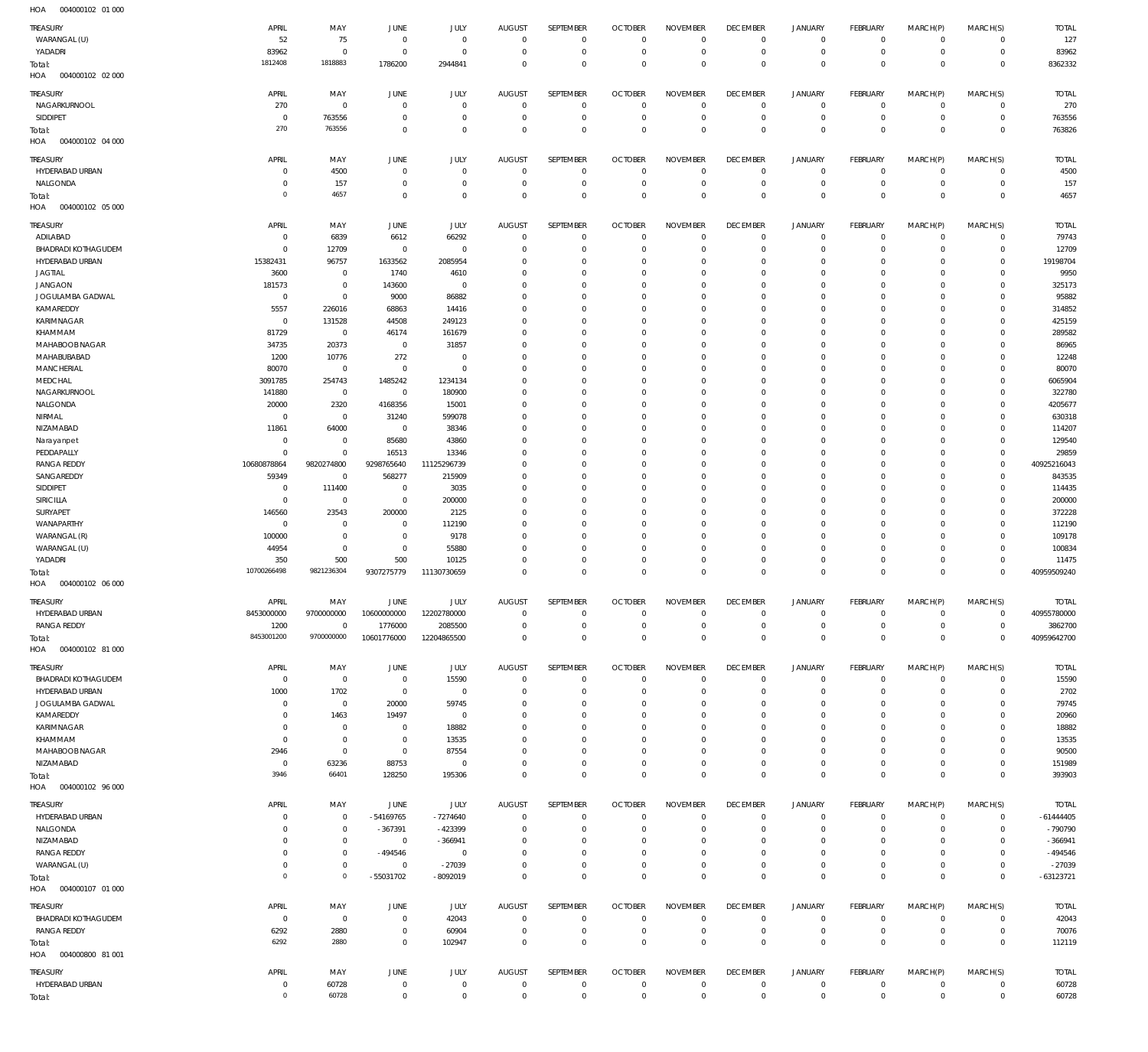004000800 81 800 HOA

| <b>TREASURY</b>            | APRIL               | MAY                   | JUNE           | JULY           | <b>AUGUST</b>              | SEPTEMBER                     | <b>OCTOBER</b>             | <b>NOVEMBER</b>               | <b>DECEMBER</b>             | <b>JANUARY</b>         | <b>FEBRUARY</b>      | MARCH(P)                   | MARCH(S)                   | <b>TOTAL</b>  |
|----------------------------|---------------------|-----------------------|----------------|----------------|----------------------------|-------------------------------|----------------------------|-------------------------------|-----------------------------|------------------------|----------------------|----------------------------|----------------------------|---------------|
| HYDERABAD URBAN            | $\mathbf 0$         | $\overline{0}$        | 168373         | 242912         | $\overline{0}$             | $\overline{0}$                | $\overline{0}$             | $^{\circ}$                    | $^{\circ}$                  | $\circ$                | $^{\circ}$           | $\mathbf 0$                | $\mathbf 0$                | 411285        |
| MAHABOOB NAGAR             | $\mathbf 0$         | $\mathbf 0$           | 200            | $\mathbf 0$    | $\mathbf 0$                | $\overline{0}$                | $\overline{0}$             | $\mathbf{0}$                  | $^{\circ}$                  | $\mathbf 0$            | $\mathbf 0$          | $\mathbf 0$                | $^{\circ}$                 | 200           |
| Total:                     | $\mathsf{O}\xspace$ | $\,0\,$               | 168573         | 242912         | $\mathbf 0$                | $\overline{0}$                | $\Omega$                   | $\Omega$                      | $\mathbf{0}$                | $\mathbf{0}$           | $\Omega$             | $\Omega$                   | $\mathbf 0$                | 411485        |
| 004100101 01 000<br>HOA    |                     |                       |                |                |                            |                               |                            |                               |                             |                        |                      |                            |                            |               |
|                            |                     |                       |                |                |                            |                               |                            |                               |                             |                        |                      |                            |                            |               |
| <b>TREASURY</b>            | APRIL               | MAY                   | <b>JUNE</b>    | JULY           | <b>AUGUST</b>              | SEPTEMBER                     | <b>OCTOBER</b>             | <b>NOVEMBER</b>               | <b>DECEMBER</b>             | <b>JANUARY</b>         | <b>FEBRUARY</b>      | MARCH(P)                   | MARCH(S)                   | <b>TOTAL</b>  |
| ADILABAD                   | 760                 | $\overline{0}$        | $^{\circ}$     | $\mathbf 0$    | $\overline{0}$             | $\overline{0}$                | $\overline{0}$             | $\Omega$                      | $^{\circ}$                  | $\circ$                | $\circ$              | $\circ$                    | $^{\circ}$                 | 760           |
| <b>BHADRADI KOTHAGUDEM</b> | 47                  | $\overline{0}$        | $\mathbf{0}$   | 95475          | $\mathbf 0$                | $\overline{0}$                | $\Omega$                   | $^{\circ}$                    | $^{\circ}$                  | $\mathbf 0$            | $\mathbf 0$          | $\mathbf 0$                | $\mathbf 0$                | 95522         |
| HYDERABAD URBAN            | 846877              | $\mathbf{0}$          | 105032         | 87523          | $\Omega$                   | $\overline{0}$                | $\Omega$                   | $\mathbf{0}$                  | $\Omega$                    | $\mathbf 0$            | $\Omega$             | $\Omega$                   | $\Omega$                   | 1039432       |
| <b>JANGAON</b>             | 11625               | $\mathbf{0}$          | $\mathbf 0$    | $\overline{0}$ | $\mathbf 0$                | $\overline{0}$                | $\Omega$                   | $\Omega$                      | $\Omega$                    | $\mathbf 0$            | $\Omega$             | $\Omega$                   | $\mathbf 0$                | 11625         |
| KHAMMAM                    | $\mathbf 0$         | $\mathbf{0}$          | $\mathbf 0$    | 1474           | $\mathbf 0$                | $\overline{0}$                | $\Omega$                   | $^{\circ}$                    | $\Omega$                    | $\mathbf 0$            | $\Omega$             | $\Omega$                   | $\Omega$                   | 1474          |
|                            |                     | $\mathbf{0}$          |                |                |                            | $\overline{0}$                | $\Omega$                   | $\Omega$                      | $\Omega$                    |                        | $\Omega$             | $\Omega$                   | $\Omega$                   |               |
| MAHABUBABAD                | $\mathbf 0$         |                       | $\mathbf 0$    | 1414           | $\mathbf 0$                |                               |                            |                               |                             | $\mathbf 0$            |                      |                            |                            | 1414          |
| NALGONDA                   | $\mathbf 0$         | $\overline{0}$        | $\mathbf 0$    | 2670           | $\mathbf 0$                | $\overline{0}$                | $\Omega$                   | $^{\circ}$                    | $\Omega$                    | $\mathbf 0$            | $\Omega$             | $\Omega$                   | $\mathbf 0$                | 2670          |
| <b>RANGA REDDY</b>         | 280                 | $\mathbf{0}$          | 0              | $^{\circ}$     | $\mathbf 0$                | $\overline{0}$                | $\Omega$                   | $\Omega$                      | $\Omega$                    | $\mathbf 0$            | $\Omega$             | $\Omega$                   | $\Omega$                   | 280           |
| SURYAPET                   | $\mathbf 0$         | $\overline{0}$        | $\mathbf{0}$   | 10909          | $\mathbf 0$                | $\overline{0}$                | $\Omega$                   | $\Omega$                      | $\Omega$                    | $\mathbf 0$            | $\Omega$             | $\Omega$                   | $\mathbf 0$                | 10909         |
| VIKARABAD                  | $\mathbf 0$         | $\overline{0}$        | $\mathbf 0$    | 980            | $\mathbf 0$                | $\overline{0}$                | $\Omega$                   | $^{\circ}$                    | $^{\circ}$                  | $\mathbf 0$            | $\Omega$             | $\Omega$                   | $\Omega$                   | 980           |
| WARANGAL (U)               | $\mathbf 0$         | 1064                  | 31016          | $^{\circ}$     | $\Omega$                   | $\overline{0}$                | $\Omega$                   | $\Omega$                      | $\Omega$                    | $\mathbf 0$            | $\Omega$             | $\Omega$                   | $\Omega$                   | 32080         |
| YADADRI                    | 400                 | $\overline{0}$        | $^{\circ}$     | $\overline{0}$ | $\mathbf 0$                | $\overline{0}$                | $\Omega$                   | $\mathbf{0}$                  | $^{\circ}$                  | $\mathbf 0$            | $\Omega$             | $\mathbf 0$                | $\mathbf 0$                | 400           |
| Total:                     | 859989              | 1064                  | 136048         | 200445         | $\Omega$                   | $\Omega$                      | $\Omega$                   | $\Omega$                      | $\Omega$                    | $\Omega$               | $\Omega$             | $\Omega$                   | $\Omega$                   | 1197546       |
| 004100101 02 000<br>HOA    |                     |                       |                |                |                            |                               |                            |                               |                             |                        |                      |                            |                            |               |
|                            |                     |                       |                |                |                            |                               |                            |                               |                             |                        |                      |                            |                            |               |
| <b>TREASURY</b>            | APRIL               | MAY                   | JUNE           | JULY           | <b>AUGUST</b>              | SEPTEMBER                     | <b>OCTOBER</b>             | <b>NOVEMBER</b>               | <b>DECEMBER</b>             | <b>JANUARY</b>         | <b>FEBRUARY</b>      | MARCH(P)                   | MARCH(S)                   | <b>TOTAL</b>  |
| ADILABAD                   | $\mathbf 0$         | 77000                 | $\mathbf{0}$   | $\mathbf 0$    | $\overline{0}$             | $^{\circ}$                    | $\overline{0}$             | $^{\circ}$                    | $\circ$                     | $\circ$                | $^{\circ}$           | $\mathbf 0$                | $\mathbf 0$                | 77000         |
| HYDERABAD URBAN            | 0                   | $\overline{0}$        | 0              | 20525          | $\mathbf 0$                | $\overline{0}$                | $\Omega$                   | $^{\circ}$                    | $^{\circ}$                  | $\mathbf 0$            | $\Omega$             | $\mathbf 0$                | $\mathbf 0$                | 20525         |
| Total:                     | $\mathsf{O}\xspace$ | 77000                 | $\mathbf{0}$   | 20525          | $\mathbf 0$                | $\overline{0}$                | $\overline{0}$             | $\mathbf{0}$                  | $^{\circ}$                  | $\mathbf{0}$           | $\mathbf{0}$         | $\mathbf 0$                | $\mathbf 0$                | 97525         |
| HOA<br>004100101 03 000    |                     |                       |                |                |                            |                               |                            |                               |                             |                        |                      |                            |                            |               |
|                            |                     |                       |                |                |                            |                               |                            |                               |                             |                        |                      |                            |                            |               |
| <b>TREASURY</b>            | APRIL               | MAY                   | JUNE           | <b>JULY</b>    | <b>AUGUST</b>              | SEPTEMBER                     | <b>OCTOBER</b>             | <b>NOVEMBER</b>               | <b>DECEMBER</b>             | <b>JANUARY</b>         | <b>FEBRUARY</b>      | MARCH(P)                   | MARCH(S)                   | <b>TOTAL</b>  |
| ADILABAD                   | 4212750             | 2348375               | 3738550        | 5013380        | $^{\circ}$                 | $^{\circ}$                    | $\Omega$                   | $^{\circ}$                    | $^{\circ}$                  | $\mathbf 0$            | $\Omega$             | $\mathbf 0$                | $\mathbf 0$                | 15313055      |
| <b>BHADRADI KOTHAGUDEM</b> | 379360              | 217275                | 197285         | 525820         | $\mathbf 0$                | $\overline{0}$                | $\overline{0}$             | $^{\circ}$                    | $^{\circ}$                  | $\mathbf 0$            | $\mathbf 0$          | $\mathbf 0$                | $\mathbf 0$                | 1319740       |
| BHOOPALAPALLY              | 55350               | 155060                | 105150         | 25             | $\mathbf 0$                | $\overline{0}$                | $\Omega$                   | $^{\circ}$                    | $^{\circ}$                  | $\mathbf 0$            | $\Omega$             | $\mathbf 0$                | $\mathbf 0$                | 315585        |
| HYDERABAD URBAN            | 118851343           | 207233750             | 110689170      | 154316010      | $\Omega$                   | $\overline{0}$                | $\Omega$                   | $\Omega$                      | $\Omega$                    | $\mathbf 0$            | $\Omega$             | $\Omega$                   | $\Omega$                   | 591090273     |
| <b>JAGTIAL</b>             | 195735              | 206445                | 182320         | 90980          | $\mathbf 0$                | $\overline{0}$                | $\Omega$                   | $^{\circ}$                    | $^{\circ}$                  | $\mathbf 0$            | $\Omega$             | $\mathbf 0$                | $\mathbf 0$                | 675480        |
| <b>JANGAON</b>             | 185015              | 36239                 | 124300         | 114205         | $\Omega$                   | $\overline{0}$                | $\Omega$                   | $\Omega$                      | $\Omega$                    | $\mathbf 0$            | $\Omega$             | $\Omega$                   | $\Omega$                   | 459759        |
|                            |                     |                       |                |                |                            | $\overline{0}$                | $\Omega$                   |                               | $\Omega$                    | $\mathbf 0$            | $\Omega$             |                            | $\Omega$                   |               |
| JOGULAMBA GADWAL           | 1392635             | 1288175               | 1063160        | 2481700        | $\mathbf 0$                |                               |                            | $^{\circ}$                    |                             |                        |                      | $\mathbf 0$                |                            | 6225670       |
| KAMAREDDY                  | 1474916             | 1177150               | 1455820        | 1340585        | $\Omega$                   | $\overline{0}$                | $\Omega$                   | $\Omega$                      | $\Omega$                    | $\mathbf 0$            | $\Omega$             | $\Omega$                   | $\Omega$                   | 5448471       |
| KARIMNAGAR                 | 126550              | 169740                | 230640         | 249300         | $\mathbf 0$                | $\overline{0}$                | $\Omega$                   | $\Omega$                      | $\Omega$                    | $\mathbf 0$            | $\Omega$             | $\Omega$                   | $\Omega$                   | 776230        |
| KHAMMAM                    | 583566              | 206500                | 96525          | 136715         | $\mathbf 0$                | $\overline{0}$                | $\Omega$                   | $^{\circ}$                    | $\Omega$                    | $\mathbf 0$            | $\Omega$             | $\Omega$                   | $\Omega$                   | 1023306       |
| KOMARAMBHEEM ASIFABAD      | 1496025             | 802665                | 391525         | 582365         | $\mathbf 0$                | $\overline{0}$                | $\Omega$                   | $\Omega$                      | $\Omega$                    | $\mathbf 0$            | $\Omega$             | $\Omega$                   | $\Omega$                   | 3272580       |
| MAHABOOB NAGAR             | 1182910             | 480670                | 302570         | 471610         | $\Omega$                   | $\overline{0}$                | $\Omega$                   | $^{\circ}$                    | $\Omega$                    | $\mathbf 0$            | $\Omega$             | $\mathbf 0$                | $\Omega$                   | 2437760       |
| MAHABUBABAD                | 82084               | 23560                 | 24575          | 7965           | $\mathbf 0$                | $\overline{0}$                | $\Omega$                   | $^{\circ}$                    | $\Omega$                    | $\mathbf 0$            | $\Omega$             | $\Omega$                   | $\Omega$                   | 138184        |
| <b>MANCHERIAL</b>          | 626325              | 3299630               | 43810          | 188585         | $\Omega$                   | $\overline{0}$                | $\Omega$                   | $\Omega$                      | $\Omega$                    | $\mathbf 0$            | $\Omega$             | $\mathbf 0$                | $\Omega$                   | 4158350       |
| MEDAK                      | 106050              | 67085                 | 126475         | 120395         | $\mathbf 0$                | $\overline{0}$                | $\Omega$                   | $^{\circ}$                    | $\Omega$                    | $\mathbf 0$            | $\Omega$             | $\Omega$                   | $\mathbf 0$                | 420005        |
| MEDCHAL                    | 32554234            | 29571050              | 20386190       | 18877650       | $\Omega$                   | $\overline{0}$                | $\Omega$                   | $\Omega$                      | $\Omega$                    | $\mathbf 0$            | $\Omega$             | $\Omega$                   | $\Omega$                   | 101389124     |
| NAGARKURNOOL               | 833120              | 11230                 | 65800          | 144800         | $\mathbf 0$                | $\overline{0}$                | $\Omega$                   | $^{\circ}$                    | $^{\circ}$                  | $\mathbf 0$            | $\Omega$             | $\mathbf 0$                | $\mathbf 0$                | 1054950       |
|                            |                     |                       |                |                |                            |                               |                            | $\Omega$                      |                             |                        |                      |                            |                            |               |
| NALGONDA                   | 2202215             | 889790                | 1184870        | 3100250        | $\Omega$                   | $\overline{0}$                | $\Omega$                   |                               | $\Omega$                    | $\mathbf 0$            | $\Omega$             | $\Omega$                   | $\Omega$                   | 7377125       |
|                            |                     | 136100                | 89525          | 139720         | $\mathbf 0$                | $\overline{0}$                | $\Omega$                   | $^{\circ}$                    | $\Omega$                    | $\mathbf 0$            | $\Omega$             | $\mathbf 0$                | 0                          | 463605        |
| NIRMAL                     | 98260               |                       |                | 472405         | $\Omega$                   | $\overline{0}$                | $\Omega$                   | $\mathbf 0$                   | $\Omega$                    | $\Omega$               | $\Omega$             | $\Omega$                   | $\Omega$                   | 3316955       |
| NIZAMABAD                  | 338820              | 151760                | 2353970        |                |                            |                               |                            | $\overline{0}$                | $\mathbf{0}$                |                        |                      |                            |                            |               |
| PEDDAPALLY                 | 247550              | 86570                 | 582308         | 1249276        | $\mathbf 0$                | $\overline{0}$                | $\overline{0}$             |                               |                             | $\Omega$               | $\Omega$             | $\circ$                    | $\mathbf 0$                | 2165704       |
| <b>RANGA REDDY</b>         | 6004169             | 191338560             | 97834610       | 19453935       | $\Omega$                   | $\overline{0}$                | $\overline{0}$             | $\overline{0}$                | $\mathbf{0}$                | $\Omega$               | $\Omega$             | $\circ$                    | $\mathbf{0}$               | 314631274     |
| SANGAREDDY                 | 1018000             | 612925                | 586800         | 1293130        | $\mathbf 0$                | $\overline{0}$                | $\Omega$                   | $\Omega$                      | $\Omega$                    | $\mathbf 0$            | $\Omega$             | $\mathbf 0$                | $\Omega$                   | 3510855       |
| SIDDIPET                   | 454515              | 89950                 | 74700          | 578670         | $\mathbf 0$                | $^{\circ}$                    | $\overline{0}$             | $^{\circ}$                    | $^{\circ}$                  | $\mathbf 0$            | $\mathbf 0$          | $\mathbf 0$                | $\Omega$                   | 1197835       |
|                            |                     |                       |                |                | $\mathbf 0$                | $\overline{0}$                | $\Omega$                   | $\mathbf{0}$                  | $^{\circ}$                  | $\mathbf 0$            | $\Omega$             | $\Omega$                   | $\Omega$                   |               |
| <b>SIRICILLA</b>           | 75600               | 18340                 | 164525         | 41350          |                            |                               |                            |                               |                             |                        |                      |                            |                            | 299815        |
| SURYAPET                   | 299155              | 76375                 | 136410         | 1793300        | $\mathbf 0$                | $\overline{0}$                | $\Omega$                   | $^{\circ}$                    | $\Omega$                    | $\circ$                | $\Omega$             | $\mathbf 0$                | $\mathbf 0$                | 2305240       |
| VIKARABAD                  | 378425              | 295120                | 150880         | 258240         | $\mathbf 0$                | $\overline{0}$                | $\Omega$                   | $^{\circ}$                    | $^{\circ}$                  | $\mathbf 0$            | $\Omega$             | $\mathbf 0$                | $\mathbf 0$                | 1082665       |
| WANAPARTHY                 | 46540               | 15230                 | $\mathbf 0$    | 38220          | $\mathbf 0$                | $\overline{0}$                | $\Omega$                   | $\Omega$                      | $\Omega$                    | $\mathbf 0$            | $\Omega$             | $\mathbf 0$                | $\Omega$                   | 99990         |
| WARANGAL (R)               | 80470               | 188325                | 216745         | 17050          | $\mathbf 0$                | $\overline{0}$                | $\Omega$                   | $^{\circ}$                    | $^{\circ}$                  | $\mathbf 0$            | $\Omega$             | $\mathbf 0$                | $\mathbf 0$                | 502590        |
| WARANGAL (U)               | 160100              | 195885                | 107885         | 35225          | $\mathbf 0$                | $\overline{0}$                | $\Omega$                   | $\mathbf{0}$                  | $\Omega$                    | $\mathbf 0$            | $\Omega$             | $\mathbf 0$                | $\Omega$                   | 499095        |
| YADADRI                    | 228210              | 268550                | 1058760        | 245470         | $\mathbf 0$                | $\overline{0}$                | $\mathbf 0$                | $\mathbf 0$                   | $\mathbf{0}$                | $\mathbf 0$            | $\mathbf 0$          | $\mathbf 0$                | $\mathbf 0$                | 1800990       |
| Total:                     | 175969997           | 441658079             | 243765853      | 213378331      | $\mathbf 0$                | $\overline{0}$                | $\overline{0}$             | $\overline{0}$                | $\mathbf{0}$                | $\overline{0}$         | $\Omega$             | $\mathbf 0$                | $\Omega$                   | 1074772260    |
| HOA   004100101   04   000 |                     |                       |                |                |                            |                               |                            |                               |                             |                        |                      |                            |                            |               |
|                            |                     |                       |                |                |                            |                               |                            |                               |                             |                        |                      |                            |                            |               |
| <b>TREASURY</b>            | APRIL               | MAY                   | JUNE           | JULY           | AUGUST                     | SEPTEMBER                     | <b>OCTOBER</b>             | <b>NOVEMBER</b>               | <b>DECEMBER</b>             | <b>JANUARY</b>         | FEBRUARY             | MARCH(P)                   | MARCH(S)                   | <b>TOTAL</b>  |
| ADILABAD                   | $^{\circ}$          | 500                   | 9660           | 25             | $\mathbf 0$                | $\mathbf 0$                   | $\overline{0}$             | $^{\circ}$                    | $^{\circ}$                  | $\circ$                | $\mathbf 0$          | $\mathbf 0$                | $\mathbf 0$                | 10185         |
| <b>BHADRADI KOTHAGUDEM</b> | 600                 | 3600                  | $\overline{0}$ | 1900           | $\mathbf 0$                | $\overline{0}$                | $\mathbf 0$                | $^{\circ}$                    | $\circ$                     | $\mathbf 0$            | $\Omega$             | $\mathbf 0$                | $\mathbf 0$                | 6100          |
| BHOOPALAPALLY              | 750                 | 3475                  | 150            | 300            | $\mathbf 0$                | $^{\circ}$                    | $\Omega$                   | $\Omega$                      | $\Omega$                    | $\mathbf 0$            | $\Omega$             | $\Omega$                   | $\Omega$                   | 4675          |
| HYDERABAD URBAN            | 60175               | 16650                 | 52900          | 126830         | 0                          | $^{\circ}$                    | $\Omega$                   | $^{\circ}$                    | $\circ$                     | $\mathbf 0$            | $\Omega$             | $\Omega$                   | $\mathbf 0$                | 256555        |
| <b>JAGTIAL</b>             | 800                 | 350                   | 200            | 150            | 0                          | $\overline{0}$                | $\Omega$                   | $\Omega$                      | $\Omega$                    | $\Omega$               |                      | $\Omega$                   | $\Omega$                   | 1500          |
| <b>JANGAON</b>             | 8150                | 350                   | 1800           | 5450           | $\mathbf 0$                | $\overline{0}$                | $\Omega$                   | $^{\circ}$                    | $^{\circ}$                  | $\mathbf 0$            | $\Omega$             | $\Omega$                   | $\mathbf 0$                | 15750         |
| JOGULAMBA GADWAL           | 4600                | 500                   | 2550           | 900            | 0                          | $\overline{0}$                | $\Omega$                   | $\Omega$                      | $\Omega$                    | $\Omega$               |                      | $\Omega$                   | $\Omega$                   | 8550          |
| KAMAREDDY                  | 1025                | 400                   | 300            | 300            | 0                          | $\overline{0}$                | $\Omega$                   | $^{\circ}$                    | $^{\circ}$                  | $\mathbf 0$            | $\Omega$             | $\Omega$                   | $\mathbf 0$                | 2025          |
| KARIMNAGAR                 |                     | 300                   | 4050           |                | $\mathbf 0$                | $\overline{0}$                | $\Omega$                   | $\Omega$                      | $\Omega$                    | $\mathbf 0$            | $\Omega$             | $\Omega$                   | $\Omega$                   |               |
|                            | 4100                |                       |                | 4375           |                            |                               | $\Omega$                   | $\Omega$                      | $\Omega$                    |                        | $\Omega$             | $\Omega$                   | $\Omega$                   | 12825         |
| KHAMMAM                    | 500                 | 150                   | 750            | 5450           | 0                          | $\overline{0}$                |                            |                               |                             | $\mathbf 0$            |                      |                            |                            | 6850          |
| KOMARAMBHEEM ASIFABAD      | $^{\circ}$          | $\overline{0}$        | 1150           | 400            | 0                          | $^{\circ}$                    | $\Omega$                   | $^{\circ}$                    | $\circ$                     | $\mathbf 0$            | $\Omega$             | $\Omega$                   | $\Omega$                   | 1550          |
| MAHABOOB NAGAR             | 3900                | 17050                 | 450            | 22230          | 0                          | $\overline{0}$                | $\Omega$                   | $\Omega$                      | $\Omega$                    | $\mathbf 0$            |                      | $\Omega$                   | $\Omega$                   | 43630         |
| MAHABUBABAD                | 750                 | 150                   | 1600           | 1700           | 0                          | $\overline{0}$                | $\Omega$                   | $\Omega$                      | $\Omega$                    | $\mathbf 0$            | $\Omega$             | $\Omega$                   | $\Omega$                   | 4200          |
| <b>MANCHERIAL</b>          | 1900                | 4745                  | 13885          | 10300          | 0                          | $\overline{0}$                | $\Omega$                   | $^{\circ}$                    | $\mathbf 0$                 | $\mathbf 0$            |                      | $\Omega$                   | $^{\circ}$                 | 30830         |
| MEDAK                      | 450                 | 150                   | 600            | 7700           | $\mathbf 0$                | $^{\circ}$                    | $\Omega$                   | $\Omega$                      | $\Omega$                    | $\mathbf 0$            | $\Omega$             | $\Omega$                   | $\Omega$                   | 8900          |
| MEDCHAL                    | 12275               | 2725                  | 19275          | 21300          | 0                          | $\overline{0}$                | $\Omega$                   | $^{\circ}$                    | $\circ$                     | $\mathbf 0$            | $\Omega$             | $\Omega$                   | $^{\circ}$                 | 55575         |
| NAGARKURNOOL               | 1850                | 300                   | 750            | 1125           | $\mathbf 0$                | $\overline{0}$                | $\Omega$                   | $\Omega$                      | $\Omega$                    | $\Omega$               | $\Omega$             | $\Omega$                   | $\Omega$                   | 4025          |
| NALGONDA                   | 7650                | 2125                  | 5275           | 22725          | $\mathbf 0$                | $^{\circ}$                    | $\Omega$                   | $^{\circ}$                    | $^{\circ}$                  | $\mathbf 0$            | $\Omega$             | $\Omega$                   | $\mathbf 0$                | 37775         |
|                            |                     |                       |                |                | 0                          | $\overline{0}$                | $\Omega$                   | $^{\circ}$                    | $\Omega$                    | $\mathbf 0$            |                      | $\Omega$                   | $\Omega$                   |               |
| NIRMAL                     | 28850               | $\overline{0}$        | 12890          | 49260          |                            |                               |                            |                               |                             |                        |                      |                            |                            | 91000         |
| NIZAMABAD<br>PEDDAPALLY    | 1350<br>1350        | $\overline{0}$<br>150 | 57370<br>550   | 4800<br>2500   | $\mathbf 0$<br>$\mathbf 0$ | $\overline{0}$<br>$\mathbf 0$ | $\mathbf 0$<br>$\mathbf 0$ | $\overline{0}$<br>$\mathbf 0$ | $\mathbf{0}$<br>$\mathbf 0$ | $\circ$<br>$\mathbf 0$ | $\Omega$<br>$\Omega$ | $\mathbf 0$<br>$\mathbf 0$ | $\mathbf 0$<br>$\mathbf 0$ | 63520<br>4550 |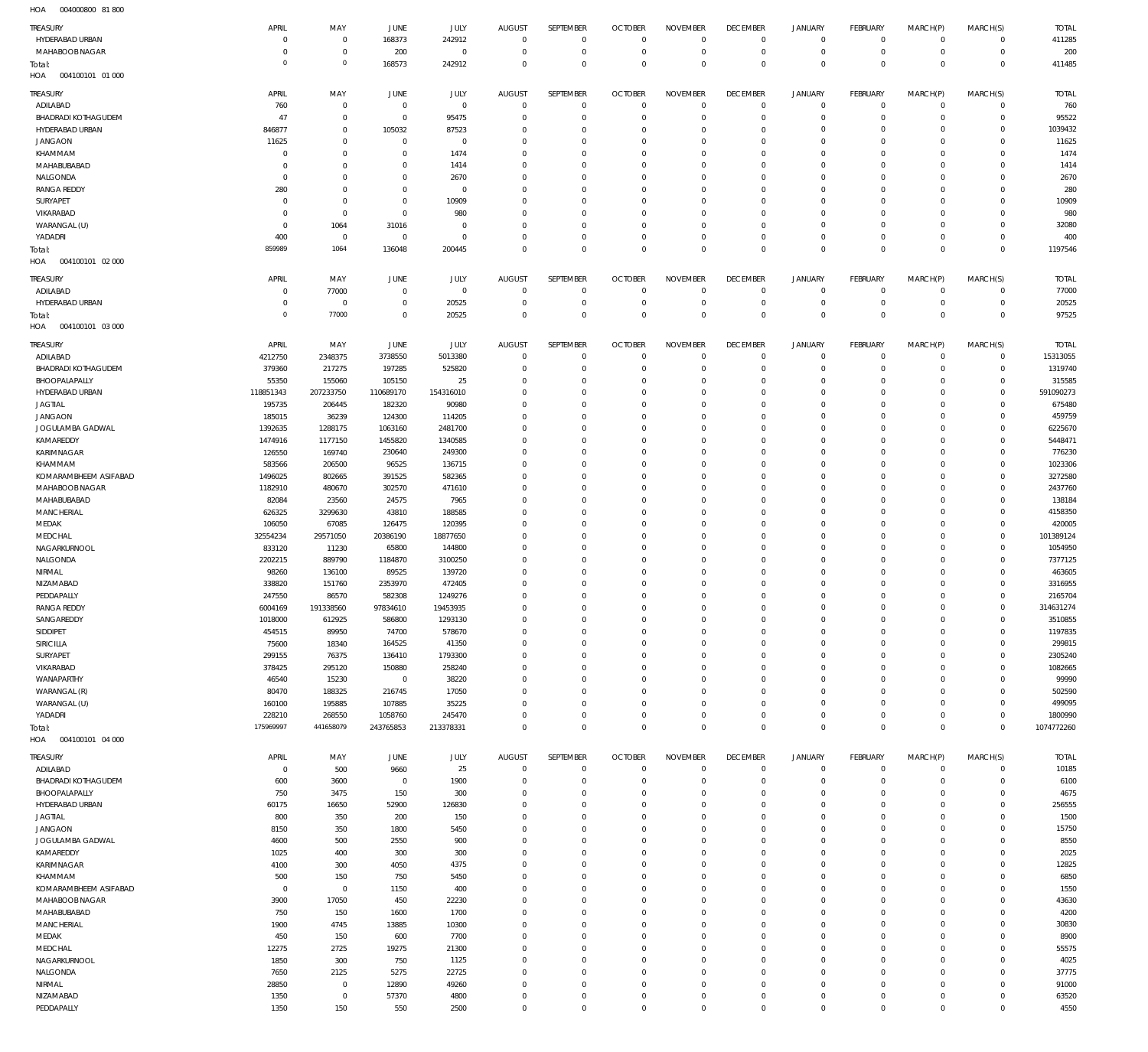004100101 04 000 HOA

| <b>TREASURY</b>                   | APRIL                | MAY                 | <b>JUNE</b>             | JULY                  | <b>AUGUST</b>              | SEPTEMBER                  | <b>OCTOBER</b>                   | <b>NOVEMBER</b>                | <b>DECEMBER</b>                   | <b>JANUARY</b>                | FEBRUARY                          | MARCH(P)                | MARCH(S)                     | <b>TOTAL</b>       |
|-----------------------------------|----------------------|---------------------|-------------------------|-----------------------|----------------------------|----------------------------|----------------------------------|--------------------------------|-----------------------------------|-------------------------------|-----------------------------------|-------------------------|------------------------------|--------------------|
| <b>RANGA REDDY</b>                | 29375                | 5150                | 21450                   | 39850                 | $\overline{0}$             | $\mathbf 0$                | $\overline{0}$                   | $\mathbf 0$                    | $\overline{0}$                    | $\mathbf 0$                   | $\overline{0}$                    | $\mathbf 0$             | $\mathbf{0}$                 | 95825              |
| SANGAREDDY                        | 6010                 | 4700                | 14535                   | 19025                 | $\mathbf 0$                | $\mathbf 0$                | $\overline{0}$                   | $\mathbf 0$                    | $\mathbf 0$                       | $\mathbf 0$                   | $\mathbf 0$                       | $\mathbf 0$             | $\mathbf{0}$                 | 44270              |
| SIDDIPET                          | 1950                 | 0                   | 650                     | 3800                  | $\mathbf 0$                | $\mathbf 0$                | $\mathbf 0$                      | $\mathbf 0$                    | $\mathbf 0$                       | $\mathbf 0$                   | $\mathbf 0$                       | $\Omega$                | $\mathbf 0$                  | 6400               |
| SIRICILLA                         | 350                  | 0                   | 200                     | $\mathbf 0$           | 0                          | $\mathbf 0$                | $\mathbf 0$                      | $\mathbf 0$                    | $\mathbf 0$                       | $\mathbf 0$                   | $\mathbf 0$                       | $\Omega$                | $\mathbf 0$                  | 550                |
| SURYAPET                          | 1050                 | $\mathbf 0$         | 1235                    | 1300                  | $\mathbf 0$                | $\mathbf 0$                | $\mathbf 0$                      | 0                              | $\mathbf 0$                       | $\mathbf 0$                   | 0                                 | 0                       | $\mathbf 0$                  | 3585               |
| VIKARABAD                         | 750                  | 450                 | 1550                    | 2250                  | $\mathbf 0$                | $\mathbf 0$                | $\mathbf 0$                      | $\mathbf 0$                    | $\mathbf 0$                       | $\mathbf 0$                   | $\mathbf 0$                       | $\Omega$                | $\mathbf 0$                  | 5000               |
| WANAPARTHY                        | 3505                 | $\bf 0$             | 1825                    | 5425                  | $\mathbf 0$                | $\mathbf 0$                | $\mathbf 0$                      | 0                              | $\mathbf 0$                       | $\mathbf 0$                   | $\mathbf 0$                       | 0                       | $\mathbf 0$                  | 10755              |
| WARANGAL (R)                      | 1650                 | 2150                | $\overline{0}$          | $\mathbf 0$           | $\mathbf 0$                | $\mathbf 0$                | $\mathbf 0$                      | $\Omega$                       | $\mathbf 0$                       | $\mathbf 0$                   | $\mathbf 0$                       | $\Omega$                | $\mathbf 0$                  | 3800               |
| WARANGAL (U)                      | 3225                 | 300                 | 3775                    | 24450                 | $\mathbf 0$                | $\mathbf 0$                | $\mathbf 0$                      | $\mathbf 0$                    | $\mathbf 0$                       | $\mathbf 0$                   | $^{\circ}$                        | 0                       | $\mathbf 0$                  | 31750              |
| YADADRI                           | 8250<br>197140       | 2650<br>69070       | 3450                    | 104100                | $\mathbf 0$                | $\mathbf 0$                | $\mathbf 0$                      | $\mathbf 0$                    | $\mathbf 0$                       | $\mathbf 0$                   | $\mathbf 0$                       | $\mathbf 0$             | $\mathbf 0$                  | 118450             |
| Total:<br>004100101 05 000<br>HOA |                      |                     | 234825                  | 489920                | $\mathbf 0$                | $\mathbf 0$                | $\overline{0}$                   | $\mathbf 0$                    | $\overline{0}$                    | $\mathbf 0$                   | $\overline{0}$                    | $\mathbf 0$             | $\mathbf 0$                  | 990955             |
|                                   |                      |                     |                         |                       |                            |                            |                                  |                                |                                   |                               |                                   |                         |                              |                    |
| <b>TREASURY</b>                   | APRIL<br>215575      | MAY                 | JUNE<br>440575          | JULY<br>784520        | AUGUST<br>$\mathbf 0$      | SEPTEMBER<br>$\mathbf 0$   | <b>OCTOBER</b><br>$\overline{0}$ | <b>NOVEMBER</b><br>$\mathbf 0$ | <b>DECEMBER</b><br>$\overline{0}$ | <b>JANUARY</b><br>$\mathbf 0$ | <b>FEBRUARY</b><br>$\overline{0}$ | MARCH(P)<br>$\mathbf 0$ | MARCH(S)<br>$\mathbf{0}$     | <b>TOTAL</b>       |
| ADILABAD<br>BHADRADI KOTHAGUDEM   | 1632820              | 316190<br>687240    | 8870                    | 853735                | $\mathbf 0$                | $\mathbf 0$                | $\overline{0}$                   | $\mathbf 0$                    | $\mathbf 0$                       | $\mathbf 0$                   | $\overline{0}$                    | $\mathbf 0$             | $\mathbf{0}$                 | 1756860<br>3182665 |
| BHOOPALAPALLY                     | 28175                | 42825               | 60500                   | 69300                 | $\mathbf 0$                | $\mathbf 0$                | $\mathbf 0$                      | $\mathbf 0$                    | $\mathbf 0$                       | $\mathbf 0$                   | $^{\circ}$                        | $\circ$                 | $\mathbf{0}$                 | 200800             |
| HYDERABAD URBAN                   | 366556943            | 156361597           | 265826342               | 315693806             | $\mathbf 0$                | $\mathbf 0$                | $\mathbf 0$                      | 0                              | $\mathbf 0$                       | $\mathbf 0$                   | 0                                 | $\Omega$                | $\circ$                      | 1104438688         |
| <b>JAGTIAL</b>                    | 791265               | 17720               | 569785                  | 415090                | $\Omega$                   | $\mathbf 0$                | $\mathbf 0$                      | $\mathbf 0$                    | $\mathbf 0$                       | $\mathbf 0$                   | $^{\circ}$                        | $\Omega$                | $\mathbf{0}$                 | 1793860            |
| <b>JANGAON</b>                    | 14105                | 150550              | 48000                   | 199550                | $\mathbf 0$                | $\mathbf 0$                | $\mathbf 0$                      | 0                              | $\mathbf 0$                       | $\mathbf 0$                   | 0                                 | 0                       | $\mathbf 0$                  | 412205             |
| JOGULAMBA GADWAL                  | 16900                | 2800                | 12650                   | 22620                 | $\Omega$                   | $\mathbf 0$                | $\mathbf 0$                      | $\mathbf 0$                    | $\mathbf 0$                       | $\mathbf 0$                   | $\Omega$                          | $\Omega$                | $\mathbf 0$                  | 54970              |
| KAMAREDDY                         | 1375086              | 287095              | 348900                  | 423230                | $\mathbf 0$                | $\mathbf 0$                | $\mathbf 0$                      | $\mathbf 0$                    | $\mathbf 0$                       | $\mathbf 0$                   | $^{\circ}$                        | $\Omega$                | $\mathbf 0$                  | 2434311            |
| KARIMNAGAR                        | 1034168              | 49850               | 1086497                 | 448330                | $\Omega$                   | $\mathbf 0$                | $\mathbf 0$                      | $\mathbf 0$                    | $\mathbf 0$                       | $\mathbf 0$                   | $\mathbf 0$                       | $\Omega$                | $\mathbf 0$                  | 2618845            |
| KHAMMAM                           | 175380               | 58700               | 93510                   | 2547108               | $\mathbf 0$                | $\mathbf 0$                | $\mathbf 0$                      | $\mathbf 0$                    | $\mathbf 0$                       | $\mathbf 0$                   | $\mathbf 0$                       | $\Omega$                | $\mathbf 0$                  | 2874698            |
| KOMARAMBHEEM ASIFABAD             | 6750                 | 190650              | 118050                  | 65225                 | $\mathbf 0$                | $\mathbf 0$                | $\mathbf 0$                      | $\mathbf 0$                    | $\mathbf 0$                       | $\mathbf 0$                   | $\mathbf 0$                       | $\Omega$                | $\mathbf 0$                  | 380675             |
| MAHABOOB NAGAR                    | 119985               | 1467155             | 4489190                 | 360855                | $\mathbf 0$                | $\mathbf 0$                | $\mathbf 0$                      | $\Omega$                       | $\mathbf 0$                       | $\mathbf 0$                   | $\mathbf 0$                       | $\Omega$                | $\mathbf 0$                  | 6437185            |
| MAHABUBABAD                       | 660390               | 2950                | 6395                    | 333560                | $\mathbf 0$                | $\mathbf 0$                | $\mathbf 0$                      | $\mathbf 0$                    | $\mathbf 0$                       | $\mathbf 0$                   | $^{\circ}$                        | $\Omega$                | $\mathbf 0$                  | 1003295            |
| MANCHERIAL                        | 1327255              | 344755              | 50091                   | 382235                | $\mathbf 0$                | $\mathbf 0$                | $\mathbf 0$                      | 0                              | $\mathbf 0$                       | $\mathbf 0$                   | 0                                 | $\Omega$                | 0                            | 2104336            |
| MEDAK                             | 17520                | 2143055             | 711135                  | 247515                | $\Omega$                   | $\mathbf 0$                | $\mathbf 0$                      | $\mathbf 0$                    | $\mathbf 0$                       | $\mathbf 0$                   | $^{\circ}$                        | $\Omega$                | $\mathbf 0$                  | 3119225            |
| MEDCHAL                           | 411847               | 188035              | 309910                  | 1017030               | $\mathbf 0$                | $\mathbf 0$                | $\mathbf 0$                      | $\mathbf 0$                    | $\mathbf 0$                       | $\mathbf 0$                   | $\mathbf 0$                       | 0                       | $\mathbf 0$                  | 1926822            |
| NAGARKURNOOL                      | 45780                | 8500                | 30675                   | 35975                 | $\Omega$                   | $\mathbf 0$                | $\mathbf 0$                      | $\mathbf 0$                    | $\mathbf 0$                       | $\mathbf 0$                   | $\Omega$                          | $\Omega$<br>$\Omega$    | $\mathbf 0$                  | 120930             |
| NALGONDA<br>NIRMAL                | 1788815<br>809375    | 2030330<br>17310    | 794450<br>811415        | 1624615<br>663100     | $\mathbf 0$<br>$\mathbf 0$ | $\mathbf 0$<br>$\mathbf 0$ | $\mathbf 0$<br>$\mathbf 0$       | $\mathbf 0$<br>$\mathbf 0$     | $\mathbf 0$<br>$\mathbf 0$        | $\mathbf 0$<br>$\mathbf 0$    | $\mathbf 0$<br>0                  | $\Omega$                | $\mathbf 0$<br>$\mathbf 0$   | 6238210<br>2301200 |
| NIZAMABAD                         | 2534897              | 11150               | 1781760                 | 2011885               | $\mathbf 0$                | $\mathbf 0$                | $\mathbf 0$                      | $\Omega$                       | $\mathbf 0$                       | $\mathbf 0$                   | $\mathbf 0$                       | $\Omega$                | $\mathbf 0$                  | 6339692            |
| PEDDAPALLY                        | 751500               | 392650              | 1223180                 | 1700275               | $\mathbf 0$                | $\mathbf 0$                | $\mathbf 0$                      | $\mathbf 0$                    | $\mathbf 0$                       | $\mathbf 0$                   | $\mathbf 0$                       | $\Omega$                | $\mathbf 0$                  | 4067605            |
| <b>RANGA REDDY</b>                | 520363               | 316050              | 382310                  | 596648                | $\mathbf 0$                | $\mathbf 0$                | $\mathbf 0$                      | $\mathbf 0$                    | $\mathbf 0$                       | $\mathbf 0$                   | $\mathbf 0$                       | $\Omega$                | $\mathbf 0$                  | 1815371            |
| SANGAREDDY                        | 95500                | 3817955             | 49595                   | 5035075               | $\mathbf 0$                | $\mathbf 0$                | $\mathbf 0$                      | $\mathbf 0$                    | $\mathbf 0$                       | $\mathbf 0$                   | $\mathbf 0$                       | $\Omega$                | $\mathbf 0$                  | 8998125            |
| SIDDIPET                          | 38279                | 19500               | 5567355                 | 92115                 | $\mathbf 0$                | $\mathbf 0$                | $\mathbf 0$                      | $\Omega$                       | $\mathbf 0$                       | $\mathbf 0$                   | $\mathbf 0$                       | $\Omega$                | 0                            | 5717249            |
| SIRICILLA                         | 12650                | 4950                | 6600                    | 1207980               | $\Omega$                   | $\mathbf 0$                | $\mathbf 0$                      | $\mathbf 0$                    | $\mathbf 0$                       | $\mathbf 0$                   | $\mathbf 0$                       | $\Omega$                | $\mathbf 0$                  | 1232180            |
|                                   |                      |                     |                         |                       |                            |                            |                                  |                                |                                   |                               |                                   |                         |                              |                    |
| SURYAPET                          | 5264125              | 28065               | 1603025                 | 34925                 | $\mathbf 0$                | $\mathbf 0$                | $\mathbf 0$                      | $\mathbf 0$                    | $\mathbf 0$                       | $\mathbf 0$                   | 0                                 | 0                       | $\mathbf 0$                  | 6930140            |
| VIKARABAD                         | 14275                | 2400                | 17600                   | 46451                 | $\Omega$                   | $\mathbf 0$                | $\mathbf 0$                      | $\mathbf 0$                    | $\mathbf 0$                       | $\mathbf 0$                   | $\Omega$                          | $\Omega$                | $\mathbf 0$                  | 80726              |
| WANAPARTHY                        | 23325                | 5400                | 1429905                 | 31630                 | $\mathbf 0$                | $\mathbf 0$                | $\mathbf 0$                      | $\mathbf 0$                    | $\mathbf 0$                       | $\mathbf 0$                   | $^{\circ}$                        | $\Omega$                | $\mathbf 0$                  | 1490260            |
| WARANGAL (R)                      | 64250                | 49775               | 59575                   | 79157                 | $\Omega$                   | $\mathbf 0$                | $\mathbf 0$                      | $\mathbf 0$                    | $\mathbf 0$                       | $\mathbf 0$                   | $\Omega$                          | $\Omega$                | $\mathbf 0$                  | 252757             |
| WARANGAL (U)                      | 145950               | 483395              | 596735                  | 408727                | $\mathbf 0$                | $\mathbf 0$                | $\mathbf 0$                      | $\mathbf 0$                    | $\mathbf 0$                       | $\mathbf 0$                   | $^{\circ}$                        | $\Omega$                | $\mathbf 0$                  | 1634807            |
| YADADRI                           | 911940               | 25860               | 916890                  | 648676                | $\mathbf 0$                | $\mathbf 0$                | $\mathbf 0$                      | $\mathbf 0$                    | $\mathbf 0$                       | $\mathbf 0$                   | $^{\circ}$                        | $\mathbf 0$             | $\mathbf 0$                  | 2503366            |
| Total:                            | 387405188            | 169524457           | 289451470               | 338080943             | $\mathbf 0$                | $\mathbf 0$                | $\overline{0}$                   | $\mathbf 0$                    | $\overline{0}$                    | $\mathbf 0$                   | $\overline{0}$                    | $\mathbf 0$             | $\overline{0}$               | 1184462058         |
| HOA<br>004100101 06 000           |                      |                     |                         |                       |                            |                            |                                  |                                |                                   |                               |                                   |                         |                              |                    |
| <b>TREASURY</b>                   | APRIL                | MAY                 | JUNE                    | JULY                  | AUGUST                     | SEPTEMBER                  | <b>OCTOBER</b>                   | <b>NOVEMBER</b>                | <b>DECEMBER</b>                   | <b>JANUARY</b>                | <b>FEBRUARY</b>                   | MARCH(P)                | MARCH(S)                     | <b>TOTAL</b>       |
| ADILABAD                          | 1093100              | 325100              | 126698                  | 249175                | 0                          | 0                          | 0                                | 0                              | 0                                 | 0                             | 0                                 | 0                       | $\circ$                      | 1794073            |
| <b>BHADRADI KOTHAGUDEM</b>        | 232650               | 130200              | 151500                  | 172430                | $\mathbf 0$                | $\mathbf 0$                | $\overline{0}$                   | $\mathbf 0$                    | $\mathbf 0$                       | $\mathbf 0$                   | $\mathbf 0$                       | $\mathbf 0$             | $\mathbf{0}$                 | 686780             |
| BHOOPALAPALLY                     | $\overline{0}$       | 150                 | 150                     | 900                   | $\mathbf 0$                | $\mathbf 0$                | $\overline{0}$                   | $\mathbf 0$                    | $\overline{0}$                    | $\mathbf 0$                   | $\overline{0}$                    | $\mathbf 0$             | $\mathbf{0}$                 | 1200               |
| HYDERABAD URBAN                   | 462485               | 1513965             | 408840                  | 860845                | $\mathbf 0$                | $\mathbf 0$                | $\mathbf 0$                      | $\mathbf 0$                    | $\mathbf 0$                       | $\mathbf 0$                   | $\mathbf 0$                       | $\mathbf 0$             | $\mathbf 0$                  | 3246135            |
| <b>JAGTIAL</b>                    | $\mathbf 0$          | $\,0\,$             | $\mathbf 0$             | 1000                  | $\mathbf 0$                | $\mathbf 0$                | $\mathbf 0$                      | $\mathbf 0$                    | $\mathbf 0$                       | $\mathbf 0$                   | $\mathbf 0$                       | $\Omega$                | $\mathbf{0}$                 | 1000               |
| <b>JANGAON</b>                    | $\mathbf{0}$         | 1000                | $\overline{0}$          | $\mathbf 0$           | $\mathbf 0$                | $\mathbf 0$                | $\mathbf 0$                      | $\mathbf 0$                    | $\mathbf 0$                       | $\mathbf 0$                   | $\mathbf 0$                       | $\circ$                 | $\mathbf{0}$                 | 1000               |
| JOGULAMBA GADWAL                  | 312400               | 138600              | 142600                  | 282100                | $\mathbf 0$                | $\mathbf 0$                | $\mathbf 0$                      | $\mathbf 0$                    | $\mathbf 0$                       | $\mathbf 0$                   | $\mathbf 0$                       | $\Omega$                | $\mathbf 0$                  | 875700             |
| KAMAREDDY                         | 48050                | 42000               | 70850                   | 58850                 | $\mathbf 0$                | $\mathbf 0$                | $\mathbf 0$                      | $\mathbf 0$                    | $\mathbf 0$                       | $\mathbf 0$                   | $\mathbf 0$                       | $\Omega$                | $\mathbf 0$                  | 219750             |
| KARIMNAGAR                        | 50                   | $\mathbf 0$         | $\overline{0}$          | 1600                  | $\mathbf 0$<br>$\mathbf 0$ | $\mathbf 0$<br>$\mathbf 0$ | $\mathbf 0$<br>$\mathbf 0$       | $\mathbf 0$<br>$\Omega$        | $\mathbf 0$<br>$\mathbf 0$        | $\mathbf 0$<br>$\mathbf 0$    | $\mathbf 0$<br>$\mathbf 0$        | 0<br>$\Omega$           | $\mathbf 0$<br>$\mathbf 0$   | 1650               |
| KHAMMAM                           | 125450               | 67000               | 76500                   | 109100                | $\mathbf 0$                | $\mathbf 0$                | $\mathbf 0$                      | $\mathbf 0$                    | $\mathbf 0$                       | $\mathbf 0$                   | $\mathbf 0$                       | $\circ$                 | $\mathbf{0}$                 | 378050             |
| KOMARAMBHEEM ASIFABAD             | 44000                | 40000               | 42400                   | 46400                 | $\mathbf 0$                | $\mathbf 0$                | $\mathbf 0$                      | $\mathbf 0$                    | $\mathbf 0$                       | $\mathbf 0$                   | $\mathbf 0$                       | $\Omega$                | $\mathbf 0$                  | 172800             |
| MAHABOOB NAGAR<br>MAHABUBABAD     | 712970<br>105        | 33340<br>$\bf 0$    | 63800<br>$\overline{0}$ | 216500<br>$\mathbf 0$ | $\mathbf 0$                | $\mathbf 0$                | $\mathbf 0$                      | $\mathbf 0$                    | $\mathbf 0$                       | $\mathbf 0$                   | $\mathbf 0$                       | $\Omega$                | $\mathbf{0}$                 | 1026610<br>105     |
| MANCHERIAL                        | 50                   | $\mathsf{O}\xspace$ | 1000                    | $\bf 0$               | $\mathbf 0$                | $\mathbf 0$                | $\mathbf 0$                      | $\mathbf 0$                    | $\mathbf 0$                       | $\mathbf 0$                   | $\mathbf 0$                       | $\Omega$                | $\mathbf{0}$                 | 1050               |
| MEDAK                             | $\overline{0}$       | 50                  | 250                     | 150                   | $\mathbf 0$                | $\mathbf 0$                | $\mathbf 0$                      | $\mathbf 0$                    | $\mathbf 0$                       | $\mathbf 0$                   | $\mathbf 0$                       | $\Omega$                | $\mathbf{0}$                 | 450                |
| MEDCHAL                           | 16260                | 13050               | 12305                   | 27985                 | $\mathbf 0$                | $\mathbf 0$                | $\mathbf 0$                      | $\mathbf 0$                    | $\mathbf 0$                       | $\mathbf 0$                   | $\mathbf 0$                       | $\circ$                 | $\mathbf 0$                  | 69600              |
| NAGARKURNOOL                      | $\mathbf{0}$         | $\bf 0$             | 200                     | 2000                  | $\mathbf 0$                | $\mathbf 0$                | $\mathbf 0$                      | $\mathbf 0$                    | $\mathbf 0$                       | $\mathbf 0$                   | $\mathbf 0$                       | $\Omega$                | $\mathbf 0$                  | 2200               |
| NALGONDA                          | 217820               | 127260              | 134450                  | 224600                | $\mathbf 0$                | $\mathbf 0$                | $\mathbf 0$                      | $\mathbf 0$                    | $\mathbf 0$                       | $\mathbf 0$                   | $\mathbf 0$                       | $\Omega$                | $\mathbf 0$                  | 704130             |
| NIRMAL                            | 27800                | 38400               | 23000                   | 25000                 | $\mathbf 0$                | $\mathbf 0$                | $\mathbf 0$                      | $\mathbf 0$                    | $\mathbf 0$                       | $\mathbf 0$                   | $\mathbf 0$                       | $\circ$                 | $\mathbf 0$                  | 114200             |
| NIZAMABAD                         | 962090               | 55900               | 329520                  | 269530                | $\mathbf 0$                | $\mathbf 0$                | $\mathbf 0$                      | $\mathbf 0$                    | $\mathbf 0$                       | $\mathbf 0$                   | $\mathbf 0$                       | $\Omega$                | $\mathbf 0$                  | 1617040            |
| PEDDAPALLY                        | 1000                 | $\bf 0$             | 1000                    | 5000                  | $\mathbf 0$                | $\mathbf 0$                | $\mathbf 0$                      | $\mathbf 0$                    | $\mathbf 0$                       | $\mathbf 0$                   | $\mathbf 0$                       | $\mathbf 0$             | $\mathbf 0$                  | 7000               |
| <b>RANGA REDDY</b>                | 100030               | 25650               | 32201                   | 53500                 | $\mathbf 0$                | $\mathbf 0$                | $\mathbf 0$                      | $\mathbf 0$                    | $\mathbf 0$                       | $\mathbf 0$                   | $\mathbf 0$                       | $\Omega$                | $\mathbf 0$                  | 211381             |
| SANGAREDDY                        | 242650               | 126100              | 161200                  | 255700                | $\mathbf 0$                | $\mathbf 0$                | $\mathbf 0$                      | $\mathbf 0$                    | $\mathbf 0$                       | $\mathbf 0$                   | $\mathbf 0$                       | $\Omega$                | $\mathbf{0}$                 | 785650             |
| SIDDIPET                          | 350                  | 50                  | 250                     | 60                    | $\mathbf 0$                | $\mathbf 0$                | $\mathbf 0$                      | $\mathbf 0$                    | $\mathbf 0$                       | $\mathbf 0$                   | $\mathbf 0$                       | $\mathbf 0$             | $\mathbf 0$                  | 710                |
| SIRICILLA                         | $\overline{0}$       | $\bf 0$             | $\overline{0}$          | 100                   | $\mathbf 0$                | $\mathbf 0$                | $\mathbf 0$                      | $\mathbf 0$                    | $\mathbf 0$                       | $\mathbf 0$                   | $\mathbf 0$                       | $\Omega$                | $\mathbf{0}$                 | 100                |
| SURYAPET                          | 300150               | 145200              | 168400                  | 297450                | $\mathbf 0$<br>$\mathbf 0$ | $\mathbf 0$<br>$\mathbf 0$ | $\mathbf 0$<br>$\mathbf 0$       | $\mathbf 0$<br>$\mathbf 0$     | $\mathbf 0$<br>$\mathbf 0$        | $\mathbf 0$<br>$\mathbf 0$    | $\mathbf 0$<br>$\mathbf 0$        | $\mathbf 0$<br>$\Omega$ | $\mathbf{0}$<br>$\mathbf{0}$ | 911200             |
| VIKARABAD                         | 12550<br>$\mathbf 0$ | 2730<br>$\mathbf 0$ | 3250                    | 12100<br>$\mathbf 0$  | $\mathbf 0$                | $\mathbf 0$                | $\mathbf 0$                      | $\mathbf 0$                    | $\mathbf 0$                       | $\mathbf 0$                   | $\mathbf 0$                       | $\Omega$                | $\mathbf{0}$                 | 30630              |
| WANAPARTHY<br>WARANGAL (R)        | 4000                 | 6000                | 800<br>2000             | $\mathbf 0$           | $\mathbf 0$                | $\mathbf 0$                | $\mathbf 0$                      | $\mathbf 0$                    | $\mathbf 0$                       | $\mathbf 0$                   | $\mathbf 0$                       | $\mathbf 0$             | $\mathbf{0}$                 | 800<br>12000       |
| WARANGAL (U)                      | $\overline{0}$       | 1000                | 450                     | 3200                  | $\mathbf 0$                | $\mathbf 0$                | $\mathbf 0$                      | $\mathbf 0$                    | $\mathbf 0$                       | $\mathbf 0$                   | $\mathbf 0$                       | $\Omega$                | $\mathbf{0}$                 | 4650               |
| YADADRI                           | 15400                | 1450                | 4150                    | 19700                 | $\mathbf 0$                | $\bf 0$                    | $\mathbf 0$                      | $\mathbf 0$                    | $\overline{0}$                    | $\bf 0$                       | $\mathbf 0$                       | $\mathbf 0$             | $\mathbf{0}$                 | 40700              |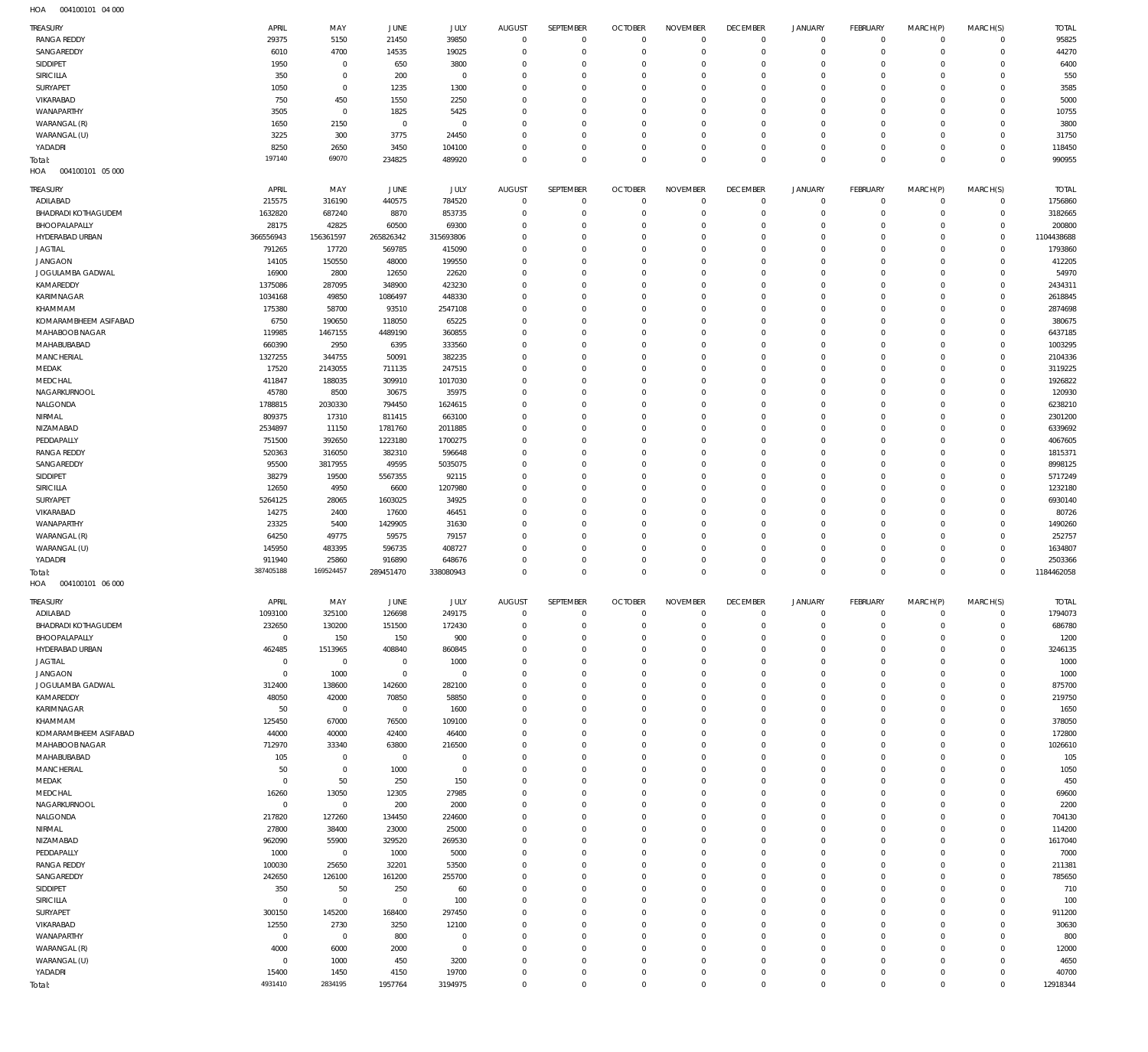004100101 07 000 HOA

| <b>TREASURY</b>                        | APRIL               | MAY                   | <b>JUNE</b>         | JULY                 | <b>AUGUST</b>          | SEPTEMBER                  | <b>OCTOBER</b>                | <b>NOVEMBER</b>            | <b>DECEMBER</b>            | <b>JANUARY</b>             | FEBRUARY                      | MARCH(P)                | MARCH(S)                     | <b>TOTAL</b>         |
|----------------------------------------|---------------------|-----------------------|---------------------|----------------------|------------------------|----------------------------|-------------------------------|----------------------------|----------------------------|----------------------------|-------------------------------|-------------------------|------------------------------|----------------------|
| ADILABAD                               | $^{\circ}$          | 662985                | 136300              | 302250               | $^{\circ}$             | $\mathbf 0$                | $\mathbf 0$                   | $\Omega$                   | $\mathbf 0$                | $\mathbf 0$                | $\overline{0}$                | $\mathbf 0$             | $\mathbf{0}$                 | 1101535              |
| <b>BHADRADI KOTHAGUDEM</b>             | 4000                | 3000                  | 7200                | 4000                 | $\Omega$               | $\Omega$                   | $\Omega$                      | $\Omega$                   | $\Omega$                   | $\mathbf 0$                | $\Omega$                      | $\Omega$                | $\mathbf 0$                  | 18200                |
| BHOOPALAPALLY<br>HYDERABAD URBAN       | 2000<br>1151550     | $^{\circ}$<br>710310  | 3000<br>917156      | $\Omega$<br>1317510  | $\Omega$<br>$\Omega$   | $\Omega$<br>$\Omega$       | $\Omega$<br>$\Omega$          | $\Omega$<br>$\Omega$       | $\Omega$<br>$\Omega$       | $\mathbf 0$<br>$\Omega$    | $\mathbf 0$<br>$\Omega$       | $\Omega$<br>$\Omega$    | $\mathbf 0$<br>$\Omega$      | 5000<br>4096526      |
| <b>JAGTIAL</b>                         | 767645              | $\mathbf 0$           | 490645              | 499550               | $\Omega$               | $\Omega$                   | $\Omega$                      | $\Omega$                   | $\Omega$                   | $\Omega$                   | $\Omega$                      | $\Omega$                | $\Omega$                     | 1757840              |
| <b>JANGAON</b>                         | 10000               | 20000                 | 1000                | 1000                 | $\Omega$               | $\Omega$                   | $\Omega$                      | $\Omega$                   | $\Omega$                   | $\Omega$                   | $\Omega$                      | $\Omega$                | $\Omega$                     | 32000                |
| JOGULAMBA GADWAL                       | $\Omega$            | 15000                 | 4000                | 13000                | $\Omega$               | $\Omega$                   | $\Omega$                      | $\Omega$                   | $\Omega$                   | $\Omega$                   | $\Omega$                      | $\Omega$                | $\Omega$                     | 32000                |
| KAMAREDDY                              | 314050              | 289850                | 311800              | 382450               | $\Omega$               | $\Omega$                   | $\Omega$                      | $\Omega$                   | $\Omega$                   | $\Omega$                   | $\Omega$                      | $\Omega$                | $\Omega$                     | 1298150              |
| KARIMNAGAR                             | 15000               | 4000                  | 15070               | 25035                | $\Omega$               | $\Omega$                   | $\Omega$                      | $\Omega$                   | $\Omega$                   | $\Omega$                   | $\Omega$                      | $\Omega$                | $\Omega$                     | 59105                |
| KHAMMAM<br>KOMARAMBHEEM ASIFABAD       | 4000<br>2000        | 10000<br>$^{\circ}$   | 19000<br>2000       | 7300<br>7000         | $\Omega$<br>$\Omega$   | $\Omega$<br>$\Omega$       | $\Omega$<br>$\Omega$          | $\Omega$<br>$\Omega$       | $\Omega$<br>$\Omega$       | $\Omega$<br>$\Omega$       | $\Omega$<br>$\Omega$          | $\Omega$<br>$\Omega$    | $\Omega$<br>$\Omega$         | 40300<br>11000       |
| MAHABOOB NAGAR                         | 16950               | 21250                 | 23200               | 22300                | $\Omega$               | $\Omega$                   | $\Omega$                      | $\Omega$                   | $\Omega$                   | $\Omega$                   | $\Omega$                      | $\Omega$                | $\Omega$                     | 83700                |
| MAHABUBABAD                            | $^{\circ}$          | $^{\circ}$            | 0                   | 3000                 | $\Omega$               | $\Omega$                   | $\Omega$                      | $\Omega$                   | $\Omega$                   | $\Omega$                   | $\Omega$                      | 0                       | $\Omega$                     | 3000                 |
| <b>MANCHERIAL</b>                      | 386900              | 1066770               | 2000                | 921205               | $\Omega$               | $\Omega$                   | $\Omega$                      | $\Omega$                   | $\Omega$                   | $\Omega$                   | $\Omega$                      | $\Omega$                | $\Omega$                     | 2376875              |
| MEDAK                                  | 1000                | $^{\circ}$            | $^{\circ}$          | 2000                 | $\Omega$               | $\Omega$                   | $\Omega$                      | $\Omega$                   | $\Omega$                   | $\Omega$                   | $\Omega$                      | 0                       | $\Omega$                     | 3000                 |
| MEDCHAL<br>NAGARKURNOOL                | 70650<br>$\Omega$   | 7000<br>1000          | 10000<br>$^{\circ}$ | 110625<br>$^{\circ}$ | $\Omega$<br>$\Omega$   | $\Omega$<br>$\Omega$       | $\Omega$<br>$\Omega$          | $\Omega$<br>$\Omega$       | $\Omega$<br>$\Omega$       | $\Omega$<br>$\Omega$       | $\Omega$<br>$\Omega$          | $\Omega$<br>$\Omega$    | $\Omega$<br>$\Omega$         | 198275<br>1000       |
| NALGONDA                               | 17000               | 8000                  | 14000               | 8220                 | $\Omega$               | $\Omega$                   | $\Omega$                      | $\Omega$                   | $\Omega$                   | $\Omega$                   | $\Omega$                      | $\Omega$                | $\Omega$                     | 47220                |
| NIRMAL                                 | 11000               | $\mathbf 0$           | 1000                | 1000                 | $\Omega$               | $\Omega$                   | $\Omega$                      | $\Omega$                   | $\Omega$                   | $\Omega$                   | $\Omega$                      | $\Omega$                | $\Omega$                     | 13000                |
| NIZAMABAD                              | 32000               | $\mathbf 0$           | 62710               | 6000                 | $\Omega$               | $\Omega$                   | $\Omega$                      | $\Omega$                   | $\mathbf 0$                | $\Omega$                   | $\Omega$                      | $\Omega$                | $\Omega$                     | 100710               |
| PEDDAPALLY                             | 9000                | $\mathbf 0$           | 5000                | 3000                 | $\Omega$               | $\Omega$                   | $\Omega$                      | $\Omega$                   | $\Omega$                   | $\Omega$                   | $\Omega$                      | $\Omega$                | $\Omega$                     | 17000                |
| <b>RANGA REDDY</b>                     | 38400               | 5300                  | 40000               | 63300                | $\Omega$               | $\Omega$                   | $\Omega$                      | $\Omega$                   | $\Omega$                   | $\Omega$                   | $\Omega$                      | $\Omega$                | $\Omega$                     | 147000               |
| SANGAREDDY<br>SIDDIPET                 | 11000<br>4025       | 2000<br>10000         | $^{\circ}$<br>3000  | 68550<br>24320       | $\Omega$<br>$\Omega$   | $\Omega$<br>$\Omega$       | $\Omega$<br>$\Omega$          | $\Omega$<br>$\Omega$       | $\Omega$<br>$\Omega$       | $\Omega$<br>$\Omega$       | $\Omega$<br>$\Omega$          | $\Omega$<br>$\Omega$    | $\Omega$<br>$\Omega$         | 81550<br>41345       |
| SURYAPET                               | $^{\circ}$          | 10000                 | 7000                | 15000                | $\Omega$               | $\Omega$                   | $\Omega$                      | $\Omega$                   | $\Omega$                   | $\Omega$                   | $\Omega$                      | 0                       | $\Omega$                     | 32000                |
| VIKARABAD                              | 2000                | $^{\circ}$            | 4000                | 13000                | $\Omega$               | $\Omega$                   | $\Omega$                      | $\Omega$                   | $\Omega$                   | $\Omega$                   | $\Omega$                      | $\Omega$                | $\Omega$                     | 19000                |
| WANAPARTHY                             | $\Omega$            | 1000                  | 3000                | 5000                 | $\Omega$               | $\Omega$                   | $\Omega$                      | $\Omega$                   | $\Omega$                   | $\Omega$                   | $\Omega$                      | 0                       | $\Omega$                     | 9000                 |
| WARANGAL (R)                           | 3175                | 1000                  | 0                   | $^{\circ}$           | $\Omega$               | $\Omega$                   | $\Omega$                      | $\Omega$                   | $\Omega$                   | $\Omega$                   | $\Omega$                      | $\Omega$                | $\Omega$                     | 4175                 |
| WARANGAL (U)                           | 21000               | 11000                 | 3000                | 2000                 | $\Omega$               | $\Omega$                   | $\Omega$                      | $\Omega$                   | $\Omega$                   | $\Omega$                   | $\Omega$                      | $\Omega$                | $\Omega$                     | 37000                |
| YADADRI                                | $\Omega$<br>2894345 | $^{\circ}$<br>2859465 | 3000<br>2088081     | 15000                | $\Omega$<br>$\Omega$   | $\mathbf 0$<br>$\Omega$    | $\mathbf 0$<br>$\Omega$       | $\Omega$<br>$\Omega$       | $\mathbf 0$<br>$\Omega$    | $\mathbf 0$<br>$\Omega$    | $\Omega$<br>$\Omega$          | $\Omega$<br>$\Omega$    | $\mathbf 0$<br>$\Omega$      | 18000                |
| Total:<br>HOA<br>004100102 01 000      |                     |                       |                     | 3842615              |                        |                            |                               |                            |                            |                            |                               |                         |                              | 11684506             |
| TREASURY                               | APRIL               | MAY                   | <b>JUNE</b>         | JULY                 | <b>AUGUST</b>          | SEPTEMBER                  | <b>OCTOBER</b>                | <b>NOVEMBER</b>            | <b>DECEMBER</b>            | <b>JANUARY</b>             | FEBRUARY                      | MARCH(P)                | MARCH(S)                     | <b>TOTAL</b>         |
| HYDERABAD URBAN                        | $^{\circ}$          | 231895                | $\circ$             | $\mathbf 0$          | $^{\circ}$             | 0                          | $\mathbf 0$                   | $\mathbf 0$                | $\mathbf 0$                | 0                          | $\overline{0}$                | $\mathbf 0$             | $\circ$                      | 231895               |
| <b>JAGTIAL</b>                         | $^{\circ}$          | $\mathbf 0$           | 290                 | $\mathbf 0$          | $^{\circ}$             | $\mathbf 0$                | $\overline{0}$                | $\mathbf 0$                | $\overline{0}$             | $\mathbf 0$                | $\overline{0}$                | $\mathbf 0$             | $\mathbf{0}$                 | 290                  |
| Total:                                 | $\circ$             | 231895                | 290                 | $\mathbf 0$          | $\Omega$               | $\mathbf 0$                | $\overline{0}$                | $\mathbf 0$                | $\overline{0}$             | $\mathbf 0$                | $\overline{0}$                | $\mathbf 0$             | $\overline{0}$               | 232185               |
| HOA<br>004100102 02 000                |                     |                       |                     |                      |                        |                            |                               |                            |                            |                            |                               |                         |                              |                      |
| TREASURY                               | <b>APRIL</b>        | MAY                   | <b>JUNE</b>         | <b>JULY</b>          | <b>AUGUST</b>          | SEPTEMBER                  | <b>OCTOBER</b>                | <b>NOVEMBER</b>            | <b>DECEMBER</b>            | <b>JANUARY</b>             | <b>FEBRUARY</b>               | MARCH(P)                | MARCH(S)                     | <b>TOTAL</b>         |
| JOGULAMBA GADWAL                       | 96100               | 81620                 | 131740              | 254650               | $\Omega$               | $\Omega$                   | $\Omega$                      | $\Omega$                   | $\mathbf 0$                | $\mathbf 0$                | $\Omega$                      | $\Omega$                | $\mathbf 0$                  | 564110               |
| MAHABUBABAD                            | 43685               | $\mathbf 0$           | $^{\circ}$          | $^{\circ}$           | $\Omega$               | $\mathbf 0$                | $\mathbf 0$                   | $\Omega$                   | $\mathbf 0$                | $\mathbf 0$                | $\overline{0}$                | $\mathbf 0$             | $^{\circ}$                   | 43685                |
| MEDCHAL                                | $\Omega$            | 530                   | $^{\circ}$          | $^{\circ}$           | $\Omega$               | $\mathbf 0$                | $\mathbf 0$                   | $\mathbf 0$                | $\mathbf 0$                | $\mathbf 0$                | $\mathbf 0$                   | $\Omega$                | $\mathbf 0$                  | 530                  |
| Total:<br>HOA<br>004100102 03 000      | 139785              | 82150                 | 131740              | 254650               | $\Omega$               | $\Omega$                   | $\mathbf 0$                   | $\Omega$                   | $\mathbf 0$                | $\mathbf 0$                | $\overline{0}$                | $\Omega$                | $\mathbf 0$                  | 608325               |
|                                        |                     |                       |                     |                      |                        |                            |                               |                            |                            |                            |                               |                         |                              |                      |
| TREASURY                               | APRIL               | MAY                   | JUNE                | JULY                 | <b>AUGUST</b>          | SEPTEMBER                  | <b>OCTOBER</b>                | <b>NOVEMBER</b>            | <b>DECEMBER</b>            | <b>JANUARY</b>             | FEBRUARY                      | MARCH(P)                | MARCH(S)                     | <b>TOTAL</b>         |
| ADILABAD<br><b>BHADRADI KOTHAGUDEM</b> | 3000995<br>4159185  | 2682159<br>2776739    | 1271930<br>1230590  | 5480770<br>4125680   | $^{\circ}$<br>$\Omega$ | $\mathbf 0$<br>$\mathbf 0$ | $\mathbf 0$<br>$\overline{0}$ | $\mathbf 0$<br>$\mathbf 0$ | $\mathbf 0$<br>$\Omega$    | 0<br>$\mathbf 0$           | $\overline{0}$<br>$\Omega$    | $\mathbf 0$<br>$\Omega$ | $^{\circ}$<br>$\mathbf{0}$   | 12435854<br>12292194 |
| BHOOPALAPALLY                          | 225190              | 329435                | 183370              | $\Omega$             | $\Omega$               | $\Omega$                   | $\Omega$                      | $\Omega$                   | $\Omega$                   | $\Omega$                   | $\Omega$                      | $\Omega$                | $\Omega$                     | 737995               |
| HYDERABAD URBAN                        | 110545320           | 90887075              | 38767335            | 186855200            | $\mathbf{0}$           | $\mathbf 0$                | $\mathbf 0$                   | $\mathbf 0$                | $\mathbf 0$                | $\mathbf 0$                | $\overline{0}$                | $\Omega$                | $\mathbf{0}$                 | 427054930            |
| <b>JAGTIAL</b>                         | 1269300             | 997190                | 1191980             | 973080               | $^{\circ}$             | $\mathbf 0$                | $\mathbf 0$                   | $\mathbf 0$                | $\mathbf 0$                | $\mathbf 0$                | $\overline{0}$                | $\Omega$                | $\mathbf{0}$                 | 4431550              |
| <b>JANGAON</b>                         | 761600              | 836515                | 150840              | 104720               | $\Omega$               | $\mathbf 0$                | $\mathbf 0$                   | $\mathbf 0$                | $\mathbf 0$                | $\mathbf 0$                | $\mathbf 0$                   | $\Omega$                | $\mathbf 0$                  | 1853675              |
| JOGULAMBA GADWAL                       | 4029840             | 926570                | 932420              | 1852655              | $\Omega$               | $\mathbf 0$                | $\mathbf 0$                   | $\Omega$                   | $\mathbf 0$                | $\mathbf 0$                | $\overline{0}$                | $\Omega$                | $\mathbf{0}$                 | 7741485              |
| KAMAREDDY<br>KARIMNAGAR                | 2035105<br>1375520  | 1056565<br>525040     | 1360420<br>2100130  | 3135970<br>1305710   | $^{\circ}$<br>$\Omega$ | $\mathbf 0$<br>$\mathbf 0$ | $\mathbf 0$<br>$\mathbf 0$    | $\mathbf 0$<br>$\Omega$    | $\mathbf 0$<br>$\mathbf 0$ | $\mathbf 0$<br>$\mathbf 0$ | $\mathbf 0$<br>$\overline{0}$ | $\Omega$<br>$\Omega$    | $\mathbf 0$<br>$\mathbf{0}$  | 7588060<br>5306400   |
| KHAMMAM                                | 2026020             | 777045                | 797360              | 8727175              | $\Omega$               | $\mathbf 0$                | $\mathbf 0$                   | $\mathbf 0$                | $\mathbf 0$                | $\mathbf 0$                | $\mathbf 0$                   | $\Omega$                | $\mathbf{0}$                 | 12327600             |
| KOMARAMBHEEM ASIFABAD                  | 1064295             | 923810                | 1502930             | 1653860              | $\Omega$               | $\mathbf 0$                | $\mathbf 0$                   | $\Omega$                   | $\mathbf 0$                | $\mathbf 0$                | $\mathbf 0$                   | $\Omega$                | $\mathbf 0$                  | 5144895              |
| MAHABOOB NAGAR                         | 1102020             | 10741215              | 609850              | 3597275              | $\Omega$               | $\mathbf 0$                | $\mathbf 0$                   | $\mathbf 0$                | $\mathbf 0$                | $\mathbf 0$                | $\overline{0}$                | $\Omega$                | $\mathbf{0}$                 | 16050360             |
| MAHABUBABAD                            | 1370113             | 82285                 | 103410              | 1161995              | $^{\circ}$             | $\mathbf 0$                | $\mathbf 0$                   | $\mathbf 0$                | $\mathbf 0$                | $\mathbf 0$                | $\mathbf 0$                   | $\Omega$                | $\mathbf 0$                  | 2717803              |
| <b>MANCHERIAL</b>                      | 1989220             | 1870200               | 299375              | 1168122              | $\Omega$               | $\Omega$                   | $\mathbf 0$                   | $\Omega$                   | $\mathbf 0$                | $\Omega$                   | $\mathbf 0$                   | $\Omega$                | $\mathbf{0}$                 | 5326917              |
| MEDAK<br>MEDCHAL                       | 231890<br>1919180   | 1278784<br>5686820    | 1075350<br>679408   | 405045<br>3897860    | $^{\circ}$<br>$\Omega$ | $\mathbf 0$<br>$\mathbf 0$ | $\mathbf 0$<br>$\mathbf 0$    | $\mathbf 0$<br>$\mathbf 0$ | $\mathbf 0$<br>$\mathbf 0$ | $\mathbf 0$<br>$\mathbf 0$ | $\mathbf 0$<br>$\mathbf 0$    | $\Omega$<br>$\Omega$    | $\mathbf{0}$<br>$\mathbf{0}$ | 2991069<br>12183268  |
| NAGARKURNOOL                           | 393750              | 203050                | 227950              | 173000               | $\Omega$               | $\mathbf 0$                | $\mathbf 0$                   | $\Omega$                   | $\mathbf 0$                | $\mathbf 0$                | $\overline{0}$                | $\Omega$                | $\mathbf{0}$                 | 997750               |
| NALGONDA                               | 9084125             | 4222578               | 2812885             | 7666110              | $\Omega$               | $\mathbf 0$                | $\mathbf 0$                   | $\mathbf 0$                | $\mathbf 0$                | $\mathbf 0$                | $\mathbf 0$                   | $\Omega$                | $\mathbf{0}$                 | 23785698             |
| NIRMAL                                 | 731760              | 487360                | 1155295             | 1118900              | $\Omega$               | $\mathbf 0$                | $\mathbf 0$                   | $\Omega$                   | $\mathbf 0$                | $\mathbf 0$                | $\overline{0}$                | $\Omega$                | $\mathbf{0}$                 | 3493315              |
| NIZAMABAD                              | 2255150             | 494465                | 4591810             | 2800385              | $^{\circ}$             | $\mathbf 0$                | $\mathbf 0$                   | $\mathbf 0$                | $\mathbf 0$                | $\mathbf 0$                | $\mathbf 0$                   | $\Omega$                | $\mathbf{0}$                 | 10141810             |
| PEDDAPALLY                             | 2161365             | 3406920               | 2615610             | 1695077              | $\Omega$               | $\Omega$                   | $\mathbf 0$                   | $\Omega$                   | $\mathbf 0$                | $\Omega$                   | $\overline{0}$                | $\Omega$                | $\mathbf{0}$                 | 9878972              |
| <b>RANGA REDDY</b><br>SANGAREDDY       | 3229270<br>5453455  | 3956765               | 1368035<br>2350860  | 3419175<br>7571415   | $\Omega$<br>$^{\circ}$ | $\mathbf 0$<br>$\mathbf 0$ | $\mathbf 0$<br>$\mathbf 0$    | $\mathbf 0$<br>$\Omega$    | $\mathbf 0$<br>$\mathbf 0$ | $\mathbf 0$<br>$\mathbf 0$ | $\mathbf 0$<br>$\mathbf 0$    | $\Omega$<br>$\Omega$    | $\mathbf{0}$<br>$\mathbf{0}$ | 11973245<br>45204725 |
| SIDDIPET                               | 912870              | 29828995<br>660645    | 4885260             | 571060               | $\Omega$               | $\mathbf 0$                | $\mathbf 0$                   | $\mathbf 0$                | $\mathbf 0$                | $\mathbf 0$                | $\overline{0}$                | $\Omega$                | $\mathbf{0}$                 | 7029835              |
| SIRICILLA                              | 204120              | 270480                | 225870              | 1600035              | $^{\circ}$             | $\mathbf 0$                | $\mathbf 0$                   | $\mathbf 0$                | $\mathbf 0$                | $\mathbf 0$                | $\mathbf 0$                   | $\Omega$                | $\mathbf 0$                  | 2300505              |
| SURYAPET                               | 13163705            | 1075490               | 4232000             | 3715035              | $\Omega$               | $\Omega$                   | $\mathbf 0$                   | $\Omega$                   | $\mathbf 0$                | $\Omega$                   | $\mathbf 0$                   | $\Omega$                | $\mathbf{0}$                 | 22186230             |
| VIKARABAD                              | 398297              | 173400                | 162645              | 314670               | $^{\circ}$             | $\mathbf 0$                | $\mathbf 0$                   | $\mathbf 0$                | $\mathbf 0$                | $\mathbf 0$                | $\mathbf 0$                   | $\Omega$                | $\mathbf 0$                  | 1049012              |
| WANAPARTHY                             | 124610              | 7680                  | 3738535             | 223340               | $\Omega$               | $\Omega$                   | $\mathbf 0$                   | $\mathbf 0$                | $\mathbf 0$                | $\Omega$                   | $\mathbf 0$                   | $\Omega$                | $\Omega$                     | 4094165              |
| WARANGAL (R)                           | 275450              | 135520                | 61890               | 189115               | $\Omega$               | $\mathbf 0$                | $\mathbf 0$                   | $\mathbf 0$                | $\mathbf 0$                | $\mathbf 0$                | $\overline{0}$                | $\Omega$                | $\mathbf{0}$                 | 661975               |
| WARANGAL (U)<br>YADADRI                | 826440<br>1265025   | 375270<br>318490      | 3251375<br>2081665  | 515580<br>1202875    | $\Omega$<br>$^{\circ}$ | $\mathbf 0$<br>$\mathbf 0$ | $\mathbf 0$<br>$\mathbf 0$    | $\mathbf 0$<br>$\mathbf 0$ | $\mathbf 0$<br>$\mathbf 0$ | $\mathbf 0$<br>$\mathbf 0$ | $\mathbf 0$<br>$\overline{0}$ | $\Omega$<br>$\mathbf 0$ | $\mathbf{0}$<br>$\mathbf{0}$ | 4968665<br>4868055   |
| Total:                                 | 177584185           | 167994555             | 86018383            | 257220889            | $\Omega$               | $\mathbf 0$                | $\mathbf 0$                   | $\mathbf 0$                | $\mathbf 0$                | $\mathbf 0$                | $\overline{0}$                | $\mathbf 0$             | $\overline{0}$               | 688818012            |
| 004100102 04 000<br>HOA                |                     |                       |                     |                      |                        |                            |                               |                            |                            |                            |                               |                         |                              |                      |
| TREASURY                               | APRIL               | MAY                   | JUNE                | <b>JULY</b>          | <b>AUGUST</b>          | SEPTEMBER                  | <b>OCTOBER</b>                | <b>NOVEMBER</b>            | <b>DECEMBER</b>            | <b>JANUARY</b>             | FEBRUARY                      | MARCH(P)                | MARCH(S)                     | <b>TOTAL</b>         |
| ADILABAD                               | 1623240             | 296710                | 844025              | 1866940              | $^{\circ}$             | $\mathbf 0$                | $\mathbf{0}$                  | $\mathbf 0$                | $\overline{0}$             | $\mathbf 0$                | $\overline{0}$                | $\mathbf 0$             | $^{\circ}$                   | 4630915              |
| BHADRADI KOTHAGUDEM                    | 3223285             | 1566120               | 1190700             | 3774827              | $\mathbf 0$            | $\mathbf 0$                | $\mathbf 0$                   | $\mathbf 0$                | $\bf 0$                    | $\bf 0$                    | $\overline{0}$                | $\mathbf 0$             | $\circ$                      | 9754932              |
|                                        |                     |                       |                     |                      |                        |                            |                               |                            |                            |                            |                               |                         |                              |                      |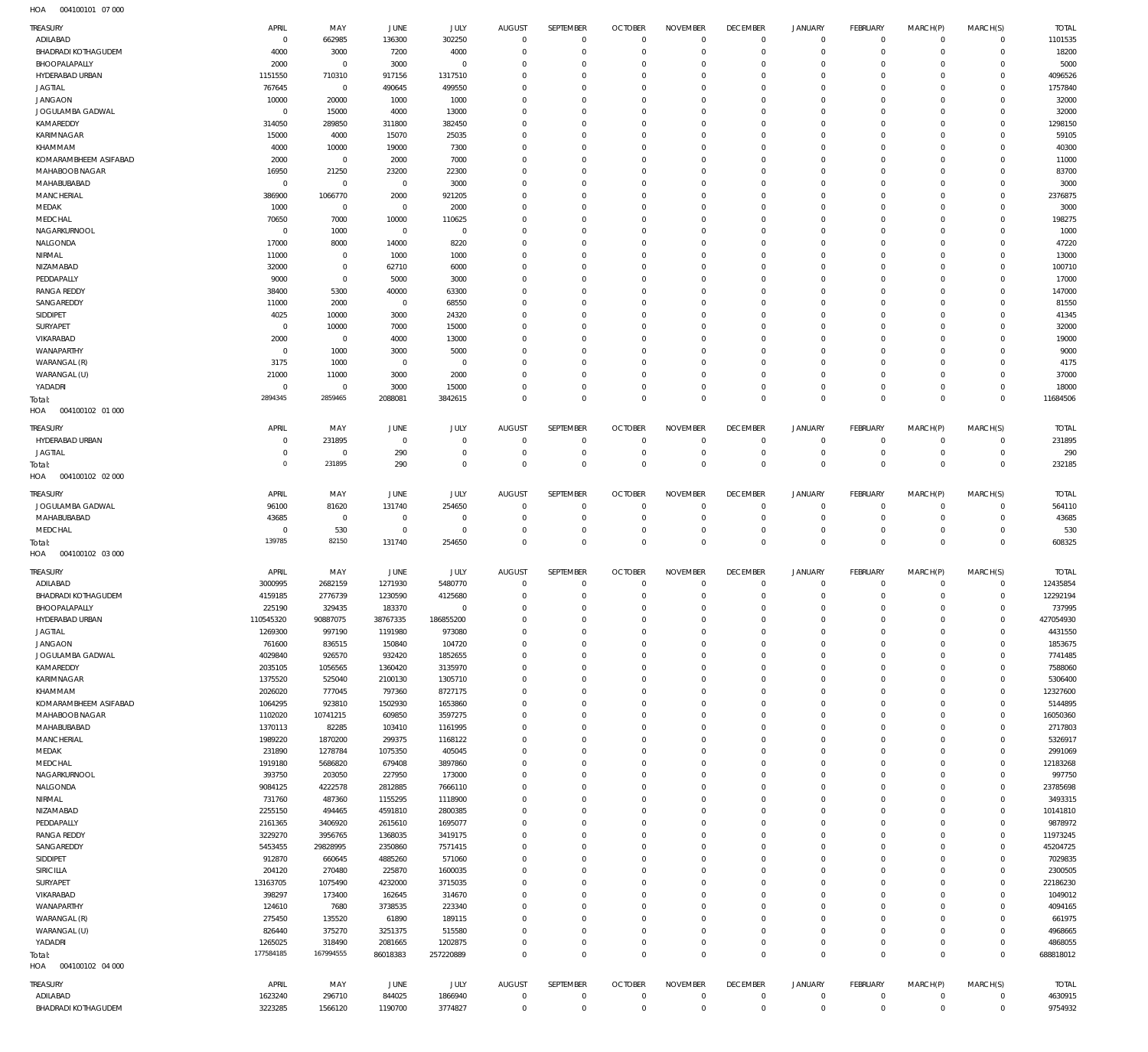004100102 04 000 HOA

| TREASURY                             | APRIL                   | MAY                    | JUNE                      | JULY                    | AUGUST                           | SEPTEMBER                  | <b>OCTOBER</b>               | <b>NOVEMBER</b>            | <b>DECEMBER</b>            | JANUARY                   | FEBRUARY                   | MARCH(P)             | MARCH(S)                   | <b>TOTAL</b>        |
|--------------------------------------|-------------------------|------------------------|---------------------------|-------------------------|----------------------------------|----------------------------|------------------------------|----------------------------|----------------------------|---------------------------|----------------------------|----------------------|----------------------------|---------------------|
| BHOOPALAPALLY                        | 165300                  | 680140                 | 313630                    | $\mathbf 0$             | $\mathbf 0$                      | $\mathbf 0$                | $\mathbf{0}$                 | $\mathbf{0}$               | $\mathbf{0}$               | $^{\circ}$                | $\mathbf 0$                | $\mathbf 0$          | $\mathbf 0$                | 1159070             |
| HYDERABAD URBAN                      | 2708843034              | 1430135013             | 1911620384                | 2207780813              | $\overline{0}$                   | $\mathbf 0$                | $\mathbf{0}$                 | $\Omega$                   | $\mathbf{0}$               | $^{\circ}$                | $\mathbf 0$                | $\Omega$             | $\mathbf 0$                | 8258379244          |
| <b>JAGTIAL</b>                       | 722280                  | 399185                 | 456470                    | 1372150                 | $\Omega$                         | $\mathbf 0$                | $\mathbf{0}$                 | $\Omega$                   | $^{\circ}$                 | $\circ$                   | $\mathbf 0$                |                      | $\Omega$                   | 2950085             |
| <b>JANGAON</b>                       | 102760                  | 103910                 | 396990                    | 184130                  | $\Omega$                         | $\mathbf 0$                | $\mathbf{0}$                 | $\Omega$                   | $\mathbf{0}$               | $^{\circ}$                | $\Omega$                   |                      | $\Omega$                   | 787790              |
| JOGULAMBA GADWAL                     | 1008180                 | 460930                 | 2537055                   | 739210                  | $\Omega$<br>$\Omega$             | $\mathbf 0$                | $\mathbf{0}$                 | $\Omega$                   | $\Omega$                   | $\Omega$                  | $\Omega$<br>$\Omega$       |                      | $\Omega$<br>$\Omega$       | 4745375             |
| KAMAREDDY<br>KARIMNAGAR              | 503866<br>3502690       | 162810<br>2525130      | 161020<br>2118375         | 269840<br>2997680       | $\Omega$                         | $\mathbf 0$<br>$\Omega$    | $\mathbf{0}$<br>$\mathbf{0}$ | $\Omega$<br>$\Omega$       | $^{\circ}$<br>$\Omega$     | $\Omega$<br>$\Omega$      | $\Omega$                   |                      | $\Omega$                   | 1097536<br>11143875 |
| KHAMMAM                              | 2243635                 | 837155                 | 1341683                   | 3438820                 | $\Omega$                         | $\mathbf 0$                | $\mathbf{0}$                 | $\Omega$                   | $^{\circ}$                 | $\Omega$                  | $\Omega$                   |                      | $\Omega$                   | 7861293             |
| KOMARAMBHEEM ASIFABAD                | 197390                  | 7450                   | 237940                    | 392510                  | $\Omega$                         | $\Omega$                   | $\mathbf{0}$                 | $\Omega$                   | $\Omega$                   | $\Omega$                  | $\Omega$                   |                      | $\Omega$                   | 835290              |
| MAHABOOB NAGAR                       | 703530                  | 245710                 | 352390                    | 456255                  | $\Omega$                         | $\mathbf 0$                | $\mathbf{0}$                 | $\Omega$                   | $^{\circ}$                 | 0                         | $\Omega$                   |                      | $\Omega$                   | 1757885             |
| MAHABUBABAD                          | 278770                  | 100775                 | 333050                    | 336728                  | $\Omega$                         | $\Omega$                   | $\mathbf{0}$                 | $\Omega$                   | $\Omega$                   | $\Omega$                  | $\Omega$                   |                      | $\Omega$                   | 1049323             |
| MANCHERIAL                           | 673980                  | 488870                 | 430475                    | 958656                  | $\Omega$                         | $\mathbf 0$                | $\mathbf{0}$                 | $\Omega$                   | $^{\circ}$                 | 0                         | $\Omega$                   |                      | $\Omega$                   | 2551981             |
| MEDAK                                | 361340                  | 126410                 | 267018                    | 209460                  | $\Omega$                         | $\Omega$                   | $\mathbf{0}$                 | $\Omega$                   | $\Omega$                   | $\Omega$                  | $\Omega$                   |                      | $\Omega$                   | 964228              |
| MEDCHAL                              | 9639572                 | 8203057                | 7717330                   | 10299147                | $\Omega$                         | $\mathbf 0$                | $\mathbf{0}$                 | $\Omega$                   | $^{\circ}$                 | $\Omega$                  | $\Omega$                   |                      | $\Omega$                   | 35859106            |
| NAGARKURNOOL                         | 238240                  | 135640                 | 294890                    | 317585                  | $\Omega$                         | $\Omega$                   | $\mathbf{0}$                 | $\Omega$                   | $\Omega$                   | $\Omega$                  | $\Omega$                   |                      | $\Omega$                   | 986355              |
| NALGONDA                             | 1732650                 | 1431000                | 1718100                   | 3274529                 | $\Omega$                         | $\mathbf 0$                | $\mathbf{0}$                 | $\Omega$                   | $\Omega$                   | $\Omega$                  | $\Omega$                   |                      | $\Omega$                   | 8156279             |
| NIRMAL                               | 301170                  | 439535                 | 301060                    | 655600                  | $\Omega$                         | $\mathbf 0$                | $\mathbf{0}$                 | $\Omega$                   | $\Omega$                   | $\Omega$                  | $\Omega$                   |                      | $\Omega$                   | 1697365             |
| NIZAMABAD<br>PEDDAPALLY              | 3967635<br>812510       | 205620<br>190190       | 2960435<br>578164         | 3196173<br>509635       | $\Omega$<br>$\Omega$             | $\Omega$<br>$\Omega$       | $\mathbf{0}$<br>$\mathbf{0}$ | $\Omega$<br>$\Omega$       | $\Omega$<br>$\Omega$       | $\Omega$<br>$\Omega$      | $\Omega$<br>$\Omega$       |                      | $\Omega$<br>$\Omega$       | 10329863<br>2090499 |
| <b>RANGA REDDY</b>                   | 17931113                | 8105172                | 4738924                   | 14503196                | $\Omega$                         | $\mathbf 0$                | $\mathbf{0}$                 | $\Omega$                   | $^{\circ}$                 | $\Omega$                  | $\Omega$                   |                      | $\Omega$                   | 45278405            |
| SANGAREDDY                           | 1705720                 | 537180                 | 937326                    | 7058792                 | $\Omega$                         | $\Omega$                   | $\mathbf{0}$                 | $\Omega$                   | $\Omega$                   | $\Omega$                  | $\Omega$                   |                      | $\Omega$                   | 10239018            |
| SIDDIPET                             | 285536                  | 263080                 | 768405                    | 2732349                 | $\Omega$                         | $\mathbf 0$                | $\mathbf{0}$                 | $\Omega$                   | $^{\circ}$                 | 0                         | $\Omega$                   |                      | $\Omega$                   | 4049370             |
| SIRICILLA                            | 478060                  | 130070                 | 176930                    | 1671465                 | $\Omega$                         | $\Omega$                   | $\mathbf{0}$                 | $\Omega$                   | $\Omega$                   | $\Omega$                  | $\Omega$                   |                      | $\Omega$                   | 2456525             |
| SURYAPET                             | 603951                  | 224770                 | 441140                    | 1064920                 | $\Omega$                         | $\mathbf 0$                | $\mathbf{0}$                 | $\Omega$                   | $^{\circ}$                 | 0                         | $\Omega$                   |                      | $\Omega$                   | 2334781             |
| VIKARABAD                            | 224000                  | 6580                   | 337980                    | 295440                  | $\Omega$                         | $\Omega$                   | $\mathbf{0}$                 | $\Omega$                   | $\Omega$                   | $\Omega$                  | $\Omega$                   |                      | $\Omega$                   | 864000              |
| WANAPARTHY                           | 306445                  | 98836                  | 256940                    | 98670                   | $\Omega$                         | $\mathbf 0$                | $\mathbf{0}$                 | $\Omega$                   | $^{\circ}$                 | $\Omega$                  | $\Omega$                   |                      | $\Omega$                   | 760891              |
| WARANGAL (R)                         | 106960                  | 178140                 | 189010                    | 180210                  | $\Omega$                         | $\Omega$                   | $\mathbf{0}$                 | $\Omega$                   | $\Omega$                   | $\Omega$                  | $\Omega$                   |                      | $\Omega$                   | 654320              |
| WARANGAL (U)                         | 1810858                 | 1655180                | 3262450                   | 2069000                 | $\Omega$                         | $\mathbf 0$                | $\mathbf{0}$                 | $\Omega$                   | $^{\circ}$                 | $\circ$                   | $\Omega$                   |                      | $\Omega$                   | 8797488             |
| YADADRI                              | 358100                  | 175100                 | 328820                    | 1836500                 | $\Omega$                         | $\mathbf 0$                | $\mathbf{0}$                 | $^{\circ}$                 | $^{\circ}$                 | $^{\circ}$                | $\mathbf 0$                | $\Omega$             | $\Omega$                   | 2698520             |
| Total:                               | 2764655800              | 1460115468             | 1947609109                | 2274541230              | $\mathbf 0$                      | $\mathbf 0$                | $\circ$                      | $\Omega$                   | $\mathbb O$                | $\mathbf{0}$              | $\Omega$                   | $\Omega$             | $\Omega$                   | 8446921607          |
| 004100102 05 000<br>HOA              |                         |                        |                           |                         |                                  |                            |                              |                            |                            |                           |                            |                      |                            |                     |
| <b>TREASURY</b>                      | APRIL                   | MAY                    | JUNE                      | JULY                    | AUGUST                           | SEPTEMBER                  | <b>OCTOBER</b>               | <b>NOVEMBER</b>            | <b>DECEMBER</b>            | JANUARY                   | FEBRUARY                   | MARCH(P)             | MARCH(S)                   | <b>TOTAL</b>        |
| ADILABAD                             | 250                     | $\mathbf 0$            | 750                       | 1250                    | $\overline{0}$                   | $\circ$                    | $\mathbf{0}$                 | $^{\circ}$                 | $\mathbf{0}$               | $^{\circ}$                | $\mathbf 0$                | $\circ$              | $\mathbf 0$                | 2250                |
| <b>BHADRADI KOTHAGUDEM</b>           | 27200                   | 5900                   | $\overline{0}$            | 21500                   | $\overline{0}$                   | $\mathbf 0$                | $\mathbf{0}$                 | $\Omega$                   | $\mathbf{0}$               | $^{\circ}$                | $\mathbf 0$                | $\Omega$             | $\mathbf 0$                | 54600               |
| HYDERABAD URBAN                      | 3827940                 | 1216450                | 2884750                   | 3873180                 | $\Omega$                         | $\mathbf 0$                | $\mathbf{0}$                 | $^{\circ}$                 | $\mathbf{0}$               | $^{\circ}$                | $\mathbf 0$                | $\Omega$             | $\mathbf 0$                | 11802320            |
| <b>JAGTIAL</b>                       | 21600                   | $\overline{0}$         | 11900                     | 12500                   | $\Omega$                         | $\circ$                    | $\mathbf{0}$                 | $\Omega$                   | $^{\circ}$                 | $^{\circ}$                | $\mathbf 0$                |                      | $\mathbf 0$                | 46000               |
| <b>JANGAON</b>                       | 600                     | 800                    | 200                       | 3700                    | $\Omega$                         | $\Omega$                   | $\mathbf{0}$                 | $\Omega$                   | $\Omega$                   | $\Omega$                  | $\Omega$                   | $\Omega$             | $\Omega$                   | 5300                |
| KAMAREDDY<br>KARIMNAGAR              | 11900                   | 9300<br>$\mathbf 0$    | 15500                     | 14075                   | $\overline{0}$<br>$\Omega$       | $\mathbf 0$<br>$\Omega$    | $\mathbf{0}$<br>$\mathbf{0}$ | $\Omega$<br>$\Omega$       | $^{\circ}$<br>$\Omega$     | $\circ$<br>$\Omega$       | $\mathbf 0$<br>$\Omega$    | $\Omega$             | $\Omega$<br>$\Omega$       | 50775               |
| KHAMMAM                              | 21700<br>$\overline{0}$ | $\mathbf 0$            | 8050<br>$\overline{0}$    | 14700<br>84550          | $\overline{0}$                   | $\mathbf 0$                | $\mathbf{0}$                 | $\Omega$                   | $\Omega$                   | $^{\circ}$                | $\mathbf 0$                | $\Omega$             | $\Omega$                   | 44450<br>84550      |
| KOMARAMBHEEM ASIFABAD                | 1400                    | $\mathbf 0$            | $\mathbb O$               | $\circ$                 | $\Omega$                         | $\Omega$                   | $\mathbf{0}$                 | $\Omega$                   | $\Omega$                   | $\Omega$                  | $\Omega$                   |                      | $\Omega$                   | 1400                |
| MAHABOOB NAGAR                       | 250                     | 6500                   | 83660                     | 3775                    | $\overline{0}$                   | $\mathbf 0$                | $\mathbf{0}$                 | $\Omega$                   | $\mathbf{0}$               | $^{\circ}$                | $\mathbf 0$                | $\Omega$             | $\Omega$                   | 94185               |
| MAHABUBABAD                          | 5900                    | $\mathbf 0$            | $\mathsf 0$               | 1500                    | $\Omega$                         | $\mathbf 0$                | $\mathbf{0}$                 | $\Omega$                   | $\mathbf{0}$               | $^{\circ}$                | $\Omega$                   |                      | $\Omega$                   | 7400                |
| MANCHERIAL                           | 450                     | 250                    | 2050                      | 600                     | $\Omega$                         | $\mathbf 0$                | $\mathbf{0}$                 | $\Omega$                   | $\Omega$                   | $\Omega$                  | $\Omega$                   |                      | $\Omega$                   | 3350                |
| MEDAK                                | $\mathbf 0$             | 30550                  | 8150                      | 4400                    | $\Omega$                         | $\mathbf 0$                | $\mathbf{0}$                 | $^{\circ}$                 | $\mathbf{0}$               | $^{\circ}$                | $\mathbf 0$                | $\Omega$             | $\Omega$                   | 43100               |
| MEDCHAL                              | 1675                    | 400                    | 2200                      | 3500                    | $\Omega$                         | $\mathbf 0$                | $\mathbf{0}$                 | $\Omega$                   | $\Omega$                   | $^{\circ}$                | $\Omega$                   |                      | $\Omega$                   | 7775                |
| NALGONDA                             | 23300                   | 18700                  | 13450                     | 20650                   | $\Omega$                         | $\Omega$                   | $\mathbf{0}$                 | $^{\circ}$                 | $\Omega$                   | $\Omega$                  | $\Omega$                   | $\Omega$             | $\Omega$                   | 76100               |
| NIRMAL                               | $\mathbf 0$             | $\mathbf 0$            | 4750                      | 125                     | $\mathbf 0$                      | $\Omega$                   | $\mathbf 0$                  | $\circ$                    | $\mathbf 0$                | $\circ$                   | $\Omega$                   | $\Omega$             | $\Omega$                   | 4875                |
| NIZAMABAD                            | 48100                   | $\overline{0}$         | 16850                     | 31350                   | $\circ$                          | $\circ$                    | $\circ$                      | $\circ$                    | $^{\circ}$                 | $\mathbf 0$               | $\mathbf 0$                | $\Omega$             | $\mathbf 0$                | 96300               |
| PEDDAPALLY                           | 114950                  | 26000                  | 44650                     | 9750                    | $\overline{0}$                   | $\mathbf 0$                | $\mathbf{0}$                 | 0                          | $^{\circ}$                 | $\circ$                   |                            |                      |                            |                     |
| <b>RANGA REDDY</b>                   | $\mathbf 0$             | $\mathbf 0$            |                           |                         |                                  |                            |                              |                            |                            |                           | $\mathbf 0$                | $\Omega$             | $\mathbf 0$                | 195350              |
| SANGAREDDY                           | $\mathbf 0$             |                        | $\mathsf 0$               | 5050                    | $\Omega$                         | $\mathbf 0$                | $\mathbf{0}$                 | $^{\circ}$                 | $\mathbf{0}$               | $^{\circ}$                | $\mathbf 0$                | $\Omega$             | $\Omega$                   | 5050                |
| SIDDIPET                             |                         | 76100                  | 750                       | 75850                   | $\overline{0}$                   | $\mathbf 0$                | $^{\circ}$                   | 0                          | $^{\circ}$                 | $\circ$                   | $\mathbf 0$                | $\Omega$             | $\Omega$                   | 152700              |
| SIRICILLA                            | 250                     | 200                    | 100100                    | 500                     | $\Omega$                         | $\circ$                    | $\mathbf{0}$                 | $^{\circ}$                 | $\mathbf{0}$               | $^{\circ}$                | $\mathbf 0$                |                      | $\Omega$                   | 101050              |
|                                      | $\mathbf 0$             | $\mathbf 0$            | $\overline{0}$            | 67150                   | $\Omega$                         | $\mathbf 0$                | $\mathbf{0}$                 | $\Omega$                   | $^{\circ}$                 | $\circ$                   | $\mathbf 0$                | $\Omega$             | $\Omega$                   | 67150               |
| SURYAPET                             | 54050                   | $\mathbf 0$            | 8300                      | 200                     | $\Omega$                         | $\circ$                    | $\mathbf{0}$                 | $^{\circ}$                 | $\mathbf{0}$               | $^{\circ}$                | $\mathbf 0$                | $\Omega$             | $\Omega$                   | 62550               |
| VIKARABAD                            | 25                      | $\mathbf 0$            | $\overline{0}$            | $\circ$                 | $\Omega$<br>$\Omega$             | $\mathbf 0$                | $^{\circ}$                   | $\Omega$                   | $^{\circ}$                 | $\circ$                   | $\mathbf 0$                | $\Omega$<br>$\Omega$ | $\Omega$<br>$\Omega$       | 25                  |
| WANAPARTHY                           | $\mathbf 0$             | $\mathbf 0$            | 13400                     | 1000                    |                                  | $\circ$                    | $^{\circ}$                   | $^{\circ}$                 | $^{\circ}$                 | $\circ$                   | $\mathbf 0$                |                      |                            | 14400               |
| WARANGAL (R)                         | $\mathbf 0$<br>2050     | $\mathbf 0$<br>6600    | 14525<br>15650            | $\circ$<br>6350         | $\Omega$<br>$\Omega$             | $\circ$<br>$\mathbf 0$     | $^{\circ}$<br>$\mathbf{0}$   | $\Omega$<br>$^{\circ}$     | $^{\circ}$<br>$^{\circ}$   | $\circ$<br>$^{\circ}$     | $\mathbf 0$<br>$\mathbf 0$ | $\Omega$             | $\Omega$<br>$\Omega$       | 14525<br>30650      |
| WARANGAL (U)<br>YADADRI              | 22450                   | $\mathbf 0$            | 18000                     | 18250                   | $\overline{0}$                   | $\mathbf 0$                | $\mathbf{0}$                 | $^{\circ}$                 | $\mathbf{0}$               | $^{\circ}$                | $\mathbf 0$                | $\Omega$             | $\mathbf 0$                | 58700               |
| Total:                               | 4186040                 | 1397750                | 3267635                   | 4275455                 | $\mathbf 0$                      | $\mathbf 0$                | $\circ$                      | $\mathbf 0$                | $\mathbb O$                | $\mathbf 0$               | $\mathbf 0$                | $\Omega$             | $\mathbf 0$                | 13126880            |
| 004100800 81 001<br>HOA              |                         |                        |                           |                         |                                  |                            |                              |                            |                            |                           |                            |                      |                            |                     |
|                                      |                         |                        |                           |                         |                                  |                            |                              |                            |                            |                           |                            |                      |                            |                     |
| <b>TREASURY</b>                      | APRIL                   | MAY                    | <b>JUNE</b>               | JULY                    | AUGUST                           | SEPTEMBER                  | <b>OCTOBER</b>               | <b>NOVEMBER</b>            | <b>DECEMBER</b>            | JANUARY                   | FEBRUARY                   | MARCH(P)             | MARCH(S)                   | <b>TOTAL</b>        |
| MEDCHAL                              | 87520                   | $\overline{0}$         | $\mathsf 0$               | $\overline{0}$          | $\overline{0}$                   | $\circ$                    | $\mathbf{0}$                 | $^{\circ}$                 | $^{\circ}$                 | $\circ$                   | $\mathbf 0$                | $\circ$              | $\mathbf 0$                | 87520               |
| SANGAREDDY<br>SIDDIPET               | 4692<br>23425           | $\overline{0}$<br>5200 | $\overline{0}$<br>1708400 | $\overline{0}$<br>20150 | $\overline{0}$<br>0              | $\mathbf 0$<br>0           | $^{\circ}$<br>$^{\circ}$     | $\circ$<br>$\circ$         | $^{\circ}$<br>$\circ$      | $\circ$<br>$\circ$        | $\mathbf 0$<br>$\mathbf 0$ | $\Omega$             | $\mathbf 0$<br>$\mathbf 0$ | 4692<br>1757175     |
| VIKARABAD                            | 600                     | 100                    | 400                       | 700                     | $\overline{0}$                   | $\mathbf 0$                | $\mathbf{0}$                 | 0                          | $^{\circ}$                 | $^{\circ}$                | $\mathbf 0$                | $\Omega$             | $\mathbf 0$                | 1800                |
| Total:                               | 116237                  | 5300                   | 1708800                   | 20850                   | $\overline{0}$                   | $\mathbf 0$                | $\mathbf{0}$                 | $^{\circ}$                 | $\mathbf{0}$               | $^{\circ}$                | $\mathbf 0$                | $\Omega$             | $\mathbf 0$                | 1851187             |
| 004100800 81 800<br>HOA              |                         |                        |                           |                         |                                  |                            |                              |                            |                            |                           |                            |                      |                            |                     |
|                                      |                         |                        |                           |                         |                                  |                            |                              |                            |                            |                           |                            |                      |                            |                     |
| <b>TREASURY</b>                      | APRIL                   | MAY                    | JUNE                      | JULY                    | <b>AUGUST</b>                    | SEPTEMBER                  | <b>OCTOBER</b>               | <b>NOVEMBER</b>            | <b>DECEMBER</b>            | JANUARY                   | FEBRUARY                   | MARCH(P)<br>$\Omega$ | MARCH(S)                   | <b>TOTAL</b>        |
| ADILABAD                             | 124485                  | 125585                 | 95090                     | 107180                  | $\overline{0}$<br>$\overline{0}$ | $\circ$<br>$\circ$         | $\mathbf{0}$<br>$\mathbf{0}$ | $\mathbf{0}$<br>$^{\circ}$ | $^{\circ}$<br>$\mathbf{0}$ | $^{\circ}$<br>$^{\circ}$  | $\mathbf 0$<br>$\mathbf 0$ | $\Omega$             | $\mathbf 0$<br>$\mathbf 0$ | 452340              |
| BHADRADI KOTHAGUDEM<br>BHOOPALAPALLY | 768575<br>5100          | 375545<br>1875         | 170625<br>3250            | 492935<br>4725          | $\overline{0}$                   | $^{\circ}$                 | $^{\circ}$                   | $\circ$                    | $^{\circ}$                 | $\circ$                   | $\mathbf 0$                |                      | $\mathbf 0$                | 1807680<br>14950    |
| HYDERABAD URBAN                      | 104685540               | 43158990               | 80398006                  | 91328580                | $\Omega$                         | $^{\circ}$                 | $\mathbf{0}$                 | $^{\circ}$                 | $\mathbf{0}$               | $^{\circ}$                | $\mathbf 0$                | $\Omega$             | $\mathbf 0$                | 319571116           |
| JAGTIAL                              | 517820                  | 3300                   | 374120                    | 303495                  | $^{\circ}$                       | $\circ$                    | $^{\circ}$                   | 0                          | $^{\circ}$                 | $\circ$                   | $\mathbf 0$                | $\Omega$             | $\mathbf 0$                | 1198735             |
| <b>JANGAON</b>                       | 98570                   | 63405                  | 19535                     | 12895                   | $\Omega$                         | $\circ$                    | $\mathbf{0}$                 | $^{\circ}$                 | $\mathbf{0}$               | $^{\circ}$                | $\Omega$                   | $\Omega$             | $\Omega$                   | 194405              |
| JOGULAMBA GADWAL                     | 406940                  | 185665                 | 215585                    | 397825                  | $\overline{0}$                   | $\mathbf 0$                | $\mathbf{0}$                 | 0                          | $^{\circ}$                 | $\circ$                   | $\mathbf 0$                | $\Omega$             | $\mathbf 0$                | 1206015             |
| KAMAREDDY                            | 638255                  | 249145                 | 325370                    | 357575                  | $\Omega$                         | $^{\circ}$                 | $\mathbf{0}$                 | $^{\circ}$                 | $\mathbf{0}$               | $^{\circ}$                | $\mathbf 0$                | $\Omega$             | $\Omega$                   | 1570345             |
| KARIMNAGAR                           | 358325                  | 8100                   | 493655                    | 168950                  | $\overline{0}$                   | $\mathbf 0$                | $\mathbf{0}$                 | $^{\circ}$                 | $\mathbf 0$                | $\mathbf 0$               | $\mathbf 0$                | $\Omega$             | $\mathbf 0$                | 1029030             |
| KHAMMAM<br>KOMARAMBHEEM ASIFABAD     | 185425<br>55125         | 87550<br>105030        | 107285<br>94095           | 810205<br>79260         | $\overline{0}$<br>$\mathbf 0$    | $\mathbf 0$<br>$\mathbf 0$ | $^{\circ}$<br>$\mathbf 0$    | $^{\circ}$<br>$\mathbf 0$  | $\mathbf 0$<br>$\mathbb O$ | $^{\circ}$<br>$\mathbf 0$ | $\mathbf 0$<br>$\mathbf 0$ | $\Omega$<br>$\Omega$ | $\mathbf 0$<br>$\mathbf 0$ | 1190465<br>333510   |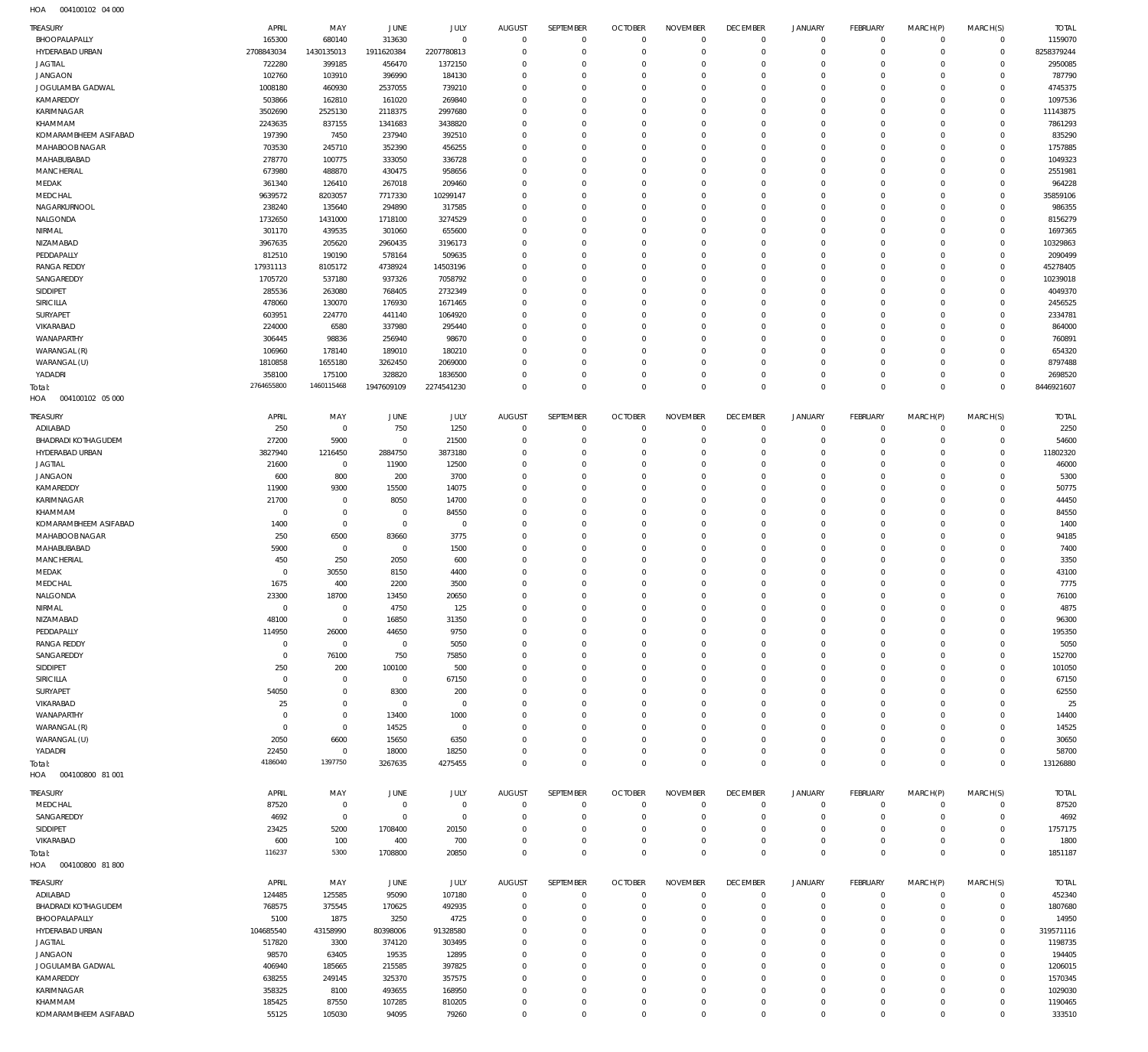004100800 81 800 HOA

| <b>TREASURY</b>            | APRIL                      | MAY                    | <b>JUNE</b>                      | JULY                      | <b>AUGUST</b>                | SEPTEMBER                  | <b>OCTOBER</b>                   | <b>NOVEMBER</b>             | <b>DECEMBER</b>                  | JANUARY                    | <b>FEBRUARY</b>              | MARCH(P)                   | MARCH(S)                   | <b>TOTAL</b>    |
|----------------------------|----------------------------|------------------------|----------------------------------|---------------------------|------------------------------|----------------------------|----------------------------------|-----------------------------|----------------------------------|----------------------------|------------------------------|----------------------------|----------------------------|-----------------|
| MAHABOOB NAGAR             | 74365                      | 474915                 | 1129455                          | 182220                    | $\overline{0}$               | $\mathbf 0$                | $\overline{0}$                   | $\mathbf 0$                 | $\overline{0}$                   | $^{\circ}$                 | $^{\circ}$                   | $\Omega$                   | $\mathbf 0$                | 1860955         |
| MAHABUBABAD                | 191620                     | 4275                   | 10525                            | 109365                    | $\mathbf 0$                  | $\mathbf 0$                | $\overline{0}$                   | $\mathbf 0$                 | $\overline{0}$                   | $\mathbf{0}$               | $\mathbf{0}$                 | $\Omega$                   | $\mathbf 0$                | 315785          |
| MANCHERIAL                 | 131670                     | 113040                 | 9570                             | 108445                    | $\mathbf 0$                  | 0                          | $\overline{0}$                   | $\Omega$                    | $\overline{0}$                   | $^{\circ}$                 | $\mathbf{0}$                 | $\Omega$                   | $\mathbf 0$                | 362725          |
| MEDAK                      | 15375                      | 686550                 | 251360                           | 83315                     | $\mathbf 0$                  | 0                          | $\overline{0}$                   | $\mathbf 0$                 | $\overline{0}$                   | $\Omega$                   | $\mathbf{0}$                 | $\Omega$                   | $\Omega$                   | 1036600         |
| MEDCHAL                    | 55365                      | 14485                  | 29730                            | 88515                     | $\mathbf 0$                  | 0                          | $\overline{0}$                   | $\Omega$                    | $\overline{0}$                   | $^{\circ}$                 | $^{\circ}$                   |                            | $\Omega$                   | 188095          |
| NAGARKURNOOL               | 66175                      | 6600                   | 20100                            | 26675                     | $\mathbf 0$                  | 0                          | $\overline{0}$                   | $\mathbf 0$                 | $\overline{0}$                   | $\Omega$                   | $\Omega$                     |                            | $\Omega$                   | 119550          |
| NALGONDA                   | 910705                     | 721590                 | 416780                           | 827105                    | $\mathbf 0$                  | 0                          | $\overline{0}$                   | $\Omega$                    | $\overline{0}$                   | $\mathbf 0$                | $\mathbf{0}$                 | $\Omega$                   | $\mathbf 0$                | 2876180         |
| NIRMAL                     | 124220                     | 53600                  | 49895                            | 151005                    | $\mathbf 0$                  | $\mathbf 0$                | $\overline{0}$                   | $\Omega$                    | $\overline{0}$                   | $\Omega$                   | $\Omega$                     | $\Omega$                   | $\Omega$                   | 378720          |
| NIZAMABAD                  | 830055                     | 39720                  | 636840                           | 656170                    | $\mathbf 0$                  | 0                          | $\overline{0}$                   | $\Omega$                    | $\overline{0}$                   | $\mathbf 0$                | $\mathbf{0}$                 | $\Omega$                   | $\Omega$                   | 2162785         |
| PEDDAPALLY                 | 156505                     | 37190                  | 771910                           | 236325                    | $\mathbf 0$                  | 0                          | $\overline{0}$                   | $\mathbf 0$                 | $\overline{0}$                   | $\Omega$                   | $^{\circ}$                   |                            | $\Omega$                   | 1201930         |
| <b>RANGA REDDY</b>         | 68430                      | 24160                  | 52840                            | 93720                     | $\mathbf 0$                  | 0                          | $\overline{0}$                   | $\Omega$                    | $\overline{0}$                   | $\Omega$                   | $\mathbf{0}$                 |                            | $\Omega$                   | 239150          |
| SANGAREDDY                 | 305575                     | 1483110                | 209025                           | 1763930                   | $\mathbf 0$<br>$\mathbf 0$   | 0                          | $\overline{0}$<br>$\overline{0}$ | $\mathbf 0$<br>$\Omega$     | $\overline{0}$<br>$\overline{0}$ | $\Omega$<br>$\Omega$       | $\mathbf{0}$<br>$\mathbf{0}$ | $\Omega$                   | $\Omega$<br>$\Omega$       | 3761640         |
| SIDDIPET<br>SIRICILLA      | 35<br>7650                 | $\overline{0}$<br>5425 | 13020<br>4075                    | 105<br>348325             | $\mathbf 0$                  | 0<br>0                     | $\overline{0}$                   | $\mathbf 0$                 | $\overline{0}$                   | $\Omega$                   | $^{\circ}$                   | $\Omega$                   | $\Omega$                   | 13160<br>365475 |
| SURYAPET                   | 1753870                    | 180990                 | 715930                           | 380295                    | $\mathbf 0$                  | 0                          | $\overline{0}$                   | $\Omega$                    | $\overline{0}$                   | $\Omega$                   | $\mathbf{0}$                 |                            | $\Omega$                   | 3031085         |
| VIKARABAD                  | 6375                       | 975                    | 6225                             | 18425                     | $\mathbf 0$                  | 0                          | $\overline{0}$                   | $\mathbf 0$                 | $\Omega$                         | $\Omega$                   | $\Omega$                     | $\Omega$                   | $\Omega$                   | 32000           |
| WANAPARTHY                 | 11860                      | 1875                   | 353845                           | 16310                     | $\mathbf 0$                  | 0                          | $\overline{0}$                   | $\Omega$                    | $\overline{0}$                   | $\mathbf 0$                | $^{\circ}$                   |                            | $\Omega$                   | 383890          |
| WARANGAL (R)               | 14635                      | 9620                   | 19630                            | 10400                     | $\mathbf 0$                  | 0                          | $\overline{0}$                   | $\mathbf 0$                 | $\overline{0}$                   | $\Omega$                   | $\Omega$                     |                            | $\Omega$                   | 54285           |
| WARANGAL (U)               | 14095                      | 3775                   | 329550                           | 120180                    | $\mathbf 0$                  | 0                          | $\overline{0}$                   | $\Omega$                    | $\overline{0}$                   | $\mathbf 0$                | $\mathbf{0}$                 | $\Omega$                   | $\mathbf 0$                | 467600          |
| YADADRI                    | 323035                     | 4150                   | 15520                            | 237610                    | $\mathbf 0$                  | 0                          | $\overline{0}$                   | $\mathbf 0$                 | $\overline{0}$                   | $\mathbf 0$                | $\mathbf{0}$                 | $\Omega$                   | $\Omega$                   | 580315          |
| Total:                     | 112905775                  | 48230235               | 87342441                         | 99522065                  | $\Omega$                     | 0                          | $\overline{0}$                   | $\Omega$                    | $\mathbb O$                      | $\mathbf 0$                | $\mathbb O$                  | $\Omega$                   | $\mathbb O$                | 348000516       |
| 004200106 01 000<br>HOA    |                            |                        |                                  |                           |                              |                            |                                  |                             |                                  |                            |                              |                            |                            |                 |
| <b>TREASURY</b>            | APRIL                      | MAY                    | <b>JUNE</b>                      | JULY                      | <b>AUGUST</b>                | <b>SEPTEMBER</b>           | <b>OCTOBER</b>                   | <b>NOVEMBER</b>             | <b>DECEMBER</b>                  | <b>JANUARY</b>             | <b>FEBRUARY</b>              | MARCH(P)                   | MARCH(S)                   | <b>TOTAL</b>    |
| HYDERABAD URBAN            | $\mathbf 0$                | 29835470               | $\overline{0}$                   | $\mathbf 0$               | $\mathbf 0$                  | $\mathbf 0$                | $^{\circ}$                       | $\mathbf 0$                 | $\overline{0}$                   | $^{\circ}$                 | $^{\circ}$                   | $\Omega$                   | $\mathbf 0$                | 29835470        |
| NIZAMABAD                  | 378845                     | $\mathbf 0$            | $\overline{0}$                   | $\overline{0}$            | $^{\circ}$                   | 0                          | $\overline{0}$                   | $\mathbf 0$                 | $\overline{0}$                   | $^{\circ}$                 | $\mathbf{0}$                 | $\Omega$                   | $\mathbf 0$                | 378845          |
| <b>RANGA REDDY</b>         | 2530278                    | 13442087               | 847265                           | 402846                    | $\mathbf 0$                  | 0                          | $\mathbf{0}$                     | $\mathbf 0$                 | $\overline{0}$                   | $^{\circ}$                 | $\mathbf{0}$                 | $\Omega$                   | $\mathbf 0$                | 17222476        |
| Total:                     | 2909123                    | 43277557               | 847265                           | 402846                    | $\Omega$                     | 0                          | $\overline{0}$                   | $\mathbf 0$                 | $\mathbf 0$                      | $\mathbf 0$                | $\mathbb O$                  | $\Omega$                   | $\mathbf{0}$               | 47436791        |
| HOA<br>004300101 01 000    |                            |                        |                                  |                           |                              |                            |                                  |                             |                                  |                            |                              |                            |                            |                 |
| <b>TREASURY</b>            | APRIL                      | MAY                    | JUNE                             | JULY                      | <b>AUGUST</b>                | SEPTEMBER                  | <b>OCTOBER</b>                   | <b>NOVEMBER</b>             | <b>DECEMBER</b>                  | <b>JANUARY</b>             | <b>FEBRUARY</b>              | MARCH(P)                   | MARCH(S)                   | <b>TOTAL</b>    |
| BHADRADI KOTHAGUDEM        | 833393                     | 949601                 | 842295                           | 1447334                   | $\mathbf{0}$                 | $\mathbf 0$                | $\overline{0}$                   | $\mathbf 0$                 | $^{\circ}$                       | $^{\circ}$                 | $^{\circ}$                   | $\Omega$                   | $\mathbf 0$                | 4072623         |
| BHOOPALAPALLY              | 214644                     | 249138                 | 228816                           | 220896                    | $\mathbf{0}$                 | 0                          | $\overline{0}$                   | $\mathbf 0$                 | $\overline{0}$                   | $^{\circ}$                 | $\mathbf{0}$                 | $\Omega$                   | $\mathbf 0$                | 913494          |
| HYDERABAD URBAN            | 982                        | 1111                   | 60543                            | 921                       | $\mathbf 0$                  | 0                          | $\overline{0}$                   | $\mathbf 0$                 | $\overline{0}$                   | $^{\circ}$                 | $^{\circ}$                   | $\Omega$                   | $\mathbf 0$                | 63557           |
| <b>MANCHERIAL</b>          | 862449                     | 898962                 | 892604                           | 907734                    | $\mathbf 0$                  | 0                          | $\overline{0}$                   | $\mathbf 0$                 | $\overline{0}$                   | $\Omega$                   | $\mathbf{0}$                 | $\Omega$                   | $\Omega$                   | 3561749         |
| PEDDAPALLY                 | 1407318                    | 1420313                | 1409772                          | 1467675                   | $\mathbf 0$                  | 0                          | $\overline{0}$                   | $\Omega$                    | $\overline{0}$                   | $\mathbf 0$                | $\mathbf{0}$                 | $\Omega$                   | $\mathbf 0$                | 5705078         |
| SIRICILLA                  | $\overline{0}$             | $\mathbf 0$            | 10951556                         | $\mathbf 0$               | $\mathbf 0$                  | 0                          | $\overline{0}$                   | $\mathbf 0$                 | $\overline{0}$                   | $\mathbf 0$                | $\mathbf{0}$                 | $\Omega$                   | $\mathbf 0$                | 10951556        |
| SURYAPET                   | $\overline{0}$             | $\overline{0}$         | $\overline{0}$                   | 1346145                   | $\mathbf{0}$                 | 0                          | $\overline{0}$                   | $\mathbf 0$                 | $\overline{0}$                   | $\mathbf 0$                | $\mathbf{0}$                 | $\Omega$                   | $\mathbf 0$                | 1346145         |
|                            | 3318786                    | 3519125                | 14385586                         | 5390705                   | $\overline{0}$               | $\mathbf 0$                | $\overline{0}$                   | $\mathbf 0$                 | $\mathbb O$                      | $\mathbb O$                | $\mathbb O$                  | $\Omega$                   | $\mathbb O$                | 26614202        |
| Total:                     |                            |                        |                                  |                           |                              |                            |                                  |                             |                                  |                            |                              |                            |                            |                 |
| 004300102 01 000<br>HOA    |                            |                        |                                  |                           |                              |                            |                                  |                             |                                  |                            |                              |                            |                            |                 |
| TREASURY                   | APRIL                      | MAY                    | JUNE                             | JULY                      | <b>AUGUST</b>                | SEPTEMBER                  | <b>OCTOBER</b>                   | <b>NOVEMBER</b>             | <b>DECEMBER</b>                  | <b>JANUARY</b>             | <b>FEBRUARY</b>              | MARCH(P)                   | MARCH(S)                   | <b>TOTAL</b>    |
| BHADRADI KOTHAGUDEM        | 1500                       | 2500                   | 11200                            | 11150                     | $\mathbf 0$                  | 0                          | $\overline{0}$                   | $\mathbf 0$                 | $^{\circ}$                       | $^{\circ}$                 | $^{\circ}$                   | $\Omega$                   | $\mathbf 0$                | 26350           |
| HYDERABAD URBAN            | 2711148                    | 6317555                | 5166794                          | 6545413                   | $\mathbf 0$                  | 0                          | $\overline{0}$                   | $\mathbf 0$                 | $\mathbf 0$                      | $^{\circ}$                 | $^{\circ}$                   | $\Omega$                   | $\mathbf 0$                | 20740910        |
| KARIMNAGAR                 | 17900                      | 3200                   | 500                              | $\mathbf 0$               | 0                            | 0                          | $\mathbf 0$                      | 0                           | $\overline{0}$                   | $\mathbf 0$                | $^{\circ}$                   |                            | $\Omega$                   | 21600           |
| KHAMMAM                    | $\mathbf 0$                | $\mathbf 0$            | $\overline{0}$                   | 3000                      | $\mathbf 0$                  | 0                          | $\overline{0}$                   | $\mathbf 0$                 | $\overline{0}$                   | $\mathbf 0$                | $^{\circ}$                   | $\Omega$                   | $\Omega$                   | 3000            |
| MAHABOOB NAGAR             | 142500                     | 547800                 | 472100                           | 401820                    | 0                            | 0                          | $\mathbf 0$                      | $\Omega$                    | $\mathbf 0$                      | $\Omega$                   | $\Omega$                     |                            | $\Omega$                   | 1564220         |
| MANCHERIAL                 | 2000                       | $\mathbf 0$            | $\overline{0}$                   | $\mathbf 0$               | 0                            | 0                          | $\overline{0}$                   | $\Omega$                    | $^{\circ}$                       | $\Omega$                   | $\Omega$                     |                            | $\Omega$                   | 2000            |
| NALGONDA                   | $\overline{0}$             | 573900                 | 403800                           | 225700                    | $\mathbf 0$                  | 0                          | $\overline{0}$                   | $\Omega$                    | $\overline{0}$                   | $\Omega$                   | $\Omega$                     | $\Omega$                   | $\Omega$                   | 1203400         |
| NIRMAL                     | $\Omega$                   | 5400                   | $\Omega$                         | $\Omega$                  | $\Omega$                     | $\Omega$                   | $\Omega$                         | $\Omega$                    | $\mathbf{0}$                     | $\Omega$                   | $\Omega$                     | $\Omega$                   | $\Omega$                   | 5400            |
| NIZAMABAD                  | 145020                     | 458700                 | 325400                           | 797100                    | $\mathbf 0$                  | 0                          | $^{\circ}$                       | $\mathbf 0$                 | $\mathbf 0$                      | $\mathbf 0$                | $^{\circ}$                   | $\Omega$                   | $\Omega$                   | 1726220         |
| PEDDAPALLY                 | $\mathbf 0$<br>$\mathbf 0$ | 150000<br>$\mathbf 0$  | $\overline{0}$                   | 1500<br>$\mathbf 0$       | $\mathbf 0$<br>$\Omega$      | 0<br>0                     | $\mathbf{0}$<br>$\overline{0}$   | $\mathbf 0$<br>0            | $^{\circ}$<br>$^{\circ}$         | $\mathbf 0$<br>$\mathbf 0$ | $^{\circ}$<br>$^{\circ}$     | $\Omega$                   | $\Omega$<br>$\Omega$       | 151500          |
| <b>RANGA REDDY</b>         | $\mathbf 0$                | $\mathbf 0$            | 46200                            | $\mathbf 0$               | 0                            | 0                          | $^{\circ}$                       | $\mathbf 0$                 | $\overline{0}$                   | $\mathbf 0$                | $^{\circ}$                   |                            | $\Omega$                   | 46200           |
| SANGAREDDY<br>SIRICILLA    | 10800                      | $\mathbf 0$            | 5200<br>$\overline{0}$           | $\mathbf 0$               | $\Omega$                     | O                          | $\mathbf 0$                      | $\Omega$                    | $\mathbf 0$                      | $\Omega$                   | $\Omega$                     |                            |                            | 5200<br>10800   |
| SURYAPET                   | $\mathbf 0$                | 8100                   | $\overline{0}$                   | $\mathbf 0$               | 0                            | 0                          | $^{\circ}$                       | $\mathbf 0$                 | $\overline{0}$                   | 0                          | $\circ$                      |                            | $\Omega$                   | 8100            |
| WARANGAL (U)               | 9100                       | 353600                 | 218600                           | 217600                    | $\Omega$                     | $\Omega$                   | $\mathbf 0$                      | $\Omega$                    | $\mathbf 0$                      | $^{\circ}$                 | $\Omega$                     |                            | $\Omega$                   | 798900          |
| YADADRI                    | $\mathbf 0$                | $\overline{0}$         | 26400                            | 5000                      | $\mathbf 0$                  | 0                          | $^{\circ}$                       | $\mathbf 0$                 | $\mathbf 0$                      | $\mathbf 0$                | $^{\circ}$                   | $\Omega$                   | $\mathbf 0$                | 31400           |
| Total:                     | 3039968                    | 8420755                | 6676194                          | 8208283                   | $\mathbf 0$                  | 0                          | $\overline{0}$                   | $\mathbf 0$                 | $\mathbf 0$                      | $\mathbf 0$                | $\overline{0}$               | $\Omega$                   | $\mathbf 0$                | 26345200        |
| HOA   004300103   01   000 |                            |                        |                                  |                           |                              |                            |                                  |                             |                                  |                            |                              |                            |                            |                 |
| TREASURY                   | APRIL                      | MAY                    | JUNE                             | JULY                      | <b>AUGUST</b>                | SEPTEMBER                  | <b>OCTOBER</b>                   | <b>NOVEMBER</b>             | <b>DECEMBER</b>                  | <b>JANUARY</b>             | <b>FEBRUARY</b>              | MARCH(P)                   | MARCH(S)                   | <b>TOTAL</b>    |
| HYDERABAD URBAN            | 1550                       | 500                    | $\mathbf 0$                      | 13250                     | $\mathbf 0$                  | $\mathbf 0$                | $\overline{0}$                   | $\mathbf 0$                 | $^{\circ}$                       | $^{\circ}$                 | $^{\circ}$                   | $\Omega$                   | $\mathbf 0$                | 15300           |
| JOGULAMBA GADWAL           | $^{\circ}$                 | $\mathbf 0$            | 7500                             | $\overline{0}$            | $^{\circ}$                   | $\mathbf 0$                | $\overline{0}$                   | $\mathbf 0$                 | $\overline{0}$                   | $^{\circ}$                 | $^{\circ}$                   | $\circ$                    | $\mathbf 0$                | 7500            |
| KARIMNAGAR                 | 800                        | $\mathbf 0$            | $\overline{0}$                   | $\mathbf 0$               | $\mathbf 0$                  | 0                          | $\overline{0}$                   | $\mathbf 0$                 | $^{\circ}$                       | $^{\circ}$                 | $^{\circ}$                   |                            | $\Omega$                   | 800             |
| MAHABOOB NAGAR             | 300                        | $\mathbf 0$            | $\overline{0}$                   | 8500                      | 0                            | 0                          | $\overline{0}$                   | $\mathbf 0$                 | $^{\circ}$                       | $^{\circ}$                 | $^{\circ}$                   | $\Omega$                   | $\mathbf 0$                | 8800            |
| MANCHERIAL                 | $\overline{0}$             | 7500                   | $\overline{0}$                   | 0                         | 0                            | 0                          | $\overline{0}$                   | 0                           | $\overline{0}$                   | $^{\circ}$                 | $^{\circ}$                   |                            | $\Omega$                   | 7500            |
| NALGONDA                   | 3700                       | $\overline{0}$         | $\overline{0}$                   | $\mathbf 0$               | $\mathbf 0$                  | 0                          | $\overline{0}$                   | $\mathbf 0$                 | $^{\circ}$                       | $^{\circ}$                 | $^{\circ}$                   | $\Omega$                   | $\Omega$                   | 3700            |
| NIZAMABAD                  | 7500                       | 250                    | $\overline{0}$                   | $\mathbf 0$               | 0                            | 0                          | $\overline{0}$                   | 0                           | $^{\circ}$                       | $\mathbf 0$                | $^{\circ}$                   |                            | $\Omega$                   | 7750            |
| SURYAPET                   | $\overline{0}$             | 5000                   | $\overline{0}$                   | 5000                      | 0                            | 0                          | $\overline{0}$                   | $\mathbf 0$                 | $\overline{0}$                   | $\mathbf 0$                | $^{\circ}$                   |                            | $\Omega$                   | 10000           |
| WARANGAL (U)               | 52300                      | $\overline{0}$         | 7750                             | 7500                      | $\mathbf 0$                  | 0                          | $\mathbf{0}$                     | $\mathbf 0$                 | $\mathbf 0$                      | $\mathbf 0$                | $^{\circ}$                   | $\Omega$                   | $\mathbf 0$                | 67550           |
| Total:                     | 66150                      | 13250                  | 15250                            | 34250                     | $\mathbf{0}$                 | 0                          | $\overline{0}$                   | $\mathbf 0$                 | $\,0\,$                          | $\mathbf 0$                | $\overline{0}$               | $\Omega$                   | $\mathbf{0}$               | 128900          |
| HOA   004500101   01   000 |                            |                        |                                  |                           |                              |                            |                                  |                             |                                  |                            |                              |                            |                            |                 |
| TREASURY                   | APRIL                      | MAY                    | JUNE                             | JULY                      | AUGUST                       | SEPTEMBER                  | <b>OCTOBER</b>                   | <b>NOVEMBER</b>             | <b>DECEMBER</b>                  | <b>JANUARY</b>             | FEBRUARY                     | MARCH(P)                   | MARCH(S)                   | <b>TOTAL</b>    |
| WARANGAL (U)               | $^{\circ}$                 | $\mathbf 0$            | $\overline{0}$                   | 84593                     | $\mathbf{0}$                 | $\mathbf{0}$               | $\overline{0}$                   | $\mathbf 0$                 | $\,0\,$                          | $\mathbf 0$                | $^{\circ}$                   | $\mathbf 0$                | $\mathbf 0$                | 84593           |
| Total:                     | $\overline{0}$             | $\mathbf 0$            | $\overline{0}$                   | 84593                     | $\mathbf{0}$                 | $\mathbf 0$                | $\mathbb O$                      | $\mathbf 0$                 | $\mathbb O$                      | $\mathbb O$                | $\mathbb O$                  | $\mathbf{0}$               | $\mathbf{0}$               | 84593           |
| HOA<br>004500107 01 000    |                            |                        |                                  |                           |                              |                            |                                  |                             |                                  |                            |                              |                            |                            |                 |
| <b>TREASURY</b>            | APRIL                      | MAY                    | JUNE                             | JULY                      | <b>AUGUST</b>                | SEPTEMBER                  | <b>OCTOBER</b>                   | <b>NOVEMBER</b>             | <b>DECEMBER</b>                  | <b>JANUARY</b>             | <b>FEBRUARY</b>              | MARCH(P)                   | MARCH(S)                   | <b>TOTAL</b>    |
| WARANGAL (U)<br>Total:     | 10891<br>10891             | 54933<br>54933         | $\overline{0}$<br>$\overline{0}$ | $^{\circ}$<br>$\mathbf 0$ | $^{\circ}$<br>$\overline{0}$ | $\mathbf 0$<br>$\mathbf 0$ | $\overline{0}$<br>$\mathbb O$    | $\mathbf{0}$<br>$\mathbf 0$ | $^{\circ}$<br>$\,0\,$            | $\mathbf 0$<br>$\,0\,$     | $^{\circ}$<br>$\,0\,$        | $\mathbf 0$<br>$\mathbb O$ | $\mathbf 0$<br>$\mathbb O$ | 65824<br>65824  |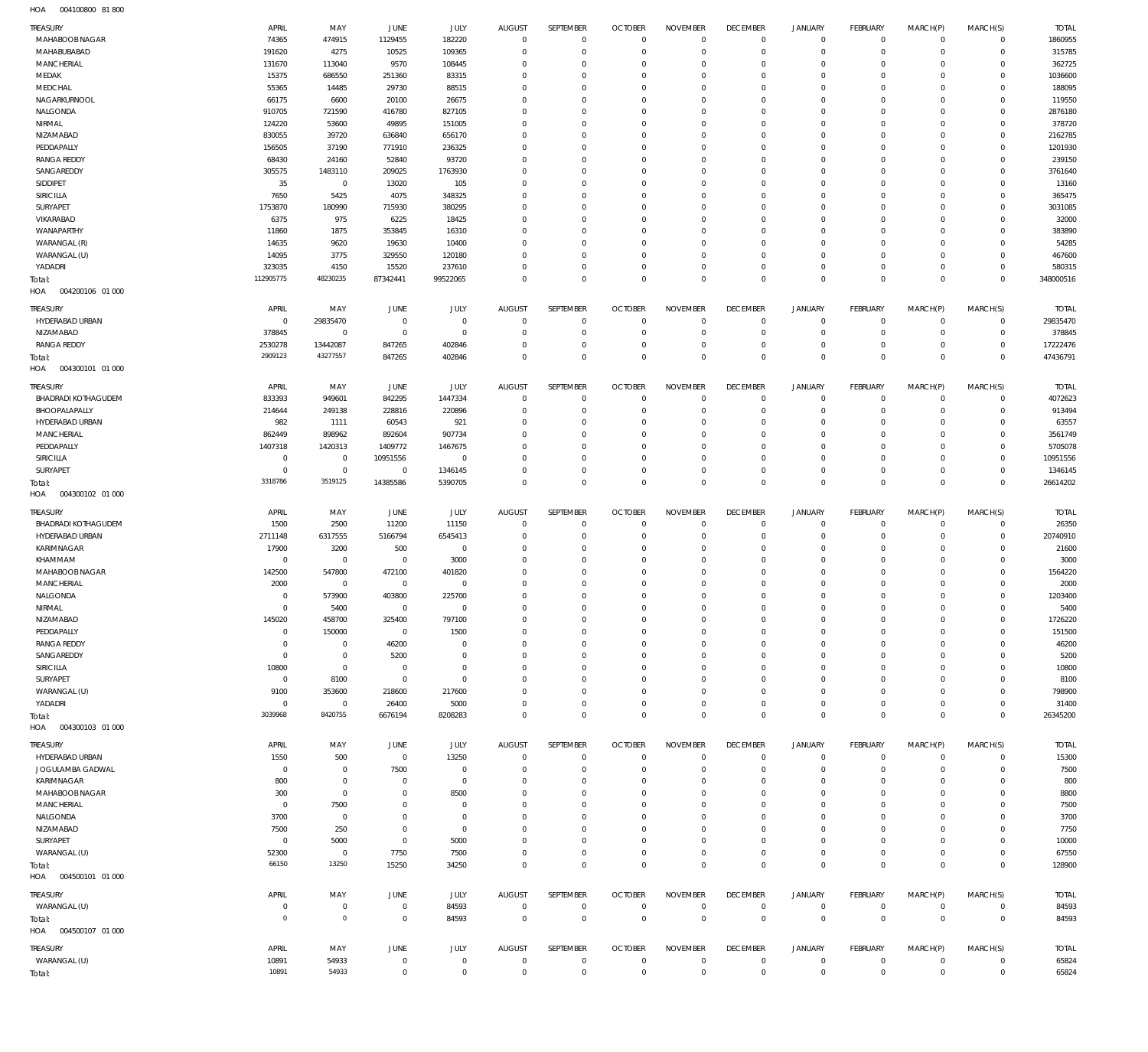| HOA<br>004500800 02 000          |                     |                        |                      |                     |                            |                                    |                                  |                            |                                  |                            |                            |                         |                         |                  |
|----------------------------------|---------------------|------------------------|----------------------|---------------------|----------------------------|------------------------------------|----------------------------------|----------------------------|----------------------------------|----------------------------|----------------------------|-------------------------|-------------------------|------------------|
| TREASURY                         | APRIL               | MAY                    | JUNE                 | <b>JULY</b>         | <b>AUGUST</b>              | SEPTEMBER                          | <b>OCTOBER</b>                   | <b>NOVEMBER</b>            | <b>DECEMBER</b>                  | <b>JANUARY</b>             | FEBRUARY                   | MARCH(P)                | MARCH(S)                | <b>TOTAL</b>     |
| KHAMMAM                          | 401000              | 61500                  | 496000               | 854000              | $\mathbf 0$                | $\mathbf 0$                        | $\overline{0}$                   | $\mathbf 0$                | $\overline{0}$                   | $\mathsf 0$                | $\mathbb O$                | $\mathbf 0$             | $\mathbf 0$             | 1812500          |
| Total:                           | 401000              | 61500                  | 496000               | 854000              | $\overline{0}$             | $\mathbf 0$                        | $\overline{0}$                   | $\overline{0}$             | $\overline{0}$                   | $\overline{0}$             | $\mathbb O$                | $\mathbf 0$             | $\mathbb O$             | 1812500          |
| HOA<br>004904195 01 000          |                     |                        |                      |                     |                            |                                    |                                  |                            |                                  |                            |                            |                         |                         |                  |
| TREASURY                         | APRIL               | MAY                    | JUNE                 | <b>JULY</b>         | <b>AUGUST</b>              | SEPTEMBER                          | <b>OCTOBER</b>                   | <b>NOVEMBER</b>            | <b>DECEMBER</b>                  | <b>JANUARY</b>             | <b>FEBRUARY</b>            | MARCH(P)                | MARCH(S)                | <b>TOTAL</b>     |
| WANAPARTHY                       | 29208               | $\mathbb O$            | $\mathbf 0$          | $\mathbb O$         | $^{\circ}$                 | $\bf 0$                            | $\overline{0}$                   | $\mathbf 0$                | $\overline{0}$                   | $\mathsf 0$                | $\mathbb O$                | $\mathbf 0$             | $\mathbf 0$             | 29208            |
| Total:                           | 29208               | $\mathbb O$            | $\mathbf{0}$         | $\mathbb O$         | $\overline{0}$             | $\mathsf{O}\xspace$                | $\overline{0}$                   | $\mathbf 0$                | $\mathbf 0$                      | $\mathbf 0$                | $\mathbb O$                | $\overline{0}$          | $\mathbb O$             | 29208            |
| HOA<br>004904800 01 001          |                     |                        |                      |                     |                            |                                    |                                  |                            |                                  |                            |                            |                         |                         |                  |
|                                  |                     |                        |                      |                     |                            |                                    |                                  |                            |                                  |                            |                            |                         |                         |                  |
| TREASURY                         | APRIL               | MAY                    | JUNE                 | <b>JULY</b>         | <b>AUGUST</b>              | SEPTEMBER                          | <b>OCTOBER</b>                   | <b>NOVEMBER</b>            | <b>DECEMBER</b>                  | <b>JANUARY</b>             | <b>FEBRUARY</b>            | MARCH(P)                | MARCH(S)                | <b>TOTAL</b>     |
| ADILABAD                         | 79931               | 43274                  | 43274                | 55424               | $\mathbf 0$                | $\mathbf 0$                        | $\overline{0}$                   | $\mathbf 0$                | $\overline{0}$                   | $\mathsf 0$                | $\mathbb O$                | $\mathbf 0$             | $\mathbf 0$             | 221903           |
| <b>BHADRADI KOTHAGUDEM</b>       | 6147                | 175548                 | 6147                 | 6147                | 0                          | 0                                  | $\overline{0}$                   | $\mathbf 0$                | $\mathbf 0$                      | 0                          | $\circ$                    | $^{\circ}$              | $\mathbf 0$             | 193989           |
| BHOOPALAPALLY                    | 9594                | 4842                   | 4842                 | 78946               | 0                          | $\mathbf 0$                        | $\mathbf 0$                      | $\mathbf 0$<br>$\Omega$    | $\overline{0}$<br>$\mathbf 0$    | $\mathbf 0$                | $\circ$                    | $\Omega$                | $\mathbf 0$             | 98224            |
| HYDERABAD URBAN                  | 643147              | 493308                 | 619692               | 1078768             | 0<br>$\Omega$              | $\mathbf 0$<br>$\mathbf 0$         | $\mathbf 0$                      |                            | $\mathbf 0$                      | 0<br>$\mathbf 0$           | $^{\circ}$                 | $\Omega$                | $\mathbf 0$<br>$\Omega$ | 2834915          |
| <b>JAGTIAL</b><br><b>JANGAON</b> | 11950<br>158917     | 11950<br>8917          | 11950<br>8917        | 78033<br>8917       | 0                          | $\mathbf 0$                        | $\mathbf 0$<br>$\mathbf 0$       | $\mathbf 0$<br>$\mathbf 0$ | $\mathbf 0$                      | 0                          | $\mathbf 0$<br>$^{\circ}$  | $\Omega$<br>$\Omega$    | $\Omega$                | 113883<br>185668 |
| JOGULAMBA GADWAL                 | 8993                | 8993                   | 8993                 | 8993                | $\Omega$                   | $\mathbf 0$                        | $\mathbf 0$                      | $\mathbf 0$                | $\mathbf 0$                      | 0                          | $\circ$                    | $\Omega$                | $\Omega$                | 35972            |
| KAMAREDDY                        | 5811                | 5811                   | 11449                | 11449               | $\Omega$                   | $\mathbf 0$                        | $\mathbf 0$                      | $\Omega$                   | $\mathbf 0$                      | 0                          | $^{\circ}$                 | $\Omega$                | $\mathbf 0$             | 34520            |
| <b>KARIMNAGAR</b>                | 37758               | 37758                  | 37758                | 31624               | $\Omega$                   | $\mathbf 0$                        | $\Omega$                         | $\Omega$                   | $\mathbf 0$                      | $\mathbf 0$                | $\mathbf 0$                | $\Omega$                | $\Omega$                | 144898           |
| KHAMMAM                          | 31346               | 29346                  | 33346                | 37001               | 0                          | $\mathbf 0$                        | $\mathbf 0$                      | $\mathbf 0$                | $\mathbf 0$                      | 0                          | $^{\circ}$                 | $\Omega$                | $\mathbf 0$             | 131039           |
| KOMARAMBHEEM ASIFABAD            | 15742               | 15742                  | 15742                | 26484               | $\Omega$                   | $\mathbf 0$                        | $\mathbf 0$                      | $\mathbf 0$                | $\mathbf 0$                      | 0                          | $^{\circ}$                 | $\Omega$                | $\Omega$                | 73710            |
| MAHABOOB NAGAR                   | 119977              | 171486                 | 39677                | 25571               | $\Omega$                   | $\mathbf 0$                        | $\mathbf 0$                      | $\Omega$                   | $\mathbf 0$                      | 0                          | $\mathbf 0$                | $\Omega$                | $\mathbf 0$             | 356711           |
| MAHABUBABAD                      | 8200                | 42694                  | 5200                 | 32884               | $\Omega$                   | $\mathbf 0$                        | $\Omega$                         | $\Omega$                   | $\mathbf 0$                      | 0                          | $\mathbf 0$                | $\Omega$                | $\Omega$                | 88978            |
| <b>MANCHERIAL</b>                | 8021                | 8021                   | 8021                 | 8021                | $\Omega$                   | $\mathbf 0$                        | $\mathbf 0$                      | $\mathbf 0$                | $\mathbf 0$                      | 0                          | $\circ$                    | $\Omega$                | $\Omega$                | 32084            |
| MEDAK                            | $^{\circ}$          | 10120                  | 10120                | 10120               | $\Omega$                   | $\mathbf 0$                        | $\mathbf 0$                      | $\mathbf 0$                | $\mathbf 0$                      | 0                          | $^{\circ}$                 | $\Omega$                | $\Omega$                | 30360            |
| MEDCHAL                          | 28900               | 13900                  | 8000                 | 20656               | $\Omega$                   | $\mathbf 0$                        | $\mathbf 0$                      | $\Omega$                   | $\mathbf 0$                      | 0                          | $\mathbf 0$                | $\Omega$                | $\Omega$                | 71456            |
| NAGARKURNOOL                     | 10094               | 10094                  | 10094                | 10094               | $\Omega$                   | $\mathbf 0$                        | $\mathbf 0$                      | $\mathbf 0$                | $\mathbf 0$                      | 0                          | $\mathbf 0$                | $\Omega$                | $\Omega$                | 40376            |
| NALGONDA                         | 33641               | 44742                  | 57977                | 50477               | $\Omega$                   | $\mathbf 0$                        | $\mathbf 0$                      | $\Omega$                   | $\mathbf 0$                      | 0                          | $^{\circ}$                 | $\Omega$                | $\Omega$                | 186837           |
| NIRMAL                           | 5931                | 5931                   | 45671                | 5931                | $^{\circ}$                 | $\mathbf 0$                        | $\mathbf 0$                      | $\mathbf 0$                | $\mathbf 0$                      | 0                          | $\circ$                    | $\Omega$                | $\Omega$                | 63464            |
| NIZAMABAD                        | 75034               | 35470                  | 90821                | 88230               | $\Omega$                   | $\mathbf 0$                        | $\mathbf 0$                      | $\Omega$                   | $\mathbf 0$                      | 0                          | $^{\circ}$                 | $\Omega$                | $\Omega$                | 289555           |
| PAO - TELANGANA HYDERABAD        | 1457744             | 1395780                | 1342627              | 1259702             | $\Omega$                   | $\mathbf 0$                        | $\mathbf 0$                      | $\mathbf 0$                | $\mathbf 0$                      | $\mathbf 0$                | $\mathbf 0$                | $\Omega$                | $\Omega$                | 5455853          |
| PEDDAPALLY                       | 7012                | 7012                   | 9190                 | 29834               | 0                          | $\mathbf 0$                        | $\mathbf 0$                      | $\Omega$                   | $\mathbf 0$                      | 0                          | $^{\circ}$                 | $\Omega$                | $\Omega$                | 53048            |
| PPO - MOTIGALLY (TELANGANA)      | 0                   | 149141                 | $\mathbf 0$          | $\mathbf 0$         | $\mathbf 0$                | $\mathbf 0$                        | $\mathbf 0$                      | $\mathbf 0$                | $\mathbf 0$                      | $\mathbf 0$                | $\mathbf 0$                | $\Omega$                | $\Omega$                | 149141           |
| <b>RANGA REDDY</b>               | 12617               | 12617                  | 12617                | 25588               | $\Omega$                   | $\mathbf 0$                        | $\mathbf 0$                      | $\Omega$                   | $\mathbf 0$                      | 0                          | $^{\circ}$                 | $\Omega$                | $\mathbf 0$             | 63439            |
| SANGAREDDY                       | 28007               | 28007                  | 30961                | 36708               | $\Omega$                   | $\mathbf 0$                        | $\mathbf 0$                      | $\mathbf 0$                | $\overline{0}$                   | $\mathbf 0$                | $\mathbf 0$                | $\Omega$                | $\Omega$                | 123683           |
| SIDDIPET                         | 28750               | 27500                  | 28750                | 31250               | 0                          | $\mathbf 0$                        | $\mathbf 0$                      | $\Omega$                   | $\mathbf 0$                      | 0                          | $^{\circ}$                 | $\Omega$                | $\Omega$                | 116250           |
| SURYAPET                         | 13749               | 22484                  | 23749                | 13749               | $\Omega$                   | $\mathbf 0$                        | $\mathbf 0$                      | $\mathbf 0$                | $\mathbf 0$                      | $\mathbf 0$                | $\mathbf 0$                | $\Omega$                | $\Omega$                | 73731            |
| VIKARABAD                        | 5000                | 7663                   | 12620                | 7620                | 0                          | $\mathbf 0$                        | $\mathbf 0$                      | $\Omega$                   | $\mathbf 0$                      | 0                          | $^{\circ}$                 | $\Omega$                | $\Omega$                | 32903            |
| WANAPARTHY                       | 9177                | 4167                   | 13344                | 14328               | $\Omega$                   | $\mathbf 0$                        | $\mathbf 0$                      | $\mathbf 0$                | $\mathbf 0$                      | $\mathbf 0$                | $\mathbf 0$                | $\Omega$                | $\Omega$                | 41016            |
|                                  |                     |                        |                      |                     |                            |                                    |                                  |                            |                                  |                            |                            |                         |                         |                  |
| WARANGAL (R)                     | 10448               | 23948                  | 4948                 | 4948                | 0                          | $\mathbf 0$                        | $\mathbf 0$                      | $\mathbf 0$                | $\mathbf 0$                      | 0                          | $^{\circ}$                 | $\Omega$                | $\mathbf 0$             | 44292            |
| WARANGAL (U)                     | 89025               | 52921                  | 52921                | 48754               | $\Omega$                   | $\mathbf 0$                        | $\mathbf 0$                      | $\mathbf 0$                | $\mathbf 0$                      | $\mathbf 0$                | $\mathbf 0$                | $\Omega$                | $\Omega$                | 243621           |
| YADADRI                          | 15419               | 24419                  | 24497                | 15419               | $^{\circ}$                 | $\mathbf 0$                        | $\mathbf 0$                      | $\mathbf 0$                | $\overline{0}$                   | $\mathsf{O}\xspace$        | $\mathbb O$                | $\circ$                 | $\mathbf 0$             | 79754            |
| Total:                           | 2976082             | 2933606                | 2633915              | 3161670             | $\Omega$                   | $\mathbf 0$                        | $\overline{0}$                   | $\mathbf 0$                | $\overline{0}$                   | $\mathbf 0$                | $\mathbf 0$                | $\overline{0}$          | $\mathbb O$             | 11705273         |
| HOA<br>004904800 01 002          |                     |                        |                      |                     |                            |                                    |                                  |                            |                                  |                            |                            |                         |                         |                  |
| <b>TREASURY</b>                  | APRIL               | MAY                    | JUNE                 | JULY                | <b>AUGUST</b>              | SEPTEMBER                          | <b>OCTOBER</b>                   | <b>NOVEMBER</b>            | <b>DECEMBER</b>                  | <b>JANUARY</b>             | FEBRUARY                   | MARCH(P)                | MARCH(S)                | <b>TOTAL</b>     |
| <b>BHADRADI KOTHAGUDEM</b>       | 4200                | 4200                   | 4200                 | 4200                | $\overline{0}$             | 0                                  | $\overline{0}$                   | $\mathbf 0$                | $\overline{0}$                   | $\overline{0}$             | 0                          | $^{\circ}$              | $\mathbf 0$             | 16800            |
| HYDERABAD URBAN                  | 1896                | 23983                  | 59411                | 164516              | 0                          | 0                                  | $\overline{0}$                   | $\mathbf 0$                | $\overline{0}$                   | $\mathbf 0$                | $\mathbb O$                | $\circ$                 | $\mathbf 0$             | 249806           |
| <b>JANGAON</b>                   | 10000               | 10000                  | 10000                | 10000               | $\Omega$                   | $\mathbf 0$                        | $\overline{0}$                   | $\mathbf 0$                | $\overline{0}$                   | $\mathbf 0$                | $\mathbf 0$                | $^{\circ}$              | $\mathbf 0$             | 40000            |
| KARIMNAGAR                       | $\Omega$            | $\mathbb O$            | 5185                 | 5185                | 0                          | $\mathbf 0$                        | $\Omega$                         | 0                          | $\mathbf 0$                      | 0                          | $\mathbf{0}$               | $\Omega$                | $\Omega$                | 10370            |
| KHAMMAM                          | 538                 | 538                    | 538                  | $\mathbf 0$         | $\mathbf 0$                | $\mathsf{O}\xspace$                | $\overline{0}$                   | $\mathbf 0$                | $\overline{0}$                   | $\mathbf 0$                | $\mathbb O$                | $^{\circ}$              | $\Omega$                | 1614             |
| MAHABOOB NAGAR                   | $\overline{0}$      | $\mathbb O$            | $\mathbf 0$          | 12645               | $\mathbf 0$                | $\mathsf{O}\xspace$                | $\overline{0}$                   | $\mathbf 0$                | $\overline{0}$                   | $\mathbf 0$                | $\mathbf 0$                | $\Omega$                | $\circ$                 | 12645            |
| <b>MANCHERIAL</b>                | 16775               | 16775                  | $\mathbf 0$          | $\mathbf 0$         | $\mathbf 0$                | $\mathbf 0$                        | $\overline{0}$                   | $\mathbf 0$                | $\overline{0}$                   | $\mathbf 0$                | $\mathbf 0$                | $\Omega$                | $\circ$                 | 33550            |
| NAGARKURNOOL                     | $\overline{0}$      | $\mathbb O$            | $\mathbf 0$          | 7550                | $\mathbf 0$                | $\mathbf 0$                        | $\overline{0}$                   | $\mathbf 0$                | $\overline{0}$                   | $\mathbf 0$                | $\mathbf 0$                | $\Omega$                | $\circ$                 | 7550             |
| PAO - TELANGANA HYDERABAD        | 250583              | 219431                 | 249942               | 297389              | $\Omega$                   | $\mathbf 0$                        | $\overline{0}$                   | $\mathbf 0$                | $\overline{0}$                   | $\mathbf 0$                | $\mathbf 0$                | $\Omega$<br>$\Omega$    | $\circ$                 | 1017345          |
| PPO - MOTIGALLY (TELANGANA)      | $\overline{0}$      | $\mathbb O$            | $\mathbf 0$          | 8063                | $\mathbf 0$                | $\mathbf 0$                        | $\overline{0}$                   | $\mathbf 0$                | $\overline{0}$                   | $\mathsf{O}\xspace$        | $\mathbf 0$                | $\Omega$                | $\circ$<br>$\Omega$     | 8063             |
| SIDDIPET<br>SIRICILLA            | $\mathbf 0$<br>8676 | $\,0\,$<br>$\mathbb O$ | 10000<br>$\mathbf 0$ | 8000<br>$\mathbb O$ | $\mathbf 0$<br>$\mathbf 0$ | $\mathbf 0$<br>$\mathbf 0$         | $\overline{0}$<br>$\overline{0}$ | $\mathbf 0$<br>$\mathbf 0$ | $\overline{0}$<br>$\overline{0}$ | $\mathbf 0$<br>$\mathbf 0$ | $\mathbf 0$<br>$\mathbf 0$ | $\Omega$                | $\circ$                 | 18000<br>8676    |
| WARANGAL (U)                     | $\overline{0}$      | $\,0\,$                | 8717                 | 20412               | $\mathbf 0$                | $\mathbf 0$                        | $\overline{0}$                   | $\mathbf 0$                | $\overline{0}$                   | $\mathbf 0$                | $\mathbf 0$                | $^{\circ}$              | $\mathbf 0$             | 29129            |
| Total:                           | 292668              | 274927                 | 347993               | 537960              | $\mathbf 0$                | $\mathbf 0$                        | $\overline{0}$                   | $\mathbf 0$                | $\overline{0}$                   | $\mathbf 0$                | $\mathbb O$                | $\mathbf 0$             | $\mathbb O$             | 1453548          |
| 004904800 01 003<br>HOA          |                     |                        |                      |                     |                            |                                    |                                  |                            |                                  |                            |                            |                         |                         |                  |
|                                  |                     |                        |                      |                     |                            |                                    |                                  |                            |                                  |                            |                            |                         |                         |                  |
| <b>TREASURY</b>                  | APRIL               | MAY                    | JUNE                 | JULY                | <b>AUGUST</b>              | SEPTEMBER                          | <b>OCTOBER</b>                   | <b>NOVEMBER</b>            | <b>DECEMBER</b>                  | JANUARY                    | FEBRUARY                   | MARCH(P)                | MARCH(S)                | <b>TOTAL</b>     |
| <b>BHADRADI KOTHAGUDEM</b>       | 375                 | 375                    | 375                  | 375                 | $\mathbf 0$                | $\mathbf 0$                        | $\overline{0}$                   | $\mathbf 0$                | $\overline{0}$                   | $\mathsf 0$                | $\mathbb O$                | $^{\circ}$              | $\mathbf 0$             | 1500             |
| HYDERABAD URBAN                  | $\overline{0}$      | 3312                   | 458                  | 124840              | $\mathbf 0$                | $\bf 0$                            | $\overline{0}$                   | $\Omega$                   | $\overline{0}$                   | $\mathbf 0$                | $\mathbb O$                | $^{\circ}$              | $\mathbf 0$             | 128610           |
| <b>JAGTIAL</b>                   | 1000                | 1000                   | 1000                 | 1000                | $\Omega$                   | $\mathbf 0$                        | $\overline{0}$                   | $\mathbf 0$                | $\overline{0}$                   | $\mathbf 0$                | $\mathbf 0$                | $\Omega$                | $\circ$                 | 4000             |
| KARIMNAGAR                       | 529                 | 529                    | 529<br>$\mathbf{0}$  | 529<br>$\mathbf 0$  | $\mathbf 0$<br>$\Omega$    | $\mathbf 0$<br>$\mathbf 0$         | $\mathbf 0$<br>$\mathbf 0$       | $\mathbf 0$<br>$\Omega$    | $\overline{0}$<br>$\overline{0}$ | $\mathbf 0$<br>$\mathbf 0$ | $\mathbf 0$                | $\Omega$<br>$\Omega$    | $\mathbf 0$<br>$\Omega$ | 2116             |
| KHAMMAM                          | 1696                | $\,0\,$                |                      | $\mathbf 0$         | $\Omega$                   | $\mathbf 0$                        | $\mathbf 0$                      | $\Omega$                   | $\overline{0}$                   | $\mathbf 0$                | $\mathbf 0$<br>$\mathbf 0$ | $\Omega$                | $\circ$                 | 1696             |
| KOMARAMBHEEM ASIFABAD            | 5643                | 3693                   | 3694                 | $\mathbf 0$         | $\Omega$                   | $\mathbf 0$                        | $\mathbf 0$                      | $\Omega$                   | $\overline{0}$                   | $\mathbf 0$                | $\mathbf 0$                | $\Omega$                | $\circ$                 | 13030            |
| MEDAK<br>MEDCHAL                 | 1007<br>380         | 1007<br>380            | 1007<br>380          | $\mathbf 0$         | $\Omega$                   | $\mathbf 0$                        | $\mathbf 0$                      | $\mathbf 0$                | $\overline{0}$                   | $\mathbf 0$                | $\mathbf 0$                | $\Omega$                | $\circ$                 | 3021<br>1140     |
| NALGONDA                         | 6638                | 6496                   | 19042                | 7193                | $\Omega$                   | $\mathbf 0$                        | $\mathbf 0$                      | $\Omega$                   | $\mathbf 0$                      | $\mathbf 0$                | $\mathbf 0$                | $\Omega$                | $\Omega$                | 39369            |
| NIZAMABAD                        | 1000                | 1000                   | 21697                | 1000                | $\Omega$                   | $\mathbf 0$                        | $\mathbf 0$                      | $\Omega$                   | $\overline{0}$                   | $\mathbf 0$                | $\mathbf 0$                | $\Omega$                | $\circ$                 | 24697            |
| PAO - TELANGANA HYDERABAD        | 84593               | 90467                  | 90407                | 77192               | $\Omega$                   | $\mathbf 0$                        | $\mathbf 0$                      | $\Omega$                   | $\overline{0}$                   | $\mathbf 0$                | $\mathbf 0$                | $\Omega$                | $\circ$                 | 342659           |
| PEDDAPALLY                       | 538                 | 538                    | 538                  | 538                 | $\mathbf 0$                | $\mathbf 0$                        | $\overline{0}$                   | $\Omega$                   | $\overline{0}$                   | $\mathbf 0$                | $\mathbf 0$                | $\Omega$                | $\circ$                 | 2152             |
| <b>RANGA REDDY</b>               | 2114                | 2114                   | 2114                 | $\mathbf 0$         | $\mathbf 0$                | $\mathbf 0$                        | $\mathbf 0$                      | $\mathbf 0$                | $\mathbf 0$                      | $\mathbf 0$                | $\mathbf 0$                | $\Omega$                | $\Omega$                | 6342             |
| SANGAREDDY                       | 925                 | 6187                   | $\mathbf 0$          | $\mathbf 0$         | $\Omega$                   | $\mathbf 0$                        | $\mathbf 0$                      | $\Omega$                   | $\overline{0}$                   | $\mathbf 0$                | $\mathbf 0$                | $\Omega$                | $\circ$                 | 7112             |
| SIRICILLA                        | $\overline{0}$      | $\,0\,$                | 5977                 | $\mathbf 0$         | $\Omega$                   | $\mathbf 0$                        | $\mathbf 0$                      | $\mathbf 0$                | $\overline{0}$                   | $\mathbf 0$                | $\mathbf 0$                | $\Omega$                | $\circ$                 | 5977             |
| SURYAPET                         | 876                 | 876                    | 1752                 | 876                 | $\Omega$                   | $\mathbf 0$                        | $\mathbf 0$                      | $\mathbf 0$                | $\overline{0}$                   | $\mathbf 0$                | $\mathbf 0$                | $\Omega$                | $\circ$                 | 4380             |
| WARANGAL (U)<br>Total:           | 14632<br>121946     | 1864<br>119838         | 8116<br>157086       | 2781<br>216324      | $\mathbf 0$<br>$\mathbf 0$ | $\mathsf{O}\xspace$<br>$\mathbf 0$ | $\mathbf 0$<br>$\mathbf 0$       | $\mathbf 0$<br>$\mathbf 0$ | $\overline{0}$<br>$\overline{0}$ | $\mathbf 0$<br>$\mathbf 0$ | $\mathbf 0$<br>$\mathbb O$ | $\Omega$<br>$\mathbf 0$ | $\circ$<br>$\mathbb O$  | 27393<br>615194  |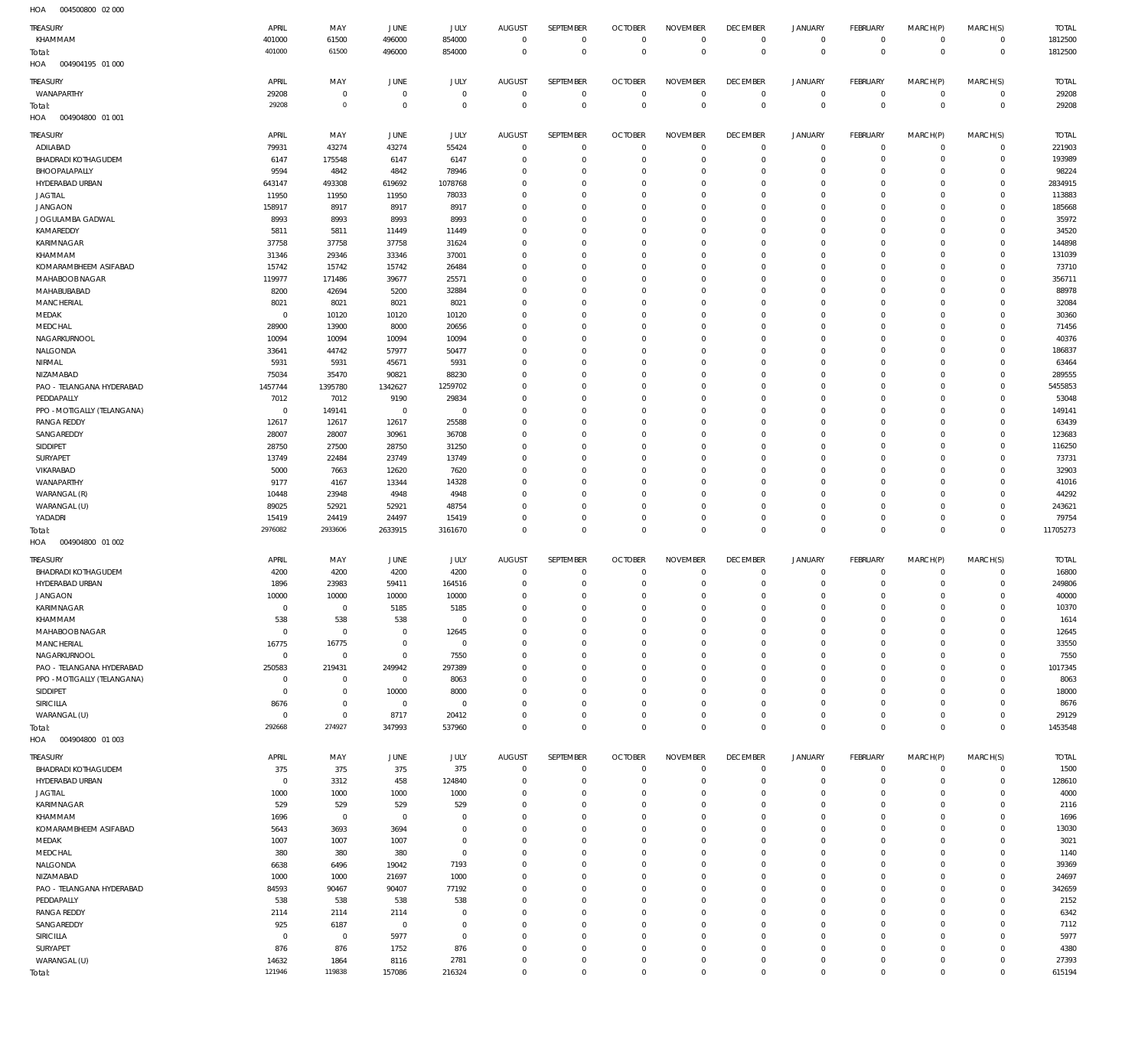004904800 01 004 HOA

| <b>TREASURY</b>                                 | APRIL                  | MAY                        | <b>JUNE</b>                      | JULY                | <b>AUGUST</b>                 | SEPTEMBER                | <b>OCTOBER</b>                   | <b>NOVEMBER</b>                 | <b>DECEMBER</b>                   | JANUARY                       | <b>FEBRUARY</b>               | MARCH(P)                | MARCH(S)                   | <b>TOTAL</b>           |
|-------------------------------------------------|------------------------|----------------------------|----------------------------------|---------------------|-------------------------------|--------------------------|----------------------------------|---------------------------------|-----------------------------------|-------------------------------|-------------------------------|-------------------------|----------------------------|------------------------|
| <b>BHADRADI KOTHAGUDEM</b>                      | $\overline{0}$         | $^{\circ}$                 | 3760                             | 3760                | $\mathbf{0}$                  | $\mathbf 0$              | $\overline{0}$                   | $^{\circ}$                      | $\overline{0}$                    | $^{\circ}$                    | $^{\circ}$                    | $\Omega$                | $\Omega$                   | 7520                   |
| NALGONDA                                        | 4132                   | 7264                       | 4132                             | 4132                | $\overline{0}$                | $\mathbf 0$              | $\overline{0}$                   | $^{\circ}$                      | $\overline{0}$                    | $^{\circ}$                    | $\mathbf{0}$                  | $\Omega$                | $\mathbf 0$                | 19660                  |
| PAO - TELANGANA HYDERABAD<br><b>RANGA REDDY</b> | 34830<br>1108          | 40535<br>1108              | 38508<br>1108                    | 30399<br>1108       | $\mathbf 0$<br>$\Omega$       | 0<br>0                   | $\overline{0}$<br>$\overline{0}$ | $\mathbf 0$<br>$\mathbf 0$      | $^{\circ}$<br>$\overline{0}$      | $^{\circ}$<br>$^{\circ}$      | $^{\circ}$<br>$^{\circ}$      | $\Omega$                | $\mathbf 0$<br>$\Omega$    | 144272<br>4432         |
| WARANGAL (U)                                    | 1540                   | 1540                       | 1540                             | 1540                | $\mathbf 0$                   | 0                        | $\overline{0}$                   | $\mathbf 0$                     | $\overline{0}$                    | $\mathbf 0$                   | $\mathbf{0}$                  | $\Omega$                | $\mathbf 0$                | 6160                   |
| Total:<br>HOA<br>004904800 01 005               | 41610                  | 50447                      | 49048                            | 40939               | $\Omega$                      | 0                        | $\overline{0}$                   | $\mathbf 0$                     | $\overline{0}$                    | $\mathbf 0$                   | $\overline{0}$                | $\Omega$                | $\mathbf{0}$               | 182044                 |
|                                                 |                        |                            |                                  |                     |                               |                          |                                  |                                 |                                   |                               |                               |                         |                            |                        |
| TREASURY<br>BHADRADI KOTHAGUDEM                 | APRIL<br>1937          | MAY<br>1937                | <b>JUNE</b><br>1937              | JULY<br>1937        | <b>AUGUST</b><br>$\mathbf{0}$ | SEPTEMBER<br>$\mathbf 0$ | <b>OCTOBER</b><br>$\overline{0}$ | <b>NOVEMBER</b><br>$\mathbf 0$  | <b>DECEMBER</b><br>$\mathbf 0$    | <b>JANUARY</b><br>$\mathbf 0$ | <b>FEBRUARY</b><br>$^{\circ}$ | MARCH(P)<br>$\mathbf 0$ | MARCH(S)<br>$\mathbf 0$    | <b>TOTAL</b><br>7748   |
| HYDERABAD URBAN                                 | $^{\circ}$             | $^{\circ}$                 | 12970                            | $\overline{0}$      | $\mathbf 0$                   | 0                        | $\overline{0}$                   | $\mathbf 0$                     | $\overline{0}$                    | $^{\circ}$                    | $^{\circ}$                    | $\Omega$                | $\Omega$                   | 12970                  |
| MAHABOOB NAGAR                                  | 1646                   | 1646                       | 1646                             | 1646                | $\mathbf 0$                   | 0                        | $\overline{0}$                   | $\mathbf 0$                     | $^{\circ}$                        | $\mathbf 0$                   | $^{\circ}$                    | $\Omega$                | $\Omega$                   | 6584                   |
| PAO - TELANGANA HYDERABAD                       | 30998                  | 16232                      | 13639                            | 12951               | 0                             | 0                        | $\overline{0}$                   | 0                               | $\overline{0}$                    | $\mathbf 0$                   | $^{\circ}$                    | $\Omega$                | $\Omega$                   | 73820                  |
| WARANGAL (U)                                    | 1806                   | $^{\circ}$                 | 5418                             | $\overline{0}$      | $\mathbf 0$                   | 0                        | $\overline{0}$                   | $\mathbf 0$                     | $\overline{0}$                    | $\mathbf 0$                   | $^{\circ}$                    | $\Omega$                | $\Omega$                   | 7224                   |
| Total:                                          | 36387                  | 19815                      | 35610                            | 16534               | $\mathbf 0$                   | 0                        | $\overline{0}$                   | $\mathbf 0$                     | $\mathbb O$                       | $\mathbf 0$                   | $\overline{0}$                | $\Omega$                | $\mathbf{0}$               | 108346                 |
| HOA<br>004904800 21 000                         |                        |                            |                                  |                     |                               |                          |                                  |                                 |                                   |                               |                               |                         |                            |                        |
| <b>TREASURY</b>                                 | APRIL                  | MAY                        | <b>JUNE</b>                      | JULY                | <b>AUGUST</b>                 | SEPTEMBER                | <b>OCTOBER</b>                   | <b>NOVEMBER</b>                 | <b>DECEMBER</b>                   | <b>JANUARY</b>                | <b>FEBRUARY</b>               | MARCH(P)                | MARCH(S)                   | <b>TOTAL</b>           |
| BHOOPALAPALLY                                   | $^{\circ}$             | $\mathbf 0$                | $\overline{0}$                   | 2556                | $\mathbf{0}$                  | $\mathbf 0$              | $\overline{0}$                   | $\mathbf 0$                     | $\overline{0}$                    | $^{\circ}$                    | $^{\circ}$                    | $\mathbf 0$             | $\mathbf 0$                | 2556                   |
| HYDERABAD URBAN                                 | $\mathbf 0$            | $\mathbf 0$                | 2500                             | $\mathbf 0$         | $\overline{0}$                | 0                        | $\overline{0}$                   | $\Omega$                        | $\overline{0}$                    | $^{\circ}$                    | $^{\circ}$                    | $\Omega$                | $\mathbf 0$                | 2500                   |
| MAHABOOB NAGAR                                  | $^{\circ}$             | $\mathbf 0$                | 9595                             | $\mathbf 0$         | $\mathbf 0$                   | 0                        | $\overline{0}$                   | $\mathbf 0$                     | $\overline{0}$                    | $\Omega$                      | $^{\circ}$                    | $\Omega$                | $\Omega$                   | 9595                   |
| MAHABUBABAD                                     | 2285                   | $\mathbf 0$                | $\overline{0}$                   | $\mathbf 0$         | $\mathbf 0$                   | 0                        | $\overline{0}$                   | $\Omega$                        | $\overline{0}$                    | $^{\circ}$                    | $^{\circ}$                    | $\Omega$                | $\Omega$                   | 2285                   |
| Narayanpet<br>SIDDIPET                          | 7799<br>$\mathbf 0$    | $\mathbf 0$<br>$\mathbf 0$ | $\overline{0}$<br>$\overline{0}$ | $\mathbf 0$<br>1266 | $\mathbf 0$<br>$\mathbf 0$    | 0<br>0                   | $\overline{0}$<br>$\overline{0}$ | $\mathbf 0$<br>$\Omega$         | $\overline{0}$<br>$\overline{0}$  | $\mathbf 0$<br>$\mathbf 0$    | $^{\circ}$<br>$^{\circ}$      | $\Omega$<br>$\Omega$    | $\Omega$<br>$\Omega$       | 7799<br>1266           |
| WARANGAL (U)                                    | 14408                  | 981                        | $\overline{0}$                   | $\overline{0}$      | $\mathbf 0$                   | 0                        | $\overline{0}$                   | $\mathbf 0$                     | $\overline{0}$                    | $^{\circ}$                    | $\mathbf{0}$                  | $\Omega$                | $\mathbf 0$                | 15389                  |
| Total:                                          | 24492                  | 981                        | 12095                            | 3822                | $\overline{0}$                | 0                        | $\overline{0}$                   | $\Omega$                        | $\,0\,$                           | $\mathbf 0$                   | $\mathbb O$                   | $\Omega$                | $\mathbf{0}$               | 41390                  |
| HOA<br>004904800 22 000                         |                        |                            |                                  |                     |                               |                          |                                  |                                 |                                   |                               |                               |                         |                            |                        |
|                                                 |                        |                            |                                  |                     |                               | <b>SEPTEMBER</b>         |                                  |                                 |                                   |                               |                               |                         |                            |                        |
| TREASURY<br><b>RANGA REDDY</b>                  | APRIL<br>$\mathbf 0$   | MAY<br>3406                | <b>JUNE</b><br>235878            | JULY<br>$\mathbf 0$ | <b>AUGUST</b><br>$^{\circ}$   | $\mathbf 0$              | <b>OCTOBER</b><br>$^{\circ}$     | <b>NOVEMBER</b><br>$\mathbf 0$  | <b>DECEMBER</b><br>$\overline{0}$ | <b>JANUARY</b><br>$\mathbf 0$ | FEBRUARY<br>$^{\circ}$        | MARCH(P)<br>$\circ$     | MARCH(S)<br>$\mathbf 0$    | <b>TOTAL</b><br>239284 |
| Total:                                          | $\mathbf 0$            | 3406                       | 235878                           | $\mathbf 0$         | $\mathbf{0}$                  | $\mathbf 0$              | $\mathbb O$                      | $\mathbf 0$                     | $\,0\,$                           | $\mathbf 0$                   | $\overline{0}$                | $^{\circ}$              | $\mathbf{0}$               | 239284                 |
| 005100105 81 001<br>HOA                         |                        |                            |                                  |                     |                               |                          |                                  |                                 |                                   |                               |                               |                         |                            |                        |
| <b>TREASURY</b>                                 | APRIL                  | MAY                        | <b>JUNE</b>                      | JULY                | AUGUST                        | SEPTEMBER                | <b>OCTOBER</b>                   | <b>NOVEMBER</b>                 | <b>DECEMBER</b>                   | <b>JANUARY</b>                | <b>FEBRUARY</b>               | MARCH(P)                | MARCH(S)                   | <b>TOTAL</b>           |
| HYDERABAD URBAN                                 | $^{\circ}$             | 600                        | 3020                             | 1800                | $\mathbf{0}$                  | $\mathbf 0$              | $\overline{0}$                   | $\mathbf 0$                     | $^{\circ}$                        | $^{\circ}$                    | $^{\circ}$                    | $\mathbf 0$             | $\mathbf 0$                | 5420                   |
| Total:<br>005500102 81 001<br>HOA               | $\mathbf 0$            | 600                        | 3020                             | 1800                | $\overline{0}$                | $\mathbf 0$              | $\overline{0}$                   | $\mathbf 0$                     | $\overline{0}$                    | $\overline{0}$                | $\overline{0}$                | $^{\circ}$              | $\mathbf{0}$               | 5420                   |
| TREASURY                                        | APRIL                  | MAY                        | <b>JUNE</b>                      | JULY                | <b>AUGUST</b>                 | SEPTEMBER                | <b>OCTOBER</b>                   | <b>NOVEMBER</b>                 | <b>DECEMBER</b>                   | <b>JANUARY</b>                | <b>FEBRUARY</b>               | MARCH(P)                | MARCH(S)                   | <b>TOTAL</b>           |
| HYDERABAD URBAN                                 | 66755995               | 89530277                   | 85116293                         | 86538896            | $^{\circ}$                    | $\mathbf 0$              | $\overline{0}$                   | $\mathbf{0}$                    | $\overline{0}$                    | $^{\circ}$                    | $^{\circ}$                    | $\mathbf 0$             | $\mathbf 0$                | 327941461              |
| MEDAK                                           | 19216                  | $\mathbf 0$                | 19216                            | $\overline{0}$      | $\mathbf 0$                   | 0                        | $\overline{0}$                   | $\mathbf 0$                     | $\mathbf 0$                       | $^{\circ}$                    | $^{\circ}$                    | $\Omega$                | $\mathbf 0$                | 38432                  |
| NALGONDA                                        | 15939                  | $\mathbf 0$                | 6575                             | 110020              | $\mathbf 0$                   | 0                        | $\overline{0}$                   | $\mathbf 0$                     | $^{\circ}$                        | $\mathbf 0$                   | $^{\circ}$                    | $\Omega$                | $\Omega$                   | 132534                 |
|                                                 |                        | $\mathbf 0$                | 84000                            | $\mathbf 0$         | $\mathbf 0$                   | 0                        | $\mathbf{0}$                     | $\mathbf 0$                     | $\overline{0}$                    | $\mathbf 0$                   | $^{\circ}$                    | $\Omega$                | $\mathbf 0$                | 84000                  |
| NIZAMABAD                                       | $\mathbf 0$            |                            |                                  |                     |                               |                          |                                  |                                 |                                   |                               |                               |                         |                            |                        |
| Total:<br>005500103 01 001                      | 66791150               | 89530277                   | 85226084                         | 86648916            | $\overline{0}$                | 0                        | $\mathbb O$                      | $\mathbf 0$                     | $\mathbf 0$                       | $\mathbf 0$                   | $\overline{0}$                | $\Omega$                | $\mathbf{0}$               | 328196427              |
| HOA                                             |                        |                            |                                  |                     |                               |                          |                                  |                                 |                                   |                               |                               |                         |                            |                        |
| TREASURY                                        | APRIL                  | MAY                        | <b>JUNE</b>                      | JULY                | AUGUST                        | SEPTEMBER                | <b>OCTOBER</b>                   | <b>NOVEMBER</b>                 | <b>DECEMBER</b>                   | <b>JANUARY</b>                | <b>FEBRUARY</b>               | MARCH(P)                | MARCH(S)                   | <b>TOTAL</b>           |
| NALGONDA                                        | 8200                   | $\mathbf 0$                | $\overline{0}$                   | $\overline{0}$      | $\mathbf{0}$                  | $\mathbf 0$              | $^{\circ}$                       | $\mathbf 0$                     | $^{\circ}$                        | $^{\circ}$                    | $^{\circ}$                    | $\Omega$                | $\mathbf 0$                | 8200                   |
| <b>RANGA REDDY</b><br>SANGAREDDY                | 0<br>$^{\circ}$        | $\mathbf 0$<br>$\mathbf 0$ | $\overline{0}$<br>$\overline{0}$ | 25000<br>500        | $^{\circ}$<br>$^{\circ}$      | 0<br>0                   | $\overline{0}$<br>$\overline{0}$ | $\mathbf 0$<br>$\mathbf 0$      | $\overline{0}$<br>$\overline{0}$  | $^{\circ}$<br>$^{\circ}$      | $^{\circ}$<br>$^{\circ}$      | $\Omega$<br>$\Omega$    | $\mathbf 0$<br>$\mathbf 0$ | 25000<br>500           |
| Total:                                          | 8200                   | $\mathbf 0$                | $\overline{0}$                   | 25500               | $\Omega$                      | 0                        | $\overline{0}$                   | $\mathbf 0$                     | $\,0\,$                           | $\mathbf 0$                   | $\overline{0}$                | $\Omega$                | $\mathbf{0}$               | 33700                  |
| HOA<br>005500104 01 000                         |                        |                            |                                  |                     |                               |                          |                                  |                                 |                                   |                               |                               |                         |                            |                        |
|                                                 |                        |                            |                                  |                     |                               |                          |                                  |                                 |                                   |                               |                               |                         |                            |                        |
| TREASURY<br>MEDAK                               | APRIL<br>$\mathbf 0$   | MAY<br>$\mathbf 0$         | JUNE<br>$\overline{0}$           | JULY<br>1500        | <b>AUGUST</b><br>$\mathbf{0}$ | SEPTEMBER<br>$\mathbf 0$ | <b>OCTOBER</b><br>$\overline{0}$ | <b>NOVEMBER</b><br>$\mathbf 0$  | <b>DECEMBER</b><br>$\overline{0}$ | <b>JANUARY</b><br>$\mathbf 0$ | FEBRUARY<br>$^{\circ}$        | MARCH(P)<br>$\mathbf 0$ | MARCH(S)<br>$\Omega$       | <b>TOTAL</b><br>1500   |
| NIZAMABAD                                       | $\mathbf 0$            | 2000                       | 1500                             | 2000                | $\mathbf 0$                   | 0                        | $\overline{0}$                   | $\mathbf 0$                     | $\overline{0}$                    | $\mathbf 0$                   | $^{\circ}$                    | $\circ$                 | $\mathbf 0$                | 5500                   |
| SANGAREDDY                                      | 1500                   | 750                        | 2250                             | 750                 | 0                             | 0                        | $\mathbf 0$                      | $\mathbf 0$                     | $\mathbf 0$                       | $\mathbf 0$                   | $^{\circ}$                    |                         | $\Omega$                   | 5250                   |
| SIDDIPET                                        | 2500                   | 1000                       | 7500                             | $\overline{0}$      | $\mathbf 0$                   | 0                        | $^{\circ}$                       | $\mathbf 0$                     | $\overline{0}$                    | $\mathbf 0$                   | $^{\circ}$                    | $\circ$                 | $\mathbf 0$                | 11000                  |
| Total:                                          | 4000                   | 3750                       | 11250                            | 4250                | $\mathbf 0$                   | 0                        | $\mathbf{0}$                     | $\mathbf 0$                     | $\overline{0}$                    | $\mathbf 0$                   | $\overline{0}$                | $\Omega$                | $\mathbf{0}$               | 23250                  |
| 005500105 04 800<br>HOA                         |                        |                            |                                  |                     |                               |                          |                                  |                                 |                                   |                               |                               |                         |                            |                        |
| <b>TREASURY</b>                                 | APRIL                  | MAY                        | JUNE                             | JULY                | <b>AUGUST</b>                 | SEPTEMBER                | <b>OCTOBER</b>                   | <b>NOVEMBER</b>                 | <b>DECEMBER</b>                   | <b>JANUARY</b>                | FEBRUARY                      | MARCH(P)                | MARCH(S)                   | <b>TOTAL</b>           |
| HYDERABAD URBAN                                 | 1171906                | 615472                     | 979208                           | 1604412             | $\overline{0}$                | $\mathbf{0}$             | $\overline{0}$                   | $\mathbf 0$                     | $\overline{0}$                    | $\mathbf 0$                   | $\mathbf{0}$                  | $\mathbf 0$             | $\mathbf 0$                | 4370998                |
| Total:                                          | 1171906                | 615472                     | 979208                           | 1604412             | $\overline{0}$                | $\mathbf 0$              | $\mathbb O$                      | $\mathbf 0$                     | $\overline{0}$                    | $\mathbb O$                   | $\overline{0}$                | $\mathbf{0}$            | $\mathbb O$                | 4370998                |
| 005500800 01 000<br>HOA                         |                        |                            |                                  |                     |                               |                          |                                  |                                 |                                   |                               |                               |                         |                            |                        |
| TREASURY                                        | APRIL                  | MAY                        | JUNE                             | JULY                | <b>AUGUST</b>                 | SEPTEMBER                | <b>OCTOBER</b>                   | <b>NOVEMBER</b>                 | <b>DECEMBER</b>                   | <b>JANUARY</b>                | FEBRUARY                      | MARCH(P)                | MARCH(S)                   | <b>TOTAL</b>           |
| MEDCHAL                                         | $\mathbf 0$            | $\mathbf 0$                | $\overline{0}$                   | 12000               | $\mathbf{0}$                  | $\mathbf{0}$             | $\overline{0}$                   | $\mathbf 0$                     | $\mathbf 0$                       | $\mathbf 0$                   | $^{\circ}$                    | $\mathbf 0$             | $\mathbf 0$                | 12000                  |
| Total:<br>005500800 05 001<br>HOA               | $\overline{0}$         | $\mathbf 0$                | $\overline{0}$                   | 12000               | $\mathbf{0}$                  | $\overline{0}$           | $\mathbb O$                      | $\mathbf 0$                     | $\,0\,$                           | $\mathbf 0$                   | $\overline{0}$                | $\mathbf{0}$            | $\mathbf{0}$               | 12000                  |
|                                                 |                        |                            |                                  |                     |                               |                          |                                  |                                 |                                   |                               |                               |                         |                            |                        |
| <b>TREASURY</b>                                 | APRIL                  | MAY                        | JUNE                             | JULY                | <b>AUGUST</b><br>$\mathbf{0}$ | SEPTEMBER<br>$\mathbf 0$ | <b>OCTOBER</b>                   | <b>NOVEMBER</b><br>$\mathbf{0}$ | <b>DECEMBER</b><br>$^{\circ}$     | <b>JANUARY</b><br>$^{\circ}$  | FEBRUARY<br>$^{\circ}$        | MARCH(P)<br>$\Omega$    | MARCH(S)<br>$\mathbf 0$    | <b>TOTAL</b>           |
| BHADRADI KOTHAGUDEM                             | 3000<br>$\overline{0}$ | 5000                       | 2000                             | 3000                | $\mathbf 0$                   | 0                        | $\overline{0}$<br>$\overline{0}$ | $\mathbf 0$                     | $\overline{0}$                    | $^{\circ}$                    | $^{\circ}$                    | $\Omega$                | $\mathbf 0$                | 13000                  |
| HYDERABAD URBAN<br>JOGULAMBA GADWAL             | 3362                   | 3442600<br>26804           | 3550218<br>$\overline{0}$        | 1880688<br>6160     | $\mathbf 0$                   | 0                        | $\overline{0}$                   | $\mathbf 0$                     | $^{\circ}$                        | $\mathbf 0$                   | $^{\circ}$                    | $\Omega$                | $\Omega$                   | 8873506<br>36326       |
| <b>KARIMNAGAR</b>                               | $\mathbf 0$            | $\overline{0}$             | 8000                             | $\mathbf 0$         | $\mathbf 0$                   | 0                        | $^{\circ}$                       | $\mathbf 0$                     | $\overline{0}$                    | $\mathbf 0$                   | $^{\circ}$                    | $\Omega$                | $\mathbf 0$                | 8000                   |
| NALGONDA                                        | $\mathbf 0$            | 1000                       | $\overline{0}$                   | $\mathbf 0$         | 0                             | 0                        | $\overline{0}$                   | $\mathbf 0$                     | $\mathbf 0$                       | $\mathbf 0$                   | $^{\circ}$                    |                         | $\Omega$                   | 1000                   |
| SANGAREDDY                                      | $\overline{0}$         | $\overline{0}$             | 5000                             | $\mathbf 0$         | $\mathbf 0$                   | 0                        | $\overline{0}$                   | 0                               | $^{\circ}$                        | $\mathbf 0$                   | $^{\circ}$                    |                         | $\Omega$                   | 5000                   |
| SIRICILLA                                       | 4000                   | $\mathbf 0$                | $\overline{0}$                   | $\mathbf 0$         | $\mathbf 0$                   | 0                        | $\overline{0}$                   | $\mathbf 0$                     | $\overline{0}$                    | $\mathbf 0$                   | $^{\circ}$                    | $\Omega$                | $\mathbf 0$                | 4000                   |
| WARANGAL (U)                                    | $\overline{0}$         | $\mathbf 0$                | $\overline{0}$                   | 13050               | $\mathbf 0$                   | 0                        | $\mathbf 0$                      | $\mathbf 0$                     | $\mathbf 0$                       | $\mathbf 0$                   | $\mathbf{0}$                  | $\Omega$                | $\mathbf 0$                | 13050                  |
| Total:<br>HOA   005500800   05 800              | 10362                  | 3475404                    | 3565218                          | 1902898             | $\overline{0}$                | 0                        | $\mathbb O$                      | $\mathbf 0$                     | $\,0\,$                           | $\mathbf 0$                   | $\mathbb O$                   | $^{\circ}$              | $\mathbf{0}$               | 8953882                |
|                                                 |                        |                            |                                  |                     |                               |                          |                                  |                                 |                                   |                               |                               |                         |                            |                        |
| TREASURY<br>ADILABAD                            | APRIL<br>$\mathbf 0$   | MAY<br>1000                | JUNE<br>3000                     | JULY<br>176200      | <b>AUGUST</b><br>$\mathbf{0}$ | SEPTEMBER<br>$\mathbf 0$ | <b>OCTOBER</b><br>$\overline{0}$ | <b>NOVEMBER</b><br>$\mathbf 0$  | <b>DECEMBER</b><br>$^{\circ}$     | <b>JANUARY</b><br>$^{\circ}$  | FEBRUARY<br>$^{\circ}$        | MARCH(P)<br>$\mathbf 0$ | MARCH(S)<br>$\mathbf 0$    | <b>TOTAL</b><br>180200 |
| <b>BHADRADI KOTHAGUDEM</b>                      | 2900                   | 2000                       | 500                              | 5509                | $\mathbf 0$                   | 0                        | $\overline{0}$                   | $\mathbf{0}$                    | $\overline{0}$                    | $\mathbf 0$                   | $^{\circ}$                    | $\circ$                 | $\mathbf 0$                | 10909                  |
| BHOOPALAPALLY                                   | $\mathbf 0$            | $\mathbf 0$                | 2700                             | 33450               | $\mathbf{0}$                  | 0                        | $\mathbf 0$                      | $\mathbf 0$                     | $\overline{0}$<br>$\,0\,$         | $\mathbf 0$                   | $^{\circ}$                    | $\circ$                 | $\mathbf 0$                | 36150                  |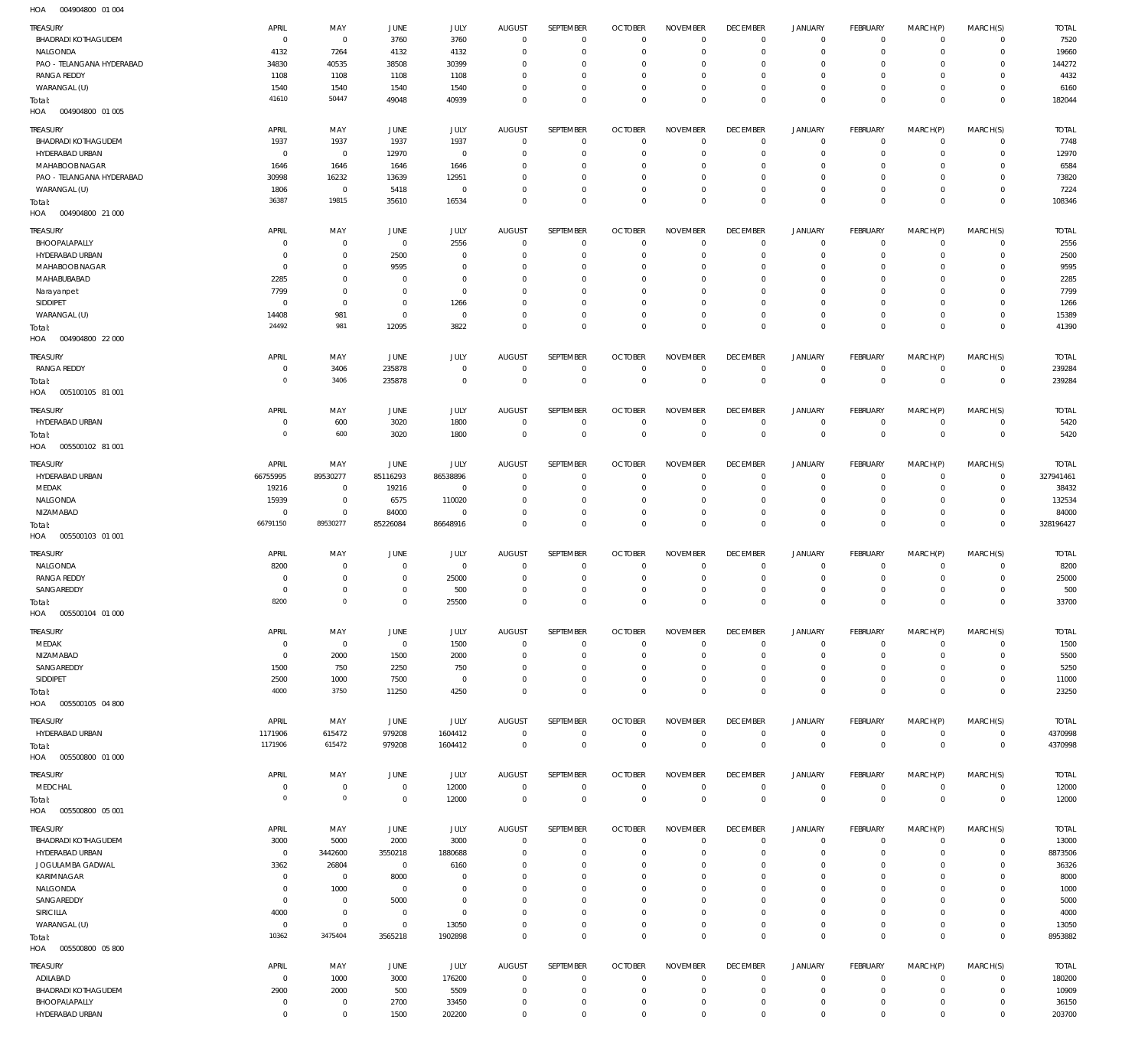005500800 05 800 HOA

| TREASURY                               | APRIL                            | MAY                      | JUNE            | JULY                   | <b>AUGUST</b>                 | SEPTEMBER                  | <b>OCTOBER</b>                   | <b>NOVEMBER</b>               | <b>DECEMBER</b>               | <b>JANUARY</b>            | FEBRUARY                   | MARCH(P)                   | MARCH(S)                   | <b>TOTAL</b>     |
|----------------------------------------|----------------------------------|--------------------------|-----------------|------------------------|-------------------------------|----------------------------|----------------------------------|-------------------------------|-------------------------------|---------------------------|----------------------------|----------------------------|----------------------------|------------------|
| <b>JAGTIAL</b>                         | 8660                             | 5000                     | $\overline{0}$  | 5200                   | $\overline{0}$                | $\mathbf 0$                | $\overline{0}$                   | $\mathbf 0$                   | $\mathbf 0$                   | $\mathbf 0$               | $\mathbf 0$                | $\Omega$                   | $\mathbf 0$                | 18860            |
| KAMAREDDY                              | $\overline{0}$                   | 1000                     | $\overline{0}$  | 33000                  | $\mathbf 0$                   | $\mathbf 0$                | $\overline{0}$                   | $\mathbf 0$                   | $\mathbf 0$                   | $\mathbf 0$               | $\mathbf 0$                | $\Omega$                   | $\Omega$                   | 34000            |
| KARIMNAGAR                             | 9800                             | 3000                     | 7925            | 10700                  | $\mathbf 0$                   | 0                          | $\mathbf 0$                      | $\Omega$                      | $\mathbf 0$                   | $^{\circ}$                | $\mathbf{0}$               | $\Omega$                   | $\Omega$                   | 31425            |
| KHAMMAM                                | 14500                            | 16500                    | 36500           | 11000                  | $\mathbf 0$                   | 0                          | $\overline{0}$                   | $\Omega$                      | $\mathbf 0$                   | $\mathbf 0$               | $\mathbf{0}$               | $\Omega$                   | $\Omega$                   | 78500            |
| KOMARAMBHEEM ASIFABAD                  | 3100                             | $\mathbf 0$              | $\overline{0}$  | 100                    | $\mathbf 0$                   | 0                          | $\mathbf{0}$                     | $\Omega$                      | $\mathbf 0$                   | $^{\circ}$                | $^{\circ}$                 | $\Omega$                   | $\Omega$                   | 3200             |
| MAHABOOB NAGAR                         | 10500                            | $\mathbf 0$              | $\overline{0}$  | 21000                  | $\Omega$                      | 0                          | $\overline{0}$                   | $\Omega$                      | $\mathbf 0$                   | $\mathbf{0}$              | $\Omega$                   | $\Omega$                   | $\Omega$                   | 31500            |
| MAHABUBABAD                            | 50247                            | $\mathbf 0$              | $\overline{0}$  | 26199                  | $\mathbf 0$                   | 0                          | $\mathbf{0}$                     | $\Omega$                      | $\mathbf 0$                   | $^{\circ}$                | $\mathbf{0}$               | $\Omega$                   | $\Omega$                   | 76446            |
| MANCHERIAL                             | 7000                             | 5000                     | $\overline{0}$  | 7300                   | $\Omega$                      | 0                          | $\overline{0}$                   | $\Omega$                      | $\mathbf 0$                   | $\mathbf{0}$              | $\Omega$                   | $\Omega$                   | $\Omega$                   | 19300            |
| MEDAK                                  | 5000                             | 5000                     | 5000            | 10000                  | $\mathbf 0$                   | 0                          | $\overline{0}$                   | $\Omega$                      | $\mathbf 0$                   | $\mathbf 0$               | $\mathbf{0}$               | $\Omega$                   | $\Omega$                   | 25000            |
| Mulugu                                 | $\mathbf 0$                      | 4084                     | 16300           | 24800                  | $\Omega$                      | 0                          | $\mathbf{0}$                     | $\Omega$                      | $\mathbf 0$                   | $\Omega$                  | $\Omega$                   | $\Omega$                   | $\Omega$                   | 45184            |
| NALGONDA                               | 9500                             | 100                      | $\overline{0}$  | 3400                   | $\mathbf 0$                   | 0                          | $\overline{0}$                   | $\Omega$                      | $\mathbf 0$                   | $\Omega$                  | $\mathbf{0}$               | $\Omega$                   | $\Omega$                   | 13000            |
| NIRMAL                                 | $\mathbf 0$                      | $\mathbf 0$              | $\overline{0}$  | 6900                   | $\Omega$                      | 0                          | $\overline{0}$                   | $\Omega$                      | $\mathbf 0$                   | $\Omega$                  | $\Omega$                   | $\Omega$                   | $\Omega$                   | 6900             |
| NIZAMABAD                              | 15590                            | 6000                     | 25980           | 32000                  | $\Omega$                      | 0                          | $\mathbf{0}$                     | $\Omega$                      | $\mathbf 0$                   | $\mathbf{0}$              | $\Omega$                   | $\Omega$                   | $\Omega$                   | 79570            |
| PEDDAPALLY                             | 7100                             | $\mathbf 0$              | 7000            | 4500                   | $\mathbf 0$                   | 0                          | $\overline{0}$                   | $\Omega$                      | $\mathbf 0$                   | $\mathbf 0$               | $\mathbf{0}$               | $\Omega$                   | $\Omega$                   | 18600            |
| <b>RANGA REDDY</b>                     | 1500                             | $\mathbf 0$              | $\overline{0}$  | $\overline{0}$         | $\Omega$                      | 0                          | $\mathbf{0}$                     | $\Omega$                      | $\overline{0}$                | $\Omega$                  | $\Omega$                   | $\Omega$                   | $\Omega$<br>$\Omega$       | 1500             |
| SANGAREDDY<br>SIDDIPET                 | 10000<br>20000                   | 20000<br>$\overline{0}$  | 10500<br>16000  | 10000<br>5000          | $\mathbf 0$<br>$\mathbf 0$    | 0<br>0                     | $\overline{0}$<br>$\mathbf{0}$   | $\Omega$<br>$\Omega$          | $\mathbf 0$<br>$\mathbf 0$    | $\mathbf 0$<br>$^{\circ}$ | $\mathbf{0}$<br>$\Omega$   | $\Omega$<br>$\Omega$       | $\Omega$                   | 50500<br>41000   |
| SIRICILLA                              | 3500                             | 1500                     | 8000            | 300                    | $\mathbf 0$                   | 0                          | $\overline{0}$                   | $\Omega$                      | $\mathbf 0$                   | $\mathbf{0}$              | $\Omega$                   | $\Omega$                   | $\Omega$                   | 13300            |
| SURYAPET                               | 700                              | $\mathbf 0$              | $\overline{0}$  | $\mathbf 0$            | $\mathbf 0$                   | 0                          | $\mathbf{0}$                     | $\Omega$                      | $\mathbf 0$                   | $^{\circ}$                | $\mathbf{0}$               | $\Omega$                   | $\Omega$                   | 700              |
| VIKARABAD                              | 61530                            | $\mathbf 0$              | 1000            | 223290                 | $\Omega$                      | 0                          | $\overline{0}$                   | $\Omega$                      | $\mathbf 0$                   | $\mathbf{0}$              | $\Omega$                   | $\Omega$                   | $\Omega$                   | 285820           |
| WARANGAL (R)                           | 200                              | $\mathbf 0$              | $\overline{0}$  | $\overline{0}$         | $\mathbf 0$                   | 0                          | $\mathbf{0}$                     | $\Omega$                      | $\mathbf 0$                   | $\mathbf 0$               | $\mathbf{0}$               | $\Omega$                   | $\Omega$                   | 200              |
| WARANGAL (U)                           | 38538                            | 48190                    | 133741          | 103651                 | $\Omega$                      | 0                          | $\mathbf{0}$                     | $\Omega$                      | $\mathbf 0$                   | $\mathbf 0$               | $\Omega$                   | $\Omega$                   | $\Omega$                   | 324120           |
| YADADRI                                | $\mathbf 0$                      | $\overline{0}$           | $\overline{0}$  | 5000                   | $\mathbf 0$                   | 0                          | $\overline{0}$                   | $\Omega$                      | $\mathbf 0$                   | $\mathbf 0$               | $\mathbf 0$                | $\Omega$                   | $\mathbf 0$                | 5000             |
| Total:                                 | 279865                           | 118374                   | 275646          | 960699                 | $\Omega$                      | 0                          | $\overline{0}$                   | $\Omega$                      | $\mathbf{0}$                  | $\mathbf 0$               | $\overline{0}$             | $\Omega$                   | $\overline{0}$             | 1634584          |
| HOA<br>005500800 06 001                |                                  |                          |                 |                        |                               |                            |                                  |                               |                               |                           |                            |                            |                            |                  |
| TREASURY                               | APRIL                            | MAY                      | JUNE            | <b>JULY</b>            | <b>AUGUST</b>                 | SEPTEMBER                  | <b>OCTOBER</b>                   | <b>NOVEMBER</b>               | <b>DECEMBER</b>               | <b>JANUARY</b>            | FEBRUARY                   | MARCH(P)                   | MARCH(S)                   | <b>TOTAL</b>     |
| BHADRADI KOTHAGUDEM                    | 90200                            | 39000                    | 48000           | 76000                  | $\overline{0}$                | $\mathbf 0$                | $\overline{0}$                   | $\mathbf 0$                   | $\mathbf 0$                   | $\mathbf 0$               | $\mathbf 0$                | $\mathbf 0$                | $\mathbf 0$                | 253200           |
| HYDERABAD URBAN                        | 21000                            | 10500                    | 50000           | 49000                  | $\mathbf{0}$                  | 0                          | $\overline{0}$                   | $\mathbf 0$                   | $\mathbf 0$                   | $^{\circ}$                | $\mathbf{0}$               | $\Omega$                   | $\Omega$                   | 130500           |
| <b>JAGTIAL</b>                         | 6000                             | $\overline{0}$           | 1000            | 8000                   | $\Omega$                      | 0                          | $\overline{0}$                   | $\mathbf 0$                   | $\mathbf 0$                   | $^{\circ}$                | $\mathbf{0}$               | $\Omega$                   | $\Omega$                   | 15000            |
| KAMAREDDY                              | 1000                             | $\overline{0}$           | $\overline{0}$  | $\overline{0}$         | $\mathbf 0$                   | 0                          | $\overline{0}$                   | $\mathbf 0$                   | $\mathbf 0$                   | $^{\circ}$                | $\mathbf{0}$               | $\Omega$                   | $\Omega$                   | 1000             |
| KARIMNAGAR                             | 48330                            | 1000                     | 32050           | 62000                  | $\Omega$                      | 0                          | $\mathbf{0}$                     | $\mathbf 0$                   | $\overline{0}$                | $\Omega$                  | $\mathbf{0}$               | $\Omega$                   | $\Omega$                   | 143380           |
| KHAMMAM                                | $\overline{0}$                   | 1000                     | $\overline{0}$  | $\overline{0}$         | $\mathbf 0$                   | 0                          | $\overline{0}$                   | $\mathbf 0$                   | $\mathbf 0$                   | $^{\circ}$                | $\mathbf{0}$               | $\Omega$                   | $\Omega$                   | 1000             |
| <b>MANCHERIAL</b>                      | 2000                             | $\overline{0}$           | $\mathbf 0$     | $\overline{0}$         | $\Omega$                      | 0                          | $\mathbf{0}$                     | $\mathbf 0$                   | $\overline{0}$                | $\Omega$                  | $\mathbf{0}$               | $\Omega$                   | $\Omega$                   | 2000             |
| PEDDAPALLY                             | 163000                           | 9500                     | 9000            | 17000                  | $\mathbf 0$                   | 0                          | $\overline{0}$                   | $\mathbf 0$                   | $\mathbf 0$                   | $^{\circ}$                | $\mathbf{0}$               | $\Omega$                   | $\Omega$                   | 198500           |
| <b>RANGA REDDY</b>                     | 46160                            | 86000                    | 309007          | 535006                 | $\mathbf 0$                   | 0                          | $\overline{0}$                   | $\mathbf 0$                   | $\mathbf 0$                   | $^{\circ}$                | $\mathbf{0}$               | $\Omega$                   | $\Omega$                   | 976173           |
| SIRICILLA                              | 25000                            | 2000                     | 12000           | 11000                  | $\mathbf 0$                   | 0                          | $\overline{0}$                   | $\mathbf 0$                   | $\mathbf 0$                   | $^{\circ}$                | $\mathbf 0$                | $\Omega$                   | $\Omega$                   | 50000            |
| Total:                                 | 402690                           | 149000                   | 461057          | 758006                 | $\overline{0}$                | $\mathbf 0$                | $\mathbb O$                      | $\mathbf 0$                   | $\mathbb O$                   | $\mathbf 0$               | $\mathbb O$                | $^{\circ}$                 | $\mathbb O$                | 1770753          |
| HOA<br>005500800 06 800                |                                  |                          |                 |                        |                               |                            |                                  |                               |                               |                           |                            |                            |                            |                  |
| <b>TREASURY</b>                        | APRIL                            | MAY                      | JUNE            | JULY                   | <b>AUGUST</b>                 | SEPTEMBER                  | <b>OCTOBER</b>                   | <b>NOVEMBER</b>               | <b>DECEMBER</b>               | <b>JANUARY</b>            | FEBRUARY                   | MARCH(P)                   | MARCH(S)                   | <b>TOTAL</b>     |
| HYDERABAD URBAN                        | 1000                             | $\mathbf 0$              | $\overline{0}$  | $\overline{0}$         | $\mathbf{0}$                  | $\bf 0$                    | $\overline{0}$                   | $\Omega$                      | $\mathbf 0$                   | $^{\circ}$                | $^{\circ}$                 | $\Omega$                   | $\mathbf 0$                | 1000             |
| MANCHERIAL                             | $^{\circ}$                       | $\mathbf 0$              | $\overline{0}$  | 100                    | $\mathbf{0}$                  | $\mathbf 0$                | $\overline{0}$                   | $\mathbf 0$                   | $\mathbf 0$                   | $\mathbf 0$               | $\circ$                    | $\Omega$                   | $\overline{0}$             | 100              |
| <b>RANGA REDDY</b>                     | 13267                            | $\mathbf 0$              | $\overline{0}$  | $\overline{0}$         | $\mathbf{0}$                  | 0                          | $\overline{0}$                   | $\mathbf 0$                   | $\mathbf 0$                   | $\mathbf 0$               | $\mathbf 0$                | $\Omega$                   | $\mathbf 0$                | 13267            |
| Total:                                 | 14267                            | $\mathbf 0$              | $\overline{0}$  | 100                    | $\Omega$                      | $\mathbf 0$                | $\mathbb O$                      | $\mathbf 0$                   | $\mathbb O$                   | $\mathbf 0$               | $\mathbb O$                | $\overline{0}$             | $\overline{0}$             | 14367            |
| HOA<br>005500800 08 800                |                                  |                          |                 |                        |                               |                            |                                  |                               |                               |                           |                            |                            |                            |                  |
| <b>TREASURY</b>                        | APRIL                            | MAY                      | <b>JUNE</b>     | JULY                   | <b>AUGUST</b>                 | SEPTEMBER                  | <b>OCTOBER</b>                   | <b>NOVEMBER</b>               | <b>DECEMBER</b>               | <b>JANUARY</b>            | FEBRUARY                   | MARCH(P)                   | MARCH(S)                   | <b>TOTAL</b>     |
| HYDERABAD URBAN                        | 43600                            | $\mathbf 0$              | $\overline{0}$  | 48300                  | $\overline{0}$                | $\mathbf 0$                | $\overline{0}$                   | $\,0\,$                       | $\,0\,$                       | 0                         | $\mathbf 0$                | $\mathbf 0$                | $\mathbf 0$                | 91900            |
| Total:                                 | 43600                            | $\mathbf 0$              | $\overline{0}$  | 48300                  | $\Omega$                      | $\Omega$                   | $\overline{0}$                   | $\overline{0}$                | $\mathbf{0}$                  | $\overline{0}$            | $\mathbf{0}$               | $\overline{0}$             | $\overline{0}$             | 91900            |
| HOA<br>005500800 10 001                |                                  |                          |                 |                        |                               |                            |                                  |                               |                               |                           |                            |                            |                            |                  |
| TREASURY                               | APRIL                            | MAY                      | <b>JUNE</b>     | JULY                   | <b>AUGUST</b>                 | <b>SEPTEMBER</b>           | <b>OCTOBER</b>                   | <b>NOVEMBER</b>               | <b>DECEMBER</b>               | <b>JANUARY</b>            | FEBRUARY                   | MARCH(P)                   | MARCH(S)                   | <b>TOTAL</b>     |
| MEDCHAL                                | 546300                           | 1271769                  | 531775          | 1278228                | $\mathbf 0$                   | $\mathbf 0$                | $\overline{0}$                   | $\mathbf 0$                   | $\,0\,$                       | $\overline{0}$            | $\circ$                    | $\mathbf 0$                | $\circ$                    | 3628072          |
| <b>RANGA REDDY</b>                     | 369720                           | 127500                   | 211700          | 770701                 | $\mathbf 0$                   | $\bf 0$                    | $\overline{0}$                   | $\mathbf 0$                   | $\mathbf 0$                   | $\mathbf 0$               | $\circ$                    | $\mathbf 0$                | $\circ$                    | 1479621          |
| Total:                                 | 916020                           | 1399269                  | 743475          | 2048929                | $\mathbf{0}$                  | $\mathbf 0$                | $\overline{0}$                   | $\mathbf 0$                   | $\mathbf 0$                   | $\mathbf 0$               | $\mathbf 0$                | $\mathbf 0$                | $\mathbf 0$                | 5107693          |
| 005500800 80 000<br>HOA                |                                  |                          |                 |                        |                               |                            |                                  |                               |                               |                           |                            |                            |                            |                  |
|                                        |                                  |                          |                 |                        |                               |                            |                                  |                               |                               |                           |                            |                            |                            |                  |
| TREASURY                               | APRIL                            | MAY                      | JUNE            | JULY                   | <b>AUGUST</b>                 | SEPTEMBER                  | <b>OCTOBER</b>                   | <b>NOVEMBER</b>               | <b>DECEMBER</b>               | <b>JANUARY</b>            | FEBRUARY                   | MARCH(P)                   | MARCH(S)                   | <b>TOTAL</b>     |
| BHADRADI KOTHAGUDEM<br>HYDERABAD URBAN | $\overline{0}$<br>$\overline{0}$ | $\overline{0}$<br>711000 | 319100<br>61757 | $\overline{0}$<br>9394 | $\mathbf 0$<br>$\mathbf{0}$   | $\mathbf 0$<br>$\bf 0$     | $\overline{0}$<br>$\overline{0}$ | $\,0\,$<br>$\mathbf 0$        | $\,0\,$<br>$\mathbf 0$        | 0<br>$^{\circ}$           | $\mathbf 0$<br>$\mathbf 0$ | $\mathbf 0$<br>$\Omega$    | $\mathbf 0$<br>$\mathbf 0$ | 319100<br>782151 |
| JOGULAMBA GADWAL                       | 6500                             | $\overline{0}$           | $\overline{0}$  | 195370                 | $\mathbf 0$                   | 0                          | $\overline{0}$                   | $\mathbf 0$                   | $\overline{0}$                | $\circ$                   | $^{\circ}$                 | $\Omega$                   | $\Omega$                   | 201870           |
| KHAMMAM                                | 17000                            | 128200                   | $\overline{0}$  | 34098                  | $\mathbf 0$                   | 0                          | $\overline{0}$                   | $\mathbf 0$                   | $\mathbf 0$                   | $\mathbf 0$               | $\mathbf 0$                | $\Omega$                   | $\Omega$                   | 179298           |
| KOMARAMBHEEM ASIFABAD                  | $\overline{0}$                   | $\mathbf 0$              | $\overline{0}$  | 60300                  | $\mathbf 0$                   | 0                          | $\overline{0}$                   | $\mathbf{0}$                  | $\mathbf 0$                   | $^{\circ}$                | $^{\circ}$                 | $\Omega$                   | $\Omega$                   | 60300            |
| MAHABOOB NAGAR                         | 370500                           | $\mathbf 0$              | $\overline{0}$  | $\mathbf 0$            | $\mathbf 0$                   | 0                          | $\overline{0}$                   | $\mathbf 0$                   | $\mathbf 0$                   | $^{\circ}$                | $\mathbf 0$                | $\Omega$                   | $\Omega$                   | 370500           |
| MAHABUBABAD                            | 10500                            | $\mathbf 0$              | $\overline{0}$  | $\mathbf 0$            | $\mathbf 0$                   | 0                          | $\overline{0}$                   | $\mathbf{0}$                  | $\mathbf 0$                   | $^{\circ}$                | $\mathbf{0}$               | $\Omega$                   | $\Omega$                   | 10500            |
| MANCHERIAL                             | $\overline{0}$                   | $\mathbf 0$              | 25200           | $\mathbf 0$            | $\mathbf 0$                   | 0                          | $\overline{0}$                   | $\mathbf 0$                   | $\mathbf 0$                   | $\circ$                   | $\mathbf{0}$               | $\Omega$                   | $\Omega$                   | 25200            |
| MEDAK                                  | 54350                            | $\mathbf 0$              | 33200           | $\mathbf 0$            | $\mathbf 0$                   | 0                          | $\overline{0}$                   | $\mathbf{0}$                  | $\mathbf 0$                   | $^{\circ}$                | $\mathbf{0}$               | $\Omega$                   | $\Omega$                   | 87550            |
| MEDCHAL                                | $\mathbf 0$                      | 310000                   | $\overline{0}$  | $\mathbf 0$            | $\mathbf 0$                   | 0                          | $\overline{0}$                   | $\mathbf 0$                   | $\mathbf 0$                   | $\mathbf 0$               | $\mathbf{0}$               | $\Omega$                   | $\Omega$                   | 310000           |
| NALGONDA                               | $\mathbf 0$                      | $\mathbf 0$              | $\overline{0}$  | 54600                  | $\mathbf 0$                   | 0                          | $\mathbf{0}$                     | $\mathbf 0$                   | $\mathbf 0$                   | $\Omega$                  | $\mathbf{0}$               | $\Omega$                   | $\Omega$                   | 54600            |
| NIZAMABAD                              | $\mathbf 0$                      | $\mathbf 0$              | $\overline{0}$  | 92700                  | $\mathbf 0$                   | 0                          | $\overline{0}$                   | $\mathbf 0$                   | $\mathbf 0$                   | $\mathbf 0$               | $\mathbf 0$                | $\Omega$                   | $\Omega$                   | 92700            |
| Narayanpet                             | $\mathbf 0$                      | $\mathbf 0$              | $\overline{0}$  | 78200                  | $\mathbf 0$                   | 0                          | $\mathbf{0}$                     | $\mathbf 0$                   | $\mathbf 0$                   | $^{\circ}$                | $\mathbf{0}$               | $\Omega$                   | $\Omega$                   | 78200            |
| <b>RANGA REDDY</b>                     | $\mathbf 0$                      | $\mathbf 0$              | $\overline{0}$  | 375000                 | $\mathbf 0$                   | 0                          | $\overline{0}$                   | $\mathbf{0}$                  | $\mathbf 0$                   | $\mathbf 0$               | $\mathbf 0$                | $\Omega$                   | $\Omega$                   | 375000           |
| SANGAREDDY                             | $\mathbf 0$                      | $\mathbf 0$              | 5000            | 2100                   | $\mathbf 0$                   | 0                          | $\mathbf{0}$                     | $\mathbf 0$                   | $\mathbf 0$                   | $^{\circ}$                | $\mathbf{0}$               | $\Omega$                   | $\Omega$                   | 7100             |
| SIDDIPET                               | $\mathbf 0$                      | $\mathbf 0$              | 22500           | $\overline{0}$         | $\mathbf 0$                   | 0                          | $\overline{0}$                   | $\mathbf 0$                   | $\mathbf 0$                   | $\mathbf 0$               | $\mathbf 0$                | $\Omega$                   | $\Omega$                   | 22500            |
| SIRICILLA                              | $\mathbf 0$                      | 54700                    | $\overline{0}$  | 29500                  | $\mathbf 0$                   | 0                          | $\mathbf 0$                      | $\mathbf{0}$                  | $\mathbf 0$                   | $^{\circ}$                | $^{\circ}$                 | $\Omega$                   | $\Omega$                   | 84200            |
|                                        |                                  |                          | $\overline{0}$  | 6800                   | $\mathbf 0$                   | 0                          | $\overline{0}$                   | $\mathbf 0$                   | $\mathbf 0$                   | $^{\circ}$                | $\mathbf 0$                | $\Omega$                   | $\Omega$                   | 6800             |
| SURYAPET                               | $\overline{0}$                   | $\overline{0}$           |                 |                        |                               |                            |                                  |                               |                               |                           |                            |                            |                            |                  |
| VIKARABAD                              | $\overline{0}$                   | 115000                   | $\overline{0}$  | $\overline{0}$         | $\mathbf{0}$                  | 0                          | $\overline{0}$                   | $\mathbf{0}$                  | $\mathbf 0$                   | $\mathbf 0$               | $\mathbf 0$                | $\Omega$                   | $\Omega$                   | 115000           |
| WANAPARTHY                             | 6500                             | $\overline{0}$           | $\mathbf 0$     | $\overline{0}$         | $\mathbf{0}$                  | 0                          | $\overline{0}$                   | $\mathbf{0}$                  | $\,0\,$                       | 0                         | $\mathbf 0$                | $\Omega$                   | $\mathbf 0$                | 6500             |
| Total:                                 | 465350                           | 1318900                  | 466757          | 938062                 | $\mathbf{0}$                  | $\mathbf 0$                | $\overline{0}$                   | $\mathbf 0$                   | $\mathbf 0$                   | $\mathbf 0$               | $\mathbf 0$                | $^{\circ}$                 | $\mathbb O$                | 3189069          |
| HOA<br>005500800 81 001                |                                  |                          |                 |                        |                               |                            |                                  |                               |                               |                           |                            |                            |                            |                  |
| <b>TREASURY</b>                        | APRIL                            | MAY                      | JUNE            | JULY                   | <b>AUGUST</b>                 | SEPTEMBER                  | <b>OCTOBER</b>                   | <b>NOVEMBER</b>               | <b>DECEMBER</b>               | <b>JANUARY</b>            | FEBRUARY                   | MARCH(P)                   | MARCH(S)                   | <b>TOTAL</b>     |
| ADILABAD<br><b>BHADRADI KOTHAGUDEM</b> | $\mathbf 0$<br>4430              | 188208<br>2856           | 293582<br>2773  | 27381<br>5000          | $\mathbf 0$<br>$\overline{0}$ | $\mathbf 0$<br>$\mathbf 0$ | $\overline{0}$<br>$\mathbb O$    | $\overline{0}$<br>$\mathbf 0$ | $\overline{0}$<br>$\mathbb O$ | 0<br>$\mathbf 0$          | $\mathbf 0$<br>$\circ$     | $\mathbf 0$<br>$\mathbf 0$ | $\mathbf 0$<br>$\circ$     | 509171<br>15059  |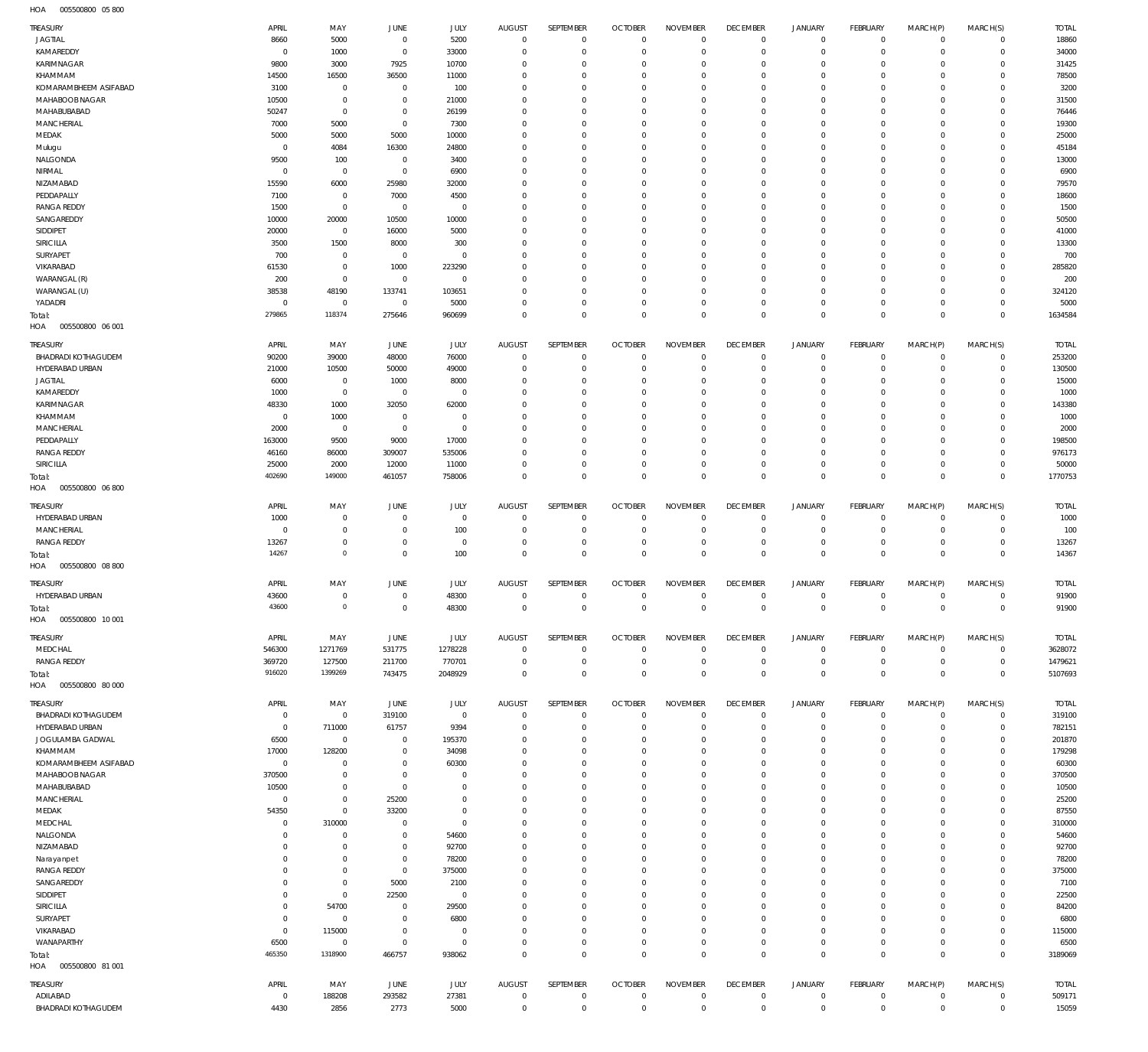005500800 81 001 HOA

| TREASURY                               | APRIL                        | MAY                        | JUNE                      | JULY                  | <b>AUGUST</b>                    | SEPTEMBER                      | <b>OCTOBER</b>                   | <b>NOVEMBER</b>              | <b>DECEMBER</b>                  | <b>JANUARY</b>             | <b>FEBRUARY</b>           | MARCH(P)               | MARCH(S)                   | <b>TOTAL</b>       |
|----------------------------------------|------------------------------|----------------------------|---------------------------|-----------------------|----------------------------------|--------------------------------|----------------------------------|------------------------------|----------------------------------|----------------------------|---------------------------|------------------------|----------------------------|--------------------|
| HYDERABAD URBAN<br><b>JAGTIAL</b>      | 3376145<br>288000            | 8233332<br>$\mathbf 0$     | 2900670<br>$\overline{0}$ | 20702559<br>14676     | $\overline{0}$<br>$\Omega$       | $^{\circ}$<br>$\mathbf 0$      | $\overline{0}$<br>$\mathbf{0}$   | $^{\circ}$<br>$\mathbf 0$    | $\mathbf 0$<br>$\overline{0}$    | $\mathbf 0$<br>$\Omega$    | $\circ$<br>$\Omega$       | $^{\circ}$<br>$\Omega$ | $\mathbf 0$<br>$\mathbf 0$ | 35212706<br>302676 |
| JOGULAMBA GADWAL                       | 2500                         | 47500                      | 23000                     | 4000                  | $^{\circ}$                       | $\mathbf 0$                    | $\mathbf{0}$                     | $\Omega$                     | $\mathbf 0$                      | $\mathbf{0}$               | $\Omega$                  | $\Omega$               | $\circ$                    | 77000              |
| KARIMNAGAR                             | 1866000                      | $\mathbf 0$                | $\overline{0}$            | $\mathbf 0$           | $\Omega$                         | $\mathbf 0$                    | $\mathbf{0}$                     | $\Omega$                     | $\overline{0}$                   | $\Omega$                   | $\Omega$                  | $\Omega$               | $\Omega$                   | 1866000            |
| KHAMMAM<br>MAHABOOB NAGAR              | 20000<br>6000                | 30074<br>$\mathbf 0$       | 22030<br>2000             | 2291<br>4500          | $\Omega$<br>$\Omega$             | $\Omega$<br>$\mathbf 0$        | $\mathbf 0$<br>$\mathbf 0$       | $\Omega$<br>$\Omega$         | $\overline{0}$<br>$\overline{0}$ | $\Omega$<br>$\Omega$       | $\Omega$<br>$\Omega$      | $\Omega$<br>$\Omega$   | $\Omega$<br>$\Omega$       | 74395<br>12500     |
| <b>MANCHERIAL</b>                      | $\circ$                      | $\mathbf 0$                | 4444                      | 1971                  | $\Omega$                         | $\Omega$                       | $\mathbf 0$                      | $\Omega$                     | $\overline{0}$                   | $\Omega$                   | $\Omega$                  | $\Omega$               | $\Omega$                   | 6415               |
| MEDAK                                  | 8718                         | $\mathbf 0$                | 10885                     | $^{\circ}$            | $\Omega$                         | $\Omega$                       | $\mathbf 0$                      | $\Omega$                     | $\Omega$                         | $\Omega$                   | $\Omega$                  | $\Omega$               | $\Omega$                   | 19603              |
| NAGARKURNOOL                           | 2500                         | $\mathbf 0$                | 8500                      | 2500                  | $\Omega$<br>$\Omega$             | $\Omega$                       | $\mathbf 0$                      | $\Omega$                     | $\overline{0}$<br>$\Omega$       | $\Omega$                   | $\Omega$                  | $\Omega$               | $\Omega$<br>$\Omega$       | 13500              |
| NALGONDA<br>NIRMAL                     | 29400<br>$^{\circ}$          | 21000<br>149624            | 31282<br>$\overline{0}$   | 32561<br>95100        | $\Omega$                         | $\Omega$<br>$\Omega$           | $\mathbf 0$<br>$\mathbf 0$       | $\Omega$<br>$\Omega$         | $\mathbf 0$                      | $\Omega$<br>$\Omega$       | $\Omega$<br>$\Omega$      | $\Omega$<br>$\Omega$   | $\Omega$                   | 114243<br>244724   |
| Narayanpet                             | $^{\circ}$                   | $\mathbf 0$                | $\overline{0}$            | 2000                  | $\Omega$                         | $\Omega$                       | $\mathbf 0$                      | $\Omega$                     | $\Omega$                         | $\Omega$                   | $\Omega$                  | $\Omega$               | $\circ$                    | 2000               |
| PEDDAPALLY                             | $^{\circ}$                   | $\mathbf 0$                | 56000                     | $\mathbf 0$           | $\Omega$                         | $\mathbf 0$                    | $\mathbf 0$                      | $\Omega$                     | $\mathbf 0$                      | $\Omega$                   | $\Omega$                  | $\Omega$               | $\Omega$                   | 56000              |
| <b>RANGA REDDY</b><br>SANGAREDDY       | 104767<br>9500               | 4663684<br>$\mathbf 0$     | 2332200<br>$\overline{0}$ | 135185<br>16500       | $\Omega$<br>$\mathbf 0$          | $\Omega$<br>$\mathbf 0$        | $\mathbf 0$<br>$\mathbf 0$       | $\Omega$<br>$\Omega$         | $\Omega$<br>$\mathbf 0$          | $\Omega$<br>$\Omega$       | $\Omega$<br>$\Omega$      | $\Omega$<br>$\Omega$   | $\Omega$<br>$\Omega$       | 7235836<br>26000   |
| SIDDIPET                               | 4484                         | 3830                       | 3830                      | 3830                  | $\Omega$                         | $\Omega$                       | $\Omega$                         | $\Omega$                     | $\Omega$                         | $\Omega$                   | $\Omega$                  | $\Omega$               | $\Omega$                   | 15974              |
| SURYAPET                               | 200                          | $\mathbf 0$                | $\overline{0}$            | $\mathbf 0$           | $\Omega$                         | $\mathbf 0$                    | $\mathbf 0$                      | $\Omega$                     | $\mathbf 0$                      | $\Omega$                   | $\Omega$                  | $\Omega$               | $\Omega$                   | 200                |
| WANAPARTHY                             | 2500                         | $\mathbf 0$                | 2600                      | 4200                  | $\Omega$                         | $\Omega$                       | $\mathbf 0$                      | $\Omega$                     | $\Omega$                         | $\Omega$                   | $\Omega$                  | $\Omega$               | $\Omega$                   | 9300               |
| WARANGAL (U)                           | 7315<br>5732459              | 23208<br>13363316          | 5460<br>5699256           | 20538<br>21074792     | $\Omega$<br>$\Omega$             | $\mathbf 0$<br>$\mathbf 0$     | $\mathbf 0$<br>$\mathbf 0$       | $\Omega$<br>$\mathbf 0$      | $\mathbf 0$<br>$\mathbb O$       | $\Omega$<br>$\Omega$       | $\circ$<br>$\Omega$       | $\Omega$<br>$\Omega$   | $\circ$<br>$\Omega$        | 56521<br>45869823  |
| Total:<br>HOA<br>005500800 81800       |                              |                            |                           |                       |                                  |                                |                                  |                              |                                  |                            |                           |                        |                            |                    |
| <b>TREASURY</b>                        | APRIL                        | MAY                        | JUNE                      | JULY                  | <b>AUGUST</b>                    | SEPTEMBER                      | <b>OCTOBER</b>                   | <b>NOVEMBER</b>              | <b>DECEMBER</b>                  | <b>JANUARY</b>             | FEBRUARY                  | MARCH(P)               | MARCH(S)                   | <b>TOTAL</b>       |
| BHOOPALAPALLY                          | $\Omega$                     | 30000                      | $\overline{0}$            | $\mathbf 0$           | $\mathbf 0$                      | $\mathbf{0}$                   | $\mathbf 0$                      | $\Omega$                     | $\mathbf 0$                      | $\mathbf{0}$               | $\overline{0}$            | $\Omega$               | $\circ$                    | 30000              |
| PEDDAPALLY<br>SIDDIPET                 | $\Omega$<br>$\Omega$         | $^{\circ}$<br>$\mathbf 0$  | $\overline{0}$<br>19216   | 278784<br>$\mathbf 0$ | $\Omega$<br>$\Omega$             | $\mathbf 0$<br>$\Omega$        | $\mathbf{0}$<br>$\mathbf 0$      | $\Omega$<br>$\Omega$         | $\overline{0}$<br>$^{\circ}$     | $\Omega$<br>$\Omega$       | $\Omega$<br>$\Omega$      | $\Omega$<br>$\Omega$   | $\Omega$<br>$\Omega$       | 278784<br>19216    |
| WARANGAL (U)                           | 6361                         | 2911                       | 2911                      | 3450                  | $\Omega$                         | $\mathbf 0$                    | $^{\circ}$                       | $\Omega$                     | $\mathbf 0$                      | $\mathbf{0}$               | $\Omega$                  | $\Omega$               | $\Omega$                   | 15633              |
| YADADRI                                | 2200                         | $\overline{0}$             | $\overline{0}$            | 2200                  | $\Omega$                         | $\Omega$                       | $\mathbf 0$                      | $\Omega$                     | $\mathbf 0$                      | $\mathbf{0}$               | $\Omega$                  | $\Omega$               | $\Omega$                   | 4400               |
| Total:<br>HOA<br>005600800 01 000      | 8561                         | 32911                      | 22127                     | 284434                | $\Omega$                         | $\Omega$                       | $\mathbf{0}$                     | $\Omega$                     | $\mathbf{0}$                     | $\overline{0}$             | $\overline{0}$            | $\Omega$               | $\Omega$                   | 348033             |
| TREASURY                               | APRIL                        | MAY                        | <b>JUNE</b>               | JULY                  | <b>AUGUST</b>                    | SEPTEMBER                      | <b>OCTOBER</b>                   | <b>NOVEMBER</b>              | <b>DECEMBER</b>                  | <b>JANUARY</b>             | <b>FEBRUARY</b>           | MARCH(P)               | MARCH(S)                   | <b>TOTAL</b>       |
| KARIMNAGAR                             | $\Omega$                     | $\mathbf 0$                | 130                       | $\mathbf 0$           | $\overline{0}$                   | $\mathbf{0}$                   | $\overline{0}$                   | $^{\circ}$                   | $\mathbf 0$                      | $\mathbf 0$                | $\overline{0}$            | $^{\circ}$             | $\mathbf 0$                | 130                |
| WARANGAL (U)                           | $^{\circ}$                   | 625                        | $\overline{0}$            | $\mathbf 0$           | $\overline{0}$                   | $\mathbf 0$                    | $\overline{0}$                   | $\overline{0}$               | $\overline{0}$                   | $^{\circ}$                 | $\circ$                   | $\Omega$               | $\mathbf 0$                | 625                |
| Total:<br>005600800 81 001<br>HOA      | $\circ$                      | 625                        | 130                       | $\mathbf 0$           | $\Omega$                         | $\mathbf 0$                    | $\mathbf{0}$                     | $\mathbf{0}$                 | $\mathbf 0$                      | $\mathbf 0$                | $\mathbb O$               | $\Omega$               | $\mathbf 0$                | 755                |
| TREASURY                               | APRIL                        | MAY                        | <b>JUNE</b>               | JULY                  | <b>AUGUST</b>                    | SEPTEMBER                      | <b>OCTOBER</b>                   | <b>NOVEMBER</b>              | <b>DECEMBER</b>                  | <b>JANUARY</b>             | FEBRUARY                  | MARCH(P)               | MARCH(S)                   | <b>TOTAL</b>       |
| ADILABAD                               | $\Omega$                     | $^{\circ}$                 | 400                       | $\mathbf 0$           | $^{\circ}$                       | $\mathbf{0}$                   | $\mathbf{0}$                     | $\Omega$                     | $\mathbf 0$                      | $^{\circ}$                 | $\Omega$                  | $\Omega$               | $\circ$                    | 400                |
| HYDERABAD URBAN                        | $\Omega$                     | $\mathbf 0$                | 750                       | 26815                 | $\Omega$                         | $\Omega$                       | $\mathbf 0$                      | $\Omega$                     | $\mathbf 0$                      | $\Omega$                   | $\Omega$                  | $\Omega$               | $\Omega$                   | 27565              |
| <b>JAGTIAL</b><br><b>JANGAON</b>       | $\Omega$<br>$\Omega$         | $\mathbf 0$<br>$\mathbf 0$ | $\overline{0}$<br>517     | 1764<br>$\mathbf 0$   | $\Omega$<br>$\Omega$             | $\Omega$<br>$\Omega$           | $^{\circ}$<br>$\mathbf 0$        | $\Omega$<br>$\Omega$         | $^{\circ}$<br>$\overline{0}$     | $\Omega$<br>$\Omega$       | $\Omega$<br>$\Omega$      | $\Omega$<br>$\Omega$   | $\Omega$<br>$\Omega$       | 1764<br>517        |
| KARIMNAGAR                             | 110                          | 795                        | $\overline{0}$            | 130                   | $\Omega$                         | $\Omega$                       | $\Omega$                         | $\Omega$                     | $\Omega$                         | $\Omega$                   | $\Omega$                  | $\Omega$               | $\Omega$                   | 1035               |
| KHAMMAM                                | $^{\circ}$                   | $^{\circ}$                 | 8850                      | 900                   | $\Omega$                         | $\Omega$                       | $\mathbf 0$                      | $\Omega$                     | $\overline{0}$                   | $\Omega$                   | $\Omega$                  | $\Omega$               | $\Omega$                   | 9750               |
| <b>MANCHERIAL</b>                      | $^{\circ}$                   | $\mathbf 0$                | 1531                      | $\Omega$              | $\Omega$                         | $\Omega$                       | $\Omega$                         | $\Omega$                     | $^{\circ}$                       | $\Omega$                   | $\Omega$                  | $\Omega$               | $\Omega$                   | 1531               |
| MEDCHAL<br>NALGONDA                    | 447078<br>$^{\circ}$         | 32000<br>1475              | 28400<br>$\mathbf 0$      | 40400<br>$\Omega$     | $\Omega$<br>$\Omega$             | $\Omega$<br>$\Omega$           | $\mathbf 0$<br>$\Omega$          | $\Omega$<br>$\Omega$         | $\overline{0}$<br>$\Omega$       | $\Omega$<br>$\Omega$       | $\Omega$<br>$\Omega$      | - 0<br>$\Omega$        | $\Omega$<br>$\Omega$       | 547878<br>1475     |
| SANGAREDDY                             | $\Omega$                     | 1397                       | $\overline{0}$            | $\Omega$              | $\Omega$                         | $\Omega$                       | $^{\circ}$                       | $\Omega$                     | $^{\circ}$                       | $\Omega$                   | $\Omega$                  | - 0                    | $\Omega$                   | 1397               |
| SURYAPET                               | 510                          | $\overline{0}$             | $\Omega$                  | $\Omega$              | $\Omega$                         | $\Omega$                       | $\Omega$                         | $\Omega$                     | $\overline{0}$                   | $\Omega$                   | $\Omega$                  | $\Omega$               | $\Omega$                   | 510                |
| WARANGAL (U)                           | 55500<br>503198              | 5778<br>41445              | 1171000                   | $\Omega$              | $\Omega$                         | $\Omega$<br>$\mathbf{0}$       | $\Omega$                         | $\Omega$<br>$\overline{0}$   | $\overline{0}$                   | $\Omega$                   | $\Omega$                  | $\Omega$               | $\circ$                    | 1232278            |
| Total:<br>HOA   005800102   01   000   |                              |                            | 1211448                   | 70009                 | $\overline{0}$                   |                                | $\overline{0}$                   |                              | $\,0\,$                          | $\overline{0}$             | $\overline{0}$            | $\mathbf 0$            | $\mathbf 0$                | 1826100            |
| TREASURY                               | APRIL                        | MAY                        | JUNE                      | JULY                  | <b>AUGUST</b>                    | SEPTEMBER                      | <b>OCTOBER</b>                   | <b>NOVEMBER</b>              | <b>DECEMBER</b>                  | <b>JANUARY</b>             | <b>FEBRUARY</b>           | MARCH(P)               | MARCH(S)                   | TOTAL              |
| HYDERABAD URBAN                        | 38250                        | 32201                      | 54044                     | 86875                 | $\overline{0}$                   | $\mathbf 0$                    | $\overline{0}$                   | $^{\circ}$                   | $\mathbf 0$                      | $\mathbf 0$                | $\overline{0}$            | $\Omega$               | $\mathbf 0$                | 211370             |
| MEDCHAL                                | 550                          | $\mathbf 0$                | 1100                      | $\overline{0}$        | $\overline{0}$                   | $\mathbf 0$                    | $\overline{0}$                   | $\mathbf 0$                  | $\mathbf 0$                      | $\mathbf 0$                | $\circ$                   | $^{\circ}$             | $\mathbf 0$                | 1650               |
| RANGA REDDY                            | 4400<br>43200                | $\mathbf 0$<br>32201       | 4950                      | 3300                  | $\overline{0}$<br>$\overline{0}$ | $\mathbf 0$<br>$\mathbf 0$     | $\overline{0}$<br>$\overline{0}$ | $\mathbf{0}$<br>$\mathbf{0}$ | $\mathbf 0$<br>$\mathbb O$       | $\mathbf 0$                | $\circ$                   | $^{\circ}$<br>$\Omega$ | $\mathbf 0$                | 12650              |
| Total:<br>HOA   005800200   01   000   |                              |                            | 60094                     | 90175                 |                                  |                                |                                  |                              |                                  | $\mathbf 0$                | $\mathbb O$               |                        | $\mathbf 0$                | 225670             |
| TREASURY                               | APRIL                        | MAY                        | JUNE                      | JULY                  | AUGUST                           | SEPTEMBER                      | <b>OCTOBER</b>                   | <b>NOVEMBER</b>              | <b>DECEMBER</b>                  | <b>JANUARY</b>             | FEBRUARY                  | MARCH(P)               | MARCH(S)                   | TOTAL              |
| SANGAREDDY                             | 50                           | $\mathbb O$                | $\overline{0}$            | $\mathbf 0$           | $\overline{0}$                   | $\mathbf{0}$                   | $\overline{0}$                   | $\,0\,$                      | $\overline{0}$                   | $\circ$                    | $\circ$                   | $\circ$                | $\mathbf 0$                | 50                 |
| Total:<br>HOA   005800800   01   000   | 50                           | $\mathbb O$                | $\overline{0}$            | $\mathbf 0$           | $\overline{0}$                   | $\overline{0}$                 | $\mathbb O$                      | $\,0\,$                      | $\mathbb O$                      | $\mathbf 0$                | $\overline{0}$            | $\overline{0}$         | $\mathbf 0$                | 50                 |
| TREASURY                               | APRIL                        | MAY                        | JUNE                      | JULY                  | <b>AUGUST</b>                    | SEPTEMBER                      | <b>OCTOBER</b>                   | <b>NOVEMBER</b>              | <b>DECEMBER</b>                  | <b>JANUARY</b>             | FEBRUARY                  | MARCH(P)               | MARCH(S)                   | TOTAL              |
| HYDERABAD URBAN                        | 4900                         | $\mathbf 0$                | 8985                      | $\mathbf 0$           | $\overline{0}$                   | $\mathbf 0$                    | $\overline{0}$                   | $\,0\,$                      | $\overline{0}$                   | $\circ$                    | $\circ$                   | $\circ$                | $\mathbf 0$                | 13885              |
| Total:<br>HOA   005980011   01   000   | 4900                         | $\mathbb O$                | 8985                      | $\mathbf 0$           | $\overline{0}$                   | $\mathbf 0$                    | $\mathbf 0$                      | $\,0\,$                      | $\,0\,$                          | $\overline{0}$             | $\overline{0}$            | $\mathbf 0$            | $\,0\,$                    | 13885              |
| TREASURY                               | APRIL                        | MAY                        | JUNE                      | JULY                  | <b>AUGUST</b>                    | SEPTEMBER                      | <b>OCTOBER</b>                   | <b>NOVEMBER</b>              | <b>DECEMBER</b>                  | <b>JANUARY</b>             | FEBRUARY                  | MARCH(P)               | MARCH(S)                   | TOTAL              |
| HYDERABAD URBAN<br>Total:              | $^{\circ}$<br>$\overline{0}$ | $\mathbb O$<br>$\mathbb O$ | 300000<br>300000          | 300000<br>300000      | $\overline{0}$<br>$\overline{0}$ | $\mathbf{0}$<br>$\overline{0}$ | $\overline{0}$<br>$\mathbf 0$    | $\mathbf{0}$<br>$\,0\,$      | $\overline{0}$<br>$\mathbb O$    | $\circ$<br>$\mathbf 0$     | $\circ$<br>$\overline{0}$ | $\circ$<br>$\mathbf 0$ | $\mathbf 0$<br>$\,0\,$     | 600000<br>600000   |
| HOA   005980011   02   000             |                              |                            |                           |                       |                                  |                                |                                  |                              |                                  |                            |                           |                        |                            |                    |
| TREASURY                               | APRIL                        | MAY                        | JUNE                      | JULY                  | <b>AUGUST</b>                    | SEPTEMBER                      | <b>OCTOBER</b>                   | <b>NOVEMBER</b>              | <b>DECEMBER</b>                  | <b>JANUARY</b>             | FEBRUARY                  | MARCH(P)               | MARCH(S)                   | TOTAL              |
| HYDERABAD URBAN                        | 118000                       | 162000                     | 57300                     | 1046313               | $\overline{0}$                   | $\mathbf 0$                    | $\overline{0}$                   | $\overline{0}$               | $\mathbf 0$                      | $\mathbf 0$                | $\overline{0}$            | $\Omega$               | $\mathbf 0$                | 1383613            |
| PAO -LEGISLATURE (TELANGANA)<br>Total: | 618968<br>736968             | 793000<br>955000           | 863000<br>920300          | 1223597<br>2269910    | $\overline{0}$<br>$\overline{0}$ | $\mathbf 0$<br>$\mathbf 0$     | $\mathbf 0$<br>$\mathbb O$       | $\,0\,$<br>$\mathbf{0}$      | $\overline{0}$<br>$\mathbb O$    | $\mathbf 0$<br>$\mathbf 0$ | $\circ$<br>$\mathbb O$    | $\circ$<br>$\Omega$    | $\mathbb O$<br>$\mathbf 0$ | 3498565<br>4882178 |
| HOA   005980800   81   000             |                              |                            |                           |                       |                                  |                                |                                  |                              |                                  |                            |                           |                        |                            |                    |
| TREASURY                               | APRIL                        | MAY                        | JUNE                      | JULY                  | <b>AUGUST</b>                    | SEPTEMBER                      | <b>OCTOBER</b>                   | <b>NOVEMBER</b>              | <b>DECEMBER</b>                  | <b>JANUARY</b>             | FEBRUARY                  | MARCH(P)               | MARCH(S)                   | TOTAL              |
| HYDERABAD URBAN                        | 41075                        | 40525                      | 386965                    | 373058                | $\overline{0}$                   | $\mathbf 0$                    | $\overline{0}$                   | $\mathbf 0$                  | $\overline{0}$                   | 0                          | $\overline{0}$            | $\mathbf 0$            | $\circ$                    | 841623             |
| Total:                                 | 41075                        | 40525                      | 386965                    | 373058                | $\mathbf 0$                      | $\mathbf 0$                    | $\mathbf 0$                      | $\mathbf{0}$                 | $\,0\,$                          | $\overline{0}$             | $\,0\,$                   | $\mathbf{0}$           | $\mathbf 0$                | 841623             |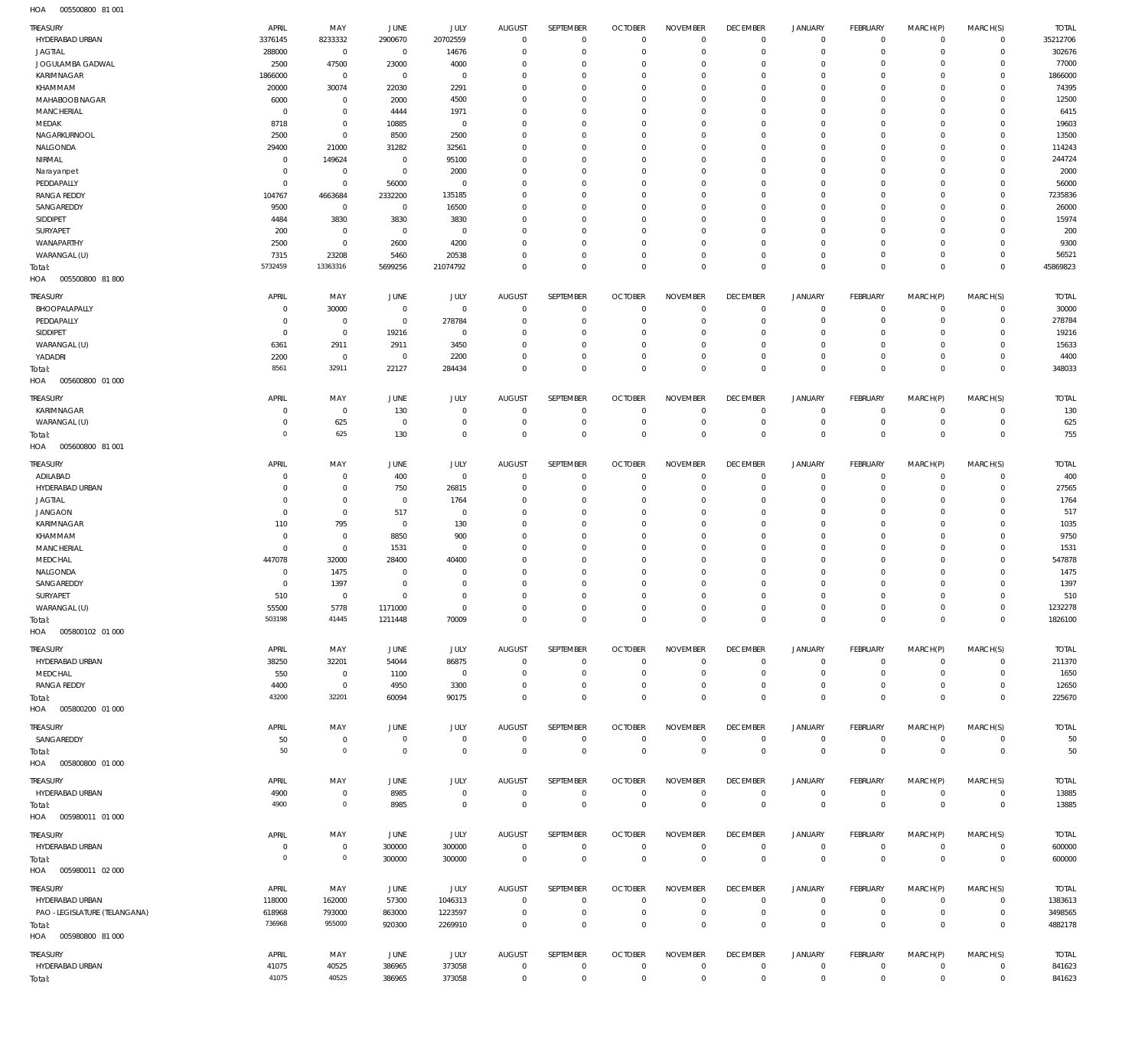| TREASURY<br>ADILABAD              | APRIL<br>781082         | MAY<br>13000               | <b>JUNE</b><br>25200             | JULY<br>914570          | <b>AUGUST</b><br>$\mathbf{0}$    | SEPTEMBER<br>$\mathbf 0$   | <b>OCTOBER</b><br>$\mathbf 0$    | <b>NOVEMBER</b><br>$\mathbf 0$ | <b>DECEMBER</b><br>$\mathbf 0$   | <b>JANUARY</b><br>$\mathbf 0$ | <b>FEBRUARY</b><br>$\overline{0}$ | MARCH(P)<br>$^{\circ}$  | MARCH(S)<br>$\mathbf 0$    | <b>TOTAL</b><br>1733852 |
|-----------------------------------|-------------------------|----------------------------|----------------------------------|-------------------------|----------------------------------|----------------------------|----------------------------------|--------------------------------|----------------------------------|-------------------------------|-----------------------------------|-------------------------|----------------------------|-------------------------|
| <b>BHADRADI KOTHAGUDEM</b>        | 2367870                 | 17012                      | 6900                             | 1828700                 | $\mathbf 0$                      | $\mathbf 0$                | $\overline{0}$                   | $\overline{0}$                 | $\overline{0}$                   | $\mathbf 0$                   | $\mathbf 0$                       | $\mathbf 0$             | $\mathbf 0$                | 4220482                 |
| HYDERABAD URBAN<br><b>JAGTIAL</b> | 4578405<br>411700       | 58118785<br>11500          | 13834133<br>19880                | 24558359<br>1048090     | $^{\circ}$<br>$\overline{0}$     | 0<br>0                     | $\overline{0}$<br>$\overline{0}$ | $\Omega$<br>$^{\circ}$         | $\overline{0}$<br>$\overline{0}$ | $\mathbf 0$<br>$\Omega$       | $\mathbf 0$<br>$\mathbf 0$        | $\Omega$<br>$\Omega$    | $\mathbf 0$<br>$\mathbf 0$ | 101089682<br>1491170    |
| <b>JANGAON</b>                    | 104160                  | $\overline{0}$             | $\overline{0}$                   | 778410                  | $\overline{0}$                   | 0                          | $\overline{0}$                   | $\Omega$                       | $\overline{0}$                   | $\mathbf 0$                   | $\mathbf 0$                       | $\Omega$                | $\mathbf 0$                | 882570                  |
| JOGULAMBA GADWAL                  | 141800                  | $\overline{0}$             | 100                              | 436220                  | $\overline{0}$                   | 0                          | $\overline{0}$                   | $^{\circ}$                     | $\overline{0}$                   | $\Omega$                      | $\mathbf 0$                       | $\Omega$                | $\mathbf 0$                | 578120                  |
| KAMAREDDY                         | 487440                  | 8300                       | 3300                             | 1440460                 | $\overline{0}$                   | 0                          | $\overline{0}$                   | $\Omega$                       | $\overline{0}$                   | $\Omega$                      | $\mathbf 0$                       | $\Omega$                | $\mathbf 0$                | 1939500                 |
| KARIMNAGAR                        | 385310                  | 81900                      | 348520                           | 4055775                 | $\overline{0}$                   | 0                          | $\overline{0}$                   | $\Omega$                       | $\overline{0}$                   | $\Omega$                      | $\Omega$                          | $\Omega$                | $\mathbf 0$                | 4871505                 |
| KHAMMAM                           | 3004350                 | 2500                       | 200                              | 2485150                 | $\overline{0}$                   | 0                          | $\overline{0}$                   | $\Omega$                       | $\overline{0}$                   | $\mathbf 0$                   | $\mathbf 0$                       | $\Omega$                | $\mathbf 0$                | 5492200                 |
| KOMARAMBHEEM ASIFABAD             | 1566460                 | 415314                     | 70000                            | 1421833                 | $\overline{0}$                   | 0                          | $\overline{0}$                   | $\mathbf 0$                    | $\overline{0}$                   | $\Omega$                      | $\mathbf 0$                       | $\Omega$                | $\mathbf 0$                | 3473607                 |
| MAHABOOB NAGAR                    | 319710                  | 13800                      | 56410                            | 721440                  | $\overline{0}$                   | 0                          | $\overline{0}$                   | $\Omega$                       | $\overline{0}$                   | $\Omega$                      | $\mathbf 0$                       | $\Omega$                | $\mathbf 0$                | 1111360                 |
| MAHABUBABAD<br>MANCHERIAL         | 10050<br>1908990        | $\overline{0}$<br>2500     | 280<br>21470                     | 1264300<br>1449480      | $\overline{0}$<br>$\overline{0}$ | 0<br>0                     | $\overline{0}$<br>$\overline{0}$ | $\Omega$<br>$\Omega$           | $\overline{0}$<br>$\overline{0}$ | $\Omega$<br>$\Omega$          | $\Omega$<br>$\mathbf 0$           | $\Omega$<br>$\Omega$    | $\mathbf 0$<br>$\mathbf 0$ | 1274630<br>3382440      |
| MEDAK                             | 597550                  | 115780                     | 61310                            | 1530940                 | $\overline{0}$                   | 0                          | $\overline{0}$                   | $\mathbf 0$                    | $\overline{0}$                   | $\Omega$                      | $\mathbf 0$                       | $\Omega$                | $\mathbf 0$                | 2305580                 |
| MEDCHAL                           | 3985914                 | 161250                     | 1117808                          | 9925015                 | $\overline{0}$                   | 0                          | $\overline{0}$                   | $\Omega$                       | $\overline{0}$                   | $\Omega$                      | $\mathbf 0$                       | $\Omega$                | $\mathbf 0$                | 15189987                |
| Mulugu                            | 102000                  | $\overline{0}$             | $\overline{0}$                   | 212200                  | $\overline{0}$                   | 0                          | $\overline{0}$                   | $\mathbf 0$                    | $\overline{0}$                   | $\Omega$                      | $\mathbf 0$                       | $\Omega$                | $\mathbf 0$                | 314200                  |
| NAGARKURNOOL                      | 303490                  | 3000                       | 42200                            | 602173                  | $\overline{0}$                   | 0                          | $\overline{0}$                   | $\Omega$                       | $\overline{0}$                   | $\Omega$                      | $\mathbf 0$                       | $\Omega$                | $\mathbf 0$                | 950863                  |
| NALGONDA                          | 1285800                 | 91354                      | 1296960                          | 3112370                 | $\overline{0}$                   | 0                          | $\overline{0}$                   | $\mathbf 0$                    | $\overline{0}$                   | $\Omega$                      | $\mathbf 0$                       | $\Omega$                | $\mathbf 0$                | 5786484                 |
| NIRMAL                            | 1286790                 | 2000                       | 30200                            | 1402840                 | $\overline{0}$                   | 0                          | $\overline{0}$                   | $\Omega$                       | $\overline{0}$                   | $\Omega$                      | $\mathbf 0$                       | $\Omega$                | $\mathbf 0$                | 2721830                 |
| NIZAMABAD                         | 2893100                 | 166150                     | 167800                           | 2450750                 | $\overline{0}$                   | 0                          | $\overline{0}$                   | $\mathbf 0$                    | $\overline{0}$                   | $\Omega$                      | $\mathbf 0$                       | $\Omega$                | $\mathbf 0$                | 5677800                 |
| Narayanpet<br>PEDDAPALLY          | 41200<br>299070         | $\,0\,$<br>26440           | $\overline{0}$<br>65400          | $\mathbf 0$<br>1172890  | $\overline{0}$<br>$\overline{0}$ | 0<br>0                     | $\overline{0}$<br>$\overline{0}$ | $\Omega$<br>$\mathbf 0$        | $\overline{0}$<br>$\overline{0}$ | $\Omega$<br>$\Omega$          | $\mathbf 0$<br>$\mathbf 0$        | $\Omega$<br>$\Omega$    | $\mathbf 0$<br>$\mathbf 0$ | 41200<br>1563800        |
| RANGA REDDY                       | 9309722                 | 1473170                    | 2685206                          | 18610019                | $\overline{0}$                   | 0                          | $\overline{0}$                   | $\Omega$                       | $\overline{0}$                   | $\Omega$                      | $\mathbf 0$                       | $\Omega$                | $\mathbf 0$                | 32078117                |
| SANGAREDDY                        | 2160620                 | 1500                       | 5300                             | 4079265                 | $\overline{0}$                   | 0                          | $\overline{0}$                   | $\Omega$                       | $\overline{0}$                   | $\Omega$                      | $\Omega$                          | $\Omega$                | $\mathbf 0$                | 6246685                 |
| SIDDIPET                          | 1436560                 | 350                        | 1200                             | 2158170                 | $\overline{0}$                   | 0                          | $\overline{0}$                   | $\Omega$                       | $\overline{0}$                   | $\Omega$                      | $\mathbf 0$                       | $\Omega$                | $\mathbf 0$                | 3596280                 |
| SIRICILLA                         | 155450                  | $\overline{0}$             | 1200                             | 837690                  | $\overline{0}$                   | 0                          | $\overline{0}$                   | $\mathbf 0$                    | $\overline{0}$                   | $\Omega$                      | $\Omega$                          | $\Omega$                | $\mathbf 0$                | 994340                  |
| SURYAPET                          | 18700                   | $\mathbf 0$                | 158600                           | 434950                  | $\overline{0}$                   | 0                          | $\overline{0}$                   | $\Omega$                       | $\overline{0}$                   | $\Omega$                      | $\mathbf 0$                       | $\Omega$                | $\mathbf 0$                | 612250                  |
| VIKARABAD                         | 736620                  | 147600                     | 555190                           | 2950480                 | $\overline{0}$                   | 0                          | $\overline{0}$                   | $\Omega$                       | $\overline{0}$                   | $\Omega$                      | $\Omega$                          | $\Omega$                | $\mathbf 0$                | 4389890                 |
| WANAPARTHY                        | 582106                  | 530                        | 500                              | 678024                  | $\overline{0}$                   | 0                          | $\overline{0}$                   | $\Omega$                       | $\overline{0}$                   | $\Omega$                      | $\mathbf 0$                       | $\Omega$                | $\mathbf 0$                | 1261160                 |
| WARANGAL (R)<br>WARANGAL (U)      | 587490<br>1084640       | $\overline{0}$<br>1100     | 11000<br>20765                   | 867230<br>3193058       | $\overline{0}$<br>$\overline{0}$ | 0<br>0                     | $\overline{0}$<br>$\overline{0}$ | $\mathbf 0$<br>$\Omega$        | $\overline{0}$<br>$\overline{0}$ | $\Omega$<br>$\Omega$          | $\mathbf 0$<br>$\mathbf 0$        | $\Omega$<br>$\Omega$    | $\mathbf 0$<br>$\mathbf 0$ | 1465720<br>4299563      |
| YADADRI                           | 1505039                 | 117300                     | 272900                           | 1223758                 | $\overline{0}$                   | 0                          | $\overline{0}$                   | $\mathbf 0$                    | $\overline{0}$                   | $\mathbf 0$                   | $\mathbf 0$                       | $\Omega$                | $\mathbf 0$                | 3118997                 |
| Total:                            | 44439188                | 60992135                   | 20879932                         | 97844609                | $\Omega$                         | 0                          | $\,0\,$                          | $\Omega$                       | $\mathbb O$                      | $\mathbf 0$                   | $\overline{0}$                    | $\Omega$                | $\mathbb O$                | 224155864               |
| 007001501 01 000<br>HOA           |                         |                            |                                  |                         |                                  |                            |                                  |                                |                                  |                               |                                   |                         |                            |                         |
| <b>TREASURY</b>                   | APRIL                   | MAY                        | <b>JUNE</b>                      | JULY                    | <b>AUGUST</b>                    | SEPTEMBER                  | <b>OCTOBER</b>                   | <b>NOVEMBER</b>                | <b>DECEMBER</b>                  | <b>JANUARY</b>                | <b>FEBRUARY</b>                   | MARCH(P)                | MARCH(S)                   | <b>TOTAL</b>            |
| HYDERABAD URBAN                   | 29465                   | $\mathbf 0$                | 44923                            | 18750                   | $\mathbf{0}$                     | $\mathbf 0$                | $\overline{0}$                   | $\mathbf 0$                    | $^{\circ}$                       | $\circ$                       | $\circ$                           | 0                       | $\mathbf 0$                | 93138                   |
| KARIMNAGAR                        | 500                     | $\mathbf 0$                | $\overline{0}$                   | $\mathbf 0$             | $^{\circ}$                       | 0                          | $\overline{0}$                   | $\Omega$                       | $\overline{0}$                   | $\Omega$                      | $\mathbf 0$                       | $\Omega$                | $\mathbf 0$                | 500                     |
| PEDDAPALLY                        | 1000                    | $\mathbf 0$                | $\overline{0}$                   | $\mathbf 0$             | $\mathbf{0}$                     | 0                          | $\overline{0}$                   | $\mathbf 0$                    | $^{\circ}$                       | $\circ$                       | $\mathbf 0$                       | $\Omega$                | $\mathbf 0$                | 1000                    |
| <b>RANGA REDDY</b>                | 1000                    | $\mathbf 0$                | 6000                             | $\mathbf 0$             | $\Omega$                         | $\Omega$                   | $\overline{0}$                   | $\Omega$                       | $\overline{0}$                   | $\Omega$                      | $\Omega$                          |                         | $\Omega$                   | 7000                    |
| SANGAREDDY                        | 1000                    | $\mathbf 0$                | 8000                             | 1000                    | $\mathbf{0}$                     | 0                          | $\overline{0}$                   | $\mathbf 0$                    | $^{\circ}$                       | $\mathbf 0$                   | $\mathbf 0$                       | $\Omega$                | $\mathbf 0$                | 10000                   |
| SIDDIPET                          | $\mathbf 0$             | 1000                       | $\mathbf 0$                      | 1000                    | $\Omega$                         | 0                          | $\overline{0}$                   | $\Omega$                       | $^{\circ}$                       | $\Omega$                      | $\Omega$                          |                         | $\Omega$                   | 2000                    |
| WARANGAL (U)                      | $\mathbf 0$             | $\mathbf 0$                | $\overline{0}$                   | 1000                    | $\mathbf 0$                      | 0                          | $\mathbf 0$                      | $\mathbf 0$                    | $\overline{0}$                   | $\mathbf 0$                   | $\mathbf 0$                       | $\Omega$                | $\mathbf 0$                | 1000                    |
| Total:<br>007001501 02 000        | 32965                   | 1000                       | 58923                            | 21750                   | $\mathbf 0$                      | 0                          | $\overline{0}$                   | $\Omega$                       | $\overline{0}$                   | $\mathbf{0}$                  | $\overline{0}$                    | $\Omega$                | $\mathbf 0$                | 114638                  |
| HOA                               |                         |                            |                                  |                         |                                  |                            |                                  |                                |                                  |                               |                                   |                         |                            |                         |
| TREASURY                          | APRIL                   | MAY                        | <b>JUNE</b>                      | JULY                    | AUGUST                           | SEPTEMBER                  | <b>OCTOBER</b>                   | <b>NOVEMBER</b>                | <b>DECEMBER</b>                  | <b>JANUARY</b>                | <b>FEBRUARY</b>                   | MARCH(P)                | MARCH(S)                   | <b>TOTAL</b>            |
| WARANGAL (U)                      | 4613<br>4613            | $\mathbf 0$<br>$\mathbf 0$ | $\overline{0}$<br>$\overline{0}$ | 28800<br>28800          | $^{\circ}$<br>$\overline{0}$     | $\mathbf 0$<br>$\mathbf 0$ | $^{\circ}$<br>$\,0\,$            | $^{\circ}$<br>$\mathbf 0$      | $^{\circ}$<br>$\mathbb O$        | $\circ$<br>$\mathbf 0$        | $\mathbf 0$<br>$\mathbf{0}$       | $\mathbf 0$<br>$\Omega$ | $\mathbf 0$<br>$\mathbf 0$ | 33413<br>33413          |
| Total:<br>HOA<br>007001501 81 000 |                         |                            |                                  |                         |                                  |                            |                                  |                                |                                  |                               |                                   |                         |                            |                         |
|                                   |                         |                            |                                  |                         |                                  |                            |                                  |                                |                                  |                               |                                   |                         |                            |                         |
| TREASURY                          | APRIL                   | MAY                        | <b>JUNE</b>                      | JULY                    | <b>AUGUST</b>                    | SEPTEMBER                  | <b>OCTOBER</b>                   | <b>NOVEMBER</b>                | <b>DECEMBER</b>                  | <b>JANUARY</b>                | <b>FEBRUARY</b>                   | MARCH(P)                | MARCH(S)                   | <b>TOTAL</b>            |
| ADILABAD<br>HYDERABAD URBAN       | $\overline{0}$<br>60288 | $\mathbf 0$<br>73081       | 2000<br>88448                    | 1000<br>112872          | $\mathbf{0}$<br>$\mathbf{0}$     | $\mathbf 0$<br>0           | $\mathbf 0$<br>$\mathbf 0$       | $\mathbf 0$<br>$^{\circ}$      | $\mathbf 0$<br>$^{\circ}$        | $\mathbf 0$<br>$\circ$        | $\mathbf 0$<br>$\mathbf 0$        | $\mathbf 0$<br>0        | $\mathbf 0$<br>$\mathbf 0$ | 3000<br>334689          |
| <b>JAGTIAL</b>                    | 3000                    | 1000                       | 2000                             | 2000                    | $^{\circ}$                       | 0                          | $\overline{0}$                   | $^{\circ}$                     | $^{\circ}$                       | $\Omega$                      | $\mathbf 0$                       | $\Omega$                | $\mathbf 0$                | 8000                    |
| KARIMNAGAR                        | 2000                    | 1000                       | 7300                             | 2000                    | $\mathbf 0$                      | 0                          | $^{\circ}$                       | $\Omega$                       | $^{\circ}$                       | $\circ$                       | $\mathbf 0$                       | $\Omega$                | $\mathbf 0$                | 12300                   |
| KOMARAMBHEEM ASIFABAD             | $\mathbf 0$             | $\mathbf 0$                | $\overline{0}$                   | 2705                    | 0                                | 0                          | $\overline{0}$                   | $\Omega$                       | $\Omega$                         | $\Omega$                      | $\Omega$                          |                         | $\Omega$                   | 2705                    |
| MAHABOOB NAGAR                    | 1000                    | $\mathbf 0$                | $\overline{0}$                   | $^{\circ}$              | $\mathbf{0}$                     | 0                          | $\overline{0}$                   | $\mathbf 0$                    | $^{\circ}$                       | $\circ$                       | $\mathbf 0$                       | $\Omega$                | $\mathbf 0$                | 1000                    |
| MANCHERIAL                        | 1000                    | $\mathbf 0$                | $\overline{0}$                   | $\mathbf 0$             | 0                                | 0                          | $\overline{0}$                   | $\Omega$                       | $^{\circ}$                       | $\Omega$                      | $\Omega$                          |                         | $\Omega$                   | 1000                    |
| NALGONDA                          | 3000                    | $\mathbf 0$                | 3000                             | 7500                    | $\mathbf{0}$                     | 0                          | $\overline{0}$                   | $\mathbf 0$                    | $^{\circ}$                       | $\circ$                       | $\mathbf 0$                       | $\Omega$                | $\mathbf 0$                | 13500                   |
| NIRMAL                            | $\mathbf 0$             | 2000                       | 1000                             | 1000                    | 0                                | 0                          | $\overline{0}$                   | $\Omega$                       | $^{\circ}$                       | $\Omega$                      | $\Omega$                          | $\Omega$                | $\mathbf 0$                | 4000                    |
| NIZAMABAD<br>PEDDAPALLY           | 1000<br>$\mathbf 0$     | 1000<br>1000               | 2000<br>9000                     | 3000<br>8000            | $\mathbf{0}$<br>0                | 0<br>0                     | $\overline{0}$<br>$\overline{0}$ | $\Omega$<br>$\Omega$           | $^{\circ}$<br>$^{\circ}$         | $\Omega$<br>$\Omega$          | $\mathbf 0$<br>$\mathbf 0$        | $\Omega$<br>$\Omega$    | $\mathbf 0$<br>$\mathbf 0$ | 7000<br>18000           |
| <b>RANGA REDDY</b>                | 5500                    | $\mathbf 0$                | 5000                             | 9000                    | $\mathbf 0$                      | 0                          | $\overline{0}$                   | $\Omega$                       | $^{\circ}$                       | $\Omega$                      | $\mathbf 0$                       | $\Omega$                | $\mathbf 0$                | 19500                   |
| SANGAREDDY                        | $\mathbf 0$             | $\mathbf 0$                | 2000                             | $^{\circ}$              | 0                                | 0                          | $\overline{0}$                   | $\Omega$                       | $^{\circ}$                       | $\Omega$                      | $\mathbf 0$                       | $\Omega$                | $\mathbf 0$                | 2000                    |
| SIDDIPET                          | 500                     | $\mathbf 0$                | 1000                             | 2500                    | $\mathbf{0}$                     | 0                          | $\overline{0}$                   | $\Omega$                       | $^{\circ}$                       | $\Omega$                      | $\mathbf 0$                       |                         | $\mathbf 0$                | 4000                    |
| SIRICILLA                         | $\mathbf 0$             | $\mathbf 0$                | $\overline{0}$                   | 5000                    | $\mathbf 0$                      | 0                          | $\overline{0}$                   | $\Omega$                       | $^{\circ}$                       | $\Omega$                      | $\mathbf 0$                       | $\Omega$                | $\mathbf 0$                | 5000                    |
| VIKARABAD                         | $\mathbf 0$             | $\mathbf 0$                | $\overline{0}$                   | 1000                    | $\mathbf 0$                      | 0                          | $\overline{0}$                   | $\Omega$                       | $^{\circ}$                       | $\circ$                       | $\mathbf 0$                       | $\Omega$                | $\mathbf 0$                | 1000                    |
| WARANGAL (U)                      | $\mathbf 0$             | 1000                       | $\overline{0}$                   | $\mathbf 0$             | $\mathbf 0$                      | 0                          | $\overline{0}$                   | $\mathbf 0$                    | $\overline{0}$                   | $\mathbf 0$                   | $\mathbf 0$                       | $\mathbf 0$             | $\mathbf 0$                | 1000                    |
| Total:                            | 77288                   | 80081                      | 122748                           | 157577                  | $\overline{0}$                   | 0                          | $\,0\,$                          | $\mathbf 0$                    | $\mathbb O$                      | $\mathbf 0$                   | $\mathbf{0}$                      | $\Omega$                | $\mathbf 0$                | 437694                  |
| HOA<br>007001800 01 000           |                         |                            |                                  |                         |                                  |                            |                                  |                                |                                  |                               |                                   |                         |                            |                         |
| <b>TREASURY</b>                   | APRIL                   | MAY                        | JUNE                             | JULY                    | AUGUST                           | SEPTEMBER                  | <b>OCTOBER</b>                   | <b>NOVEMBER</b>                | <b>DECEMBER</b>                  | <b>JANUARY</b>                | <b>FEBRUARY</b>                   | MARCH(P)                | MARCH(S)                   | <b>TOTAL</b>            |
| BHADRADI KOTHAGUDEM               | $\overline{0}$          | $\mathbf 0$                | $\overline{0}$                   | 2000                    | $\mathbf{0}$                     | $^{\circ}$                 | $\mathbf 0$                      | $\overline{0}$                 | $\overline{0}$                   | $\mathbf 0$                   | $\mathbf 0$                       | $\mathbf 0$             | $\mathbf 0$                | 2000                    |
| KARIMNAGAR                        | 30                      | $\overline{0}$             | $\overline{0}$                   | $\mathbf 0$             | $\mathbf{0}$                     | 0                          | $\overline{0}$                   | $\Omega$                       | $\overline{0}$                   | $\mathbf 0$                   | $\mathbf 0$                       | $\circ$                 | $\mathbf 0$                | 30                      |
| KHAMMAM<br>MAHABOOB NAGAR         | 134920<br>768           | 128100<br>$\overline{0}$   | $\overline{0}$<br>116            | 45450<br>$\overline{0}$ | $\overline{0}$<br>$\mathbf{0}$   | 0<br>0                     | $\overline{0}$<br>$\overline{0}$ | $\mathbf 0$<br>$\Omega$        | $\overline{0}$<br>$\overline{0}$ | $\Omega$<br>$\mathbf 0$       | $\mathbf 0$<br>$\mathbf 0$        | $\Omega$<br>$\Omega$    | $\mathbf 0$<br>$\mathbf 0$ | 308470<br>884           |
| NAGARKURNOOL                      | 978                     | 1430                       | 20028                            | 29178                   | $\overline{0}$                   | 0                          | $\overline{0}$                   | $\mathbf 0$                    | $\overline{0}$                   | $\Omega$                      | $\mathbf 0$                       | $\Omega$                | $\mathbf 0$                | 51614                   |
| NIZAMABAD                         | 54380                   | 33975                      | 326048                           | 116260                  | $\mathbf 0$                      | 0                          | $\overline{0}$                   | $\Omega$                       | $\overline{0}$                   | $\mathbf 0$                   | $\mathbf 0$                       | $\Omega$                | $\mathbf 0$                | 530663                  |
| Narayanpet                        | $\mathbf 0$             | $\mathbf 0$                | 2330                             | $\overline{0}$          | $\mathbf 0$                      | 0                          | $\overline{0}$                   | $\mathbf 0$                    | $\overline{0}$                   | $\Omega$                      | $\mathbf 0$                       | $\Omega$                | $\mathbf 0$                | 2330                    |
| SANGAREDDY                        | $\mathbf 0$             | $\mathbf{0}$               | $\overline{0}$                   | 81380                   | $\mathbf 0$                      | 0                          | $\overline{0}$                   | $\Omega$                       | $\overline{0}$                   | $\mathbf 0$                   | $\mathbf 0$                       | $\Omega$                | $\mathbf 0$                | 81380                   |
| SIRICILLA                         | $\mathbf 0$             | $\mathbf 0$                | $\overline{0}$                   | 3100                    | $\overline{0}$                   | 0                          | $\overline{0}$                   | $\mathbf 0$                    | $\overline{0}$                   | $\Omega$                      | $\mathbf 0$                       | $\Omega$                | $\mathbf 0$                | 3100                    |
| VIKARABAD                         | 3258                    | 734                        | $\overline{0}$                   | 776                     | $\mathbf{0}$                     | 0                          | $\mathbf 0$                      | $\mathbf 0$                    | $\mathbf 0$                      | $\circ$                       | $\overline{0}$                    | $\mathbf 0$             | $\mathbf 0$                | 4768                    |
| WANAPARTHY                        | 656                     | 378                        | 110                              | 49988                   | $\overline{0}$                   | $\mathbf 0$                | $\,0\,$                          | $\mathbf 0$                    | $\mathbb O$                      | $\mathsf{O}\xspace$           | $\mathbb O$                       | $\mathbf 0$             | $\mathbb O$                | 51132                   |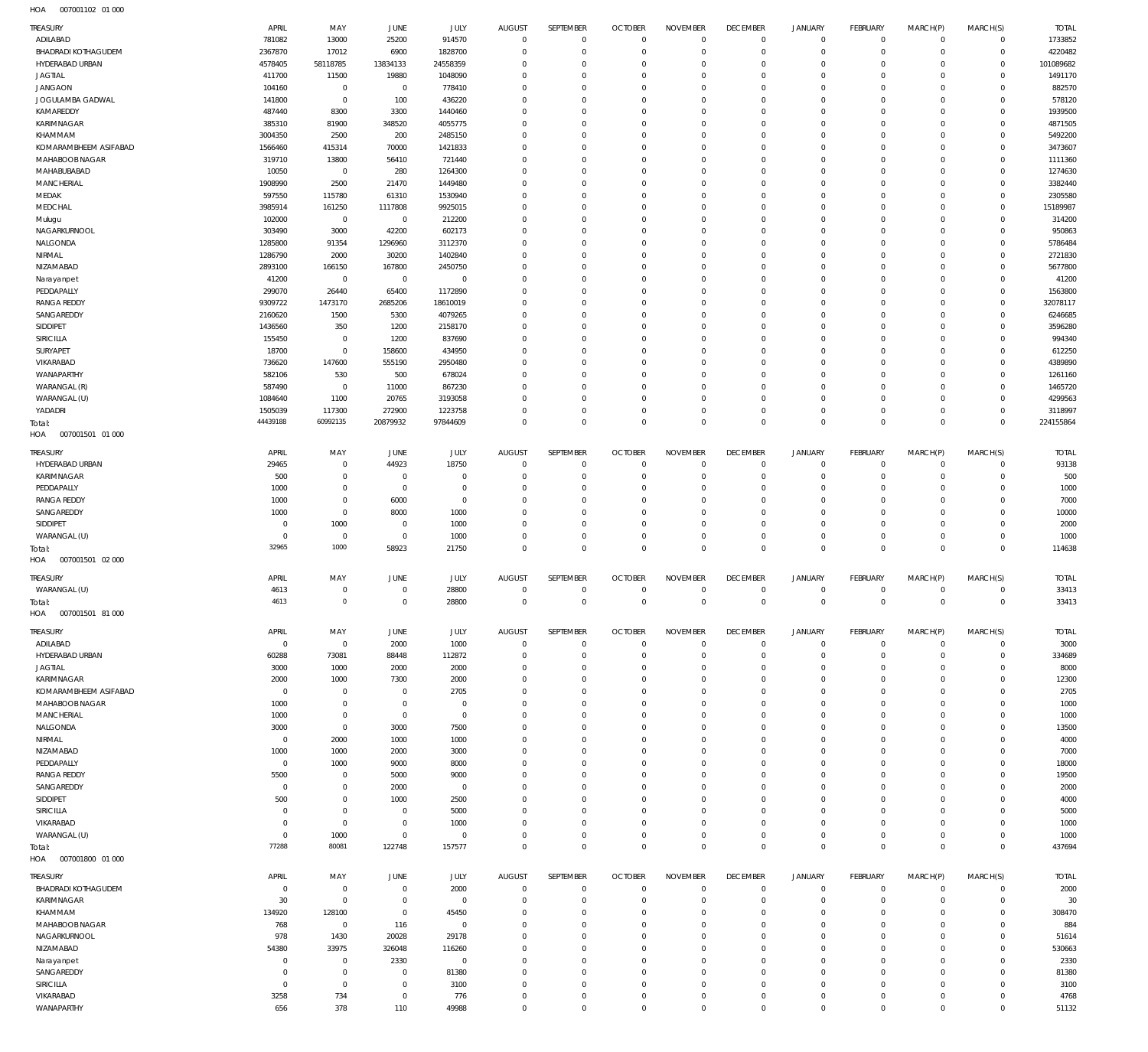| TREASURY                                | APRIL                | MAY                           | JUNE                          | <b>JULY</b>                  | <b>AUGUST</b><br>$\overline{0}$ | SEPTEMBER<br>$\mathbf 0$   | <b>OCTOBER</b><br>$\overline{0}$ | <b>NOVEMBER</b><br>$\mathbf 0$ | <b>DECEMBER</b><br>$\overline{0}$ | <b>JANUARY</b>                   | FEBRUARY                         | MARCH(P)<br>$\mathbf{0}$ | MARCH(S)                         | <b>TOTAL</b>           |
|-----------------------------------------|----------------------|-------------------------------|-------------------------------|------------------------------|---------------------------------|----------------------------|----------------------------------|--------------------------------|-----------------------------------|----------------------------------|----------------------------------|--------------------------|----------------------------------|------------------------|
| YADADRI<br>Total:                       | 66006<br>260996      | $\overline{0}$<br>164617      | 5000<br>353632                | 19960<br>348092              | $\overline{0}$                  | $\mathbf 0$                | $\overline{0}$                   | $\mathbf 0$                    | $\overline{0}$                    | $\circ$<br>$\bf 0$               | $\overline{0}$<br>$\overline{0}$ | $\mathbf 0$              | $\overline{0}$<br>$\overline{0}$ | 90966<br>1127337       |
| HOA<br>007001800 04 000                 |                      |                               |                               |                              |                                 |                            |                                  |                                |                                   |                                  |                                  |                          |                                  |                        |
| TREASURY                                | APRIL                | MAY<br>$\mathbf 0$            | <b>JUNE</b><br>$\overline{0}$ | <b>JULY</b>                  | <b>AUGUST</b><br>$\overline{0}$ | SEPTEMBER<br>$\mathbf 0$   | <b>OCTOBER</b><br>$\overline{0}$ | <b>NOVEMBER</b><br>$\Omega$    | <b>DECEMBER</b><br>$\overline{0}$ | <b>JANUARY</b><br>$\mathbf 0$    | FEBRUARY<br>$\mathbf{0}$         | MARCH(P)<br>$\mathbf 0$  | MARCH(S)<br>$^{\circ}$           | <b>TOTAL</b><br>465934 |
| <b>BHADRADI KOTHAGUDEM</b><br>KHAMMAM   | 60500<br>$\mathbf 0$ | 165025                        | $\overline{0}$                | 405434<br>185000             | $^{\circ}$                      | $\mathbf 0$                | $\mathbf 0$                      | $\mathbf 0$                    | $\mathbf 0$                       | $\mathbf 0$                      | $\mathbf 0$                      | $\circ$                  | $\mathbf 0$                      | 350025                 |
| NALGONDA                                | 24334                | 2200                          | 23116                         | 17200                        | $\Omega$                        | $\Omega$                   | $\Omega$                         | $\Omega$                       | $\Omega$                          | $\mathbf 0$                      | $\mathbf 0$                      | $\Omega$                 | $\Omega$                         | 66850                  |
| SANGAREDDY                              | 117560               | $\mathbf 0$                   | 500                           | 30600                        | $\Omega$                        | $\mathbf 0$                | $\mathbf 0$                      | $\Omega$                       | $\mathbf 0$                       | $\mathbf 0$                      | $\mathbf 0$                      | $\Omega$                 | $\mathbf 0$                      | 148660                 |
| SURYAPET                                | $\mathbf 0$          | $\mathbf 0$                   | 30580                         | 46948                        | $\Omega$                        | $\Omega$                   | $\mathbf 0$                      | $\Omega$                       | $\mathbf 0$                       | $\mathbf 0$                      | $\mathbf 0$                      | $\Omega$                 | $\mathbf 0$                      | 77528                  |
| Total:                                  | 202394               | 167225                        | 54196                         | 685182                       | $\Omega$                        | $\Omega$                   | $\Omega$                         | $\Omega$                       | $\Omega$                          | $\Omega$                         | $\Omega$                         | $\Omega$                 | $\mathbf 0$                      | 1108997                |
| HOA<br>007001800 80 000                 |                      |                               |                               |                              |                                 |                            |                                  |                                |                                   |                                  |                                  |                          |                                  |                        |
| TREASURY<br>BHADRADI KOTHAGUDEM         | APRIL                | MAY                           | JUNE                          | JULY                         | <b>AUGUST</b><br>$\overline{0}$ | <b>SEPTEMBER</b>           | <b>OCTOBER</b><br>$\mathbf 0$    | <b>NOVEMBER</b><br>$\mathbf 0$ | <b>DECEMBER</b>                   | <b>JANUARY</b>                   | FEBRUARY                         | MARCH(P)                 | MARCH(S)                         | <b>TOTAL</b>           |
| HYDERABAD URBAN                         | 65760<br>$^{\circ}$  | $\mathbb O$<br>7500           | $\mathbf 0$<br>$\overline{0}$ | 41410<br>61000               | $^{\circ}$                      | $\bf 0$<br>$\mathbf 0$     | $\mathbf 0$                      | $\Omega$                       | $\mathbf 0$<br>$\mathbf 0$        | $\mathbf 0$<br>$\mathbf 0$       | $\circ$<br>$\overline{0}$        | $\circ$<br>$\circ$       | $\circ$<br>$\mathbf{0}$          | 107170<br>68500        |
| KOMARAMBHEEM ASIFABAD                   | 50                   | $\mathbb O$                   | $\circ$                       | $\mathbf 0$                  | $\Omega$                        | $\mathbf 0$                | $\mathbf 0$                      | $\mathbf 0$                    | $\mathbf 0$                       | $\mathbf 0$                      | $\mathbf{0}$                     | $\circ$                  | $\mathbf{0}$                     | 50                     |
| NIZAMABAD                               | $^{\circ}$           | $\mathbf 0$                   | 730                           | $\mathbf 0$                  | $\Omega$                        | $\mathbf 0$                | $\mathbf 0$                      | $\Omega$                       | $\mathbf 0$                       | $\mathbf 0$                      | $\mathbf{0}$                     | $\Omega$                 | $\mathbf{0}$                     | 730                    |
| Narayanpet                              | $^{\circ}$           | $\mathbb O$                   | $\overline{0}$                | 1176                         | $^{\circ}$                      | $\mathbf 0$                | $\mathbf 0$                      | $\mathbf 0$                    | $\mathbf 0$                       | $\mathbf 0$                      | $\mathbf{0}$                     | $\circ$                  | $\mathbf{0}$                     | 1176                   |
| Total:<br>HOA<br>007001800 81 000       | 65810                | 7500                          | 730                           | 103586                       | $\Omega$                        | $\mathbf 0$                | $\mathbf 0$                      | $\mathbf 0$                    | $\overline{0}$                    | $\mathbf 0$                      | $\overline{0}$                   | $\Omega$                 | $\overline{0}$                   | 177626                 |
|                                         |                      |                               |                               |                              |                                 |                            |                                  |                                |                                   |                                  |                                  |                          |                                  |                        |
| TREASURY<br>ADILABAD                    | APRIL<br>77500       | MAY<br>$\mathbf 0$            | <b>JUNE</b><br>32049          | JULY<br>54470                | <b>AUGUST</b><br>$\mathbf{0}$   | SEPTEMBER<br>$\mathbf 0$   | <b>OCTOBER</b><br>$\overline{0}$ | <b>NOVEMBER</b><br>$\Omega$    | <b>DECEMBER</b><br>$\mathbf 0$    | <b>JANUARY</b><br>$\mathbf 0$    | FEBRUARY<br>$\mathbf{0}$         | MARCH(P)<br>$\mathbf 0$  | MARCH(S)<br>$\mathbf{0}$         | <b>TOTAL</b><br>164019 |
| <b>BHADRADI KOTHAGUDEM</b>              | 898900               | 11780                         | 7950                          | 1015950                      | $\Omega$                        | $\mathbf 0$                | $\mathbf 0$                      | $\Omega$                       | $\mathbf 0$                       | $\mathbf 0$                      | $\mathbf 0$                      | $\Omega$                 | $\mathbf 0$                      | 1934580                |
| HYDERABAD URBAN                         | 17864                | 150851                        | 24304                         | 57448                        | $\Omega$                        | $\Omega$                   | $\Omega$                         | $\Omega$                       | $\mathbf 0$                       | $\mathbf 0$                      | $\mathbf 0$                      | $\Omega$                 | $\mathbf 0$                      | 250467                 |
| <b>JAGTIAL</b>                          | 73362                | $^{\circ}$                    | 33200                         | 340740                       | $\Omega$                        | $\Omega$                   | $\Omega$                         | $\Omega$                       | $\mathbf 0$                       | $\mathbf 0$                      | $\mathbf 0$                      | $\Omega$                 | $\mathbf 0$                      | 447302                 |
| KAMAREDDY                               | 40130                | $\mathbf 0$                   | 180                           | 106422                       | $\Omega$                        | $\Omega$                   | $\Omega$                         | $\Omega$                       | $\Omega$                          | $\Omega$                         | $\Omega$                         | $\Omega$                 | $\Omega$                         | 146732                 |
| KARIMNAGAR<br>KHAMMAM                   | 31318<br>$^{\circ}$  | 2773<br>$\mathbf 0$           | 300508<br>50                  | 264679<br>$\mathbf 0$        | $\Omega$<br>$\Omega$            | $\Omega$<br>$\Omega$       | $\Omega$<br>$\Omega$             | $\Omega$<br>$\Omega$           | $\Omega$<br>$\Omega$              | $\mathbf 0$<br>$\Omega$          | $\mathbf 0$<br>$\Omega$          | $\Omega$<br>$\Omega$     | $\mathbf 0$<br>$\Omega$          | 599278<br>50           |
| MAHABOOB NAGAR                          | 15078                | 5202                          | 12045                         | 12878                        | $\Omega$                        | $\Omega$                   | $\Omega$                         | $\Omega$                       | $\Omega$                          | $\Omega$                         | $\mathbf 0$                      | $\Omega$                 | $\Omega$                         | 45203                  |
| <b>MANCHERIAL</b>                       | 42140                | $\mathbf 0$                   | 4960                          | 17770                        | $\Omega$                        | $\Omega$                   | $\Omega$                         | $\Omega$                       | $\mathbf 0$                       | $\mathbf 0$                      | $\Omega$                         | $\Omega$                 | $\Omega$                         | 64870                  |
| MEDAK                                   | 1780                 | $\mathbf 0$                   | $\overline{0}$                | 142394                       | $\Omega$                        | $\Omega$                   | $\Omega$                         | $\Omega$                       | $\Omega$                          | $\Omega$                         | $\mathbf 0$                      | $\Omega$                 | $\Omega$                         | 144174                 |
| MEDCHAL                                 | $^{\circ}$           | $\mathbf 0$                   | $\circ$                       | 11300                        | $\Omega$                        | $\mathbf 0$                | $\Omega$                         | $\Omega$                       | $\mathbf 0$                       | $\mathbf 0$                      | $\mathbf 0$                      | $\Omega$                 | $\mathbf 0$                      | 11300                  |
| NAGARKURNOOL<br>NALGONDA                | 6848<br>$\mathbf 0$  | 3450<br>$\mathbf 0$           | 37809<br>$\mathbf 0$          | 6840<br>30400                | $\Omega$<br>$\Omega$            | $\Omega$<br>$\Omega$       | $\Omega$<br>$\Omega$             | $\Omega$<br>$\Omega$           | $\Omega$<br>$\mathbf 0$           | $\Omega$<br>$\mathbf 0$          | $\Omega$<br>$\mathbf 0$          | $\Omega$<br>$\Omega$     | $\Omega$<br>$\mathbf 0$          | 54947<br>30400         |
| NIRMAL                                  | $^{\circ}$           | 50                            | 50                            | $^{\circ}$                   | $\Omega$                        | $\Omega$                   | $\Omega$                         | $\Omega$                       | $\Omega$                          | $\Omega$                         | $\Omega$                         | $\Omega$                 | $\Omega$                         | 100                    |
| NIZAMABAD                               | 43850                | $\mathbf 0$                   | $\overline{0}$                | 46470                        | $\Omega$                        | $\Omega$                   | $\Omega$                         | $\Omega$                       | $\Omega$                          | $\Omega$                         | $\Omega$                         | $\Omega$                 | $\Omega$                         | 90320                  |
| PEDDAPALLY                              | 104901               | 23420                         | 7130                          | 95440                        | $\Omega$                        | $\Omega$                   | $\Omega$                         | $\Omega$                       | $\Omega$                          | $\mathbf 0$                      | $\mathbf 0$                      | $\Omega$                 | $\mathbf 0$                      | 230891                 |
| <b>RANGA REDDY</b>                      | 302000               | $\mathbf 0$                   | 68000                         | $^{\circ}$                   | $\Omega$                        | $\Omega$                   | $\Omega$                         | $\Omega$                       | $\Omega$                          | $\Omega$                         | $\Omega$                         | $\Omega$                 | $\Omega$                         | 370000                 |
| SIDDIPET<br>SIRICILLA                   | 23958<br>41820       | $\mathbf 0$<br>$\mathbf 0$    | 8810<br>$^{\circ}$            | 144529<br>72580              | $\Omega$<br>$\Omega$            | $\Omega$<br>$\Omega$       | $\Omega$<br>$\Omega$             | $\Omega$<br>$\Omega$           | $\mathbf 0$<br>$\mathbf 0$        | $\mathbf 0$<br>$\mathbf 0$       | $\mathbf 0$<br>$\Omega$          | $\Omega$<br>$\Omega$     | $\mathbf 0$<br>$\Omega$          | 177297<br>114400       |
| VIKARABAD                               | 21240                | $\mathbf 0$                   | $\overline{0}$                | $^{\circ}$                   | $\Omega$                        | $\Omega$                   | $\mathbf 0$                      | $\Omega$                       | $\mathbf 0$                       | $\mathbf 0$                      | $\mathbf 0$                      | $\Omega$                 | $\mathbf 0$                      | 21240                  |
| Total:                                  | 1742689              | 197526                        | 537045                        | 2420310                      | $\Omega$                        | $\Omega$                   | $\Omega$                         | $\mathbf 0$                    | $\mathbf 0$                       | $\mathbf 0$                      | $\Omega$                         | $\Omega$                 | $\overline{0}$                   | 4897570                |
| HOA<br>007001900 01 000                 |                      |                               |                               |                              |                                 |                            |                                  |                                |                                   |                                  |                                  |                          |                                  |                        |
| TREASURY                                | APRIL                | MAY                           | <b>JUNE</b>                   | <b>JULY</b>                  | <b>AUGUST</b>                   | SEPTEMBER                  | <b>OCTOBER</b>                   | <b>NOVEMBER</b>                | <b>DECEMBER</b>                   | <b>JANUARY</b>                   | FEBRUARY                         | MARCH(P)                 | MARCH(S)                         | <b>TOTAL</b>           |
| SURYAPET                                | $-48900$             | $\mathbf 0$                   | $\circ$                       | $-39676$                     | $^{\circ}$                      | $\mathbf 0$                | $\overline{0}$                   | $\mathbf 0$                    | $\overline{0}$                    | $^{\circ}$                       | $\overline{0}$                   | $\mathbf 0$              | $\overline{0}$                   | $-88576$               |
| Total:<br>HOA<br>007002104 01 000       | $-48900$             | $\mathbb O$                   | $\mathbf 0$                   | $-39676$                     | $\overline{0}$                  | $\mathbf 0$                | $\overline{0}$                   | $\bf 0$                        | $\overline{0}$                    | $\bf 0$                          | $\overline{0}$                   | $\mathbf 0$              | $\overline{0}$                   | $-88576$               |
|                                         |                      |                               |                               |                              |                                 |                            |                                  |                                |                                   |                                  |                                  |                          |                                  |                        |
| TREASURY<br>NALGONDA                    | APRIL<br>$^{\circ}$  | MAY<br>555000                 | JUNE<br>270000                | <b>JULY</b><br>$\mathbf 0$   | <b>AUGUST</b><br>$\mathbf 0$    | SEPTEMBER<br>$\mathbf 0$   | <b>OCTOBER</b><br>$\overline{0}$ | <b>NOVEMBER</b><br>$\mathbf 0$ | <b>DECEMBER</b><br>$\overline{0}$ | <b>JANUARY</b><br>$\overline{0}$ | FEBRUARY<br>$\mathbf{0}$         | MARCH(P)<br>$\mathbf 0$  | MARCH(S)<br>$\mathbf{0}$         | <b>TOTAL</b><br>825000 |
| Total:                                  | $\circ$              | 555000                        | 270000                        | $\mathbf 0$                  | $\overline{0}$                  | $\mathbf 0$                | $\mathbf{0}$                     | $\mathbf 0$                    | $\overline{0}$                    | $\bf 0$                          | $\overline{0}$                   | $\mathbf 0$              | $\overline{0}$                   | 825000                 |
| HOA<br>007060101 01 000                 |                      |                               |                               |                              |                                 |                            |                                  |                                |                                   |                                  |                                  |                          |                                  |                        |
| TREASURY                                | APRIL                | MAY                           | JUNE                          | JULY                         | <b>AUGUST</b>                   | SEPTEMBER                  | <b>OCTOBER</b>                   | <b>NOVEMBER</b>                | <b>DECEMBER</b>                   | <b>JANUARY</b>                   | FEBRUARY                         | MARCH(P)                 | MARCH(S)                         | <b>TOTAL</b>           |
| MAHABOOB NAGAR                          | $\circ$              | $\overline{0}$                | 1500                          | 3000                         | $\overline{0}$                  | $\mathbf 0$                | $\overline{0}$                   | $\mathbf 0$                    | $\mathbf 0$                       | $\overline{0}$                   | $\overline{0}$                   | $\mathbf 0$              | $\mathbf{0}$                     | 4500                   |
| NALGONDA                                | 1000                 | 2500                          | 1000                          | $\mathbf 0$                  | $^{\circ}$                      | $\mathbf 0$                | $\mathbf 0$                      | $\mathbf 0$                    | $\mathbf 0$                       | $\mathbf 0$                      | $\mathbf{0}$                     | $\mathbf 0$              | $\mathbf{0}$                     | 4500                   |
| Narayanpet<br>YADADRI                   | $\circ$<br>222842    | $\mathbb O$<br>$\overline{0}$ | 500<br>$\overline{0}$         | $\mathbf 0$<br>$\mathbf 0$   | $^{\circ}$<br>$\Omega$          | $\mathbf 0$<br>$\mathbf 0$ | $\mathbf 0$<br>$\mathbf 0$       | $\mathbf 0$<br>$\mathbf 0$     | $\mathbf 0$<br>$\overline{0}$     | $\mathbf 0$<br>$\mathbf 0$       | $\mathbf{0}$<br>$\mathbf{0}$     | $\Omega$<br>$\mathbf 0$  | $\mathbf{0}$<br>$\overline{0}$   | 500<br>222842          |
| Total:                                  | 223842               | 2500                          | 3000                          | 3000                         | $\Omega$                        | $\mathbf 0$                | $\mathbf 0$                      | $\mathbf 0$                    | $\mathbf 0$                       | $\mathbf 0$                      | $\overline{0}$                   | $\mathbf 0$              | $\overline{0}$                   | 232342                 |
| 007060101 03 000<br>HOA                 |                      |                               |                               |                              |                                 |                            |                                  |                                |                                   |                                  |                                  |                          |                                  |                        |
| TREASURY                                | APRIL                | MAY                           | <b>JUNE</b>                   | <b>JULY</b>                  | <b>AUGUST</b>                   | SEPTEMBER                  | <b>OCTOBER</b>                   | <b>NOVEMBER</b>                | <b>DECEMBER</b>                   | <b>JANUARY</b>                   | FEBRUARY                         | MARCH(P)                 | MARCH(S)                         | <b>TOTAL</b>           |
| ADILABAD                                | $\mathbf 0$          | 3500                          | 1500                          | 500                          | $^{\circ}$                      | $\mathbf 0$                | $\mathbf 0$                      | $\mathbf 0$                    | $\mathbf 0$                       | $\mathbf 0$                      | $^{\circ}$                       | $\mathbf 0$              | $^{\circ}$                       | 5500                   |
| <b>BHADRADI KOTHAGUDEM</b>              | 1500                 | 1650                          | 1650                          | 1000                         | $^{\circ}$                      | $\mathbf 0$                | $\mathbf 0$                      | $\Omega$                       | $\mathbf 0$                       | $\mathbf 0$                      | $\circ$                          | $\mathbf 0$              | $\mathbf 0$                      | 5800                   |
| BHOOPALAPALLY<br>HYDERABAD URBAN        | $^{\circ}$<br>163800 | $\mathbf 0$<br>69300          | 1000<br>259300                | $\overline{0}$<br>249650     | $\Omega$<br>$\Omega$            | $\Omega$<br>$\mathbf 0$    | $\mathbf 0$<br>$\mathbf 0$       | $\Omega$<br>$\Omega$           | $\mathbf 0$<br>$\mathbf 0$        | $\mathbf 0$<br>$\mathbf 0$       | $\mathbf 0$<br>$\mathbf 0$       | $\Omega$<br>$\Omega$     | $\mathbf 0$<br>$\mathbf 0$       | 1000<br>742050         |
| JAGTIAL                                 | 5000                 | $\mathbf 0$                   | $^{\circ}$                    | $^{\circ}$                   | $\Omega$                        | $\Omega$                   | $\mathbf 0$                      | $\Omega$                       | $\mathbf 0$                       | $\mathbf 0$                      | $\Omega$                         | $\Omega$                 | $\Omega$                         | 5000                   |
| JOGULAMBA GADWAL                        | 1000                 | $\mathbf 0$                   | $\overline{0}$                | $\mathbf 0$                  | $\Omega$                        | $\Omega$                   | $\Omega$                         | $\Omega$                       | $\Omega$                          | $\Omega$                         | $\mathbf 0$                      | $\Omega$                 | $\mathbf 0$                      | 1000                   |
| KAMAREDDY                               | $^{\circ}$           | 1500                          | 1000                          | 3500                         | $\Omega$                        | $\mathbf 0$                | $\mathbf 0$                      | $\Omega$                       | $\mathbf 0$                       | $\mathbf 0$                      | $\mathbf 0$                      | $\Omega$                 | $\mathbf 0$                      | 6000                   |
| KARIMNAGAR                              | 3500                 | 13000                         | 26500                         | 8500                         | $\Omega$                        | $\Omega$                   | $\Omega$                         | $\Omega$                       | $\Omega$                          | $\Omega$                         | $\mathbf 0$                      | $\Omega$                 | $\Omega$                         | 51500                  |
| KOMARAMBHEEM ASIFABAD<br>MAHABOOB NAGAR | $^{\circ}$<br>1500   | $^{\circ}$<br>$\mathbf 0$     | 1500<br>$^{\circ}$            | $^{\circ}$<br>$\overline{0}$ | $\Omega$<br>$\Omega$            | $\mathbf 0$<br>$\Omega$    | $\mathbf 0$<br>$\Omega$          | $\Omega$<br>$\Omega$           | $\mathbf 0$<br>$\Omega$           | $\mathbf 0$<br>$\Omega$          | $\mathbf 0$<br>$\mathbf 0$       | $\Omega$<br>$\Omega$     | $\mathbf 0$<br>$\mathbf 0$       | 1500<br>1500           |
| MAHABUBABAD                             | $\mathbf 0$          | $\mathbf 0$                   | 2000                          | 4000                         | $\Omega$                        | $\Omega$                   | $\mathbf 0$                      | $\Omega$                       | $\mathbf 0$                       | $\mathbf 0$                      | $\mathbf 0$                      | $\Omega$                 | $\mathbf 0$                      | 6000                   |
| MANCHERIAL                              | 500                  | $\mathbf 0$                   | $^{\circ}$                    | 2600                         | $\Omega$                        | $\Omega$                   | $\mathbf 0$                      | $\Omega$                       | $\mathbf 0$                       | $\mathbf 0$                      | $\mathbf 0$                      | $\Omega$                 | $\mathbf 0$                      | 3100                   |
| MEDAK                                   | $^{\circ}$           | $\mathbf 0$                   | 300                           | $^{\circ}$                   | $\Omega$                        | $\Omega$                   | $\Omega$                         | $\Omega$                       | $\mathbf 0$                       | $\mathbf 0$                      | $\mathbf 0$                      | $\Omega$                 | $\Omega$                         | 300                    |
| NAGARKURNOOL                            | 2500                 | 500                           | $\circ$                       | $\overline{0}$               | $\Omega$                        | $\Omega$                   | $\mathbf 0$                      | $\Omega$                       | $\mathbf 0$                       | $\mathbf 0$                      | $\mathbf 0$                      | $\Omega$                 | $\mathbf 0$                      | 3000                   |
| NALGONDA<br>NIRMAL                      | 7500<br>$^{\circ}$   | $\mathbf 0$<br>$\mathbf 0$    | 6500<br>1000                  | 6000<br>$^{\circ}$           | $\Omega$<br>$\Omega$            | $\Omega$<br>$\Omega$       | $\Omega$<br>$\mathbf 0$          | $\Omega$<br>$\Omega$           | $\mathbf 0$<br>$\mathbf 0$        | $\Omega$<br>$\mathbf 0$          | $\Omega$<br>$\mathbf 0$          | $\Omega$<br>$\Omega$     | $\Omega$<br>$\mathbf 0$          | 20000<br>1000          |
| PEDDAPALLY                              | 4500                 | 7500                          | 6100                          | 2500                         | $\Omega$                        | $\Omega$                   | $\Omega$                         | $\Omega$                       | $\mathbf 0$                       | $\mathbf 0$                      | $\Omega$                         | $\Omega$                 | $\Omega$                         | 20600                  |
| SANGAREDDY                              | 2500                 | $\mathbf 0$                   | 1500                          | 1500                         | $\Omega$                        | $\Omega$                   | $\Omega$                         | $\Omega$                       | $\Omega$                          | $\Omega$                         | $\mathbf 0$                      | $\Omega$                 | $\mathbf 0$                      | 5500                   |
| SURYAPET                                | 2500                 | 10000                         | 2500                          | 11500                        | $\Omega$                        | $\mathbf 0$                | $\mathbf 0$                      | $\mathbf 0$                    | $\mathbf 0$                       | $\mathbf 0$                      | $\mathbf 0$                      | $\Omega$                 | $\mathbf 0$                      | 26500                  |
| VIKARABAD                               | 18500                | 5000                          | 19000                         | 14500                        | $\mathbf{0}$<br>$\mathbf 0$     | $\mathbf 0$<br>$\mathbf 0$ | $\mathbf 0$<br>$\mathbf 0$       | $\mathbf 0$<br>$\mathbf 0$     | $\mathbf 0$<br>$\mathbf 0$        | $\mathbf 0$<br>$\mathbf 0$       | $\mathbf 0$<br>$\mathbf 0$       | $\Omega$<br>$\mathbf 0$  | $\mathbf 0$<br>$\mathbf 0$       | 57000                  |
| WANAPARTHY                              | 2000                 | $\mathbf 0$                   | 500                           | $\mathbf 0$                  |                                 |                            |                                  |                                |                                   |                                  |                                  |                          |                                  | 2500                   |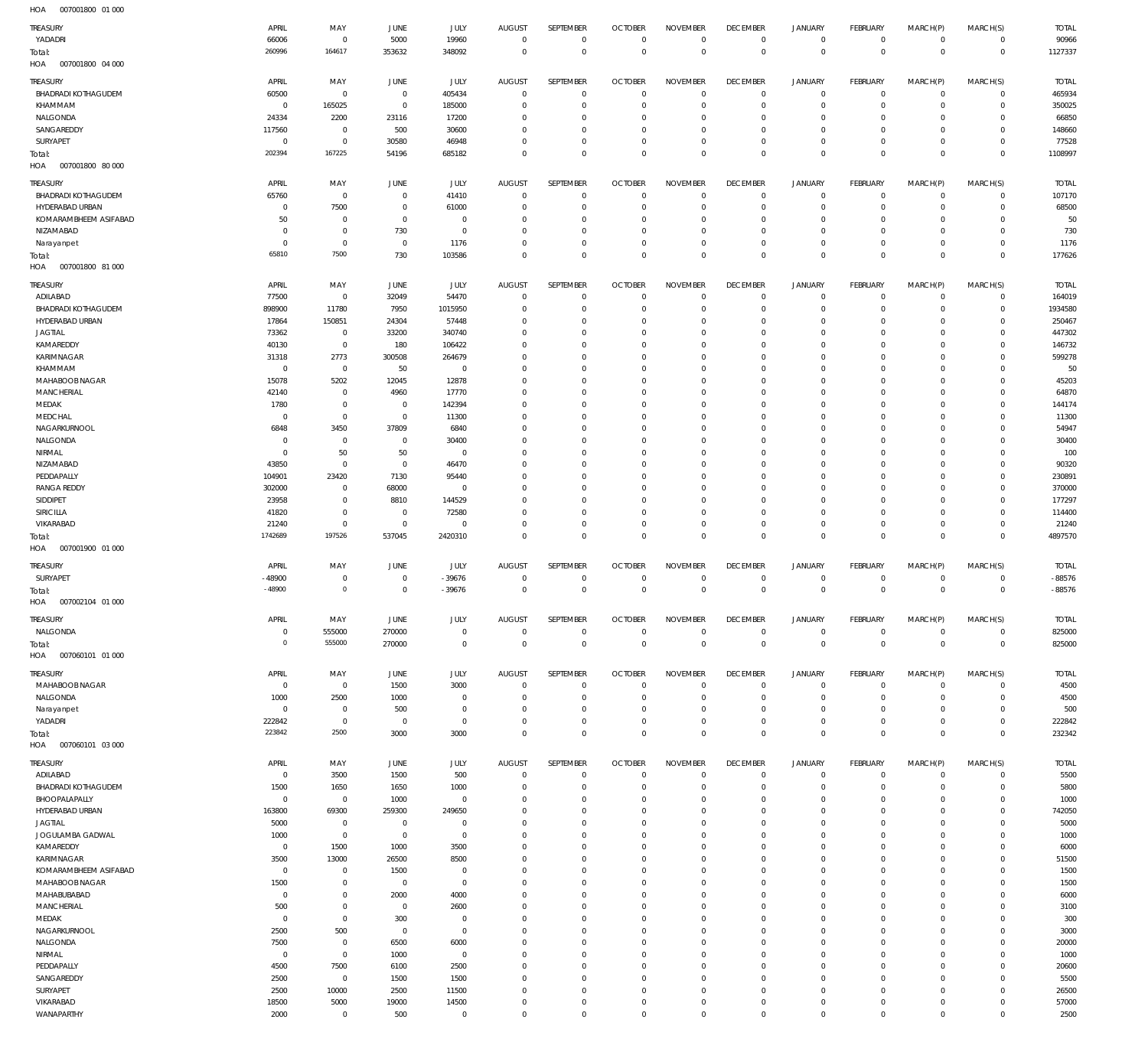| HOA<br>007060101 03 000              |                          |                         |                          |                        |                               |                                  |                                  |                               |                                  |                            |                                  |                           |                                  |                    |
|--------------------------------------|--------------------------|-------------------------|--------------------------|------------------------|-------------------------------|----------------------------------|----------------------------------|-------------------------------|----------------------------------|----------------------------|----------------------------------|---------------------------|----------------------------------|--------------------|
| TREASURY                             | APRIL                    | MAY                     | JUNE                     | JULY                   | <b>AUGUST</b>                 | SEPTEMBER                        | <b>OCTOBER</b>                   | <b>NOVEMBER</b>               | <b>DECEMBER</b>                  | <b>JANUARY</b>             | FEBRUARY                         | MARCH(P)                  | MARCH(S)                         | <b>TOTAL</b>       |
| Total:                               | 216800                   | 111950                  | 331850                   | 305750                 | $\overline{0}$                | $\overline{0}$                   | $\overline{0}$                   | $\overline{0}$                | $\overline{0}$                   | $\mathbf 0$                | $\mathbf 0$                      | $\mathbf 0$               | $\overline{0}$                   | 966350             |
| HOA<br>007060101 05 000              |                          |                         |                          |                        |                               |                                  |                                  |                               |                                  |                            |                                  |                           |                                  |                    |
| <b>TREASURY</b>                      | APRIL                    | MAY                     | JUNE                     | JULY                   | <b>AUGUST</b>                 | SEPTEMBER                        | <b>OCTOBER</b>                   | <b>NOVEMBER</b>               | <b>DECEMBER</b>                  | <b>JANUARY</b>             | FEBRUARY                         | MARCH(P)                  | MARCH(S)                         | <b>TOTAL</b>       |
| <b>BHADRADI KOTHAGUDEM</b>           | $\mathbf 0$              | 0                       | 1000                     | 4100                   | $\overline{0}$                | $\overline{0}$                   | $\overline{0}$                   | $\mathbf 0$                   | $\overline{0}$                   | 0                          | $\circ$                          | 0                         | $\overline{0}$                   | 5100               |
| MAHABOOB NAGAR                       | 1000                     | $\bf 0$                 | $\overline{0}$           | $\mathbf{0}$           | $\overline{0}$                | 0                                | $\overline{0}$                   | 0                             | $\mathbf 0$                      | 0                          | $\overline{0}$                   | $\mathbf 0$               | $\overline{0}$                   | 1000               |
| NAGARKURNOOL                         | 1000                     | $\mathbf 0$             | $\overline{0}$           | $\mathbf{0}$           | $\overline{0}$                | $\mathbf 0$                      | $^{\circ}$                       | $\mathbf 0$                   | $\mathbf 0$                      | 0                          | $\overline{0}$                   | $\mathbf 0$               | $\mathbf 0$                      | 1000               |
| NIRMAL                               | $\overline{0}$           | 230                     | $\overline{0}$           | $\mathbf{0}$           | $\mathbf 0$                   | $\mathbf 0$                      | $\overline{0}$                   | $\mathbf 0$                   | $\mathbf 0$                      | 0                          | $\overline{0}$                   | 0                         | $\mathbf 0$                      | 230                |
| Narayanpet                           | 2000                     | $\overline{0}$          | $\overline{0}$           | $\mathbf 0$            | $\overline{0}$                | $\mathbf 0$                      | $\overline{0}$                   | $\mathbf 0$                   | $\mathbf 0$                      | $\mathbf 0$                | $\circ$                          | $\mathbf 0$               | $\overline{0}$                   | 2000               |
| Total:                               | 4000                     | 230                     | 1000                     | 4100                   | $\overline{0}$                | $\mathbf 0$                      | $\overline{0}$                   | $\mathbf 0$                   | $\overline{0}$                   | $\mathbf 0$                | $\overline{0}$                   | $\mathbf 0$               | $\mathbf 0$                      | 9330               |
| HOA<br>007060101 07 000              |                          |                         |                          |                        |                               |                                  |                                  |                               |                                  |                            |                                  |                           |                                  |                    |
| <b>TREASURY</b>                      | APRIL                    | MAY                     | <b>JUNE</b>              | JULY                   | <b>AUGUST</b>                 | SEPTEMBER                        | <b>OCTOBER</b>                   | <b>NOVEMBER</b>               | <b>DECEMBER</b>                  | <b>JANUARY</b>             | FEBRUARY                         | MARCH(P)                  | MARCH(S)                         | <b>TOTAL</b>       |
| HYDERABAD URBAN                      | 10000                    | $\bf 0$                 | $\overline{0}$           | 25000                  | $\overline{0}$                | $\mathbf 0$                      | $\overline{0}$                   | $\mathbf 0$                   | $\overline{0}$                   | $\mathbf 0$                | $\overline{0}$                   | $\mathbf 0$               | $\mathbf 0$                      | 35000              |
| Total:                               | 10000                    | $\mathbf 0$             | $\overline{0}$           | 25000                  | $\overline{0}$                | $\overline{0}$                   | $\overline{0}$                   | $\mathbf 0$                   | $\overline{0}$                   | $\overline{0}$             | $\overline{0}$                   | $\mathbf 0$               | $\mathbf 0$                      | 35000              |
| HOA<br>007060109 01 800              |                          |                         |                          |                        |                               |                                  |                                  |                               |                                  |                            |                                  |                           |                                  |                    |
| <b>TREASURY</b>                      | APRIL                    | MAY                     | <b>JUNE</b>              | JULY                   | <b>AUGUST</b>                 | SEPTEMBER                        | <b>OCTOBER</b>                   | <b>NOVEMBER</b>               | <b>DECEMBER</b>                  | <b>JANUARY</b>             | FEBRUARY                         | MARCH(P)                  | MARCH(S)                         | <b>TOTAL</b>       |
| HYDERABAD URBAN                      | 45000                    | $\mathbf 0$             | 92510                    | $\mathbf 0$            | $\overline{0}$                | $\mathbf 0$                      | $\overline{0}$                   | 0                             | $\mathbf 0$                      | 0                          | $\circ$                          | $\mathbf 0$               | $\overline{0}$                   | 137510             |
| MEDCHAL                              | 2500                     | $\bf 0$                 | 2500                     | $\mathbf{0}$           | $\overline{0}$                | $\mathbf 0$                      | $\overline{0}$                   | $\mathbf 0$                   | $\overline{0}$                   | $\mathbf 0$                | $\circ$                          | $\mathbf 0$               | $\overline{0}$                   | 5000               |
| NIRMAL                               | $\overline{0}$           | $\mathbf 0$             | $\overline{0}$           | 283000                 | $\overline{0}$                | 0                                | $\overline{0}$                   | $\mathbf 0$                   | $\mathbf 0$                      | 0                          | $\overline{0}$                   | 0                         | $\overline{0}$                   | 283000             |
| <b>RANGA REDDY</b>                   | 94880                    | 13120                   | 184400                   | 83440                  | $\overline{0}$                | 0                                | $\overline{0}$                   | 0                             | $\mathbf 0$                      | $\mathbf 0$                | $\circ$                          | $\mathbf 0$               | $\overline{0}$                   | 375840             |
| Total:                               | 142380                   | 13120                   | 279410                   | 366440                 | $\overline{0}$                | $\mathbf 0$                      | $\overline{0}$                   | $\mathbf 0$                   | $\overline{0}$                   | $\mathbf 0$                | $\overline{0}$                   | $\mathbf 0$               | $\mathbf 0$                      | 801350             |
| HOA<br>007060109 02 001              |                          |                         |                          |                        |                               |                                  |                                  |                               |                                  |                            |                                  |                           |                                  |                    |
| TREASURY                             | APRIL                    | MAY                     | JUNE                     | JULY                   | <b>AUGUST</b>                 | SEPTEMBER                        | <b>OCTOBER</b>                   | <b>NOVEMBER</b>               | <b>DECEMBER</b>                  | <b>JANUARY</b>             | FEBRUARY                         | MARCH(P)                  | MARCH(S)                         | <b>TOTAL</b>       |
| KHAMMAM                              | $\overline{0}$           | $\overline{0}$          | 10000                    | $\mathbf{0}$           | $\overline{0}$                | $\overline{0}$                   | $\overline{0}$                   | $\mathbf 0$                   | $\overline{0}$                   | 0                          | $\overline{0}$                   | $\mathbf 0$               | $\overline{0}$                   | 10000              |
| <b>RANGA REDDY</b>                   | 30008534                 | 28404134                | 18100639                 | 38458434               | $\overline{0}$                | $\mathbf 0$                      | $\overline{0}$                   | $\mathbf 0$                   | $\mathbf 0$                      | $\mathbf 0$                | $\circ$                          | $\mathbf 0$               | $\mathbf 0$                      | 114971741          |
| Total:                               | 30008534                 | 28404134                | 18110639                 | 38458434               | $\overline{0}$                | $\mathbf 0$                      | $\overline{0}$                   | $\mathbf 0$                   | $\mathbf 0$                      | $\mathbf 0$                | $\overline{0}$                   | $\mathbf 0$               | $\mathbf{0}$                     | 114981741          |
| HOA<br>007060109 81 000              |                          |                         |                          |                        |                               |                                  |                                  |                               |                                  |                            |                                  |                           |                                  |                    |
| TREASURY                             | APRIL                    | MAY                     | JUNE                     | JULY                   | <b>AUGUST</b>                 | SEPTEMBER                        | <b>OCTOBER</b>                   | <b>NOVEMBER</b>               | <b>DECEMBER</b>                  | <b>JANUARY</b>             | FEBRUARY                         | MARCH(P)                  | MARCH(S)                         | <b>TOTAL</b>       |
| <b>RANGA REDDY</b>                   | 5000                     | 10000                   | 12500                    | 2500                   | $\overline{0}$                | $\overline{0}$                   | $\overline{0}$                   | $\mathbf 0$                   | $\overline{0}$                   | $\mathbf 0$                | $\circ$                          | 0                         | $\overline{0}$                   | 30000              |
| YADADRI                              | $\overline{0}$           | $\overline{0}$          | $\overline{0}$           | 100                    | $\overline{0}$                | $\mathbf 0$                      | $\overline{0}$                   | $\mathbf 0$                   | $\overline{0}$                   | $\mathbf 0$                | $\circ$                          | $\mathbf 0$               | $\overline{0}$                   | 100                |
| Total:                               | 5000                     | 10000                   | 12500                    | 2600                   | $\overline{0}$                | $\mathbf 0$                      | $\overline{0}$                   | $\mathbf 0$                   | $\overline{0}$                   | $\bf 0$                    | $\overline{0}$                   | $\mathbf 0$               | $\mathbf{0}$                     | 30100              |
| HOA<br>007060110 01 000              |                          |                         |                          |                        |                               |                                  |                                  |                               |                                  |                            |                                  |                           |                                  |                    |
| <b>TREASURY</b>                      | APRIL                    | MAY                     | JUNE                     | JULY                   | <b>AUGUST</b>                 | SEPTEMBER                        | <b>OCTOBER</b>                   | <b>NOVEMBER</b>               | <b>DECEMBER</b>                  | <b>JANUARY</b>             | FEBRUARY                         | MARCH(P)                  | MARCH(S)                         | <b>TOTAL</b>       |
| ADILABAD                             | 487523                   | 75000                   | 136168                   | $\mathbf 0$            | $\overline{0}$                | $\mathbf 0$                      | $\overline{0}$                   | $\mathbf 0$                   | $\mathbf 0$                      | 0                          | $\overline{0}$                   | $\mathbf 0$               | $\mathbf 0$                      | 698691             |
| <b>BHADRADI KOTHAGUDEM</b>           | 298800                   | $\overline{0}$          | $\overline{0}$           | 53259                  | $\overline{0}$                | $\mathbf 0$                      | $^{\circ}$                       | $\mathbf 0$                   | $\mathbf 0$                      | $\mathbf 0$                | $\overline{0}$                   | $\mathbf 0$               | $\mathbf 0$                      | 352059             |
| HYDERABAD URBAN<br>JAGTIAL           | $\overline{0}$<br>54342  | 538505<br>77180         | 49209<br>73517           | $^{\circ}$<br>$\Omega$ | $\mathbf 0$<br>$\mathbf 0$    | $\mathbf 0$<br>$\mathbf 0$       | $\mathbf 0$<br>$\mathbf 0$       | $\mathbf 0$<br>$\mathbf 0$    | $\mathbf 0$<br>$\mathbf 0$       | 0<br>$\mathbf 0$           | $\mathbf 0$<br>0                 | 0<br>$\Omega$             | $\mathbf 0$<br>$\mathbf 0$       | 587714<br>205039   |
| <b>JANGAON</b>                       | $^{\circ}$               | 45331                   | $\overline{0}$           | $\Omega$               | $\mathbf 0$                   | $\mathbf 0$                      | $\mathbf 0$                      | $\Omega$                      | $\mathbf 0$                      | $\mathbf 0$                | $\mathbf 0$                      | $\Omega$                  | $\mathbf 0$                      | 45331              |
| JOGULAMBA GADWAL                     | $\overline{0}$           | 362949                  | $\overline{0}$           | $\mathbf{0}$           | $\mathbf 0$                   | $\mathbf 0$                      | $\mathbf 0$                      | $\mathbf 0$                   | $\mathbf 0$                      | $\mathbf 0$                | $\mathbf 0$                      | $\mathbf 0$               | $\mathbf 0$                      | 362949             |
| KAMAREDDY                            | 183277                   | $\overline{0}$          | $\overline{0}$           | $\mathbf 0$            | $\Omega$                      | $\Omega$                         | 0                                | $\Omega$                      | $\mathbf 0$                      | $\mathbf 0$                | $\mathbf 0$                      | 0                         | 0                                | 183277             |
| KARIMNAGAR                           | 805755                   | 29660                   | 109872                   | 216486                 | $\Omega$                      | $\mathbf 0$                      | $\mathbf 0$                      | $\mathbf 0$                   | $\mathbf 0$                      | $\mathbf 0$                | $\mathbf 0$                      | $\mathbf 0$               | $\mathbf 0$                      | 1161773            |
| KHAMMAM                              | 116846                   | 47344                   | 74026                    | 152443                 | $\mathbf 0$                   | $\mathbf 0$                      | $\mathbf 0$                      | $\Omega$                      | $\mathbf 0$                      | $\mathbf 0$                | $\mathbf 0$                      | 0                         | 0                                | 390659             |
| KOMARAMBHEEM ASIFABAD                | 25345                    | $\mathbf 0$             | $^{\circ}$               | $\Omega$               | $\Omega$                      | $\Omega$                         | $\mathbf 0$                      | $\mathbf 0$                   | $\mathbf 0$                      | $\mathbf 0$                | $\Omega$                         | $\Omega$                  | $\mathbf 0$                      | 25345              |
| MAHABOOB NAGAR                       | $\overline{0}$           | 19511                   | $\overline{0}$           | $\Omega$               | $\Omega$                      | $\mathbf 0$                      | $\mathbf 0$                      | $\Omega$                      | $\mathbf 0$                      | $\mathbf 0$                | $\mathbf 0$                      | $\Omega$                  | $\mathbf 0$                      | 19511              |
| MANCHERIAL                           | 110570                   | 118851                  | 0                        | $\Omega$               | $\mathbf 0$                   | $\Omega$                         | $\Omega$                         | $\Omega$                      | $\mathbf 0$                      | $\Omega$                   | $\Omega$                         | $\Omega$                  | 0                                | 229421             |
| MEDAK                                | 116816                   | $\overline{0}$          | $\overline{0}$           | $\mathbf 0$            | $\overline{0}$                | $\mathbf 0$                      | $\overline{0}$                   | $\mathbf 0$                   | $\mathbf 0$                      | $\mathbf 0$                | $\overline{0}$                   | $\Omega$                  | $\mathbf 0$                      | 116816             |
| NAGARKURNOOL<br>NALGONDA             | $\overline{0}$<br>326816 | 44625<br>618675         | $\overline{0}$<br>73550  | $\mathbf 0$<br>48572   | $\mathbf 0$<br>$\mathbf 0$    | $\mathbf 0$<br>$\mathbf 0$       | $\overline{0}$<br>$\mathbf 0$    | $\mathbf 0$<br>$\mathbf 0$    | $\mathbf 0$<br>$\mathbf 0$       | $\mathbf 0$<br>$\mathbf 0$ | $\overline{0}$<br>$\mathbf 0$    | $\mathbf 0$<br>$\Omega$   | $\mathbf 0$<br>$\mathbf 0$       | 44625<br>1067613   |
| NIRMAL                               | $\overline{0}$           | 148160                  | $\overline{0}$           | $\mathbf 0$            | $\mathbf 0$                   | $\mathbf 0$                      | $\overline{0}$                   | $\mathbf 0$                   | $\mathbf 0$                      | $\mathbf 0$                | $\mathbf 0$                      | $\mathbf 0$               | $\mathbf 0$                      | 148160             |
| NIZAMABAD                            | 211064                   | 235467                  | 20999                    | 127092                 | $\mathbf 0$                   | $\mathbf 0$                      | $\mathbf 0$                      | $\mathbf 0$                   | $\mathbf 0$                      | 0                          | $\mathbf 0$                      | $\Omega$                  | $\mathbf 0$                      | 594622             |
| <b>RANGA REDDY</b>                   | 652763                   | 364985                  | 51863                    | 282373                 | $\Omega$                      | $\mathbf 0$                      | $\mathbf 0$                      | $\mathbf 0$                   | $\mathbf 0$                      | $\mathbf 0$                | $\mathbf 0$                      | $\Omega$                  | $\mathbf 0$                      | 1351984            |
| SANGAREDDY                           | 540105                   | 148596                  | 89557                    | $\mathbf 0$            | $\mathbf 0$                   | $\mathbf 0$                      | $\mathbf 0$                      | $\mathbf 0$                   | $\mathbf 0$                      | $\mathbf 0$                | $\mathbf 0$                      | $\Omega$                  | $\mathbf 0$                      | 778258             |
| SIDDIPET                             | $\overline{0}$           | 874959                  | $\overline{0}$           | $\mathbf 0$            | $\mathbf 0$                   | $\mathbf 0$                      | $\mathbf 0$                      | $\mathbf 0$                   | $\mathbf 0$                      | $\mathbf 0$                | $\mathbf 0$                      | $\Omega$                  | $\mathbf 0$                      | 874959             |
| SIRICILLA                            | 105006                   | $\overline{0}$          | $\overline{0}$           | $\mathbf 0$            | $\mathbf 0$                   | $\mathbf 0$                      | $\mathbf 0$                      | $\mathbf 0$                   | $\mathbf 0$                      | $\mathbf 0$                | $\mathbf 0$                      | $\Omega$                  | $\mathbf 0$                      | 105006             |
| SURYAPET                             | 59701                    | $\mathbf 0$             | $\overline{0}$           | $\Omega$               | $\mathbf 0$                   | $\mathbf 0$                      | $\mathbf 0$                      | $\mathbf 0$                   | $\mathbf 0$                      | $\mathbf 0$                | $\mathbf 0$                      | $\Omega$                  | $\mathbf 0$                      | 59701              |
| VIKARABAD                            | 62981                    | 200066                  | $\mathbf 0$              | $\Omega$               | $\mathbf 0$                   | $\mathbf 0$                      | $\mathbf 0$                      | $\mathbf 0$                   | $\mathbf 0$                      | $\mathbf 0$                | $\mathbf 0$                      | $\Omega$                  | $\mathbf 0$                      | 263047             |
| WANAPARTHY                           | 216557                   | $\overline{0}$          | $\overline{0}$           | $\mathbf 0$            | $\overline{0}$                | $\mathbf 0$                      | $\overline{0}$                   | $\mathbf 0$                   | $\mathbf 0$                      | $\mathbf 0$                | $\mathbf 0$                      | $\mathbf 0$               | $\mathbf 0$                      | 216557             |
| WARANGAL (R)<br>WARANGAL (U)         | $\overline{0}$<br>2907   | $\overline{0}$<br>66369 | 132878<br>$\overline{0}$ | $\mathbf 0$<br>128721  | $\mathbf 0$<br>$\mathbf 0$    | $\mathbf 0$<br>$\mathbf 0$       | $\mathbf 0$<br>$\overline{0}$    | $\mathbf 0$<br>$\mathbf 0$    | $\mathbf 0$<br>$\mathbf 0$       | 0<br>$\mathbf 0$           | $\mathbf 0$<br>$\overline{0}$    | $\Omega$<br>$\mathbf 0$   | $\mathbf 0$<br>$\mathbf 0$       | 132878<br>197997   |
| Total:                               | 4377174                  | 4016233                 | 811639                   | 1008946                | $\overline{0}$                | $\mathbf 0$                      | $\overline{0}$                   | $\mathbf 0$                   | $\overline{0}$                   | $\mathbf 0$                | $\overline{0}$                   | $\mathbf 0$               | $\mathbf 0$                      | 10213992           |
| HOA   007060115   01   800           |                          |                         |                          |                        |                               |                                  |                                  |                               |                                  |                            |                                  |                           |                                  |                    |
|                                      |                          |                         |                          |                        |                               |                                  |                                  |                               |                                  |                            |                                  |                           |                                  |                    |
| TREASURY                             | APRIL                    | MAY                     | JUNE                     | JULY                   | <b>AUGUST</b>                 | SEPTEMBER                        | <b>OCTOBER</b>                   | <b>NOVEMBER</b>               | <b>DECEMBER</b>                  | <b>JANUARY</b>             | FEBRUARY                         | MARCH(P)                  | MARCH(S)                         | <b>TOTAL</b>       |
| PAO - TS NEW DELHI                   | 82000<br>82000           | 15900<br>15900          | 821312<br>821312         | 244041<br>244041       | $\mathbf 0$<br>$\overline{0}$ | $\overline{0}$<br>$\overline{0}$ | $\overline{0}$<br>$\overline{0}$ | $\mathbf 0$<br>$\overline{0}$ | $\overline{0}$<br>$\overline{0}$ | $\circ$<br>$\mathbf 0$     | $\overline{0}$<br>$\overline{0}$ | $\overline{0}$<br>$\bf 0$ | $\overline{0}$<br>$\overline{0}$ | 1163253<br>1163253 |
| Total:<br>HOA   007060117   01   000 |                          |                         |                          |                        |                               |                                  |                                  |                               |                                  |                            |                                  |                           |                                  |                    |
|                                      |                          |                         |                          |                        |                               |                                  |                                  |                               |                                  |                            |                                  |                           |                                  |                    |
| <b>TREASURY</b>                      | APRIL                    | MAY                     | JUNE                     | JULY                   | AUGUST                        | SEPTEMBER                        | <b>OCTOBER</b>                   | <b>NOVEMBER</b>               | <b>DECEMBER</b>                  | <b>JANUARY</b>             | FEBRUARY                         | MARCH(P)                  | MARCH(S)                         | <b>TOTAL</b>       |
| HYDERABAD URBAN                      | 500                      | 600                     | 300                      | 200                    | $\overline{0}$                | $\overline{0}$                   | $\overline{0}$                   | $\overline{0}$                | $\overline{0}$                   | $\circ$                    | $\overline{0}$                   | $\mathbf 0$               | $\overline{0}$                   | 1600               |
| Total:                               | 500                      | 600                     | 300                      | 200                    | $\overline{0}$                | $\overline{0}$                   | $\overline{0}$                   | $\overline{0}$                | $\overline{0}$                   | $\mathbf 0$                | $\overline{0}$                   | $\overline{0}$            | $\overline{0}$                   | 1600               |
| HOA   007060117   01   001           |                          |                         |                          |                        |                               |                                  |                                  |                               |                                  |                            |                                  |                           |                                  |                    |
| TREASURY                             | APRIL                    | MAY                     | JUNE                     | <b>JULY</b>            | <b>AUGUST</b>                 | SEPTEMBER                        | <b>OCTOBER</b>                   | <b>NOVEMBER</b>               | <b>DECEMBER</b>                  | <b>JANUARY</b>             | FEBRUARY                         | MARCH(P)                  | MARCH(S)                         | <b>TOTAL</b>       |
| HYDERABAD URBAN                      | 12700                    | 400                     | 2100                     | 1500                   | $\overline{0}$                | $\overline{0}$                   | $\overline{0}$                   | $\overline{0}$                | $\overline{0}$                   | $\circ$                    | $\overline{0}$                   | $\overline{0}$            | $\overline{0}$                   | 16700              |
| <b>RANGA REDDY</b>                   | $\overline{0}$           | $\overline{0}$          | $\overline{0}$           | 1500                   | $\overline{0}$                | $\mathbf 0$                      | $\overline{0}$                   | $\mathbf 0$                   | $\overline{0}$                   | $\mathbf 0$                | $\overline{0}$                   | $\mathbf 0$               | $\overline{0}$                   | 1500               |
| Total:                               | 12700                    | 400                     | 2100                     | 3000                   | $\overline{0}$                | $\mathbf 0$                      | $\overline{0}$                   | $\mathbf 0$                   | $\overline{0}$                   | $\mathbf 0$                | $\overline{0}$                   | $\bf 0$                   | $\mathbf 0$                      | 18200              |
| HOA   007060117   01   800           |                          |                         |                          |                        |                               |                                  |                                  |                               |                                  |                            |                                  |                           |                                  |                    |
| TREASURY                             | APRIL                    | MAY                     | JUNE                     | JULY                   | AUGUST                        | SEPTEMBER                        | <b>OCTOBER</b>                   | <b>NOVEMBER</b>               | <b>DECEMBER</b>                  | <b>JANUARY</b>             | FEBRUARY                         | MARCH(P)                  | MARCH(S)                         | <b>TOTAL</b>       |
| HYDERABAD URBAN                      | 5000                     | 1000                    | 2000                     | 1500                   | $\overline{0}$                | $\overline{0}$                   | $\overline{0}$                   | $\overline{0}$                | $\overline{0}$                   | $\circ$                    | $\overline{0}$                   | $\mathbf 0$               | $\mathsf 0$                      | 9500               |
| JAGTIAL                              | 3500                     | $\mathbf 0$             | $\overline{0}$           | $\mathbf 0$            | $\overline{0}$                | $\mathbf 0$                      | $\overline{0}$                   | $\mathbf 0$                   | $\mathbf 0$                      | $\mathbf 0$                | $\overline{0}$                   | $\mathsf{O}\xspace$       | $\mathbf 0$                      | 3500               |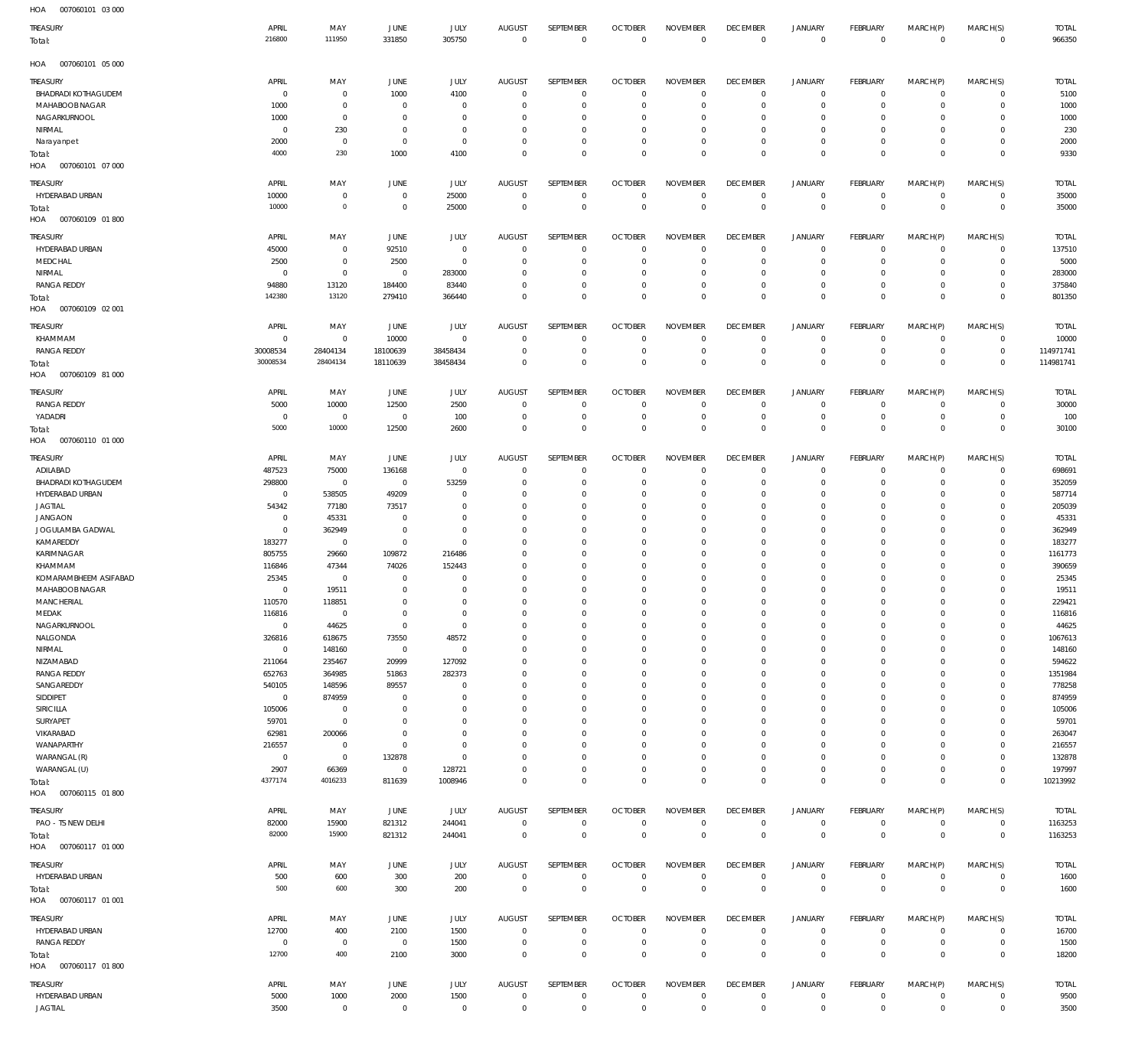007060117 01 800 HOA

| TREASURY                           | APRIL                   | MAY                           | <b>JUNE</b>                  | <b>JULY</b>                      | <b>AUGUST</b>                | SEPTEMBER                        | <b>OCTOBER</b>                   | <b>NOVEMBER</b>                  | <b>DECEMBER</b>                   | <b>JANUARY</b>                     | FEBRUARY                | MARCH(P)                   | MARCH(S)                | <b>TOTAL</b>          |
|------------------------------------|-------------------------|-------------------------------|------------------------------|----------------------------------|------------------------------|----------------------------------|----------------------------------|----------------------------------|-----------------------------------|------------------------------------|-------------------------|----------------------------|-------------------------|-----------------------|
| KAMAREDDY                          | 500                     | $\mathbf 0$                   | $^{\circ}$                   | $\mathbf 0$                      | $\overline{0}$               | $\mathbf 0$                      | $\overline{0}$                   | $\mathbf 0$                      | $\overline{0}$                    | $\mathsf{O}\xspace$                | $^{\circ}$              | $\mathbf 0$                | $\mathbf 0$             | 500                   |
| KARIMNAGAR                         | 500                     | $\mathbf 0$                   | $^{\circ}$                   | $\mathbf 0$                      | 0                            | $\mathbf 0$                      | 0                                | $\overline{0}$                   | 0                                 | $\mathbf 0$                        | 0                       | $\mathbf 0$                | 0                       | 500                   |
| KHAMMAM                            | 7000                    | $\mathbf 0$                   | 7000                         | 20000                            | $\Omega$                     | $\mathbf 0$                      | 0                                | $^{\circ}$                       | 0                                 | $\mathbf 0$                        | O                       | $\mathbf 0$                | 0                       | 34000                 |
| NIZAMABAD<br>PEDDAPALLY            | 5500<br>1500            | $\mathbf 0$<br>500            | $^{\circ}$<br>$^{\circ}$     | 500<br>$\mathbf 0$               | $\Omega$<br>$\Omega$         | $\overline{0}$<br>$^{\circ}$     | $\Omega$<br>0                    | $\overline{0}$<br>$^{\circ}$     | 0<br>0                            | $\circ$<br>$\mathbf 0$             | $\Omega$<br>0           | $\mathbf 0$<br>$\mathbf 0$ | 0<br>0                  | 6000<br>2000          |
| <b>RANGA REDDY</b>                 | 27500                   | 54500                         | 43502                        | 39506                            | $\Omega$                     | $\mathbf 0$                      | $\Omega$                         | $\overline{0}$                   | 0                                 | $\mathbf 0$                        | $\Omega$                | $\mathbf 0$                | 0                       | 165008                |
| SIDDIPET                           | 500                     | $\overline{0}$                | $\overline{0}$               | $^{\circ}$                       | $\Omega$                     | $\overline{0}$                   | $\Omega$                         | $\overline{0}$                   | $\Omega$                          | $\mathbf 0$                        | $\Omega$                | $\mathbf 0$                | 0                       | 500                   |
| SIRICILLA                          | 500                     | 2000                          | $^{\circ}$                   | 500                              | 0                            | $\mathbf 0$                      | 0                                | $\overline{0}$                   | 0                                 | $\mathbf 0$                        | 0                       | $\mathbf 0$                | 0                       | 3000                  |
| Total:                             | 52000                   | 58000                         | 52502                        | 62006                            | $\Omega$                     | $\mathbf 0$                      | $\mathbf 0$                      | $\mathbf 0$                      | $\overline{0}$                    | $\mathbb O$                        | $\mathbf 0$             | $\mathbf 0$                | $\mathbf 0$             | 224508                |
| HOA<br>007060118 01 000            |                         |                               |                              |                                  |                              |                                  |                                  |                                  |                                   |                                    |                         |                            |                         |                       |
| <b>TREASURY</b>                    | APRIL                   | MAY                           | JUNE                         | <b>JULY</b>                      | <b>AUGUST</b>                | SEPTEMBER                        | <b>OCTOBER</b>                   | <b>NOVEMBER</b>                  | <b>DECEMBER</b>                   | JANUARY                            | FEBRUARY                | MARCH(P)                   | MARCH(S)                | <b>TOTAL</b>          |
| HYDERABAD URBAN                    | 22290                   | 14275                         | 65301                        | 55457                            | $\overline{0}$               | $\overline{0}$                   | $\overline{0}$                   | $\overline{0}$                   | $\overline{0}$                    | 0                                  | $\mathbf 0$             | $\circ$                    | $\circ$                 | 157323                |
| MEDCHAL                            | 0                       | $\mathbf 0$                   | $^{\circ}$                   | 60                               | 0                            | $\mathbf 0$                      | $\overline{0}$                   | $\overline{0}$                   | $\overline{0}$                    | $\mathbf 0$                        | $^{\circ}$              | $\mathbf 0$                | $\mathbf 0$             | 60                    |
| NAGARKURNOOL                       | 1500                    | $\mathbf 0$                   | $^{\circ}$                   | $\mathbf 0$                      | 0                            | $\mathbf 0$                      | 0                                | $\mathbf 0$                      | 0                                 | $\circ$                            | 0                       | $\mathbf 0$                | 0                       | 1500                  |
| SIDDIPET                           | - 0                     | 2060                          | $^{\circ}$                   | $^{\circ}$                       | 0                            | $\mathbf 0$                      | 0                                | $\mathbf 0$                      | 0                                 | $\circ$                            | 0                       | $\mathbf 0$                | 0                       | 2060                  |
| SURYAPET                           | $\Omega$<br>23790       | $\mathbf 0$<br>16335          | 1000<br>66301                | $\mathbf 0$<br>55517             | $\Omega$<br>$\Omega$         | $\mathbf 0$<br>$\mathbf 0$       | 0<br>$^{\circ}$                  | $\mathbf 0$<br>$\mathbf 0$       | 0<br>$\mathbf 0$                  | $\mathbf 0$<br>$\mathbb O$         | 0<br>$\overline{0}$     | $\circ$<br>$\mathbf 0$     | 0<br>$\mathbf 0$        | 1000<br>161943        |
| Total:<br>HOA<br>007060118 25 000  |                         |                               |                              |                                  |                              |                                  |                                  |                                  |                                   |                                    |                         |                            |                         |                       |
|                                    |                         |                               |                              |                                  |                              |                                  |                                  |                                  |                                   |                                    |                         |                            |                         |                       |
| <b>TREASURY</b><br>HYDERABAD URBAN | APRIL<br>850            | MAY<br>8096                   | JUNE<br>2478                 | JULY<br>545                      | <b>AUGUST</b><br>$^{\circ}$  | SEPTEMBER<br>$\mathbf 0$         | <b>OCTOBER</b><br>$\overline{0}$ | <b>NOVEMBER</b><br>$\mathbf 0$   | <b>DECEMBER</b><br>$\overline{0}$ | JANUARY<br>$\mathsf{O}\xspace$     | FEBRUARY<br>$\mathbf 0$ | MARCH(P)<br>$\circ$        | MARCH(S)<br>$\mathbf 0$ | <b>TOTAL</b><br>11969 |
| MAHABOOB NAGAR                     | C                       | $\mathbf 0$                   | 448                          | $\mathbf 0$                      | 0                            | $\mathbf 0$                      | 0                                | $^{\circ}$                       | 0                                 | $\mathbf 0$                        | 0                       | $\mathbf 0$                | 0                       | 448                   |
| NIZAMABAD                          | 0                       | $\mathbf 0$                   | - 0                          | 500                              | 0                            | $\mathbf 0$                      | 0                                | $^{\circ}$                       | 0                                 | $\circ$                            | O                       | $\mathbf 0$                | 0                       | 500                   |
| <b>RANGA REDDY</b>                 | 180                     | $\mathbf 0$                   | - 0                          | $\mathbf 0$                      | $\Omega$                     | $\mathbf 0$                      | $\Omega$                         | $\mathbf 0$                      | 0                                 | $\circ$                            | $\Omega$                | $\mathbf 0$                | 0                       | 180                   |
| SANGAREDDY                         | $^{\circ}$              | $\mathbf 0$                   | $^{\circ}$                   | 1676                             | $\Omega$                     | $\mathbf 0$                      | 0                                | $^{\circ}$                       | 0                                 | $\mathbf 0$                        | 0                       | $\mathbf 0$                | 0                       | 1676                  |
| SIRICILLA                          | 868                     | $\mathbf 0$                   | 788                          | 788                              | $\Omega$                     | $\mathbf 0$                      | 0                                | $\mathbf 0$                      | 0                                 | $\circ$                            | 0                       | $\mathbf 0$                | 0                       | 2444                  |
| WARANGAL (U)                       | $^{\circ}$              | $\mathbf 0$                   | 122                          | $\mathbf 0$                      | $\Omega$                     | $\mathbf 0$                      | 0                                | $\overline{0}$                   | 0                                 | $\mathbf 0$                        | $\mathbf 0$             | $\mathbf 0$                | $\mathbf 0$             | 122                   |
| Total:<br>HOA<br>007060800 01 000  | 1898                    | 8096                          | 3836                         | 3509                             | $\mathbf 0$                  | $\mathbb O$                      | $\mathbf 0$                      | $\mathbf 0$                      | $\mathbf 0$                       | $\mathbb O$                        | $\overline{0}$          | $\mathbf 0$                | $\overline{0}$          | 17339                 |
|                                    |                         |                               |                              |                                  |                              |                                  |                                  |                                  |                                   |                                    |                         |                            |                         |                       |
| <b>TREASURY</b>                    | APRIL                   | MAY                           | JUNE                         | <b>JULY</b>                      | <b>AUGUST</b>                | SEPTEMBER                        | <b>OCTOBER</b>                   | <b>NOVEMBER</b>                  | <b>DECEMBER</b>                   | <b>JANUARY</b>                     | <b>FEBRUARY</b>         | MARCH(P)                   | MARCH(S)                | <b>TOTAL</b>          |
| HYDERABAD URBAN                    | 70754                   | 105008                        | 20702                        | 34576                            | $^{\circ}$                   | $\overline{0}$                   | $^{\circ}$                       | $^{\circ}$                       | $\overline{0}$                    | $\circ$                            | $\mathbf 0$             | $\mathbf 0$                | $\circ$                 | 231040                |
| MAHABOOB NAGAR<br>NALGONDA         | 550<br>2475             | $\overline{0}$<br>$\mathbf 0$ | $^{\circ}$<br>- 0            | $\overline{0}$<br>$^{\circ}$     | 0<br>$\Omega$                | $\overline{0}$<br>$\mathbf 0$    | 0<br>0                           | $^{\circ}$<br>$\overline{0}$     | $\overline{0}$<br>0               | $\circ$<br>$\circ$                 | 0<br>0                  | $\mathbf 0$<br>$\mathbf 0$ | 0<br>0                  | 550<br>2475           |
| PAO - TS NEW DELHI                 | $^{\circ}$              | $\mathbf 0$                   | - 0                          | $\overline{0}$                   | $\Omega$                     | $\overline{0}$                   | $\Omega$                         | $\overline{0}$                   | 0                                 | $\circ$                            | $\Omega$                | $\mathbf 0$                | 0                       | $\Omega$              |
| PPO - MOTIGALLY (TELANGANA)        | $^{\circ}$              | 1282753                       | - 0                          | $\overline{0}$                   | 0                            | $\overline{0}$                   | 0                                | $\overline{0}$                   | 0                                 | $\circ$                            | 0                       | $\mathbf 0$                | 0                       | 1282753               |
| SIDDIPET                           | 150                     | 100                           | 350                          | 150                              | $\Omega$                     | $\mathbf 0$                      | $\Omega$                         | $\mathbf 0$                      | 0                                 | $\circ$                            | $\Omega$                | $^{\circ}$                 | 0                       | 750                   |
| WANAPARTHY                         | $^{\circ}$              | $\overline{0}$                | $\overline{0}$               | 50                               | $\Omega$                     | $\overline{0}$                   | - 0                              | $\mathbf 0$                      | $\overline{0}$                    | $\mathbf 0$                        | 0                       | $\circ$                    | $\circ$                 | 50                    |
| Total:                             | 73929                   | 1387861                       | 21052                        | 34776                            | $\mathbf 0$                  | $\mathbf 0$                      | $\Omega$                         | $\mathbf 0$                      | $\mathbb O$                       | $\mathbb O$                        | $\overline{0}$          | $\mathbb O$                | $\mathbb O$             | 1517618               |
| HOA<br>007060800 02 000            |                         |                               |                              |                                  |                              |                                  |                                  |                                  |                                   |                                    |                         |                            |                         |                       |
| TREASURY                           | APRIL                   | MAY                           | <b>JUNE</b>                  | JULY                             | <b>AUGUST</b>                | SEPTEMBER                        | <b>OCTOBER</b>                   | <b>NOVEMBER</b>                  | <b>DECEMBER</b>                   | <b>JANUARY</b>                     | FEBRUARY                | MARCH(P)                   | MARCH(S)                | <b>TOTAL</b>          |
| HYDERABAD URBAN                    | 0                       | $\overline{0}$                | $^{\circ}$                   | 5000                             | $^{\circ}$                   | $\overline{0}$                   | $\overline{0}$                   | $^{\circ}$                       | 0                                 | $\mathbf 0$                        | 0                       | $\mathbf 0$                | $^{\circ}$              | 5000                  |
| MEDCHAL                            | 0                       | $\overline{0}$                | $^{\circ}$                   | 5100                             | 0                            | $\overline{0}$                   | 0                                | $^{\circ}$                       | $\overline{0}$                    | $\mathbf 0$                        | 0                       | $\mathbf 0$                | 0                       | 5100                  |
| <b>RANGA REDDY</b>                 | 0<br>$\Omega$           | $\mathbf 0$<br>$\mathbf 0$    | $\mathbf 0$                  | 5000                             | 0                            | $\mathbf 0$                      | 0                                | $\overline{0}$                   | $\overline{0}$                    | $\mathsf{O}\xspace$<br>$\mathbb O$ | $\mathbf 0$             | $\mathbf 0$                | $^{\circ}$              | 5000                  |
| Total:<br>HOA<br>007060800 14 000  |                         |                               | $\mathbf 0$                  | 15100                            | $\mathbf 0$                  | $\mathbf 0$                      | $^{\circ}$                       | $\mathbf 0$                      | $\overline{0}$                    |                                    | $\overline{0}$          | $\mathbb O$                | $\overline{0}$          | 15100                 |
|                                    |                         |                               |                              |                                  |                              |                                  |                                  |                                  |                                   |                                    |                         |                            |                         |                       |
| TREASURY<br>HYDERABAD URBAN        | APRIL<br>12750          | MAY<br>4500                   | JUNE<br>10212                | JULY<br>20710                    | <b>AUGUST</b><br>$\mathbf 0$ | SEPTEMBER<br>$\mathbf 0$         | <b>OCTOBER</b><br>$\mathbf 0$    | <b>NOVEMBER</b><br>$\mathbf 0$   | <b>DECEMBER</b><br>$\mathbb O$    | JANUARY<br>$\mathbf 0$             | FEBRUARY<br>$\mathbf 0$ | MARCH(P)<br>$\mathbf 0$    | MARCH(S)<br>$\mathbf 0$ | <b>TOTAL</b><br>48172 |
| Total:                             | 12750                   | 4500                          | 10212                        | 20710                            | $\mathbf 0$                  | $\mathbf 0$                      | $\mathbf 0$                      | $\mathbf 0$                      | $\mathbb O$                       | $\mathbb O$                        | $\mathbb O$             | $\mathbb O$                | $\mathbb O$             | 48172                 |
| HOA<br>007060800 16 000            |                         |                               |                              |                                  |                              |                                  |                                  |                                  |                                   |                                    |                         |                            |                         |                       |
|                                    |                         |                               |                              |                                  |                              |                                  |                                  |                                  |                                   |                                    |                         |                            |                         |                       |
| TREASURY<br>ADILABAD               | APRIL<br>$\overline{0}$ | MAY<br>$\overline{0}$         | JUNE<br>$\overline{0}$       | JULY<br>991                      | <b>AUGUST</b><br>$\mathbf 0$ | SEPTEMBER<br>$\mathbf 0$         | <b>OCTOBER</b><br>$\mathbf 0$    | <b>NOVEMBER</b><br>$\mathbf 0$   | <b>DECEMBER</b><br>$\overline{0}$ | <b>JANUARY</b><br>0                | FEBRUARY<br>$\mathbf 0$ | MARCH(P)<br>$\mathbf 0$    | MARCH(S)<br>$\mathbf 0$ | <b>TOTAL</b><br>991   |
| HYDERABAD URBAN                    | 29577                   | 1265822                       | 25792                        | 1812375                          | 0                            | $\mathbf 0$                      | 0                                | $^{\circ}$                       | 0                                 | $\mathsf{O}\xspace$                | 0                       | $\mathbf 0$                | $\mathbf 0$             | 3133566               |
| MAHABOOB NAGAR                     | 250                     | $\overline{0}$                | 250                          | $\overline{0}$                   | 0                            | $\mathbf 0$                      | 0                                | $^{\circ}$                       | 0                                 | $\circ$                            | 0                       | $^{\circ}$                 | 0                       | 500                   |
| NIRMAL                             | 250                     | 250                           | 250                          | 250                              | 0                            | $\overline{0}$                   | 0                                | $\overline{0}$                   | 0                                 | $\circ$                            | O                       | $^{\circ}$                 | 0                       | 1000                  |
| Narayanpet                         | 250                     | 250                           | 250                          | 250                              | $\Omega$                     | $\overline{0}$                   | 0                                | $\overline{0}$                   | 0                                 | $\mathbf 0$                        | 0                       | $\mathbf 0$                | 0                       | 1000                  |
| PAO - TELANGANA HYDERABAD          | 10865                   | 11091                         | 10615                        | 10865                            | 0                            | $\mathbf 0$                      | 0                                | $\mathbf 0$                      | $\overline{0}$                    | $\mathsf{O}\xspace$                | 0                       | $\mathbf 0$                | 0                       | 43436                 |
| Total:<br>HOA<br>007060800 20 000  | 41192                   | 1277413                       | 37157                        | 1824731                          | $\Omega$                     | $\mathbf 0$                      | $^{\circ}$                       | $\mathbf 0$                      | $\overline{0}$                    | $\mathbb O$                        | $\overline{0}$          | $\mathbf 0$                | $\mathbf 0$             | 3180493               |
|                                    |                         |                               |                              |                                  |                              |                                  |                                  |                                  |                                   |                                    |                         |                            |                         |                       |
| TREASURY                           | APRIL                   | MAY                           | JUNE                         | JULY                             | <b>AUGUST</b>                | SEPTEMBER                        | <b>OCTOBER</b>                   | <b>NOVEMBER</b>                  | <b>DECEMBER</b>                   | JANUARY                            | FEBRUARY                | MARCH(P)                   | MARCH(S)                | <b>TOTAL</b>          |
| HYDERABAD URBAN                    | 0                       | $\overline{0}$                | $\mathbf 0$                  | 5000                             | $\overline{0}$               | $\overline{0}$                   | $\overline{0}$                   | $\overline{0}$                   | $\overline{0}$                    | 0                                  | $\mathbf 0$             | $\circ$                    | $\mathbf 0$             | 5000                  |
| MANCHERIAL<br>NIZAMABAD            | 0<br>- 0                | 1000<br>$\mathbf 0$           | $\overline{0}$<br>2000       | $\overline{0}$<br>$\overline{0}$ | 0<br>0                       | $\mathbf 0$<br>$\overline{0}$    | $^{\circ}$<br>0                  | $\mathbf 0$<br>$\overline{0}$    | $\overline{0}$<br>$\overline{0}$  | $\mathsf{O}\xspace$<br>$\circ$     | 0<br>0                  | $\mathbf 0$<br>$\circ$     | $\mathbf 0$<br>0        | 1000<br>2000          |
| <b>RANGA REDDY</b>                 | 3000                    | $\overline{0}$                | $\mathbf 0$                  | $\overline{0}$                   | 0                            | $\overline{0}$                   | - 0                              | $\overline{0}$                   | $\overline{0}$                    | 0                                  | 0                       | $\circ$                    | $\mathbf 0$             | 3000                  |
| Total:                             | 3000                    | 1000                          | 2000                         | 5000                             | $^{\circ}$                   | $\mathbf 0$                      | $\overline{0}$                   | $\mathbf 0$                      | $\mathbf 0$                       | $\mathbb O$                        | $\Omega$                | $\mathbf 0$                | $\mathbf 0$             | 11000                 |
| HOA<br>007060800 25 000            |                         |                               |                              |                                  |                              |                                  |                                  |                                  |                                   |                                    |                         |                            |                         |                       |
| <b>TREASURY</b>                    | APRIL                   | MAY                           | <b>JUNE</b>                  | JULY                             | AUGUST                       | SEPTEMBER                        | <b>OCTOBER</b>                   | <b>NOVEMBER</b>                  | <b>DECEMBER</b>                   | <b>JANUARY</b>                     | FEBRUARY                | MARCH(P)                   | MARCH(S)                | <b>TOTAL</b>          |
| YADADRI                            | - 0                     | $\overline{0}$                | $\overline{0}$               | 320                              | $\overline{0}$               | $\mathbf 0$                      | $\overline{0}$                   | $\mathbf 0$                      | $\overline{0}$                    | $\mathsf{O}\xspace$                | $\mathbf 0$             | $\mathbf 0$                | $\mathbf 0$             | 320                   |
| Total:                             | $\Omega$                | $\mathbf 0$                   | $\overline{0}$               | 320                              | $^{\circ}$                   | $\mathbb O$                      | $\overline{0}$                   | $\mathbb O$                      | $\mathbf 0$                       | $\,0\,$                            | $\overline{0}$          | $\mathbb O$                | $\overline{0}$          | 320                   |
| HOA<br>007060800 25 001            |                         |                               |                              |                                  |                              |                                  |                                  |                                  |                                   |                                    |                         |                            |                         |                       |
| <b>TREASURY</b>                    | APRIL                   | MAY                           | JUNE                         | JULY                             | <b>AUGUST</b>                | SEPTEMBER                        | <b>OCTOBER</b>                   | <b>NOVEMBER</b>                  | <b>DECEMBER</b>                   | JANUARY                            | FEBRUARY                | MARCH(P)                   | MARCH(S)                | <b>TOTAL</b>          |
| BHOOPALAPALLY                      | 80                      | $\overline{0}$                | $\mathbf 0$                  | $\mathbf 0$                      | $\overline{0}$               | $\overline{0}$                   | $\overline{0}$                   | $\overline{0}$                   | $\overline{0}$                    | 0                                  | $\mathbf 0$             | $\mathbf 0$                | $\circ$                 | 80                    |
| HYDERABAD URBAN                    | 1120                    | $\overline{0}$                | 1370                         | 2820                             | 0                            | $\overline{0}$                   | $^{\circ}$                       | $\mathbf 0$                      | $\overline{0}$                    | $\mathsf{O}\xspace$                | 0                       | $\mathbf 0$                | $\mathbf 0$             | 5310                  |
| <b>JAGTIAL</b>                     | - 0                     | $\mathbf 0$                   | 20                           | $^{\circ}$                       | 0                            | $\mathbf 0$                      | 0                                | $\overline{0}$                   | 0                                 | $\circ$                            | 0                       | $\mathbf 0$                | 0                       | 20                    |
| MAHABOOB NAGAR                     | 0                       | 3060                          | $^{\circ}$                   | $\overline{0}$                   | 0                            | $\overline{0}$                   | $^{\circ}$                       | $\overline{0}$                   | 0                                 | $\circ$                            | 0                       | $\mathbf 0$                | 0                       | 3060                  |
| MANCHERIAL<br>MEDCHAL              | 0<br>10                 | 50<br>$\mathbf 0$             | $^{\circ}$<br>$\overline{0}$ | $\overline{0}$<br>10             | $\Omega$<br>$\Omega$         | $\overline{0}$<br>$\overline{0}$ | 0<br>$\mathbf 0$                 | $\overline{0}$<br>$\overline{0}$ | 0<br>$\mathbf{0}$                 | $\circ$<br>$\circ$                 | 0<br>$\Omega$           | $\mathbf 0$<br>$\circ$     | 0<br>$\mathbf 0$        | 50<br>20              |
| NAGARKURNOOL                       | $\overline{0}$          | 102                           | $\overline{0}$               | $\mathbf 0$                      | 0                            | $\overline{0}$                   | 0                                | $\overline{0}$                   | 0                                 | $\circ$                            | 0                       | $\mathbf 0$                | 0                       | 102                   |
| NALGONDA                           | 460                     | 758                           | 3950                         | 7662                             | $\Omega$                     | $\overline{0}$                   | $^{\circ}$                       | $\overline{0}$                   | $\mathbf{0}$                      | $\circ$                            | 0                       | $\mathbf 0$                | 0                       | 12830                 |
| NIRMAL                             | $\mathbf 0$             | $\mathbf 0$                   | $\mathbf 0$                  | 600                              | $\mathbf 0$                  | $\mathbf 0$                      | $\overline{0}$                   | $\mathbf 0$                      | $\mathbf 0$                       | $\mathbf 0$                        | $\mathbf 0$             | $\mathbf 0$                | $\circ$                 | 600                   |
|                                    |                         |                               |                              |                                  |                              |                                  |                                  |                                  |                                   |                                    |                         |                            |                         |                       |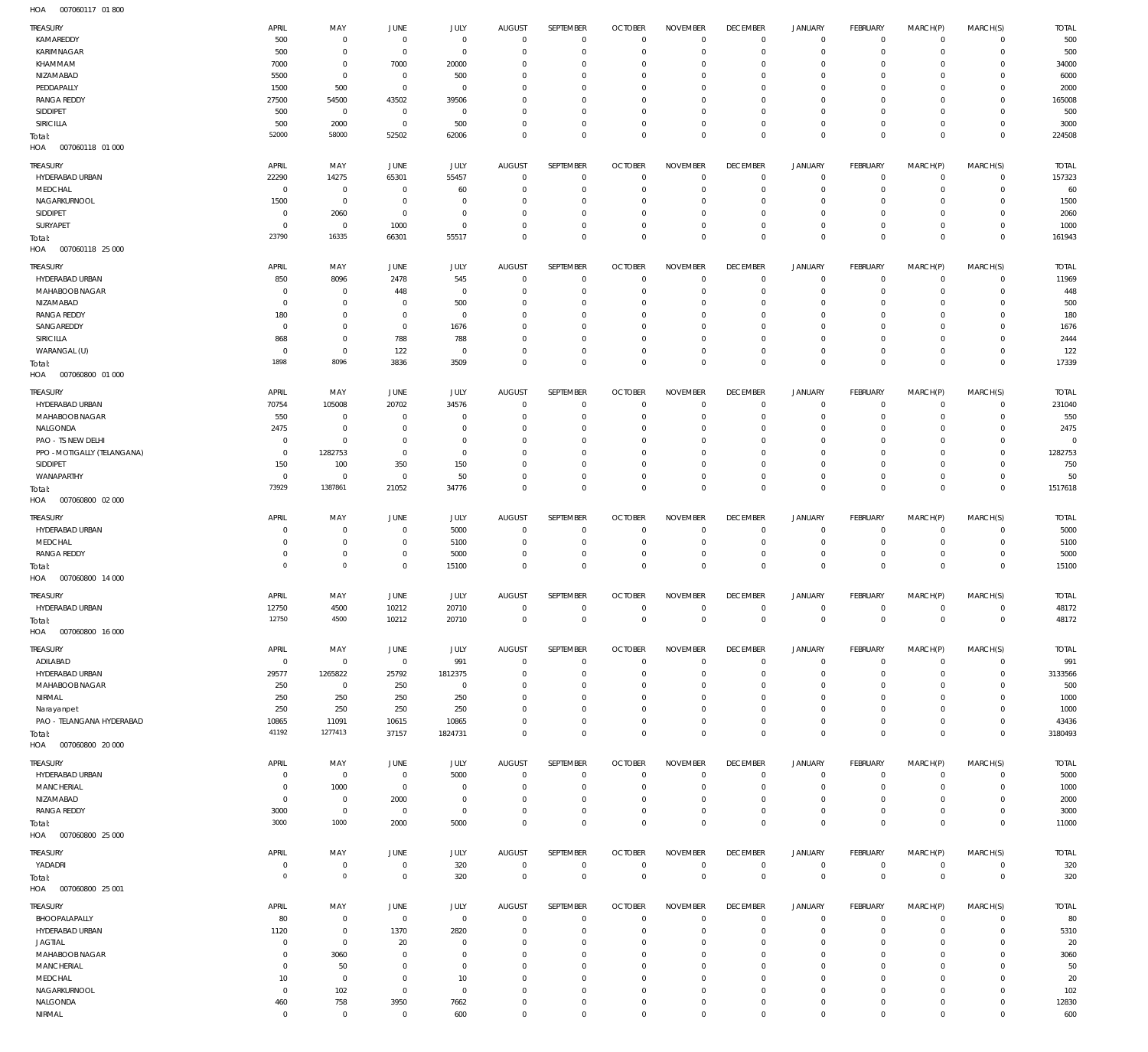007060800 25 001 HOA

| TREASURY                               | APRIL                      | MAY                              | <b>JUNE</b>                | JULY                             | <b>AUGUST</b>               | SEPTEMBER                     | <b>OCTOBER</b>                   | <b>NOVEMBER</b>               | <b>DECEMBER</b>            | <b>JANUARY</b>         | FEBRUARY                      | MARCH(P)                   | MARCH(S)                   | <b>TOTAL</b>           |
|----------------------------------------|----------------------------|----------------------------------|----------------------------|----------------------------------|-----------------------------|-------------------------------|----------------------------------|-------------------------------|----------------------------|------------------------|-------------------------------|----------------------------|----------------------------|------------------------|
| NIZAMABAD                              | $\mathbf 0$                | 320                              | $\overline{0}$             | 30                               | $\mathbf{0}$                | $\mathbf 0$                   | $^{\circ}$                       | $^{\circ}$                    | $^{\circ}$                 | $\circ$                | $^{\circ}$                    | $\circ$                    | $\mathbf 0$                | 350                    |
| PEDDAPALLY                             | 65                         | $\overline{0}$                   | $^{\circ}$                 | $\mathbf 0$                      | $\mathbf 0$                 | $\overline{0}$                | $^{\circ}$                       | $\mathbf 0$                   | $^{\circ}$                 | $\circ$                | $^{\circ}$                    | $\mathbf 0$                | $\mathbf 0$                | 65                     |
| <b>RANGA REDDY</b>                     | $\mathbf 0$                | $^{\circ}$                       | 370                        | $\overline{0}$                   | 0                           | $^{\circ}$                    | 0                                | $^{\circ}$                    | $\circ$                    | $\circ$                | $^{\circ}$                    | $\mathbf 0$                | 0                          | 370                    |
| <b>SIRICILLA</b><br>SURYAPET           | 1200<br>700                | $\overline{0}$<br>$\overline{0}$ | $\mathbf 0$<br>1050        | $^{\circ}$<br>$^{\circ}$         | 0<br>0                      | $^{\circ}$<br>$^{\circ}$      | $^{\circ}$<br>0                  | $^{\circ}$<br>$^{\circ}$      | $\circ$<br>$\circ$         | $\circ$<br>$\circ$     | $\Omega$<br>0                 | $\mathbf 0$<br>$\mathbf 0$ | 0<br>0                     | 1200<br>1750           |
| VIKARABAD                              | 492                        | $\overline{0}$                   | $\mathbf 0$                | $\mathbf{0}$                     | 0                           | $^{\circ}$                    | 0                                | $^{\circ}$                    | $^{\circ}$                 | $\circ$                | 0                             | $\circ$                    | 0                          | 492                    |
| Total:                                 | 4127                       | 4290                             | 6760                       | 11122                            | $\mathbf 0$                 | $\mathbf 0$                   | $\overline{0}$                   | $\mathbb O$                   | $\mathbf 0$                | $\mathbf 0$            | $\Omega$                      | $\mathbb O$                | $\mathbf{0}$               | 26299                  |
| HOA<br>007060800 80 000                |                            |                                  |                            |                                  |                             |                               |                                  |                               |                            |                        |                               |                            |                            |                        |
| TREASURY                               | APRIL                      | MAY                              | <b>JUNE</b>                | JULY                             | AUGUST                      | SEPTEMBER                     | <b>OCTOBER</b>                   | <b>NOVEMBER</b>               | <b>DECEMBER</b>            | <b>JANUARY</b>         | FEBRUARY                      | MARCH(P)                   | MARCH(S)                   | <b>TOTAL</b>           |
| <b>BHADRADI KOTHAGUDEM</b>             | $\mathbf 0$                | $\overline{0}$                   | $\overline{0}$             | 3640                             | $\mathbf{0}$                | $\overline{0}$                | $^{\circ}$                       | $^{\circ}$                    | $\circ$                    | $\circ$                | $^{\circ}$                    | $\mathbf 0$                | $\mathbf 0$                | 3640                   |
| HYDERABAD URBAN                        | 18382                      | $\overline{0}$                   | 200                        | 6750                             | $\mathbf 0$                 | $\overline{0}$                | $^{\circ}$                       | $^{\circ}$                    | $^{\circ}$                 | $\circ$                | $^{\circ}$                    | $\circ$                    | $\mathbf 0$                | 25332                  |
| KHAMMAM                                | 60060                      | $\mathbf 0$                      | $^{\circ}$                 | $\mathbf 0$                      | 0                           | $^{\circ}$                    | 0                                | $\circ$                       | $\circ$                    | $\mathbf 0$            | 0                             | $\mathbf 0$                | 0                          | 60060                  |
| MAHABOOB NAGAR<br>NALGONDA             | $\mathbf 0$<br>2834013     | $\mathbf 0$<br>$\mathbf 0$       | 2724<br>$\mathbf 0$        | $\overline{0}$<br>$\overline{0}$ | 0<br>0                      | $^{\circ}$<br>$^{\circ}$      | 0<br>0                           | $\Omega$<br>$\circ$           | $\Omega$<br>$\circ$        | $\mathbf 0$<br>$\circ$ | $\Omega$<br>0                 | $\mathbf 0$<br>$\mathbf 0$ | 0<br>0                     | 2724<br>2834013        |
| PEDDAPALLY                             | $\mathbf 0$                | $\mathbf 0$                      | 36400                      | $\mathbf{0}$                     | 0                           | $^{\circ}$                    | 0                                | $^{\circ}$                    | $\Omega$                   | $\mathbf 0$            | $\Omega$                      | $\mathbf 0$                | 0                          | 36400                  |
| <b>RANGA REDDY</b>                     | $\mathbf 0$                | $\mathbf 0$                      | 0                          | 6370                             | 0                           | $^{\circ}$                    | 0                                | $^{\circ}$                    | $\circ$                    | $\circ$                | 0                             | $\mathbf 0$                | 0                          | 637C                   |
| SANGAREDDY                             | 490                        | $\overline{0}$                   | $\mathbf 0$                | $\mathbf{0}$                     | 0                           | $\overline{0}$                | $^{\circ}$                       | $^{\circ}$                    | $\Omega$                   | $\mathbf 0$            | 0                             | $\mathbf 0$                | 0                          | 490                    |
| Total:                                 | 2912945                    | $\overline{0}$                   | 39324                      | 16760                            | $\mathbf 0$                 | $\mathbf 0$                   | $\overline{0}$                   | $\mathbb O$                   | $\mathbf{0}$               | $\mathbb O$            | $\Omega$                      | $\mathbb O$                | $\mathbf{0}$               | 2969029                |
| HOA<br>007060800 81 000                |                            |                                  |                            |                                  |                             |                               |                                  |                               |                            |                        |                               |                            |                            |                        |
| TREASURY                               | APRIL                      | MAY                              | JUNE                       | JULY                             | <b>AUGUST</b>               | SEPTEMBER                     | <b>OCTOBER</b>                   | <b>NOVEMBER</b>               | <b>DECEMBER</b>            | <b>JANUARY</b>         | FEBRUARY                      | MARCH(P)                   | MARCH(S)                   | <b>TOTAL</b>           |
| ADILABAD<br><b>BHADRADI KOTHAGUDEM</b> | 6000<br>50                 | 50<br>$\overline{0}$             | $\overline{0}$             | 26375<br>900                     | $\mathbf 0$<br>$\mathbf 0$  | $\mathbf 0$<br>$\overline{0}$ | $^{\circ}$                       | $^{\circ}$<br>$\Omega$        | $^{\circ}$<br>$^{\circ}$   | $\circ$                | $^{\circ}$                    | $\mathbf 0$<br>$\mathbf 0$ | $\mathbf 0$<br>$\mathbf 0$ | 32425<br>1250          |
| HYDERABAD URBAN                        | 852100                     | 100150                           | 300<br>44300               | 156049                           | 0                           | $^{\circ}$                    | - 0<br>- 0                       | $^{\circ}$                    | $\circ$                    | $\circ$<br>$\circ$     | - 0<br>0                      | $\mathbf 0$                | 0                          | 1152599                |
| JOGULAMBA GADWAL                       | $\mathbf 0$                | $\overline{0}$                   | $^{\circ}$                 | 102                              | 0                           | $^{\circ}$                    | $^{\circ}$                       | $^{\circ}$                    | $\circ$                    | $\circ$                | 0                             | $\mathbf 0$                | 0                          | 102                    |
| KAMAREDDY                              | $\mathbf 0$                | 14259                            | $^{\circ}$                 | $\overline{0}$                   | 0                           | $^{\circ}$                    | 0                                | $^{\circ}$                    | $\circ$                    | $\circ$                | 0                             | 0                          | 0                          | 14259                  |
| KARIMNAGAR                             | $\mathbf 0$                | 50                               | 365700                     | 100                              | 0                           | $^{\circ}$                    | $\Omega$                         | $^{\circ}$                    | $\circ$                    | $\mathbf 0$            | $\Omega$                      | $\mathbf 0$                | 0                          | 365850                 |
| KHAMMAM                                | 50                         | $\overline{0}$                   | 150                        | 200                              | 0                           | $^{\circ}$                    | - 0                              | $^{\circ}$                    | $\circ$                    | $\circ$                | 0                             | $\mathbf 0$                | 0                          | 400                    |
| KOMARAMBHEEM ASIFABAD<br>MAHABUBABAD   | 50<br>2000                 | $\overline{0}$<br>$\overline{0}$ | $^{\circ}$<br>50           | $\mathbf 0$<br>$^{\circ}$        | 0<br>$\mathbf 0$            | $^{\circ}$<br>$^{\circ}$      | $^{\circ}$<br>$^{\circ}$         | $^{\circ}$<br>$^{\circ}$      | $\circ$<br>$\circ$         | $\mathbf 0$<br>$\circ$ | $\Omega$<br>0                 | $\mathbf 0$<br>$\mathbf 0$ | 0<br>0                     | 50<br>2050             |
| MANCHERIAL                             | 47178                      | 40061                            | 21976                      | $\mathbf{0}$                     | 0                           | $^{\circ}$                    | $\Omega$                         | $^{\circ}$                    | $\circ$                    | $\mathbf 0$            | $\Omega$                      | $\mathbf 0$                | 0                          | 109215                 |
| MEDCHAL                                | 11719                      | 4356                             | 10526                      | 19710                            | 0                           | $^{\circ}$                    | $^{\circ}$                       | $^{\circ}$                    | $\circ$                    | $\circ$                | $\Omega$                      | $\circ$                    | 0                          | 46311                  |
| NAGARKURNOOL                           | 100                        | $\overline{0}$                   | 305                        | 204                              | 0                           | $^{\circ}$                    | 0                                | $^{\circ}$                    | $\circ$                    | $\mathbf 0$            | 0                             | $\mathbf 0$                | 0                          | 609                    |
| NALGONDA                               | 50                         | $\overline{0}$                   | $^{\circ}$                 | 50                               | 0                           | $^{\circ}$                    | $\overline{0}$                   | $^{\circ}$                    | $\Omega$                   | $\circ$                | $\Omega$                      | $\mathbf 0$                | 0                          | 100                    |
| NIRMAL                                 | 12550                      | $\overline{0}$                   | 22050                      | $\overline{0}$                   | 0                           | $^{\circ}$                    | 0                                | $^{\circ}$                    | $\circ$                    | $\circ$                | $^{\circ}$                    | $\mathbf 0$                | 0                          | 34600                  |
| NIZAMABAD<br>Narayanpet                | 776<br>$\overline{0}$      | 771<br>$\overline{0}$            | 9424<br>100                | 3675<br>100                      | 0<br>0                      | $\overline{0}$<br>$^{\circ}$  | $\Omega$<br>0                    | $^{\circ}$<br>$^{\circ}$      | $\Omega$<br>$\circ$        | $\mathbf 0$<br>$\circ$ | $\Omega$<br>$^{\circ}$        | $\mathbf 0$<br>$\mathbf 0$ | 0<br>0                     | 14646<br>200           |
| PEDDAPALLY                             | 150                        | $\overline{0}$                   | $^{\circ}$                 | 50                               | 0                           | $^{\circ}$                    | $^{\circ}$                       | $^{\circ}$                    | $\Omega$                   | $\mathbf 0$            | $\Omega$                      | $\mathbf 0$                | 0                          | 200                    |
| <b>RANGA REDDY</b>                     | 4956                       | 1934                             | 41338                      | 53067                            | 0                           | $^{\circ}$                    | 0                                | $^{\circ}$                    | $\circ$                    | $\circ$                | $^{\circ}$                    | $\mathbf 0$                | 0                          | 101295                 |
| SANGAREDDY                             | 922900                     | $\overline{0}$                   | $\overline{0}$             | $\mathbf{0}$                     | 0                           | $^{\circ}$                    | 0                                | $^{\circ}$                    | $\Omega$                   | $\mathbf 0$            | $^{\circ}$                    | $\mathbf 0$                | 0                          | 922900                 |
| SIDDIPET                               | 1300                       | 400                              | 2200                       | 194050                           | 0                           | $^{\circ}$                    | 0                                | $^{\circ}$                    | $\circ$                    | $\circ$                | $\Omega$                      | $\mathbf 0$                | 0                          | 197950                 |
| SURYAPET                               | 50                         | 50<br>$\overline{0}$             | 410                        | 300                              | 0                           | $^{\circ}$                    | 0                                | $^{\circ}$                    | $\circ$                    | $\circ$                | $^{\circ}$                    | $\circ$                    | 0                          | 810                    |
| WARANGAL (U)<br>YADADRI                | 777757<br>$\mathbf 0$      | $\overline{0}$                   | 700<br>150                 | 100<br>50                        | 0<br>0                      | $^{\circ}$<br>$^{\circ}$      | $\Omega$<br>$^{\circ}$           | $^{\circ}$<br>$^{\circ}$      | $\circ$<br>$^{\circ}$      | $\circ$<br>$\circ$     | $\Omega$<br>$\circ$           | $\mathbf 0$<br>$\circ$     | 0<br>$\circ$               | 778557<br>200          |
| Total:                                 | 2639736                    | 162081                           | 519679                     | 455082                           | $\mathbf 0$                 | $\,0\,$                       | $\Omega$                         | $\mathbf 0$                   | $\mathbf 0$                | $\mathbf 0$            | $\Omega$                      | $\mathbf 0$                | $\mathbf 0$                | 3776578                |
| HOA<br>007101101 01 000                |                            |                                  |                            |                                  |                             |                               |                                  |                               |                            |                        |                               |                            |                            |                        |
| TREASURY                               | APRIL                      | MAY                              | <b>JUNE</b>                | JULY                             | AUGUST                      | SEPTEMBER                     | <b>OCTOBER</b>                   | <b>NOVEMBER</b>               | <b>DECEMBER</b>            | <b>JANUARY</b>         | <b>FEBRUARY</b>               | MARCH(P)                   | MARCH(S)                   | <b>TOTAL</b>           |
| HYDERABAD URBAN                        | 353621                     | 284439                           | 1556018                    | 348762                           | $\mathbf{0}$                | $\mathbf 0$                   | $\overline{0}$                   | $\Omega$                      | $\mathbf 0$                | $\mathbf 0$            | $\mathbf{0}$                  | $\mathbf 0$                | $\circ$                    | 2542840                |
| KARIMNAGAR                             | $\bf 0$                    | 153636                           | $^{\circ}$                 | $\mathbf{0}$                     | $\mathbf 0$                 | $\mathbf 0$                   | $^{\circ}$                       | $^{\circ}$                    | $^{\circ}$                 | $\mathbf 0$            | $^{\circ}$                    | $\mathbf 0$                | $\mathbf 0$                | 153636                 |
| KHAMMAM                                | $\bf 0$                    | 236256                           | $^{\circ}$                 | $\overline{0}$                   | $\mathbf 0$                 | $\mathbf 0$                   | $^{\circ}$                       | $\overline{0}$                | $^{\circ}$                 | $\mathbf 0$            | $\circ$                       | $\circ$                    | 0                          | 236256                 |
| NIZAMABAD<br>SANGAREDDY                | $\mathbf 0$<br>$\mathbf 0$ | 68219<br>208512                  | $\mathbf 0$<br>$\mathbf 0$ | 84970<br>$^{\circ}$              | 0<br>0                      | $\overline{0}$<br>$\mathbf 0$ | $^{\circ}$<br>- 0                | $^{\circ}$<br>$\overline{0}$  | $\circ$<br>$\circ$         | $\mathbf 0$<br>$\circ$ | $^{\circ}$<br>$^{\circ}$      | $\mathbf 0$<br>$\circ$     | 0<br>$\circ$               | 153189<br>208512       |
| SIRICILLA                              | $\mathbf 0$                | $\overline{0}$                   | 329594                     | $\overline{0}$                   | 0                           | $\overline{0}$                | $^{\circ}$                       | $^{\circ}$                    | $^{\circ}$                 | $\mathbf 0$            | $^{\circ}$                    | $\circ$                    | 0                          | 329594                 |
| Total:                                 | 353621                     | 951062                           | 1885612                    | 433732                           | $\mathbf 0$                 | $\,0\,$                       | $\mathbf 0$                      | $\mathbb O$                   | $\mathbf 0$                | $\,0\,$                | $\Omega$                      | $\mathbf 0$                | $\mathbf{0}$               | 3624027                |
| HOA<br>007101101 81 000                |                            |                                  |                            |                                  |                             |                               |                                  |                               |                            |                        |                               |                            |                            |                        |
| TREASURY                               | APRIL                      | MAY                              | JUNE                       | JULY                             | AUGUST                      | SEPTEMBER                     | <b>OCTOBER</b>                   | <b>NOVEMBER</b>               | <b>DECEMBER</b>            | JANUARY                | FEBRUARY                      | MARCH(P)                   | MARCH(S)                   | <b>TOTAL</b>           |
| NIRMAL                                 | $\mathbf 0$                | 50838                            | $\overline{0}$             | $\mathbf 0$                      | $\mathbf{0}$                | $\mathbf 0$                   | $\mathbf 0$                      | $\mathbf 0$                   | $\overline{0}$             | $\mathbf 0$            | $\mathbf 0$                   | $\mathsf{O}\xspace$        | $\mathsf{O}$               | 50838                  |
| Total:                                 | $\mathbf 0$                | 50838                            | $\overline{0}$             | $\mathbb O$                      | $\overline{0}$              | $\overline{0}$                | $\mathbf 0$                      | $\overline{0}$                | $\overline{0}$             | $\,0\,$                | $\mathbf 0$                   | $\mathbb O$                | $\mathbf 0$                | 50838                  |
| HOA<br>007500101 01 000                |                            |                                  |                            |                                  |                             |                               |                                  |                               |                            |                        |                               |                            |                            |                        |
| TREASURY                               | APRIL                      | MAY                              | JUNE                       | JULY                             | AUGUST                      | SEPTEMBER                     | <b>OCTOBER</b>                   | <b>NOVEMBER</b>               | <b>DECEMBER</b>            | <b>JANUARY</b>         | <b>FEBRUARY</b>               | MARCH(P)                   | MARCH(S)                   | <b>TOTAL</b>           |
| KARIMNAGAR                             | $\mathbf 0$                | $\overline{0}$                   | $\overline{0}$             | $-26116$                         | $\mathbf 0$                 | $\overline{0}$                | - 0                              | $^{\circ}$                    | $\circ$                    | 0                      | $^{\circ}$                    | $\mathbf 0$                | $\mathbf 0$                | $-26116$               |
| NIRMAL<br>Total:                       | $\mathbf 0$<br>$\mathbf 0$ | $\overline{0}$<br>$\mathbf 0$    | 30349<br>30349             | $\overline{0}$<br>$-26116$       | $\mathbf 0$<br>$\mathbf{0}$ | $\,0\,$<br>$\,0\,$            | $\overline{0}$<br>$\overline{0}$ | $\mathbf{0}$<br>$\mathbf 0$   | $^{\circ}$<br>$\mathbf 0$  | $\mathbf 0$<br>$\,0\,$ | $^{\circ}$<br>$^{\circ}$      | $\mathbf 0$<br>$\mathbf 0$ | $\mathbf 0$<br>$\mathbf 0$ | 30349<br>4233          |
| 007500105 01 000<br>HOA                |                            |                                  |                            |                                  |                             |                               |                                  |                               |                            |                        |                               |                            |                            |                        |
| TREASURY                               | APRIL                      | MAY                              | JUNE                       | JULY                             | AUGUST                      | SEPTEMBER                     | <b>OCTOBER</b>                   | <b>NOVEMBER</b>               | <b>DECEMBER</b>            | JANUARY                | <b>FEBRUARY</b>               | MARCH(P)                   | MARCH(S)                   | <b>TOTAL</b>           |
| <b>BHADRADI KOTHAGUDEM</b>             | 12873                      | 46882                            | $\mathbf 0$                | 1478                             | $\mathbf{0}$                | $\mathbf 0$                   | $^{\circ}$                       | $^{\circ}$                    | $^{\circ}$                 | $\circ$                | $^{\circ}$                    | $\mathbf 0$                | $\mathsf{O}$               | 61233                  |
| HYDERABAD URBAN                        | 478458                     | $\overline{0}$                   | $\overline{0}$             | 8083122000                       | $\mathbf 0$                 | $\overline{0}$                | - 0                              | $^{\circ}$                    | $^{\circ}$                 | $\circ$                | $^{\circ}$                    | $\mathbf 0$                | $\circ$                    | 8083600458             |
| MEDCHAL                                | $\mathbf 0$                | $\overline{0}$                   | 39000                      | 391450                           | 0                           | $\overline{0}$                | $^{\circ}$                       | $^{\circ}$                    | $^{\circ}$                 | $\circ$                | $\circ$                       | $\mathbf 0$                | $\mathbf 0$                | 430450                 |
| NIZAMABAD                              | $\overline{0}$             | $\overline{0}$                   | 67500                      | $\overline{0}$                   | $\mathbf 0$                 | $\overline{0}$                | $^{\circ}$                       | $\overline{0}$                | $\mathbf{0}$               | $\circ$                | $\circ$                       | $\circ$                    | $\circ$                    | 67500                  |
| RANGA REDDY                            | 484000                     | 1100000                          | $\overline{0}$             | $\mathbf{0}$                     | 0                           | $\mathbf 0$                   | $\overline{0}$                   | $\mathbf 0$                   | $\mathbf 0$                | $\mathbf 0$            | $\circ$                       | $\mathbf 0$                | $\mathbf 0$                | 1584000                |
| Total:<br>HOA<br>007500105 01 001      | 975331                     | 1146882                          | 106500                     | 8083514928                       | $\overline{0}$              | $\,0\,$                       | $\mathbf 0$                      | $\mathbb O$                   | $\mathbb O$                | $\,0\,$                | $\mathbf 0$                   | $\mathbb O$                | $\mathbf 0$                | 8085743641             |
|                                        |                            |                                  |                            |                                  |                             |                               |                                  |                               |                            |                        |                               |                            |                            |                        |
| TREASURY<br><b>BHADRADI KOTHAGUDEM</b> | APRIL<br>30552             | MAY<br>241581                    | JUNE<br>85603              | JULY<br>44409                    | AUGUST<br>$\mathbf 0$       | SEPTEMBER<br>$\mathbf 0$      | <b>OCTOBER</b><br>$^{\circ}$     | <b>NOVEMBER</b><br>$^{\circ}$ | <b>DECEMBER</b><br>$\circ$ | JANUARY<br>$\mathbf 0$ | <b>FEBRUARY</b><br>$^{\circ}$ | MARCH(P)<br>$\mathbf 0$    | MARCH(S)<br>$\mathbf 0$    | <b>TOTAL</b><br>402145 |
| HYDERABAD URBAN                        | 42817907                   | $\overline{0}$                   | 5000                       | 3000                             | $\mathbf 0$                 | $\mathbf 0$                   | $^{\circ}$                       | $^{\circ}$                    | $^{\circ}$                 | $\mathbf 0$            | $^{\circ}$                    | $\mathbf 0$                | $\mathbf 0$                | 42825907               |
| MEDCHAL                                | 2364630                    | $\overline{0}$                   | 295937                     | 12029913                         | 0                           | $\mathbf 0$                   | - 0                              | $\overline{0}$                | $\circ$                    | $\circ$                | $^{\circ}$                    | $\circ$                    | $\mathbf 0$                | 14690480               |
| RANGA REDDY                            | 1224262                    | $\overline{0}$                   | 14676832                   | 780000                           | 0                           | $\overline{0}$                | $\overline{0}$                   | $\overline{0}$                | $^{\circ}$                 | $\mathbf 0$            | 0                             | $\circ$                    | 0                          | 16681094               |
| Total:                                 | 46437351                   | 241581                           | 15063372                   | 12857322                         | $\mathbf 0$                 | $\,0\,$                       | $\mathbf 0$                      | $\mathbb O$                   | $\mathbf 0$                | $\,0\,$                | $\mathbf 0$                   | $\mathbf 0$                | $\mathbf 0$                | 74599626               |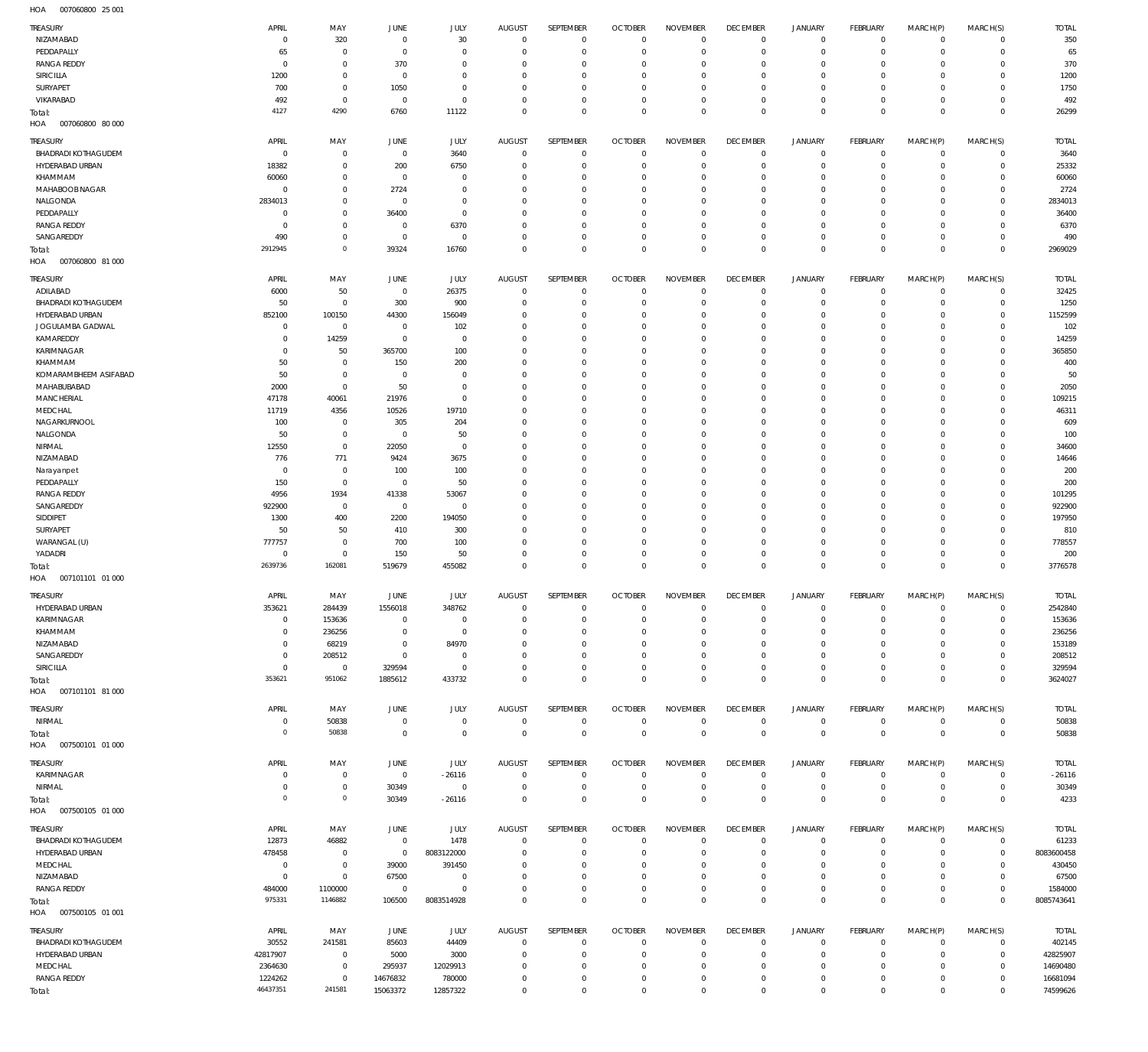007500800 14 000 HOA

| <b>TREASURY</b>                                                      | APRIL                                  | MAY                               | JUNE                                            | JULY                               | <b>AUGUST</b>                                 | SEPTEMBER                                  | <b>OCTOBER</b>                                     | <b>NOVEMBER</b>                               | <b>DECEMBER</b>                                 | <b>JANUARY</b>                             | <b>FEBRUARY</b>                               | MARCH(P)                                  | MARCH(S)                                  | <b>TOTAL</b>                     |
|----------------------------------------------------------------------|----------------------------------------|-----------------------------------|-------------------------------------------------|------------------------------------|-----------------------------------------------|--------------------------------------------|----------------------------------------------------|-----------------------------------------------|-------------------------------------------------|--------------------------------------------|-----------------------------------------------|-------------------------------------------|-------------------------------------------|----------------------------------|
| HYDERABAD URBAN                                                      | $\overline{0}$                         | $\mathbf 0$                       | 425000                                          | $\mathbf 0$                        | $\mathbf{0}$                                  | $\mathbf 0$                                | $\overline{0}$                                     | $^{\circ}$                                    | $^{\circ}$                                      | $\circ$                                    | $\mathbf 0$                                   | $\mathbf 0$                               | 0                                         | 425000                           |
| MEDCHAL                                                              | 3180838                                | $\mathbf 0$                       | $\overline{0}$                                  | $\mathbf 0$                        | $\overline{0}$                                | $\mathbf 0$                                | $\overline{0}$                                     | $\Omega$                                      | $\Omega$                                        | $\mathbf 0$                                | $\mathbf 0$                                   | $^{\circ}$                                | $\mathbf 0$                               | 3180838                          |
| <b>RANGA REDDY</b>                                                   | 1099250                                | 7411500                           | 31500                                           | 11542000                           | $\mathbf 0$                                   | $\mathbf 0$                                | $^{\circ}$                                         | $^{\circ}$                                    | $^{\circ}$                                      | 0                                          | $\mathbf 0$                                   | 0                                         | $\mathbf 0$                               | 20084250                         |
| Total:<br>HOA<br>007500800 79 000                                    | 4280088                                | 7411500                           | 456500                                          | 11542000                           | $\overline{0}$                                | $\mathbf 0$                                | $\overline{0}$                                     | $\Omega$                                      | $\Omega$                                        | $\Omega$                                   | $\mathbf 0$                                   | $\Omega$                                  | $\mathbf 0$                               | 23690088                         |
| <b>TREASURY</b><br>NALGONDA<br>Total:<br>007500800 81 000            | APRIL<br>$\mathbf 0$<br>$\overline{0}$ | MAY<br>$\mathbf 0$<br>$\mathbf 0$ | <b>JUNE</b><br>$\overline{0}$<br>$\overline{0}$ | JULY<br>109848<br>109848           | AUGUST<br>$\mathbf 0$<br>$\overline{0}$       | SEPTEMBER<br>$\overline{0}$<br>$\mathbf 0$ | <b>OCTOBER</b><br>$\overline{0}$<br>$\overline{0}$ | <b>NOVEMBER</b><br>$^{\circ}$<br>$\mathbf 0$  | <b>DECEMBER</b><br>$^{\circ}$<br>$\overline{0}$ | <b>JANUARY</b><br>$^{\circ}$<br>$\Omega$   | <b>FEBRUARY</b><br>$\mathbf 0$<br>$\mathbb O$ | MARCH(P)<br>$\mathbf 0$<br>$\overline{0}$ | MARCH(S)<br>$\mathbf 0$<br>$\mathbf 0$    | <b>TOTAL</b><br>109848<br>109848 |
| HOA<br>TREASURY                                                      | APRIL                                  | MAY                               | JUNE                                            | JULY                               | <b>AUGUST</b>                                 | <b>SEPTEMBER</b>                           | <b>OCTOBER</b>                                     | <b>NOVEMBER</b>                               | <b>DECEMBER</b>                                 | <b>JANUARY</b>                             | <b>FEBRUARY</b>                               | MARCH(P)                                  | MARCH(S)                                  | <b>TOTAL</b>                     |
| <b>BHADRADI KOTHAGUDEM</b>                                           | $\mathbf 0$                            | $\mathbf 0$                       | $\overline{0}$                                  | 10657                              | $^{\circ}$                                    | $\mathbf 0$                                | $\overline{0}$                                     | $^{\circ}$                                    | $^{\circ}$                                      | $\circ$                                    | $^{\circ}$                                    | $\mathbf 0$                               | $\mathbf 0$                               | 10657                            |
| BHOOPALAPALLY                                                        | $\mathbf 0$                            | $\mathbf 0$                       | 596625                                          | $^{\circ}$                         | $\mathbf 0$                                   | $\mathbf 0$                                | $\overline{0}$                                     | $\Omega$                                      | $^{\circ}$                                      | $\Omega$                                   | $^{\circ}$                                    | $^{\circ}$                                | $\mathbf 0$                               | 596625                           |
| HYDERABAD URBAN                                                      | $\mathbf 0$                            | 15552000                          | 2700                                            | 6064                               | $\mathbf 0$                                   | 0                                          | $^{\circ}$                                         | $\Omega$                                      | $^{\circ}$                                      | $\Omega$                                   | $\mathbf 0$                                   | 0                                         | $\mathbf 0$                               | 15560764                         |
| <b>JAGTIAL</b>                                                       | $\mathbf 0$                            | $\mathbf 0$                       | $^{\circ}$                                      | 11856                              | 0                                             | 0                                          | $^{\circ}$                                         | $\Omega$                                      | $\Omega$                                        | $\Omega$                                   | $\mathbf 0$                                   | -C                                        | $\mathbf 0$                               | 11856                            |
| KARIMNAGAR                                                           | $\mathbf 0$                            | $\mathbf 0$                       | $\overline{0}$                                  | 8157                               | $\Omega$                                      | 0                                          | $^{\circ}$                                         | $\Omega$                                      | $\Omega$                                        | $\Omega$                                   | $\mathbf 0$                                   | -C                                        | $\mathbf 0$                               | 8157                             |
| NALGONDA                                                             | $\mathbf 0$                            | $\mathbf 0$                       | $\overline{0}$                                  | 140                                | 0                                             | 0                                          | $^{\circ}$                                         | $\Omega$                                      | $\Omega$                                        | $\Omega$                                   | $\mathbf 0$                                   | -C                                        | $\mathbf 0$                               | 140                              |
| NIRMAL                                                               | $\mathbf 0$                            | $\mathbf 0$                       | $\overline{0}$                                  | 195688                             | $\Omega$                                      | $\Omega$                                   | $^{\circ}$                                         | $\Omega$                                      | $\Omega$                                        | $\Omega$                                   | $\mathbf 0$                                   | -C                                        | $\mathbf 0$                               | 195688                           |
| PEDDAPALLY                                                           | $\mathbf 0$                            | $\mathbf 0$                       | $\overline{0}$                                  | 365                                | 0                                             | 0                                          | $^{\circ}$                                         | $\Omega$                                      | $^{\circ}$                                      | $\Omega$                                   | $\mathbf 0$                                   | -C                                        | $\mathbf 0$                               | 365                              |
| <b>RANGA REDDY</b>                                                   | $\mathbf 0$                            | $\mathbf 0$                       | 17                                              | 1963055                            | $\Omega$                                      | $\Omega$                                   | $^{\circ}$                                         | $\Omega$                                      | $\Omega$                                        | $\Omega$                                   | $\mathbf 0$                                   | -C                                        | 0                                         | 1963072                          |
| SANGAREDDY                                                           | $\mathbf 0$                            | $\mathbf 0$                       | $\overline{0}$                                  | 2501                               | $\mathbf 0$                                   | $\mathbf 0$                                | $\overline{0}$                                     | $\Omega$                                      | $^{\circ}$                                      | $\mathbf 0$                                | $\mathbf 0$                                   | 0                                         | $\mathbf 0$                               | 2501                             |
| Total:<br>HOA<br>020201101 01 000                                    | $\circ$                                | 15552000                          | 599342                                          | 2198483                            | $\Omega$                                      | $\mathbf 0$                                | $\overline{0}$                                     | $\Omega$                                      | $\Omega$                                        | $\Omega$                                   | $\mathbf 0$                                   | $\Omega$                                  | $\mathbf 0$                               | 18349825                         |
| <b>TREASURY</b><br>WARANGAL (R)<br>Total:<br>020201101 81 001<br>HOA | APRIL<br>300<br>300                    | MAY<br>$\mathbf 0$<br>$\mathbf 0$ | JUNE<br>$\overline{0}$<br>$\overline{0}$        | JULY<br>$^{\circ}$<br>$\mathbf{0}$ | <b>AUGUST</b><br>$^{\circ}$<br>$\mathbb O$    | SEPTEMBER<br>$\mathbf 0$<br>$\,0\,$        | <b>OCTOBER</b><br>$^{\circ}$<br>$\mathbb O$        | <b>NOVEMBER</b><br>$^{\circ}$<br>$\mathbf{0}$ | <b>DECEMBER</b><br>$^{\circ}$<br>$\overline{0}$ | <b>JANUARY</b><br>$\circ$<br>$\mathbf{0}$  | <b>FEBRUARY</b><br>$\mathbf 0$<br>$\mathbb O$ | MARCH(P)<br>$^{\circ}$<br>$\overline{0}$  | MARCH(S)<br>$\mathbf 0$<br>$\mathbf 0$    | <b>TOTAL</b><br>300<br>300       |
| TREASURY                                                             | APRIL                                  | MAY                               | JUNE                                            | JULY                               | <b>AUGUST</b>                                 | <b>SEPTEMBER</b>                           | <b>OCTOBER</b>                                     | <b>NOVEMBER</b>                               | <b>DECEMBER</b>                                 | <b>JANUARY</b>                             | <b>FEBRUARY</b>                               | MARCH(P)                                  | MARCH(S)                                  | <b>TOTAL</b>                     |
| BHOOPALAPALLY                                                        | 5000                                   | $\mathbf 0$                       | 5000                                            | $^{\circ}$                         | $^{\circ}$                                    | $\mathbf 0$                                | $^{\circ}$                                         | $^{\circ}$                                    | $^{\circ}$                                      | $\circ$                                    | $\mathbf 0$                                   | $^{\circ}$                                | $\mathbf 0$                               | 10000                            |
| <b>JAGTIAL</b>                                                       | 300                                    | $\mathbf 0$                       | 300                                             | 600                                | 0                                             | $\mathbf 0$                                | $\overline{0}$                                     | $\Omega$                                      | $\Omega$                                        | $\Omega$                                   | $^{\circ}$                                    | -C                                        | $\mathbf 0$                               | 1200                             |
| <b>JANGAON</b>                                                       | 900                                    | $\mathbf 0$                       | 1200                                            | 900                                | $\Omega$                                      | $\mathbf 0$                                | $^{\circ}$                                         | $\Omega$                                      | $\Omega$                                        | $\Omega$                                   | $\mathbf 0$                                   | 0                                         | $\mathbf 0$                               | 3000                             |
| JOGULAMBA GADWAL                                                     | $\mathbf 0$                            | $\mathbf 0$                       | 1548670                                         | 233053                             | $\Omega$                                      | 0                                          | $^{\circ}$                                         | $\Omega$                                      | $\Omega$                                        | $\Omega$                                   | $\mathbf 0$                                   | -C                                        | $\mathbf 0$                               | 1781723                          |
| KAMAREDDY                                                            | $\mathbf 0$                            | $\mathbf 0$                       | $^{\circ}$                                      | 3046470                            | $\Omega$                                      | 0                                          | $^{\circ}$                                         | $\Omega$                                      | $\Omega$                                        | $\Omega$                                   | $\mathbf 0$                                   | -C                                        | 0                                         | 3046470                          |
| KARIMNAGAR                                                           | 100                                    | $\mathbf 0$                       | $\overline{0}$                                  | 600                                | 0                                             | 0                                          | $^{\circ}$                                         | $\Omega$                                      | $\Omega$                                        | $\Omega$                                   | $\mathbf 0$                                   | -C                                        | $\mathbf 0$                               | 700                              |
| KOMARAMBHEEM ASIFABAD                                                | $\mathbf 0$                            | $\mathbf 0$                       | $\overline{0}$                                  | 649092                             | $\Omega$                                      | $\Omega$                                   | $^{\circ}$                                         | $\Omega$                                      | $\Omega$                                        | $\Omega$                                   | $\mathbf 0$                                   | -C                                        | $\mathbf 0$                               | 649092                           |
| MAHABOOB NAGAR                                                       | $\mathbf 0$                            | $\mathbf 0$                       | 1232844                                         | $\mathbf 0$                        | 0                                             | 0                                          | $^{\circ}$                                         | $\Omega$                                      | $^{\circ}$                                      | $\Omega$                                   | $^{\circ}$                                    | -C                                        | $\mathbf 0$                               | 1232844                          |
| MAHABUBABAD                                                          | $\mathbf 0$                            | 300                               | $\overline{0}$                                  | 1500                               | $\Omega$                                      | $\Omega$                                   | $^{\circ}$                                         | $\Omega$                                      | $\Omega$                                        | $\Omega$                                   | $\mathbf 0$                                   | -C                                        | $\mathbf 0$                               | 1800                             |
| MEDAK                                                                | 890571                                 | 2500                              | 2500                                            | $\mathbf 0$                        | $\mathbf 0$                                   | $\mathbf 0$                                | $^{\circ}$                                         | $\Omega$                                      | $^{\circ}$                                      | $\Omega$                                   | $\mathbf 0$                                   | $\Omega$                                  | $\mathbf 0$                               | 895571                           |
| MEDCHAL                                                              | $\mathbf 0$                            | $\mathbf 0$                       | 1924594                                         | $\mathbf 0$                        | $\Omega$                                      | $\Omega$                                   | $^{\circ}$                                         | $\Omega$                                      | $\Omega$                                        | $\Omega$                                   | $\Omega$                                      | -C                                        | $\mathbf 0$                               | 1924594                          |
| Mulugu                                                               | $\overline{0}$                         | $\mathbf 0$                       | $\overline{0}$                                  | 10000                              | $\mathbf 0$                                   | $\mathbf 0$                                | $^{\circ}$                                         | $\Omega$                                      | $^{\circ}$                                      | $\circ$                                    | $\mathbf 0$                                   | $\Omega$                                  | $\mathbf 0$                               | 10000                            |
| NAGARKURNOOL                                                         | 258438                                 | 2000                              | 6000                                            | 4000                               | $\Omega$                                      | $\Omega$                                   | $^{\circ}$                                         | $\Omega$                                      | $\Omega$                                        | $\Omega$                                   | $\mathbf 0$                                   | -C                                        | $\mathbf 0$                               | 270438                           |
| NIZAMABAD                                                            | 35000                                  | $\mathbf 0$                       | $\overline{0}$                                  | 0                                  | $\mathbf 0$                                   | $\mathbf 0$                                | $^{\circ}$                                         | $\Omega$                                      | $\Omega$                                        | $\Omega$                                   | $\mathbf 0$                                   | -C                                        | $\mathbf 0$                               | 35000                            |
| Narayanpet                                                           | 492000                                 | $\mathbf 0$                       | $\overline{0}$                                  | 0                                  | $\Omega$                                      | $\Omega$                                   | $^{\circ}$                                         | $\Omega$                                      | $\Omega$                                        | $\Omega$                                   | $\mathbf 0$                                   | $\Omega$                                  | $\mathbf 0$                               | 492000                           |
| SANGAREDDY                                                           | 2500                                   | 12500                             | 10000                                           | 0                                  | $\mathbf 0$                                   | 0                                          | $^{\circ}$                                         | $\Omega$                                      | $\Omega$                                        | $\Omega$                                   | $\mathbf 0$                                   | $\Omega$                                  | 0                                         | 25000                            |
| SIDDIPET                                                             | 2500                                   | $\mathbf 0$                       | 5000                                            | $\mathbf 0$                        | $\mathbf 0$                                   | 0                                          | $^{\circ}$                                         | $\Omega$                                      | $\Omega$                                        | $\Omega$                                   | $\mathbf 0$                                   | $\Omega$                                  | $\mathbf 0$                               | 7500                             |
| SIRICILLA                                                            | 300                                    | $\mathbf 0$                       | $^{\circ}$                                      | 300                                | $\mathbf 0$                                   | 0                                          | $^{\circ}$                                         | $\Omega$                                      | $\Omega$                                        | $\Omega$                                   | $\mathbf 0$                                   | $\Omega$                                  | 0                                         | 600                              |
| SURYAPET                                                             | $\overline{0}$                         | $\mathbf 0$                       | 1373984                                         | $\Omega$                           | $\Omega$                                      | $\mathbf 0$                                | $\mathbf 0$                                        | $\Omega$                                      | $\Omega$                                        | $\Omega$                                   | $\mathbf 0$                                   | $\Omega$                                  | $\mathbf 0$                               | 1373984                          |
| VIKARABAD                                                            | 3269250                                | $\mathbf 0$                       | $^{\circ}$                                      | $\mathbf 0$                        | $\mathbf 0$                                   | $\mathbf{0}$                               | $\overline{0}$                                     | $\mathbf{0}$                                  | $\overline{0}$                                  | $\circ$                                    | $\mathbf 0$                                   | 0                                         | $\circ$                                   | 3269250                          |
| WANAPARTHY                                                           | 1280000                                | $\mathbf 0$                       | 156120                                          | $\mathbf 0$                        | $^{\circ}$                                    | $\mathbf 0$                                | $\mathbf 0$                                        | $^{\circ}$                                    | $\Omega$                                        | $\mathbf 0$                                | $\mathbf 0$                                   | $\mathbf 0$                               | $\mathbf 0$                               | 1436120                          |
| WARANGAL (R)                                                         | $\mathbf{0}$                           | 2500                              | 600                                             | 600                                | $\mathbf 0$                                   | $\mathbf 0$                                | $\mathbf 0$                                        | $\mathbf{0}$                                  | $^{\circ}$                                      | $\mathbf 0$                                | $\mathbf 0$                                   | 0                                         | $\mathbf 0$                               | 3700                             |
| WARANGAL (U)<br>YADADRI<br>Total:<br>HOA  020201102  01  000         | 7100<br>$\mathbf 0$<br>6243959         | 300<br>$\overline{0}$<br>20100    | 5300<br>1640368<br>7912480                      | 5000<br>$\mathbf 0$<br>3952115     | $\mathbf 0$<br>$\mathbf{0}$<br>$\overline{0}$ | $\mathbf 0$<br>$\mathbf 0$<br>$\mathbf 0$  | $^{\circ}$<br>$\mathbf 0$<br>$\mathbb O$           | $\Omega$<br>$^{\circ}$<br>$^{\circ}$          | $\Omega$<br>$^{\circ}$<br>$\mathbf{0}$          | $\Omega$<br>$\mathbf 0$<br>$\mathbf{0}$    | $\mathbf 0$<br>$\mathbf 0$<br>$\mathbb O$     | 0<br>$\mathbf 0$<br>$\overline{0}$        | 0<br>$\mathbf 0$<br>$\mathbb O$           | 17700<br>1640368<br>18128654     |
| <b>TREASURY</b>                                                      | APRIL                                  | MAY                               | JUNE                                            | JULY                               | <b>AUGUST</b>                                 | SEPTEMBER                                  | <b>OCTOBER</b>                                     | <b>NOVEMBER</b>                               | <b>DECEMBER</b>                                 | <b>JANUARY</b>                             | <b>FEBRUARY</b>                               | MARCH(P)                                  | MARCH(S)                                  | <b>TOTAL</b>                     |
| <b>BHADRADI KOTHAGUDEM</b>                                           | $\overline{0}$                         | $\mathbf 0$                       | 2500                                            | 2800                               | $\mathbf{0}$                                  | $\mathbf 0$                                | $\overline{0}$                                     | $^{\circ}$                                    | $^{\circ}$                                      | $\circ$                                    | $\mathbf 0$                                   | $\mathbf 0$                               | $\mathbf 0$                               | 5300                             |
| KHAMMAM                                                              | 2100                                   | $\mathbf 0$                       | 300                                             | 300                                | $\mathbf{0}$                                  | $\mathbf 0$                                | $\overline{0}$                                     | $^{\circ}$                                    | $\mathbf{0}$                                    | $\mathbf 0$                                | $\mathbf 0$                                   | $\mathbf 0$                               | $\mathbf 0$                               | 2700                             |
| Mulugu                                                               | $\overline{0}$                         | $\mathbf 0$                       | 2500                                            | $\mathbf{0}$                       | $^{\circ}$                                    | $\mathbf 0$                                | $\overline{0}$                                     | $^{\circ}$                                    | $^{\circ}$                                      | $\mathbf 0$                                | $\mathbf 0$                                   | 0                                         | $\mathbf 0$                               | 2500                             |
| NAGARKURNOOL                                                         | $\overline{0}$                         | 8000                              | $\mathbf 0$                                     | 8000                               | $\overline{0}$                                | $\mathbf 0$                                | $\overline{0}$                                     | $\mathbf{0}$                                  | $\mathbf{0}$                                    | $\mathbf 0$                                | $\mathbf 0$                                   | $\mathbf 0$                               | $\mathbf 0$                               | 16000                            |
| SANGAREDDY                                                           | 10000                                  | $\overline{0}$                    | $\mathbf 0$                                     | $\overline{0}$                     | $\mathbf{0}$                                  | $\mathbf 0$                                | $\mathbf 0$                                        | $^{\circ}$                                    | $\mathbf{0}$                                    | $\circ$                                    | $\mathbf 0$                                   | $\mathbf 0$                               | $\mathbf 0$                               | 10000                            |
| Total:<br>HOA<br>020201102 02 000                                    | 12100                                  | 8000                              | 5300                                            | 11100                              | $\overline{0}$                                | $\mathbf 0$                                | $\overline{0}$                                     | $\mathbf{0}$                                  | $\overline{0}$                                  | $\Omega$                                   | $\mathbb O$                                   | $\overline{0}$                            | $\mathbf 0$                               | 36500                            |
| TREASURY                                                             | APRIL                                  | MAY                               | JUNE                                            | JULY                               | AUGUST                                        | SEPTEMBER                                  | <b>OCTOBER</b>                                     | <b>NOVEMBER</b>                               | <b>DECEMBER</b>                                 | <b>JANUARY</b>                             | <b>FEBRUARY</b>                               | MARCH(P)                                  | MARCH(S)                                  | <b>TOTAL</b>                     |
| KAMAREDDY                                                            | $\overline{0}$                         | $\mathbf 0$                       | $\overline{0}$                                  | 300                                | $\overline{0}$                                | $\mathbf 0$                                | $\mathbf 0$                                        | $\mathbf 0$                                   | $^{\circ}$                                      | $\circ$                                    | $\mathbf 0$                                   | $\mathbf 0$                               | $\circ$                                   | 300                              |
| Total:                                                               | $\overline{0}$                         | $\mathbf 0$                       | $\overline{0}$                                  | 300                                | $\mathbb O$                                   | $\,0\,$                                    | $\overline{0}$                                     | $\mathbf 0$                                   | $\overline{0}$                                  | $\mathbf 0$                                | $\mathbb O$                                   | $\mathbf 0$                               | $\mathbb O$                               | 300                              |
| HOA<br>020201102 05 800<br>TREASURY                                  | APRIL                                  | MAY                               | JUNE                                            | JULY                               | AUGUST                                        | SEPTEMBER                                  | <b>OCTOBER</b>                                     | <b>NOVEMBER</b>                               | <b>DECEMBER</b>                                 | <b>JANUARY</b>                             | <b>FEBRUARY</b>                               | MARCH(P)                                  | MARCH(S)                                  | <b>TOTAL</b>                     |
| HYDERABAD URBAN                                                      | 245000                                 | 46000                             | 299886                                          | 860271                             | $\mathbf 0$                                   | $\mathbf 0$                                | $\overline{0}$                                     | $^{\circ}$                                    | $^{\circ}$                                      | $\circ$                                    | $\mathbf 0$                                   | $\mathbf 0$                               | $\circ$                                   | 1451157                          |
| <b>JAGTIAL</b>                                                       | 5000                                   | $\overline{0}$                    | $\overline{0}$                                  | $\mathbf 0$                        | $\overline{0}$                                | $\mathbf 0$                                | $\overline{0}$                                     | $^{\circ}$                                    | $\mathbf 0$                                     | $^{\circ}$                                 | $\mathbf 0$                                   | $\mathbf 0$                               | $\mathsf{O}\xspace$                       | 5000                             |
| Total:<br>HOA<br>020201102 06 001                                    | 250000                                 | 46000                             | 299886                                          | 860271                             | $\mathbb O$                                   | $\mathbf 0$                                | $\mathbb O$                                        | $\mathbb O$                                   | $\overline{0}$                                  | $\mathbf 0$                                | $\mathbb O$                                   | $\mathbb O$                               | $\mathbb O$                               | 1456157                          |
| TREASURY                                                             | APRIL                                  | MAY                               | JUNE                                            | JULY                               | AUGUST                                        | SEPTEMBER                                  | <b>OCTOBER</b>                                     | <b>NOVEMBER</b>                               | <b>DECEMBER</b>                                 | <b>JANUARY</b>                             | <b>FEBRUARY</b>                               | MARCH(P)                                  | MARCH(S)                                  | <b>TOTAL</b>                     |
| <b>BHADRADI KOTHAGUDEM</b>                                           | 600                                    | $\mathbf 0$                       | $\overline{0}$                                  | $\mathbf{0}$                       | $\mathbf{0}$                                  | $\mathbf 0$                                | $\overline{0}$                                     | $^{\circ}$                                    | $^{\circ}$                                      | $\circ$                                    | $\mathbf 0$                                   | $\mathbf 0$                               | $\mathbf 0$                               | 600                              |
| KARIMNAGAR                                                           | 250                                    | $\mathbf 0$                       | $\overline{0}$                                  | $^{\circ}$                         | $^{\circ}$                                    | $\mathbf 0$                                | $\mathbf 0$                                        | $^{\circ}$                                    | $^{\circ}$                                      | $\mathbf 0$                                | $\mathbf 0$                                   | $\mathbf 0$                               | $\mathbf 0$                               | 250                              |
| <b>RANGA REDDY</b><br>SANGAREDDY                                     | $\overline{0}$<br>8150<br>9000         | $\mathbf 0$<br>6450<br>6450       | 250<br>6300<br>6550                             | 330<br>6300<br>6630                | $^{\circ}$<br>$\mathbf 0$<br>$\mathbf 0$      | $\mathbf 0$<br>$\mathbf 0$<br>$\mathbf 0$  | $\mathbf 0$<br>$\mathbf 0$<br>$\mathbf 0$          | $^{\circ}$<br>$\mathbf{0}$<br>$\overline{0}$  | $^{\circ}$<br>$\mathbf{0}$<br>$\mathbf 0$       | $\mathbf 0$<br>$\mathbf 0$<br>$\mathbf{0}$ | $\mathbf 0$<br>$\mathbf 0$<br>$\mathbf 0$     | $^{\circ}$<br>$\mathbf 0$<br>$^{\circ}$   | $\mathbf 0$<br>$\mathbf 0$<br>$\mathbb O$ | 580<br>27200<br>28630            |
| Total:                                                               |                                        |                                   |                                                 |                                    |                                               |                                            |                                                    |                                               |                                                 |                                            |                                               |                                           |                                           |                                  |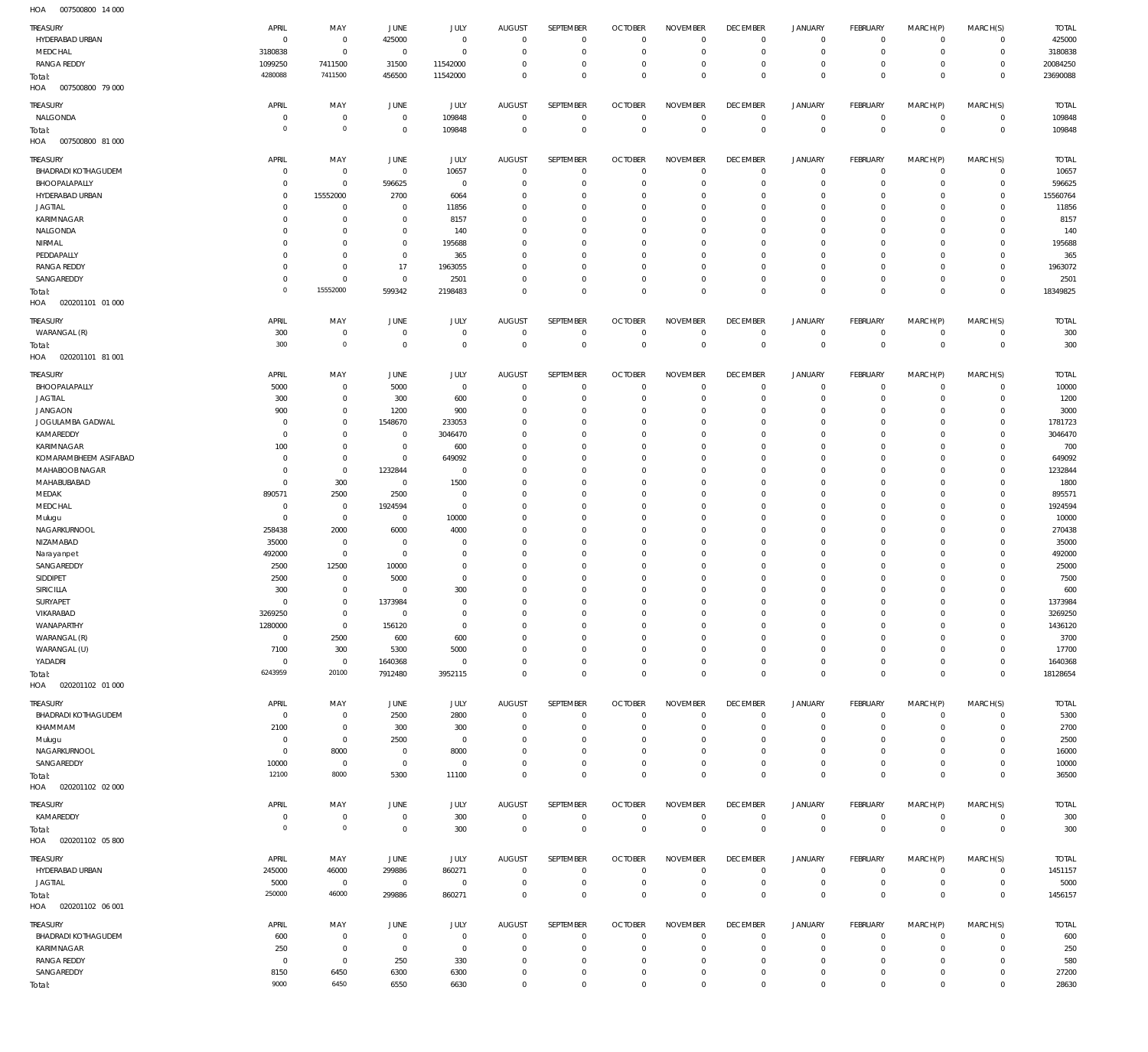020201102 06 800 HOA

| TREASURY                   | APRIL       | MAY                 | JUNE           | JULY        | <b>AUGUST</b>  | SEPTEMBER        | <b>OCTOBER</b> | <b>NOVEMBER</b> | <b>DECEMBER</b> | <b>JANUARY</b>     | <b>FEBRUARY</b> | MARCH(P)             | MARCH(S)       | <b>TOTAL</b> |
|----------------------------|-------------|---------------------|----------------|-------------|----------------|------------------|----------------|-----------------|-----------------|--------------------|-----------------|----------------------|----------------|--------------|
| ADILABAD                   | 8100        | 200                 | 1000           | 62150       | $\overline{0}$ | $\overline{0}$   | $\overline{0}$ | $\mathbf{0}$    | $\mathbf 0$     | $\overline{0}$     | $\circ$         | $\Omega$             | $\Omega$       | 71450        |
| BHADRADI KOTHAGUDEM        | 10300       | 8700                | 8500           | 30400       | $\overline{0}$ | $\mathbf 0$      | $\overline{0}$ | $\mathbf 0$     | $\mathbb O$     | $\mathbf 0$        | $\mathbf 0$     | $\Omega$             | $\circ$        | 57900        |
| BHOOPALAPALLY              | 5500        | 250                 | 250            | 550         | $\mathbf 0$    | $\mathbf 0$      | $\mathbf{0}$   | $\Omega$        | $\mathbf 0$     | $\mathbf 0$        | $\mathbf 0$     | $\Omega$             | $\circ$        | 6550         |
| HYDERABAD URBAN            | 165714      | 434819              | 49450          | 182930      | $\Omega$       | $\mathbf 0$      | $\mathbf{0}$   | 0               | $\mathbf 0$     | $\mathbf 0$        | $\mathbf 0$     | $\Omega$             | $\Omega$       | 832913       |
| <b>JAGTIAL</b>             | 2260        | 1500                | 1700           | 7175        | $\Omega$       | $\Omega$         | $\mathbf{0}$   | $\Omega$        | $\overline{0}$  | $\circ$            | $\circ$         | $\Omega$             | $\Omega$       | 12635        |
| <b>JANGAON</b>             | 3050        | 400                 | 5300           | 2300        | $\mathbf 0$    | $\mathbf 0$      | $\mathbf{0}$   | 0               | $\mathbf 0$     | $\circ$            | $\mathbf 0$     | $\Omega$             | $\Omega$       | 11050        |
| JOGULAMBA GADWAL           | 2850        | $\mathbf{0}$        | 250            | 5250        | $\Omega$       | $\Omega$         | $\mathbf{0}$   | $\Omega$        | $\Omega$        | $\circ$            | $\circ$         | $\Omega$             | $\Omega$       | 8350         |
| KAMAREDDY                  | 12250       | $\bf 0$             | 19400          | 28825       | $\Omega$       | $\mathbf 0$      | $\mathbf{0}$   | 0               | $\Omega$        | $\circ$            | $\mathbf 0$     | $\Omega$             | $\Omega$       | 60475        |
| KARIMNAGAR                 | 21243       | 3375                | 4925           | 41900       | $\Omega$       | $\mathbf 0$      | $\mathbf{0}$   | $\Omega$        | $\mathbf{0}$    | $\circ$            | $\mathbf 0$     | $\Omega$             | $\Omega$       | 71443        |
| KHAMMAM                    | 11275       | 24000               | 24630          | 56100       | $\Omega$       | $\mathbf 0$      | $\mathbf{0}$   | 0               | $\mathbf 0$     | $\circ$            | $\mathbf 0$     | $\Omega$             | $\Omega$       | 116005       |
| KOMARAMBHEEM ASIFABAD      | 4875        | $\mathbf 0$         | 2500           | 1150        | $\mathbf 0$    | $\mathbf 0$      | $\mathbf{0}$   | $\Omega$        | $\mathbf{0}$    | $\mathbf 0$        | $\mathbf 0$     | $\Omega$             | $\Omega$       | 8525         |
| MAHABOOB NAGAR             | 2830        | $\mathbf 0$         | 700            | 38850       | $\Omega$       | $\Omega$         | $\mathbf{0}$   | $\Omega$        | $\Omega$        | $\circ$            | $\circ$         | $\Omega$             | $\Omega$       | 42380        |
| MAHABUBABAD                | 3650        | $\bf 0$             | 1600           | 10160       | $\mathbf 0$    | $\mathbf 0$      | $\mathbf{0}$   | $\Omega$        | $\mathbf{0}$    | $\circ$            | $\mathbf 0$     | $\Omega$             | $\Omega$       | 15410        |
| <b>MANCHERIAL</b>          | 9850        | 9327                | 4425           | 21935       | $\Omega$       | $\Omega$         | $\mathbf{0}$   | $\Omega$        | $\Omega$        | $\circ$            | $\mathbf 0$     | $\Omega$             | $\Omega$       | 45537        |
| MEDAK                      | 1000        | $\mathbf 0$         | 1000           | 39150       | $\mathbf 0$    | $\mathbf 0$      | $\mathbf{0}$   | $\Omega$        | $\mathbf 0$     | $\circ$            | $\mathbf 0$     | $\Omega$             | $\Omega$       | 41150        |
| MEDCHAL                    | 5380        | 350                 | 5500           | 51475       | $\Omega$       | $\Omega$         | $\mathbf{0}$   | $\Omega$        | $\Omega$        | $\circ$            | $\circ$         | $\Omega$             | $\Omega$       | 62705        |
| Mulugu                     | 750         | $\mathbf 0$         | 5100           | 1150        | $\mathbf 0$    | $\mathbf 0$      | $\mathbf{0}$   | $\Omega$        | $\mathbf 0$     | $\circ$            | $\mathbf 0$     | $\Omega$             | $\Omega$       | 7000         |
| NAGARKURNOOL               | 4750        | 4250                | 3450           | 9350        | $\Omega$       | $\Omega$         | $\mathbf{0}$   | $\Omega$        | $\Omega$        | $\circ$            | $\mathbf 0$     | $\Omega$             | $\Omega$       | 21800        |
| NALGONDA                   | 7475        | 2900                | 1780           | 29655       | $\Omega$       | $\Omega$         | $\mathbf{0}$   | $\Omega$        | $\overline{0}$  | $\circ$            | $\circ$         | $\Omega$             | $\Omega$       | 41810        |
| NIRMAL                     | 2250        | 250                 | 1800           | 20125       | $\Omega$       | $\mathbf 0$      | $\mathbf{0}$   | $\Omega$        | $\Omega$        | $\circ$            | $\mathbf 0$     | $\Omega$             | $\Omega$       | 24425        |
| NIZAMABAD                  | 6900        | 1000                | 26900          | 82085       | $\Omega$       | $\Omega$         | $\mathbf{0}$   | $\Omega$        | $\overline{0}$  | $^{\circ}$         | $\circ$         | $\Omega$             | $\circ$        | 116885       |
|                            |             | $\overline{0}$      |                |             | $\mathbf 0$    | $\mathbf 0$      | $\mathbf{0}$   | 0               | $\mathbf{0}$    |                    | $\mathbf 0$     | $\Omega$             | $\Omega$       |              |
| Narayanpet                 | 1200        |                     | $\overline{0}$ | 13525       | $\Omega$       | $\Omega$         | $\mathbf{0}$   | $\Omega$        | $\Omega$        | $\circ$<br>$\circ$ | $\circ$         | $\Omega$             | $\Omega$       | 14725        |
| PEDDAPALLY                 | 2050        | 1050                | 3600           | 21475       | $\Omega$       |                  |                |                 | $\Omega$        |                    |                 |                      | $\Omega$       | 28175        |
| <b>RANGA REDDY</b>         | 17275       | 11350               | 350            | 41575       | $\Omega$       | $\mathbf 0$      | $\mathbf{0}$   | $\Omega$        | $\Omega$        | $^{\circ}$         | $\mathbf 0$     | $\Omega$<br>$\Omega$ | $\Omega$       | 70550        |
| SANGAREDDY                 | 3680        | 7750                | $\overline{0}$ | 34375       |                | $\Omega$         | $\mathbf{0}$   | $\Omega$        |                 | $\circ$            | $\circ$         |                      |                | 45805        |
| SIDDIPET                   | 4600        | 3100                | 2950           | 22200       | $\Omega$       | $\mathbf 0$      | $\mathbf{0}$   | 0               | $\mathbf 0$     | $^{\circ}$         | $\mathbf 0$     | $\Omega$             | $\Omega$       | 32850        |
| SIRICILLA                  | 3800        | $\mathbf 0$         | 3500           | 18475       | $\Omega$       | $\Omega$         | $\mathbf{0}$   | $\Omega$        | $\mathbf{0}$    | $\mathbf 0$        | $\mathbf 0$     | $\Omega$             | $\Omega$       | 25775        |
| <b>SURYAPET</b>            | 18130       | 17100               | 3100           | 13230       | $\Omega$       | $\Omega$         | $\mathbf{0}$   | $\Omega$        | $\Omega$        | $\circ$            | $\circ$         | $\Omega$             | $\Omega$       | 51560        |
| VIKARABAD                  | 23225       | 2600                | 2850           | 80450       | $\mathbf 0$    | $\mathbf 0$      | $\mathbf{0}$   | $\Omega$        | $\mathbf{0}$    | $\circ$            | $\mathbf 0$     | $\Omega$             | $\Omega$       | 109125       |
| WANAPARTHY                 | 18700       | $\mathbf 0$         | 650            | 36975       | $\Omega$       | $\Omega$         | $\mathbf{0}$   | $\Omega$        | $\overline{0}$  | $\circ$            | $\mathbf 0$     | $\Omega$             | $\Omega$       | 56325        |
| WARANGAL (R)               | 3600        | 5500                | 14650          | 22475       | $\mathbf 0$    | $\mathbf 0$      | $\mathbf{0}$   | $\Omega$        | $\mathbf 0$     | $\circ$            | $\mathbf 0$     | $\Omega$             | $\Omega$       | 46225        |
| WARANGAL (U)               | 17650       | 5800                | 28050          | 56980       | $\Omega$       | $\Omega$         | $\mathbf{0}$   | $\Omega$        | $\Omega$        | $\circ$            | $\circ$         | $\Omega$             | $\circ$        | 108480       |
| YADADRI                    | 1450        | 250                 | 100            | 580         | $\mathbf 0$    | $\mathbf 0$      | $\mathbf 0$    | 0               | $\mathbf 0$     | $\mathbf 0$        | $\circ$         | $\Omega$             | $\circ$        | 2380         |
| Total:                     | 407612      | 545821              | 229960         | 1084980     | $\Omega$       | $\Omega$         | $\overline{0}$ | 0               | $\mathbb O$     | $\mathbf 0$        | $\mathbb O$     | $\Omega$             | $\circ$        | 2268373      |
| HOA<br>020201102 81 000    |             |                     |                |             |                |                  |                |                 |                 |                    |                 |                      |                |              |
| TREASURY                   | APRIL       | MAY                 | JUNE           | JULY        | <b>AUGUST</b>  | SEPTEMBER        | <b>OCTOBER</b> | <b>NOVEMBER</b> | <b>DECEMBER</b> | <b>JANUARY</b>     | <b>FEBRUARY</b> | MARCH(P)             | MARCH(S)       | <b>TOTAL</b> |
| <b>BHADRADI KOTHAGUDEM</b> | $\mathbf 0$ | $\mathbf 0$         | 5000           | $\mathbf 0$ | $\mathbf 0$    | $\mathbf 0$      | $\overline{0}$ | $\mathbf 0$     | $\mathbf 0$     | $\circ$            | $^{\circ}$      | $\Omega$             | $\mathbf 0$    | 5000         |
| HYDERABAD URBAN            | $\mathbf 0$ | $\mathbf 0$         | 3885           | $\mathbf 0$ | $\mathbf 0$    | $\mathbf 0$      | $\mathbf{0}$   | $\Omega$        | $\mathbf 0$     | $\mathbf 0$        | $\mathbf 0$     | $\Omega$             | $\Omega$       | 3885         |
| KAMAREDDY                  | $\mathbf 0$ | $\mathbf 0$         | 18000          | $\mathbf 0$ | $\Omega$       | $\Omega$         | $\mathbf{0}$   | $\Omega$        | $\overline{0}$  | $\circ$            | $\circ$         | $\Omega$             | $\Omega$       | 18000        |
| KHAMMAM                    | 3600        | 600                 | 1800           | 3000        | $\Omega$       | $\Omega$         | $\mathbf 0$    | $\Omega$        | $\Omega$        | $\circ$            | $\Omega$        | $\Omega$             | $\Omega$       | 9000         |
| KOMARAMBHEEM ASIFABAD      | $\mathbf 0$ | $\mathbf 0$         | $\overline{0}$ | 2500        | $\Omega$       | $\Omega$         | $\mathbf{0}$   | $\Omega$        | $\Omega$        | $\circ$            | $\circ$         | $\Omega$             | $\Omega$       | 2500         |
| NAGARKURNOOL               | 1000        | 1000                | 1000           | 1000        | $\Omega$       | $\Omega$         | $\mathbf{0}$   | $\Omega$        | $\Omega$        | $\circ$            | $\circ$         | $\Omega$             | $\Omega$       | 4000         |
| NIZAMABAD                  | 74000       | $\mathbf 0$         | 41000          | 60000       | $\Omega$       | $\Omega$         | $\mathbf 0$    | $\Omega$        | $\Omega$        | $\circ$            | $\Omega$        | $\Omega$             | $\Omega$       | 175000       |
| <b>RANGA REDDY</b>         | $\mathbf 0$ | $\mathbf 0$         | $\overline{0}$ | 2500        | $\Omega$       | $\Omega$         | $\mathbf{0}$   | $\Omega$        | $\Omega$        | $\circ$            | $\circ$         | $\Omega$             | $\Omega$       | 2500         |
| SANGAREDDY                 | 900         | $\mathbf 0$         | 5300           | 8300        | $\Omega$       | $\Omega$         | $\Omega$       | $\Omega$        | $\Omega$        | $\circ$            | $\Omega$        | $\Omega$             | $\Omega$       | 14500        |
| SIDDIPET                   | 20000       | $\mathbf 0$         | $\overline{0}$ | 7500        | $\Omega$       | $\Omega$         | $\mathbf{0}$   | $\Omega$        | $\Omega$        | $\circ$            | $\Omega$        | $\Omega$             | $\Omega$       | 27500        |
| SURYAPET                   | $\mathbf 0$ | 10000               | $\overline{0}$ | $\Omega$    | $\Omega$       | $\Omega$         | $\Omega$       | $\Omega$        | $\Omega$        | $\Omega$           | $\circ$         | $\Omega$             | $\circ$        | 10000        |
| VIKARABAD                  | 5000        | 2500                | $\Omega$       | 5000        | $\Omega$       | $\Omega$         | $\Omega$       | $\Omega$        | $\Omega$        | $\circ$            | $\Omega$        | $\circ$              | $\circ$        | 12500        |
| WARANGAL (U)               | $\bf 0$     | $\bf 0$             | $\overline{0}$ | 900         | $\mathbf 0$    | $\mathbf 0$      | $\mathbf 0$    | $\mathbf 0$     | $^{\circ}$      | $\mathbb O$        | $\mathbf 0$     | $\circ$              | $\mathbf 0$    | 900          |
| Total:                     | 104500      | 14100               | 75985          | 90700       | $\Omega$       | $\mathbf 0$      | $\overline{0}$ | $\mathbf{0}$    | $\mathbf 0$     | $\mathbb O$        | $\mathbb O$     | $\mathbb O$          | $\mathbb O$    | 285285       |
| HOA<br>020201103 01 000    |             |                     |                |             |                |                  |                |                 |                 |                    |                 |                      |                |              |
|                            |             |                     |                |             |                |                  |                |                 |                 |                    |                 |                      |                |              |
| TREASURY                   | APRIL       | MAY                 | JUNE           | JULY        | <b>AUGUST</b>  | <b>SEPTEMBER</b> | <b>OCTOBER</b> | <b>NOVEMBER</b> | <b>DECEMBER</b> | <b>JANUARY</b>     | <b>FEBRUARY</b> | MARCH(P)             | MARCH(S)       | <b>TOTAL</b> |
| <b>BHADRADI KOTHAGUDEM</b> | $\mathbf 0$ | 10000               | $\overline{0}$ | $\mathbf 0$ | $\overline{0}$ | $\overline{0}$   | $\overline{0}$ | $\mathbf{0}$    | $\mathbf 0$     | 0                  | $\mathbf 0$     | $\mathbf 0$          | $\mathbf 0$    | 10000        |
| KHAMMAM                    | $\mathbf 0$ | $\mathbf 0$         | 10000          | $\mathbf 0$ | $^{\circ}$     | $^{\circ}$       | $\overline{0}$ | $\mathbf 0$     | $\overline{0}$  | $\circ$            | $\mathbf 0$     | $\Omega$             | $\Omega$       | 10000        |
| SIDDIPET                   | $\mathbf 0$ | $\bf 0$             | 10000          | $\mathbf 0$ | $^{\circ}$     | $\mathbf 0$      | $\mathbf 0$    | 0               | $\mathbf 0$     | $\circ$            | $\mathbf 0$     | $\Omega$             | $\Omega$       | 10000        |
| SURYAPET                   | $\mathbf 0$ | $\mathsf{O}\xspace$ | 10000          | $\Omega$    | $\overline{0}$ | $\mathbf 0$      | $\mathbf 0$    | $\mathbf 0$     | $\mathbf 0$     | $\circ$            | $\mathbf 0$     | $\Omega$             | $\Omega$       | 10000        |
| Total:                     | $\mathbf 0$ | 10000               | 30000          | $\mathbf 0$ | $\overline{0}$ | $\mathbf 0$      | $\mathbf 0$    | $\mathbf 0$     | $\mathbf 0$     | $\mathbf 0$        | $\mathbf 0$     | $^{\circ}$           | $\mathbb O$    | 40000        |
| HOA<br>020201103 02 000    |             |                     |                |             |                |                  |                |                 |                 |                    |                 |                      |                |              |
| TREASURY                   | APRIL       | MAY                 | JUNE           | JULY        | <b>AUGUST</b>  | SEPTEMBER        | <b>OCTOBER</b> | <b>NOVEMBER</b> | <b>DECEMBER</b> | <b>JANUARY</b>     | FEBRUARY        | MARCH(P)             | MARCH(S)       | <b>TOTAL</b> |
| <b>BHADRADI KOTHAGUDEM</b> | $\mathbf 0$ | 0                   | $\overline{0}$ | 500         | $\mathbf 0$    | $\mathbf 0$      | $\mathbf 0$    | $\mathbf 0$     | $\overline{0}$  | $\circ$            | $\mathbf 0$     | $\Omega$             | $\Omega$       | 500          |
| HYDERABAD URBAN            | $\mathbf 0$ | $\bf 0$             | $\overline{0}$ | 622000      | $\mathbf 0$    | $\mathbf 0$      | $\overline{0}$ | $\mathbf 0$     | $^{\circ}$      | $\circ$            | $\mathbf 0$     | $\Omega$             | $\mathbf 0$    | 622000       |
| <b>JANGAON</b>             | $\mathbf 0$ | $\mathbf 0$         | 594000         | $\mathbf 0$ | $\Omega$       | $\Omega$         | $\mathbf 0$    | $\Omega$        | $\Omega$        | $\circ$            | $^{\circ}$      | $\Omega$             | $\Omega$       | 594000       |
| KAMAREDDY                  | $\mathbf 0$ | $\mathbf 0$         | 237500         | $\mathbf 0$ | $\Omega$       | $\mathbf 0$      | $^{\circ}$     | $\Omega$        | $^{\circ}$      | $\circ$            | $\mathbf 0$     | $\Omega$             | $\Omega$       | 237500       |
| KHAMMAM                    | 145780      | $\mathbf 0$         | 254570         | 4500        | $\Omega$       | $\Omega$         | $\mathbf 0$    | $\Omega$        | $\Omega$        | $\circ$            | $^{\circ}$      | $\Omega$             | $\Omega$       | 404850       |
| MAHABOOB NAGAR             | $\mathbf 0$ | $\mathbf 0$         | $^{\circ}$     | 2000        | $\Omega$       | $\Omega$         | $\mathbf 0$    | $\Omega$        | $\Omega$        | $^{\circ}$         | $\Omega$        | $\Omega$             | $\Omega$       | 2000         |
| MAHABUBABAD                | 1070        | $\bf 0$             | $\overline{0}$ | $\Omega$    | $\Omega$       | $\Omega$         | $\mathbf 0$    | O               | $\Omega$        | $\circ$            | $^{\circ}$      | $\Omega$             | $\Omega$       | 1070         |
| MANCHERIAL                 | $\mathbf 0$ | $\mathsf{O}\xspace$ | 125000         | $\Omega$    | $\Omega$       | $\Omega$         | $\mathbf 0$    | $\Omega$        | $^{\circ}$      | $\circ$            | $\mathbf 0$     | $\Omega$             | $\Omega$       | 125000       |
| NIZAMABAD                  | 802410      | $\mathsf{O}\xspace$ | $\overline{0}$ | $\mathbf 0$ | $\mathbf 0$    | $\mathbf 0$      | $\mathbf 0$    | 0               | $\overline{0}$  | $\circ$            | $\mathbf 0$     | $\Omega$             | $\mathbf 0$    | 802410       |
| Total:                     | 949260      | $\mathsf{O}\xspace$ | 1211070        | 629000      | $\Omega$       | $\Omega$         | $\mathbf 0$    | $\mathbf 0$     | $\mathbf 0$     | $\mathbf 0$        | $\mathbf 0$     | $\Omega$             | $\overline{0}$ | 2789330      |
| HOA<br>020201103 05 800    |             |                     |                |             |                |                  |                |                 |                 |                    |                 |                      |                |              |
|                            |             |                     |                |             |                |                  |                |                 |                 |                    |                 |                      |                |              |
| TREASURY                   | APRIL       | MAY                 | JUNE           | JULY        | <b>AUGUST</b>  | SEPTEMBER        | <b>OCTOBER</b> | <b>NOVEMBER</b> | <b>DECEMBER</b> | <b>JANUARY</b>     | <b>FEBRUARY</b> | MARCH(P)             | MARCH(S)       | <b>TOTAL</b> |
| <b>JAGTIAL</b>             | 2860        | $\bf 0$             | $\overline{0}$ | $\mathbf 0$ | $\overline{0}$ | $\overline{0}$   | $\overline{0}$ | $\mathbf 0$     | $\mathbf 0$     | $\circ$            | $\circ$         | $\mathbf 0$          | $\overline{0}$ | 2860         |
| Total:                     | 2860        | $\mathsf{O}\xspace$ | $\overline{0}$ | $\mathbf 0$ | $\overline{0}$ | $\overline{0}$   | $\mathbb O$    | $\mathbf 0$     | $\mathbb O$     | $\,0\,$            | $\overline{0}$  | $\mathbb O$          | $\,0\,$        | 2860         |
| 020201103 06 800<br>HOA    |             |                     |                |             |                |                  |                |                 |                 |                    |                 |                      |                |              |
| TREASURY                   | APRIL       | MAY                 | JUNE           | JULY        | <b>AUGUST</b>  | SEPTEMBER        | <b>OCTOBER</b> | <b>NOVEMBER</b> | <b>DECEMBER</b> | <b>JANUARY</b>     | FEBRUARY        | MARCH(P)             | MARCH(S)       | <b>TOTAL</b> |
| <b>BHADRADI KOTHAGUDEM</b> | 7000        | $\mathbf 0$         | $\overline{0}$ | $\mathbf 0$ | $\mathbf 0$    | $\overline{0}$   | $\overline{0}$ | $\mathbf 0$     | $\overline{0}$  | 0                  | $\mathbf 0$     | $\Omega$             | $\mathbf 0$    | 7000         |
| HYDERABAD URBAN            | $\mathbf 0$ | $\mathbf 0$         | $\overline{0}$ | 250         | $\mathbf 0$    | $\mathbf 0$      | $\mathbf 0$    | $\Omega$        | $\Omega$        | $\circ$            | $\mathbf 0$     | $\Omega$             | $\Omega$       | 250          |
| <b>JANGAON</b>             | $\mathbf 0$ | $\mathbf 0$         | $\overline{0}$ | 300         | $\mathbf 0$    | $\mathbf 0$      | $^{\circ}$     | $\mathbf 0$     | $\overline{0}$  | $\circ$            | $\mathbf 0$     | $\Omega$             | $\Omega$       | 300          |
| KARIMNAGAR                 | 125         | $\bf 0$             | $\mathbf 0$    | $\mathbf 0$ | $\mathbf 0$    | $\mathbf 0$      | 0              | 0               | $\,0\,$         | 0                  | 0               | $\Omega$             | $\mathbf 0$    | 125          |
| KHAMMAM                    | 2500        | $\mathbf 0$         | $\mathbf 0$    | $\mathbf 0$ | $\mathbf 0$    | $\mathbf 0$      | $\mathbf 0$    | 0               | $\mathbf 0$     | $\mathbf 0$        | $\mathbf 0$     | $\circ$              | $\mathbf 0$    | 2500         |
|                            |             |                     |                |             |                |                  |                |                 |                 |                    |                 |                      |                |              |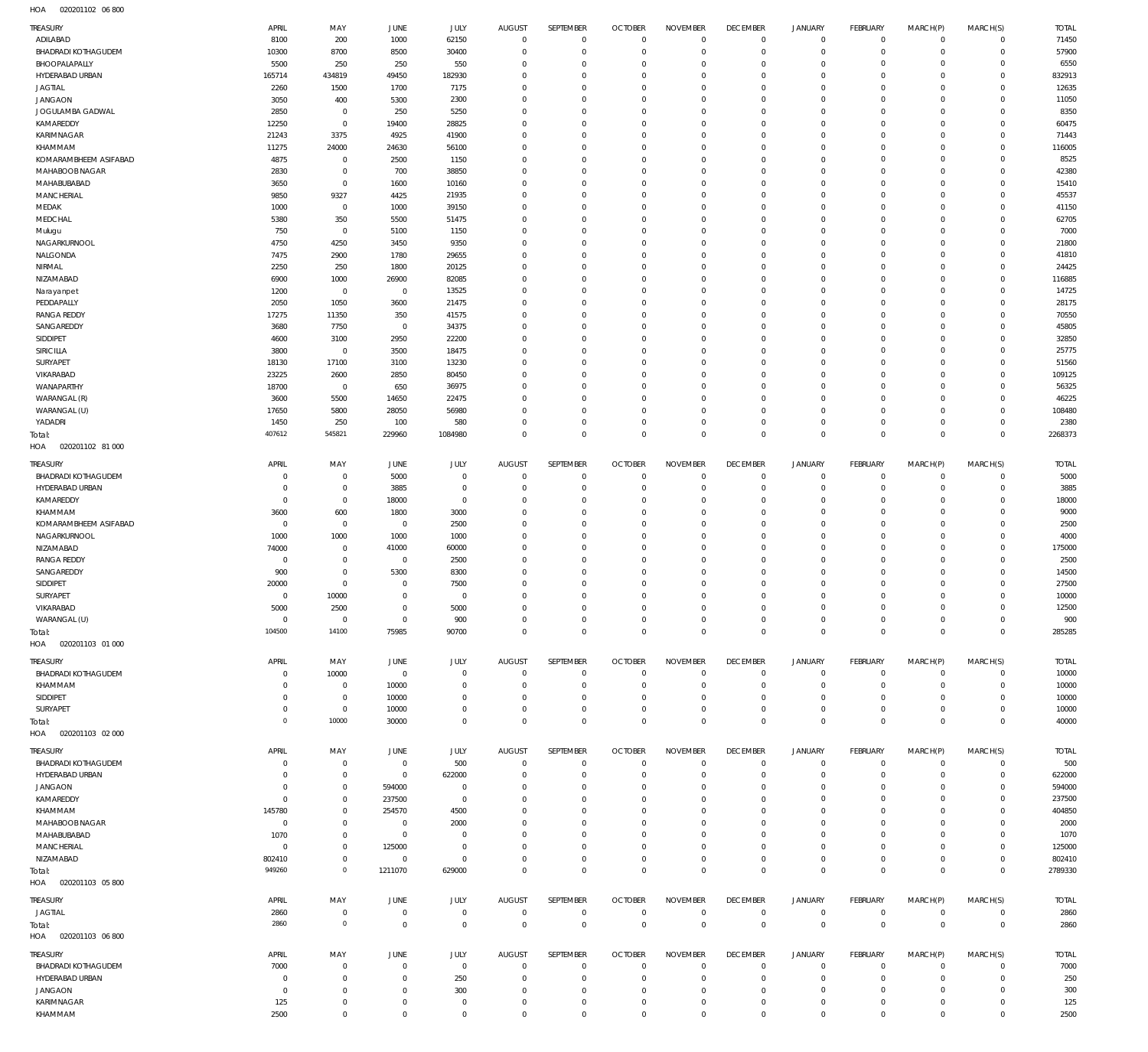| HOA<br>020201103 06 800            |                               |                               |                         |                            |                          |                               |                      |                      |                                  |                             |                      |                             |                                            |                |
|------------------------------------|-------------------------------|-------------------------------|-------------------------|----------------------------|--------------------------|-------------------------------|----------------------|----------------------|----------------------------------|-----------------------------|----------------------|-----------------------------|--------------------------------------------|----------------|
| TREASURY                           | APRIL                         | MAY                           | JUNE                    | JULY                       | <b>AUGUST</b>            | SEPTEMBER                     | <b>OCTOBER</b>       | <b>NOVEMBER</b>      | <b>DECEMBER</b>                  | JANUARY                     | FEBRUARY             | MARCH(P)                    | MARCH(S)                                   | <b>TOTAL</b>   |
| Total:                             | 9625                          | $\mathbf 0$                   | $\overline{0}$          | 550                        | $\mathbf 0$              | $\,0\,$                       | $\mathbf 0$          | $\overline{0}$       | $\overline{0}$                   | $\,0\,$                     | $\mathbf 0$          | $\overline{0}$              | $\mathbb O$                                | 10175          |
| HOA<br>020201103 81 000            |                               |                               |                         |                            |                          |                               |                      |                      |                                  |                             |                      |                             |                                            |                |
|                                    |                               |                               |                         |                            |                          |                               |                      |                      |                                  |                             |                      |                             |                                            |                |
| <b>TREASURY</b>                    | APRIL                         | MAY                           | JUNE                    | JULY                       | <b>AUGUST</b>            | SEPTEMBER                     | <b>OCTOBER</b>       | <b>NOVEMBER</b>      | <b>DECEMBER</b>                  | <b>JANUARY</b>              | FEBRUARY             | MARCH(P)                    | MARCH(S)                                   | <b>TOTAL</b>   |
| HYDERABAD URBAN                    | 5550                          | 17800                         | $\overline{0}$          | 250                        | $\mathbf 0$              | $\,0\,$                       | $\overline{0}$       | $\Omega$             | $\mathbf 0$                      | $\mathbb O$                 | $\mathbf 0$          | $\overline{0}$              | $\mathsf{O}\xspace$                        | 23600          |
| JAGTIAL                            | $\overline{0}$<br>$\mathbf 0$ | $\overline{0}$<br>$\mathbf 0$ | 10000<br>10000          | 0<br>0                     | 0<br>0                   | $\,0\,$<br>$\mathbb O$        | $\Omega$<br>$\Omega$ | $\Omega$<br>$\Omega$ | $\overline{0}$<br>0              | $\mathbb O$<br>$\mathbf{0}$ | $\mathbf 0$<br>0     | $\mathbf{0}$<br>$\mathbf 0$ | $\mathsf{O}\xspace$<br>$\mathsf{O}\xspace$ | 10000<br>10000 |
| MEDCHAL<br>RANGA REDDY             | 10000                         | $\mathbf 0$                   | 10000                   | 0                          | 0                        | $\mathbb O$                   | $\Omega$             | $\Omega$             | $\overline{0}$                   | $\mathbf 0$                 | 0                    | $\mathbf{0}$                | $\mathsf{O}\xspace$                        | 20000          |
| SANGAREDDY                         | 300                           | $\mathbf 0$                   | 600                     | 1400                       | $\mathbf 0$              | $\mathbb O$                   | $\Omega$             | $\Omega$             | $\overline{0}$                   | $\mathbf 0$                 | 0                    | $\mathbf 0$                 | $\mathsf{O}\xspace$                        | 2300           |
| SIRICILLA                          | $\overline{0}$                | $\overline{0}$                | $\overline{0}$          | 10000                      | $\mathbf 0$              | $\mathbb O$                   | $\Omega$             | $\Omega$             | $\overline{0}$                   | $\mathbf 0$                 | 0                    | $\mathbf{0}$                | $\mathbf 0$                                | 10000          |
| Total:                             | 15850                         | 17800                         | 30600                   | 11650                      | $\mathbf 0$              | $\mathbb O$                   | $\Omega$             | $\Omega$             | $\mathbb O$                      | $\mathbf 0$                 | $\mathbf 0$          | $\overline{0}$              | $\mathbb O$                                | 75900          |
| HOA<br>020201600 04 800            |                               |                               |                         |                            |                          |                               |                      |                      |                                  |                             |                      |                             |                                            |                |
| <b>TREASURY</b>                    | APRIL                         | MAY                           | JUNE                    | JULY                       | <b>AUGUST</b>            | SEPTEMBER                     | <b>OCTOBER</b>       | <b>NOVEMBER</b>      | <b>DECEMBER</b>                  | <b>JANUARY</b>              | <b>FEBRUARY</b>      | MARCH(P)                    | MARCH(S)                                   | <b>TOTAL</b>   |
| HYDERABAD URBAN                    | $\overline{0}$                | $\mathbf 0$                   | $\overline{0}$          | 7150                       | $\mathbf 0$              | $\overline{0}$                | $\Omega$             | $\Omega$             | $\overline{0}$                   | $\mathbf 0$                 | $\mathbf 0$          | $\mathbf{0}$                | $\mathsf{O}\xspace$                        | 7150           |
| JOGULAMBA GADWAL                   | $\Omega$                      | $\mathbf 0$                   | 4050                    | $\mathbf 0$                | 0                        | $\mathbb O$                   | 0                    | $\Omega$             | $\mathbb O$                      | $\mathbf 0$                 | $\mathbf 0$          | $\mathbf 0$                 | $\mathsf{O}\xspace$                        | 4050           |
| NIZAMABAD                          | $\Omega$                      | $\mathbf 0$                   | 1000                    | $\mathbf 0$                | 0                        | $\overline{0}$                | $\Omega$             | $\Omega$             | $\overline{0}$                   | $\mathbf 0$                 | 0                    | $\mathbf 0$                 | $\mathbf 0$                                | 1000           |
| WARANGAL (U)                       | $\overline{0}$                | $\mathbf 0$                   | $\overline{0}$          | 150                        | $\mathbf 0$              | $\mathbf 0$                   | $\Omega$             | $\Omega$             | $\mathbf 0$                      | $\mathbf 0$                 | $\mathbf 0$          | $\mathbf{0}$                | $\mathsf{O}\xspace$                        | 150            |
| Total:                             | $\mathbf 0$                   | $\mathbf 0$                   | 5050                    | 7300                       | $\mathbf 0$              | $\mathbf 0$                   | $\Omega$             | $\Omega$             | $\mathbf 0$                      | $\mathbf 0$                 | $\Omega$             | $\mathbf 0$                 | $\mathbb O$                                | 12350          |
| HOA<br>020201600 81 001            |                               |                               |                         |                            |                          |                               |                      |                      |                                  |                             |                      |                             |                                            |                |
| <b>TREASURY</b>                    | APRIL                         | MAY                           | JUNE                    | JULY                       | <b>AUGUST</b>            | <b>SEPTEMBER</b>              | <b>OCTOBER</b>       | <b>NOVEMBER</b>      | <b>DECEMBER</b>                  | JANUARY                     | FEBRUARY             | MARCH(P)                    | MARCH(S)                                   | <b>TOTAL</b>   |
| ADILABAD                           | $\,0\,$                       | 10000                         | 10000                   | 7500                       | 0                        | $\,0\,$                       | 0                    | $\Omega$             | $\mathbf 0$                      | $\mathbb O$                 | 0                    | $\circ$                     | 0                                          | 27500          |
| <b>BHADRADI KOTHAGUDEM</b>         | 600                           | 2500                          | $\overline{0}$          | 900                        | $^{\circ}$               | $\mathbf 0$                   | $\Omega$             | $\Omega$             | $\overline{0}$                   | $\mathbb O$                 | $\mathbf 0$          | $\mathbf{0}$                | $\mathsf{O}\xspace$                        | 4000           |
| HYDERABAD URBAN                    | 21000                         | 43060                         | 95560                   | 96940                      | 0                        | $\,0\,$                       | $\Omega$             | $\Omega$             | $\overline{0}$                   | $\mathbf 0$                 | $\mathbf 0$          | $\mathbf{0}$                | $\mathsf{O}\xspace$                        | 256560         |
| <b>JAGTIAL</b>                     | 6200                          | 22800                         | 17050                   | 14400                      | 0                        | $\mathbf 0$                   | $\Omega$             | $\Omega$             | $\overline{0}$                   | $\mathbf 0$                 | 0                    | $\mathbf 0$                 | $\mathsf{O}\xspace$                        | 60450          |
| JOGULAMBA GADWAL                   | $\overline{0}$                | $\overline{0}$                | 2800                    | $\bf 0$                    | $\mathbf 0$              | $\mathbf 0$                   | $\Omega$             | $\Omega$             | $\overline{0}$                   | $\mathbf 0$                 | $\Omega$             | $\mathbf 0$                 | $\mathbf 0$                                | 2800           |
| KAMAREDDY                          | 3300                          | 300                           | 37900                   | 8700                       | $\mathbf 0$              | $\mathbf 0$                   | $\Omega$             | $\Omega$             | $\Omega$                         | $\mathbf 0$                 | 0                    | $\mathbf 0$                 | $\mathbf 0$                                | 50200          |
| KARIMNAGAR                         | 6700                          | $\overline{0}$                | 22500                   | 16500                      | $^{\circ}$               | $\,0\,$                       | $\Omega$             | $\Omega$             | $\overline{0}$                   | $\mathbf 0$                 | 0                    | $\mathbf 0$                 | $\mathbf 0$                                | 45700          |
| KHAMMAM                            | $\overline{0}$                | 300                           | $\overline{0}$          | $\bf 0$                    | $^{\circ}$               | $\mathbf 0$                   | $\Omega$             | $\Omega$             | $\overline{0}$                   | $\mathbf{0}$                | 0                    | $\mathbf 0$                 | $\mathbf 0$                                | 300            |
| MAHABOOB NAGAR                     | $\mathbf 0$                   | $\overline{0}$                | 12500                   | 7500                       | $^{\circ}$               | $\mathbf 0$                   | $\Omega$             | $\Omega$             | $\overline{0}$                   | $\mathbf 0$                 | 0                    | $\mathbf 0$                 | $\mathbf 0$                                | 20000          |
| MAHABUBABAD                        | $\mathbf 0$                   | $\mathbf 0$                   | 300                     | 0                          | $^{\circ}$               | $\mathbf 0$                   | $\Omega$             | $\Omega$             | $\overline{0}$                   | $\mathbf 0$                 | 0                    | $\mathbf 0$                 | $\mathsf{O}\xspace$                        | 300            |
| <b>MANCHERIAL</b>                  | 9075                          | $\mathbf 0$                   | 5075                    | 2500                       | $^{\circ}$               | $\mathbf 0$                   | $\Omega$<br>$\Omega$ | $\Omega$<br>$\Omega$ | $\overline{0}$                   | $\mathbf 0$                 | $\Omega$             | $\mathbf 0$<br>$\mathbf 0$  | $\mathbf 0$<br>$\mathbf 0$                 | 16650          |
| MEDAK<br>MEDCHAL                   | $\,0\,$<br>27500              | $\overline{0}$<br>30000       | $\overline{0}$<br>27500 | 5000<br>52500              | $^{\circ}$<br>$^{\circ}$ | $\mathbf 0$<br>$\mathbf 0$    | $\Omega$             | $\Omega$             | $\overline{0}$<br>$\overline{0}$ | $\mathbf 0$<br>$\mathbf 0$  | 0<br>0               | $\mathbf 0$                 | $\mathsf{O}\xspace$                        | 5000<br>137500 |
| NAGARKURNOOL                       | 2500                          | $\overline{0}$                | 10000                   | 22500                      | $\Omega$                 | $\mathbf 0$                   | $\Omega$             | $\Omega$             | $\Omega$                         | $\mathbf 0$                 | 0                    | $\mathbf 0$                 | $\mathsf{O}\xspace$                        | 35000          |
| NALGONDA                           | 9600                          | 22800                         | 8500                    | 25200                      | $\mathbf 0$              | $\mathbf 0$                   | $\Omega$             | $\Omega$             | $\overline{0}$                   | $\mathbf 0$                 | $\Omega$             | $\mathbf 0$                 | $\mathsf{O}\xspace$                        | 66100          |
| NIRMAL                             | 300                           | $\overline{0}$                | 3400                    | 5000                       | $\mathbf 0$              | $\mathbf 0$                   | $\Omega$             | $\Omega$             | $\overline{0}$                   | $\mathbf 0$                 | 0                    | $\mathbf 0$                 | $\mathsf{O}\xspace$                        | 8700           |
| NIZAMABAD                          | 6500                          | $\mathbf 0$                   | 63900                   | 27400                      | $\mathbf 0$              | $\mathbf 0$                   | $\Omega$             | $\Omega$             | $\overline{0}$                   | $\mathbf 0$                 | 0                    | $\mathbf 0$                 | $\mathbf 0$                                | 97800          |
| Narayanpet                         | 5000                          | 10000                         | 5000                    | 2500                       | $\mathbf 0$              | $\mathbf 0$                   | $\Omega$             | $\Omega$             | $\Omega$                         | $\mathbf 0$                 | 0                    | $\mathbf 0$                 | $\mathbf 0$                                | 22500          |
| PEDDAPALLY                         | 3200                          | 900                           | $\overline{0}$          | 4900                       | $\mathbf 0$              | $\mathbf 0$                   | $\Omega$             | $\Omega$             | $\overline{0}$                   | $\mathbf 0$                 | 0                    | $\mathbf 0$                 | $\mathsf{O}\xspace$                        | 9000           |
| <b>RANGA REDDY</b>                 | 15000                         | 12500                         | 65000                   | 75300                      | $\mathbf 0$              | $\mathbf 0$                   | $\Omega$             | $\Omega$             | $\overline{0}$                   | $\mathbf{0}$                | 0                    | $\mathbf 0$                 | $\mathsf{O}\xspace$                        | 167800         |
| SIDDIPET                           | 1500                          | 900                           | 4200                    | 4500                       | $\mathbf 0$              | $\mathbf 0$                   | $\Omega$             | $\Omega$             | $\overline{0}$                   | $\mathbf 0$                 | 0                    | $\mathbf 0$                 | $\mathbf 0$                                | 11100          |
| SIRICILLA                          | 1200                          | $\overline{0}$                | $\overline{0}$          | 7500                       | $\mathbf 0$              | $\mathbf 0$                   | $\Omega$             | $\Omega$             | $\overline{0}$                   | $\mathbf 0$                 | 0                    | $\mathbf 0$                 | $\mathsf{O}\xspace$                        | 8700           |
| SURYAPET                           | $\overline{0}$                | $\mathbf 0$                   | 2500                    | 3100                       | $\mathbf 0$              | $\mathbf 0$                   | $\Omega$             | $\Omega$             | $\overline{0}$                   | $\mathbf 0$                 | 0                    | $\mathbf 0$                 | $\mathbf 0$                                | 5600           |
| VIKARABAD                          | $\mathbf 0$                   | $\mathbf 0$                   | $\overline{0}$          | 9600                       | $\Omega$                 | $\mathbf 0$                   | $\Omega$             | $\Omega$             | $\overline{0}$                   | $\mathbf 0$                 | 0                    | $\mathbf 0$                 | $\mathbf 0$                                | 9600           |
| WANAPARTHY                         | 2500                          | 0                             | 5000                    | 7500                       | $\mathbf 0$              | $\mathbf 0$                   | $\Omega$             | $\Omega$             | $\overline{0}$                   | $\mathbf 0$                 | 0                    | $\mathbf{0}$                | $\mathsf{O}\xspace$                        | 15000          |
| YADADRI                            | 2500                          | $\mathbf 0$                   | $\overline{0}$          | 2500                       | $\mathbf 0$              | $\mathbf 0$                   | $\Omega$             | $\Omega$             | $\mathbf 0$                      | $\mathbf 0$                 | $\mathbf 0$          | $\mathbf{0}$                | $\mathbf 0$                                | 5000           |
| Total:<br>HOA<br>020202101 01 000  | 124175                        | 156060                        | 398685                  | 409940                     | $\mathbf 0$              | $\,0\,$                       | $\mathbf 0$          | $\mathbf 0$          | $\,0\,$                          | $\,0\,$                     | $\mathbf 0$          | $\overline{0}$              | $\mathbf 0$                                | 1088860        |
|                                    |                               |                               |                         |                            |                          |                               |                      |                      |                                  |                             |                      |                             |                                            |                |
| Treasury                           | APRIL                         | MAY                           | JUNE                    | <b>JULY</b>                | <b>AUGUST</b>            | SEPTEMBER                     | <b>OCTOBER</b>       | <b>NOVEMBER</b>      | <b>DECEMBER</b>                  | <b>JANUARY</b>              | FEBRUARY             | MARCH(P)                    | MARCH(S)                                   | <b>TOTAL</b>   |
| ADILABAD                           | 372100                        | $\overline{0}$                | $\overline{0}$          | $\bf 0$                    | $\mathbf 0$              | $\mathbf 0$                   | $\overline{0}$       | $\overline{0}$       | $\,0\,$                          | $\mathbb O$                 | $\mathbf 0$          | $\circ$                     | $\mathbf 0$                                | 372100         |
| HYDERABAD URBAN                    | $\,0\,$                       | 1407500                       | $\overline{0}$          | 114                        | 0                        | $\mathbf 0$                   | $^{\circ}$           | $\Omega$             | $\mathbf 0$                      | $\mathbb O$                 | $\mathbf 0$          | $\mathbf 0$                 | $\mathsf{O}\xspace$                        | 1407614        |
| JAGTIAL                            | 8000                          | $\overline{0}$                | 4000                    | $\mathbf 0$                | 0                        | $\mathbf 0$                   | $\Omega$             | $\Omega$             | $\overline{0}$                   | $\circ$                     | 0                    | $\mathbf 0$                 | $\mathbf 0$                                | 12000          |
| <b>JANGAON</b><br>JOGULAMBA GADWAL | 66000                         | $\mathbf 0$<br>$\mathbf 0$    | $\overline{0}$          | $\mathbf 0$<br>$\mathbf 0$ | $\Omega$<br>$\Omega$     | $\overline{0}$<br>$\mathbf 0$ | $\Omega$<br>$\Omega$ | $\Omega$<br>$\Omega$ | $\overline{0}$                   | $\circ$<br>$\mathbf 0$      | $\Omega$<br>$\Omega$ | $\mathbf 0$<br>$\mathbf 0$  | $\mathbf 0$<br>$\mathbf 0$                 | 66000          |
| KARIMNAGAR                         | 6000<br>$\overline{0}$        | $\mathbf 0$                   | $\overline{0}$<br>14000 | $\mathbf 0$                | 0                        | $\overline{0}$                | $\Omega$             | $\Omega$             | $\overline{0}$<br>$\overline{0}$ | $\circ$                     | $\Omega$             | $\mathbf 0$                 | $\mathbf 0$                                | 6000<br>14000  |
| KHAMMAM                            | 38000                         | $\mathbf 0$                   | $\overline{0}$          | $\mathbf 0$                | $\Omega$                 | $\mathbb O$                   | $\Omega$             | $\Omega$             | $\overline{0}$                   | $\mathbf 0$                 | $\Omega$             | $\Omega$                    | $\mathbf 0$                                | 38000          |
| MANCHERIAL                         | $\overline{0}$                | $\mathbf 0$                   | $\overline{0}$          | 29176                      | $\Omega$                 | $\overline{0}$                | $\Omega$             | $\Omega$             | $\overline{0}$                   | $\mathbf 0$                 | $\Omega$             | $\mathbf 0$                 | $\mathbf 0$                                | 29176          |
| NALGONDA                           | $\overline{0}$                | $\mathbf 0$                   | $\overline{0}$          | 20000                      | $\Omega$                 | $\mathbb O$                   | $\Omega$             | $\Omega$             | $\overline{0}$                   | $\mathbf 0$                 | $\Omega$             | $\mathbf 0$                 | $\mathbf 0$                                | 20000          |
| NIRMAL                             | 2100                          | $\mathbf 0$                   | $\overline{0}$          | 5000                       | 0                        | $\overline{0}$                | $\Omega$             | $\Omega$             | $\overline{0}$                   | $\circ$                     | $\Omega$             | $\mathbf 0$                 | $\mathbf 0$                                | 7100           |
| NIZAMABAD                          | 944900                        | $\mathbf 0$                   | 2000                    | $\mathbf 0$                | $^{\circ}$               | $\mathbf 0$                   | $\Omega$             | $\mathbf{0}$         | $\overline{0}$                   | $\mathbf 0$                 | $\Omega$             | $\mathbf 0$                 | $\mathbf 0$                                | 946900         |
| Narayanpet                         | 146000                        | $\mathbf 0$                   | $\overline{0}$          | $\mathbf 0$                | 0                        | $\overline{0}$                | $\Omega$             | $\Omega$             | $\overline{0}$                   | $\mathbf 0$                 | $\Omega$             | $\mathbf 0$                 | $\mathsf{O}\xspace$                        | 146000         |
| SANGAREDDY                         | 415900                        | $\mathbf 0$                   | 161500                  | $\mathbf 0$                | $\Omega$                 | $\mathbf 0$                   | $\Omega$             | $\Omega$             | $\overline{0}$                   | $\mathbf 0$                 | $\Omega$             | $\Omega$                    | $\mathbf 0$                                | 577400         |
| SIDDIPET                           | 61000                         | $\mathbf 0$                   | $\overline{0}$          | $\mathbf 0$                | $\Omega$                 | $\overline{0}$                | $\Omega$             | $\Omega$             | $\overline{0}$                   | $\mathbf 0$                 | $\Omega$             | $^{\circ}$                  | $\mathbf 0$                                | 61000          |
| SIRICILLA                          | $\overline{0}$                | $\mathbf 0$                   | $\overline{0}$          | 21708                      | $\Omega$                 | $\mathbf 0$                   | $\Omega$             | $\Omega$             | $\overline{0}$                   | $\mathbf 0$                 | $\Omega$             | $^{\circ}$                  | $\mathbf 0$                                | 21708          |
| SURYAPET                           | $\mathbf 0$                   | $\mathbf 0$                   | 154000                  | $\mathbf 0$                | $\Omega$                 | $\overline{0}$                | $\Omega$             | $\Omega$             | $\overline{0}$                   | $\circ$                     | $\Omega$             | $\mathbf 0$                 | $\mathbf 0$                                | 154000         |
| WANAPARTHY                         | 292600                        | $\overline{0}$                | $\overline{0}$          | $\mathbf 0$                | $\Omega$                 | $\mathbf 0$                   | $\Omega$             | $\mathbf{0}$         | $\mathbf 0$                      | $\mathbf 0$                 | $\Omega$             | $\mathbf 0$                 | $\mathbf 0$                                | 292600         |
| WARANGAL (R)                       | $\overline{0}$                | 26400                         | $\overline{0}$          | $\mathbf 0$                | $\Omega$                 | $\overline{0}$                | $\Omega$             | $\Omega$             | $\overline{0}$                   | $\mathbb O$                 | 0                    | $\mathbf 0$                 | $\mathsf{O}\xspace$                        | 26400          |
| WARANGAL (U)                       | 8000<br>2360600               | 264600                        | 2000                    | 344000                     | $\Omega$                 | $\mathbf 0$                   | $\mathbf 0$          | $\Omega$             | $\mathbf 0$                      | $\mathbf 0$                 | $\mathbf 0$          | $\mathbf 0$                 | $\mathsf{O}\xspace$                        | 618600         |
| Total:<br>HOA  020202800  01  000  |                               | 1698500                       | 337500                  | 419998                     | $\mathbf 0$              | $\mathbf 0$                   | $\overline{0}$       | $\overline{0}$       | $\mathbf 0$                      | $\,0\,$                     | $\mathbf 0$          | $\overline{0}$              | $\mathbb O$                                | 4816598        |
|                                    |                               |                               |                         |                            |                          |                               |                      |                      |                                  |                             |                      |                             |                                            |                |
| <b>TREASURY</b>                    | APRIL                         | MAY                           | JUNE                    | <b>JULY</b>                | <b>AUGUST</b>            | SEPTEMBER                     | <b>OCTOBER</b>       | <b>NOVEMBER</b>      | <b>DECEMBER</b>                  | JANUARY                     | FEBRUARY             | MARCH(P)                    | MARCH(S)                                   | <b>TOTAL</b>   |
| <b>BHADRADI KOTHAGUDEM</b>         | $\overline{0}$                | $\overline{0}$                | $\overline{0}$          | 5000                       | $\mathbf 0$              | $\,0\,$                       | $^{\circ}$           | $\Omega$             | $\mathbf 0$                      | $\mathbb O$                 | $\mathbf 0$          | $\circ$                     | $\mathbf 0$                                | 5000           |
| WARANGAL (U)                       | $\overline{0}$                | 3595                          | 7690                    | $\mathbb O$                | $\mathbf 0$              | $\,0\,$                       | $\overline{0}$       | $\mathbf{0}$         | $\mathbf 0$                      | $\mathbb O$                 | $\mathbf 0$          | $\overline{0}$              | $\mathsf{O}\xspace$                        | 11285          |
| Total:                             | $\overline{0}$                | 3595                          | 7690                    | 5000                       | $\mathbf 0$              | $\,0\,$                       | $\mathbf 0$          | $\overline{0}$       | $\,0\,$                          | $\,0\,$                     | $\mathbf 0$          | $\overline{0}$              | $\mathbb O$                                | 16285          |
| HOA<br>020202800 81 001            |                               |                               |                         |                            |                          |                               |                      |                      |                                  |                             |                      |                             |                                            |                |
| Treasury                           | APRIL                         | MAY                           | JUNE                    | JULY                       | <b>AUGUST</b>            | SEPTEMBER                     | <b>OCTOBER</b>       | <b>NOVEMBER</b>      | <b>DECEMBER</b>                  | <b>JANUARY</b>              | <b>FEBRUARY</b>      | MARCH(P)                    | MARCH(S)                                   | <b>TOTAL</b>   |
| HYDERABAD URBAN                    | $\,0\,$                       | 3000                          | 1000                    | 4150                       | $\mathbf 0$              | $\mathbf 0$                   | $\mathbf 0$          | $^{\circ}$           | $\,0\,$                          | $\mathbb O$                 | $\mathbf 0$          | $\circ$                     | $\mathbf 0$                                | 8150           |
| KARIMNAGAR                         | 2730                          | $\overline{0}$                | 5460                    | $\mathbb O$                | $\mathbf 0$              | $\mathbb O$                   | $\overline{0}$       | $\overline{0}$       | $\mathbb O$                      | $\mathbb O$                 | $\mathbf 0$          | $\circ$                     | $\mathsf{O}\xspace$                        | 8190           |
| NALGONDA                           | $\,0\,$                       | $\overline{0}$                | $\overline{0}$          | 1340                       | $\mathbf 0$              | $\mathbb O$                   | $\overline{0}$       | $\mathbf 0$          | $\mathbb O$                      | $\mathbb O$                 | $\mathbf 0$          | $\circ$                     | $\mathsf{O}\xspace$                        | 1340           |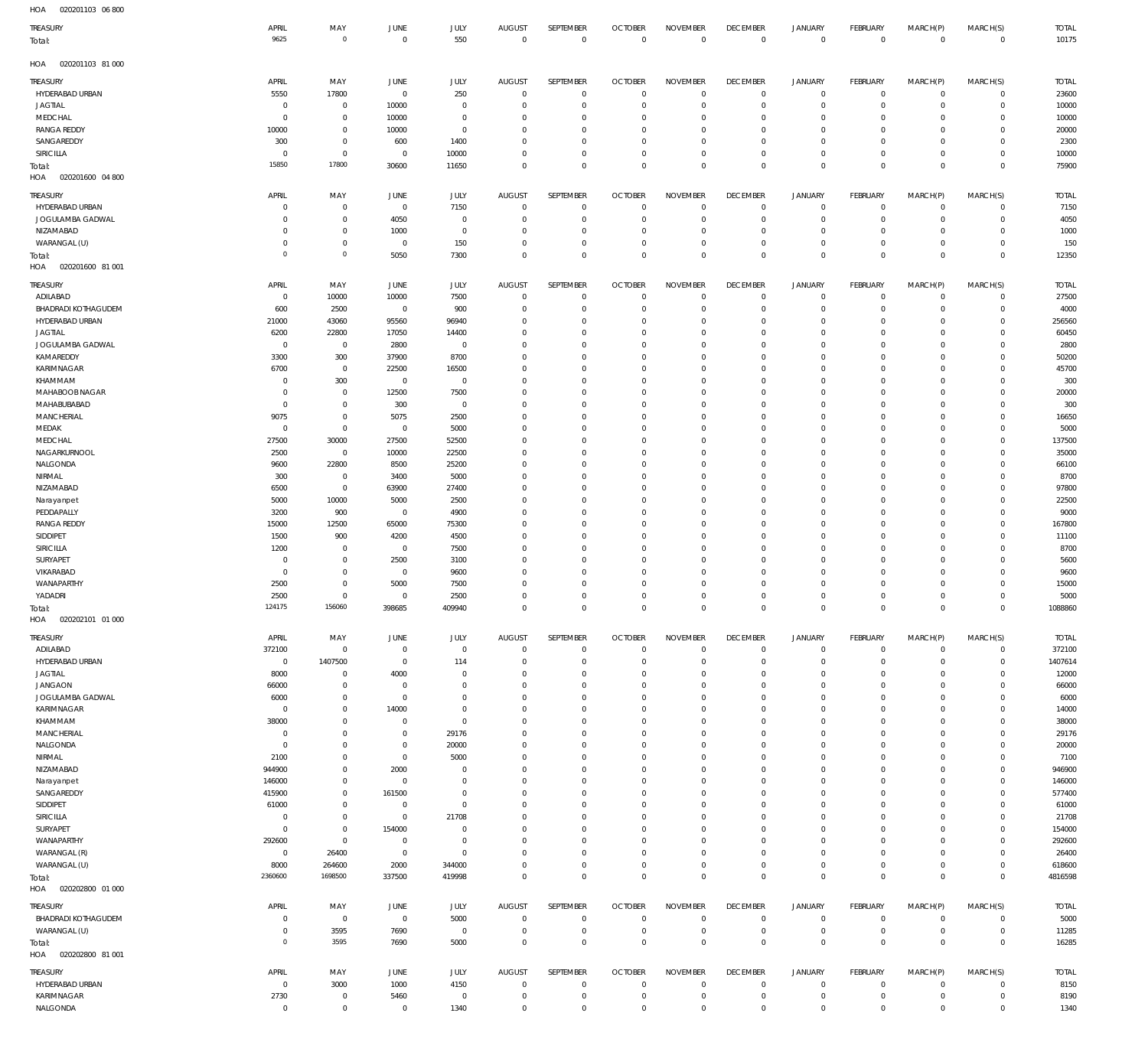020202800 81 001 HOA

| TREASURY<br>PEDDAPALLY<br>SIDDIPET | APRIL<br>$\mathbf 0$<br>$\mathbf 0$ | MAY<br>$\mathbf 0$<br>3730         | JUNE<br>2500<br>$\overline{0}$ | JULY<br>$\mathbf 0$<br>$\mathbf 0$ | <b>AUGUST</b><br>$\overline{0}$<br>$\mathbf 0$ | SEPTEMBER<br>$\mathbf 0$<br>$\mathbf 0$ | <b>OCTOBER</b><br>$\overline{0}$<br>$\overline{0}$ | <b>NOVEMBER</b><br>$\Omega$<br>$\mathbf 0$ | <b>DECEMBER</b><br>$\overline{0}$<br>$\mathbf 0$ | <b>JANUARY</b><br>$\mathbf 0$<br>$\mathbf 0$ | <b>FEBRUARY</b><br>$\mathbf{0}$<br>$^{\circ}$ | MARCH(P)<br>$\mathbf 0$<br>$\mathbf 0$ | MARCH(S)<br>$\mathbf{0}$<br>$\mathbf{0}$ | <b>TOTAL</b><br>2500<br>3730 |
|------------------------------------|-------------------------------------|------------------------------------|--------------------------------|------------------------------------|------------------------------------------------|-----------------------------------------|----------------------------------------------------|--------------------------------------------|--------------------------------------------------|----------------------------------------------|-----------------------------------------------|----------------------------------------|------------------------------------------|------------------------------|
| SIRICILLA                          | 19608                               | $\mathbf 0$                        | $\overline{0}$                 | 50875                              | $\mathbf 0$                                    | $\mathbf 0$                             | $\mathbf 0$                                        | 0                                          | $\mathbf 0$                                      | $\mathbf 0$                                  | $\mathbf 0$                                   | $\Omega$                               | $\mathbf 0$                              | 70483                        |
| VIKARABAD                          | 222200                              | $\mathbf 0$                        | $\overline{0}$                 | $\mathbf 0$                        | $\Omega$                                       | $\mathbf 0$                             | $\mathbf 0$                                        | $\mathbf 0$                                | $\mathbf 0$                                      | $\mathbf 0$                                  | $\mathbf 0$                                   | $\mathbf 0$                            | $\mathbf{0}$                             | 222200                       |
| WANAPARTHY                         | 4169                                | $\mathbf 0$                        | $\overline{0}$                 | $\mathbf 0$                        | $\mathbf 0$                                    | $\mathbf 0$                             | $\mathbf 0$                                        | $\mathbf 0$                                | $\overline{0}$                                   | $\mathbf 0$                                  | $^{\circ}$                                    | $\mathbf 0$                            | $\mathbf{0}$                             | 4169                         |
| Total:<br>020202800 81 800<br>HOA  | 248707                              | 6730                               | 8960                           | 56365                              | $\Omega$                                       | $\mathbf 0$                             | $\mathbf 0$                                        | $\mathbf 0$                                | $\mathbf 0$                                      | $\mathbf 0$                                  | $\overline{0}$                                | $\mathbf 0$                            | $\mathbf 0$                              | 320762                       |
| <b>TREASURY</b>                    | APRIL                               | MAY                                | <b>JUNE</b>                    | JULY                               | <b>AUGUST</b>                                  | SEPTEMBER                               | <b>OCTOBER</b>                                     | <b>NOVEMBER</b>                            | <b>DECEMBER</b>                                  | <b>JANUARY</b>                               | FEBRUARY                                      | MARCH(P)                               | MARCH(S)                                 | <b>TOTAL</b>                 |
| <b>BHADRADI KOTHAGUDEM</b>         | $\mathbf 0$                         | 5000                               | $\overline{0}$                 | $\mathbf 0$                        | $\mathbf 0$                                    | $\mathbf 0$                             | $\overline{0}$                                     | $\mathbf 0$                                | $\overline{0}$                                   | $\mathbf 0$                                  | $\mathbf{0}$                                  | $\mathbf 0$                            | $^{\circ}$                               | 5000                         |
| Total:<br>020203101 02 000<br>HOA  | $\circ$                             | 5000                               | $\overline{0}$                 | $\mathbf 0$                        | $\mathbf 0$                                    | $\mathbf 0$                             | $\overline{0}$                                     | $\mathbf 0$                                | $\overline{0}$                                   | $\overline{0}$                               | $\overline{0}$                                | $\mathbf 0$                            | $\overline{0}$                           | 5000                         |
|                                    |                                     |                                    |                                |                                    |                                                |                                         |                                                    |                                            |                                                  |                                              |                                               |                                        |                                          |                              |
| <b>TREASURY</b><br>HYDERABAD URBAN | APRIL                               | MAY                                | <b>JUNE</b><br>$\overline{0}$  | JULY                               | <b>AUGUST</b><br>$\mathbf 0$                   | <b>SEPTEMBER</b><br>$\mathbf 0$         | <b>OCTOBER</b><br>$\overline{0}$                   | <b>NOVEMBER</b>                            | <b>DECEMBER</b><br>$\overline{0}$                | <b>JANUARY</b>                               | <b>FEBRUARY</b><br>$\mathbf{0}$               | MARCH(P)                               | MARCH(S)                                 | <b>TOTAL</b>                 |
|                                    | 38771<br>38771                      | $\mathbf 0$<br>$\mathbf 0$         | $\overline{0}$                 | 301823<br>301823                   | $\overline{0}$                                 | $\mathbf 0$                             | $\overline{0}$                                     | $\mathbf 0$<br>$\overline{0}$              | $\overline{0}$                                   | $\mathbf 0$<br>$\overline{0}$                | $\overline{0}$                                | $\mathbf 0$<br>$\mathbf 0$             | $\overline{0}$<br>$\overline{0}$         | 340594<br>340594             |
| Total:<br>020204101 01 001<br>HOA  |                                     |                                    |                                |                                    |                                                |                                         |                                                    |                                            |                                                  |                                              |                                               |                                        |                                          |                              |
| TREASURY                           | APRIL                               | MAY                                | <b>JUNE</b>                    | JULY                               | <b>AUGUST</b>                                  | SEPTEMBER                               | <b>OCTOBER</b>                                     | <b>NOVEMBER</b>                            | <b>DECEMBER</b>                                  | JANUARY                                      | <b>FEBRUARY</b>                               | MARCH(P)                               | MARCH(S)                                 | <b>TOTAL</b>                 |
| HYDERABAD URBAN                    | 19496<br>19496                      | $\mathbf 0$<br>$\mathsf{O}\xspace$ | $\mathbf 0$<br>$\mathbf 0$     | 6202                               | $\mathbf 0$<br>$\mathbf 0$                     | $\mathbf 0$<br>$\mathbf 0$              | $\overline{0}$<br>$\overline{0}$                   | $\mathbf 0$<br>$\overline{0}$              | $\overline{0}$<br>$\overline{0}$                 | $\mathbf 0$<br>$\mathbf 0$                   | $\mathbf{0}$<br>$\overline{0}$                | $\mathbf 0$<br>$\mathbf 0$             | $\mathbf{0}$<br>$\overline{0}$           | 25698                        |
| Total:<br>HOA<br>020204102 01 000  |                                     |                                    |                                | 6202                               |                                                |                                         |                                                    |                                            |                                                  |                                              |                                               |                                        |                                          | 25698                        |
| <b>TREASURY</b>                    | APRIL                               | MAY                                | <b>JUNE</b>                    | JULY                               | <b>AUGUST</b>                                  | <b>SEPTEMBER</b>                        | <b>OCTOBER</b>                                     | <b>NOVEMBER</b>                            | <b>DECEMBER</b>                                  | JANUARY                                      | FEBRUARY                                      | MARCH(P)                               | MARCH(S)                                 | <b>TOTAL</b>                 |
| HYDERABAD URBAN                    | 1777                                | 113                                | $\overline{0}$                 | 313                                | $\mathbf 0$                                    | $\mathbf 0$                             | $\overline{0}$                                     | $\mathbf 0$                                | $\overline{0}$                                   | 0                                            | $\circ$                                       | $\mathbf 0$                            | $\mathbf 0$                              | 2203                         |
| Total:<br>020204800 01 001<br>HOA  | 1777                                | 113                                | $\overline{0}$                 | 313                                | $\overline{0}$                                 | $\mathbf 0$                             | $\overline{0}$                                     | $\overline{0}$                             | $\overline{0}$                                   | $\overline{0}$                               | $\overline{0}$                                | $\mathbf 0$                            | $\overline{0}$                           | 2203                         |
| TREASURY                           | APRIL                               | MAY                                | <b>JUNE</b>                    | JULY                               | <b>AUGUST</b>                                  | SEPTEMBER                               | <b>OCTOBER</b>                                     | <b>NOVEMBER</b>                            | <b>DECEMBER</b>                                  | <b>JANUARY</b>                               | FEBRUARY                                      | MARCH(P)                               | MARCH(S)                                 | <b>TOTAL</b>                 |
| HYDERABAD URBAN                    | 37581                               | $\mathbf 0$                        | $\overline{0}$                 | 25401                              | $\mathbf 0$                                    | $\mathbf 0$                             | $\overline{0}$                                     | $\mathbf 0$                                | $\mathbf 0$                                      | $\mathbf 0$                                  | $^{\circ}$                                    | $\mathbf 0$                            | $^{\circ}$                               | 62982                        |
| JOGULAMBA GADWAL                   | 0                                   | $\mathbf 0$                        | 250                            | 671                                | $\mathbf 0$                                    | $\mathbf 0$                             | $\mathbf 0$                                        | $\Omega$                                   | $\mathbf 0$                                      | $\mathbf 0$                                  | $^{\circ}$                                    | $\mathbf 0$                            | $\mathbf 0$<br>$\mathbf 0$               | 921                          |
| KARIMNAGAR<br>MAHABOOB NAGAR       | 0<br>$\mathbf 0$                    | $\mathbf 0$<br>$\mathbf 0$         | $\overline{0}$<br>$^{\circ}$   | 37000<br>976                       | $\mathbf 0$<br>$\mathbf 0$                     | $\mathbf 0$<br>$\mathbf 0$              | $\mathbf 0$<br>$\mathbf 0$                         | $\mathbf 0$<br>$\mathbf 0$                 | $\mathbf 0$<br>$\mathbf 0$                       | $\mathbf 0$<br>$\mathbf 0$                   | $\mathbf 0$<br>$\mathbf 0$                    | $\mathbf 0$<br>$\mathbf 0$             | $\mathbf 0$                              | 37000<br>976                 |
| Total:                             | 37581                               | $\mathsf{O}\xspace$                | 250                            | 64048                              | $\mathbf 0$                                    | $\mathbf 0$                             | $\mathbf 0$                                        | $\mathbf 0$                                | $\mathbf 0$                                      | $\mathbf 0$                                  | $\mathbf 0$                                   | $\mathbf 0$                            | $\mathbf 0$                              | 101879                       |
| HOA<br>020204800 01800             |                                     |                                    |                                |                                    |                                                |                                         |                                                    |                                            |                                                  |                                              |                                               |                                        |                                          |                              |
| TREASURY<br>HYDERABAD URBAN        | APRIL<br>132315                     | MAY<br>10190                       | JUNE<br>36515                  | JULY<br>138920                     | <b>AUGUST</b><br>$\mathbf 0$                   | SEPTEMBER<br>$\mathbf 0$                | <b>OCTOBER</b><br>0                                | <b>NOVEMBER</b><br>$\mathbf 0$             | <b>DECEMBER</b><br>$\mathbf 0$                   | <b>JANUARY</b><br>$\mathbf 0$                | <b>FEBRUARY</b><br>$^{\circ}$                 | MARCH(P)<br>$\mathbf 0$                | MARCH(S)<br>$^{\circ}$                   | <b>TOTAL</b><br>317940       |
| JOGULAMBA GADWAL                   | 7635                                | 1745                               | 210                            | 6985                               | $\mathbf 0$                                    | $\mathbf 0$                             | $\overline{0}$                                     | $\mathbf 0$                                | $\overline{0}$                                   | $\mathbf 0$                                  | $^{\circ}$                                    | $\mathbf 0$                            | $\mathbf{0}$                             | 16575                        |
| KARIMNAGAR                         | 10280                               | 3075                               | 290                            | 15550                              | $\mathbf 0$                                    | $\mathbf 0$                             | $\mathbf 0$                                        | $\mathbf 0$                                | $\mathbf 0$                                      | $\mathbf 0$                                  | $^{\circ}$                                    | $\Omega$                               | $\mathbf 0$                              | 29195                        |
| NALGONDA                           | 4985                                | 1150                               | 160                            | 520                                | $\mathbf 0$                                    | $\mathbf 0$                             | $\mathbf 0$                                        | $\mathbf 0$                                | $\mathbf 0$                                      | $\mathbf 0$                                  | $^{\circ}$                                    | $\mathbf 0$                            | $\mathbf 0$                              | 6815                         |
| WARANGAL (U)                       | 265                                 | $^{\circ}$                         | $\overline{0}$                 | $\mathbf 0$                        | $\mathbf 0$                                    | $\mathbf 0$                             | $\mathbf 0$                                        | $\Omega$                                   | $\mathbf 0$                                      | $\mathbf 0$                                  | $^{\circ}$                                    | $\mathbf 0$                            | $\mathbf 0$                              | 265                          |
| YADADRI                            | 22280                               | 5860                               | 2675                           | 48395                              | $\mathbf 0$                                    | $\mathbf 0$                             | $\mathbf 0$                                        | $\mathbf 0$                                | $\overline{0}$                                   | $\mathbf 0$                                  | $\mathbf{0}$                                  | $\mathbf 0$                            | $\mathbf{0}$                             | 79210                        |
|                                    |                                     |                                    |                                |                                    |                                                |                                         |                                                    |                                            |                                                  |                                              | $\overline{0}$                                |                                        | $\overline{0}$                           | 450000                       |
| Total:<br>HOA<br>021001101 01 000  | 177760                              | 22020                              | 39850                          | 210370                             | $\mathbf 0$                                    | $\mathbf 0$                             | $\overline{0}$                                     | $\mathbf 0$                                | $\overline{0}$                                   | $\mathbf 0$                                  |                                               | $\mathbf 0$                            |                                          |                              |
| TREASURY                           | APRIL                               | MAY                                | <b>JUNE</b>                    | JULY                               | AUGUST                                         | <b>SEPTEMBER</b>                        | <b>OCTOBER</b>                                     | <b>NOVEMBER</b>                            | <b>DECEMBER</b>                                  | JANUARY                                      | <b>FEBRUARY</b>                               | MARCH(P)                               | MARCH(S)                                 | <b>TOTAL</b>                 |
| HYDERABAD URBAN                    | 0                                   | $\mathbf 0$                        | 1625645565                     | $\mathbf 0$                        | $\mathbf 0$                                    | $\mathbf 0$                             | $\mathbf 0$                                        | 0                                          | $\mathbf 0$                                      | $\mathbf 0$                                  | $^{\circ}$                                    | 0                                      | $^{\circ}$                               | 1625645565                   |
| KOMARAMBHEEM ASIFABAD              | 0                                   | 3550                               | $\mathbf 0$                    | $\mathbf 0$                        | $\mathbf 0$                                    | $\mathbf 0$                             | $\mathbf 0$                                        | 0                                          | $\mathbf 0$                                      | $\mathbf 0$                                  | $\mathbf 0$                                   | $\mathbf 0$                            | $^{\circ}$                               | 3550                         |
| SANGAREDDY                         | 0                                   | $\mathbf 0$                        | $\overline{0}$                 | 12500                              | $\mathbf 0$                                    | $\mathbf 0$                             | $\mathbf 0$                                        | $\mathbf 0$                                | $\mathbf 0$                                      | $\mathbf 0$                                  | $\mathbf 0$                                   | $\mathbf 0$                            | $\mathbf{0}$                             | 12500                        |
| Total:<br>HOA<br>021003101 01 000  | $\overline{0}$                      | 3550                               | 1625645565                     | 12500                              | $\mathbf 0$                                    | $\mathbf 0$                             | $\mathbf 0$                                        | $\mathbf 0$                                | $\mathbf 0$                                      | $\mathbf 0$                                  | $\mathbf 0$                                   | $\mathbf 0$                            | $\mathbf 0$                              | 1625661615                   |
| TREASURY                           | APRIL                               | MAY                                | JUNE                           | JULY                               | <b>AUGUST</b>                                  | SEPTEMBER                               | <b>OCTOBER</b>                                     | <b>NOVEMBER</b>                            | <b>DECEMBER</b>                                  | <b>JANUARY</b>                               | <b>FEBRUARY</b>                               | MARCH(P)                               | MARCH(S)                                 | <b>TOTAL</b>                 |
| HYDERABAD URBAN                    | $\mathbf 0$                         | $\bf 0$                            | 179191                         | $\mathbf 0$                        | $\mathbf 0$                                    | $\mathbf 0$                             | $\overline{0}$                                     | $\mathbf 0$                                | $\overline{0}$                                   | $\mathbf 0$                                  | $\mathbf{0}$                                  | $\mathbf 0$                            | $\mathbf{0}$                             | 179191                       |
| WARANGAL (U)                       | $\mathbf 0$                         | $\mathbf 0$                        | 176841                         | $\mathbf 0$                        | $\overline{0}$                                 | $\mathbf 0$                             | $\overline{0}$                                     | $\mathbf 0$                                | $\overline{0}$                                   | $\mathbf 0$                                  | $\overline{0}$                                | $\mathbf 0$                            | $\overline{0}$                           | 176841                       |
| Total:<br>HOA  021003103  81 000   | $\circ$                             | $\mathsf{O}\xspace$                | 356032                         | $\mathbf 0$                        | $\overline{0}$                                 | $\mathbf 0$                             | $\overline{0}$                                     | $\mathbf 0$                                | $\overline{0}$                                   | $\overline{0}$                               | $\overline{0}$                                | $\mathbf 0$                            | $\overline{0}$                           | 356032                       |
| TREASURY                           | APRIL                               | MAY                                | <b>JUNE</b>                    | JULY                               | <b>AUGUST</b>                                  | SEPTEMBER                               | <b>OCTOBER</b>                                     | <b>NOVEMBER</b>                            | <b>DECEMBER</b>                                  | <b>JANUARY</b>                               | FEBRUARY                                      | MARCH(P)                               | MARCH(S)                                 | <b>TOTAL</b>                 |
| HYDERABAD URBAN                    | 10                                  | $\mathbf 0$                        | $\mathbf{0}$                   | $\mathbf 0$                        | $\overline{0}$                                 | $\mathbf 0$                             | $\overline{0}$                                     | $\mathbf 0$                                | $\overline{0}$                                   | $\circ$                                      | $\overline{0}$                                | $\mathbf 0$                            | $\mathbf{0}$                             | 10                           |
| Total:<br>HOA  021003105  01  000  | 10                                  | $\mathbb O$                        | $\overline{0}$                 | $\mathbf 0$                        | $\overline{0}$                                 | $\mathbf 0$                             | $\overline{0}$                                     | $\overline{0}$                             | $\overline{0}$                                   | $\overline{0}$                               | $\overline{0}$                                | $\overline{0}$                         | $\overline{0}$                           | 10                           |
| TREASURY                           | APRIL                               | MAY                                | JUNE                           | JULY                               | <b>AUGUST</b>                                  | <b>SEPTEMBER</b>                        | <b>OCTOBER</b>                                     | <b>NOVEMBER</b>                            | <b>DECEMBER</b>                                  | <b>JANUARY</b>                               | FEBRUARY                                      | MARCH(P)                               | MARCH(S)                                 | <b>TOTAL</b>                 |
| HYDERABAD URBAN                    | 356052                              | 352533                             | 743556                         | 344761                             | $\mathbf 0$                                    | $\mathbf 0$                             | $\overline{0}$                                     | $\mathbf 0$                                | $\overline{0}$                                   | 0                                            | $\mathbf{0}$                                  | $\mathbf 0$                            | $^{\circ}$                               | 1796902                      |
| NIZAMABAD                          | 91000                               | $\mathbf 0$                        | 7000                           | 77000                              | $\mathbf 0$                                    | $\mathbf 0$                             | $\overline{0}$                                     | $\mathbf 0$                                | $\overline{0}$                                   | $\mathbf 0$                                  | $\overline{0}$                                | $\mathbf 0$                            | $\mathbf{0}$                             | 175000                       |
| WARANGAL (U)<br>Total:             | 21000<br>468052                     | $\,0\,$<br>352533                  | $\overline{0}$<br>750556       | 1582250<br>2004011                 | $\mathbf 0$<br>$\mathbf 0$                     | $\mathbf 0$<br>$\mathbf 0$              | $\overline{0}$<br>$\overline{0}$                   | $\mathbf 0$<br>$\mathbf 0$                 | $\overline{0}$<br>$\overline{0}$                 | $\mathbf 0$<br>$\mathbf 0$                   | $\circ$<br>$\overline{0}$                     | $\mathbf 0$<br>$\mathbf 0$             | $\mathbf{0}$<br>$\overline{0}$           | 1603250<br>3575152           |
| HOA  021003105  81  001            |                                     |                                    |                                |                                    |                                                |                                         |                                                    |                                            |                                                  |                                              |                                               |                                        |                                          |                              |
| TREASURY                           | APRIL                               | MAY                                | JUNE                           | JULY                               | <b>AUGUST</b>                                  | SEPTEMBER                               | <b>OCTOBER</b>                                     | <b>NOVEMBER</b>                            | <b>DECEMBER</b>                                  | <b>JANUARY</b>                               | FEBRUARY                                      | MARCH(P)                               | MARCH(S)                                 | <b>TOTAL</b>                 |
| HYDERABAD URBAN                    | 29600<br>$\mathbf 0$                | 21000<br>$\mathbf 0$               | 59600                          | 84750                              | $\mathbf 0$<br>$\mathbf 0$                     | $\mathbf 0$<br>$\mathbf 0$              | $\overline{0}$<br>$\mathbf 0$                      | $\mathbf 0$<br>$\mathbf 0$                 | $\mathbf 0$<br>$\mathbf 0$                       | $\mathbf 0$<br>$\mathbf 0$                   | $\mathbf{0}$<br>$\mathbf{0}$                  | $\mathbf 0$<br>$\mathbf 0$             | $\mathbf{0}$<br>$\mathbf 0$              | 194950                       |
| KARIMNAGAR<br>MAHABOOB NAGAR       | $\mathbf 0$                         | $\mathbf 0$                        | $\mathbf 0$<br>$^{\circ}$      | 1450<br>500                        | $\mathbf 0$                                    | $\mathbf 0$                             | $\mathbf 0$                                        | $\mathbf 0$                                | $\mathbf 0$                                      | $\mathbf 0$                                  | $\mathbf 0$                                   | 0                                      | $\mathbf 0$                              | 1450<br>500                  |
| SURYAPET                           | 1900                                | $\mathbf 0$                        | $\mathbf 0$                    | 4100                               | $\mathbf 0$                                    | $\mathbf 0$                             | $\mathbf 0$                                        | $\mathbf 0$                                | $\mathbf 0$                                      | $\mathbf 0$                                  | $\mathbf 0$                                   | 0                                      | $\mathbf 0$                              | 6000                         |
| WARANGAL (U)                       | $\mathbf 0$                         | $\mathbf 0$                        | $\mathbf 0$                    | 100                                | $\mathbf 0$                                    | $\mathbf 0$                             | $\mathbf 0$                                        | $\mathbf 0$                                | $\mathbf 0$                                      | $\mathbf 0$                                  | $\mathbf{0}$                                  | $\mathbf 0$                            | $\mathbf 0$                              | 100                          |
| Total:<br>HOA  021003200  81  001  | 31500                               | 21000                              | 59600                          | 90900                              | $\mathbf 0$                                    | $\mathbf 0$                             | $\overline{0}$                                     | $\mathbf 0$                                | $\overline{0}$                                   | $\mathbf 0$                                  | $\overline{0}$                                | $\mathbf 0$                            | $\overline{0}$                           | 203000                       |
| <b>TREASURY</b>                    | APRIL                               | MAY                                | JUNE                           | JULY                               | <b>AUGUST</b>                                  | SEPTEMBER                               | <b>OCTOBER</b>                                     | <b>NOVEMBER</b>                            | <b>DECEMBER</b>                                  | <b>JANUARY</b>                               | FEBRUARY                                      | MARCH(P)                               | MARCH(S)                                 | <b>TOTAL</b>                 |
| HYDERABAD URBAN                    | 11400                               | 4750                               | 29200                          | 12250                              | $\mathbf 0$                                    | $\mathbf 0$                             | $\overline{0}$                                     | $\mathbf 0$                                | $\overline{0}$                                   | $\mathbf 0$                                  | $\circ$                                       | $\mathbf 0$                            | $\overline{0}$                           | 57600                        |
| MEDCHAL                            | $\overline{0}$                      | $\mathbf 0$                        | $\overline{0}$                 | 1000                               | $\mathbf 0$                                    | $\mathbf 0$                             | $\overline{0}$                                     | $\mathbf 0$                                | $\overline{0}$                                   | $\mathbf 0$                                  | $\overline{0}$                                | $\mathbf 0$                            | $\overline{0}$                           | 1000                         |
| Total:<br>HOA  021004104  01  000  | 11400                               | 4750                               | 29200                          | 13250                              | $\mathbf 0$                                    | $\mathbf 0$                             | $\overline{0}$                                     | $\mathbf 0$                                | $\overline{0}$                                   | $\mathbf 0$                                  | $\overline{0}$                                | $\mathbf 0$                            | $\overline{0}$                           | 58600                        |
| TREASURY                           | APRIL                               | MAY                                | <b>JUNE</b>                    |                                    | <b>AUGUST</b>                                  | SEPTEMBER                               | <b>OCTOBER</b>                                     | <b>NOVEMBER</b>                            | <b>DECEMBER</b>                                  | <b>JANUARY</b>                               | FEBRUARY                                      |                                        |                                          | <b>TOTAL</b>                 |
| ADILABAD                           | 0                                   | $\mathsf{O}\xspace$                | 7500                           | <b>JULY</b><br>$\bf 0$             | $\mathbf 0$                                    | $\mathbf 0$                             | $\overline{0}$                                     | $\mathbf 0$                                | $\overline{0}$                                   | $\mathbf 0$                                  | $\circ$                                       | MARCH(P)<br>$\mathbf 0$                | MARCH(S)<br>$\circ$                      | 7500                         |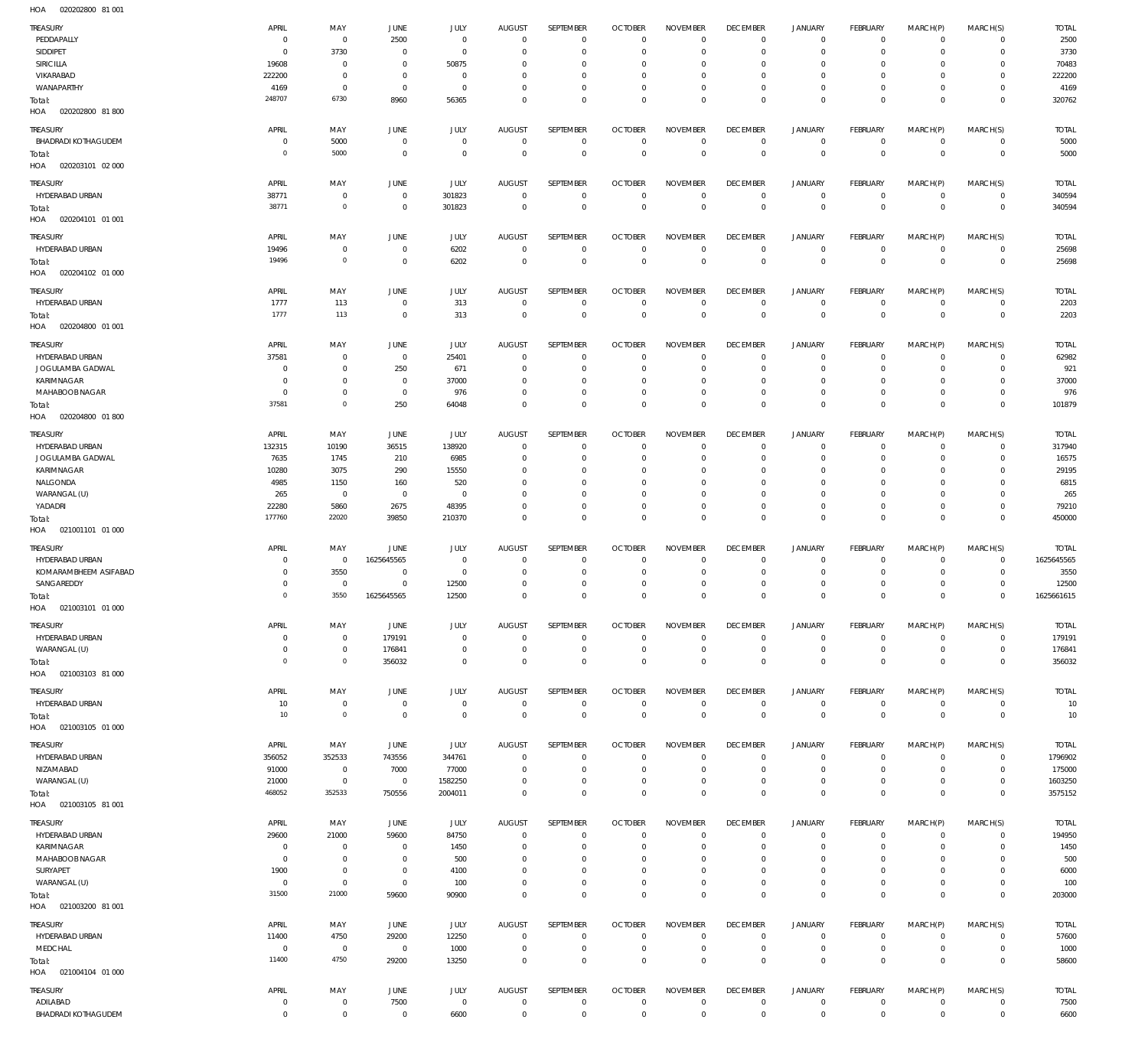| <b>TREASURY</b><br>BHOOPALAPALLY              | APRIL<br>0                       | MAY<br>7500                | JUNE<br>$\mathbf 0$           | JULY<br>$\mathbf 0$        | <b>AUGUST</b><br>$^{\circ}$  | SEPTEMBER<br>$\mathbf 0$     | <b>OCTOBER</b><br>$\circ$        | <b>NOVEMBER</b><br>$\circ$     | <b>DECEMBER</b><br>$\mathbf 0$ | <b>JANUARY</b><br>$\mathsf{O}\xspace$ | <b>FEBRUARY</b><br>$\overline{0}$ | MARCH(P)<br>$\mathbf 0$         | MARCH(S)<br>$\mathbf{0}$    | <b>TOTAL</b><br>7500 |
|-----------------------------------------------|----------------------------------|----------------------------|-------------------------------|----------------------------|------------------------------|------------------------------|----------------------------------|--------------------------------|--------------------------------|---------------------------------------|-----------------------------------|---------------------------------|-----------------------------|----------------------|
| HYDERABAD URBAN<br><b>JAGTIAL</b>             | 112300<br>10560                  | 64700<br>$\,0\,$           | 114300<br>$\,0\,$             | 104900<br>7800             | $\Omega$<br>$\Omega$         | $\mathbf 0$<br>$\mathbf 0$   | $^{\circ}$<br>0                  | $\mathbf 0$<br>$\mathbf 0$     | $^{\circ}$<br>$\overline{0}$   | $\mathsf{O}\xspace$<br>0              | $\mathbf 0$<br>$\mathbf 0$        | $\mathbf 0$<br>0                | $\mathbf{0}$<br>$\mathbf 0$ | 396200<br>18360      |
| KAMAREDDY                                     | 6780                             | 50                         | 230                           | 3760                       | $\Omega$                     | $\mathbf 0$                  | $^{\circ}$                       | $^{\circ}$                     | $^{\circ}$                     | $\mathbf 0$                           | $\mathbf 0$                       | $\Omega$                        | $\mathbf 0$                 | 10820                |
| KARIMNAGAR                                    | 300                              | 3000                       | $\mathbf 0$                   | 7500                       | $\Omega$                     | $\mathbf 0$                  | 0                                | $^{\circ}$                     | $^{\circ}$                     | 0                                     | $^{\circ}$                        | $\Omega$                        | $\mathbf 0$                 | 10800                |
| KHAMMAM<br>MAHABOOB NAGAR                     | $\Omega$<br>$\Omega$             | $\,0\,$<br>8500            | $^{\circ}$<br>$^{\circ}$      | 6720<br>$\mathbf 0$        | $\Omega$<br>$\Omega$         | $\mathbf 0$<br>$\mathbf 0$   | $^{\circ}$<br>0                  | $^{\circ}$<br>$^{\circ}$       | $^{\circ}$<br>$^{\circ}$       | $\mathbf 0$<br>0                      | $\mathbf 0$<br>$^{\circ}$         | $\Omega$<br>$\mathbf 0$         | $\mathbf 0$<br>$\mathbf 0$  | 6720<br>8500         |
| MANCHERIAL                                    | $\Omega$                         | 8000                       | $\overline{0}$                | $\mathbf 0$                | $\Omega$                     | $\mathbf 0$                  | $^{\circ}$                       | $^{\circ}$                     | $^{\circ}$                     | $\mathbf 0$                           | $\mathbf 0$                       | $\Omega$                        | $\mathbf 0$                 | 8000                 |
| MEDCHAL                                       | 600                              | 1800                       | 8000                          | 1000                       | $\Omega$                     | $\mathbf 0$                  | 0                                | $^{\circ}$                     | $^{\circ}$                     | $\mathbf 0$                           | $\mathbf 0$                       | $\Omega$                        | $\mathbf 0$                 | 11400                |
| NALGONDA                                      | 500                              | 4100                       | 1500                          | $\mathbf 0$                | $\Omega$                     | $\mathbf 0$                  | $^{\circ}$                       | $^{\circ}$                     | $^{\circ}$                     | $\mathbf 0$                           | $\mathbf 0$                       | $\Omega$                        | $\mathbf 0$                 | 6100                 |
| NIRMAL<br>NIZAMABAD                           | 0<br>3660                        | 980<br>600                 | 300<br>10180                  | $\mathbf 0$<br>150         | $\Omega$<br>$\Omega$         | $\mathbf 0$<br>$\mathbf 0$   | $\Omega$<br>$^{\circ}$           | $^{\circ}$<br>$^{\circ}$       | $^{\circ}$<br>$^{\circ}$       | $\mathbf 0$<br>$\mathbf 0$            | $\mathbf 0$<br>$\mathbf 0$        | $\Omega$<br>$\mathbf 0$         | $\mathbf 0$<br>$\mathbf{0}$ | 1280<br>14590        |
| <b>RANGA REDDY</b>                            | 4188986                          | 3517954                    | 4416558                       | 4675751                    | $\Omega$                     | $\mathbf 0$                  | 0                                | $^{\circ}$                     | $^{\circ}$                     | $\mathbf 0$                           | $\mathbf 0$                       | 0                               | $\mathbf 0$                 | 16799249             |
| SANGAREDDY                                    | $\overline{0}$                   | $\,0\,$                    | 7800                          | $\mathbf 0$                | $\Omega$                     | $\mathbf 0$                  | $^{\circ}$                       | $^{\circ}$                     | $^{\circ}$                     | 0                                     | $^{\circ}$                        | $\Omega$                        | $\mathbf{0}$                | 7800                 |
| SIDDIPET<br>SURYAPET                          | 3500<br>0                        | 7800<br>$\,0\,$            | $\overline{0}$<br>$\mathbf 0$ | 7500<br>3240               | $\Omega$<br>$\Omega$         | $\mathbf 0$<br>$\mathbf 0$   | 0<br>$^{\circ}$                  | $^{\circ}$<br>$^{\circ}$       | $^{\circ}$<br>$^{\circ}$       | $\mathbf 0$<br>$\mathbf 0$            | $\mathbf 0$<br>$\mathbf 0$        | 0<br>$\mathbf 0$                | $\mathbf 0$<br>$\mathbf{0}$ | 18800<br>3240        |
| WARANGAL (U)                                  | 1000                             | 3300                       | $^{\circ}$                    | $\mathbf 0$                | $\Omega$                     | $\mathbf 0$                  | $^{\circ}$                       | $\mathbf 0$                    | $\overline{0}$                 | $\mathsf{O}\xspace$                   | $\mathbf 0$                       | $\mathbf 0$                     | $\circ$                     | 4300                 |
| Total:                                        | 4328186                          | 3628284                    | 4566368                       | 4824921                    | $\Omega$                     | $\mathbf 0$                  | $^{\circ}$                       | $\mathbf 0$                    | $\overline{0}$                 | $\mathbf 0$                           | $\mathbf 0$                       | $\mathbf 0$                     | $\mathbf 0$                 | 17347759             |
| HOA<br>021004105 01 000                       |                                  |                            |                               |                            |                              |                              |                                  |                                |                                |                                       |                                   |                                 |                             |                      |
| TREASURY                                      | APRIL                            | MAY                        | JUNE                          | JULY                       | <b>AUGUST</b>                | SEPTEMBER                    | <b>OCTOBER</b>                   | <b>NOVEMBER</b>                | <b>DECEMBER</b>                | <b>JANUARY</b>                        | <b>FEBRUARY</b>                   | MARCH(P)                        | MARCH(S)                    | <b>TOTAL</b>         |
| <b>BHADRADI KOTHAGUDEM</b><br>HYDERABAD URBAN | 2000<br>12200                    | $\,0\,$<br>$\,0\,$         | $\mathbf 0$<br>$\overline{0}$ | $\mathbf 0$<br>14080       | $^{\circ}$<br>$\Omega$       | $\mathbf{0}$<br>$\mathbf 0$  | $^{\circ}$<br>$^{\circ}$         | $^{\circ}$<br>$^{\circ}$       | $^{\circ}$<br>$^{\circ}$       | $\mathbf 0$<br>$\mathbf 0$            | $^{\circ}$<br>$^{\circ}$          | $\mathbf 0$<br>$\mathbf 0$      | $^{\circ}$<br>$\mathbf 0$   | 2000<br>26280        |
| <b>JAGTIAL</b>                                | $^{\circ}$                       | $\mathbf 0$                | 36000                         | $\mathbf 0$                | 0                            | $\mathbf{0}$                 | 0                                | $^{\circ}$                     | $^{\circ}$                     | $\mathbf 0$                           | $\mathbf 0$                       | $\Omega$                        | $\mathbf 0$                 | 36000                |
| <b>JANGAON</b>                                | 3400                             | $\mathbf 0$                | $^{\circ}$                    | 2000                       | 0                            | $\mathbf{0}$                 | 0                                | $^{\circ}$                     | 0                              | $\mathbf 0$                           | $\Omega$                          | $\Omega$                        | $\mathbf 0$                 | 5400                 |
| JOGULAMBA GADWAL<br>KHAMMAM                   | $^{\circ}$<br>2100               | $\mathbf 0$<br>$\,0\,$     | $^{\circ}$<br>$^{\circ}$      | 2000<br>$^{\circ}$         | 0<br>$\Omega$                | $\mathbf{0}$<br>$\mathbf{0}$ | $\Omega$<br>0                    | $\Omega$<br>$^{\circ}$         | 0<br>$^{\circ}$                | $\mathbf 0$<br>$\mathbf 0$            | $\mathbf 0$<br>$\Omega$           | $\Omega$<br>$\Omega$            | $\mathbf 0$<br>$\mathbf 0$  | 2000<br>2100         |
| <b>MANCHERIAL</b>                             | $^{\circ}$                       | $\mathbf 0$                | $^{\circ}$                    | 2000                       | 0                            | $^{\circ}$                   | $\Omega$                         | $\Omega$                       | 0                              | $\mathbf 0$                           | $\Omega$                          | $\Omega$                        | $\mathbf 0$                 | 2000                 |
| MEDCHAL                                       | 500                              | $\,0\,$                    | $^{\circ}$                    | 2000                       | $\Omega$                     | $\mathbf{0}$                 | 0                                | $^{\circ}$                     | $^{\circ}$                     | $\mathbf 0$                           | $\Omega$                          | $\Omega$                        | $\mathbf 0$                 | 2500                 |
| NALGONDA                                      | $\Omega$                         | $\mathbf 0$                | 100000                        | $\Omega$                   | 0                            | $\mathbf 0$                  | $\Omega$                         | $\Omega$                       | 0                              | $\mathbf 0$                           | $\mathbf 0$                       | $\Omega$                        | $\mathbf 0$                 | 100000               |
| NIRMAL<br>SURYAPET                            | $\Omega$<br>$\Omega$             | 200<br>$\,0\,$             | $^{\circ}$<br>4000            | $\mathbf{0}$<br>$^{\circ}$ | $\Omega$<br>0                | $\mathbf 0$<br>$\mathbf{0}$  | 0<br>0                           | $\mathbf 0$<br>$^{\circ}$      | $\mathbf 0$<br>0               | $\mathbf 0$<br>$\mathbf 0$            | $\Omega$<br>$\mathbf 0$           | $\Omega$<br>$\Omega$            | $\mathbf 0$<br>$\mathbf 0$  | 200<br>4000          |
| WARANGAL (U)                                  | 2000                             | 3490                       | 7540                          | $\mathbf{0}$               | $\Omega$                     | $\mathbf 0$                  | 0                                | $\mathbf 0$                    | $\mathbf 0$                    | $\mathbf 0$                           | $\mathbf 0$                       | $\mathbf 0$                     | $\mathbf 0$                 | 13030                |
| Total:                                        | 22200                            | 3690                       | 147540                        | 22080                      | $\Omega$                     | $\mathbf 0$                  | $\mathbf 0$                      | $\mathbf 0$                    | $\mathbf 0$                    | $\mathbf 0$                           | $\mathbf 0$                       | $\Omega$                        | $\mathbf 0$                 | 195510               |
| HOA<br>021004800 01 000                       |                                  |                            |                               |                            |                              |                              |                                  |                                |                                |                                       |                                   |                                 |                             |                      |
| TREASURY                                      | APRIL                            | MAY                        | JUNE                          | JULY                       | <b>AUGUST</b>                | SEPTEMBER                    | <b>OCTOBER</b>                   | <b>NOVEMBER</b>                | <b>DECEMBER</b>                | <b>JANUARY</b>                        | <b>FEBRUARY</b>                   | MARCH(P)                        | MARCH(S)                    | <b>TOTAL</b>         |
| HYDERABAD URBAN<br>Total:                     | 500<br>500                       | $\,0\,$<br>$\circ$         | $\overline{0}$<br>$\mathbf 0$ | $\mathbf 0$<br>$\mathbf 0$ | 0<br>$^{\circ}$              | $\mathbf 0$<br>$\mathbf 0$   | $^{\circ}$<br>$\overline{0}$     | 0<br>$\mathbb O$               | $\overline{0}$<br>$\mathbf 0$  | $\mathbf 0$<br>$\mathbb O$            | $\overline{0}$<br>$\overline{0}$  | $\mathbf 0$<br>$\mathbf 0$      | $\circ$<br>$\overline{0}$   | 500<br>500           |
| HOA<br>021004800 81 001                       |                                  |                            |                               |                            |                              |                              |                                  |                                |                                |                                       |                                   |                                 |                             |                      |
| TREASURY                                      | APRIL                            | MAY                        | JUNE                          | JULY                       | <b>AUGUST</b>                | SEPTEMBER                    | <b>OCTOBER</b>                   | <b>NOVEMBER</b>                | <b>DECEMBER</b>                | <b>JANUARY</b>                        | <b>FEBRUARY</b>                   | MARCH(P)                        | MARCH(S)                    | <b>TOTAL</b>         |
| ADILABAD                                      | -C                               | $\,0\,$                    | $^{\circ}$                    | 500                        | 0                            | $\mathbf 0$                  | $^{\circ}$                       | $^{\circ}$                     | $^{\circ}$                     | 0                                     | $\mathbf 0$                       | $\mathbf 0$                     | $\mathbf 0$                 | 500                  |
| <b>BHADRADI KOTHAGUDEM</b>                    | $\Omega$                         | 1000                       | $\mathbf 0$                   | $\mathbf{0}$               | $\Omega$                     | $\mathbf 0$                  | $^{\circ}$                       | $\mathbf 0$                    | $\mathbf 0$                    | $\mathbf 0$                           | $\mathbf 0$                       | $\mathbf 0$                     | $\mathbf{0}$                | 1000                 |
| HYDERABAD URBAN<br>MAHABOOB NAGAR             | 81800<br>$\Omega$                | 18200<br>$\mathbf 0$       | 26700<br>$\,0\,$              | 30100<br>53000             | 0<br>$\Omega$                | $\mathbf{0}$<br>$\mathbf{0}$ | 0<br>0                           | $\mathbf 0$<br>$\mathbf 0$     | 0<br>$\mathbf 0$               | $\mathbf 0$<br>$\mathbf 0$            | $\mathbf 0$<br>$\Omega$           | $\Omega$<br>$\Omega$            | $\mathbf 0$<br>$\mathbf 0$  | 156800<br>53000      |
| MEDCHAL                                       | $\Omega$                         | $\,0\,$                    | 200                           | 11700                      | 0                            | $\mathbf{0}$                 | 0                                | $\mathbf 0$                    | $\mathbf 0$                    | 0                                     | $\mathbf 0$                       | $\Omega$                        | $\mathbf 0$                 | 11900                |
| NAGARKURNOOL                                  | $\Omega$                         | 3500                       | $\Omega$                      | $\Omega$                   | $\Omega$                     | $\mathbf{0}$                 | 0                                | $\mathbf 0$                    | $\mathbf 0$                    | $\Omega$                              | $\Omega$                          | $\Omega$                        | $\mathbf 0$                 | 3500                 |
| <b>RANGA REDDY</b><br>WARANGAL (U)            | 468500<br>500                    | 748510<br>$\Omega$         | 1054800<br>$\Omega$           | 1476650<br>$\Omega$        | $\Omega$<br>$\Omega$         | $\mathbf{0}$<br>$\Omega$     | $\Omega$<br>$\Omega$             | $\Omega$<br>$\Omega$           | $\Omega$<br>$\Omega$           | $\Omega$<br>$\mathsf{O}\xspace$       | $\Omega$<br>$\Omega$              | $\Omega$<br>$\mathsf{O}\xspace$ | $\mathbf{0}$<br>$\mathbf 0$ | 3748460<br>500       |
| Total:                                        | 550800                           | 771210                     | 1081700                       | 1571950                    | $\mathbf 0$                  | $\mathsf 0$                  | $\overline{0}$                   | $\mathsf 0$                    | $\mathbf 0$                    | $\mathbf 0$                           | $\overline{0}$                    | $\mathbb O$                     | $\overline{0}$              | 3975660              |
| HOA  021080800  01 000                        |                                  |                            |                               |                            |                              |                              |                                  |                                |                                |                                       |                                   |                                 |                             |                      |
| TREASURY                                      | APRIL                            | MAY                        | JUNE                          | JULY                       | <b>AUGUST</b>                | SEPTEMBER                    | <b>OCTOBER</b>                   | <b>NOVEMBER</b>                | <b>DECEMBER</b>                | <b>JANUARY</b>                        | <b>FEBRUARY</b>                   | MARCH(P)                        | MARCH(S)                    | <b>TOTAL</b>         |
| HYDERABAD URBAN                               | $\mathbf 0$                      | $\mathbf 0$                | 43950                         | $\mathbf 0$                | $\mathbf 0$                  | $\mathbf 0$                  | $\overline{0}$                   | $\mathbf 0$                    | $\,0\,$                        | $\mathsf{O}\xspace$                   | $\overline{0}$                    | $\overline{0}$                  | $\overline{0}$              | 43950                |
| Total:<br>HOA  021080800  80  000             | $\overline{0}$                   | $\mathbb O$                | 43950                         | $\mathbf 0$                | $\mathbf 0$                  | $\mathsf 0$                  | $\overline{0}$                   | $\,0\,$                        | $\,0\,$                        | $\mathsf 0$                           | $\overline{0}$                    | $\mathbf 0$                     | $\overline{0}$              | 43950                |
|                                               |                                  |                            |                               |                            |                              |                              |                                  |                                |                                |                                       |                                   |                                 |                             |                      |
| TREASURY<br>HYDERABAD URBAN                   | APRIL<br>$\mathbf 0$             | MAY<br>$\,0\,$             | JUNE<br>4436                  | <b>JULY</b><br>$\mathbf 0$ | <b>AUGUST</b><br>$\mathbf 0$ | SEPTEMBER<br>$\mathbf 0$     | <b>OCTOBER</b><br>$\overline{0}$ | <b>NOVEMBER</b><br>$\mathbf 0$ | <b>DECEMBER</b><br>$\,0\,$     | JANUARY<br>$\mathsf{O}\xspace$        | FEBRUARY<br>$\overline{0}$        | MARCH(P)<br>$\overline{0}$      | MARCH(S)<br>$\overline{0}$  | <b>TOTAL</b><br>4436 |
| Total:                                        | $\overline{0}$                   | $\mathbb O$                | 4436                          | $\mathbf 0$                | $\mathbf 0$                  | $\mathsf 0$                  | $\overline{0}$                   | $\mathbf 0$                    | $\overline{0}$                 | $\mathbf 0$                           | $\mathbb O$                       | $\overline{0}$                  | $\overline{0}$              | 4436                 |
| HOA  021080800  81 000                        |                                  |                            |                               |                            |                              |                              |                                  |                                |                                |                                       |                                   |                                 |                             |                      |
| TREASURY                                      | APRIL                            | MAY                        | JUNE                          | JULY                       | <b>AUGUST</b>                | SEPTEMBER                    | <b>OCTOBER</b>                   | <b>NOVEMBER</b>                | <b>DECEMBER</b>                | <b>JANUARY</b>                        | <b>FEBRUARY</b>                   | MARCH(P)                        | MARCH(S)                    | <b>TOTAL</b>         |
| HYDERABAD URBAN                               | 13835                            | 10736                      | 90761                         | 13193                      | $\mathbf 0$<br>$^{\circ}$    | $\mathbf 0$                  | $\mathbf 0$<br>$\overline{0}$    | $\mathbb O$<br>$\mathbf 0$     | $\overline{0}$<br>$\mathbf 0$  | $\mathbf 0$<br>$\mathsf{O}\xspace$    | $\overline{0}$<br>$\overline{0}$  | $\overline{0}$<br>$\mathbf 0$   | $\overline{0}$<br>$\circ$   | 128525               |
| NALGONDA<br>WARANGAL (U)                      | $\overline{0}$<br>$\overline{0}$ | 900<br>$\,0\,$             | 450<br>312                    | 1200<br>400                | $^{\circ}$                   | $\mathbf 0$<br>$\mathbf 0$   | $\overline{0}$                   | $\mathbb O$                    | $\,0\,$                        | $\mathsf{O}\xspace$                   | $\overline{0}$                    | $\overline{0}$                  | $\overline{0}$              | 2550<br>712          |
| Total:                                        | 13835                            | 11636                      | 91523                         | 14793                      | $\mathbf 0$                  | $\mathsf 0$                  | $\mathbf 0$                      | $\mathbf 0$                    | $\,0\,$                        | $\mathsf 0$                           | $\overline{0}$                    | $\mathbf 0$                     | $\overline{0}$              | 131787               |
| HOA  021100800  01  000                       |                                  |                            |                               |                            |                              |                              |                                  |                                |                                |                                       |                                   |                                 |                             |                      |
| TREASURY                                      | APRIL                            | MAY                        | JUNE                          | JULY                       | <b>AUGUST</b>                | SEPTEMBER                    | <b>OCTOBER</b>                   | <b>NOVEMBER</b>                | <b>DECEMBER</b>                | <b>JANUARY</b>                        | <b>FEBRUARY</b>                   | MARCH(P)                        | MARCH(S)                    | <b>TOTAL</b>         |
| HYDERABAD URBAN                               | $\overline{0}$<br>$\overline{0}$ | $\mathbf 0$<br>$\mathbb O$ | 126294                        | $\mathbf 0$                | $\mathbf 0$                  | $\mathbf 0$                  | $\mathbf 0$                      | $\mathbf 0$<br>$\mathbf 0$     | $\,0\,$                        | $\mathbf 0$                           | $\overline{0}$                    | $\mathbf 0$                     | $\overline{0}$              | 126294               |
| Total:<br>HOA  021100800  81 000              |                                  |                            | 126294                        | $\mathbf 0$                | $\mathbf 0$                  | $\mathsf 0$                  | $\overline{0}$                   |                                | $\,0\,$                        | $\mathsf 0$                           | $\overline{0}$                    | $\mathbb O$                     | $\overline{0}$              | 126294               |
| TREASURY                                      | APRIL                            | MAY                        | JUNE                          | <b>JULY</b>                | <b>AUGUST</b>                | SEPTEMBER                    | <b>OCTOBER</b>                   | <b>NOVEMBER</b>                | <b>DECEMBER</b>                | <b>JANUARY</b>                        | <b>FEBRUARY</b>                   | MARCH(P)                        | MARCH(S)                    | <b>TOTAL</b>         |
|                                               |                                  |                            |                               |                            | $\mathbf 0$                  | $\mathbf 0$                  | $\overline{0}$                   | $\mathbf 0$                    | $\,0\,$                        | $\mathbf 0$                           | $\overline{0}$                    | $\overline{0}$                  | $\overline{0}$              | 1160                 |
| HYDERABAD URBAN                               | $\overline{0}$                   | 1160                       | $\,0\,$                       | $\mathbf 0$                |                              |                              |                                  |                                |                                |                                       |                                   |                                 |                             |                      |
| Total:                                        | $\overline{0}$                   | 1160                       | $\,0\,$                       | $\mathbf 0$                | $\mathbf 0$                  | $\mathsf 0$                  | $\overline{0}$                   | $\,0\,$                        | $\mathbf 0$                    | $\mathsf 0$                           | $\overline{0}$                    | $\mathbf 0$                     | $\overline{0}$              | 1160                 |
| HOA  021501102  01  000                       |                                  |                            |                               |                            |                              |                              |                                  |                                |                                |                                       |                                   |                                 |                             |                      |
| TREASURY                                      | APRIL                            | MAY                        | JUNE                          | <b>JULY</b>                | <b>AUGUST</b>                | SEPTEMBER                    | <b>OCTOBER</b>                   | <b>NOVEMBER</b>                | <b>DECEMBER</b>                | JANUARY                               | FEBRUARY                          | MARCH(P)                        | MARCH(S)                    | <b>TOTAL</b>         |
| PEDDAPALLY<br>Total:                          | 10000<br>10000                   | $\,0\,$<br>$\mathbb O$     | $\,0\,$<br>$\mathbf 0$        | $\mathbf 0$<br>$\mathbf 0$ | $\mathbf 0$<br>$\mathbf 0$   | $\mathbf 0$<br>$\mathsf 0$   | $\,0\,$<br>$\mathbf 0$           | $\mathbb O$<br>$\mathbf 0$     | $\,0\,$<br>$\mathbf 0$         | $\mathbf 0$<br>$\mathbf 0$            | $\overline{0}$<br>$\overline{0}$  | $\mathbf 0$<br>$\mathbf 0$      | $\overline{0}$<br>$\,0\,$   | 10000<br>10000       |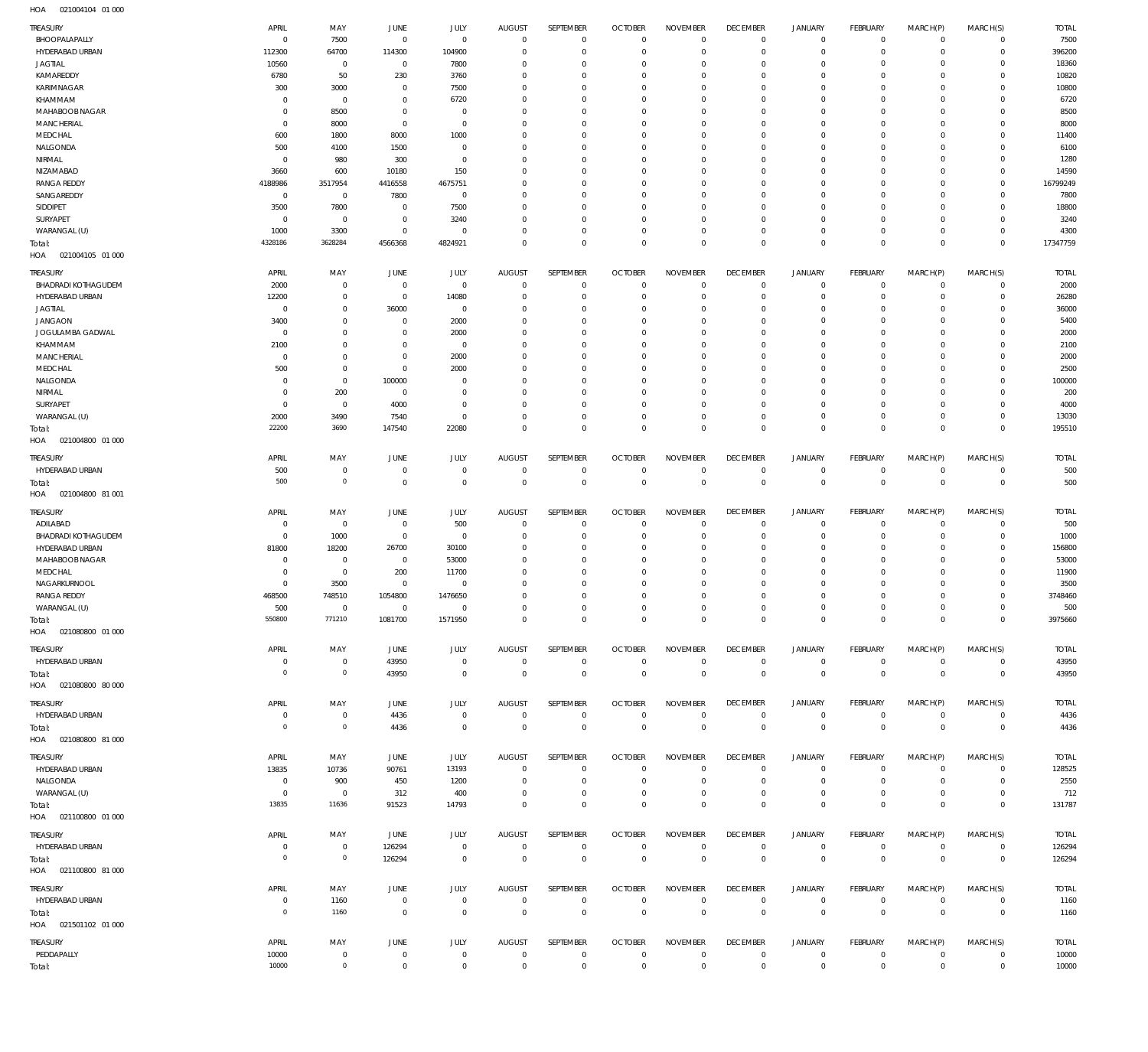| <b>TREASURY</b>                                   | APRIL                         | MAY                        | <b>JUNE</b>                      | JULY                    | <b>AUGUST</b>                    | SEPTEMBER                  | <b>OCTOBER</b>                   | <b>NOVEMBER</b>                  | <b>DECEMBER</b>                   | <b>JANUARY</b>                   | FEBRUARY                          | MARCH(P)                  | MARCH(S)                         | <b>TOTAL</b>       |
|---------------------------------------------------|-------------------------------|----------------------------|----------------------------------|-------------------------|----------------------------------|----------------------------|----------------------------------|----------------------------------|-----------------------------------|----------------------------------|-----------------------------------|---------------------------|----------------------------------|--------------------|
| ADILABAD                                          | 541                           | 541                        | 639                              | 1750                    | $\overline{0}$                   | $\mathbf 0$                | $\overline{0}$                   | $\mathbf 0$                      | $\overline{0}$                    | $\circ$                          | $\overline{0}$                    | $\mathbf{0}$              | $\mathbf{0}$                     | 3471               |
| <b>BHADRADI KOTHAGUDEM</b>                        | 581                           | 581                        | 581                              | 528                     | $\Omega$                         | $\mathbf 0$                | $\Omega$                         | $\Omega$                         | $\mathbf 0$                       | $\mathbf 0$                      | $\mathbf{0}$                      | $\Omega$                  | $\mathbf{0}$                     | 2271               |
| HYDERABAD URBAN<br><b>JAGTIAL</b>                 | 341050<br>352                 | 1130459<br>352             | 895790<br>352                    | 959176<br>352           | $\Omega$<br>$\Omega$             | $\Omega$<br>$\Omega$       | $\mathbf 0$<br>$\Omega$          | $\Omega$<br>$\Omega$             | $\Omega$<br>$\mathbf 0$           | $\mathbf 0$<br>$\mathbf 0$       | $\mathbf{0}$<br>$\Omega$          | $\Omega$<br>$\Omega$      | $\mathbf{0}$<br>$\Omega$         | 3326475<br>1408    |
| JOGULAMBA GADWAL                                  | 13205                         | 13473                      | 13545                            | 13545                   | $\Omega$                         | $\Omega$                   | $\Omega$                         | $\Omega$                         | $\Omega$                          | $\Omega$                         | $\Omega$                          | $\Omega$                  | $\Omega$                         | 53768              |
| KAMAREDDY                                         | 529                           | 652                        | 529                              | 529                     | $\Omega$                         | $\mathbf 0$                | $\mathbf 0$                      | $\Omega$                         | $\mathbf 0$                       | $\mathbf 0$                      | $\mathbf 0$                       | $\Omega$                  | $\Omega$                         | 2239               |
| KARIMNAGAR                                        | 90                            | 90                         | 90                               | 90                      | $\Omega$                         | $\Omega$                   | $\Omega$                         | $\Omega$                         | $\Omega$                          | $\Omega$                         | $\Omega$                          | $\Omega$                  | $\Omega$                         | 360                |
| KHAMMAM                                           | 21109                         | 10239                      | 14335                            | 16631                   | $\Omega$                         | $\Omega$                   | $\Omega$                         | $\Omega$                         | $\Omega$                          | $\Omega$                         | $\Omega$                          | $\Omega$                  | $\Omega$                         | 62314              |
| KOMARAMBHEEM ASIFABAD<br>MAHABOOB NAGAR           | 1107<br>1859                  | 1107<br>1829               | 1107<br>1811                     | 1050<br>1705            | $\Omega$<br>$\Omega$             | $\Omega$<br>$\Omega$       | $\Omega$<br>$\Omega$             | $\Omega$<br>$\Omega$             | $\mathbf 0$<br>$\Omega$           | $\mathbf 0$<br>$\Omega$          | $\Omega$<br>$\Omega$              | $\Omega$<br>$\Omega$      | $\Omega$<br>$\Omega$             | 4371<br>7204       |
| MAHABUBABAD                                       | 355                           | 320                        | 320                              | 320                     | $\Omega$                         | $\Omega$                   | $\Omega$                         | $\Omega$                         | $\Omega$                          | $\mathbf 0$                      | $\mathbf 0$                       | $\Omega$                  | $\mathbf 0$                      | 1315               |
| <b>MANCHERIAL</b>                                 | 8430                          | 8773                       | 8015                             | 11979                   | $\Omega$                         | $\Omega$                   | $\Omega$                         | $\Omega$                         | $\Omega$                          | $\Omega$                         | $\Omega$                          | $\Omega$                  | $\Omega$                         | 37197              |
| MEDCHAL                                           | 989                           | 895                        | 895                              | 1655                    | $\Omega$                         | $\Omega$                   | $\Omega$                         | $\Omega$                         | $\Omega$                          | $\Omega$                         | $\mathbf 0$                       | $\Omega$                  | $\Omega$                         | 4434               |
| Mulugu                                            | 887                           | 887                        | 887                              | 887                     | $\Omega$                         | $\Omega$                   | $\Omega$                         | $\Omega$                         | $\Omega$                          | $\Omega$                         | $\Omega$                          | $\Omega$                  | $\Omega$                         | 3548               |
| NAGARKURNOOL<br>NALGONDA                          | 50<br>3950                    | 50<br>10255                | 50<br>13000                      | 50<br>12654             | $\Omega$<br>$\Omega$             | $\Omega$<br>$\Omega$       | $\Omega$<br>$\mathbf 0$          | $\Omega$<br>$\Omega$             | $\Omega$<br>$\mathbf 0$           | $\Omega$<br>$\mathbf 0$          | $\Omega$<br>$\mathbf 0$           | $\Omega$<br>$\Omega$      | $\Omega$<br>$\mathbf 0$          | 200<br>39859       |
| NIRMAL                                            | 15258                         | 7629                       | 7629                             | 7629                    | $\Omega$                         | $\Omega$                   | $\Omega$                         | $\Omega$                         | $\Omega$                          | $\Omega$                         | $\Omega$                          | $\Omega$                  | $\Omega$                         | 38145              |
| NIZAMABAD                                         | 1163                          | 1091                       | 1091                             | 1091                    | $\Omega$                         | $\Omega$                   | $\Omega$                         | $\Omega$                         | $\Omega$                          | $\Omega$                         | $\Omega$                          | $\Omega$                  | $\Omega$                         | 4436               |
| Narayanpet                                        | 45                            | 45                         | 45                               | 45                      | $\Omega$                         | $\Omega$                   | $\Omega$                         | $\Omega$                         | $\Omega$                          | $\Omega$                         | $\Omega$                          | $\Omega$                  | $\Omega$                         | 180                |
| PAO - TELANGANA HYDERABAD                         | 97492                         | 97972                      | 96940                            | 93218                   | $\Omega$                         | $\Omega$                   | $\Omega$                         | $\Omega$                         | $\Omega$                          | $\Omega$                         | $\Omega$                          | $\Omega$                  | $\Omega$                         | 385622             |
| PPO - MOTIGALLY (TELANGANA)<br><b>RANGA REDDY</b> | 10000<br>15189                | 10000<br>14972             | 10000<br>8831                    | 10000<br>4132           | $\Omega$<br>$\Omega$             | $\Omega$<br>$\Omega$       | $\mathbf 0$<br>$\Omega$          | $\Omega$<br>$\Omega$             | $\mathbf 0$<br>$\Omega$           | $\mathbf 0$<br>$\Omega$          | $\mathbf 0$<br>$\Omega$           | $\Omega$<br>$\Omega$      | $\Omega$<br>$\Omega$             | 40000<br>43124     |
| SANGAREDDY                                        | 10687                         | 472                        | 472                              | 10472                   | $\Omega$                         | $\Omega$                   | $\Omega$                         | $\Omega$                         | $\Omega$                          | $\Omega$                         | $\Omega$                          | $\Omega$                  | $\Omega$                         | 22103              |
| SIDDIPET                                          | 380                           | 380                        | 380                              | 380                     | $\Omega$                         | $\Omega$                   | $\Omega$                         | $\Omega$                         | $\Omega$                          | $\Omega$                         | $\Omega$                          | $\Omega$                  | $\Omega$                         | 1520               |
| SURYAPET                                          | 150                           | 493                        | 493                              | 493                     | $\Omega$                         | $\Omega$                   | $\Omega$                         | $\Omega$                         | $\Omega$                          | $\Omega$                         | $\Omega$                          | $\Omega$                  | $\Omega$                         | 1629               |
| VIKARABAD                                         | 62                            | 62                         | 62                               | 62                      | $\Omega$                         | $\mathbf 0$                | $\mathbf 0$                      | $\Omega$                         | $\mathbf 0$                       | $\mathbf 0$                      | $\mathbf 0$                       | $\Omega$                  | $\Omega$                         | 248                |
| WANAPARTHY<br>WARANGAL (U)                        | 452<br>3364                   | 452<br>49252               | 452<br>3514                      | 109<br>4842             | $\Omega$<br>$\Omega$             | $\Omega$<br>$\Omega$       | $\Omega$<br>$\mathbf 0$          | $\Omega$<br>$\Omega$             | $\Omega$<br>$\mathbf 0$           | $\Omega$<br>$\mathbf 0$          | $\Omega$<br>$\mathbf{0}$          | $\Omega$<br>$\Omega$      | $\Omega$<br>$\Omega$             | 1465<br>60972      |
| YADADRI                                           | 6329                          | 679                        | 10679                            | 4243                    | $\Omega$                         | $\mathbf 0$                | $\mathbf 0$                      | $\Omega$                         | $\mathbf 0$                       | $\mathbf 0$                      | $\mathbf{0}$                      | $\Omega$                  | $\mathbf 0$                      | 21930              |
| Total:                                            | 555655                        | 1364002                    | 1092534                          | 1159617                 | $\Omega$                         | $\Omega$                   | $\Omega$                         | $\Omega$                         | $\Omega$                          | $\Omega$                         | $\Omega$                          | $\Omega$                  | $\Omega$                         | 4171808            |
| HOA<br>021601106 81 000                           |                               |                            |                                  |                         |                                  |                            |                                  |                                  |                                   |                                  |                                   |                           |                                  |                    |
| <b>TREASURY</b>                                   | APRIL                         | MAY                        | <b>JUNE</b>                      | JULY                    | <b>AUGUST</b>                    | SEPTEMBER                  | <b>OCTOBER</b>                   | <b>NOVEMBER</b>                  | <b>DECEMBER</b>                   | <b>JANUARY</b>                   | <b>FEBRUARY</b>                   | MARCH(P)                  | MARCH(S)                         | <b>TOTAL</b>       |
| HYDERABAD URBAN                                   | 17395                         | 8139                       | 18631                            | 62965                   | $\mathbf 0$                      | $\mathbf 0$                | $\overline{0}$                   | $\mathbf 0$                      | $\overline{0}$                    | $\circ$                          | $\overline{0}$                    | $\mathbf 0$               | $\overline{0}$                   | 107130             |
| Total:<br>021760800 01 000                        | 17395                         | 8139                       | 18631                            | 62965                   | $\overline{0}$                   | $\mathbf 0$                | $\overline{0}$                   | $\overline{0}$                   | $\overline{0}$                    | $\overline{0}$                   | $\overline{0}$                    | $\mathbf 0$               | $\overline{0}$                   | 107130             |
| HOA                                               |                               |                            |                                  |                         |                                  |                            |                                  |                                  |                                   |                                  |                                   |                           |                                  |                    |
| <b>TREASURY</b>                                   | <b>APRIL</b><br>$\mathbf 0$   | MAY                        | <b>JUNE</b><br>$\overline{0}$    | JULY<br>$\mathbf 0$     | <b>AUGUST</b><br>$\mathbf 0$     | SEPTEMBER<br>$\mathbf 0$   | <b>OCTOBER</b><br>$\overline{0}$ | <b>NOVEMBER</b><br>$\mathbf 0$   | <b>DECEMBER</b><br>$\overline{0}$ | <b>JANUARY</b><br>$^{\circ}$     | <b>FEBRUARY</b><br>$\overline{0}$ | MARCH(P)<br>$\mathbf 0$   | MARCH(S)<br>$\mathbf{0}$         | <b>TOTAL</b>       |
| ADILABAD<br><b>BHADRADI KOTHAGUDEM</b>            | $\mathbf 0$                   | 6000<br>$\mathbf 0$        | 20000                            | $\Omega$                | $\Omega$                         | $\mathbf 0$                | $\mathbf 0$                      | $\Omega$                         | $\mathbf 0$                       | $\mathbf 0$                      | $\mathbf{0}$                      | $\Omega$                  | $\mathbf 0$                      | 6000<br>20000      |
| <b>JAGTIAL</b>                                    | 10000                         | $\mathbf 0$                | $\overline{0}$                   | $\Omega$                | $\Omega$                         | $\mathbf 0$                | $\mathbf 0$                      | $\Omega$                         | $\mathbf 0$                       | $\mathbf 0$                      | $\mathbf{0}$                      | $\Omega$                  | $\mathbf{0}$                     | 10000              |
| KAMAREDDY                                         | $\mathbf 0$                   | 18000                      | $\overline{0}$                   | $\Omega$                | $\Omega$                         | $\mathbf 0$                | $\mathbf 0$                      | $\Omega$                         | $\mathbf 0$                       | $\mathbf 0$                      | $\mathbf{0}$                      | $\Omega$                  | $\mathbf 0$                      | 18000              |
| MAHABUBABAD                                       | 20000                         | $\mathbf 0$                | $\mathbf 0$                      | $\Omega$                | $\Omega$                         | $\Omega$                   | $\Omega$                         | $\Omega$                         | $\Omega$                          | $\Omega$                         | $\Omega$                          | $\Omega$                  | $\Omega$                         | 20000              |
| <b>MANCHERIAL</b>                                 | $\mathbf 0$<br>$\mathbf 0$    | 6000                       | $\overline{0}$                   | $\Omega$<br>$\Omega$    | $\Omega$<br>$\Omega$             | $\Omega$<br>$\Omega$       | $\Omega$<br>$\Omega$             | $\Omega$<br>$\Omega$             | $\Omega$<br>$\mathbf 0$           | $\Omega$<br>$\Omega$             | $\mathbf 0$<br>$\Omega$           | $\Omega$<br>$\Omega$      | $\mathbf 0$<br>$\Omega$          | 6000               |
| NIRMAL<br>NIZAMABAD                               | 12000                         | $\mathbf 0$<br>10000       | 6000<br>$\overline{0}$           | $\Omega$                | $\Omega$                         | $\Omega$                   | $\Omega$                         | $\Omega$                         | $\Omega$                          | $\Omega$                         | $\Omega$                          | $\Omega$                  | $\Omega$                         | 6000<br>22000      |
| PEDDAPALLY                                        | 7000                          | $\mathbf 0$                | $\overline{0}$                   | 1400                    | $\Omega$                         | $\mathbf 0$                | $\mathbf 0$                      | $\Omega$                         | $\mathbf 0$                       | $\Omega$                         | $\Omega$                          | $\Omega$                  | $\Omega$                         | 8400               |
| <b>SIRICILLA</b>                                  | $\Omega$                      | $\mathbf 0$                | 10000                            | $\Omega$                | $\Omega$                         | $\Omega$                   | $\Omega$                         | $\Omega$                         | $\Omega$                          | $\Omega$                         | $\Omega$                          | $\Omega$                  | $\Omega$                         | 10000              |
| Total:                                            | 49000                         | 40000                      | 36000                            | 1400                    | $\Omega$                         | $\Omega$                   | $\Omega$                         | $\Omega$                         | $\Omega$                          | $\Omega$                         | $\Omega$                          | $\Omega$                  | $\Omega$                         | 126400             |
| 021760800 79 000<br>HOA                           |                               |                            |                                  |                         |                                  |                            |                                  |                                  |                                   |                                  |                                   |                           |                                  |                    |
| <b>TREASURY</b>                                   | APRIL                         | MAY                        | <b>JUNE</b>                      | JULY                    | <b>AUGUST</b>                    | SEPTEMBER                  | <b>OCTOBER</b>                   | <b>NOVEMBER</b>                  | <b>DECEMBER</b>                   | <b>JANUARY</b>                   | FEBRUARY                          | MARCH(P)                  | MARCH(S)                         | <b>TOTAL</b>       |
| KHAMMAM<br>Total:                                 | $\overline{0}$<br>$\mathbf 0$ | $\mathbf 0$<br>$\mathbf 0$ | $\overline{0}$<br>$\overline{0}$ | 3413866<br>3413866      | $\overline{0}$<br>$\overline{0}$ | $\mathbf 0$<br>$\mathbf 0$ | $\overline{0}$<br>$\overline{0}$ | $\overline{0}$<br>$\overline{0}$ | $\overline{0}$<br>$\overline{0}$  | $\overline{0}$<br>$\overline{0}$ | $\overline{0}$<br>$\overline{0}$  | $\circ$<br>$\overline{0}$ | $\overline{0}$<br>$\overline{0}$ | 3413866<br>3413866 |
| 021760800 81 000<br>HOA                           |                               |                            |                                  |                         |                                  |                            |                                  |                                  |                                   |                                  |                                   |                           |                                  |                    |
| <b>TREASURY</b>                                   | APRIL                         | MAY                        | <b>JUNE</b>                      | JULY                    | <b>AUGUST</b>                    | SEPTEMBER                  | <b>OCTOBER</b>                   | <b>NOVEMBER</b>                  | <b>DECEMBER</b>                   | JANUARY                          | <b>FEBRUARY</b>                   | MARCH(P)                  | MARCH(S)                         | <b>TOTAL</b>       |
| ADILABAD                                          | 52000                         | 16000                      | 73000                            | 18000                   | $\mathbf 0$                      | $\mathbf 0$                | $\overline{0}$                   | $\mathbf 0$                      | $\overline{0}$                    | $\circ$                          | $\overline{0}$                    | $\mathbf 0$               | $\overline{0}$                   | 159000             |
| <b>BHADRADI KOTHAGUDEM</b>                        | 38000                         | 46000                      | 60000                            | 18000                   | $\mathbf 0$                      | $\mathbf 0$                | $\mathbf 0$                      | $\Omega$                         | $\mathbf 0$                       | $\mathbf 0$                      | $\mathbf{0}$                      | $\Omega$                  | $\mathbf{0}$                     | 162000             |
| BHOOPALAPALLY                                     | 10000                         | $\overline{0}$             | $\overline{0}$                   | $\mathbf 0$             | $^{\circ}$                       | $\mathbf 0$                | $\mathbf 0$                      | $\mathbf 0$                      | $\mathbf 0$                       | 0                                | $\mathbf{0}$                      | $\Omega$                  | $\mathbf{0}$                     | 10000              |
| HYDERABAD URBAN                                   | 349000                        | 246500                     | 306540                           | 304400                  | $\Omega$                         | $\mathbf 0$                | $\mathbf 0$                      | $\Omega$                         | $\mathbf 0$                       | $\mathbf 0$                      | $\mathbf 0$                       | $\Omega$                  | $\mathbf 0$                      | 1206440            |
| <b>JAGTIAL</b><br><b>JANGAON</b>                  | 63335<br>$\overline{0}$       | 52000<br>$\overline{0}$    | 83000<br>$\overline{0}$          | 100776<br>12000         | $\Omega$<br>$\Omega$             | $\Omega$<br>$\mathbf 0$    | $\mathbf 0$<br>$\mathbf 0$       | $\Omega$<br>$\Omega$             | $\Omega$<br>$\mathbf 0$           | $\Omega$<br>$\mathbf 0$          | $\mathbf{0}$<br>$\mathbf 0$       | $\Omega$<br>$\Omega$      | $\mathbf 0$<br>$\mathbf 0$       | 299111<br>12000    |
| JOGULAMBA GADWAL                                  | 98000                         | 60000                      | 52000                            | 54000                   | $\Omega$                         | $\Omega$                   | $\mathbf 0$                      | $\Omega$                         | $\Omega$                          | $\Omega$                         | $\Omega$                          | $\Omega$                  | $\mathbf 0$                      | 264000             |
| KAMAREDDY                                         | 130000                        | 61000                      | 12100                            | 35000                   | $\Omega$                         | $\mathbf 0$                | $\mathbf 0$                      | $\Omega$                         | $\mathbf 0$                       | 0                                | $\mathbf 0$                       | $\Omega$                  | $\mathbf 0$                      | 238100             |
| KARIMNAGAR                                        | 165865                        | 42000                      | 60000                            | 106000                  | $\Omega$                         | $\mathbf 0$                | $\mathbf 0$                      | $\Omega$                         | $\mathbf 0$                       | $\mathbf 0$                      | $\mathbf 0$                       | $\Omega$                  | $\mathbf 0$                      | 373865             |
| KHAMMAM                                           | 112000                        | 90000                      | 70000                            | 36000                   | $\Omega$                         | $\Omega$                   | $\mathbf 0$                      | $\Omega$                         | $\Omega$                          | $\Omega$                         | $\mathbf 0$                       | $\Omega$                  | $\mathbf 0$                      | 308000             |
| KOMARAMBHEEM ASIFABAD<br>MAHABOOB NAGAR           | 12000<br>62010                | $\overline{0}$<br>54000    | 18000<br>106000                  | $\overline{0}$<br>84000 | $\Omega$<br>$\Omega$             | $\mathbf 0$<br>$\Omega$    | $\mathbf 0$<br>$\mathbf 0$       | $\Omega$<br>$\Omega$             | $\mathbf 0$<br>$\Omega$           | $\mathbf 0$<br>$\Omega$          | $\mathbf{0}$<br>$\mathbf 0$       | $\Omega$<br>$\Omega$      | $\mathbf 0$<br>$\mathbf 0$       | 30000<br>306010    |
| MAHABUBABAD                                       | 32000                         | 6000                       | 32000                            | 24000                   | $\Omega$                         | $\mathbf 0$                | $\mathbf 0$                      | $\Omega$                         | $\mathbf 0$                       | $\mathbf 0$                      | $\mathbf{0}$                      | $\Omega$                  | $\mathbf 0$                      | 94000              |
| <b>MANCHERIAL</b>                                 | 48582                         | 22000                      | 30000                            | $\mathbf 0$             | $\Omega$                         | $\Omega$                   | $\mathbf 0$                      | $\Omega$                         | $\Omega$                          | $\mathbf 0$                      | $\mathbf 0$                       | $\Omega$                  | $\mathbf 0$                      | 100582             |
| MEDAK                                             | 44811                         | 12000                      | 22000                            | 31000                   | $\Omega$                         | $\Omega$                   | $\mathbf 0$                      | $\Omega$                         | $\Omega$                          | $\Omega$                         | $\mathbf{0}$                      | $\Omega$                  | $\mathbf 0$                      | 109811             |
| Mulugu                                            | $\overline{0}$                | $\mathbf 0$                | 12000                            | $\overline{0}$          | $\Omega$                         | $\mathbf 0$                | $\mathbf 0$                      | $\Omega$                         | $\mathbf 0$                       | $\mathbf 0$                      | $\mathbf 0$                       | $\Omega$                  | $\mathbf 0$                      | 12000              |
| NAGARKURNOOL<br>NALGONDA                          | 12000<br>114800               | 59044<br>69600             | 54000<br>38000                   | 12000<br>46800          | $\Omega$<br>$\Omega$             | $\Omega$<br>$\Omega$       | $\Omega$<br>$\mathbf 0$          | $\Omega$<br>$\Omega$             | $\Omega$<br>$\Omega$              | $\Omega$<br>$\mathbf 0$          | $\mathbf 0$<br>$\mathbf 0$        | $\Omega$<br>$\Omega$      | $\Omega$<br>$\mathbf 0$          | 137044<br>269200   |
| NIRMAL                                            | 84000                         | 44841                      | 24122                            | 36000                   | $\Omega$                         | $\mathbf 0$                | $\mathbf 0$                      | $\Omega$                         | $\mathbf 0$                       | $\mathbf 0$                      | $\mathbf 0$                       | $\Omega$                  | $\mathbf 0$                      | 188963             |
| NIZAMABAD                                         | 181000                        | 110000                     | 62000                            | 154000                  | $\Omega$                         | $\Omega$                   | $\mathbf 0$                      | $\Omega$                         | $\Omega$                          | $\Omega$                         | $\mathbf 0$                       | $\Omega$                  | $\Omega$                         | 507000             |
| PEDDAPALLY                                        | 63000                         | 26000                      | 32339                            | 24000                   | $\Omega$                         | $\mathbf 0$                | $\mathbf 0$                      | $\Omega$                         | $\mathbf 0$                       | $\mathbf 0$                      | $\mathbf{0}$                      | $\Omega$                  | $\mathbf 0$                      | 145339             |
| <b>RANGA REDDY</b>                                | 18638                         | $\mathbf 0$                | $\overline{0}$                   | 7000                    | $\Omega$                         | $\Omega$                   | $\Omega$                         | $\Omega$                         | $\Omega$                          | $\Omega$                         | $\mathbf 0$                       | $\Omega$                  | $\mathbf 0$                      | 25638              |
| SANGAREDDY<br>SIDDIPET                            | 73940<br>71200                | 16000<br>42000             | 93000<br>38000                   | 18000<br>46000          | $\Omega$<br>$\Omega$             | $\mathbf 0$<br>$\Omega$    | $\mathbf 0$<br>$\mathbf 0$       | $\Omega$<br>$\Omega$             | $\mathbf 0$<br>$\mathbf 0$        | $\mathbf 0$<br>$\mathbf 0$       | $\mathbf{0}$<br>$\mathbf 0$       | $\Omega$<br>$\Omega$      | $\mathbf{0}$<br>$\mathbf 0$      | 200940<br>197200   |
| SIRICILLA                                         | 12000                         | 6000                       | 20000                            | 18000                   | $\Omega$                         | $\Omega$                   | $\mathbf 0$                      | $\Omega$                         | $\Omega$                          | $\mathbf 0$                      | $\mathbf{0}$                      | $\Omega$                  | $\mathbf{0}$                     | 56000              |
| SURYAPET                                          | 68000                         | 34000                      | 46000                            | 26000                   | $\mathbf 0$                      | $\mathbf 0$                | $\mathbf 0$                      | $\mathbf 0$                      | $\mathbf 0$                       | $\mathbf 0$                      | $\circ$                           | 0                         | $\mathbf 0$                      | 174000             |
| VIKARABAD                                         | 12800                         | 6000                       | 36417                            | 12000                   | $\mathbf 0$                      | $\mathbf 0$                | $\mathbf 0$                      | $\mathbf 0$                      | $\mathbf 0$                       | $\mathbf 0$                      | $\mathbf 0$                       | $\mathbf 0$               | $\mathbb O$                      | 67217              |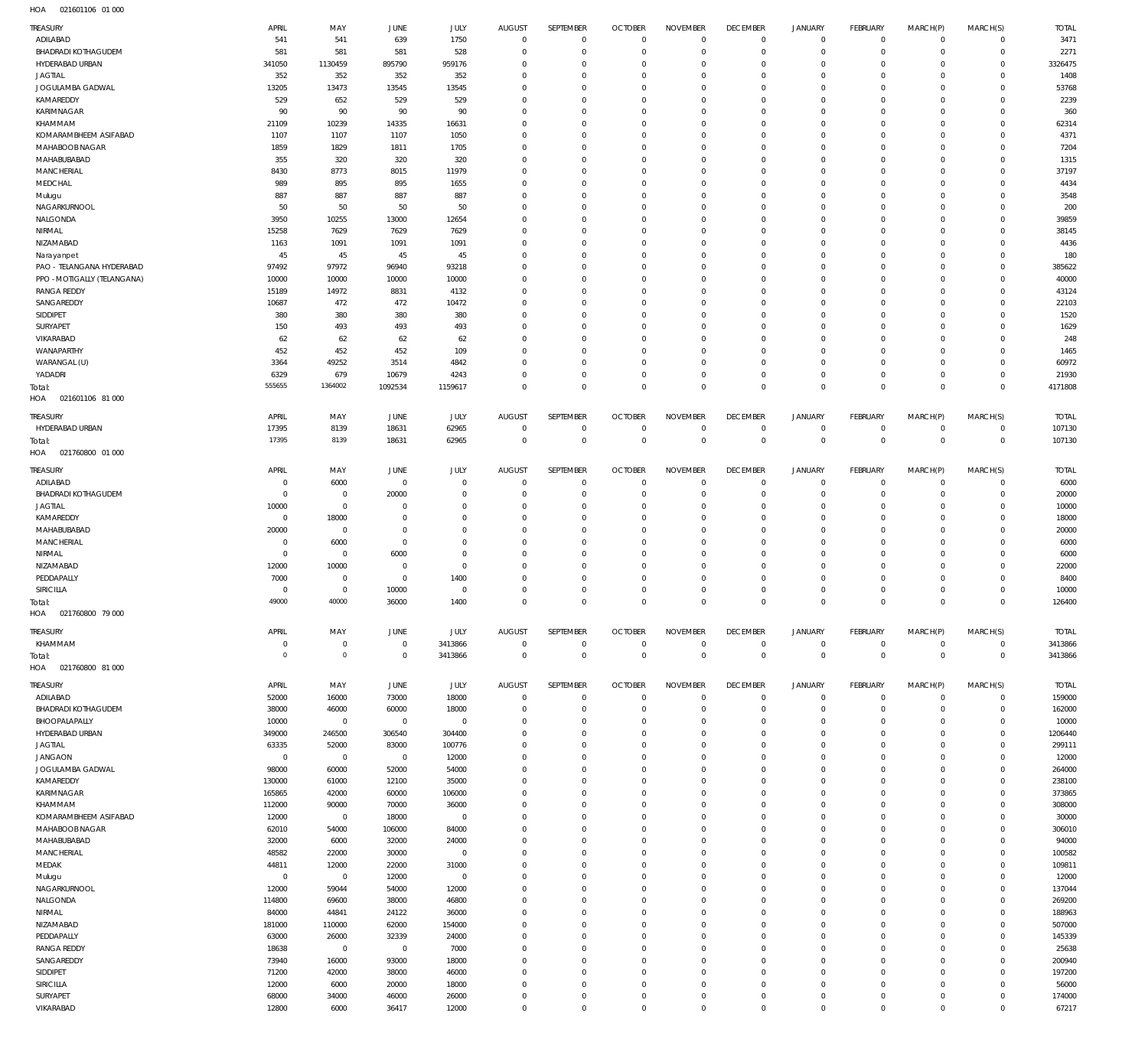021760800 81 000 HOA

| <b>TREASURY</b><br>WANAPARTHY<br>WARANGAL (R) | APRIL<br>42000<br>16000 | MAY<br>18000<br>22000         | <b>JUNE</b><br>18000<br>68000    | JULY<br>72100<br>24000     | <b>AUGUST</b><br>$\overline{0}$<br>$\mathbf 0$ | SEPTEMBER<br>$\mathbf 0$<br>$\mathbf 0$ | <b>OCTOBER</b><br>$\overline{0}$<br>$\overline{0}$ | <b>NOVEMBER</b><br>$\mathbf 0$<br>$\mathbf 0$ | <b>DECEMBER</b><br>$\mathbf 0$<br>$\overline{0}$ | <b>JANUARY</b><br>0<br>$\mathbf 0$ | FEBRUARY<br>$\overline{0}$<br>$\circ$ | MARCH(P)<br>$\mathbf 0$<br>$\mathbf 0$ | MARCH(S)<br>$\circ$<br>$\circ$ | <b>TOTAL</b><br>150100<br>130000 |
|-----------------------------------------------|-------------------------|-------------------------------|----------------------------------|----------------------------|------------------------------------------------|-----------------------------------------|----------------------------------------------------|-----------------------------------------------|--------------------------------------------------|------------------------------------|---------------------------------------|----------------------------------------|--------------------------------|----------------------------------|
| WARANGAL (U)                                  | 6000                    | $\overline{0}$                | 10000                            | 16000                      | $\mathbf 0$                                    | $\mathbf 0$                             | $\overline{0}$                                     | $\mathbf 0$                                   | $\mathbf 0$                                      | 0                                  | $\overline{0}$                        | 0                                      | $\circ$                        | 32000                            |
| YADADRI                                       | 62000                   | 30000                         | 12000                            | 36000                      | $\mathbf 0$                                    | $\mathbf 0$                             | $\mathbf 0$                                        | $\mathbf 0$                                   | $\mathbf 0$                                      | 0                                  | $\mathbf{0}$                          | 0                                      | $\mathbf{0}$                   | 140000                           |
| Total:                                        | 2054981                 | 1190985                       | 1488518                          | 1371076                    | $\Omega$                                       | $\mathbf 0$                             | $\overline{0}$                                     | $\mathbf 0$                                   | $\overline{0}$                                   | $\mathbf 0$                        | $\overline{0}$                        | $\mathbf 0$                            | $\overline{0}$                 | 6105560                          |
| HOA<br>022060113 02 000                       |                         |                               |                                  |                            |                                                |                                         |                                                    |                                               |                                                  |                                    |                                       |                                        |                                |                                  |
| <b>TREASURY</b>                               | APRIL                   | MAY                           | JUNE                             | JULY                       | <b>AUGUST</b>                                  | SEPTEMBER                               | <b>OCTOBER</b>                                     | <b>NOVEMBER</b>                               | <b>DECEMBER</b>                                  | <b>JANUARY</b>                     | FEBRUARY                              | MARCH(P)                               | MARCH(S)                       | <b>TOTAL</b>                     |
| HYDERABAD URBAN                               | 880                     | $\mathbf 0$                   | $\overline{0}$                   | $\mathbf 0$                | $\mathbf 0$                                    | $\mathbf 0$                             | $\mathbf 0$                                        | $\mathbf 0$                                   | $\overline{0}$                                   | $\mathbf 0$                        | $\circ$                               | $\mathbf 0$                            | $\circ$                        | 880                              |
| Total:                                        | 880                     | $\mathbf 0$                   | $\overline{0}$                   | $\mathbf 0$                | $\overline{0}$                                 | $\mathbb O$                             | $\overline{0}$                                     | $\overline{0}$                                | $\overline{0}$                                   | $\mathbf 0$                        | $\overline{0}$                        | $\mathbf 0$                            | $\overline{0}$                 | 880                              |
| HOA<br>022060800 81 000                       |                         |                               |                                  |                            |                                                |                                         |                                                    |                                               |                                                  |                                    |                                       |                                        |                                |                                  |
| <b>TREASURY</b>                               | APRIL                   | MAY                           | <b>JUNE</b>                      | <b>JULY</b>                | <b>AUGUST</b>                                  | SEPTEMBER                               | <b>OCTOBER</b>                                     | <b>NOVEMBER</b>                               | <b>DECEMBER</b>                                  | <b>JANUARY</b>                     | FEBRUARY                              | MARCH(P)                               | MARCH(S)                       | <b>TOTAL</b>                     |
| HYDERABAD URBAN                               | 1000                    | $\mathbf 0$                   | $\overline{0}$                   | $\mathbf 0$                | $\overline{0}$                                 | $\mathbf 0$                             | $\overline{0}$                                     | $\mathbf 0$                                   | $\overline{0}$                                   | $\circ$                            | $\overline{0}$                        | $\mathbf 0$                            | $\overline{0}$                 | 1000                             |
| Total:                                        | 1000                    | $\mathbf 0$                   | $\overline{0}$                   | $\mathbf 0$                | $\overline{0}$                                 | $\mathbf 0$                             | $\overline{0}$                                     | $\mathbf 0$                                   | $\overline{0}$                                   | $\mathbf 0$                        | $\overline{0}$                        | $\mathbf 0$                            | $\overline{0}$                 | 1000                             |
| HOA<br>023000101 01 001                       |                         |                               |                                  |                            |                                                |                                         |                                                    |                                               |                                                  |                                    |                                       |                                        |                                |                                  |
| TREASURY                                      | APRIL                   | MAY                           | <b>JUNE</b>                      | <b>JULY</b>                | <b>AUGUST</b>                                  | SEPTEMBER                               | <b>OCTOBER</b>                                     | <b>NOVEMBER</b>                               | <b>DECEMBER</b>                                  | <b>JANUARY</b>                     | FEBRUARY                              | MARCH(P)                               | MARCH(S)                       | <b>TOTAL</b>                     |
| ADILABAD                                      | 600                     | 505                           | $\overline{0}$                   | 150                        | $\mathbf 0$                                    | $\mathbf 0$                             | $\overline{0}$                                     | $\mathbf 0$                                   | $\mathbf 0$                                      | $\mathbf 0$                        | $\overline{0}$                        | $\mathbf 0$                            | $\circ$                        | 1255                             |
| <b>BHADRADI KOTHAGUDEM</b><br>HYDERABAD URBAN | $^{\circ}$<br>1714      | 8466<br>41177845              | 3579<br>550                      | 8600<br>22100400           | $\mathbf 0$<br>$\mathbf 0$                     | $\mathbf 0$<br>$\mathbf 0$              | $\mathbf 0$<br>$\mathbf 0$                         | $\mathbf 0$<br>$\mathbf 0$                    | $\mathbf 0$<br>$\mathbf 0$                       | $\mathbf 0$<br>0                   | $\mathbf{0}$<br>$^{\circ}$            | $\mathbf 0$<br>$\Omega$                | $\circ$<br>$\mathbf{0}$        | 20645<br>63280509                |
| JAGTIAL                                       | 36345                   | 67213                         | 11400                            | 21534                      | $\mathbf 0$                                    | $\mathbf 0$                             | $\mathbf 0$                                        | $\mathbf 0$                                   | $\mathbf 0$                                      | 0                                  | $\mathbf 0$                           | $\Omega$                               | $\mathbf 0$                    | 136492                           |
| <b>JANGAON</b>                                | $\mathbf 0$             | $\mathbf 0$                   | 600                              | $\mathbf 0$                | $\mathbf 0$                                    | $\mathbf 0$                             | $\mathbf 0$                                        | $\Omega$                                      | $\mathbf 0$                                      | 0                                  | $\mathbf 0$                           | $\Omega$                               | $\mathbf 0$                    | 600                              |
| JOGULAMBA GADWAL                              | $^{\circ}$              | 100                           | $\overline{0}$                   | $\mathbf 0$                | $\mathbf 0$                                    | $\mathbf 0$                             | $\mathbf 0$                                        | $\mathbf 0$                                   | $\mathbf 0$                                      | $\mathbf 0$                        | $^{\circ}$                            | $\Omega$                               | $\mathbf{0}$                   | 100                              |
| KAMAREDDY                                     | 3300                    | 2100                          | $\overline{0}$                   | 1200                       | $\mathbf 0$                                    | $\mathbf 0$                             | $\mathbf 0$                                        | $\Omega$                                      | $\mathbf 0$                                      | 0                                  | $\mathbf 0$                           | $\Omega$                               | $\mathbf 0$                    | 6600                             |
| KARIMNAGAR                                    | 500                     | 7200                          | $\overline{0}$                   | $\mathbf 0$                | $\mathbf 0$                                    | $\mathbf 0$                             | $\mathbf 0$                                        | $\mathbf 0$                                   | $\mathbf 0$                                      | $\mathbf 0$                        | $^{\circ}$                            | $\Omega$                               | $\mathbf 0$                    | 7700                             |
| KHAMMAM                                       | 100                     | 200                           | 200                              | $\mathbf 0$                | $\mathbf 0$                                    | $\mathbf 0$                             | $\mathbf 0$                                        | $\Omega$                                      | $\mathbf 0$                                      | 0                                  | $\mathbf 0$                           | $\Omega$                               | $\mathbf 0$                    | 500                              |
| MAHABOOB NAGAR                                | 500                     | 2700                          | 600                              | 350                        | $\Omega$                                       | $\mathbf 0$                             | $\mathbf 0$                                        | $\mathbf 0$                                   | $\mathbf 0$                                      | $\mathbf 0$                        | $\mathbf 0$                           | $\Omega$                               | $\mathbf 0$                    | 4150                             |
| MEDCHAL<br>NALGONDA                           | 10000<br>250            | $\overline{0}$<br>$\mathbf 0$ | $\overline{0}$<br>50             | $\mathbf 0$<br>450         | $\mathbf 0$<br>$\Omega$                        | $\mathbf 0$<br>$\mathbf 0$              | $\mathbf 0$<br>$\mathbf 0$                         | $\mathbf 0$<br>$\mathbf 0$                    | $\mathbf 0$<br>$\mathbf 0$                       | 0<br>0                             | $\mathbf 0$<br>$\mathbf 0$            | $\Omega$<br>$\Omega$                   | $\mathbf 0$<br>$\mathbf 0$     | 10000<br>750                     |
| NIRMAL                                        | 2150                    | 3600                          | 6850                             | 3050                       | $\Omega$                                       | $\mathbf 0$                             | $\mathbf 0$                                        | $\Omega$                                      | $\mathbf 0$                                      | 0                                  | $\mathbf 0$                           | $\Omega$                               | $\mathbf 0$                    | 15650                            |
| NIZAMABAD                                     | 40650                   | 5100                          | 9000                             | $\mathbf 0$                | $\mathbf 0$                                    | $\mathbf 0$                             | $\mathbf 0$                                        | $\mathbf 0$                                   | $\mathbf 0$                                      | 0                                  | $\mathbf 0$                           | $\Omega$                               | $\mathbf 0$                    | 54750                            |
| <b>RANGA REDDY</b>                            | 388747                  | 83935                         | 525001                           | 320121                     | $\mathbf 0$                                    | $\mathbf 0$                             | $\mathbf 0$                                        | $\Omega$                                      | $\mathbf 0$                                      | 0                                  | $\mathbf 0$                           | $\Omega$                               | $\mathbf 0$                    | 1317804                          |
| SANGAREDDY                                    | 1000                    | 100                           | 15100                            | 200                        | $\mathbf 0$                                    | $\mathbf 0$                             | $\mathbf 0$                                        | $\mathbf 0$                                   | $\mathbf 0$                                      | $\mathbf 0$                        | $^{\circ}$                            | $\Omega$                               | $\mathbf 0$                    | 16400                            |
| SIDDIPET                                      | $\mathbf 0$             | $\mathbf 0$                   | $\overline{0}$                   | 1200                       | $\mathbf 0$                                    | $\mathbf 0$                             | $\mathbf 0$                                        | $\Omega$                                      | $\mathbf 0$                                      | 0                                  | $\mathbf 0$                           | $\Omega$                               | $\mathbf 0$                    | 1200                             |
| <b>SIRICILLA</b>                              | 1200                    | $\mathbf 0$                   | 600                              | $\mathbf 0$                | $\Omega$                                       | $\mathbf 0$                             | $\mathbf 0$                                        | $\mathbf 0$                                   | $\mathbf 0$                                      | $\mathbf 0$                        | $^{\circ}$                            | $\Omega$                               | $\mathbf{0}$                   | 1800                             |
| WANAPARTHY                                    | $^{\circ}$              | $\mathbf 0$<br>$\mathbf 0$    | $\overline{0}$                   | 36000                      | $\mathbf 0$<br>$\mathbf 0$                     | $\mathbf 0$<br>$\mathbf 0$              | $\mathbf 0$                                        | $\mathbf 0$<br>$\mathbf 0$                    | $\mathbf 0$<br>$\mathbf 0$                       | $\mathbf 0$<br>$\mathbf 0$         | $\mathbf 0$<br>$\mathbf{0}$           | $\Omega$<br>$\mathbf 0$                | $\mathbf 0$<br>$\mathbf{0}$    | 36000                            |
| WARANGAL (U)<br>Total:                        | 1500<br>488556          | 41359064                      | 1528<br>575058                   | 200<br>22493455            | $\mathbf 0$                                    | $\mathbf 0$                             | $\mathbf 0$<br>$\overline{0}$                      | $\mathbf 0$                                   | $\mathbf 0$                                      | $\overline{0}$                     | $\overline{0}$                        | $\mathbf 0$                            | $\overline{0}$                 | 3228<br>64916133                 |
| HOA<br>023000103 01 000                       |                         |                               |                                  |                            |                                                |                                         |                                                    |                                               |                                                  |                                    |                                       |                                        |                                |                                  |
|                                               |                         |                               |                                  |                            |                                                |                                         |                                                    |                                               |                                                  |                                    |                                       |                                        |                                |                                  |
| <b>TREASURY</b><br>HYDERABAD URBAN            | APRIL<br>$\overline{0}$ | MAY<br>$\overline{0}$         | <b>JUNE</b><br>$\overline{0}$    | JULY<br>17945270           | <b>AUGUST</b><br>$\mathbf 0$                   | SEPTEMBER<br>$\mathbf 0$                | <b>OCTOBER</b><br>$\overline{0}$                   | <b>NOVEMBER</b><br>$\mathbf 0$                | <b>DECEMBER</b><br>$\mathbf 0$                   | <b>JANUARY</b><br>$\mathbf 0$      | FEBRUARY<br>$\overline{0}$            | MARCH(P)<br>0                          | MARCH(S)<br>$\circ$            | <b>TOTAL</b><br>17945270         |
| <b>RANGA REDDY</b>                            | 680088                  | 656206                        | 1273611                          | 1750487                    | $\overline{0}$                                 | $\mathbf 0$                             | $\overline{0}$                                     | $\mathbf 0$                                   | $\overline{0}$                                   | $\circ$                            | $\overline{0}$                        | $\circ$                                | $\overline{0}$                 | 4360392                          |
| Total:                                        | 680088                  | 656206                        | 1273611                          | 19695757                   | $\overline{0}$                                 | $\mathbf 0$                             | $\overline{0}$                                     | $\mathbf 0$                                   | $\overline{0}$                                   | $\mathbf 0$                        | $\overline{0}$                        | $\mathbf 0$                            | $\overline{0}$                 | 22305662                         |
| HOA<br>023000104 01 000                       |                         |                               |                                  |                            |                                                |                                         |                                                    |                                               |                                                  |                                    |                                       |                                        |                                |                                  |
| <b>TREASURY</b>                               | APRIL                   | MAY                           | <b>JUNE</b>                      | JULY                       | <b>AUGUST</b>                                  | SEPTEMBER                               | <b>OCTOBER</b>                                     | <b>NOVEMBER</b>                               | <b>DECEMBER</b>                                  | <b>JANUARY</b>                     | FEBRUARY                              | MARCH(P)                               | MARCH(S)                       | <b>TOTAL</b>                     |
| HYDERABAD URBAN                               | 8937337                 | 44508                         | 70000                            | 138904                     | $\mathbf 0$                                    | $\mathbf 0$                             | $\mathbf 0$                                        | $\mathbf 0$                                   | $\mathbf 0$                                      | $\mathbf 0$                        | $^{\circ}$                            | $\mathbf 0$                            | $\mathbf{0}$                   | 9190749                          |
| NIZAMABAD                                     | $\overline{0}$          | 2000                          | 1000                             | $\mathbf 0$                | $\overline{0}$                                 | $\mathbf 0$                             | $\overline{0}$                                     | $\mathbf 0$                                   | $\overline{0}$                                   | $\mathbf{0}$                       | $\overline{0}$                        | $\mathbf 0$                            | $\mathbf{0}$                   | 3000                             |
| <b>RANGA REDDY</b>                            | 2951514                 | 2444298                       | 3550248                          | 4280081                    | $\mathbf 0$                                    | $\mathbf 0$                             | $\mathbf 0$                                        | $\mathbf 0$                                   | $\mathbf 0$                                      | $\mathbf 0$                        | $\mathbf 0$                           | $\mathbf 0$                            | $\circ$                        | 13226141                         |
| Total:                                        | 11888851                | 2490806                       | 3621248                          | 4418985                    | $\overline{0}$                                 | $\mathbf 0$                             | $\overline{0}$                                     | $\mathbf 0$                                   | $\overline{0}$                                   | $\,0\,$                            | $\overline{0}$                        | $\mathbf 0$                            | $\mathbf 0$                    | 22419890                         |
| HOA<br>023000800 02 000                       |                         |                               |                                  |                            |                                                |                                         |                                                    |                                               |                                                  |                                    |                                       |                                        |                                |                                  |
| TREASURY                                      | APRIL                   | MAY                           | JUNE                             | JULY                       | <b>AUGUST</b>                                  | SEPTEMBER                               | <b>OCTOBER</b>                                     | <b>NOVEMBER</b>                               | <b>DECEMBER</b>                                  | <b>JANUARY</b>                     | FEBRUARY                              | MARCH(P)                               | MARCH(S)                       | <b>TOTAL</b>                     |
| HYDERABAD URBAN                               | $\overline{0}$          | $\mathbf 0$                   | 3100                             | $\mathbf 0$                | $\overline{0}$                                 | $\mathbf 0$                             | $\overline{0}$                                     | $\mathbf 0$                                   | $\overline{0}$                                   | $\circ$                            | $\overline{0}$                        | $\mathbf 0$                            | $\overline{0}$                 | 3100                             |
| Total:                                        | $\mathbf 0$             | $\circ$                       | 3100                             | $\mathbf 0$                | $\overline{0}$                                 | $\mathbb O$                             | $\overline{0}$                                     | $\mathbf 0$                                   | $\overline{0}$                                   | $\mathbf 0$                        | $\overline{0}$                        | $\mathbf 0$                            | $\overline{0}$                 | 3100                             |
| HOA<br>023000800 04 000                       |                         |                               |                                  |                            |                                                |                                         |                                                    |                                               |                                                  |                                    |                                       |                                        |                                |                                  |
| <b>TREASURY</b>                               | APRIL                   | MAY                           | JUNE                             | JULY                       | <b>AUGUST</b>                                  | SEPTEMBER                               | <b>OCTOBER</b>                                     | <b>NOVEMBER</b>                               | <b>DECEMBER</b>                                  | <b>JANUARY</b>                     | FEBRUARY                              | MARCH(P)                               | MARCH(S)                       | <b>TOTAL</b>                     |
| <b>BHADRADI KOTHAGUDEM</b>                    | 45128                   | $\mathbf 0$                   | $\overline{0}$                   | $\mathbf 0$                | $\overline{0}$                                 | $\mathbf 0$                             | $\overline{0}$                                     | $\mathbf 0$                                   | $\overline{0}$                                   | $\circ$                            | $\overline{0}$                        | $\mathbf 0$                            | $\overline{0}$                 | 45128                            |
| MEDCHAL                                       | 100<br>$\overline{0}$   | $\mathbf 0$<br>$\mathbf 0$    | $\overline{0}$<br>$\overline{0}$ | $\mathbf 0$<br>101796      | $\mathbf 0$<br>$\mathbf 0$                     | $\mathbf 0$<br>$\mathbf 0$              | $\mathbf 0$<br>$\mathbf 0$                         | $\mathbf 0$<br>$\mathbf 0$                    | $\mathbf 0$<br>$\mathbf 0$                       | $\mathbf 0$<br>$\mathbf 0$         | $\mathbf{0}$<br>$\mathbf{0}$          | $\Omega$<br>$\Omega$                   | $\mathbf{0}$<br>$\mathbf{0}$   | 100<br>101796                    |
| Mulugu<br>NIZAMABAD                           | 6000                    | 6000                          | 6000                             | 6000                       | $^{\circ}$                                     | $\mathbf 0$                             | $\mathbf 0$                                        | $\mathbf 0$                                   | $\mathbf 0$                                      | $\mathbf 0$                        | $\mathbf{0}$                          | $\Omega$                               | $\mathbf{0}$                   | 24000                            |
| PEDDAPALLY                                    | 50                      | $\mathbf 0$                   | $\overline{0}$                   | $\mathbf 0$                | $\mathbf 0$                                    | $\mathbf 0$                             | $\mathbf 0$                                        | $\mathbf 0$                                   | $\mathbf 0$                                      | $\mathbf 0$                        | $\mathbf 0$                           | $\Omega$                               | $\mathbf 0$                    | 50                               |
| WARANGAL (U)                                  | $\overline{0}$          | $\,0\,$                       | 50                               | $\mathbf 0$                | $\mathbf 0$                                    | $\mathbf 0$                             | $\mathbf 0$                                        | $\mathbf 0$                                   | $\overline{0}$                                   | $\mathbf 0$                        | $\mathbf{0}$                          | $\mathbf 0$                            | $\circ$                        | 50                               |
| Total:                                        | 51278                   | 6000                          | 6050                             | 107796                     | $\mathbf 0$                                    | $\mathbf 0$                             | $\overline{0}$                                     | $\mathbf 0$                                   | $\overline{0}$                                   | $\mathbf 0$                        | $\overline{0}$                        | $\mathbf 0$                            | $\mathbf 0$                    | 171124                           |
| HOA  023000800 81 000                         |                         |                               |                                  |                            |                                                |                                         |                                                    |                                               |                                                  |                                    |                                       |                                        |                                |                                  |
| <b>TREASURY</b>                               | APRIL                   | MAY                           | JUNE                             | JULY                       | <b>AUGUST</b>                                  | SEPTEMBER                               | <b>OCTOBER</b>                                     | <b>NOVEMBER</b>                               | <b>DECEMBER</b>                                  | <b>JANUARY</b>                     | FEBRUARY                              | MARCH(P)                               | MARCH(S)                       | <b>TOTAL</b>                     |
| HYDERABAD URBAN                               | 1321                    | 1664                          | 3448                             | 3648                       | $\overline{0}$                                 | $\overline{0}$                          | $\overline{0}$                                     | $\mathbf 0$                                   | $\overline{0}$                                   | $\overline{0}$                     | $\overline{0}$                        | $\circ$                                | $\overline{0}$                 | 10081                            |
| Total:                                        | 1321                    | 1664                          | 3448                             | 3648                       | $\overline{0}$                                 | $\mathbf 0$                             | $\overline{0}$                                     | $\mathbf 0$                                   | $\overline{0}$                                   | $\mathbf 0$                        | $\overline{0}$                        | $\mathbf 0$                            | $\overline{0}$                 | 10081                            |
| HOA<br>023560800 01 000                       |                         |                               |                                  |                            |                                                |                                         |                                                    |                                               |                                                  |                                    |                                       |                                        |                                |                                  |
| <b>TREASURY</b>                               | APRIL                   | MAY                           | JUNE                             | JULY                       | AUGUST                                         | SEPTEMBER                               | <b>OCTOBER</b>                                     | <b>NOVEMBER</b>                               | <b>DECEMBER</b>                                  | <b>JANUARY</b>                     | FEBRUARY                              | MARCH(P)                               | MARCH(S)                       | <b>TOTAL</b>                     |
| ADILABAD                                      | $\overline{0}$          | $\mathbf 0$                   | $\overline{0}$                   | 20702                      | $\mathbf 0$                                    | $\mathbf 0$                             | $\overline{0}$                                     | $\mathbf 0$                                   | $\mathbf 0$                                      | $\mathbf 0$                        | $\mathbf{0}$                          | $\mathbf 0$                            | $\circ$                        | 20702                            |
| BHOOPALAPALLY                                 | $\overline{0}$          | 3251                          | 1976                             | $\mathbf 0$                | $\mathbf 0$                                    | $\mathbf 0$                             | $\overline{0}$                                     | $\mathbf 0$                                   | $\mathbf 0$                                      | $\mathbf 0$                        | $\overline{0}$                        | $\mathbf 0$                            | $\mathbf{0}$                   | 5227                             |
| HYDERABAD URBAN                               | 559951                  | $\mathbf 0$                   | 76419                            | 41720                      | $\mathbf 0$                                    | $\mathbf 0$                             | $\mathbf 0$                                        | $\mathbf 0$                                   | $\mathbf 0$                                      | 0                                  | $\mathbf{0}$                          | $\Omega$                               | $\mathbf 0$                    | 678090                           |
| KOMARAMBHEEM ASIFABAD<br>MAHABOOB NAGAR       | 14200<br>3500           | $\mathbf 0$<br>$\mathbf 0$    | 9000<br>$\overline{0}$           | $\mathbf 0$<br>$\mathbf 0$ | $\mathbf 0$<br>$\mathbf 0$                     | $\mathbf 0$<br>$\mathbf 0$              | $\mathbf 0$<br>$\mathbf 0$                         | $\mathbf 0$<br>$\mathbf 0$                    | $\mathbf 0$<br>$\mathbf 0$                       | $\mathbf 0$<br>$\mathbf 0$         | $\mathbf{0}$<br>$\mathbf{0}$          | $\Omega$<br>$\Omega$                   | $\mathbf{0}$<br>$\mathbf 0$    | 23200<br>3500                    |
| <b>MANCHERIAL</b>                             | $\mathbf 0$             | 15650                         | $\overline{0}$                   | $\mathbf 0$                | $\Omega$                                       | $\mathbf 0$                             | $\mathbf 0$                                        | $\mathbf 0$                                   | $\mathbf 0$                                      | $\mathbf 0$                        | $\mathbf{0}$                          | $\Omega$                               | $\mathbf{0}$                   | 15650                            |
| NALGONDA                                      | $\mathbf 0$             | $\mathbf 0$                   | $\overline{0}$                   | 8500                       | $\mathbf 0$                                    | $\mathbf 0$                             | $\mathbf 0$                                        | $\mathbf 0$                                   | $\mathbf 0$                                      | $\mathbf 0$                        | $\mathbf{0}$                          | $\Omega$                               | $\mathbf 0$                    | 8500                             |
| NIRMAL                                        | $\mathbf 0$             | $\mathbf 0$                   | 44000                            | $\mathbf 0$                | $\Omega$                                       | $\mathbf 0$                             | $\mathbf 0$                                        | $\mathbf 0$                                   | $\mathbf 0$                                      | $\mathbf 0$                        | $\mathbf 0$                           | $\Omega$                               | $\mathbf 0$                    | 44000                            |
| Narayanpet                                    | $\mathbf 0$             | $\bf 0$                       | 6000                             | $\mathbf 0$                | $\Omega$                                       | $\mathbf 0$                             | $\mathbf 0$                                        | $\Omega$                                      | $\mathbf 0$                                      | $\mathbf 0$                        | $\mathbf{0}$                          | $\Omega$                               | $\mathbf{0}$                   | 6000                             |
| SANGAREDDY                                    | $\mathbf 0$             | $\bf 0$                       | $\overline{0}$                   | 57053                      | $\mathbf 0$                                    | $\mathbf 0$                             | $\mathbf 0$                                        | $\mathbf 0$                                   | $\mathbf 0$                                      | $\mathbf 0$                        | $\mathbf{0}$                          | 0                                      | $\mathbf{0}$                   | 57053                            |
| SIDDIPET                                      | $\mathbf 0$             | $\mathbf 0$                   | $\overline{0}$                   | 287380                     | $\mathbf 0$                                    | $\mathbf 0$                             | $\mathbf 0$                                        | $\mathbf 0$                                   | $\mathbf 0$                                      | $\mathbf 0$                        | $\circ$                               | $\mathbf 0$                            | $\mathbf 0$                    | 287380                           |
| Total:                                        | 577651                  | 18901                         | 137395                           | 415355                     | $\mathbf 0$                                    | $\mathbf 0$                             | $\mathbf 0$                                        | $\mathbf 0$                                   | $\mathbf 0$                                      | $\mathbf 0$                        | $\mathbf 0$                           | $\mathbf 0$                            | $\mathbf 0$                    | 1149302                          |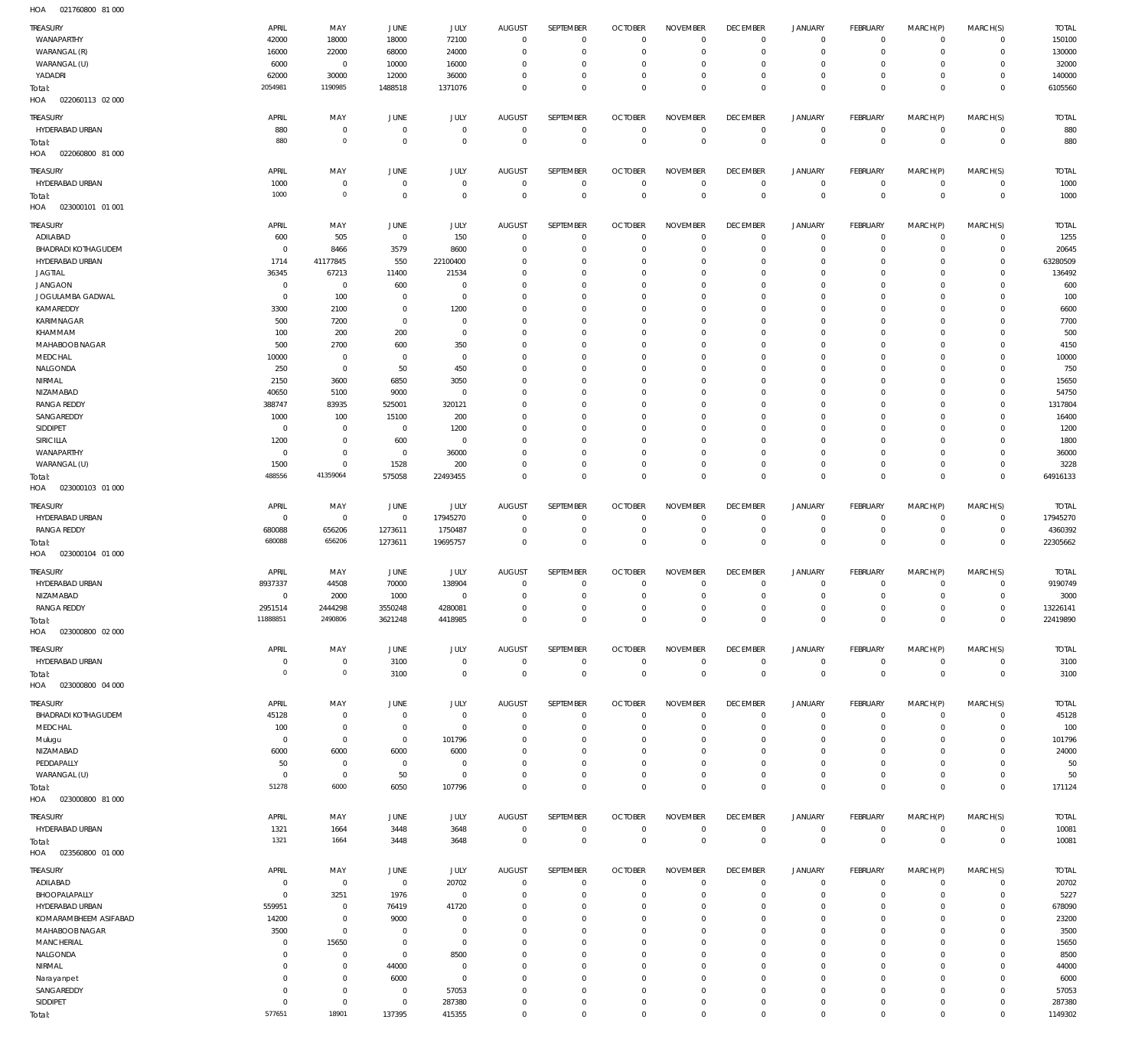| TREASURY                          | APRIL                      | MAY                        | JUNE                | JULY                | <b>AUGUST</b>              | SEPTEMBER                  | <b>OCTOBER</b>                   | <b>NOVEMBER</b>            | <b>DECEMBER</b>               | <b>JANUARY</b>             | <b>FEBRUARY</b>              | MARCH(P)                | MARCH(S)                    | <b>TOTAL</b>    |
|-----------------------------------|----------------------------|----------------------------|---------------------|---------------------|----------------------------|----------------------------|----------------------------------|----------------------------|-------------------------------|----------------------------|------------------------------|-------------------------|-----------------------------|-----------------|
| HYDERABAD URBAN                   | $^{\circ}$                 | $\mathbf 0$                | 18592174            | $\mathbf 0$         | $\mathbf 0$                | $\mathbf 0$                | $\overline{0}$                   | $\mathbf 0$                | $\overline{0}$                | $\mathbf{0}$               | $\mathbf 0$                  | $\mathbf 0$             | $\mathbf 0$                 | 18592174        |
| <b>RANGA REDDY</b>                | $^{\circ}$                 | $\mathbf 0$                | $\overline{0}$      | 12700               | $\mathbf 0$                | $\mathbf 0$                | $\overline{0}$                   | $\mathbf 0$                | $\overline{0}$                | $\mathbf 0$                | $\mathbf 0$                  | $\mathbf 0$             | $\mathbf 0$                 | 12700           |
| Total:                            | $\overline{0}$             | $\mathbf 0$                | 18592174            | 12700               | $\mathbf 0$                | $\mathbf 0$                | $\overline{0}$                   | $\mathbf 0$                | $\overline{0}$                | $\mathbf 0$                | $\overline{0}$               | $\mathbf 0$             | $\overline{0}$              | 18604874        |
| HOA<br>025000102 01 001           |                            |                            |                     |                     |                            |                            |                                  |                            |                               |                            |                              |                         |                             |                 |
| TREASURY                          | APRIL                      | MAY                        | <b>JUNE</b>         | JULY                | <b>AUGUST</b>              | <b>SEPTEMBER</b>           | <b>OCTOBER</b>                   | <b>NOVEMBER</b>            | <b>DECEMBER</b>               | <b>JANUARY</b>             | <b>FEBRUARY</b>              | MARCH(P)                | MARCH(S)                    | <b>TOTAL</b>    |
| HYDERABAD URBAN                   | 45126564                   | $\mathbf 0$                | $\mathbf 0$         | 228500              | $\mathbf 0$                | $\mathbf 0$                | $\overline{0}$                   | $\mathbf 0$                | $\overline{0}$                | $^{\circ}$                 | $\mathbf 0$                  | $\mathbf 0$             | $\mathbf 0$                 | 45355064        |
| <b>RANGA REDDY</b>                | $^{\circ}$                 | $\mathbf 0$                | $^{\circ}$          | 13140               | $\mathbf 0$                | $\mathbf 0$                | $\overline{0}$                   | $\mathbf 0$                | $\overline{0}$                | $\mathbf{0}$               | $\overline{0}$               | $\mathbf 0$             | $\mathsf 0$                 | 13140           |
| Total:                            | 45126564                   | $\mathbf 0$                | $\mathbf 0$         | 241640              | $\mathbf 0$                | $\overline{0}$             | $\overline{0}$                   | $\mathbf 0$                | $\overline{0}$                | $\mathbf 0$                | $\overline{0}$               | $\mathbf 0$             | $\overline{0}$              | 45368204        |
| 025000102 03 001<br>HOA           |                            |                            |                     |                     |                            |                            |                                  |                            |                               |                            |                              |                         |                             |                 |
|                                   |                            |                            |                     |                     |                            |                            |                                  |                            |                               |                            |                              |                         |                             |                 |
| TREASURY                          | APRIL                      | MAY                        | <b>JUNE</b>         | JULY                | <b>AUGUST</b>              | SEPTEMBER                  | <b>OCTOBER</b>                   | <b>NOVEMBER</b>            | <b>DECEMBER</b>               | <b>JANUARY</b>             | FEBRUARY                     | MARCH(P)                | MARCH(S)                    | <b>TOTAL</b>    |
| KAMAREDDY                         | 1000                       | $\mathbf 0$                | $\mathbf{0}$        | $\mathbf 0$         | $\mathbf 0$                | $\mathbf 0$                | $\overline{0}$                   | $\mathbf 0$                | $\overline{0}$                | $^{\circ}$                 | $\mathbf{0}$                 | $\mathbf 0$             | $\mathbf 0$                 | 1000            |
| <b>RANGA REDDY</b>                | 15450<br>$^{\circ}$        | $\mathbf 0$<br>$\mathbf 0$ | 60340<br>$^{\circ}$ | 11000<br>4996       | $\mathbf 0$<br>$\mathbf 0$ | $\mathbf 0$<br>$\mathbf 0$ | $\overline{0}$<br>$\overline{0}$ | $\mathbf 0$<br>$\mathbf 0$ | $\mathbf 0$<br>$\mathbf 0$    | $\mathbf 0$<br>$\mathbf 0$ | $\mathbf{0}$<br>$\mathbf{0}$ | 0<br>0                  | $\mathbf 0$<br>$\mathbf 0$  | 86790           |
| WARANGAL (U)                      | 16450                      | $\mathbb O$                | 60340               | 15996               | $\mathbf 0$                | $\mathbf 0$                | $\overline{0}$                   | $\mathbf 0$                | $\overline{0}$                | $\overline{0}$             | $\overline{0}$               | $\mathbf 0$             | $\overline{0}$              | 4996<br>92786   |
| Total:<br>HOA<br>025000800 81 001 |                            |                            |                     |                     |                            |                            |                                  |                            |                               |                            |                              |                         |                             |                 |
|                                   |                            |                            |                     |                     |                            |                            |                                  |                            |                               |                            |                              |                         |                             |                 |
| TREASURY                          | APRIL                      | MAY                        | <b>JUNE</b>         | JULY                | <b>AUGUST</b>              | SEPTEMBER                  | <b>OCTOBER</b>                   | <b>NOVEMBER</b>            | <b>DECEMBER</b>               | <b>JANUARY</b>             | <b>FEBRUARY</b>              | MARCH(P)                | MARCH(S)                    | <b>TOTAL</b>    |
| JOGULAMBA GADWAL                  | 2000                       | $\mathbf 0$                | $\mathbf{0}$        | $\mathbf 0$         | $\mathbf 0$                | $\mathbf 0$                | $\overline{0}$                   | $\mathbf 0$                | $\overline{0}$                | $^{\circ}$                 | $\mathbf 0$                  | $\mathbf 0$             | $\mathbf 0$                 | 2000            |
| KAMAREDDY                         | 2000                       | 1000                       | 1000                | $\mathbf 0$         | $\mathbf 0$                | $\mathbf 0$                | $\overline{0}$                   | $\mathbf 0$                | $\overline{0}$                | $\mathbf 0$                | $\mathbf 0$                  | $\mathbf 0$             | $\mathbf 0$                 | 4000            |
| MAHABOOB NAGAR                    | 1000                       | 1000                       | 1000                | 1000                | $\mathbf 0$                | $\mathbf 0$                | $\overline{0}$                   | $\mathbf 0$                | $\mathbf 0$                   | $\mathbf 0$                | $\mathbf{0}$                 | 0                       | $\mathbf 0$                 | 4000            |
| NAGARKURNOOL                      | $^{\circ}$                 | 6000                       | $\overline{0}$      | $\mathbf 0$         | $\mathbf 0$                | $\mathbf 0$                | $\overline{0}$                   | $\mathbf 0$                | $\mathbf 0$                   | 0                          | $\mathbf{0}$                 | 0                       | $\mathbf 0$                 | 6000            |
| WANAPARTHY                        | 1000                       | 1000                       | 1000                | 1000                | $\mathbf 0$                | $\mathbf 0$                | $\overline{0}$                   | $\mathbf 0$                | $\mathbf 0$                   | $\mathbf 0$                | $\mathbf{0}$                 | 0                       | $\mathbf 0$                 | 4000            |
| Total:                            | 6000                       | 9000                       | 3000                | 2000                | $\Omega$                   | $\mathbf 0$                | $\overline{0}$                   | $\Omega$                   | $\overline{0}$                | $\overline{0}$             | $\overline{0}$               | $\Omega$                | $\overline{0}$              | 20000           |
| 040100104 01 000<br>HOA           |                            |                            |                     |                     |                            |                            |                                  |                            |                               |                            |                              |                         |                             |                 |
| TREASURY                          | APRIL                      | MAY                        | <b>JUNE</b>         | JULY                | <b>AUGUST</b>              | SEPTEMBER                  | <b>OCTOBER</b>                   | <b>NOVEMBER</b>            | <b>DECEMBER</b>               | <b>JANUARY</b>             | <b>FEBRUARY</b>              | MARCH(P)                | MARCH(S)                    | <b>TOTAL</b>    |
| <b>BHADRADI KOTHAGUDEM</b>        | $^{\circ}$                 | 1000                       | 500                 | $\mathbf 0$         | $\mathbf 0$                | $\mathbf 0$                | $\overline{0}$                   | $\mathbf 0$                | $\mathbf 0$                   | $^{\circ}$                 | $\circ$                      | $\mathbf 0$             | $\mathbf 0$                 | 1500            |
| MEDAK                             | 7500                       | 500                        | 2300                | 2500                | $\mathbf 0$                | $\mathbf 0$                | $\overline{0}$                   | $\mathbf 0$                | $\overline{0}$                | $\mathbf 0$                | $\mathbf 0$                  | $\mathbf 0$             | $\mathbf 0$                 | 12800           |
| Total:                            | 7500                       | 1500                       | 2800                | 2500                | $\mathbf 0$                | $\mathbf 0$                | $\overline{0}$                   | $\mathbf 0$                | $\overline{0}$                | $\mathbf 0$                | $\overline{0}$               | $\mathbf 0$             | $\overline{0}$              | 14300           |
| HOA<br>040100107 01 000           |                            |                            |                     |                     |                            |                            |                                  |                            |                               |                            |                              |                         |                             |                 |
|                                   |                            |                            |                     |                     |                            |                            |                                  |                            |                               |                            |                              |                         |                             |                 |
| TREASURY                          | APRIL                      | MAY                        | JUNE                | JULY                | <b>AUGUST</b>              | SEPTEMBER                  | <b>OCTOBER</b>                   | <b>NOVEMBER</b>            | <b>DECEMBER</b>               | <b>JANUARY</b>             | <b>FEBRUARY</b>              | MARCH(P)                | MARCH(S)                    | <b>TOTAL</b>    |
| ADILABAD                          | 51700                      | 82500                      | 162300              | 126900              | $\mathbf 0$                | $\mathbf 0$                | $\overline{0}$                   | $\mathbf 0$                | $\overline{0}$                | $\mathbf 0$                | $\mathbf{0}$                 | $\mathbf 0$             | $\mathbf 0$                 | 423400          |
| <b>BHADRADI KOTHAGUDEM</b>        | 36500                      | 22500                      | 50500               | 67500               | $\mathbf 0$                | $\mathbf 0$                | $\overline{0}$                   | $\Omega$                   | $\mathbf 0$                   | $\mathbf 0$                | $\mathbf 0$                  | $\mathbf 0$             | $\mathbf 0$                 | 177000          |
| BHOOPALAPALLY                     | 14000                      | 29500                      | 21000               | 22050               | $\mathbf 0$                | $\mathbf 0$                | $\overline{0}$                   | $\mathbf 0$                | $\mathbf 0$                   | 0                          | $\mathbf{0}$                 | 0                       | $\mathbf 0$                 | 86550           |
| HYDERABAD URBAN                   | 45000                      | 100000                     | $\overline{0}$      | 27000               | $\mathbf 0$                | $\mathbf 0$                | $\overline{0}$                   | $\Omega$                   | $\mathbf 0$                   | 0                          | $\mathbf{0}$                 | $\Omega$                | $\mathbf 0$                 | 172000          |
| <b>JAGTIAL</b>                    | 11000                      | 24000                      | 46500               | 30000               | $\mathbf 0$                | $\mathbf 0$                | $\mathbf 0$                      | $\mathbf 0$                | $\mathbf 0$                   | 0                          | $^{\circ}$                   | 0                       | $\mathbf 0$                 | 111500          |
| <b>JANGAON</b>                    | 5700                       | 6500                       | 19700               | 11600               | $\mathbf 0$                | $\mathbf 0$                | $\overline{0}$                   | $\Omega$                   | $\mathbf 0$                   | 0                          | $\mathbf{0}$                 | $\Omega$                | $\mathbf 0$                 | 43500           |
| JOGULAMBA GADWAL                  | 22500                      | 45500                      | 142800              | 113409              | $\Omega$                   | $\mathbf 0$                | $\overline{0}$                   | $\mathbf 0$                | $\mathbf 0$                   | 0                          | $\mathbf{0}$                 | 0                       | $\mathbf 0$                 | 324209          |
| KARIMNAGAR                        | 19000                      | 37000                      | 113500              | 34000               | $\mathbf 0$                | $\mathbf 0$                | $\overline{0}$                   | $\mathbf 0$                | $\mathbf 0$                   | 0                          | $\mathbf{0}$                 | 0                       | $\mathbf 0$                 | 203500          |
| KHAMMAM                           | 47750                      | 43500                      | 140600              | 148000              | $\mathbf 0$                | $\mathbf 0$                | $\overline{0}$                   | $\mathbf 0$                | $\mathbf 0$                   | 0                          | $\mathbf{0}$                 | 0                       | $\mathbf 0$                 | 379850          |
| KOMARAMBHEEM ASIFABAD             | 37320                      | 47000                      | 95480               | 57240               | $\mathbf 0$                | $\mathbf 0$                | $\overline{0}$                   | $\mathbf 0$                | $\mathbf 0$                   | 0                          | $\mathbf{0}$                 | 0                       | $\mathbf 0$                 | 237040          |
| MAHABOOB NAGAR                    | 3500                       | 23400                      | 24000               | 15000               | $\Omega$                   | $\mathbf 0$                | $\overline{0}$                   | $\mathbf 0$                | $\mathbf 0$                   | 0                          | $\mathbf{0}$                 | 0                       | $\mathbf 0$                 | 65900           |
| MAHABUBABAD                       | 55100                      | 77500                      | 77100               | 87500               | $\mathbf 0$                | $\mathbf 0$                | $\overline{0}$                   | $\mathbf 0$                | $\mathbf 0$                   | 0                          | $\mathbf{0}$                 | 0                       | $\mathbf 0$                 | 297200          |
| <b>MANCHERIAL</b>                 | 17000                      | 14000                      | 37200               | 72500               | $\mathbf 0$                | $\mathbf 0$                | $\mathbf 0$                      | $\mathbf 0$                | $\mathbf 0$                   | 0                          | $\mathbf 0$                  | 0                       | $\mathbf 0$                 | 140700          |
| MEDAK                             | 12000                      | 15700                      | 19500               | 13100               | $\mathbf 0$                | $\mathbf 0$                | $\overline{0}$                   | $\mathbf 0$                | $\mathbf 0$                   | 0                          | $\mathbf{0}$                 | 0                       | $\mathbf 0$                 | 60300           |
| MEDCHAL                           | $^{\circ}$                 | $\mathbf 0$                | 22000               | 12000               | $\Omega$                   | $\mathbf 0$                | $\overline{0}$                   | $\mathbf 0$                | $\mathbf 0$                   | $\mathbf 0$                | $\overline{0}$               | 0                       | $\mathbf 0$                 | 34000           |
| Mulugu<br>NAGARKURNOOL            | 4500<br>40000              | 4500<br>42850              | 18800<br>126500     | 13500<br>80500      | $\mathbf 0$                | $\mathbf 0$<br>$\Omega$    | $\overline{0}$<br>$\Omega$       | $\mathbf 0$<br>$\Omega$    | $\overline{0}$                | $\mathbf 0$<br>$\Omega$    | $\mathbf 0$<br>$\Omega$      | $\mathbf 0$<br>$\Omega$ | $\mathbf 0$<br>$\mathbf{0}$ | 41300<br>289850 |
|                                   |                            |                            |                     |                     | $\mathbf{0}$               | $\mathbf 0$                | $\overline{0}$                   |                            | $\overline{0}$                |                            | $\mathbf{0}$                 |                         | $\mathbf 0$                 |                 |
| NALGONDA<br>NIRMAL                | 58150<br>28000             | 59050                      | 127700              | 79800               | $\mathbf 0$<br>$\mathbf 0$ | $\mathbf 0$                | $\overline{0}$                   | $\mathbf 0$<br>$\mathbf 0$ | 0<br>$\mathbf 0$              | 0<br>0                     | $\mathbf{0}$                 | 0<br>0                  | $\mathbf 0$                 | 324700          |
|                                   | 2500                       | 29500<br>12500             | 77600<br>9300       | 29000<br>16250      | $\mathbf 0$                | $\mathbf 0$                | $\overline{0}$                   | $\mathbf 0$                | $\mathbf 0$                   | 0                          | $\mathbf{0}$                 | $\Omega$                | $\mathbf 0$                 | 164100<br>40550 |
| Narayanpet<br>PEDDAPALLY          | 16000                      | 14000                      | 43000               | 27000               | $\mathbf 0$                | $\mathbf 0$                | $\overline{0}$                   | $\mathbf 0$                | $\mathbf 0$                   | 0                          | $\overline{0}$               | 0                       | $\mathbf 0$                 | 100000          |
| RANGA REDDY                       | 47500                      | 5500                       | 54502               | 136602              | $\mathbf 0$                | $\mathbf 0$                | $\overline{0}$                   | $\mathbf 0$                | $\mathbf 0$                   | 0                          | $^{\circ}$                   | 0                       | $\mathbf 0$                 | 244104          |
| SANGAREDDY                        | 49500                      | 27700                      | 70900               | 84500               | $\mathbf 0$                | $\mathbf 0$                | $\overline{0}$                   | $\mathbf 0$                | $\mathbf 0$                   | 0                          | $^{\circ}$                   | 0                       | $\mathbf 0$                 | 232600          |
| SIDDIPET                          | 78200                      | 34200                      | 211550              | 124600              | $\mathbf 0$                | $\mathbf 0$                | $\overline{0}$                   | $\mathbf 0$                | $\mathbf 0$                   | 0                          | $\mathbf{0}$                 | $\Omega$                | $\mathbf 0$                 | 448550          |
| SIRICILLA                         | 12000                      | 14000                      | 24450               | 29000               | $\Omega$                   | $\mathbf 0$                | $\overline{0}$                   | $\mathbf 0$                | $\mathbf 0$                   | 0                          | $\overline{0}$               | 0                       | $\mathbf 0$                 | 79450           |
| SURYAPET                          | 27150                      | 47050                      | 69300               | 80850               | $\mathbf 0$                | $\mathbf 0$                | $\overline{0}$                   | $\mathbf 0$                | $\mathbf 0$                   | 0                          | $\mathbf{0}$                 | 0                       | $\mathbf 0$                 | 224350          |
| VIKARABAD                         | 2500                       | 1500                       | 3500                | 4000                | $\mathbf 0$                | $\mathbf 0$                | $\mathbf 0$                      | $\mathbf 0$                | $\mathbf 0$                   | 0                          | $^{\circ}$                   | 0                       | $\mathbf 0$                 | 11500           |
| WANAPARTHY                        | 17500                      | 8500                       | 23500               | 29000               | $\mathbf 0$                | $\mathbf 0$                | $\overline{0}$                   | $\mathbf 0$                | $\mathbf 0$                   | 0                          | $\mathbf{0}$                 | 0                       | $\mathbf 0$                 | 78500           |
| WARANGAL (R)                      | 26100                      | 22700                      | 69500               | 75300               | $\mathbf 0$                | $\mathbf 0$                | $\mathbf 0$                      | $\mathbf 0$                | $\mathbf 0$                   | 0                          | $\mathbf 0$                  | 0                       | $\mathbf 0$                 | 193600          |
| WARANGAL (U)                      | 46700                      | 23000                      | 45600               | 66100               | $\mathbf 0$                | $\mathbf 0$                | $\overline{0}$                   | $\mathbf 0$                | $\mathbf 0$                   | 0                          | $\mathbf{0}$                 | 0                       | $\mathbf 0$                 | 181400          |
| YADADRI                           | 14000                      | 9500                       | 66000               | 43000               | $\mathbf 0$                | $\mathbf 0$                | $\overline{0}$                   | $\mathbf 0$                | $\mathbf 0$                   | $\mathbf 0$                | $\mathbf{0}$                 | 0                       | $\mathbf 0$                 | 132500          |
| Total:                            | 848370                     | 924650                     | 2013882             | 1756801             | $\mathbf 0$                | $\mathbf 0$                | $\overline{0}$                   | $\mathbf 0$                | $\overline{0}$                | $\overline{0}$             | $\overline{0}$               | $\mathbf 0$             | $\overline{0}$              | 5543703         |
| 040100800 01 000<br>HOA           |                            |                            |                     |                     |                            |                            |                                  |                            |                               |                            |                              |                         |                             |                 |
|                                   |                            |                            |                     |                     |                            |                            |                                  |                            |                               |                            |                              |                         |                             |                 |
| <b>TREASURY</b>                   | APRIL                      | MAY                        | <b>JUNE</b>         | JULY                | <b>AUGUST</b>              | SEPTEMBER                  | <b>OCTOBER</b>                   | <b>NOVEMBER</b>            | <b>DECEMBER</b>               | <b>JANUARY</b>             | <b>FEBRUARY</b>              | MARCH(P)                | MARCH(S)                    | <b>TOTAL</b>    |
| ADILABAD                          | $\mathbf 0$                | $^{\circ}$                 | 2500                | $\mathbf 0$         | $\mathbf 0$                | $\mathbf 0$                | $\overline{0}$                   | $\mathbf 0$                | $\overline{0}$                | $^{\circ}$                 | $\mathbf 0$                  | $\mathbf 0$             | $\mathbf 0$                 | 2500            |
| <b>BHADRADI KOTHAGUDEM</b>        | 17000                      | 24000                      | 15000               | 20500               | $\mathbf 0$                | $\mathbf 0$                | $\overline{0}$                   | $\mathbf 0$                | $\mathbf 0$                   | $\mathbf 0$                | $\mathbf{0}$                 | 0                       | $\mathbf 0$                 | 76500           |
| BHOOPALAPALLY                     | $\mathbf 0$                | 2500                       | $^{\circ}$          | 3000                | $\mathbf 0$                | $\mathbf 0$                | $\mathbf 0$                      | $\mathbf 0$                | $\mathbf 0$                   | 0                          | $^{\circ}$                   | 0                       | 0                           | 5500            |
| HYDERABAD URBAN                   | 3000                       | $\mathbf 0$                | 4000                | $\mathbf 0$         | $\mathbf 0$                | $\mathbf 0$                | $\mathbf 0$                      | $\Omega$                   | $\mathbf 0$                   | 0                          | $^{\circ}$                   | 0                       | $\mathbf 0$                 | 7000            |
| <b>JAGTIAL</b>                    | $^{\circ}$                 | $\mathbf 0$                | 2500                | $\mathbf 0$         | $\mathbf 0$                | $\mathbf 0$                | $\mathbf 0$                      | $\mathbf 0$                | $\mathbf 0$                   | 0                          | $\mathbf 0$                  | $\Omega$                | $\mathbf 0$                 | 2500            |
| <b>JANGAON</b>                    | $\mathbf 0$                | $\mathbf 0$                | 2500                | $\mathbf 0$         | $\mathbf 0$                | $\mathbf 0$                | $\mathbf 0$                      | $\mathbf 0$                | $\mathbf 0$                   | 0                          | $^{\circ}$                   | $\Omega$                | $\mathbf 0$                 | 2500            |
| JOGULAMBA GADWAL                  | 500                        | 2250                       | 3500                | 2500                | $\mathbf 0$                | $\mathbf 0$                | $\mathbf 0$                      | $\Omega$                   | $\mathbf 0$                   | 0                          | $^{\circ}$                   | 0                       | $\mathbf 0$                 | 8750            |
| KAMAREDDY                         | $^{\circ}$                 | 1100                       | 100                 | 700                 | $\mathbf 0$                | $\mathbf 0$                | $\mathbf 0$                      | $\Omega$                   | $\mathbf 0$                   | 0                          | $\mathbf 0$                  | $\Omega$                | $\mathbf 0$                 | 1900            |
| KARIMNAGAR                        | $^{\circ}$                 | 1500                       | $\overline{0}$      | $\mathbf 0$         | $\mathbf 0$                | $\mathbf 0$                | $\mathbf 0$                      | 0                          | $\mathbf 0$                   | 0                          | $\mathbf 0$                  | 0                       | $\mathbf 0$                 | 1500            |
| KHAMMAM                           | 2000                       | 8000                       | 10000               | $\mathbf 0$         | $\mathbf 0$                | $\mathbf 0$                | $\mathbf 0$                      | $\mathbf 0$                | $\mathbf 0$                   | 0                          | $^{\circ}$                   | $\Omega$                | $\mathbf 0$                 | 20000           |
| KOMARAMBHEEM ASIFABAD             | 1500                       | 13500                      | 17000               | $\mathbf 0$         | $\mathbf 0$                | $\mathbf 0$                | $\mathbf 0$                      | $\mathbf 0$                | $\mathbf 0$                   | 0                          | $\mathbf 0$                  | $\Omega$                | $\mathbf 0$                 | 32000           |
| MAHABOOB NAGAR                    | $^{\circ}$                 | $\mathbf 0$                | 500                 | $\mathbf 0$         | $\mathbf 0$                | $\mathbf 0$                | $\mathbf 0$                      | $\Omega$                   | $\mathbf 0$                   | 0                          | $^{\circ}$                   | 0                       | $\mathbf 0$                 | 500             |
| MAHABUBABAD                       | 1000                       | $\mathbf 0$                | $^{\circ}$          | $\mathbf 0$         | $\mathbf 0$                | $\mathbf 0$                | $\mathbf 0$                      | $\mathbf 0$                | $\mathbf 0$                   | 0                          | $^{\circ}$                   | $\Omega$                | $\mathbf 0$                 | 1000            |
| Mulugu                            | $^{\circ}$                 | $\mathbf 0$                | 2500                | 2500                | $\mathbf 0$                | $\mathbf 0$                | $\mathbf 0$                      | $\mathbf 0$                | $\mathbf 0$                   | 0                          | $^{\circ}$                   | 0                       | $\mathbf 0$                 | 5000            |
|                                   |                            |                            |                     |                     |                            |                            |                                  |                            |                               |                            |                              |                         |                             |                 |
| NAGARKURNOOL<br>NALGONDA          | $\mathbf 0$<br>$\mathbf 0$ | $\mathbf 0$<br>$\mathbf 0$ | 3000<br>500         | $\mathbf 0$<br>2500 | $\mathbf 0$<br>$\mathbf 0$ | $\mathbf 0$<br>$\mathbf 0$ | $\mathbf 0$<br>$\mathbf 0$       | $\mathbf 0$<br>$\mathbf 0$ | $\mathbf 0$<br>$\overline{0}$ | 0<br>$\mathbf 0$           | $\mathbf 0$<br>$\circ$       | 0<br>$\mathbf 0$        | $\mathbf 0$<br>$\mathbf 0$  | 3000<br>3000    |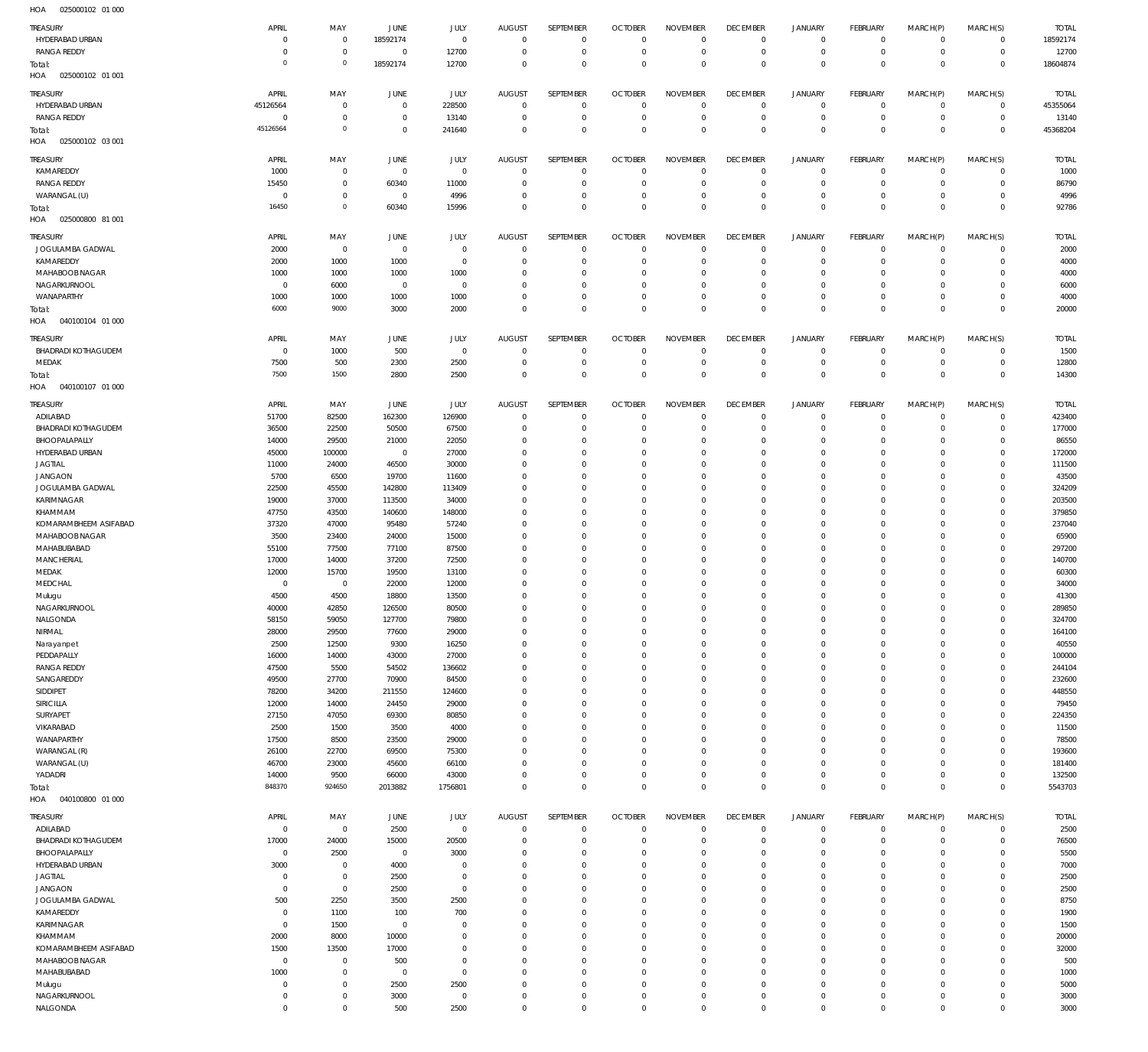| <b>TREASURY</b>                   | APRIL            | MAY         | JUNE         | JULY        | AUGUST         | SEPTEMBER        | <b>OCTOBER</b> | <b>NOVEMBER</b> | <b>DECEMBER</b> | <b>JANUARY</b> | FEBRUARY       | MARCH(P)    | MARCH(S)            | <b>TOTAL</b> |
|-----------------------------------|------------------|-------------|--------------|-------------|----------------|------------------|----------------|-----------------|-----------------|----------------|----------------|-------------|---------------------|--------------|
| NIRMAL                            | 1000             | $\,0\,$     | $\mathbf 0$  | $\mathbf 0$ | $\mathbf{0}$   | $\mathbf 0$      | $\mathbf 0$    | $\mathbb O$     | $\mathbf 0$     | $\mathsf{O}$   | $\circ$        | $\mathbf 0$ | $\mathbf 0$         | 1000         |
| NIZAMABAD                         | $\overline{0}$   | $\,0\,$     | $\mathbf{0}$ | 4000        | $\overline{0}$ | $\mathbf 0$      | $\circ$        | $\mathbf 0$     | $\circ$         | $\mathsf{O}$   | $\mathbf 0$    | $\mathbf 0$ | $\mathbf 0$         | 4000         |
|                                   | 4000             | $\,0\,$     | 13000        | 2500        | $\Omega$       | $\mathbf 0$      | $^{\circ}$     | $\mathbf 0$     | $\mathbf 0$     | $\mathbf 0$    | $^{\circ}$     | $\mathbf 0$ | $\mathbf 0$         | 19500        |
| Narayanpet<br><b>RANGA REDDY</b>  | 50               | 1550        |              | 8500        | $\Omega$       | $\mathbf 0$      | $^{\circ}$     | $\mathbf 0$     | $\mathbf 0$     | $\mathsf{O}$   | $^{\circ}$     | $\mathbf 0$ | $\mathbf 0$         | 29600        |
|                                   |                  |             | 19500        |             |                |                  |                | $\mathbf 0$     |                 | $\mathbf 0$    |                |             |                     |              |
| SANGAREDDY                        | $^{\circ}$       | 5500        | $\mathbf 0$  | 6000        | $\Omega$       | $\mathbf 0$      | $^{\circ}$     |                 | $\mathbf 0$     |                | $^{\circ}$     | $\mathbf 0$ | $^{\circ}$          | 11500        |
| SIDDIPET                          | 7500             | 3500        | 2850         | $\mathbf 0$ | $\Omega$       | $\mathbf 0$      | $^{\circ}$     | $\mathbf 0$     | $\mathbf 0$     | $\mathbf 0$    | $^{\circ}$     | $\mathbf 0$ | $\mathbf 0$         | 13850        |
| SIRICILLA                         | 6000             | 2500        | 4000         | 500         | $\Omega$       | $\mathbf 0$      | $\Omega$       | $\mathbf 0$     | $\mathbf 0$     | $\mathbf 0$    | $^{\circ}$     | $\mathbf 0$ | $\mathbf 0$         | 13000        |
| SURYAPET                          | $^{\circ}$       | 1000        | $\mathbf 0$  | 2000        | $\Omega$       | $\mathbf 0$      | $\Omega$       | $\mathbf 0$     | $\mathbf 0$     | $\mathbf 0$    | $^{\circ}$     | $\mathbf 0$ | $\mathbf 0$         | 3000         |
| VIKARABAD                         | $\Omega$         | 1000        | $\mathbf{0}$ | $\mathbf 0$ | $\Omega$       | $\mathbf 0$      | $^{\circ}$     | $\mathbf 0$     | $\mathbf 0$     | $\mathbf 0$    | $^{\circ}$     | $\mathbf 0$ | $^{\circ}$          | 1000         |
| WANAPARTHY                        | $^{\circ}$       | $\,0\,$     | 5500         | $\mathbf 0$ | $\Omega$       | $\mathbf 0$      | $\Omega$       | $\mathbf 0$     | $\mathbf 0$     | $\mathbf 0$    | $^{\circ}$     | $\mathbf 0$ | $\mathbf 0$         | 5500         |
| YADADRI                           | 500              | 11000       | 2000         | 1500        | $\Omega$       | $\mathbf 0$      | $^{\circ}$     | $\mathbb O$     | $\mathbf 0$     | $\mathsf{O}$   | $\mathbf 0$    | $\mathbf 0$ | $\mathbf 0$         | 15000        |
| Total:                            | 44050            | 78900       | 110450       | 56700       | $\Omega$       | $\mathsf 0$      | $\Omega$       | $\mathbf 0$     | $\mathbf 0$     | $\mathsf 0$    | $\Omega$       | $\mathbf 0$ | $\mathbf 0$         | 290100       |
| HOA<br>040100800 02 001           |                  |             |              |             |                |                  |                |                 |                 |                |                |             |                     |              |
|                                   |                  |             |              |             |                |                  |                |                 |                 |                |                |             |                     |              |
| TREASURY                          | APRIL            | MAY         | JUNE         | JULY        | <b>AUGUST</b>  | <b>SEPTEMBER</b> | <b>OCTOBER</b> | <b>NOVEMBER</b> | <b>DECEMBER</b> | <b>JANUARY</b> | FEBRUARY       | MARCH(P)    | MARCH(S)            | <b>TOTAL</b> |
| <b>BHADRADI KOTHAGUDEM</b>        | 225              | $\,0\,$     | $\mathbf 0$  | $\mathbf 0$ | $^{\circ}$     | 0                | $\mathbf 0$    | $\mathbf 0$     | $\mathbb O$     | 0              | $\overline{0}$ | $^{\circ}$  | $\mathbf 0$         | 225          |
| KHAMMAM                           | 1555             | $\,0\,$     | $^{\circ}$   | 4970        | 0              | $\mathbf 0$      | $^{\circ}$     | $\circ$         | $\mathbf 0$     | $\mathbf 0$    | $\mathbf 0$    | $\mathbf 0$ | $\mathbf 0$         | 6525         |
| Total:                            | 1780             | $\circ$     | $\mathbf 0$  | 4970        | $\Omega$       | $\mathsf 0$      | $\mathbf 0$    | $\mathbf 0$     | $\mathbf 0$     | $\mathbf 0$    | $\mathbf 0$    | $\mathbf 0$ | $\mathbf 0$         | 6750         |
| HOA<br>040100800 02 800           |                  |             |              |             |                |                  |                |                 |                 |                |                |             |                     |              |
|                                   |                  |             |              |             |                |                  |                |                 |                 |                |                |             |                     |              |
| TREASURY                          | APRIL            | MAY         | JUNE         | JULY        | AUGUST         | SEPTEMBER        | <b>OCTOBER</b> | <b>NOVEMBER</b> | <b>DECEMBER</b> | JANUARY        | FEBRUARY       | MARCH(P)    | MARCH(S)            | <b>TOTAL</b> |
| <b>BHADRADI KOTHAGUDEM</b>        | 40000            | 42500       | 42150        | 26500       | $\overline{0}$ | $\mathbf 0$      | $\circ$        | $\mathbf 0$     | $\mathbf 0$     | $\mathbf 0$    | $\mathbf 0$    | $\mathbf 0$ | $\mathbf 0$         | 151150       |
| KARIMNAGAR                        | 9100             | $\,0\,$     | $\mathbf 0$  | 1555        | $\overline{0}$ | $\mathbf 0$      | $^{\circ}$     | $\mathbf 0$     | $\circ$         | $\mathbf 0$    | $^{\circ}$     | $^{\circ}$  | $\mathbf 0$         | 10655        |
| KHAMMAM                           | 34100            | 76300       | 56600        | 21100       | $\Omega$       | $\mathbf 0$      | $^{\circ}$     | $\mathbf 0$     | $\mathbf 0$     | $\mathsf{O}$   | $^{\circ}$     | $\mathbf 0$ | $\mathbf 0$         | 188100       |
| MAHABOOB NAGAR                    | 575              | $\,0\,$     | 615          | $\mathbf 0$ | $\Omega$       | $\mathbf 0$      | $\Omega$       | $\mathbf 0$     | $\mathbf 0$     | $\mathsf{O}$   | $^{\circ}$     | $\mathbf 0$ | $\mathbf 0$         | 1190         |
| NIZAMABAD                         | 200              | $\,0\,$     | 3200         | $\mathbf 0$ | $\Omega$       | $\mathbf 0$      | $^{\circ}$     | $\mathbf 0$     | $\mathbf 0$     | $\mathbf 0$    | $^{\circ}$     | $\mathbf 0$ | $^{\circ}$          | 3400         |
| <b>RANGA REDDY</b>                | 7150             | 3405        | 480          | 6250        | $\Omega$       | $\mathbf 0$      | $\Omega$       | $\mathbf 0$     | $\mathbf 0$     | $\mathbf 0$    | $^{\circ}$     | $\mathbf 0$ | $\mathbf 0$         | 17285        |
| SANGAREDDY                        | 590              | $\,0\,$     | $\mathbf 0$  | $\mathbf 0$ | $\Omega$       | $\mathbf 0$      | $^{\circ}$     | $\mathbf 0$     | $\mathbf 0$     | $\mathbf 0$    | $^{\circ}$     | $\mathbf 0$ | $\mathbf 0$         | 590          |
| WARANGAL (R)                      | $\mathbf 0$      | $\,0\,$     | 2280         | $\mathbf 0$ | $\Omega$       | $\mathbf 0$      | $^{\circ}$     | $\mathbf 0$     | $\mathbf 0$     | $\mathsf{O}$   | $\mathbf 0$    | $\mathbf 0$ | $\mathbf 0$         | 2280         |
|                                   | 91715            | 122205      | 105325       | 55405       | $\Omega$       | $\mathbf 0$      | $\mathbf 0$    | $\mathbf 0$     | $\mathbf 0$     | $\mathsf 0$    | $\mathbf 0$    | $\mathbf 0$ | $\mathbf 0$         | 374650       |
| Total:<br>HOA<br>040100800 81 000 |                  |             |              |             |                |                  |                |                 |                 |                |                |             |                     |              |
|                                   |                  |             |              |             |                |                  |                |                 |                 |                |                |             |                     |              |
| TREASURY                          | APRIL            | MAY         | JUNE         | JULY        | <b>AUGUST</b>  | SEPTEMBER        | <b>OCTOBER</b> | <b>NOVEMBER</b> | <b>DECEMBER</b> | <b>JANUARY</b> | FEBRUARY       | MARCH(P)    | MARCH(S)            | <b>TOTAL</b> |
| ADILABAD                          | 125000           | 203050      | 154400       | 46500       | $\overline{0}$ | $\mathbf{0}$     | $^{\circ}$     | $\mathbf 0$     | $\mathbf 0$     | $\mathbf 0$    | $^{\circ}$     | $^{\circ}$  | $\mathbf 0$         | 528950       |
| BHADRADI KOTHAGUDEM               | 64550            | 147300      | 132850       | 121800      | $\Omega$       | $\mathbf 0$      | $^{\circ}$     | $\mathbf 0$     | $^{\circ}$      | $\mathbf 0$    | $^{\circ}$     | $\mathbf 0$ | $\mathbf 0$         | 466500       |
| BHOOPALAPALLY                     | 41100            | 68850       | 105550       | 77700       | $\Omega$       | $\mathbf{0}$     | $^{\circ}$     | $\mathbf 0$     | $^{\circ}$      | $\mathbf 0$    | $^{\circ}$     | $\Omega$    | $^{\circ}$          | 293200       |
| HYDERABAD URBAN                   | 125700           | 54350       | 132100       | 77300       | $\Omega$       | $\mathbf 0$      | $\Omega$       | $\mathbf 0$     | $^{\circ}$      | $\mathbf 0$    | $\Omega$       | $\Omega$    | $\mathbf 0$         | 389450       |
| <b>JAGTIAL</b>                    | 48000            | 83500       | 166500       | 76000       | $\Omega$       | $\mathbf 0$      | $\Omega$       | $\Omega$        | $^{\circ}$      | $\mathbf 0$    | $^{\circ}$     | $\Omega$    | $\mathbf 0$         | 374000       |
|                                   |                  |             |              |             |                | $\mathbf 0$      | $\Omega$       |                 |                 | $\mathbf 0$    | $\Omega$       | $\Omega$    |                     |              |
| <b>JANGAON</b>                    | 19300            | 56500       | 121600       | 37693       | $\Omega$       |                  |                | $\mathbf 0$     | $^{\circ}$      |                |                |             | $\mathbf 0$         | 235093       |
| JOGULAMBA GADWAL                  | 71100            | 132000      | 179000       | 108550      | $\Omega$       | $\mathbf 0$      | $\Omega$       | $\mathbf 0$     | $^{\circ}$      | $\mathbf 0$    | $\Omega$       | $\Omega$    | $\mathbf 0$         | 490650       |
| KAMAREDDY                         | 87000            | 117200      | 165400       | 82800       | $\Omega$       | $\mathbf 0$      | $^{\circ}$     | $\mathbf 0$     | $^{\circ}$      | $\mathbf 0$    | $^{\circ}$     | $\Omega$    | $\mathbf 0$         | 452400       |
| KARIMNAGAR                        | 91000            | 117100      | 153250       | 81950       | $\Omega$       | $\mathbf 0$      | $\Omega$       | $\Omega$        | $^{\circ}$      | $\mathbf 0$    | $^{\circ}$     | $\Omega$    | $^{\circ}$          | 443300       |
| KHAMMAM                           | 61050            | 127150      | 384700       | 236800      | $\Omega$       | $\mathbf 0$      | $^{\circ}$     | $\mathbf 0$     | $^{\circ}$      | $\mathbf 0$    | $\Omega$       | $\Omega$    | $\mathbf 0$         | 809700       |
| KOMARAMBHEEM ASIFABAD             | 147000           | 144000      | 225500       | 69450       | $\Omega$       | $\mathbf 0$      | $\Omega$       | $\mathbf 0$     | $^{\circ}$      | $\mathbf 0$    | $^{\circ}$     | $\Omega$    | $^{\circ}$          | 585950       |
| MAHABOOB NAGAR                    | 42200            | 63550       | 83200        | 34500       | $\Omega$       | $\mathbf 0$      | $\Omega$       | $\mathbf 0$     | $^{\circ}$      | $\mathbf 0$    | $\Omega$       | $\Omega$    | $\mathbf 0$         | 223450       |
| MAHABUBABAD                       | 128500           | 112000      | 329000       | 147000      | $\Omega$       | $\mathbf 0$      | $\Omega$       | $^{\circ}$      | $^{\circ}$      | $\mathbf 0$    | $^{\circ}$     | $\Omega$    | $^{\circ}$          | 716500       |
| MANCHERIAL                        | 35500            | 72500       | 106050       | 87200       | $\Omega$       | $\mathbf 0$      | $\Omega$       | $\mathbf 0$     | $^{\circ}$      | $\mathbf 0$    | $\Omega$       | $\Omega$    | $\mathbf 0$         | 301250       |
| MEDAK                             | 46000            | 32500       | 68050        | 49100       | $\Omega$       | $\mathbf{0}$     | $^{\circ}$     | $\mathbf 0$     | $^{\circ}$      | $\mathbf 0$    | $^{\circ}$     | $\Omega$    | $\mathbf 0$         | 195650       |
| MEDCHAL                           | 33750            | 29050       | 51200        | 65350       | $\Omega$       | $\mathbf 0$      | $\Omega$       | $\mathbf 0$     | $\Omega$        | $\Omega$       | $\Omega$       | $\Omega$    | $\Omega$            | 179350       |
| Mulugu                            | 13500            | 43250       | 74950        | 59100       | $\mathbf{0}$   | $\mathbf{0}$     | $\Omega$       | $\mathbf{0}$    | $\Omega$        | $\Omega$       | $\Omega$       | $\Omega$    | $\mathbf 0$         | 190800       |
|                                   |                  |             |              |             |                |                  |                |                 |                 |                |                |             |                     |              |
| NAGARKURNOOL                      | 72200            | 107500      | 211650       | 86250       | $\mathbf{0}$   | $\mathbf 0$      | $\mathbf 0$    | $\mathbf 0$     | $\mathbf 0$     | $\mathbf 0$    | $\mathbf 0$    | $\mathbf 0$ | 0                   | 477600       |
| NALGONDA                          | 174150           | 251500      | 316800       | 226450      | $\Omega$       | $\mathbf 0$      | $\mathbf 0$    | $\mathbf 0$     | $\mathbf 0$     | $\mathbf 0$    | $\mathbf 0$    | $\Omega$    | $\mathbf 0$         | 968900       |
| NIRMAL                            | 64500            | 96100       | 149800       | 52200       | $\Omega$       | $\mathbf 0$      | $\mathbf 0$    | $\mathbf 0$     | $\mathbf 0$     | $\mathbf 0$    | $\mathbf 0$    | $\Omega$    | $\mathbf 0$         | 362600       |
| NIZAMABAD                         | 77600            | 131800      | 166200       | 145500      | $\Omega$       | $\mathbf 0$      | $\Omega$       | $\mathbf 0$     | $\mathbf 0$     | $\mathbf 0$    | $^{\circ}$     | $\Omega$    | $\mathbf 0$         | 521100       |
| Narayanpet                        | 31500            | 38600       | 62000        | 45000       | $\Omega$       | $\mathbf 0$      | $\mathbf 0$    | $\mathbf 0$     | $\mathbf 0$     | $\mathbf 0$    | $^{\circ}$     | $\Omega$    | $\mathbf 0$         | 177100       |
| PEDDAPALLY                        | 38800            | 29700       | 82500        | 88600       | $\Omega$       | $\mathbf 0$      | $\Omega$       | $\mathbf 0$     | $\mathbf 0$     | $\mathbf 0$    | $^{\circ}$     | $\Omega$    | $\mathbf 0$         | 239600       |
| <b>RANGA REDDY</b>                | 274750           | 172900      | 572900       | 213749      | $\Omega$       | $\mathbf 0$      | $\mathbf 0$    | $\mathbf 0$     | $\mathbf 0$     | $\mathbf 0$    | $\mathbf 0$    | $\Omega$    | $\mathbf 0$         | 1234299      |
| SANGAREDDY                        | 123500           | 132600      | 164600       | 55600       | $\Omega$       | $\mathbf 0$      | $\mathbf 0$    | $\mathbf 0$     | $\mathbf 0$     | $\mathbf 0$    | $^{\circ}$     | $\Omega$    | $\mathbf 0$         | 476300       |
| SIDDIPET                          | 69250            | 99200       | 189500       | 66300       | $\Omega$       | $\mathbf 0$      | $\mathbf 0$    | $\mathbf 0$     | $\mathbf 0$     | $\mathbf 0$    | $\Omega$       | $\Omega$    | $\mathbf 0$         | 424250       |
| SIRICILLA                         | 39500            | 65000       | 73000        | 29000       | $\Omega$       | $\mathbf 0$      | $^{\circ}$     | $\mathbf 0$     | $\mathbf 0$     | $\mathbf 0$    | $^{\circ}$     | $\Omega$    | $\mathbf 0$         | 206500       |
| SURYAPET                          | 50950            | 136850      | 261800       | 139650      | $\Omega$       | $\mathbf 0$      | $\mathbf 0$    | $\mathbf 0$     | $\mathbf 0$     | $\mathbf 0$    | $^{\circ}$     | $\Omega$    | $\mathbf 0$         | 589250       |
| VIKARABAD                         | 122500           | 135650      | 192100       | 71029       | $\Omega$       | $\mathbf 0$      | $\mathbf 0$    | $\mathbf 0$     | $\mathbf 0$     | $\mathbf 0$    | $^{\circ}$     | $\Omega$    | $\mathbf 0$         | 521279       |
| WANAPARTHY                        | 70500            | 44000       | 98500        | 93600       | $\Omega$       | $\mathbf 0$      | $\mathbf 0$    | $\mathbf 0$     | $\mathbf 0$     | $\mathbf 0$    | $^{\circ}$     | $\Omega$    | $\mathbf 0$         | 306600       |
| WARANGAL (R)                      | 102200           | 84800       | 144950       | 126950      | $\Omega$       | $\mathbf 0$      | $\Omega$       | $\Omega$        | $\mathbf 0$     | $\mathbf 0$    | $^{\circ}$     | $\Omega$    | $\mathbf 0$         | 458900       |
| WARANGAL (U)                      | 51700            | 30400       | 116400       | 61300       | $\Omega$       | $\mathbf 0$      | $\mathbf 0$    | $\mathbf 0$     | $\mathbf 0$     | $\mathbf 0$    | $\mathbf 0$    | $\mathbf 0$ | $\mathbf 0$         | 259800       |
|                                   |                  |             |              |             |                |                  |                |                 |                 |                |                |             |                     |              |
| YADADRI                           | 38550<br>2582400 | 42000       | 102550       | 36000       | $\Omega$       | $\mathbf 0$      | $\mathbf 0$    | $\mathbf 0$     | $\mathbf 0$     | $\mathbf 0$    | $\mathbf 0$    | $\mathbf 0$ | $\mathbf 0$         | 219100       |
| Total:                            |                  | 3202450     | 5538550      | 2995971     | $\mathbf{0}$   | $\mathsf 0$      | $\Omega$       | $\mathbf 0$     | $\mathbf 0$     | $\mathsf 0$    | $\Omega$       | $\mathbf 0$ | $\mathbf 0$         | 14319371     |
| HOA<br>040300501 01800            |                  |             |              |             |                |                  |                |                 |                 |                |                |             |                     |              |
| TREASURY                          | APRIL            | MAY         | JUNE         | JULY        | AUGUST         | SEPTEMBER        | <b>OCTOBER</b> | <b>NOVEMBER</b> | <b>DECEMBER</b> | JANUARY        | FEBRUARY       | MARCH(P)    | MARCH(S)            | <b>TOTAL</b> |
| HYDERABAD URBAN                   | 244899           | 201372      | 149498       | $\mathbf 0$ | $\overline{0}$ | $\mathbf 0$      | $\mathbf 0$    | $\mathbb O$     | $\mathbf 0$     | $\mathsf{O}$   | $\circ$        | $\mathbf 0$ | $\mathbf 0$         | 595769       |
|                                   | 244899           | 201372      | 149498       | $\mathbf 0$ | $\mathbf{0}$   | $\mathsf 0$      | $\mathbf 0$    | $\mathsf 0$     | $\mathbf 0$     | $\mathsf 0$    | $\overline{0}$ | $\mathbf 0$ | $\mathbb O$         | 595769       |
| Total:<br>HOA<br>040300800 01 000 |                  |             |              |             |                |                  |                |                 |                 |                |                |             |                     |              |
|                                   |                  |             |              |             |                |                  |                |                 |                 |                |                |             |                     |              |
| TREASURY                          | APRIL            | MAY         | JUNE         | JULY        | AUGUST         | SEPTEMBER        | <b>OCTOBER</b> | <b>NOVEMBER</b> | <b>DECEMBER</b> | JANUARY        | FEBRUARY       | MARCH(P)    | MARCH(S)            | <b>TOTAL</b> |
| HYDERABAD URBAN                   | 13580            | $\mathbb O$ | 340730       | $^{\circ}$  | $^{\circ}$     | 0                | $\mathbf 0$    | $\mathbf 0$     | $\mathbb O$     | $\mathbf 0$    | $\overline{0}$ | $^{\circ}$  | $\mathbf 0$         | 354310       |
| <b>RANGA REDDY</b>                | $\mathbb O$      | 11200       | $\mathbf 0$  | $\mathbf 0$ | $^{\circ}$     | $\mathbf 0$      | $\mathbf 0$    | $\mathbf 0$     | $\mathbf 0$     | $\mathsf{O}$   | $\mathbf{0}$   | $\mathbf 0$ | $\mathsf{O}\xspace$ | 11200        |
| Total:                            | 13580            | 11200       | 340730       | $\mathbf 0$ | $\mathbf{0}$   | $\mathsf 0$      | $\mathbf 0$    | $\mathbf 0$     | $\mathbf 0$     | $\mathsf 0$    | $\mathbf 0$    | $\mathbf 0$ | $\mathbf 0$         | 365510       |
| HOA<br>040300800 81 001           |                  |             |              |             |                |                  |                |                 |                 |                |                |             |                     |              |
|                                   |                  |             |              |             |                |                  |                |                 |                 |                |                |             |                     |              |
| TREASURY                          | APRIL            | MAY         | JUNE         | JULY        | AUGUST         | SEPTEMBER        | <b>OCTOBER</b> | <b>NOVEMBER</b> | <b>DECEMBER</b> | JANUARY        | FEBRUARY       | MARCH(P)    | MARCH(S)            | <b>TOTAL</b> |
| KARIMNAGAR                        | $\mathbf 0$      | $\mathbb O$ | $\mathbf 0$  | 21735       | $\mathbf 0$    | $\mathbf 0$      | $\mathbf 0$    | $\mathbb O$     | $\mathbb O$     | $\mathsf{O}$   | $\circ$        | $\mathbf 0$ | $\mathbf 0$         | 21735        |
| KHAMMAM                           | 166              | 170         | $\mathbf 0$  | $\mathbf 0$ | $\mathbf 0$    | $\mathbf 0$      | $\mathbf 0$    | $\mathbb O$     | $\mathbf 0$     | $\mathsf{O}$   | $\mathbf 0$    | 0           | $\mathbf 0$         | 336          |
|                                   | 166              | 170         | $\mathbf 0$  | 21735       | $\mathbf 0$    | $\mathsf 0$      | $\mathbb O$    | $\mathsf 0$     | $\mathbb O$     | $\mathsf 0$    | $\mathbb O$    | $\mathbf 0$ | $\mathbb O$         | 22071        |
| Total:                            |                  |             |              |             |                |                  |                |                 |                 |                |                |             |                     |              |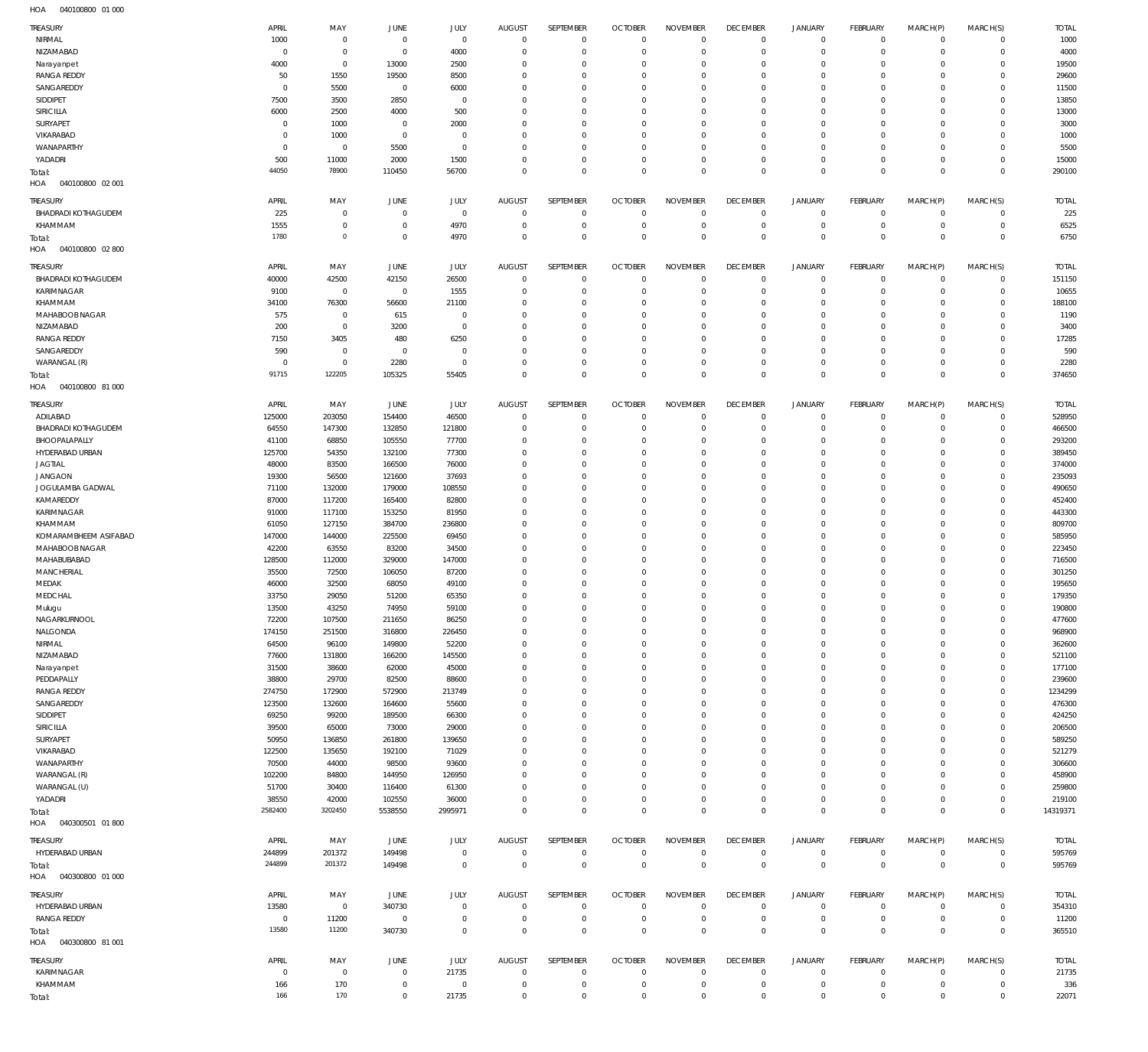040300800 81 002 HOA

| TREASURY                                | APRIL                         | MAY                                | JUNE                    | JULY                       | <b>AUGUST</b>                 | <b>SEPTEMBER</b>           | <b>OCTOBER</b>                   | <b>NOVEMBER</b>                  | <b>DECEMBER</b>                  | <b>JANUARY</b>                | <b>FEBRUARY</b>               | MARCH(P)             | MARCH(S)                   | <b>TOTAL</b>     |
|-----------------------------------------|-------------------------------|------------------------------------|-------------------------|----------------------------|-------------------------------|----------------------------|----------------------------------|----------------------------------|----------------------------------|-------------------------------|-------------------------------|----------------------|----------------------------|------------------|
| VIKARABAD                               | $\mathbf 0$                   | 850                                | $\overline{0}$          | $\mathbf 0$                | $\overline{0}$                | $\mathbf 0$                | $\overline{0}$                   | $\mathbf 0$                      | $\overline{0}$                   | $\circ$                       | $\overline{0}$                | $\mathbf 0$          | $\mathsf 0$                | 850              |
| Total:<br>040300800 81 003<br>HOA       | $\mathbf 0$                   | 850                                | $\overline{0}$          | $\overline{0}$             | $\overline{0}$                | $\mathbf 0$                | $\overline{0}$                   | $\overline{0}$                   | $\overline{0}$                   | $\overline{0}$                | $\overline{0}$                | $\overline{0}$       | $\mathbb O$                | 850              |
| TREASURY                                | APRIL                         | MAY                                | JUNE                    | <b>JULY</b>                | <b>AUGUST</b>                 | SEPTEMBER                  | <b>OCTOBER</b>                   | <b>NOVEMBER</b>                  | <b>DECEMBER</b>                  | <b>JANUARY</b>                | FEBRUARY                      | MARCH(P)             | MARCH(S)                   | <b>TOTAL</b>     |
| HYDERABAD URBAN                         | 945                           | $\mathbf 0$                        | $\overline{0}$          | $\mathbf 0$                | $\mathbf 0$                   | $\mathbf 0$                | $\overline{0}$                   | $\mathbf 0$                      | $\overline{0}$                   | $\mathbf 0$                   | $\mathbf 0$                   | $\mathbf 0$          | $\mathbf 0$                | 945              |
| Total:                                  | 945                           | $\mathbf 0$                        | $\overline{0}$          | $\mathbf 0$                | $\mathbf 0$                   | $\mathbf 0$                | $\overline{0}$                   | $\overline{0}$                   | $\overline{0}$                   | $\overline{0}$                | $\overline{0}$                | $\mathbf{0}$         | $\mathbb O$                | 945              |
| HOA<br>040500011 01 000                 |                               |                                    |                         |                            |                               |                            |                                  |                                  |                                  |                               |                               |                      |                            |                  |
| <b>TREASURY</b>                         | APRIL                         | MAY                                | JUNE                    | JULY                       | <b>AUGUST</b>                 | SEPTEMBER                  | <b>OCTOBER</b>                   | <b>NOVEMBER</b>                  | <b>DECEMBER</b>                  | <b>JANUARY</b>                | <b>FEBRUARY</b>               | MARCH(P)             | MARCH(S)                   | <b>TOTAL</b>     |
| ADILABAD                                | 18892                         | $\mathbf 0$                        | 69866                   | 31727                      | $\mathbf 0$                   | $\mathbf 0$                | $\overline{0}$                   | $\mathbf 0$                      | $\overline{0}$                   | $\mathbf 0$                   | $\mathbf 0$                   | 0                    | $\mathsf 0$                | 120485           |
| <b>BHADRADI KOTHAGUDEM</b>              | 6824                          | $\mathbf 0$                        | 17093                   | $\mathbf{0}$               | $\mathbf 0$                   | $\mathbf 0$                | $\overline{0}$                   | $\circ$                          | $\overline{0}$                   | $\mathbf 0$                   | $\mathbf 0$                   | 0                    | $\mathbf 0$                | 23917            |
| BHOOPALAPALLY<br>HYDERABAD URBAN        | 5200<br>$\mathbf 0$           | $\mathbf 0$<br>$\mathbf 0$         | 14845<br>28550          | 15080<br>$\overline{0}$    | $\mathbf 0$<br>$\mathbf 0$    | $\mathbf 0$<br>$\mathbf 0$ | $\mathbf 0$<br>$\mathbf 0$       | $\mathbf 0$<br>$\mathbf 0$       | $\mathbf 0$<br>$\mathbf 0$       | 0<br>0                        | $\mathbf 0$<br>$\mathbf 0$    | 0<br>$\Omega$        | $\mathbf 0$<br>$\mathbf 0$ | 35125<br>28550   |
| <b>JAGTIAL</b>                          | 39011                         | $\mathbf 0$                        | 199883                  | 12734                      | $\mathbf 0$                   | $\mathbf 0$                | $\mathbf 0$                      | $\mathbf 0$                      | $\mathbf 0$                      | 0                             | $\mathbf 0$                   | 0                    | $\mathbf 0$                | 251628           |
| <b>JANGAON</b>                          | $\mathbf 0$                   | $\mathbf 0$                        | 236101                  | 52622                      | $\mathbf 0$                   | $\mathbf 0$                | $\mathbf 0$                      | $\mathbf 0$                      | $\mathbf 0$                      | 0                             | $\mathbf 0$                   | $\Omega$             | $\mathbf 0$                | 288723           |
| JOGULAMBA GADWAL                        | $\overline{0}$                | 4072                               | 12714                   | 92121                      | $\mathbf 0$                   | $\mathbf 0$                | $\mathbf 0$                      | $\mathbf 0$                      | $\mathbf 0$                      | 0                             | $\mathbf 0$                   | 0                    | $\mathbf 0$                | 108907           |
| KARIMNAGAR                              | 40702                         | $\mathbf 0$                        | 43658                   | 54323                      | $\mathbf 0$                   | $\mathbf 0$                | $\mathbf 0$                      | $\mathbf 0$                      | $\mathbf 0$                      | 0                             | $\mathbf 0$                   | $\Omega$             | $\mathbf 0$                | 138683           |
| KHAMMAM                                 | 57672                         | 108517                             | 110123                  | 7022                       | $\mathbf 0$                   | $\mathbf 0$                | $\mathbf 0$                      | $\mathbf 0$                      | $\mathbf 0$                      | 0                             | $\mathbf 0$                   | 0                    | $\mathbf 0$                | 283334           |
| KOMARAMBHEEM ASIFABAD<br>MAHABOOB NAGAR | 30514<br>$\overline{0}$       | $^{\circ}$<br>$\overline{0}$       | 115773<br>6405          | $\overline{0}$             | $\mathbf 0$<br>$\mathbf 0$    | $\mathbf 0$<br>$\mathbf 0$ | $\mathbf 0$<br>$\mathbf 0$       | $\mathbf 0$<br>$\mathbf 0$       | $\mathbf 0$<br>$\mathbf 0$       | 0<br>0                        | $\mathbf 0$<br>$\mathbf 0$    | $\Omega$<br>0        | $\mathbf 0$<br>$\mathbf 0$ | 146287<br>13210  |
| MAHABUBABAD                             | 77566                         | 36512                              | 11672                   | 6805<br>$\overline{0}$     | $\mathbf 0$                   | $\mathbf 0$                | $\mathbf 0$                      | $\mathbf 0$                      | $\mathbf 0$                      | 0                             | $\mathbf 0$                   | $\Omega$             | $\mathbf 0$                | 125750           |
| <b>MANCHERIAL</b>                       | 41098                         | 14303                              | 277796                  | 68796                      | $\mathbf 0$                   | $\mathbf 0$                | $\mathbf 0$                      | $\mathbf 0$                      | $\mathbf 0$                      | 0                             | $^{\circ}$                    | 0                    | $\mathbf 0$                | 401993           |
| MEDAK                                   | 31903                         | 3801                               | 75966                   | 27457                      | $\mathbf 0$                   | $\mathbf 0$                | $\mathbf 0$                      | $\mathbf 0$                      | $\mathbf 0$                      | 0                             | $\mathbf 0$                   | $\Omega$             | $\mathbf 0$                | 139127           |
| MEDCHAL                                 | 1148                          | 482                                | 22111                   | 9630                       | $\mathbf 0$                   | $\mathbf 0$                | $\mathbf 0$                      | $\mathbf 0$                      | $\mathbf 0$                      | 0                             | $\mathbf 0$                   | 0                    | $\mathbf 0$                | 33371            |
| Mulugu                                  | $\overline{0}$                | $\mathbf{0}$                       | 30603                   | 6085                       | $\mathbf 0$                   | $\mathbf 0$                | $\mathbf 0$                      | $\mathbf 0$                      | $\mathbf 0$                      | 0                             | $\mathbf 0$                   | $\Omega$             | $\mathbf 0$                | 36688            |
| NAGARKURNOOL                            | 23284                         | 66885                              | 247909                  | $\mathbf 0$                | $\mathbf 0$                   | $\mathbf 0$                | $\mathbf 0$                      | $\mathbf 0$                      | $\mathbf 0$                      | 0                             | $\mathbf 0$                   | 0                    | $\mathbf 0$                | 338078           |
| NALGONDA<br>NIRMAL                      | 405264<br>71700               | 92503<br>92020                     | 136217<br>54406         | 118950<br>115032           | $\mathbf 0$<br>$\mathbf 0$    | $\mathbf 0$<br>$\mathbf 0$ | $\mathbf 0$<br>$\mathbf 0$       | $\mathbf 0$<br>$\mathbf 0$       | $\mathbf 0$<br>$\mathbf 0$       | 0<br>0                        | $\mathbf 0$<br>$\mathbf 0$    | $\Omega$<br>0        | $\mathbf 0$<br>$\mathbf 0$ | 752934<br>333158 |
| NIZAMABAD                               | 55418                         | 49260                              | 140572                  | 655                        | $\mathbf 0$                   | $\mathbf 0$                | $\mathbf 0$                      | $\mathbf 0$                      | $\mathbf 0$                      | 0                             | $\mathbf 0$                   | $\Omega$             | $\mathbf 0$                | 245905           |
| Narayanpet                              | 31659                         | $\overline{0}$                     | 25610                   | 3528                       | $\mathbf 0$                   | $\mathbf 0$                | $\mathbf 0$                      | $\mathbf 0$                      | $\mathbf 0$                      | 0                             | $\mathbf 0$                   | 0                    | $\mathbf 0$                | 60797            |
| PEDDAPALLY                              | $\mathbf 0$                   | 5945                               | 296263                  | 288566                     | $\mathbf 0$                   | $\mathbf 0$                | $\mathbf 0$                      | $\mathbf 0$                      | $\mathbf 0$                      | 0                             | $\mathbf 0$                   | $\Omega$             | $\mathbf 0$                | 590774           |
| <b>RANGA REDDY</b>                      | 9040                          | 3079                               | 42020                   | 57603                      | $\Omega$                      | $\mathbf 0$                | $\mathbf 0$                      | $\mathbf 0$                      | $\mathbf 0$                      | 0                             | $\mathbf 0$                   | 0                    | $\mathbf 0$                | 111742           |
| SANGAREDDY                              | 8232                          | $\mathbf{0}$                       | 72304                   | 1410                       | $\mathbf 0$                   | $\mathbf 0$                | $\mathbf 0$                      | $\mathbf 0$                      | $\mathbf 0$                      | 0                             | $\mathbf 0$                   | $\Omega$             | $\mathbf 0$                | 81946            |
| SIRICILLA                               | $\mathbf 0$                   | $\mathbf 0$                        | 26589                   | 85294                      | $\mathbf 0$                   | $\mathbf 0$                | $\mathbf 0$                      | $\mathbf 0$                      | $\mathbf 0$                      | 0                             | $^{\circ}$                    | 0                    | $\mathbf 0$                | 111883           |
| SURYAPET<br>VIKARABAD                   | 35828                         | 128703                             | 119424                  | 39048                      | $\mathbf 0$<br>$\mathbf 0$    | $\mathbf 0$                | $\mathbf 0$<br>$\mathbf 0$       | $\mathbf 0$                      | $\mathbf 0$<br>$\mathbf 0$       | 0                             | $\mathbf 0$<br>$\mathbf 0$    | $\Omega$             | $\mathbf 0$<br>$\mathbf 0$ | 323003           |
| WANAPARTHY                              | 23254<br>26693                | 6965<br>$\mathbf 0$                | 91526<br>76580          | 57670<br>17460             | $\mathbf 0$                   | $\mathbf 0$<br>$\mathbf 0$ | $\mathbf 0$                      | $\mathbf 0$<br>$\mathbf 0$       | $\mathbf 0$                      | 0<br>0                        | $\mathbf 0$                   | 0<br>$\Omega$        | $\mathbf 0$                | 179415<br>120733 |
| WARANGAL (R)                            | 10632                         | $\mathbf 0$                        | 26724                   | 121606                     | $\mathbf 0$                   | $\mathbf 0$                | $\mathbf 0$                      | $\mathbf 0$                      | $\mathbf 0$                      | 0                             | $\mathbf 0$                   | 0                    | $\mathbf 0$                | 158962           |
| WARANGAL (U)                            | 2335                          | $\mathbf 0$                        | 88791                   | 271686                     | $\mathbf 0$                   | $\mathbf 0$                | $\mathbf 0$                      | $\mathbf 0$                      | $\mathbf 0$                      | 0                             | $\mathbf 0$                   | 0                    | $\mathbf 0$                | 362812           |
|                                         |                               |                                    |                         |                            |                               | $\mathbf 0$                | $\mathbf 0$                      | $\mathbf 0$                      | $\overline{0}$                   | $\mathbf 0$                   | $\mathbf 0$                   | 0                    |                            |                  |
| YADADRI                                 | 101410                        | 41675                              | 137585                  | 117387                     | $\mathbf 0$                   |                            |                                  |                                  |                                  |                               |                               |                      | $\mathbf 0$                | 398057           |
| Total:                                  | 1155279                       | 654722                             | 2855679                 | 1680297                    | $\mathbf 0$                   | $\mathbf 0$                | $\overline{0}$                   | $\mathbf 0$                      | $\overline{0}$                   | $\overline{0}$                | $\overline{0}$                | $\mathbf 0$          | $\overline{0}$             | 6345977          |
| 040500102 01 000<br>HOA                 |                               |                                    |                         |                            |                               |                            |                                  |                                  |                                  |                               |                               |                      |                            |                  |
| TREASURY                                | APRIL                         | MAY                                | JUNE                    | JULY                       | <b>AUGUST</b>                 | SEPTEMBER                  | <b>OCTOBER</b>                   | <b>NOVEMBER</b>                  | <b>DECEMBER</b>                  | <b>JANUARY</b>                | FEBRUARY                      | MARCH(P)             | MARCH(S)                   | <b>TOTAL</b>     |
| ADILABAD                                | 21165                         | $\mathbf 0$                        | $\overline{0}$          | $\mathbf 0$                | $\mathbf 0$                   | $\mathbf 0$                | $^{\circ}$                       | $\mathbf 0$                      | $^{\circ}$                       | $\mathbf 0$                   | $\mathbf 0$                   | 0                    | $\mathbf 0$                | 21165            |
| <b>BHADRADI KOTHAGUDEM</b>              | 27700                         | 46600                              | 19000                   | $\mathbf 0$                | $\mathbf 0$                   | $\mathbf 0$                | $\mathbf 0$                      | $\mathbf 0$                      | $\mathbf 0$                      | 0                             | $\mathbf 0$                   | 0                    | $\mathbf 0$                | 93300            |
| BHOOPALAPALLY                           | 1275                          | $\mathbf 0$                        | $\overline{0}$          | $\mathbf 0$                | $\mathbf 0$                   | $\mathbf 0$                | $\mathbf 0$                      | $\mathbf 0$                      | $\mathbf 0$                      | 0                             | $^{\circ}$                    | 0                    | $\mathbf 0$                | 1275             |
| <b>JAGTIAL</b>                          | 9700<br>$\Omega$              | $\mathbf 0$<br>$\Omega$            | 29955                   | 500<br>$\Omega$            | $\mathbf 0$<br>$\Omega$       | $\mathbf 0$<br>$\Omega$    | $\mathbf 0$<br>$\Omega$          | $\mathbf 0$<br>$\Omega$          | $\mathbf 0$<br>$\Omega$          | 0<br>$\Omega$                 | $\mathbf 0$<br>$\Omega$       | $\Omega$<br>$\Omega$ | $\mathbf 0$<br>$\Omega$    | 40155            |
| <b>JANGAON</b><br>JOGULAMBA GADWAL      | $\mathbf{0}$                  | 69130                              | 2800<br>12710           | $\mathbf 0$                | $^{\circ}$                    | $\mathbf 0$                | $\overline{0}$                   | $\mathbf 0$                      | $^{\circ}$                       | $\mathbf 0$                   | $\mathbf 0$                   | 0                    | $\mathbf 0$                | 2800<br>81840    |
| KAMAREDDY                               | 7790                          | $\mathbf 0$                        | 9430                    | 14555                      | $\mathbf 0$                   | $\mathbf 0$                | $\mathbf 0$                      | $\mathbf 0$                      | $^{\circ}$                       | 0                             | $\mathbf 0$                   | 0                    | $\mathbf 0$                | 31775            |
| KARIMNAGAR                              | 28670                         | $\mathbf 0$                        | $\overline{0}$          | $\mathbf 0$                | $\mathbf 0$                   | $\mathbf 0$                | $\mathbf 0$                      | $\mathbf 0$                      | $^{\circ}$                       | 0                             | $\mathbf 0$                   | 0                    | 0                          | 28670            |
| KHAMMAM                                 | 76500                         | $\mathbf 0$                        | $\overline{0}$          | $\mathbf 0$                | $\mathbf 0$                   | $\mathbf 0$                | $^{\circ}$                       | $\mathbf 0$                      | $^{\circ}$                       | 0                             | $\mathbf 0$                   | 0                    | $\mathbf 0$                | 76500            |
| KOMARAMBHEEM ASIFABAD                   | 3740                          | $\mathbf 0$                        | 500                     | 1500                       | $\Omega$                      | $\mathbf 0$                | $\mathbf 0$                      | $\mathbf 0$                      | $\mathbf 0$                      | 0                             | $^{\circ}$                    | $\Omega$             | $\mathbf 0$                | 5740             |
| MAHABOOB NAGAR                          | 600                           | $\mathbf 0$                        | $\overline{0}$          | 2400                       | $\mathbf 0$                   | $\mathbf 0$                | $\mathbf 0$                      | $\mathbf 0$                      | $\mathbf 0$                      | 0                             | $\mathbf 0$                   | $\Omega$             | 0                          | 3000             |
| MANCHERIAL                              | $\overline{0}$                | 6375<br>$\mathbf 0$                | $\overline{0}$          | $\mathbf 0$<br>$\mathbf 0$ | $\Omega$<br>$\mathbf 0$       | $\mathbf 0$<br>$\mathbf 0$ | $\mathbf 0$<br>$\mathbf 0$       | $\Omega$<br>$\mathbf 0$          | $\mathbf 0$<br>$\mathbf 0$       | 0<br>0                        | $^{\circ}$<br>$\mathbf 0$     | 0<br>$\Omega$        | $\mathbf 0$<br>$\mathbf 0$ | 6375             |
| MEDAK<br>Mulugu                         | 12095<br>500                  | 2800                               | 15785<br>$\overline{0}$ | 4800                       | $\mathbf 0$                   | $\mathbf 0$                | $\mathbf 0$                      | $\mathbf 0$                      | $\mathbf 0$                      | 0                             | $\mathbf 0$                   | $\Omega$             | $\mathbf 0$                | 27880<br>8100    |
| NAGARKURNOOL                            | $\mathbf 0$                   | 6200                               | $\overline{0}$          | $\mathbf 0$                | $\Omega$                      | $\mathbf 0$                | $\mathbf 0$                      | $\mathbf 0$                      | $\mathbf 0$                      | 0                             | $\mathbf 0$                   | $\Omega$             | 0                          | 6200             |
| NALGONDA                                | 51260                         | $\mathbf 0$                        | 29480                   | $\mathbf 0$                | $\mathbf 0$                   | $\mathbf 0$                | $\mathbf 0$                      | $\mathbf 0$                      | $\mathbf 0$                      | 0                             | $\mathbf 0$                   | $\Omega$             | $\mathbf 0$                | 80740            |
| NIRMAL                                  | $\mathbf 0$                   | $\mathbf 0$                        | 310                     | $\Omega$                   | $\Omega$                      | $\mathbf 0$                | $\mathbf 0$                      | $\mathbf 0$                      | $\mathbf 0$                      | 0                             | $\mathbf 0$                   | $\Omega$             | $\mathbf 0$                | 310              |
| NIZAMABAD                               | 6865                          | 7085                               | 12385                   | $\Omega$                   | $\mathbf 0$                   | $\mathbf 0$                | $\mathbf 0$                      | $\mathbf 0$                      | $\mathbf 0$                      | 0                             | $\mathbf 0$                   | $\Omega$             | 0                          | 26335            |
| PEDDAPALLY                              | $\mathbf 0$                   | $\mathbf 0$                        | 20590                   | $\Omega$                   | $\Omega$                      | $\mathbf 0$                | $\mathbf 0$                      | $\mathbf 0$                      | $\mathbf 0$                      | 0                             | $\mathbf 0$                   | $\Omega$             | $\mathbf 0$                | 20590            |
| SANGAREDDY                              | $\mathbf 0$<br>$\mathbf 0$    | $\mathbf 0$                        | 77695                   | $\Omega$<br>0              | $\Omega$<br>$\mathbf 0$       | $\mathbf 0$<br>$\mathbf 0$ | $\mathbf 0$<br>$\mathbf 0$       | $\mathbf 0$<br>$\mathbf 0$       | $\mathbf 0$<br>$\mathbf 0$       | 0<br>0                        | $\mathbf 0$<br>$\mathbf 0$    | $\Omega$<br>$\Omega$ | $\mathbf 0$<br>$\mathbf 0$ | 77695            |
| SIDDIPET<br>SIRICILLA                   | 74195                         | 6355<br>$\mathbf 0$                | 10250<br>$\overline{0}$ | $\Omega$                   | $\Omega$                      | $\mathbf 0$                | $\mathbf 0$                      | $\mathbf 0$                      | $\mathbf 0$                      | 0                             | $^{\circ}$                    | $\Omega$             | $\mathbf 0$                | 16605<br>74195   |
| SURYAPET                                | 1100                          | $\mathbf 0$                        | $\overline{0}$          | $\mathbf 0$                | $\mathbf 0$                   | $\mathbf 0$                | $\mathbf 0$                      | $\mathbf 0$                      | $\mathbf 0$                      | 0                             | $\mathbf 0$                   | 0                    | $\mathbf 0$                | 1100             |
| VIKARABAD                               | 4450                          | $\mathbf 0$                        | $\overline{0}$          | 4200                       | $\Omega$                      | $\mathbf 0$                | $\mathbf 0$                      | $\Omega$                         | $\mathbf 0$                      | 0                             | $^{\circ}$                    | 0                    | $\mathbf 0$                | 8650             |
| WANAPARTHY                              | $\mathbf 0$                   | $\mathbf 0$                        | 310                     | $\mathbf 0$                | $\mathbf 0$                   | $\mathbf 0$                | $\mathbf 0$                      | $\mathbf 0$                      | $\mathbf 0$                      | 0                             | $\mathbf 0$                   | 0                    | $\mathbf 0$                | 310              |
| WARANGAL (U)                            | $\mathbf 0$                   | $\mathbf 0$                        | $\overline{0}$          | 1000                       | $\mathbf 0$                   | $\mathbf 0$                | $\mathbf 0$                      | $\mathbf 0$                      | $\overline{0}$                   | $\mathbf 0$                   | $\mathbf 0$                   | 0                    | $\mathbf 0$                | 1000             |
| Total:<br>040500800 01800               | 327605                        | 144545                             | 241200                  | 28955                      | $\mathbf 0$                   | $\mathbf 0$                | $\overline{0}$                   | $\mathbf 0$                      | $\overline{0}$                   | $\overline{0}$                | $\overline{0}$                | $\mathbf 0$          | $\overline{0}$             | 742305           |
| HOA                                     |                               |                                    |                         |                            |                               |                            |                                  |                                  |                                  |                               |                               |                      |                            |                  |
| <b>TREASURY</b>                         | APRIL                         | MAY                                | JUNE                    | JULY                       | <b>AUGUST</b>                 | SEPTEMBER                  | <b>OCTOBER</b>                   | <b>NOVEMBER</b>                  | <b>DECEMBER</b>                  | <b>JANUARY</b>                | FEBRUARY                      | MARCH(P)             | MARCH(S)                   | <b>TOTAL</b>     |
| KAMAREDDY                               | 8996<br>8996                  | $\mathbf 0$<br>$\mathbf 0$         | 72737<br>72737          | 19986<br>19986             | $\mathbf 0$<br>$\overline{0}$ | $\mathbf 0$<br>$\mathbf 0$ | $\overline{0}$<br>$\overline{0}$ | $\overline{0}$<br>$\overline{0}$ | $\overline{0}$<br>$\overline{0}$ | $\mathbf 0$<br>$\overline{0}$ | $\mathbf 0$<br>$\overline{0}$ | 0<br>$\overline{0}$  | $\mathsf 0$<br>$\mathbb O$ | 101719<br>101719 |
| Total:<br>HOA  040500800  81 800        |                               |                                    |                         |                            |                               |                            |                                  |                                  |                                  |                               |                               |                      |                            |                  |
| <b>TREASURY</b>                         | APRIL                         | MAY                                | JUNE                    | JULY                       | <b>AUGUST</b>                 | SEPTEMBER                  | <b>OCTOBER</b>                   | <b>NOVEMBER</b>                  | <b>DECEMBER</b>                  | <b>JANUARY</b>                | FEBRUARY                      | MARCH(P)             | MARCH(S)                   | <b>TOTAL</b>     |
| KHAMMAM                                 | $\mathbf 0$<br>$\overline{0}$ | $\mathbf 0$<br>$\mathsf{O}\xspace$ | $\overline{0}$          | 100                        | $\mathbf 0$                   | $\mathbf 0$                | $^{\circ}$                       | $\mathbf 0$                      | $\overline{0}$                   | $^{\circ}$                    | $\circ$                       | 0                    | $\mathbf 0$                | 100              |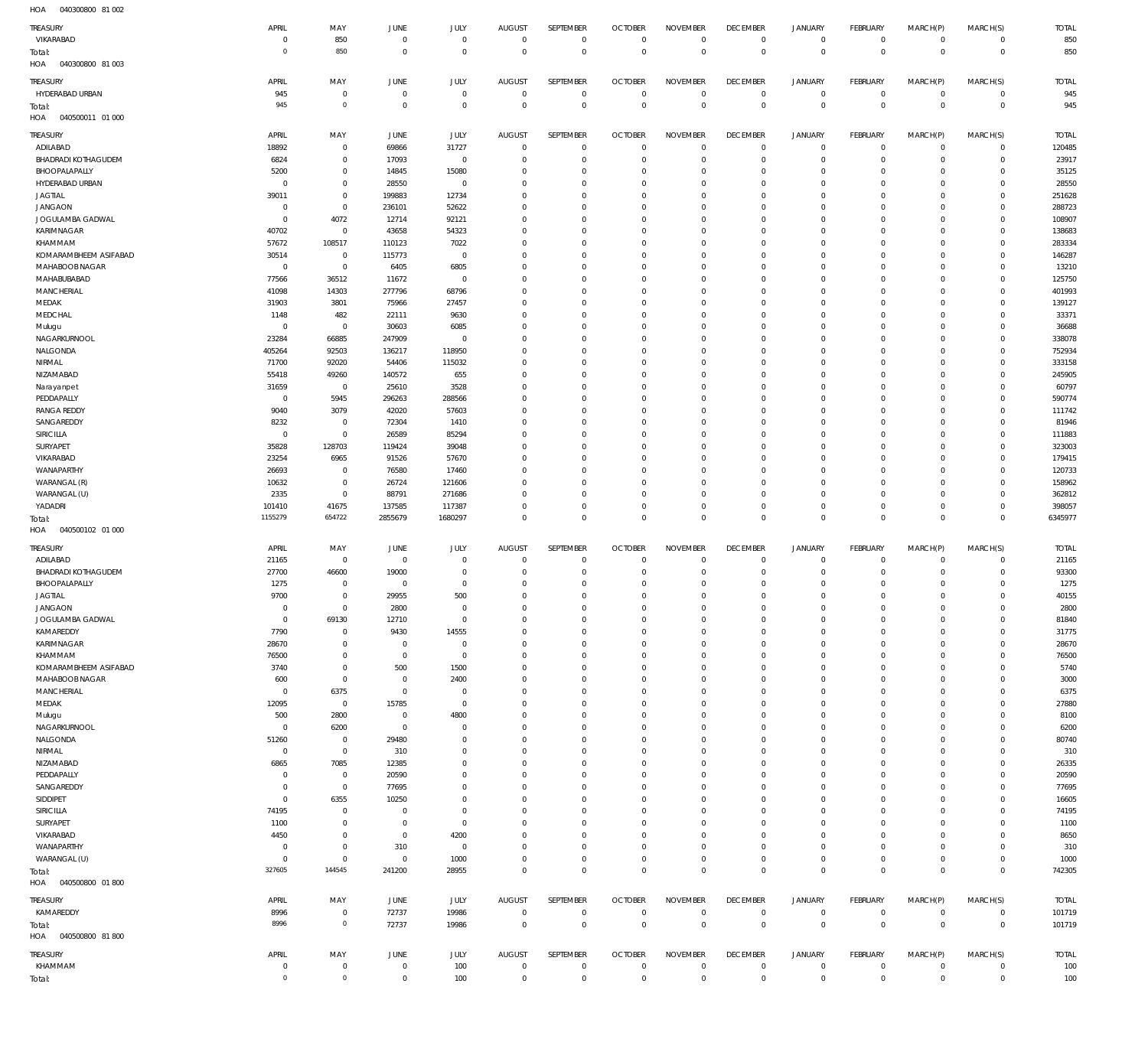| TREASURY                               | APRIL                      | MAY                        | <b>JUNE</b>                | <b>JULY</b>                | <b>AUGUST</b>               | SEPTEMBER                  | <b>OCTOBER</b>           | <b>NOVEMBER</b>            | <b>DECEMBER</b>                   | <b>JANUARY</b>             | <b>FEBRUARY</b>                | MARCH(P)                   | MARCH(S)                   | <b>TOTAL</b>      |
|----------------------------------------|----------------------------|----------------------------|----------------------------|----------------------------|-----------------------------|----------------------------|--------------------------|----------------------------|-----------------------------------|----------------------------|--------------------------------|----------------------------|----------------------------|-------------------|
| ADILABAD                               | 214600                     | 1200                       | 1600                       | $\mathbb O$                | $\mathbf 0$                 | $\mathbb O$                | $\circ$                  | $\circ$                    | $\mathbf 0$                       | $\mathbf 0$                | $\overline{0}$                 | $\mathbf 0$                | $\mathbf 0$                | 217400            |
| BHADRADI KOTHAGUDEM                    | 2800                       | $\mathbb O$                | 200                        | 1316                       | $\mathbf 0$                 | $\mathbb O$                | $^{\circ}$               | $\mathbf 0$                | $\mathbf 0$                       | $\mathsf{O}$               | $\mathbf 0$                    | $\mathbf 0$                | $\mathbf 0$                | 4316              |
| HYDERABAD URBAN                        | 81963                      | 2100                       | 4700                       | 5700                       | 0                           | $\mathbf 0$                | $^{\circ}$               | $\mathbf 0$                | $\overline{0}$                    | $\mathbf 0$                | $\mathbf 0$                    | $^{\circ}$                 | $\mathbf 0$                | 94463             |
| <b>JAGTIAL</b><br>KAMAREDDY            | 7200<br>4800               | $\mathbb O$<br>400         | 3600<br>3800               | 1600<br>3000               | $\Omega$<br>$\mathbf 0$     | $\mathbf 0$<br>$\mathbb O$ | $^{\circ}$<br>$^{\circ}$ | $\mathbf 0$<br>$\mathbf 0$ | $^{\circ}$<br>$^{\circ}$          | $\mathbf 0$<br>$\mathbf 0$ | $^{\circ}$<br>$^{\circ}$       | $^{\circ}$<br>$\mathbf 0$  | $\mathbf 0$<br>$\mathbf 0$ | 12400<br>12000    |
| KARIMNAGAR                             | 18350                      | 800                        | 600                        | $\mathbf 0$                | 0                           | $\mathbf 0$                | $^{\circ}$               | $\mathbf 0$                | $^{\circ}$                        | $\mathbf 0$                | $^{\circ}$                     | $^{\circ}$                 | $\mathbf 0$                | 19750             |
| KHAMMAM                                | 16800                      | 2000                       | 1600                       | 4600                       | $\mathbf 0$                 | $\mathbf 0$                | $^{\circ}$               | $\mathbf 0$                | $^{\circ}$                        | $\mathbf 0$                | $^{\circ}$                     | $^{\circ}$                 | $\mathbf 0$                | 25000             |
| KOMARAMBHEEM ASIFABAD                  | $\mathbf 0$                | $\mathbf 0$                | 1900                       | $\mathbf 0$                | $\mathbf 0$                 | $\mathbf 0$                | $^{\circ}$               | $\mathbf 0$                | $^{\circ}$                        | $\mathbf 0$                | $^{\circ}$                     | $^{\circ}$                 | $\mathbf 0$                | 1900              |
| MANCHERIAL                             | 2600                       | $\mathbf 0$                | 400                        | 200                        | $\mathbf 0$                 | $\mathbf 0$                | $^{\circ}$               | $\mathbf 0$                | $^{\circ}$                        | $\mathbf 0$                | $^{\circ}$                     | $^{\circ}$                 | $\mathbf 0$                | 3200              |
| NALGONDA<br>NIRMAL                     | 6200<br>49870              | 400<br>257524              | 2800<br>404199             | 200<br>400                 | $\mathbf 0$<br>$\mathbf 0$  | $\mathbf 0$<br>$\mathbb O$ | $^{\circ}$<br>$^{\circ}$ | $\mathbf 0$<br>$\mathbf 0$ | $^{\circ}$<br>$^{\circ}$          | $\mathbf 0$<br>$\mathbf 0$ | $^{\circ}$<br>$^{\circ}$       | $\mathbf 0$<br>$^{\circ}$  | $\mathbf 0$<br>$\mathbf 0$ | 9600<br>711993    |
| NIZAMABAD                              | 400                        | $\mathbf 0$                | 6800                       | 3200                       | $\Omega$                    | $\mathbf 0$                | $^{\circ}$               | $\mathbf 0$                | $^{\circ}$                        | $\mathbf 0$                | $^{\circ}$                     | $^{\circ}$                 | $\mathbf 0$                | 10400             |
| PEDDAPALLY                             | 5800                       | 2600                       | 253587                     | $\mathbf 0$                | $\mathbf 0$                 | $\mathbb O$                | $^{\circ}$               | $\mathbf 0$                | $^{\circ}$                        | $\mathbf 0$                | $^{\circ}$                     | $^{\circ}$                 | $\mathsf{O}\xspace$        | 261987            |
| SIDDIPET                               | 0                          | $\mathbb O$                | 400                        | $\mathbb O$                | $^{\circ}$                  | $\mathbf 0$                | $^{\circ}$               | $\mathbf 0$                | $^{\circ}$                        | $\mathbf 0$                | $^{\circ}$                     | $^{\circ}$                 | $\mathbf 0$                | 400               |
| SIRICILLA                              | 6400                       | 200                        | 200                        | $\mathbf 0$                | $\mathbf 0$                 | $\mathbb O$                | $^{\circ}$               | $\mathbf 0$                | $^{\circ}$                        | $\mathbf 0$                | $^{\circ}$                     | $^{\circ}$                 | $\mathbf 0$                | 6800              |
| SURYAPET<br>WANAPARTHY                 | 5050<br>600                | 2400<br>$\mathbb O$        | 800<br>600                 | 100<br>$\mathbf 0$         | $^{\circ}$<br>$\mathbf 0$   | $\mathbf 0$<br>$\mathbf 0$ | $^{\circ}$<br>$^{\circ}$ | $\mathbf 0$<br>$\mathbf 0$ | $^{\circ}$<br>$^{\circ}$          | $\mathbf 0$<br>$\mathbf 0$ | $^{\circ}$<br>$^{\circ}$       | $^{\circ}$<br>$\mathbf 0$  | $\mathbf 0$<br>$\mathbf 0$ | 8350<br>1200      |
| YADADRI                                | 5400                       | $\mathbf 0$                | 400                        | $\mathbb O$                | $\mathbf 0$                 | $\mathbb O$                | 0                        | $\mathbf 0$                | $\mathbf 0$                       | $\mathsf{O}$               | $\mathbf 0$                    | 0                          | 0                          | 5800              |
| Total:                                 | 428833                     | 269624                     | 688186                     | 20316                      | $\mathbf 0$                 | $\mathbf 0$                | $\mathbf 0$              | $\mathbf 0$                | $\mathbf 0$                       | $\mathbf 0$                | $^{\circ}$                     | $\mathbf 0$                | $\mathbf 0$                | 1406959           |
| 042500800 01 000<br>HOA                |                            |                            |                            |                            |                             |                            |                          |                            |                                   |                            |                                |                            |                            |                   |
| TREASURY                               | APRIL                      | MAY                        | JUNE                       | <b>JULY</b>                | <b>AUGUST</b>               | SEPTEMBER                  | <b>OCTOBER</b>           | <b>NOVEMBER</b>            | <b>DECEMBER</b>                   | <b>JANUARY</b>             | <b>FEBRUARY</b>                | MARCH(P)                   | MARCH(S)                   | <b>TOTAL</b>      |
| ADILABAD                               | $\mathbf 0$                | 4300                       | 15250                      | 14550                      | $\mathbf 0$                 | $\mathbf 0$                | $\mathbf 0$              | $\mathbf 0$                | $\mathbf 0$                       | $\mathbf 0$                | $\mathbf 0$                    | $^{\circ}$                 | $\mathbf 0$                | 34100             |
| HYDERABAD URBAN                        | 163727                     | 96041                      | 139468                     | 176921                     | 0                           | $\mathbf 0$                | $^{\circ}$               | $\circ$                    | $^{\circ}$                        | $\mathbf 0$                | $\mathbf 0$                    | $\mathbf 0$                | 0                          | 576157            |
| KHAMMAM<br>MAHABOOB NAGAR              | 2000<br>$\mathbf 0$        | $\mathbf 0$<br>$\mathbb O$ | 1000<br>$\mathbf 0$        | $\mathbf 0$<br>200         | 0<br>0                      | $\mathbf 0$<br>$\mathbf 0$ | $^{\circ}$<br>$^{\circ}$ | $\mathbf 0$<br>$^{\circ}$  | $\mathbf 0$<br>$^{\circ}$         | $\mathbf 0$<br>$\mathbf 0$ | $^{\circ}$<br>$^{\circ}$       | $\Omega$<br>$\Omega$       | 0<br>$\mathbf 0$           | 3000<br>200       |
| MEDAK                                  | 400                        | $\mathbb O$                | $\mathbf 0$                | $^{\circ}$                 | $\Omega$                    | $\mathbf 0$                | $^{\circ}$               | $\mathbf 0$                | $\mathbf 0$                       | $\mathbf 0$                | $^{\circ}$                     | $\Omega$                   | 0                          | 400               |
| NALGONDA                               | 0                          | $\mathbf 0$                | 200                        | 1000                       | 0                           | $\mathbf 0$                | $^{\circ}$               | $\mathbf 0$                | $\mathbf 0$                       | $\mathbf 0$                | $^{\circ}$                     | $\Omega$                   | $\mathbf 0$                | 1200              |
| NIRMAL                                 | 0                          | 54612                      | 0                          | $^{\circ}$                 | $\Omega$                    | $\mathbf 0$                | $^{\circ}$               | $\mathbf 0$                | $\mathbf 0$                       | $\mathbf 0$                | $^{\circ}$                     | $\Omega$                   | 0                          | 54612             |
| NIZAMABAD                              | 0                          | 47109                      | 1000                       | 56938                      | $\Omega$                    | $\mathbf 0$                | $^{\circ}$               | $\Omega$                   | $^{\circ}$                        | $\mathbf 0$                | $^{\circ}$                     | $\Omega$                   | 0                          | 105047            |
| PEDDAPALLY                             | 200                        | $\mathbf 0$                | $\mathbf 0$                | $\mathbf 0$                | 0                           | $\mathbf 0$                | $^{\circ}$               | $\mathbf 0$                | $\mathbf 0$                       | $\mathbf 0$                | $^{\circ}$                     | $\Omega$                   | 0                          | 200               |
| <b>RANGA REDDY</b><br>SANGAREDDY       | 20600<br>11600             | $\mathbb O$<br>149184      | 100<br>5100                | 1900<br>400                | $\Omega$<br>$\mathbf 0$     | $\mathbf 0$<br>$\mathbf 0$ | $^{\circ}$<br>$^{\circ}$ | $^{\circ}$<br>$\mathbf 0$  | 0<br>$\mathbf 0$                  | $^{\circ}$<br>$\mathbf 0$  | $^{\circ}$<br>$^{\circ}$       | $\Omega$<br>$\Omega$       | $\mathbf 0$<br>0           | 22600<br>166284   |
| SIDDIPET                               | 400                        | 1800                       | 200                        | 0                          | $\Omega$                    | $\mathbf 0$                | $^{\circ}$               | $^{\circ}$                 | $^{\circ}$                        | $^{\circ}$                 | $^{\circ}$                     | $\Omega$                   | $\mathbf 0$                | 2400              |
| SURYAPET                               | $\mathbf 0$                | $\mathbf 0$                | 1000                       | $\mathbf 0$                | $\Omega$                    | $\mathbf 0$                | $^{\circ}$               | $\mathbf 0$                | $\mathbf 0$                       | $\mathbf 0$                | $^{\circ}$                     | $\Omega$                   | $\mathbf 0$                | 1000              |
| WARANGAL (U)                           | $\mathbf 0$                | $\mathbf 0$                | 1000                       | 1000                       | $\mathbf 0$                 | $\mathbf 0$                | $^{\circ}$               | $\mathbf 0$                | $\mathbf 0$                       | $\mathbf 0$                | $^{\circ}$                     | $\mathbf 0$                | 0                          | 2000              |
| Total:<br>HOA<br>042500800 02 000      | 198927                     | 353046                     | 164318                     | 252909                     | $\mathbf 0$                 | $\mathbf 0$                | $\mathbf 0$              | $\mathbf 0$                | $\mathbf 0$                       | $\mathbf 0$                | $^{\circ}$                     | $\mathbf 0$                | $\mathbf 0$                | 969200            |
|                                        |                            |                            |                            |                            |                             | SEPTEMBER                  | <b>OCTOBER</b>           |                            |                                   |                            |                                |                            |                            | <b>TOTAL</b>      |
| TREASURY<br><b>BHADRADI KOTHAGUDEM</b> | APRIL<br>$^{\circ}$        | MAY<br>$\mathbf 0$         | JUNE<br>16270              | <b>JULY</b><br>$\mathbf 0$ | <b>AUGUST</b><br>$^{\circ}$ | $\mathbf 0$                | $\circ$                  | <b>NOVEMBER</b><br>$\circ$ | <b>DECEMBER</b><br>$\overline{0}$ | <b>JANUARY</b><br>0        | <b>FEBRUARY</b><br>$\mathbf 0$ | MARCH(P)<br>$\mathbf 0$    | MARCH(S)<br>$\overline{0}$ | 16270             |
| HYDERABAD URBAN                        | 11900                      | $\mathbf 0$                | 4200                       | 1000                       | 0                           | $\mathbb O$                | 0                        | 0                          | $\overline{0}$                    | $\mathbf 0$                | $\mathbf 0$                    | $\mathbf 0$                | $\mathbf 0$                | 17100             |
| KAMAREDDY                              | 400                        | $\mathbf 0$                | $\mathbf 0$                | 7000                       | 0                           | $\mathbb O$                | $^{\circ}$               | $\mathbf 0$                | $^{\circ}$                        | $\mathsf{O}$               | $^{\circ}$                     | $\mathbf 0$                | $\mathbf 0$                | 7400              |
| KARIMNAGAR                             | 0                          | $\mathbf 0$                | $\mathbf 0$                | 16650                      | $\mathbf 0$                 | $\mathbb O$                | $^{\circ}$               | $\mathbf 0$                | $\overline{0}$                    | 0                          | $^{\circ}$                     | $^{\circ}$                 | $\mathbf 0$                | 16650             |
| KHAMMAM                                | 47300                      | $\mathbf 0$                | $\mathbf 0$                | 1400                       | $\Omega$                    | $\mathbf 0$                | $^{\circ}$               | $\mathbf 0$                | $^{\circ}$                        | $\mathbf 0$                | $^{\circ}$                     | $^{\circ}$                 | $\mathbf 0$                | 48700             |
| MAHABOOB NAGAR<br>NALGONDA             | 0<br>0                     | $\mathbf 0$<br>1100        | $\mathbf 0$<br>2750        | 6050<br>$\mathbf 0$        | $\mathbf 0$<br>0            | $\mathbb O$<br>$\mathbb O$ | $^{\circ}$<br>$^{\circ}$ | $\mathbf 0$<br>$\mathbf 0$ | $\mathbf 0$<br>$^{\circ}$         | $\mathbf 0$<br>$\mathbf 0$ | $^{\circ}$<br>$^{\circ}$       | $\mathbf 0$<br>$^{\circ}$  | $\mathbf 0$<br>$\mathbf 0$ | 6050<br>3850      |
| NIZAMABAD                              | $^{\circ}$                 | $\mathbb O$                | $^{\circ}$                 | 550                        | $\mathbf 0$                 | $\mathbb O$                | $^{\circ}$               | $\mathbf 0$                | $^{\circ}$                        | $\mathbf 0$                | $^{\circ}$                     | $\mathbf 0$                | $\mathbf 0$                | 550               |
| <b>RANGA REDDY</b>                     | 4000                       | $\mathbf 0$                | $\mathbf 0$                | $\mathbf 0$                | $\mathbf 0$                 | $\mathbf 0$                | $\mathbf 0$              | $\mathbf 0$                | $\mathbf 0$                       | $\mathbf 0$                | $\mathbf 0$                    | $\mathbf 0$                | $\mathbf 0$                | 4000              |
| SURYAPET                               | 0                          | $\mathbf 0$                | 1000                       | 6600                       | 0                           | 0                          | 0                        | 0                          | 0                                 | 0                          | 0                              | $\Omega$                   | 0                          | 7600              |
| VIKARABAD                              | 39500                      | $\mathbf 0$                | $\,0\,$                    | $\mathbf 0$                | $\mathbf 0$                 | $\mathbf 0$                | $\mathbf 0$              | $\mathbb O$                | $\mathbf 0$                       | $\mathsf{O}$               | $\circ$                        | $\mathbf 0$                | $\mathbf 0$                | 39500             |
| YADADRI                                | $\mathbf 0$                | $\mathbf 0$                | $\,0\,$                    | 13750                      | $\mathbf 0$                 | $\mathbf 0$                | $\mathbf 0$              | $\mathbb O$                | $\mathbf 0$                       | $\mathbf 0$                | $\circ$                        | $\mathsf{O}$               | $\mathbf 0$                | 13750             |
| Total:<br>042500800 04 000<br>HOA      | 103100                     | 1100                       | 24220                      | 53000                      | $\mathbf 0$                 | $\mathbf 0$                | $\mathbf 0$              | $\mathbf 0$                | $\mathbb O$                       | $\mathsf{O}\xspace$        | $\overline{0}$                 | $\mathbf 0$                | $\mathbf 0$                | 181420            |
| TREASURY                               | APRIL                      | MAY                        | JUNE                       | JULY                       | <b>AUGUST</b>               | SEPTEMBER                  | <b>OCTOBER</b>           | <b>NOVEMBER</b>            | <b>DECEMBER</b>                   | <b>JANUARY</b>             | FEBRUARY                       | MARCH(P)                   | MARCH(S)                   | <b>TOTAL</b>      |
| <b>BHADRADI KOTHAGUDEM</b>             | 94583                      | $\mathbf 0$                | $\,0\,$                    | 22894                      | $\mathbf 0$                 | $\mathbb O$                | $\overline{0}$           | $\mathbf 0$                | $\mathbf 0$                       | $\mathbf 0$                | $\mathbf 0$                    | $\mathbf 0$                | $\mathbf 0$                | 117477            |
| HYDERABAD URBAN                        | 4200                       | 1000                       | 32440                      | 8800                       | $\mathbf 0$                 | $\mathbf 0$                | $^{\circ}$               | $\mathbf 0$                | $\mathbf 0$                       | $\mathbf 0$                | $\mathbf 0$                    | $\mathbf 0$                | $\mathbf 0$                | 46440             |
| KAMAREDDY<br>KHAMMAM                   | $\mathbf 0$<br>86410       | $\mathbf 0$<br>7995        | $\overline{0}$<br>91550    | 57000<br>320965            | 0<br>$\Omega$               | $\mathbf 0$<br>$\mathbf 0$ | $^{\circ}$<br>$^{\circ}$ | $\mathbf 0$<br>$\mathbf 0$ | $\mathbf 0$<br>$\mathbf 0$        | $\mathbf 0$<br>$\mathbf 0$ | $^{\circ}$<br>0                | $^{\circ}$<br>$\Omega$     | 0<br>0                     | 57000<br>506920   |
| MAHABOOB NAGAR                         | 0                          | $\mathbf 0$                | 5000                       | 113583                     | $\Omega$                    | $\mathbf 0$                | $^{\circ}$               | $\Omega$                   | $\mathbf 0$                       | $\mathbf 0$                | $^{\circ}$                     | $\Omega$                   | 0                          | 118583            |
| MEDCHAL                                | 0                          | $\mathbf 0$                | $\,0\,$                    | 44610                      | $\Omega$                    | $\mathbf 0$                | $\mathbf 0$              | $\mathbf 0$                | $\mathbf 0$                       | $\mathbf 0$                | $^{\circ}$                     | $\mathbf 0$                | 0                          | 44610             |
| NALGONDA                               | 800                        | 200                        | 8780                       | 1836                       | 0                           | $\mathbf 0$                | $^{\circ}$               | $\mathbf 0$                | $\mathbf 0$                       | $\mathbf 0$                | $^{\circ}$                     | $\Omega$                   | $\mathbf 0$                | 11616             |
| NIZAMABAD                              | 15000                      | 0                          | $\mathbf 0$                | $\mathbf 0$                | $\mathbf 0$                 | $\mathbf 0$                | $\mathbf 0$              | $\mathbf 0$                | $\mathbf 0$                       | $\mathbf 0$                | $^{\circ}$                     | $\Omega$                   | 0                          | 15000             |
| <b>RANGA REDDY</b>                     | 221130                     | $\mathbf 0$                | $\mathbf 0$                | 261462                     | $\Omega$                    | $\mathbf 0$                | 0                        | $\mathbf 0$                | $\mathbf 0$                       | $\mathbf 0$                | $^{\circ}$                     | $\Omega$                   | $\mathbf 0$                | 482592            |
| SURYAPET<br>VIKARABAD                  | 1000<br>143440             | $\mathbf 0$<br>200         | $\mathbf 0$<br>$\mathbf 0$ | 1000<br>46390              | $\Omega$<br>0               | $\mathbf 0$<br>$\mathbf 0$ | $\mathbf 0$<br>0         | $\mathbf 0$<br>$\mathbf 0$ | $\mathbf 0$<br>$\mathbf 0$        | $\mathbf 0$<br>$\mathbf 0$ | $^{\circ}$<br>$^{\circ}$       | $\mathbf 0$<br>$\mathbf 0$ | 0<br>$\mathbf 0$           | 2000<br>190030    |
| YADADRI                                | 1992                       | 1709                       | $\mathbf 0$                | 4400                       | $\mathbf 0$                 | $\mathbf 0$                | $\mathbf 0$              | $\mathbf 0$                | $\mathbb O$                       | $\mathsf{O}$               | $^{\circ}$                     | $\mathbf 0$                | $\mathbf 0$                | 8101              |
| Total:                                 | 568555                     | 11104                      | 137770                     | 882940                     | $\mathbf 0$                 | $\mathsf 0$                | $\mathbf 0$              | $\mathbf 0$                | $\mathbf 0$                       | $\mathbf 0$                | $\mathbf 0$                    | $\mathbf 0$                | $\mathbf 0$                | 1600369           |
| HOA<br>042500800 05 000                |                            |                            |                            |                            |                             |                            |                          |                            |                                   |                            |                                |                            |                            |                   |
| TREASURY                               | APRIL                      | MAY                        | JUNE                       | JULY                       | <b>AUGUST</b>               | SEPTEMBER                  | <b>OCTOBER</b>           | <b>NOVEMBER</b>            | <b>DECEMBER</b>                   | <b>JANUARY</b>             | <b>FEBRUARY</b>                | MARCH(P)                   | MARCH(S)                   | <b>TOTAL</b>      |
| HYDERABAD URBAN                        | 1323348                    | 873103                     | 1200428                    | 1549822                    | $\mathbf 0$                 | $\mathbb O$                | $\circ$                  | $\circ$                    | $\mathbf 0$                       | 0                          | $\overline{0}$                 | $^{\circ}$                 | $\mathsf{O}\xspace$        | 4946701           |
| KARIMNAGAR<br>NIRMAL                   | $\mathbf 0$<br>$\mathbf 0$ | 1545202<br>498474          | $\,0\,$<br>$\mathbb O$     | $\mathbf 0$<br>$\mathbb O$ | $^{\circ}$<br>$^{\circ}$    | $\mathbb O$<br>$\mathbb O$ | $^{\circ}$<br>0          | $\mathbf 0$<br>$\mathbf 0$ | $^{\circ}$<br>$\mathbf 0$         | $\mathsf{O}$<br>0          | $\mathbf 0$<br>$\mathbf 0$     | $\mathbf 0$<br>$^{\circ}$  | $\mathbf 0$<br>0           | 1545202<br>498474 |
| NIZAMABAD                              | $^{\circ}$                 | 428264                     | $\mathbb O$                | 517620                     | $^{\circ}$                  | $\mathbb O$                | $^{\circ}$               | $\mathbf 0$                | $^{\circ}$                        | $\mathsf{O}$               | $^{\circ}$                     | $\mathbf 0$                | $\mathbf 0$                | 945884            |
| SIRICILLA                              | $\mathbf 0$                | $\overline{0}$             | 2564979                    | $\mathbf 0$                | $\mathbf 0$                 | $\mathbf 0$                | $\mathbf 0$              | $\mathbb O$                | $\mathbf 0$                       | $\mathbf 0$                | $\mathbf 0$                    | $\mathsf{O}$               | $\mathbf 0$                | 2564979           |
| Total:<br>042500800 06 001<br>HOA      | 1323348                    | 3345043                    | 3765407                    | 2067442                    | $\mathbf 0$                 | $\mathbf 0$                | $^{\circ}$               | $\mathbf 0$                | $\mathbf 0$                       | $\mathbf 0$                | $\mathbf 0$                    | $\mathbf 0$                | $\mathbf 0$                | 10501240          |
| TREASURY                               | APRIL                      | MAY                        | JUNE                       | JULY                       | AUGUST                      | SEPTEMBER                  | <b>OCTOBER</b>           | <b>NOVEMBER</b>            | <b>DECEMBER</b>                   | <b>JANUARY</b>             | FEBRUARY                       | MARCH(P)                   | MARCH(S)                   | <b>TOTAL</b>      |
| KHAMMAM                                | 4000000                    | $\mathbf 0$                | $\mathbb O$                | $\mathbf 0$                | $\mathbf 0$                 | $\mathbb O$                | $\overline{0}$           | $\mathbf 0$                | $\mathbf 0$                       | $\mathsf{O}$               | $\circ$                        | $\mathbf 0$                | $\mathbf 0$                | 4000000           |
| Total:                                 | 4000000                    | $\mathsf{O}\xspace$        | $\mathbf 0$                | $\mathbf 0$                | $\mathbb O$                 | $\mathsf 0$                | $\mathbb O$              | $\mathsf{O}\xspace$        | $\mathbb O$                       | $\mathsf{O}\xspace$        | $\mathbb O$                    | $\mathsf{O}\xspace$        | $\mathbf 0$                | 4000000           |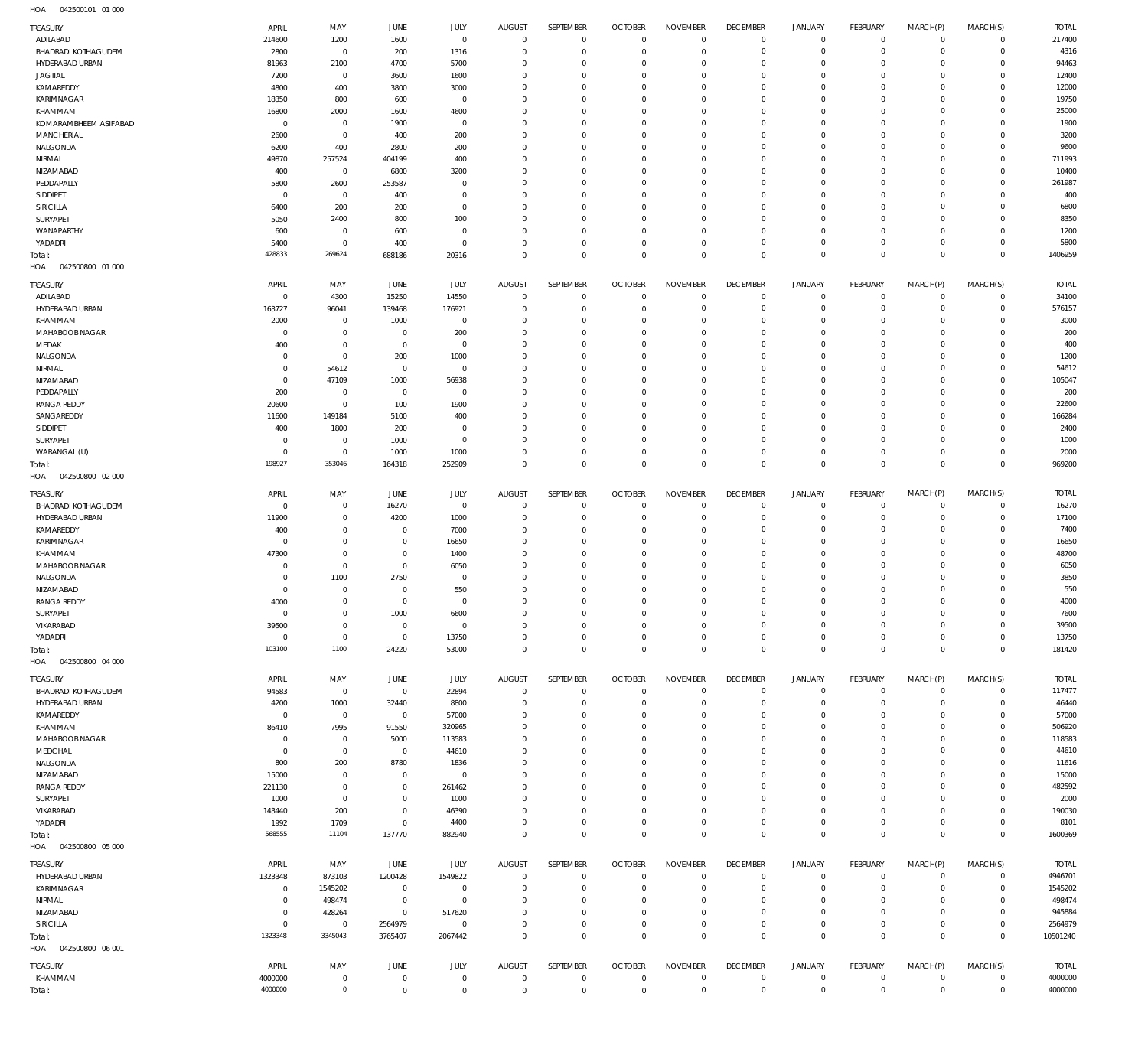042500800 81 001 HOA

| TREASURY                                | APRIL                    | MAY                        | <b>JUNE</b>             | JULY                  | <b>AUGUST</b>                      | SEPTEMBER                  | <b>OCTOBER</b>                   | <b>NOVEMBER</b>            | <b>DECEMBER</b>              | <b>JANUARY</b>                | FEBRUARY                   | MARCH(P)                  | MARCH(S)                   | <b>TOTAL</b>     |
|-----------------------------------------|--------------------------|----------------------------|-------------------------|-----------------------|------------------------------------|----------------------------|----------------------------------|----------------------------|------------------------------|-------------------------------|----------------------------|---------------------------|----------------------------|------------------|
| ADILABAD                                | $\mathbf 0$              | 4300                       | 2100                    | 2050                  | $\bf 0$                            | $\overline{0}$             | $\overline{0}$                   | $\overline{0}$             | $\overline{0}$               | $\mathsf 0$                   | $\overline{0}$             | $^{\circ}$                | $\Omega$                   | 8450             |
| <b>BHADRADI KOTHAGUDEM</b>              | 3750                     | 3450                       | 5000                    | 14350                 | $\mathbf 0$                        | $\mathbf 0$                | $\overline{0}$                   | $\mathbf 0$                | $\mathbf 0$                  | $\mathsf 0$                   | $\overline{0}$             | $^{\circ}$                | $\circ$                    | 26550            |
| BHOOPALAPALLY                           | $\overline{0}$           | $\mathbf 0$                | $\mathbf 0$             | 6450                  | $\mathbf 0$                        | $\mathbf 0$                | $\overline{0}$                   | $\mathbf 0$                | $\mathbf 0$                  | $\mathsf 0$                   | $\mathbf 0$                | $\Omega$                  | $\Omega$                   | 6450             |
| HYDERABAD URBAN                         | 23250                    | 5800                       | 5400                    | 14841                 | $\mathbf 0$                        | $\mathbf 0$                | $\overline{0}$                   | $\mathbf 0$                | $\mathbf 0$                  | $\overline{0}$                | $\mathbf 0$                | $\Omega$                  | $\Omega$                   | 49291            |
| <b>JAGTIAL</b>                          | 3200                     | $\mathbf 0$                | $\mathbf 0$             | 19000                 | $\mathbf 0$                        | $\mathbf 0$                | $\overline{0}$                   | $\mathbf 0$                | $\mathbf 0$                  | $\mathbf 0$                   | $\mathbf 0$                | $\Omega$                  | $\circ$                    | 22200            |
| <b>JANGAON</b>                          | 1000                     | $\mathbf 0$                | $\overline{0}$          | $\mathbb O$           | $\mathbf 0$                        | $\mathbf 0$                | $\overline{0}$                   | $\mathbf 0$                | $\mathbf 0$                  | $\mathbf 0$                   | $\mathbf 0$                | $\Omega$                  | $\Omega$                   | 1000             |
| JOGULAMBA GADWAL                        | 2850                     | $\mathbf 0$                | 750                     | 1900                  | $\mathbf 0$                        | $\mathbf 0$                | $\overline{0}$                   | $\mathbf 0$                | $\mathbf{0}$                 | $\mathbf 0$                   | $\mathbf 0$                | $\Omega$                  | $\Omega$                   | 5500             |
| KAMAREDDY                               | $\mathbf 0$              | $\mathbf 0$                | 2450                    | 19100                 | $\mathbf 0$                        | $\mathbf 0$                | $\mathbf 0$                      | $\mathbf 0$                | $\mathbf 0$                  | $\mathbf 0$                   | $\mathbf 0$                | $\Omega$                  | $\Omega$                   | 21550            |
| KARIMNAGAR                              | 6250                     | 50                         | 450                     | 7600                  | $\mathbf 0$                        | $\mathbf 0$                | $\overline{0}$                   | $\mathbf 0$                | $\mathbf{0}$                 | $\mathbf 0$                   | $\mathbf 0$                | $\Omega$                  | $\Omega$                   | 14350            |
| KHAMMAM                                 | 1000                     | $\mathbf 0$                | $\mathbf 0$             | 22400                 | $\mathbf 0$<br>$\mathbf 0$         | $\mathbf 0$<br>$\mathbf 0$ | $\mathbf 0$                      | $\mathbf 0$<br>$\mathbf 0$ | $\mathbf{0}$<br>$\mathbf{0}$ | $\mathbf 0$<br>$\mathbf 0$    | $\mathbf 0$                | $\Omega$<br>$\Omega$      | $\Omega$<br>$\circ$        | 23400            |
| KOMARAMBHEEM ASIFABAD<br>MAHABOOB NAGAR | 1000<br>5100             | $\mathbf 0$<br>150         | $\mathbf 0$<br>2150     | 6250<br>7850          | $\mathbf 0$                        | $\mathbf 0$                | $\overline{0}$<br>$\mathbf 0$    | $\mathbf 0$                | $\mathbf{0}$                 | $\mathbf 0$                   | $\mathbf 0$<br>$\mathbf 0$ | $\Omega$                  | $\Omega$                   | 7250<br>15250    |
| MAHABUBABAD                             | 1400                     | 2000                       | $\overline{0}$          | 10550                 | $\mathbf 0$                        | $\mathbf 0$                | $\overline{0}$                   | $\mathbf 0$                | $\mathbf{0}$                 | $\mathbf 0$                   | $\mathbf 0$                | $\Omega$                  | $\circ$                    | 13950            |
| MANCHERIAL                              | 1000                     | 1100                       | 2500                    | 4650                  | $\mathbf 0$                        | $\mathbf 0$                | $\overline{0}$                   | $\mathbf 0$                | $\mathbf{0}$                 | $\mathbf 0$                   | $\mathbf 0$                | $\Omega$                  | $\Omega$                   | 9250             |
| MEDAK                                   | 3300                     | $\mathbf 0$                | 500                     | 4350                  | $\mathbf 0$                        | $\mathbf 0$                | $\mathbf 0$                      | $\Omega$                   | $\mathbf{0}$                 | $\mathbf 0$                   | $\mathbf 0$                | $\Omega$                  | $\Omega$                   | 8150             |
| MEDCHAL                                 | 18300                    | 7600                       | 11300                   | 26350                 | $\mathbf 0$                        | $\mathbf 0$                | $\overline{0}$                   | $\mathbf 0$                | $\mathbf{0}$                 | $\mathbf 0$                   | $\mathbf 0$                | $\Omega$                  | $\Omega$                   | 63550            |
| Mulugu                                  | 23100                    | 3100                       | 400                     | 4700                  | $\mathbf 0$                        | $\mathbf 0$                | $\mathbf 0$                      | $\mathbf 0$                | $\mathbf{0}$                 | $\mathbf 0$                   | $\mathbf 0$                | $\Omega$                  | $\Omega$                   | 31300            |
| NAGARKURNOOL                            | 4000                     | 1000                       | 10850                   | 14150                 | $\mathbf 0$                        | $\mathbf 0$                | $\overline{0}$                   | $\mathbf 0$                | $\mathbf{0}$                 | $\mathbf 0$                   | $\mathbf 0$                | $\Omega$                  | $\Omega$                   | 30000            |
| NALGONDA                                | 16100                    | 1000                       | 1100                    | 24200                 | $\mathbf 0$                        | $\mathbf 0$                | $\mathbf 0$                      | $\mathbf 0$                | $\mathbf 0$                  | $\mathbf 0$                   | $\mathbf 0$                | $\Omega$                  | $\Omega$                   | 42400            |
| NIRMAL                                  | $\overline{0}$           | $\mathbf 0$                | $\overline{0}$          | 6200                  | $\mathbf 0$                        | $\mathbf 0$                | $\overline{0}$                   | $\mathbf 0$                | $\mathbf{0}$                 | $\mathbf 0$                   | $\mathbf 0$                | $\Omega$                  | $\Omega$                   | 6200             |
| NIZAMABAD                               | $\overline{0}$           | $\mathbf 0$                | 3700                    | 7150                  | $\mathbf 0$                        | $\mathbf 0$                | $\mathbf 0$                      | $\mathbf 0$                | $\mathbf{0}$                 | $\mathbf 0$                   | $\mathbf 0$                | $\Omega$                  | $\Omega$                   | 10850            |
| Narayanpet                              | 1200                     | 1000                       | 1500                    | 3750                  | $\mathbf 0$                        | $\mathbf 0$                | $\overline{0}$                   | $\mathbf 0$                | $\mathbf{0}$                 | $\mathbf 0$                   | $\mathbf 0$                | $\Omega$                  | $\Omega$                   | 7450             |
| PEDDAPALLY                              | $\mathbf 0$              | 1400                       | 500                     | 1500                  | $\mathbf 0$                        | $\mathbf 0$                | $\overline{0}$                   | $\mathbf 0$                | $\mathbf{0}$                 | $\mathbf 0$                   | $\mathbf 0$                | $\Omega$                  | $\Omega$                   | 3400             |
| <b>RANGA REDDY</b>                      | 10750                    | 8600                       | 14312                   | 16251                 | $\mathbf 0$<br>$\mathbf 0$         | $\mathbf 0$<br>$\mathbf 0$ | $\mathbf 0$                      | $\Omega$<br>$\mathbf 0$    | $\mathbf 0$<br>$\mathbf{0}$  | $\mathbf 0$<br>$\mathbf 0$    | $\mathbf 0$                | $\Omega$                  | $\circ$<br>$\circ$         | 49913            |
| SANGAREDDY<br>SIDDIPET                  | 9950<br>4500             | 1032314<br>100             | 6200<br>4150            | 14200<br>34100        | $\mathbf 0$                        | $\mathbf 0$                | $\overline{0}$<br>$\mathbf 0$    | $\mathbf 0$                | $\mathbf{0}$                 | $\mathbf 0$                   | $\mathbf 0$<br>$\mathbf 0$ | $\Omega$<br>$\Omega$      | $\Omega$                   | 1062664<br>42850 |
| SIRICILLA                               | 3800                     | 400                        | 100                     | 7700                  | $\mathbf 0$                        | $\mathbf 0$                | $\overline{0}$                   | $\mathbf 0$                | $\mathbf{0}$                 | $\mathbf 0$                   | $\mathbf 0$                | $\Omega$                  | $\circ$                    | 12000            |
| SURYAPET                                | 50                       | $\mathbf 0$                | $\mathbf 0$             | 1800                  | $\mathbf 0$                        | $\mathbf 0$                | $\mathbf 0$                      | $\mathbf 0$                | $\mathbf 0$                  | $\mathbf 0$                   | $\mathbf 0$                | $\Omega$                  | $\Omega$                   | 1850             |
| VIKARABAD                               | 4050                     | $\mathbf 0$                | $\overline{0}$          | 25800                 | $\mathbf 0$                        | $\mathbf 0$                | $\overline{0}$                   | $\mathbf 0$                | $\mathbf{0}$                 | $\mathbf 0$                   | $\mathbf 0$                | $\Omega$                  | $\Omega$                   | 29850            |
| WANAPARTHY                              | 1200                     | $\mathbf 0$                | 2450                    | 7350                  | $\mathbf 0$                        | $\mathbf 0$                | $\mathbf 0$                      | $\mathbf 0$                | $\mathbf{0}$                 | $\mathbf 0$                   | $\mathbf 0$                | $\Omega$                  | $\Omega$                   | 11000            |
| WARANGAL (R)                            | 3550                     | 400                        | 2000                    | 3650                  | $\mathbf 0$                        | $\mathbf 0$                | $\mathbf 0$                      | $\mathbf 0$                | $\mathbf{0}$                 | $\mathbf 0$                   | $\mathbf 0$                | $\Omega$                  | $\circ$                    | 9600             |
| WARANGAL (U)                            | 23400                    | 2000                       | 16171                   | 17644                 | $\mathbf 0$                        | $\mathbf 0$                | $\overline{0}$                   | $\mathbf 0$                | $\mathbf{0}$                 | $\mathbf 0$                   | $\mathbf 0$                | $\Omega$                  | $\circ$                    | 59215            |
| YADADRI                                 | 1000                     | $\mathbf 0$                | 3950                    | 18850                 | $\mathbf 0$                        | $\mathbf 0$                | $\mathbf 0$                      | $\mathbf 0$                | $\mathbf{0}$                 | $\overline{0}$                | $\mathbb O$                | $\Omega$                  | $\circ$                    | 23800            |
| Total:                                  | 178050                   | 1075764                    | 99983                   | 376686                | $\mathbf 0$                        | $\mathbf 0$                | $\overline{0}$                   | $\mathbf 0$                | $\overline{0}$               | $\overline{0}$                | $\,0\,$                    | $\mathbf 0$               | $\mathbf 0$                | 1730483          |
| HOA<br>042500800 81800                  |                          |                            |                         |                       |                                    |                            |                                  |                            |                              |                               |                            |                           |                            |                  |
| <b>TREASURY</b>                         | APRIL                    | MAY                        | JUNE                    | JULY                  | <b>AUGUST</b>                      | SEPTEMBER                  | <b>OCTOBER</b>                   | <b>NOVEMBER</b>            | <b>DECEMBER</b>              | JANUARY                       | FEBRUARY                   | MARCH(P)                  | MARCH(S)                   | <b>TOTAL</b>     |
| ADILABAD                                | $\overline{0}$           | $\overline{0}$             | 0                       | 2200                  | $\mathbf 0$                        | $\mathbf 0$                | $\overline{0}$                   | $\Omega$                   | $\mathbf 0$                  | $\mathsf 0$                   | $^{\circ}$                 | $\Omega$                  | $\mathbf 0$                | 2200             |
| <b>BHADRADI KOTHAGUDEM</b>              | $^{\circ}$               | $\mathbf 0$                | $\mathbf 0$             | 3265                  | $\mathbf 0$                        | $\mathbf 0$                | $\overline{0}$                   | $\mathbf 0$                | $\overline{0}$               | $\overline{0}$                | $\overline{0}$             | $^{\circ}$                | $\mathbf 0$                | 3265             |
|                                         |                          |                            |                         |                       |                                    |                            |                                  |                            |                              |                               |                            |                           |                            |                  |
| BHOOPALAPALLY                           | 1000                     | $\mathbf 0$                | $\mathbf 0$             | 2100                  | $\mathbf 0$                        | $\mathbf 0$                | $\mathbf 0$                      | $\mathbf 0$                | $\mathbf 0$                  | $\mathbf 0$                   | $\mathbf{0}$               | $\Omega$                  | $\Omega$                   | 3100             |
| <b>JAGTIAL</b>                          | $^{\circ}$               | $\mathbf 0$                | $\mathbf 0$             | 100                   | $\mathbf 0$                        | $\mathbf 0$                | $\mathbf 0$                      | $\mathbf 0$                | $\mathbf{0}$                 | $\overline{0}$                | $\mathbf 0$                | $\Omega$                  | $\Omega$                   | 100              |
| <b>JANGAON</b>                          | 300                      | $\mathbf 0$                | $\circ$                 | 7250                  | $\mathbf 0$                        | $\mathbf 0$                | $\mathbf 0$                      | $\Omega$                   | $\mathbf 0$                  | $\mathbf 0$                   | $\mathbf 0$                | $\Omega$                  | $\Omega$                   | 7550             |
| JOGULAMBA GADWAL                        | 10500                    | $\mathbf 0$                | 5300                    | 4300                  | $\Omega$                           | $\mathbf 0$                | $\mathbf 0$                      | $\mathbf 0$                | $\mathbf{0}$                 | $\mathbf 0$                   | $\mathbf 0$                | $\Omega$                  | $\circ$                    | 20100            |
| KARIMNAGAR                              | $^{\circ}$               | $\mathbf 0$                | $\mathbf 0$             | 1950                  | $\mathbf 0$                        | $\mathbf 0$                | $\mathbf 0$                      | $\mathbf 0$                | $\mathbf{0}$                 | $\mathbf 0$                   | $\mathbf 0$                | $\Omega$                  | $\circ$                    | 1950             |
| KHAMMAM                                 | $\Omega$                 | $\mathbf 0$                | $\mathbf 0$             | 23809                 | $\Omega$                           | $\mathbf 0$                | $\mathbf 0$                      | $\Omega$                   | $\mathbf{0}$                 | $\mathbf 0$                   | $\circ$                    | $\Omega$                  | $\Omega$                   | 23809            |
| MAHABUBABAD                             | $^{\circ}$               | 600                        | $\mathbf 0$             | 1000                  | $\mathbf 0$                        | $\mathbf 0$                | $\mathbf 0$                      | $\Omega$                   | $\mathbf{0}$                 | $\mathbf 0$                   | $\mathbf 0$                | $\Omega$                  | $\mathbf 0$                | 1600             |
| MANCHERIAL                              | 50                       | $\mathbf 0$                | $^{\circ}$              | 1150                  | $\Omega$                           | $\mathbf 0$                | $\mathbf 0$                      | $\Omega$                   | $\mathbf{0}$                 | $\Omega$                      | $\circ$                    | $\Omega$                  | $\Omega$                   | 1200             |
| MEDCHAL                                 | $\mathbf{0}$<br>$\Omega$ | $\mathbf 0$                | $\mathbf 0$             | 4500                  | $\Omega$                           | $\mathbf 0$                | $\overline{0}$                   | $\Omega$                   | $\mathbf{0}$                 | $\mathbf 0$                   | $\circ$                    | $\circ$                   | $\circ$                    | 4500             |
| NAGARKURNOOL                            | $^{\circ}$               | $\mathbf{0}$               | $\Omega$                | 1800                  | $\mathsf{O}\xspace$<br>$\mathbf 0$ | $\Omega$<br>$\mathbf 0$    | $\Omega$<br>$\overline{0}$       | $\Omega$<br>$\mathbf 0$    | $\mathbf 0$<br>$\mathbf{0}$  | $\mathbf 0$                   | $\mathbb O$                | $\mathbf 0$<br>$\Omega$   | $\mathsf{O}\xspace$        | 1800             |
| NIRMAL<br>SANGAREDDY                    | $^{\circ}$               | $\mathbf 0$<br>$\mathbf 0$ | 4350<br>$\overline{0}$  | 14650                 | $\mathbf 0$                        | $\mathbf 0$                | $\mathbf 0$                      | $\mathbf 0$                | $\mathbf 0$                  | $\overline{0}$<br>$\mathbf 0$ | $\mathbf 0$<br>$\mathbf 0$ | $\mathbf{0}$              | $\mathbf 0$<br>$\mathbf 0$ | 19000            |
| SIDDIPET                                | 50                       | $\mathbf 0$                | 700                     | 1550<br>$\mathbf 0$   | $\mathbf 0$                        | $\mathbf 0$                | $\mathbf 0$                      | $\mathbf 0$                | $\mathbf{0}$                 | $\mathbf 0$                   | $\mathbf 0$                | $\Omega$                  | $\circ$                    | 1550<br>750      |
| SIRICILLA                               | 50                       | $\mathbf 0$                | $\overline{0}$          | 800                   | $\mathbf 0$                        | $\mathbf 0$                | $\mathbf 0$                      | $\mathbf 0$                | $\mathbf 0$                  | $\mathbf 0$                   | $\mathbf 0$                | $\Omega$                  | $\circ$                    | 850              |
| WARANGAL (R)                            | 12400                    | 1200                       | 1400                    | 700                   | $\mathbf 0$                        | $\mathbf 0$                | $\mathbf 0$                      | $\Omega$                   | $\mathbf{0}$                 | $\mathbf 0$                   | $\mathbf 0$                | $\Omega$                  | $\circ$                    | 15700            |
| WARANGAL (U)                            | 3300                     | 600                        | 500                     | $\mathbf 0$           | $\mathbf 0$                        | $\mathbf 0$                | $\overline{0}$                   | $\mathbf 0$                | $\overline{0}$               | $\overline{0}$                | $\mathbf 0$                | $\mathbf{0}$              | $\circ$                    | 4400             |
| Total:                                  | 27650                    | 2400                       | 12250                   | 71124                 | $\mathbf 0$                        | $\mathbf 0$                | $\overline{0}$                   | $\mathbf 0$                | $\overline{0}$               | $\overline{0}$                | $\,0\,$                    | $\overline{0}$            | $\mathbf 0$                | 113424           |
| HOA<br>050600800 81 001                 |                          |                            |                         |                       |                                    |                            |                                  |                            |                              |                               |                            |                           |                            |                  |
| <b>TREASURY</b>                         | APRIL                    | MAY                        | <b>JUNE</b>             | JULY                  | <b>AUGUST</b>                      | SEPTEMBER                  | <b>OCTOBER</b>                   | <b>NOVEMBER</b>            | <b>DECEMBER</b>              | JANUARY                       | FEBRUARY                   | MARCH(P)                  | MARCH(S)                   | <b>TOTAL</b>     |
| ADILABAD                                | 5980                     | 1460                       | 6252                    | 5910                  | $\mathbf 0$                        | $\mathbf 0$                | $\overline{0}$                   | $\overline{0}$             | $\overline{0}$               | $\mathsf 0$                   | $\overline{0}$             | $^{\circ}$                | $\mathbf 0$                | 19602            |
| <b>BHADRADI KOTHAGUDEM</b>              | 1050                     | $\mathbf 0$                | 410                     | 1400                  | $\mathbf 0$                        | $\mathbf 0$                | $\overline{0}$                   | $\mathbf 0$                | $\mathbf{0}$                 | $\mathsf 0$                   | $\mathbb O$                | $^{\circ}$                | $\circ$                    | 2860             |
| BHOOPALAPALLY                           | 7085                     | 3000                       | 6300                    | 6325                  | $\mathbf 0$                        | $\bf 0$                    | $\overline{0}$                   | $\mathbf 0$                | $\mathbf 0$                  | $\mathsf 0$                   | $\mathbb O$                | $\Omega$                  | $\mathbf 0$                | 22710            |
| HYDERABAD URBAN                         | 750                      | $\mathbf 0$                | $\overline{0}$          | $\mathbb O$           | $\mathbf 0$                        | $\mathbf 0$                | $\overline{0}$                   | $\mathbf 0$                | $\mathbf{0}$                 | $\mathbf 0$                   | $\mathbf 0$                | $\Omega$                  | $\Omega$                   | 750              |
| <b>JANGAON</b>                          | 20475                    | 6150                       | 18200                   | 22250                 | $\mathbf 0$                        | $\mathbf 0$                | $\overline{0}$                   | $\mathbf 0$                | $\mathbf{0}$                 | $\mathbf 0$                   | $\mathbf 0$                | $\Omega$                  | $\circ$                    | 67075            |
| KOMARAMBHEEM ASIFABAD                   | 360                      | $\mathbf 0$                | 1080                    | $\mathbb O$           | $\mathbf 0$                        | $\mathbf 0$                | $\overline{0}$                   | $\mathbf 0$                | $\mathbf{0}$                 | $\mathbf 0$                   | $\mathbf 0$                | $\Omega$                  | $\Omega$                   | 1440             |
| MANCHERIAL                              | 35575                    | 14530                      | 19400                   | 27430                 | $\mathbf 0$                        | $\mathbf 0$                | $\overline{0}$                   | $\mathbf 0$                | $\mathbf{0}$                 | $\mathbf 0$                   | $\mathbf 0$                | $\Omega$                  | $\circ$                    | 96935            |
| MEDAK                                   | 5600                     | 3500                       | 11550                   | 6650                  | $\mathbf 0$                        | $\mathbf 0$                | $\overline{0}$                   | $\mathbf 0$                | $\mathbf{0}$                 | $\mathbf 0$                   | $\mathbf 0$                | $\Omega$                  | $\circ$                    | 27300            |
| Mulugu                                  | 750                      | $\mathbf 0$                | 2675                    | 1125                  | $\mathbf 0$                        | $\mathbf 0$                | $\overline{0}$                   | $\mathbf 0$                | $\mathbf{0}$                 | $\mathbf 0$                   | $\mathbf 0$                | $\Omega$                  | $\circ$                    | 4550             |
| NAGARKURNOOL                            | 19600                    | 4350                       | 23000                   | 9750                  | $\mathbf 0$<br>$\mathbf 0$         | $\mathbf 0$<br>$\mathbf 0$ | $\overline{0}$                   | $\mathbf 0$<br>$\mathbf 0$ | $\mathbf{0}$                 | $\mathbf 0$                   | $\mathbf 0$                | $\Omega$<br>$\Omega$      | $\Omega$<br>$\circ$        | 56700            |
| NALGONDA                                | 375                      | 550                        | 275                     | $\mathbb O$           | $\mathbf 0$                        | $\mathbf 0$                | $\overline{0}$<br>$\overline{0}$ | $\mathbf 0$                | $\mathbf 0$<br>$\mathbf{0}$  | $\mathbf 0$<br>$\mathbf 0$    | $\mathbf 0$<br>$\mathbf 0$ | $\Omega$                  | $\circ$                    | 1200             |
| NIRMAL<br><b>RANGA REDDY</b>            | 17040<br>$\mathbf 0$     | 6460<br>$\mathbf 0$        | 31170<br>$\overline{0}$ | 23490<br>700          | $\mathbf 0$                        | $\mathbf 0$                | $\overline{0}$                   | $\mathbf 0$                | $\mathbf 0$                  | $\mathbf 0$                   | $\mathbf 0$                | $\Omega$                  | $\circ$                    | 78160<br>700     |
| SANGAREDDY                              | $^{\circ}$               | $\mathbf 0$                | $\overline{0}$          | 100                   | $\mathbf 0$                        | $\mathbf 0$                | $\overline{0}$                   | $\mathbf 0$                | $\mathbf 0$                  | $\mathbf 0$                   | $\mathbf 0$                | $\Omega$                  | $\circ$                    | 100              |
| SIDDIPET                                | 2700                     | 1000                       | 4200                    | 1500                  | $\mathbf 0$                        | $\mathbf 0$                | $\overline{0}$                   | $\mathbf 0$                | $\mathbf 0$                  | $\mathbf 0$                   | $\mathbf 0$                | $\Omega$                  | $\mathbf 0$                | 9400             |
| SIRICILLA                               | 3290                     | 1800                       | 770                     | 5040                  | $\mathbf 0$                        | $\mathbf 0$                | $\overline{0}$                   | $\mathbf 0$                | $\mathbf 0$                  | $\mathbf 0$                   | $\mathbf 0$                | $\Omega$                  | $\circ$                    | 10900            |
| SURYAPET                                | 750                      | $\mathbf 0$                | $\overline{0}$          | $\mathbb O$           | $\mathbf 0$                        | $\mathbf 0$                | $\overline{0}$                   | $\mathbf 0$                | $\mathbf 0$                  | $\mathsf 0$                   | $\mathbf 0$                | $\Omega$                  | $\circ$                    | 750              |
| WARANGAL (R)                            | 4725                     | 2175                       | 13450                   | 12950                 | $\mathbf 0$                        | $\mathbf 0$                | $\overline{0}$                   | $\mathbf 0$                | $\mathbf{0}$                 | $\mathbf 0$                   | $\mathbf 0$                | $\Omega$                  | $\Omega$                   | 33300            |
| WARANGAL (U)                            | 24220                    | 6750                       | 25500                   | 30810                 | $\mathbf 0$                        | $\mathbf 0$                | $\overline{0}$                   | $\mathbf 0$                | $\overline{0}$               | $\mathsf 0$                   | $\mathbf 0$                | $\Omega$                  | $\mathbf 0$                | 87280            |
| YADADRI<br>Total:                       | 250<br>150575            | $\mathbf 0$<br>51725       | $\mathbf 0$<br>164232   | $\mathbf 0$<br>155430 | $\bf 0$<br>$\mathbf 0$             | $\mathbf 0$<br>$\mathbf 0$ | $\mathbf 0$<br>$\overline{0}$    | $\mathbf 0$<br>$\mathbb O$ | $\mathbf 0$<br>$\mathbf 0$   | $\mathbf 0$<br>$\mathbf 0$    | $\mathbb O$<br>$\mathbb O$ | $^{\circ}$<br>$\mathbf 0$ | $\mathbf 0$<br>$\mathbb O$ | 250<br>521962    |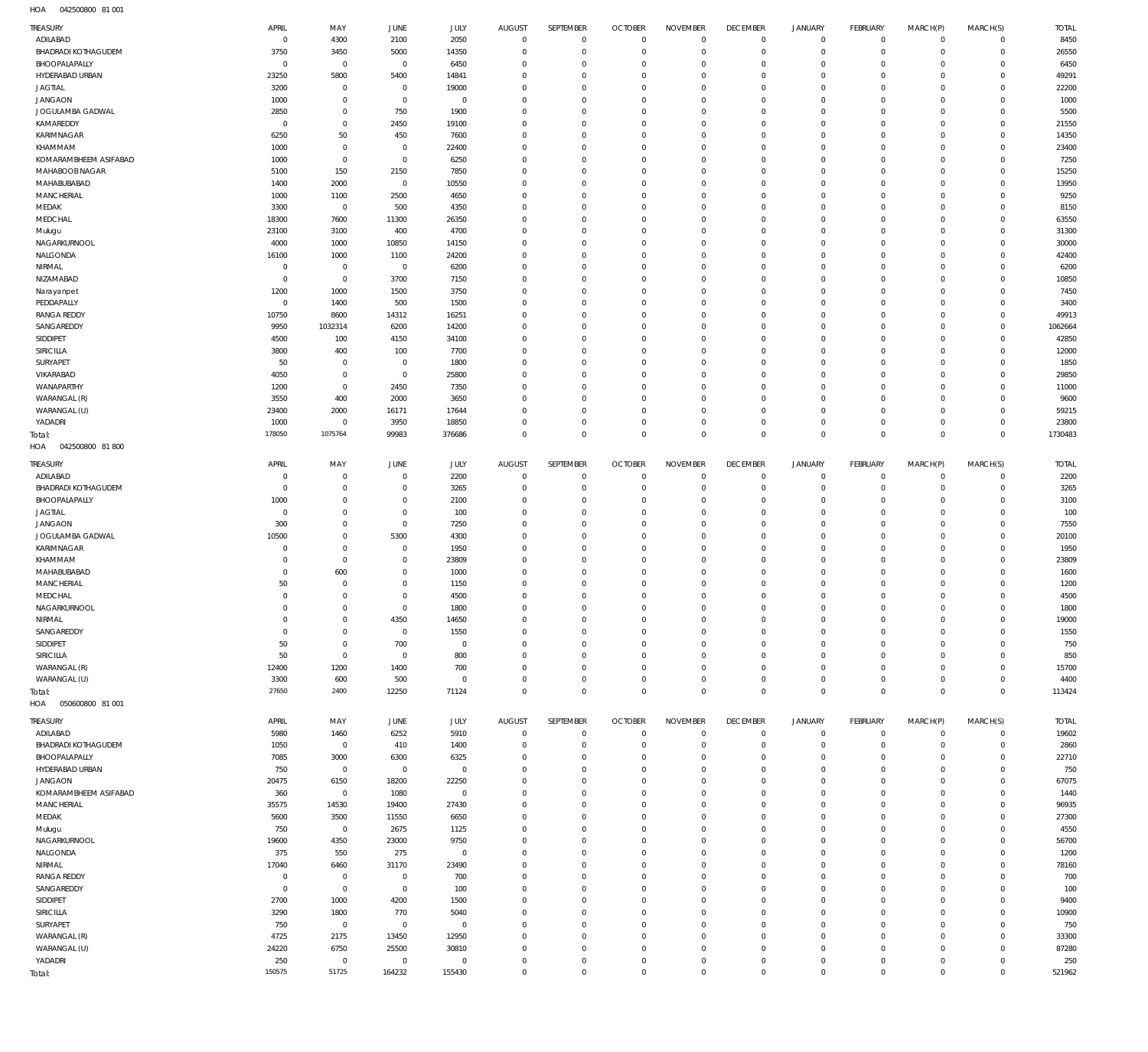050600800 81 800 HOA

| TREASURY                   | APRIL                  | MAY                        | JUNE           | <b>JULY</b>         | <b>AUGUST</b>              | SEPTEMBER                  | <b>OCTOBER</b>            | <b>NOVEMBER</b>                    | <b>DECEMBER</b>          | <b>JANUARY</b>                             | FEBRUARY                   | MARCH(P)                           | MARCH(S)                   | <b>TOTAL</b> |
|----------------------------|------------------------|----------------------------|----------------|---------------------|----------------------------|----------------------------|---------------------------|------------------------------------|--------------------------|--------------------------------------------|----------------------------|------------------------------------|----------------------------|--------------|
| ADILABAD                   | $\mathbf{0}$           | 360                        | $\mathbf{0}$   | $\mathbf 0$         | $\mathbf 0$                | $\mathbf 0$                | $\overline{0}$            | $\Omega$                           | $\mathbf 0$              | $\overline{0}$                             | $\overline{0}$             | $\mathbf 0$                        | $\circ$                    | 360          |
| <b>BHADRADI KOTHAGUDEM</b> | 16950                  | 4550                       | 11450          | 7360                | $\mathbf 0$                | $\mathbf 0$                | $\overline{0}$            | $\overline{0}$                     | $\mathbf 0$              | $\mathbf 0$                                | $\overline{0}$             | $\mathbf 0$                        | $\circ$                    | 40310        |
| BHOOPALAPALLY              | $^{\circ}$             | $\mathbf 0$                | 740            | $\mathbf 0$         | $\Omega$                   | $\mathbf 0$                | $^{\circ}$                | $\Omega$                           | $\mathbf 0$              | $\mathbf 0$                                | $\mathbf 0$                | $\Omega$                           | $\mathbf 0$                | 740          |
| HYDERABAD URBAN            | 8350                   | 61950                      | 15400          | 32750               | $\Omega$                   | $\mathbf 0$                | $^{\circ}$                | $\mathbf{0}$                       | $\mathbf 0$              | $\mathbf 0$                                | $\mathbf 0$                | $\Omega$                           | $\mathbf{0}$               | 118450       |
| <b>JAGTIAL</b>             | 2975                   | 5755                       | 14125          | 29335               | $\Omega$                   | $\mathbf 0$                | $^{\circ}$                | $\Omega$                           | $\mathbf 0$              | $\mathbf 0$                                | $\mathbf 0$                | $\Omega$                           | $\mathbf 0$                | 52190        |
| KAMAREDDY                  | 42550                  | 24150                      | 29800          | 44500               | $\Omega$                   | $\mathbf 0$                | $^{\circ}$                | $\Omega$                           | $\mathbf 0$              | $\mathbf 0$                                | $\mathbf 0$                | $\Omega$                           | $\mathbf 0$                | 141000       |
| KARIMNAGAR                 |                        |                            |                |                     |                            | $\mathbf 0$                | $^{\circ}$                | $\Omega$                           | $\mathbf 0$              | $\mathbf 0$                                | $\mathbf 0$                | $\Omega$                           | $\mathbf 0$                | 124072       |
|                            | 52763                  | 10899                      | 30975          | 29435               | 0                          |                            |                           |                                    |                          |                                            |                            |                                    |                            |              |
| KHAMMAM                    | 9730                   | 4602                       | 10850          | 17853               | $\Omega$                   | $\mathbf 0$                | $^{\circ}$                | $\Omega$                           | $\mathbf 0$              | $\mathbf 0$                                | $\Omega$                   | $\Omega$                           | $\mathbf 0$                | 43035        |
| KOMARAMBHEEM ASIFABAD      | 18820                  | 1570                       | 12250          | 9890                | $\mathbf 0$                | $\mathbf 0$                | $^{\circ}$                | $\Omega$                           | $\mathbf 0$              | $\mathbf 0$                                | $\mathbf 0$                | $\Omega$                           | $\mathbf 0$                | 42530        |
| MAHABOOB NAGAR             | $^{\circ}$             | $\mathbf 0$                | 300            | $\mathbf 0$         | $\mathbf 0$                | $\mathbf 0$                | $^{\circ}$                | $\mathbf 0$                        | $\mathbf 0$              | $\mathbf 0$                                | $\Omega$                   | $\Omega$                           | $\mathbf 0$                | 300          |
| MAHABUBABAD                | 3900                   | 6470                       | 10875          | 11295               | $\mathbf 0$                | $\mathbf 0$                | $\Omega$                  | $\Omega$                           | $\mathbf 0$              | $\mathbf 0$                                | $\mathbf 0$                | $\Omega$                           | $\mathbf 0$                | 32540        |
| MANCHERIAL                 | 2250                   | 4530                       | 2770           | 2390                | $\Omega$                   | $\mathbf 0$                | $^{\circ}$                | $\mathbf 0$                        | $\mathbf 0$              | $\mathbf 0$                                | $\mathbf 0$                | $\Omega$                           | $\mathbf 0$                | 11940        |
| MEDAK                      | 18800                  | 4750                       | 18000          | 21800               | $\Omega$                   | $\mathbf 0$                | $^{\circ}$                | $\Omega$                           | $\mathbf 0$              | $\mathbf 0$                                | $\mathbf 0$                | $\Omega$                           | $\mathbf 0$                | 63350        |
| NAGARKURNOOL               | 53695                  | 22315                      | 61085          | 44178               | $\mathbf 0$                | $\mathbf 0$                | $^{\circ}$                | $\mathbf 0$                        | $\mathbf 0$              | $\mathbf 0$                                | $\mathbf 0$                | $\Omega$                           | $\mathbf 0$                | 181273       |
| NALGONDA                   | 20825                  | 2700                       | 29270          | 32325               | $\Omega$                   | $\mathbf 0$                | $^{\circ}$                | $\Omega$                           | $\mathbf 0$              | $\mathbf 0$                                | $\mathbf 0$                | $\Omega$                           | $\mathbf 0$                | 85120        |
|                            |                        |                            |                |                     |                            |                            |                           |                                    |                          |                                            |                            |                                    |                            |              |
| NIRMAL                     | 3410                   | 310                        | 930            | 930                 | $\Omega$                   | $\mathbf 0$                | $^{\circ}$                | $\mathbf 0$                        | $\mathbf 0$              | $\mathbf 0$                                | $\mathbf 0$                | $\Omega$                           | $\mathbf 0$                | 5580         |
| NIZAMABAD                  | 27075                  | 20825                      | 75575          | 36450               | 0                          | $\mathbf 0$                | $^{\circ}$                | $\Omega$                           | $\mathbf 0$              | $\mathbf 0$                                | $\mathbf 0$                | $\Omega$                           | $\mathbf 0$                | 159925       |
| PEDDAPALLY                 | 28350                  | 6175                       | 11900          | 10150               | $\Omega$                   | $\mathbf 0$                | $^{\circ}$                | $\Omega$                           | $\mathbf 0$              | $\mathbf 0$                                | $\mathbf 0$                | $\Omega$                           | $\mathbf 0$                | 56575        |
| SANGAREDDY                 | 61500                  | 18600                      | 53900          | 55650               | 0                          | $\mathbf 0$                | $^{\circ}$                | $\Omega$                           | $\mathbf 0$              | $\mathbf 0$                                | $\mathbf 0$                | $\Omega$                           | $\mathbf 0$                | 189650       |
| SIDDIPET                   | 33500                  | 14600                      | 30150          | 40550               | $\Omega$                   | $\mathbf 0$                | $^{\circ}$                | $\Omega$                           | $\mathbf 0$              | $\mathbf 0$                                | $\Omega$                   | $\Omega$                           | $\mathbf 0$                | 118800       |
| SIRICILLA                  | 18345                  | 11860                      | 34380          | 26900               | 0                          | $\mathbf 0$                | $^{\circ}$                | $\Omega$                           | $\mathbf 0$              | $\mathbf 0$                                | $\mathbf 0$                | $\Omega$                           | $\mathbf 0$                | 91485        |
| SURYAPET                   | 20265                  | 13650                      | 30541          | 52375               | $\Omega$                   | $\mathbf 0$                | $^{\circ}$                | $\mathbf 0$                        | $\mathbf 0$              | $\mathbf 0$                                | $\Omega$                   | $\Omega$                           | $\mathbf 0$                | 116831       |
| WANAPARTHY                 | 3750                   | 1250                       | 2050           | 4850                | $\mathbf 0$                | $\mathbf 0$                | $\Omega$                  | $\Omega$                           | $\mathbf 0$              | $\mathbf 0$                                | $\mathbf 0$                | $\Omega$                           | $\mathbf 0$                | 11900        |
| WARANGAL (R)               | 3600                   |                            |                | 6000                | $\Omega$                   | $\mathbf 0$                | $^{\circ}$                | $\mathbf{0}$                       | $\mathbf 0$              | $\mathbf 0$                                | $\Omega$                   | $\Omega$                           | $\mathbf 0$                | 16800        |
|                            |                        | 1200                       | 6000           |                     |                            |                            |                           |                                    |                          |                                            |                            |                                    |                            |              |
| WARANGAL (U)               | 300                    | $\mathbf 0$                | $\mathbf 0$    | $\mathbf 0$         | $\Omega$                   | $\mathbf 0$                | $^{\circ}$                | $\Omega$                           | $\mathbf 0$              | $\mathbf 0$                                | $\mathbf 0$                | $\Omega$                           | $\mathbf 0$                | 300          |
| YADADRI                    | 20014                  | 7888                       | 21965          | 52565               | $\mathbf 0$                | $\mathbf 0$                | $^{\circ}$                | $\mathbf{0}$                       | $\mathbf 0$              | $\mathbf 0$                                | $\mathbf 0$                | $\mathbf 0$                        | $\circ$                    | 102432       |
| Total:                     | 471717                 | 250959                     | 515281         | 569531              | $\mathbf 0$                | $\mathbf 0$                | $\mathbf 0$               | $\mathbf 0$                        | $\mathbf 0$              | $\mathbf 0$                                | $\overline{0}$             | $\Omega$                           | $\mathbf 0$                | 1807488      |
| HOA<br>051500800 01 000    |                        |                            |                |                     |                            |                            |                           |                                    |                          |                                            |                            |                                    |                            |              |
|                            |                        |                            |                |                     |                            |                            |                           |                                    |                          |                                            |                            |                                    |                            |              |
| TREASURY                   | APRIL                  | MAY                        | JUNE           | JULY                | <b>AUGUST</b>              | SEPTEMBER                  | <b>OCTOBER</b>            | <b>NOVEMBER</b>                    | <b>DECEMBER</b>          | <b>JANUARY</b>                             | <b>FEBRUARY</b>            | MARCH(P)                           | MARCH(S)                   | <b>TOTAL</b> |
| BHADRADI KOTHAGUDEM        | $\overline{0}$         | 30000                      | $\overline{0}$ | $\mathbb O$         | $\mathbf 0$                | $\mathbb O$                | $\overline{0}$            | $\overline{0}$                     | 0                        | $\overline{0}$                             | $\overline{0}$             | 0                                  | $\overline{0}$             | 30000        |
| KHAMMAM                    | 0                      | 25000                      | $\overline{0}$ | $\mathbb O$         | $\mathbf 0$                | $\mathbb O$                | $\mathbf 0$               | $\mathbf 0$                        | $\mathbf 0$              | $\mathbf 0$                                | $\overline{0}$             | $\mathbf 0$                        | $\overline{0}$             | 25000        |
| Total:                     | $\circ$                | 55000                      | $\mathbf{0}$   | $\mathbf 0$         | $\mathbf 0$                | $\mathbf 0$                | $\overline{0}$            | $\mathbf 0$                        | $\mathbf 0$              | $\mathsf{O}\xspace$                        | $\overline{0}$             | $\mathbf 0$                        | $\overline{0}$             | 55000        |
| HOA<br>051500800 79 000    |                        |                            |                |                     |                            |                            |                           |                                    |                          |                                            |                            |                                    |                            |              |
|                            |                        |                            |                |                     |                            |                            |                           |                                    |                          |                                            |                            |                                    |                            |              |
| TREASURY                   | APRIL                  | MAY                        | JUNE           | JULY                | <b>AUGUST</b>              | SEPTEMBER                  | <b>OCTOBER</b>            | <b>NOVEMBER</b>                    | <b>DECEMBER</b>          | <b>JANUARY</b>                             | <b>FEBRUARY</b>            | MARCH(P)                           | MARCH(S)                   | <b>TOTAL</b> |
| BHOOPALAPALLY              | $\circ$                | $\mathbf 0$                | 2877656        | $\mathbf 0$         | $\mathbf 0$                | $\mathbf 0$                | $^{\circ}$                | $^{\circ}$                         | $\mathbf 0$              | $\mathbf 0$                                | $\mathbf 0$                | $\mathbf 0$                        | $\mathbf{0}$               | 2877656      |
| KHAMMAM                    | $\circ$                | $\mathbf 0$                | 67102          | $\mathbf 0$         | 0                          | $\mathbb O$                | $\overline{0}$            | $\overline{0}$                     | $\mathbf 0$              | $\mathbf 0$                                | $\overline{0}$             | $\mathbf 0$                        | $\circ$                    | 67102        |
| NALGONDA                   | $\overline{0}$         | $\mathbf 0$                | $\overline{0}$ | 8977                | 0                          | $\mathbb O$                | $^{\circ}$                | $\mathbf{0}$                       | $\mathbf 0$              | $\mathbf 0$                                | $\mathbf 0$                | $\mathbf 0$                        | $\mathbf{0}$               | 8977         |
| YADADRI                    | $^{\circ}$             | 1436027                    | $\overline{0}$ | $\mathbf 0$         | $\mathbf 0$                | $\mathbf 0$                | $^{\circ}$                | $\overline{0}$                     | $\mathbf 0$              | $\mathsf{O}\xspace$                        | $\mathbf 0$                | $\mathbf 0$                        | $\mathbf 0$                | 1436027      |
| Total:                     | $\mathbf 0$            | 1436027                    | 2944758        | 8977                | $\Omega$                   | $\mathsf 0$                | $\mathbf 0$               | $\mathbf 0$                        | $\mathbf 0$              | $\mathbf 0$                                | $\overline{0}$             | $\mathbf 0$                        | $\mathbf 0$                | 4389762      |
|                            |                        |                            |                |                     |                            |                            |                           |                                    |                          |                                            |                            |                                    |                            |              |
|                            |                        |                            |                |                     |                            |                            |                           |                                    |                          |                                            |                            |                                    |                            |              |
| HOA<br>051500800 81 000    |                        |                            |                |                     |                            |                            |                           |                                    |                          |                                            |                            |                                    |                            |              |
| TREASURY                   | APRIL                  | MAY                        | JUNE           | JULY                | <b>AUGUST</b>              | SEPTEMBER                  | <b>OCTOBER</b>            | <b>NOVEMBER</b>                    | <b>DECEMBER</b>          | JANUARY                                    | FEBRUARY                   | MARCH(P)                           | MARCH(S)                   | <b>TOTAL</b> |
|                            |                        |                            |                |                     | $^{\circ}$                 | $\mathbf 0$                | $\overline{0}$            | $\mathbf 0$                        | 0                        | $\mathbf 0$                                | $\overline{0}$             | $\mathbf 0$                        |                            |              |
| <b>BHADRADI KOTHAGUDEM</b> | 145920                 | 74850                      | 20700          | 14800               |                            |                            |                           |                                    |                          |                                            |                            |                                    | $\overline{0}$             | 256270       |
| BHOOPALAPALLY              | $\mathbf 0$            | $\mathbf 0$                | 285654         | $\mathbb O$         | $^{\circ}$                 | $\mathbb O$                | $^{\circ}$                | $^{\circ}$                         | 0                        | $\mathbf 0$                                | $\overline{0}$             | $\circ$                            | $\circ$                    | 285654       |
| HYDERABAD URBAN            | 38000                  | 103000                     | 142000         | 72000               | $^{\circ}$                 | $\mathbb O$                | $^{\circ}$                | $\mathbf 0$                        | 0                        | $\mathbf 0$                                | $\overline{0}$             | $\circ$                            | $\mathbf{0}$               | 355000       |
| KARIMNAGAR                 | 800                    | 1200                       | 153210         | 1600                | $^{\circ}$                 | $\mathbb O$                | $^{\circ}$                | $\mathbf{0}$                       | $\mathbf 0$              | $\mathbf 0$                                | $\mathbf 0$                | $\circ$                            | $\mathbf{0}$               | 156810       |
| KHAMMAM                    | 56933                  | 125600                     | 76400          | 30300               | $\Omega$                   | $\mathbf 0$                | $\overline{0}$            | $\mathbf 0$                        | $\mathbf 0$              | $\mathbf 0$                                | $\mathbf 0$                | $\mathbf 0$                        | $\mathbf{0}$               | 289233       |
| MAHABUBABAD                | $\Omega$               | $\mathbf{0}$               | $\Omega$       | 2000                | $\Omega$                   | $\Omega$                   | $\Omega$                  | $\Omega$                           | $\Omega$                 | $\Omega$                                   | $\Omega$                   | $\Omega$                           | $\overline{0}$             | 2000         |
| MANCHERIAL                 | 300                    | $\mathbf 0$                | 300            | $\mathbf 0$         | $\mathbb O$                | $\mathbf 0$                | $\mathbf 0$               | $\mathbf 0$                        | $\bf 0$                  | $\mathsf{O}\xspace$                        | $\overline{0}$             | $\mathbf 0$                        | $\circ$                    | 600          |
| MEDAK                      | $\mathbf 0$            | $\mathbf 0$                | 35000          | $\mathbf 0$         | $^{\circ}$                 | $\mathbf 0$                | $\overline{0}$            | $\mathbf 0$                        | $\mathbf 0$              | $\mathsf{O}\xspace$                        | $\overline{0}$             | $\mathbf 0$                        | $\circ$                    | 35000        |
|                            | $\mathbf 0$            | 35000                      | 25000          | 16000               | $^{\circ}$                 | $\mathbf 0$                | $\overline{0}$            | $\mathbf 0$                        | $\mathbf 0$              | $\mathbf 0$                                | $\overline{0}$             | $\mathbf 0$                        | $\mathbf{0}$               | 76000        |
| Mulugu                     |                        |                            |                |                     | $\mathbf 0$                |                            | $^{\circ}$                | $\mathbf 0$                        |                          |                                            | $\mathbf 0$                | $\circ$                            | $\mathbf{0}$               |              |
| NAGARKURNOOL               | 1000                   | $\mathbf 0$                | $\overline{0}$ | $\mathbb O$         |                            | $\mathbf 0$                |                           |                                    | 0                        | $\mathbf 0$                                |                            |                                    |                            | 1000         |
| NALGONDA                   | 3000                   | $\mathbf 0$                | $\mathbf 0$    | $\mathbf 0$         | $\mathbf 0$                | $\mathbf 0$                | $\overline{0}$            | $\mathbf 0$                        | $\mathbf 0$              | $\mathbf 0$                                | $\mathbf 0$                | $\circ$                            | $\mathbf{0}$               | 3000         |
| NIRMAL                     | $\mathbf 0$            | 2000                       | 7000           | $\mathbb O$         | $\mathbf 0$                | $\mathbf 0$                | $\overline{0}$            | $\mathbf 0$                        | 0                        | $\mathsf{O}\xspace$                        | $\mathbf 0$                | $\circ$                            | $\mathbf{0}$               | 9000         |
| NIZAMABAD                  | 3000                   | $\mathbf 0$                | $\mathbf 0$    | $\mathbf 0$         | $\mathbf 0$                | $\mathbf 0$                | $\overline{0}$            | $\mathbf 0$                        | $\mathbf 0$              | $\mathbf 0$                                | $\mathbf 0$                | $\Omega$                           | $\mathbf{0}$               | 3000         |
| PEDDAPALLY                 | 1700                   | 2100                       | 1100           | 300                 | $\mathbf 0$                | $\mathbf 0$                | $\overline{0}$            | $\mathbf 0$                        | $\mathbf 0$              | $\mathsf{O}\xspace$                        | $\mathbf 0$                | $\mathbf 0$                        | $\mathbf{0}$               | 5200         |
| <b>RANGA REDDY</b>         | 15000                  | 12000                      | $\mathbf 0$    | 3050                | $\mathbf 0$                | $\mathbb O$                | $\overline{0}$            | $\mathbf 0$                        | 0                        | $\mathbf 0$                                | $\mathbf 0$                | $\Omega$                           | $\mathbf{0}$               | 30050        |
| SIDDIPET                   | 100                    | $\mathbf 0$                | $\mathbf 0$    | $\mathbf 0$         | $\mathbf 0$                | $\mathbf 0$                | $\overline{0}$            | $\mathbf 0$                        | $\mathbf 0$              | $\mathbf 0$                                | $\overline{0}$             | $\mathbf 0$                        | $\mathbf{0}$               | 100          |
| SIRICILLA                  | 700                    | 500                        | 700            | 100                 | $\mathbf 0$                | $\mathbf 0$                | $\overline{0}$            | $\mathbf 0$                        | $\mathbf 0$              | $\mathbf 0$                                | $\mathbf 0$                | $\mathbf 0$                        | $\mathbf{0}$               | 2000         |
| VIKARABAD                  | $\mathbf 0$            | 25000                      | 200            | $\mathbb O$         | $\mathbf 0$                | $\mathbf 0$                | $^{\circ}$                | $\mathbf 0$                        | $\mathbf 0$              | $\mathbf 0$                                | $\mathbf 0$                | $\Omega$                           | $\mathbf{0}$               | 25200        |
|                            |                        |                            | $\mathbf 0$    |                     | $\mathbf 0$                |                            | $\overline{0}$            | $\mathbb O$                        | 0                        | $\mathsf{O}\xspace$                        | $\mathbf 0$                | $\mathbf 0$                        | $\mathbf{0}$               |              |
| WARANGAL (R)               | 6000                   | $\mathbf 0$                | $\overline{0}$ | $\mathbf 0$         | $\mathbf 0$                | $\mathbf 0$                | $\overline{0}$            |                                    |                          |                                            | $\mathbf 0$                | $\mathbf 0$                        |                            | 6000         |
| WARANGAL (U)               | 100                    | $\mathbf 0$                |                | $\mathbf 0$         |                            | $\mathbb O$                |                           | $\mathbf 0$                        | $\bf 0$                  | $\mathsf{O}\xspace$                        |                            |                                    | $\circ$                    | 100          |
| Total:                     | 272553                 | 381250                     | 747264         | 140150              | $\mathbf 0$                | $\mathsf 0$                | $\mathbf 0$               | $\mathbf 0$                        | $\mathbf 0$              | $\mathsf{O}\xspace$                        | $\overline{0}$             | $\mathbf 0$                        | $\overline{0}$             | 1541217      |
| HOA  070202800  02  000    |                        |                            |                |                     |                            |                            |                           |                                    |                          |                                            |                            |                                    |                            |              |
| TREASURY                   | APRIL                  | MAY                        | JUNE           | JULY                | AUGUST                     | SEPTEMBER                  | <b>OCTOBER</b>            | <b>NOVEMBER</b>                    | <b>DECEMBER</b>          | JANUARY                                    | FEBRUARY                   | MARCH(P)                           | MARCH(S)                   | <b>TOTAL</b> |
| ADILABAD                   | 1000                   | 3000                       | $\mathbf 0$    | $\mathbf 0$         | $\mathbf 0$                | $\mathbb O$                | $\overline{0}$            | $\overline{0}$                     | $\bf 0$                  | $\mathbf 0$                                | $\overline{0}$             | $\mathbf 0$                        | $\circ$                    | 4000         |
| HYDERABAD URBAN            | 17300                  | 65259                      | 15270          | $\mathbf 0$         | $\mathbf 0$                | $\mathbf 0$                | $\overline{0}$            | $\Omega$                           | $\mathbf 0$              | $\mathbf 0$                                | $\overline{0}$             | $\mathbf 0$                        | $\circ$                    | 97829        |
| <b>JAGTIAL</b>             | $^{\circ}$             | $\mathbf 0$                | 3678           | $\mathbf 0$         | 0                          | $\mathbf 0$                | $^{\circ}$                | $\overline{0}$                     | $\mathbf 0$              | $\mathbf 0$                                | $\mathbf 0$                | $\mathbf 0$                        | $\mathbf 0$                | 3678         |
|                            | $^{\circ}$             |                            |                | $\mathbf 0$         | $\Omega$                   | $\mathbf 0$                | $^{\circ}$                | $\mathbf 0$                        | $\mathbf 0$              | $\mathbf 0$                                | $\mathbf 0$                | $\Omega$                           | $\mathbf 0$                |              |
| KAMAREDDY                  |                        | 1000                       | 1000           |                     |                            |                            |                           | $\Omega$                           |                          |                                            |                            | $\Omega$                           |                            | 2000         |
| MAHABOOB NAGAR             | $\mathbf{0}$           | $\mathbf 0$                | 2927           | $\mathbf 0$         | $^{\circ}$                 | $\mathbf 0$                | $^{\circ}$                |                                    | $\mathbf 0$              | $\mathbf 0$                                | $\mathbf 0$                |                                    | $\mathbf 0$                | 2927         |
| MEDAK                      | 3000                   | $\mathbf 0$                | $\mathbf 0$    | $\mathbf 0$         | $\Omega$                   | $\mathbf 0$                | $^{\circ}$                | $\mathbf 0$                        | $\mathbf 0$              | $\mathbf 0$                                | $\Omega$                   | $\Omega$                           | $\mathbf 0$                | 3000         |
| MEDCHAL                    | 24200                  | 28000                      | 7000           | 24000               | $\Omega$                   | $\mathbf 0$                | $\overline{0}$            | $\Omega$                           | $\mathbf 0$              | $\mathbf 0$                                | $\mathbf 0$                | $\Omega$                           | $\mathbf 0$                | 83200        |
| NAGARKURNOOL               | $^{\circ}$             | $\mathbf 0$                | $\mathbf 0$    | 500                 | $\mathbf 0$                | $\mathbf 0$                | $^{\circ}$                | $\mathbf 0$                        | $\mathbf 0$              | $\mathbf 0$                                | $\mathbf 0$                | $\Omega$                           | $\mathbf 0$                | 500          |
| NIRMAL                     | $^{\circ}$             | $\mathbf 0$                | 2000           | $\mathbf 0$         | $\mathbf 0$                | $\mathbf 0$                | $\overline{0}$            | $\Omega$                           | $\mathbf 0$              | $\mathbf 0$                                | $\mathbf 0$                | $\Omega$                           | $\mathbf 0$                | 2000         |
| NIZAMABAD                  | $\mathbf{0}$           | $\mathbf 0$                | 13543          | $\mathbf 0$         | $\mathbf 0$                | $\mathbf 0$                | $^{\circ}$                | $\mathbf 0$                        | $\mathbf 0$              | $\mathbf 0$                                | $\mathbf 0$                | $\Omega$                           | $\mathbf 0$                | 13543        |
| PEDDAPALLY                 | 2500                   | 8000                       | $\mathbf 0$    | 16000               | $\Omega$                   | $\mathbf 0$                | $^{\circ}$                | $\Omega$                           | $\mathbf 0$              | $\mathbf 0$                                | $\mathbf 0$                | $\Omega$                           | $\mathbf 0$                | 26500        |
|                            |                        |                            |                | $\mathbf 0$         | $\mathbf 0$                | $\mathbf 0$                | $\mathbf 0$               | $\mathbf 0$                        | $\mathbf 0$              | $\mathbf 0$                                | $\mathbf 0$                | $\mathbf 0$                        | $\mathbf{0}$               |              |
| <b>RANGA REDDY</b>         | 46600                  | 25000                      | 21000          |                     |                            |                            |                           |                                    |                          |                                            |                            |                                    |                            | 92600        |
| SANGAREDDY                 | $\circ$                | 3000                       | 2000           | $\mathbf 0$         | $\mathbf 0$                | $\mathbf 0$                | $^{\circ}$                | $\mathbf 0$                        | $\mathbf 0$              | $\mathbf 0$                                | $\mathbf 0$                | $\Omega$                           | $\mathbf 0$                | 5000         |
| SIDDIPET                   | $^{\circ}$             | $\mathbf 0$                | 2000           | $\mathbf 0$         | $\mathbf 0$                | $\mathbf 0$                | $\mathbf 0$               | $\mathbf 0$                        | $\mathbf 0$              | $\mathbf 0$                                | $\mathbf 0$                | $\mathbf 0$                        | $\mathbf{0}$               | 2000         |
| SIRICILLA<br>SURYAPET      | $\circ$<br>$\mathbf 0$ | $\mathbf 0$<br>$\mathbf 0$ | 3678<br>500    | $\mathbb O$<br>2346 | $\mathbf 0$<br>$\mathbf 0$ | $\mathbb O$<br>$\mathsf 0$ | $^{\circ}$<br>$\mathbb O$ | $\mathbf 0$<br>$\mathsf{O}\xspace$ | 0<br>$\mathsf{O}\xspace$ | $\mathsf{O}\xspace$<br>$\mathsf{O}\xspace$ | $\mathbf 0$<br>$\mathbf 0$ | $\mathbf 0$<br>$\mathsf{O}\xspace$ | $\mathbf 0$<br>$\mathsf 0$ | 3678<br>2846 |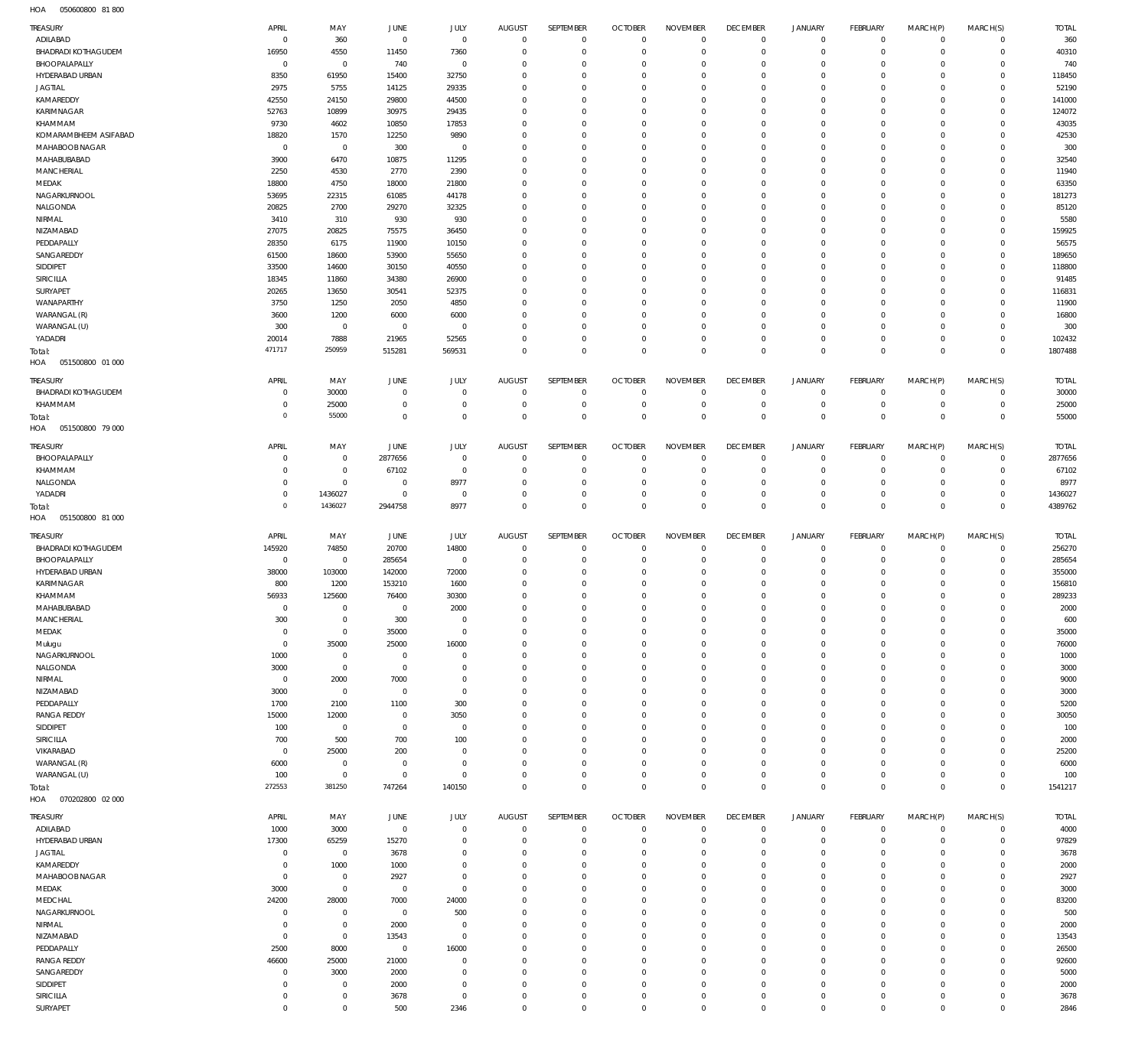070202800 02 000 HOA

| TREASURY                          | APRIL                  | MAY                  | <b>JUNE</b>        | JULY                 | <b>AUGUST</b>         | SEPTEMBER                   | <b>OCTOBER</b>             | <b>NOVEMBER</b>            | <b>DECEMBER</b>            | <b>JANUARY</b>             | FEBRUARY                      | MARCH(P)                   | MARCH(S)                       | <b>TOTAL</b>         |
|-----------------------------------|------------------------|----------------------|--------------------|----------------------|-----------------------|-----------------------------|----------------------------|----------------------------|----------------------------|----------------------------|-------------------------------|----------------------------|--------------------------------|----------------------|
| VIKARABAD                         | C                      | $\mathbb O$          | 3000               | $\mathbf 0$          | $\overline{0}$        | $\mathbf 0$                 | $\mathbf 0$                | $\mathbf 0$                | $^{\circ}$                 | 0                          | $\mathbf 0$                   | $\mathbf 0$                | $\mathbf{0}$                   | 3000                 |
| WARANGAL (R)                      | 0                      | $\mathbb O$          | 4000               | $\mathbf{0}$         | 0                     | $\mathbf 0$                 | $^{\circ}$                 | $^{\circ}$                 | $^{\circ}$                 | $\mathbf 0$                | $\overline{0}$                | $\mathbf 0$                | $\mathbf{0}$                   | 4000                 |
| WARANGAL (U)                      | 3150                   | $\mathbb O$          | 9000               | $^{\circ}$           | 0                     | $\mathbf{0}$                | 0                          | $\mathbf 0$                | 0                          | $\mathbf 0$                | $\mathbf 0$                   | $\mathbf 0$                | $\mathbf 0$                    | 12150                |
| YADADRI                           | $^{\circ}$<br>97750    | 12005<br>145264      | 1000<br>91596      | $\mathbf 0$<br>42846 | $\Omega$<br>$\Omega$  | $\mathbf 0$<br>$\mathbf 0$  | $\mathbf 0$<br>$\mathbf 0$ | $\mathbf 0$<br>$\mathbf 0$ | $\mathbf 0$<br>$\mathbf 0$ | $\mathbf 0$<br>$\mathbf 0$ | $\mathbf 0$<br>$\overline{0}$ | $\mathbf 0$<br>$\mathbf 0$ | $\mathbf{0}$<br>$\mathbf 0$    | 13005<br>377456      |
| Total:<br>080105800 81 000<br>HOA |                        |                      |                    |                      |                       |                             |                            |                            |                            |                            |                               |                            |                                |                      |
| TREASURY                          | APRIL                  | MAY                  | JUNE               | JULY                 | <b>AUGUST</b>         | SEPTEMBER                   | <b>OCTOBER</b>             | <b>NOVEMBER</b>            | <b>DECEMBER</b>            | JANUARY                    | FEBRUARY                      | MARCH(P)                   | MARCH(S)                       | <b>TOTAL</b>         |
| ADILABAD                          | 391000                 | 270000               | 366500             | 359500               | $^{\circ}$            | $\mathbf{0}$                | $\circ$                    | $\mathbf 0$                | $\mathbf 0$                | $\mathbf 0$                | $\overline{0}$                | $\mathbf 0$                | $\mathbf{0}$                   | 1387000              |
| HYDERABAD URBAN                   | 712000                 | 295500               | 869500             | 886500               | 0                     | $\mathbf 0$                 | $^{\circ}$                 | $\mathbf 0$                | $\mathbf 0$                | $\mathbf 0$                | $\overline{0}$                | $\mathbf 0$                | $\mathbf{0}$                   | 2763500              |
| KARIMNAGAR                        | 638000                 | 439500               | 563500             | 514000               | 0                     | $\mathbf 0$                 | 0                          | $\mathbf 0$                | 0                          | $\mathbf 0$                | $\mathbf 0$                   | $\Omega$                   | $\mathbf 0$                    | 2155000              |
| MAHABOOB NAGAR                    | 1088500                | 967500               | 1070500            | 1388000              | $\Omega$              | $\mathbf{0}$                | 0                          | $\mathbf 0$                | $\mathbf 0$                | $\mathbf 0$                | $\mathbf 0$                   | $\Omega$                   | $^{\circ}$                     | 4514500              |
| MEDCHAL                           | 281500                 | 165500               | 212000             | 441000               | 0                     | $\mathbf{0}$                | 0                          | $\mathbf 0$                | 0                          | $\mathbf 0$                | $\mathbf 0$                   | 0                          | $\mathbf 0$                    | 1100000              |
| NALGONDA                          | 1146500                | 267000               | 523500             | 1566000              | $\Omega$              | $\mathbf 0$                 | $\mathbf 0$                | $\mathbf 0$                | $\mathbf 0$                | $\mathbf 0$                | $\mathbf 0$                   | $\Omega$                   | $\mathbf 0$                    | 3503000              |
| NIZAMABAD                         | 321000                 | 180000               | 302000             | 878000               | 0                     | $\mathbf{0}$                | 0                          | $\mathbf 0$                | 0                          | $\mathbf 0$                | $\mathbf 0$                   | $\Omega$                   | $\mathbf 0$                    | 1681000              |
| <b>RANGA REDDY</b>                | 1233500                | 762000               | 1077500            | 1681000              | $\Omega$              | $\mathbf 0$                 | 0                          | $\mathbf 0$                | $\mathbf 0$                | $\mathbf 0$                | $\mathbf 0$                   | $\Omega$                   | $\mathbf 0$                    | 4754000              |
| SANGAREDDY<br>SIDDIPET            | 778500<br>356500       | 507000<br>110500     | 656000<br>335000   | 661500<br>301500     | 0<br>$\Omega$         | $\mathbf{0}$<br>$\mathbf 0$ | 0<br>0                     | $\mathbf 0$<br>$\mathbf 0$ | $^{\circ}$<br>$^{\circ}$   | $\mathbf 0$<br>$\mathbf 0$ | $\mathbf 0$<br>$\mathbf 0$    | $\Omega$<br>$\Omega$       | $\mathbf 0$<br>$\mathbf 0$     | 2603000<br>1103500   |
| VIKARABAD                         | 262000                 | 200000               | 219500             | 224000               | $\Omega$              | $\mathbf{0}$                | 0                          | $\mathbf 0$                | $^{\circ}$                 | $\mathbf 0$                | $\mathbf 0$                   | $\Omega$                   | $\mathbf 0$                    | 905500               |
| WARANGAL (U)                      | 830000                 | 871500               | 798500             | 1000500              | 0                     | $\mathbf 0$                 | 0                          | $\mathbf 0$                | $^{\circ}$                 | $\mathbf 0$                | $\mathbf 0$                   | $\mathbf 0$                | $\mathbf 0$                    | 3500500              |
| Total:                            | 8039000                | 5036000              | 6994000            | 9901500              | $\mathbf 0$           | $\mathsf 0$                 | $\mathbf 0$                | $\mathbf 0$                | $\mathbf 0$                | $\mathbf 0$                | $\mathbf 0$                   | $\Omega$                   | $\mathbf 0$                    | 29970500             |
| HOA<br>085100102 81 800           |                        |                      |                    |                      |                       |                             |                            |                            |                            |                            |                               |                            |                                |                      |
| TREASURY                          | APRIL                  | MAY                  | JUNE               | JULY                 | <b>AUGUST</b>         | <b>SEPTEMBER</b>            | <b>OCTOBER</b>             | <b>NOVEMBER</b>            | <b>DECEMBER</b>            | <b>JANUARY</b>             | <b>FEBRUARY</b>               | MARCH(P)                   | MARCH(S)                       | <b>TOTAL</b>         |
| NALGONDA                          | 5171                   | $\mathbb O$          | $\mathbf{0}$       | $\mathbf 0$          | $\overline{0}$        | $\mathbf{0}$                | $^{\circ}$                 | $^{\circ}$                 | $\overline{0}$             | 0                          | $\overline{0}$                | $\mathbf 0$                | $\mathbf{0}$                   | 5171                 |
| Total:                            | 5171                   | $\mathbb O$          | $\mathbf 0$        | $\mathbf 0$          | $\mathbf 0$           | $\mathsf 0$                 | $\overline{0}$             | $\mathbf 0$                | $\mathbf 0$                | $\mathbf 0$                | $\overline{0}$                | $\mathbf 0$                | $\overline{0}$                 | 5171                 |
| HOA<br>085100103 81 000           |                        |                      |                    |                      |                       |                             |                            |                            |                            |                            |                               |                            |                                |                      |
|                                   |                        |                      |                    |                      |                       |                             |                            |                            |                            |                            |                               |                            |                                |                      |
| TREASURY                          | APRIL                  | MAY                  | JUNE               | JULY                 | <b>AUGUST</b>         | SEPTEMBER                   | <b>OCTOBER</b>             | <b>NOVEMBER</b>            | <b>DECEMBER</b>            | <b>JANUARY</b>             | FEBRUARY                      | MARCH(P)                   | MARCH(S)                       | <b>TOTAL</b>         |
| HYDERABAD URBAN                   | 0<br>$\Omega$          | $\,0\,$              | $\mathbb O$        | 217036               | $\overline{0}$        | $\mathbf{0}$                | $^{\circ}$                 | $^{\circ}$                 | $^{\circ}$                 | $\mathbf 0$                | $\overline{0}$                | $\mathbf 0$                | $\mathbf{0}$                   | 217036               |
| Total:<br>HOA<br>085100107 02 000 |                        | $\mathbb O$          | $\mathbb O$        | 217036               | $\overline{0}$        | $\mathsf 0$                 | $\mathbf 0$                | $\mathbf 0$                | $\mathbf 0$                | $\mathbf 0$                | $\overline{0}$                | $\mathbf 0$                | $\overline{0}$                 | 217036               |
|                                   |                        |                      |                    |                      |                       |                             |                            |                            |                            |                            |                               |                            |                                |                      |
| TREASURY                          | APRIL                  | MAY                  | JUNE               | <b>JULY</b>          | <b>AUGUST</b>         | SEPTEMBER                   | <b>OCTOBER</b>             | <b>NOVEMBER</b>            | <b>DECEMBER</b>            | <b>JANUARY</b>             | FEBRUARY                      | MARCH(P)                   | MARCH(S)                       | <b>TOTAL</b>         |
| <b>JANGAON</b>                    | 166255                 | 82755                | 7875               | 59575                | $^{\circ}$            | $\mathbf{0}$                | $^{\circ}$                 | $^{\circ}$                 | $^{\circ}$                 | 0                          | $\overline{0}$                | $\mathbf 0$                | $\mathbf{0}$                   | 316460               |
| <b>RANGA REDDY</b>                | 154094<br>320349       | 39830<br>122585      | $\mathbf 0$        | $\mathbf 0$          | 0                     | $\mathbf 0$                 | $^{\circ}$                 | $^{\circ}$                 | $\overline{0}$             | $\bf 0$                    | $\overline{0}$                | $\mathbf 0$                | $\mathbf{0}$                   | 193924               |
| Total:<br>HOA<br>085100107 04 000 |                        |                      | 7875               | 59575                | $\mathbf 0$           | $\mathsf 0$                 | $\mathbf 0$                | $\mathbf 0$                | $\mathbf 0$                | $\mathbf 0$                | $\overline{0}$                | $\mathbf 0$                | $\overline{0}$                 | 510384               |
|                                   |                        |                      |                    |                      |                       |                             |                            |                            |                            |                            |                               |                            |                                |                      |
| TREASURY                          | APRIL                  | MAY                  | JUNE               | JULY                 | <b>AUGUST</b>         | SEPTEMBER                   | <b>OCTOBER</b>             | <b>NOVEMBER</b>            | <b>DECEMBER</b>            | <b>JANUARY</b>             | FEBRUARY                      | MARCH(P)                   | MARCH(S)                       | <b>TOTAL</b>         |
| MANCHERIAL                        | $^{\circ}$             | 100588               | $\mathbf 0$        | $\mathbf 0$          | $\overline{0}$        | $\mathbf{0}$                | $\mathbf 0$                | $\mathbf 0$                | $\mathbf 0$                | 0                          | $\overline{0}$                | $\mathbf 0$                | $\mathbf{0}$                   | 100588               |
| Total:                            | $\Omega$               | 100588               | $\mathbb O$        | $\mathbf 0$          | $^{\circ}$            | $\mathsf 0$                 | $\overline{0}$             | $\mathbf 0$                | $\mathbf 0$                | $\mathbf 0$                | $\overline{0}$                | $\mathbf 0$                | $\overline{0}$                 | 100588               |
| HOA<br>085300102 01 000           |                        |                      |                    |                      |                       |                             |                            |                            |                            |                            |                               |                            |                                |                      |
|                                   |                        |                      |                    |                      |                       |                             |                            |                            |                            |                            |                               |                            |                                |                      |
| TREASURY                          | APRIL                  | MAY                  | JUNE               | JULY                 | <b>AUGUST</b>         | SEPTEMBER                   | <b>OCTOBER</b>             | <b>NOVEMBER</b>            | <b>DECEMBER</b>            | <b>JANUARY</b>             | FEBRUARY                      | MARCH(P)                   | MARCH(S)                       | <b>TOTAL</b>         |
| ADILABAD                          | 5000                   | 8000                 | 5000               | 2000                 | $\mathbf 0$           | $\mathbf{0}$                | $^{\circ}$                 | $^{\circ}$                 | 0                          | 0                          | $\mathbf 0$                   | $\mathbf 0$                | $\mathbf{0}$                   | 20000                |
| <b>BHADRADI KOTHAGUDEM</b>        | 43600                  | 87600                | 23100              | 118100               | 0                     | $\mathbf 0$                 | $^{\circ}$                 | $\mathbf 0$                | $^{\circ}$                 | 0                          | $\overline{0}$                | $\mathbf 0$                | $\mathbf 0$                    | 272400               |
| BHOOPALAPALLY                     | 215106                 | $\,0\,$              | 271815             | 182320               | 0                     | $\mathbf{0}$                | 0                          | $\mathbf 0$                | 0                          | $\mathbf 0$                | 0                             | 0                          | $^{\circ}$                     | 669241               |
| HYDERABAD URBAN                   | C                      | 1000                 | 900000000          | $\mathbf 0$          | 0                     | $\mathbf{0}$                | 0                          | $\mathbf 0$                | 0                          | $\mathbf 0$                | 0                             | 0                          | $\mathbf 0$                    | 900001000            |
| <b>JAGTIAL</b>                    | $\Omega$               | $\mathbb O$          | $^{\circ}$         | 30000                | $\Omega$              | $\mathbf 0$                 | 0                          | $\mathbf 0$                | $^{\circ}$                 | $\mathbf 0$                | $\mathbf 0$                   | $\Omega$                   | $\mathbf 0$                    | 30000                |
| <b>JANGAON</b>                    | 6500                   | $\mathbb O$          | 14000<br>C         | 11500<br>$\cap$      | $\mathbf 0$<br>$\cap$ | $\mathbf 0$<br>$\cap$       | $\mathbf 0$<br>$\Omega$    | $\mathbf 0$<br>$\cap$      | $\mathbf 0$<br>$\cap$      | $\mathbf 0$<br>$\cap$      | $\mathbf 0$<br>$\Omega$       | $\mathbf 0$<br>$\Omega$    | $\mathbf{0}$<br>$\cap$         | 32000                |
| KHAMMAM<br>KOMARAMBHEEM ASIFABAD  | 8000<br>50000          | 6000<br>$\,0\,$      | 30000              | $^{\circ}$           | 0                     | $\mathbf 0$                 | $^{\circ}$                 | $\mathbf 0$                | $^{\circ}$                 | $\mathbb O$                | $\mathbf 0$                   | $\mathbf 0$                | $\mathbf 0$                    | 14000<br>80000       |
| MAHABOOB NAGAR                    | $^{\circ}$             | $\,0\,$              | 18000              | $\mathbf 0$          | 0                     | $\mathbf 0$                 | $\mathbf 0$                | $\mathbf 0$                | $^{\circ}$                 | $\mathbf 0$                | $\mathbf 0$                   | $\mathbf 0$                | $\mathbf 0$                    | 18000                |
| MAHABUBABAD                       | $^{\circ}$             | 10000                | $\mathbf{0}$       | 10000                | 0                     | $\mathbf 0$                 | $^{\circ}$                 | $\mathbf 0$                | $\mathbf 0$                | $\mathbf 0$                | $\mathbf 0$                   | $\Omega$                   | $\mathbf 0$                    | 20000                |
| MANCHERIAL                        | 61262                  | 145306               | 133779             | 132510               | $\Omega$              | $\mathbf 0$                 | $^{\circ}$                 | $\mathbf 0$                | $\mathbf 0$                | $\mathbf 0$                | $\mathbf 0$                   | $\Omega$                   | $\mathbf 0$                    | 472857               |
| Mulugu                            | $\mathbf 0$            | 31000                | 67000              | $\mathbf 0$          | $\Omega$              | $\mathbf 0$                 | $^{\circ}$                 | $\mathbf 0$                | $\mathbf 0$                | $\mathbf 0$                | $\mathbf 0$                   | $\Omega$                   | $\mathbf 0$                    | 98000                |
| NALGONDA                          | 5000                   | 5000                 | $\mathbf 0$        | $\mathbf 0$          | 0                     | $\mathbf 0$                 | $\mathbf 0$                | $\mathbf 0$                | 0                          | $\mathbf 0$                | $\mathbf 0$                   | $\Omega$                   | $\mathbf 0$                    | 10000                |
| NIRMAL                            | 15000                  | $\,0\,$              | 8000               | $\mathbf 0$          | $\Omega$              | $\mathbf 0$                 | $^{\circ}$                 | $\mathbf 0$                | $\mathbf 0$                | $\mathbf 0$                | $\mathbf 0$                   | $\Omega$                   | $\mathbf 0$                    | 23000                |
| PEDDAPALLY                        | 45000                  | 5000                 | 10000              | 25000                | $\Omega$              | $\mathbf 0$                 | $^{\circ}$                 | $\mathbf 0$                | 0                          | $\mathbf 0$                | $\mathbf 0$                   | $\Omega$                   | $\mathbf 0$                    | 85000                |
| <b>RANGA REDDY</b>                | 187335008              | 201470998            | 186419903          | 179911575            | 0                     | $\mathbf 0$                 | $^{\circ}$                 | $\mathbf 0$                | $\mathbf 0$                | $\mathbf 0$                | $\mathbf 0$                   | $\Omega$                   | $\circ$                        | 755137484            |
| SURYAPET                          | 1800                   | $\,0\,$              | 5000               | $\mathbf 0$          | $\Omega$              | $\mathbf 0$                 | $\mathbf 0$                | $\mathbf 0$                | $\mathbf 0$                | $\mathbf 0$                | $\mathbf 0$                   | $\Omega$                   | $\mathbf{0}$                   | 6800                 |
| WARANGAL (U)                      | 0<br>187791276         | $\,0\,$<br>201769904 | $\mathbf{0}$       | 2000                 | 0<br>$\Omega$         | $\mathbf 0$                 | $^{\circ}$<br>$\mathbf 0$  | $\mathbf 0$<br>$\mathbf 0$ | $\mathbf 0$<br>$\mathbf 0$ | $\mathbb O$<br>$\mathbf 0$ | $\mathbf 0$<br>$\mathbf 0$    | $\mathbf 0$<br>$\mathbf 0$ | $\mathbf{0}$<br>$\overline{0}$ | 2000                 |
| Total:<br>HOA<br>085300102 02 000 |                        |                      | 1087005597         | 180425005            |                       | $\mathsf 0$                 |                            |                            |                            |                            |                               |                            |                                | 1656991782           |
|                                   |                        |                      |                    |                      |                       |                             |                            |                            |                            |                            |                               |                            |                                |                      |
| TREASURY                          | APRIL                  | MAY                  | JUNE               | JULY                 | <b>AUGUST</b>         | SEPTEMBER                   | <b>OCTOBER</b>             | <b>NOVEMBER</b>            | <b>DECEMBER</b>            | <b>JANUARY</b>             | FEBRUARY                      | MARCH(P)                   | MARCH(S)                       | <b>TOTAL</b>         |
| ADILABAD                          | 527075                 | 6494645              | 3372806            | 1173373              | $^{\circ}$            | $\mathbf{0}$                | $^{\circ}$                 | $\mathbf 0$                | $\mathbf 0$                | $\mathbf 0$                | $\overline{0}$                | $\mathbf 0$                | $\mathbf{0}$                   | 11567899             |
| <b>BHADRADI KOTHAGUDEM</b>        | 20610040               | 13500383             | 23361032           | 32959815             | 0<br>0                | $\mathbf 0$                 | $^{\circ}$<br>$^{\circ}$   | $\mathbf 0$<br>$\mathbf 0$ | $^{\circ}$<br>$^{\circ}$   | $\mathbf 0$<br>$\mathbf 0$ | $\mathbf 0$<br>$\mathbf 0$    | $\mathbf 0$<br>$\Omega$    | $\mathbf{0}$<br>$\mathbf 0$    | 90431270             |
| BHOOPALAPALLY<br>HYDERABAD URBAN  | 2680505<br>$\mathbf 0$ | 8698357<br>33459     | 8932564<br>64152   | 449060<br>69987      | $\mathbf 0$           | $\mathbf{0}$<br>$\mathbf 0$ | $^{\circ}$                 | $\mathbf 0$                | $\mathbf 0$                | $\mathbf 0$                | $\mathbf 0$                   | $\Omega$                   | $\mathbf 0$                    | 20760486<br>167598   |
| <b>JAGTIAL</b>                    | 1212275                | 4188463              | 3574837            | 1780296              | 0                     | $\mathbf 0$                 | $^{\circ}$                 | $\mathbf 0$                | $^{\circ}$                 | $\mathbf 0$                | $\mathbf 0$                   | $\Omega$                   | $\mathbf 0$                    | 10755871             |
| <b>JANGAON</b>                    | 200000                 | 577170               | 451434             | 756716               | 0                     | $\mathbf 0$                 | $^{\circ}$                 | $\mathbf 0$                | $^{\circ}$                 | $\mathbf 0$                | $\mathbf 0$                   | $\Omega$                   | $\mathbf 0$                    | 1985320              |
| JOGULAMBA GADWAL                  | 101700                 | 108475               | 123855             | 50489                | 0                     | $\mathbf 0$                 | $^{\circ}$                 | $\mathbf 0$                | $^{\circ}$                 | $\mathbf 0$                | $\mathbf 0$                   | $\Omega$                   | $\mathbf 0$                    | 384519               |
| KAMAREDDY                         | 2859750                | 3600772              | 9248321            | 1346943              | $\mathbf 0$           | $\mathbf 0$                 | $^{\circ}$                 | $\mathbf 0$                | $^{\circ}$                 | $\mathbf 0$                | $\mathbf 0$                   | $\mathbf 0$                | $\mathbf 0$                    | 17055786             |
| KARIMNAGAR                        | 11217457               | 11142013             | 17441992           | 12948464             | 0                     | $\mathbf 0$                 | $^{\circ}$                 | $^{\circ}$                 | $^{\circ}$                 | $\mathbf 0$                | $\mathbf 0$                   | $\Omega$                   | $\mathbf 0$                    | 52749926             |
| KHAMMAM                           | 22017545               | 28369347             | 20710936           | 28617523             | $\mathbf 0$           | $\mathbf 0$                 | $\mathbf 0$                | $\mathbf 0$                | $\mathbf 0$                | $\mathbf 0$                | $\mathbf 0$                   | $\Omega$                   | $\mathbf 0$                    | 99715351             |
| KOMARAMBHEEM ASIFABAD             | 1271778                | 3396708              | 15214353           | 1678987              | 0                     | $\mathbf 0$                 | $^{\circ}$                 | $\mathbf 0$                | $^{\circ}$                 | $\mathbf 0$                | $\mathbf 0$                   | $\Omega$                   | $\mathbf 0$                    | 21561826             |
| MAHABOOB NAGAR                    | 8689964                | 4616210              | 9190566            | 1783036              | $\Omega$              | $\mathbf 0$                 | $\mathbf 0$                | $\mathbf 0$                | $\mathbf 0$                | $\mathbf 0$                | $\mathbf 0$                   | $\Omega$                   | $\mathbf 0$                    | 24279776             |
| MAHABUBABAD                       | 1551250                | 3044212              | 2807965            | 969302               | 0                     | $\mathbf{0}$                | $^{\circ}$                 | $\mathbf 0$                | $\mathbf 0$                | $\mathbf 0$                | $\mathbf 0$                   | $\Omega$                   | $\mathbf 0$                    | 8372729              |
| MANCHERIAL                        | 7012415                | 5377910              | 2196801<br>1749419 | 3002844              | $\mathbf 0$<br>0      | $\mathbf 0$<br>$\mathbf 0$  | $^{\circ}$<br>$^{\circ}$   | $\mathbf 0$<br>$\mathbf 0$ | $\mathbf 0$<br>$\mathbf 0$ | $\mathbf 0$<br>$\mathbf 0$ | $\mathbf 0$<br>$\mathbf 0$    | $\Omega$<br>$\Omega$       | $\mathbf 0$<br>$\mathbf 0$     | 17589970             |
| MEDAK<br>MEDCHAL                  | 466767<br>4867799      | 2627392<br>2315618   | 17071871           | 5396136<br>17871612  | $\mathbf 0$           | $\mathbf 0$                 | $^{\circ}$                 | $\mathbf 0$                | $\mathbf 0$                | $\mathbf 0$                | $\mathbf 0$                   | $\Omega$                   | $\mathbf 0$                    | 10239714<br>42126900 |
| Mulugu                            | 3314                   | 806842               | 6315224            | 192242               | 0                     | $\mathbf 0$                 | $^{\circ}$                 | $\mathbf 0$                | $\mathbf 0$                | $\mathbf 0$                | $\mathbf 0$                   | $\Omega$                   | $\mathbf 0$                    | 7317622              |
| NAGARKURNOOL                      | 183145                 | 4348761              | 6029194            | 3385660              | 0                     | $\mathbf{0}$                | 0                          | $\mathbf 0$                | $\mathbf 0$                | 0                          | $\mathbf 0$                   | $\mathbf 0$                | $\mathbf 0$                    | 13946760             |
| NALGONDA                          | 5097452                | 10282280             | 668729             | 767514               | $\mathbf 0$           | $\mathsf 0$                 | $\mathbf 0$                | $\mathbf 0$                | $\mathbf 0$                | $\mathbf 0$                | $\mathbf 0$                   | $\mathbf 0$                | $\mathbf 0$                    | 16815975             |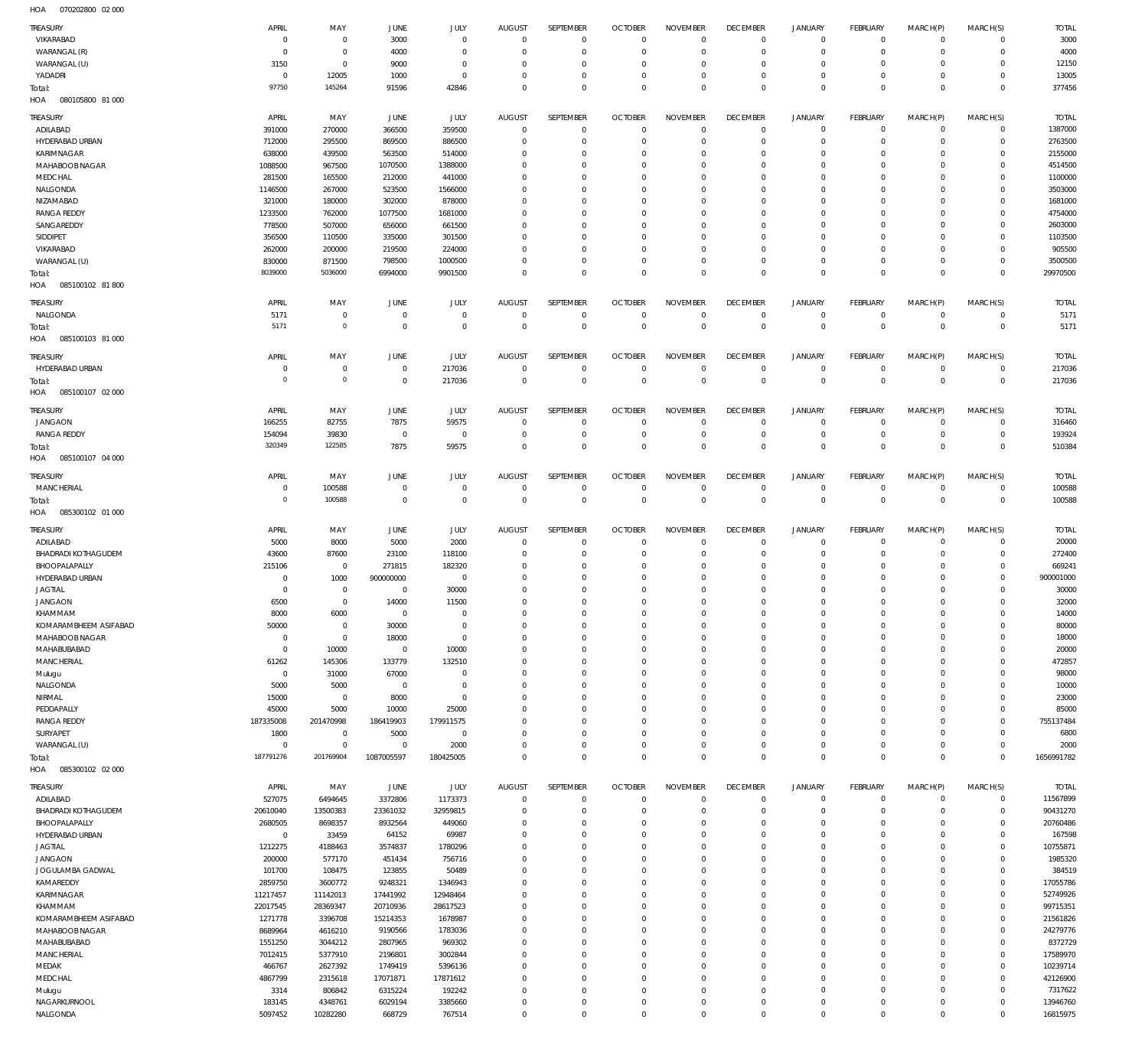085300102 02 000 HOA

| TREASURY                         | APRIL                    | MAY                           | JUNE                 | JULY                     | <b>AUGUST</b>           | SEPTEMBER               | <b>OCTOBER</b>             | <b>NOVEMBER</b>        | <b>DECEMBER</b>               | <b>JANUARY</b>       | <b>FEBRUARY</b>      | MARCH(P)             | MARCH(S)                   | <b>TOTAL</b>        |
|----------------------------------|--------------------------|-------------------------------|----------------------|--------------------------|-------------------------|-------------------------|----------------------------|------------------------|-------------------------------|----------------------|----------------------|----------------------|----------------------------|---------------------|
| NIRMAL                           | 9532608                  | 4755468                       | 3086037              | 1796087                  | $^{\circ}$              | $\mathbf 0$             | $\mathbf 0$                | $\Omega$               | $\overline{0}$                | $\overline{0}$       | $\circ$              | $\circ$              | $\mathbf 0$                | 19170200            |
| NIZAMABAD                        | 9174800                  | 1927178                       | 6417804              | 5879432                  | $\Omega$                | $\Omega$                | $\overline{0}$             | $\Omega$               | $\Omega$                      | $\Omega$             | $\mathbf 0$          | $\Omega$             | $\mathbf 0$                | 23399214            |
| Narayanpet                       | 42000                    | 1395233                       | 122864               | 155070                   | $\Omega$<br>$\Omega$    | $\Omega$                | $\Omega$<br>$\Omega$       | $\Omega$<br>$\Omega$   | $\Omega$<br>$\Omega$          | $\Omega$             | $\Omega$<br>$\Omega$ | $\Omega$             | $\Omega$<br>$\mathbf 0$    | 1715167<br>74181934 |
| PEDDAPALLY<br><b>RANGA REDDY</b> | 39498084<br>379236460    | 8817380<br>349071679          | 5087404<br>436520660 | 20779066<br>326786362    | $\Omega$                | $\Omega$<br>$\Omega$    | $\Omega$                   | $\Omega$               | $\Omega$                      | $\Omega$<br>$\Omega$ | $\Omega$             | $\Omega$<br>$\Omega$ | $\mathbf 0$                | 1491615161          |
| SANGAREDDY                       | 3747565                  | 5568825                       | 8226419              | 3727756                  | $\Omega$                | $\Omega$                | $\Omega$                   | $\Omega$               | $\Omega$                      | $\Omega$             | $\Omega$             | $\Omega$             | $\Omega$                   | 21270565            |
| SIDDIPET                         | 16801952                 | 33411065                      | 19084156             | 32182751                 | $\Omega$                | $\Omega$                | $\Omega$                   | $\Omega$               | $\Omega$                      | $\Omega$             | $\Omega$             | $\Omega$             | $\Omega$                   | 101479924           |
| <b>SIRICILLA</b>                 | 66000                    | 7044734                       | 326965               | 1323986                  | $\Omega$                | $\Omega$                | $\Omega$                   | $\Omega$               | $\Omega$                      | $\Omega$             | $\Omega$             | $\Omega$             | $\Omega$                   | 8761685             |
| SURYAPET                         | 2858678                  | 4263219                       | 116973               | 3117188                  | $\Omega$                | $\Omega$                | $\Omega$                   | $\Omega$               | $\Omega$                      | $\Omega$             | $\Omega$             | $\Omega$             | $\Omega$                   | 10356058            |
| VIKARABAD                        | 137982                   | 3189931                       | 2189190              | 258570                   | $\Omega$                | $\Omega$                | $\Omega$                   | $\Omega$               | $\Omega$                      | $\Omega$             | $\Omega$             | $\Omega$             | $\Omega$                   | 5775673             |
| WANAPARTHY                       | 18000                    | 2050603                       | 525231               | 977199                   | $\Omega$                | $\Omega$                | $\Omega$                   | $\Omega$               | $\Omega$                      | $\Omega$             | $\Omega$             | $\Omega$             | $\Omega$                   | 3571033             |
| WARANGAL (R)                     | 502880                   | 3506756                       | 266301               | 1409798                  | $\Omega$                | $\Omega$                | $\Omega$                   | $\Omega$               | $\Omega$                      | $\Omega$             | $\Omega$             | $\Omega$             | $\Omega$                   | 5685735             |
| WARANGAL (U)                     | 14274458                 | 11499212                      | 13460416             | 12253509                 | $\Omega$                | $\Omega$                | $\Omega$                   | $\Omega$               | $\Omega$                      | $\Omega$             | $\Omega$             | $\Omega$             | $\Omega$                   | 51487595            |
| YADADRI                          | 640285                   | 1293817                       | 484874               | 4491101                  | $\Omega$                | $\Omega$                | $\Omega$                   | $\Omega$               | $\Omega$                      | $\Omega$             | $\Omega$             | $\Omega$             | $\Omega$                   | 6910077             |
| Total:                           | 567101983                | 551324117                     | 644441345            | 530337874                | $\Omega$                | $\Omega$                | $\Omega$                   | $\Omega$               | $\Omega$                      | $\Omega$             | $\Omega$             | $\Omega$             | $\Omega$                   | 2293205319          |
| 085300102 03 000<br>HOA          |                          |                               |                      |                          |                         |                         |                            |                        |                               |                      |                      |                      |                            |                     |
|                                  |                          |                               |                      |                          |                         |                         |                            |                        |                               |                      |                      |                      |                            |                     |
| TREASURY                         | APRIL                    | MAY                           | JUNE                 | JULY                     | <b>AUGUST</b>           | SEPTEMBER               | <b>OCTOBER</b>             | <b>NOVEMBER</b>        | <b>DECEMBER</b>               | <b>JANUARY</b>       | <b>FEBRUARY</b>      | MARCH(P)             | MARCH(S)                   | <b>TOTAL</b>        |
| BHADRADI KOTHAGUDEM              | $\overline{0}$           | 115958                        | $\overline{0}$       | $\mathbf 0$              | $\Omega$                | $\mathbf{0}$            | $\overline{0}$             | $\Omega$               | $^{\circ}$                    | $\Omega$             | $\circ$              | $\Omega$             | $\mathbf 0$                | 115958              |
| HYDERABAD URBAN                  | $\overline{0}$           | $\overline{0}$                | 52738                | $^{\circ}$               | $\Omega$                | $\mathbf{0}$            | $\overline{0}$             | $\Omega$               | $\mathbf 0$                   | $\Omega$             | $\mathbf 0$          | $\Omega$             | $\mathbf 0$                | 52738               |
| <b>JANGAON</b>                   | 89807                    | $\overline{0}$                | $\overline{0}$       | 111474                   | $\Omega$                | $\Omega$                | $\overline{0}$             | $\Omega$               | $^{\circ}$                    | $\Omega$             | $\Omega$             | $\Omega$             | $\mathbf 0$                | 201281              |
| KARIMNAGAR                       | 394751                   | 247590                        | 140955               | $\mathbf 0$              | $\Omega$                | $\Omega$                | $\Omega$                   | $\Omega$               | $\Omega$                      | $\Omega$             | $\Omega$             | $\Omega$             | $\Omega$                   | 783296              |
| KHAMMAM                          | 40536                    | 311255                        | 90042                | $^{\circ}$               | $\Omega$                | $\Omega$                | $\Omega$                   | $\Omega$               | $\Omega$                      | $\Omega$             | $\Omega$             | $\Omega$             | $\Omega$                   | 441833              |
| MAHABOOB NAGAR                   | $\overline{0}$           | $\overline{0}$                | $\overline{0}$       | 561070                   | $\Omega$                | $\Omega$                | $\Omega$                   | $\Omega$               | $\Omega$                      | $\Omega$             | $\Omega$             | $\Omega$             | $\Omega$                   | 561070              |
| NAGARKURNOOL                     | 106790                   | 1692                          | 42120                | 13760                    | $\Omega$                | $\Omega$                | $\Omega$<br>$\Omega$       | $\Omega$               | $\Omega$                      | $\Omega$             | $\Omega$<br>$\Omega$ | $\Omega$             | $\Omega$<br>$\Omega$       | 164362              |
| NALGONDA                         | 143766                   | $\overline{0}$                | $\overline{0}$       | $\Omega$                 | $\Omega$                | $\Omega$                |                            | $\Omega$               | $\Omega$                      | $\Omega$             |                      | $\Omega$             |                            | 143766              |
| NIRMAL                           | $\overline{0}$           | 46188                         | $\overline{0}$       | $\mathbf 0$              | $\Omega$                | $\Omega$                | $\Omega$                   | $\Omega$               | $\Omega$                      | $\Omega$             | $\Omega$             | $\Omega$             | $\Omega$                   | 46188               |
| PEDDAPALLY                       | $\overline{0}$           | 101518                        | $\overline{0}$       | $\Omega$                 | $\Omega$                | $\Omega$                | $\Omega$<br>$\Omega$       | $\Omega$               | $\Omega$                      | $\Omega$             | $\Omega$             | ſ                    | $\mathbf 0$                | 101518              |
| <b>RANGA REDDY</b>               | 7653560                  | 6531532                       | 29543200             | 53739825                 | $\Omega$                | $\Omega$                |                            | $\Omega$               | $\Omega$                      | $\Omega$             | $\Omega$<br>$\Omega$ | $\Omega$             | $\mathbf 0$                | 97468117            |
| SIDDIPET<br><b>SIRICILLA</b>     | $\overline{0}$<br>140568 | $\overline{0}$<br>$\mathbf 0$ | $\overline{0}$       | 407838<br>$\mathbf 0$    | $\Omega$<br>$\Omega$    | $\Omega$<br>$\Omega$    | $\overline{0}$<br>$\Omega$ | $\Omega$<br>$\Omega$   | $^{\circ}$<br>$\Omega$        | $\Omega$<br>$\Omega$ | $\Omega$             | $\Omega$<br>$\Omega$ | $\mathbf 0$<br>$\mathbf 0$ | 407838              |
|                                  | 8569778                  | 7355733                       | 81660                |                          | $\Omega$                | $\Omega$                | $\Omega$                   | $\Omega$               | $\mathbf{0}$                  | $\Omega$             | $\Omega$             | $\Omega$             | $\mathbf 0$                | 222228              |
| Total:                           |                          |                               | 29950715             | 54833967                 |                         |                         |                            |                        |                               |                      |                      |                      |                            | 100710193           |
| 085300102 81 000<br>HOA          |                          |                               |                      |                          |                         |                         |                            |                        |                               |                      |                      |                      |                            |                     |
| TREASURY                         | APRIL                    | MAY                           | JUNE                 | <b>JULY</b>              | <b>AUGUST</b>           | SEPTEMBER               | <b>OCTOBER</b>             | <b>NOVEMBER</b>        | <b>DECEMBER</b>               | <b>JANUARY</b>       | <b>FEBRUARY</b>      | MARCH(P)             | MARCH(S)                   | <b>TOTAL</b>        |
| ADILABAD                         | 24450                    | 269025                        | 251610               | 262200                   | $\mathbf 0$             | $\mathbf{0}$            | $\Omega$                   | $\Omega$               | $^{\circ}$                    | $\Omega$             | $\circ$              | $\Omega$             | $\mathbf 0$                | 807285              |
| <b>BHADRADI KOTHAGUDEM</b>       | 309600                   | 121450                        | 439270               | 478350                   | $\Omega$                | $\Omega$                | $\Omega$                   | $\Omega$               | $\Omega$                      | $\Omega$             | $\mathbf 0$          | $\Omega$             | $\mathbf 0$                | 1348670             |
| BHOOPALAPALLY                    | 1018160                  | 298900                        | 369920               | 238920                   | $\Omega$                | $\Omega$                | $\Omega$                   | $\Omega$               | $\Omega$                      | $\Omega$             | $\Omega$             | $\Omega$             | $\Omega$                   | 1925900             |
| HYDERABAD URBAN                  | 3000                     | $\overline{0}$                | 2500                 | 6500                     | $\Omega$                | $\Omega$                | $\Omega$                   | $\Omega$               | $\Omega$                      | $\Omega$             | $\Omega$             | $\Omega$             | $\Omega$                   | 12000               |
| <b>JAGTIAL</b>                   | 1148700                  | 188750                        | 109600               | 658400                   | $\Omega$                | $\Omega$                | $\Omega$                   | $\Omega$               | $\Omega$                      | $\Omega$             | $\Omega$             | $\Omega$             | $\Omega$                   | 2105450             |
| <b>JANGAON</b>                   | 157100                   | 195260                        | 142500               | 360580                   | $\Omega$                | $\Omega$                | $\Omega$                   | $\Omega$               | $\Omega$                      | $\Omega$             | $\Omega$             | $\Omega$             | $\Omega$                   | 855440              |
| JOGULAMBA GADWAL                 | $\overline{0}$           | 544400                        | 295100               | 239500                   | $\Omega$                | $\Omega$                | $\Omega$                   | $\Omega$               | $\Omega$                      | $\Omega$             | $\Omega$             | $\Omega$             | $\Omega$                   | 1079000             |
| KAMAREDDY                        | 282400                   | $\overline{0}$                | 391650               | 660500                   | $\Omega$                | $\Omega$                | $\Omega$                   | $\Omega$               | $\Omega$                      | $\Omega$             | $\Omega$             | $\Omega$             | $\Omega$                   | 1334550             |
| <b>KARIMNAGAR</b>                | 270196                   | 602447                        | 2504421              | 1209601                  | $\Omega$                | $\Omega$                | $\Omega$                   | $\Omega$               | $\Omega$                      | $\Omega$             | $\Omega$             | $\Omega$             | $\Omega$                   | 4586665             |
| KHAMMAM                          | 1930636                  | 108640                        | 346480               | 946534                   | $\Omega$                | $\Omega$                | $\Omega$                   | $\Omega$               | $\Omega$                      | $\Omega$             | $\Omega$             | $\Omega$             | $\Omega$                   | 3332290             |
| KOMARAMBHEEM ASIFABAD            | 49480                    | 5000                          | 110000               | 84500                    | $\Omega$                | $\Omega$                | $\Omega$                   | $\Omega$               | $\Omega$                      | $\Omega$             | $\Omega$             | $\Omega$             | $\Omega$                   | 248980              |
| MAHABOOB NAGAR                   | 85300                    | 80000                         | 191580               | 184372                   | $\Omega$                | $\Omega$                | $\Omega$                   | $\Omega$               | $\Omega$                      | $\Omega$             | $\Omega$             | $\Omega$             | $\Omega$                   | 541252              |
| MAHABUBABAD                      | 234800                   | 173600                        | 211460               | 68500                    | $\Omega$                | $\Omega$                | $\Omega$                   | $\Omega$               | $\Omega$                      | $\Omega$             | $\Omega$             | $\Omega$             | $\Omega$                   | 688360              |
| MANCHERIAL                       | 765030                   | 393030                        | 506251               | 124410                   | $\Omega$                | $\Omega$                | $\Omega$                   | $\Omega$               | $\Omega$                      | $\Omega$             | $\Omega$             | $\Omega$             | $\Omega$                   | 1788721             |
| MEDAK                            | 245500                   | 244372                        | 160000               |                          | $^{\circ}$              | $\mathbf{0}$            | $\overline{0}$             | $\overline{0}$         | $\overline{0}$                | $\Omega$             |                      |                      |                            |                     |
| MEDCHAL                          |                          |                               |                      | 29000                    |                         |                         |                            |                        |                               |                      | $\circ$              | $\Omega$             | $\mathbf 0$                | 678872              |
| Mulugu                           | 544350                   | 117150                        | 57050                | 136300                   | $\Omega$                | $\Omega$                | $\overline{0}$             | $\Omega$               | $\Omega$                      | $\Omega$             | $\Omega$             | $\Omega$             | $\Omega$                   | 854850              |
|                                  | 30000                    | 25000                         | $\overline{0}$       | 15000                    | $\Omega$                | $\Omega$                | $\mathbf 0$                | $\Omega$               | $\Omega$                      | $\Omega$             | $\Omega$             | $\Omega$             | $\Omega$                   | 70000               |
| NAGARKURNOOL                     | 155000                   | 65000                         | 98920                | 11960                    | $\Omega$                | $\Omega$                | $\overline{0}$             | $\Omega$               | $\Omega$                      | $\Omega$             | $\Omega$             | $\Omega$             | $\Omega$                   | 330880              |
| NALGONDA                         | 347783                   | 95240                         | 255000               | 526280                   | $\Omega$                | $\Omega$                | $\overline{0}$             | $\Omega$               | $\mathbf{0}$                  | $\Omega$             | $\Omega$             | $\Omega$             | $\Omega$                   | 1224303             |
| NIRMAL                           | 177430                   | 189320                        | 248179               | 28600                    | $\Omega$                | $\Omega$                | $^{\circ}$                 | $\Omega$               | $\Omega$                      | $\Omega$             | $\Omega$             | $\Omega$             | $\Omega$                   | 643529              |
| NIZAMABAD                        | 144140                   | 63220                         | 131580               | 57920                    | $\Omega$                | $\Omega$                | $\overline{0}$             | $\Omega$               | $\Omega$                      | $\Omega$             | $\Omega$             | $\Omega$             | $\Omega$                   | 396860              |
| Narayanpet                       | 5000                     | 70000                         | 126000               | 55000                    | $\Omega$                | $\Omega$                | $^{\circ}$                 | $\Omega$               | $\Omega$                      | $\Omega$             | $\Omega$             | $\Omega$             | $\Omega$                   | 256000              |
| PEDDAPALLY                       | 1662250                  | 97000                         | 284870               | 472890                   | $\Omega$                | $\Omega$                | $\overline{0}$             | $\Omega$               | $\Omega$                      | $\Omega$             | $\Omega$             | $\Omega$             | $\Omega$                   | 2517010             |
| <b>RANGA REDDY</b>               | 2856268                  | 903330                        | 1892794              | 2551371                  | $\Omega$                | $\Omega$                | $\Omega$                   | $\Omega$               | $\Omega$                      | $\Omega$             | $\Omega$             | $\Omega$             | $\Omega$                   | 8203763             |
| SANGAREDDY                       | 500                      | 145000                        | 51500                | 3929970                  | $\Omega$                | $\Omega$                | $\overline{0}$             | $\Omega$               | $\mathbf{0}$                  | $\Omega$             | $\Omega$             | $\Omega$             | $\Omega$                   | 4126970             |
| SIDDIPET                         | 25050                    | 71160                         | 242120               | 199932                   | $\Omega$                | $\Omega$                | $\Omega$                   | $\Omega$               | $\Omega$                      | $\Omega$             | $\Omega$             | $\Omega$             | $\Omega$                   | 538262              |
| SIRICILLA                        | 544600                   | 1201200                       | 446500               | 287600                   | $\Omega$                | $\Omega$                | $\mathbf 0$                | $\Omega$               | $\mathbf{0}$                  | $\Omega$             | $\Omega$             | $\Omega$             | $\Omega$                   | 2479900             |
| SURYAPET                         | 87700                    | 207920                        | 283470               | 246530                   | $\Omega$                | $\Omega$                | $\Omega$                   | $\Omega$               | $\Omega$                      | $\Omega$             | $\Omega$             | $\Omega$             | $\Omega$                   | 825620              |
| VIKARABAD                        | 488150                   | 160000                        | 465980               | 422200                   | $\Omega$                | $\Omega$                | $\mathbf 0$                | $\Omega$               | $\mathbf{0}$                  | $\Omega$             | $\Omega$             | $\Omega$             | $\Omega$                   | 1536330             |
| WANAPARTHY                       | 40000                    | 10000                         | 65000                | 20000                    | $\Omega$                | $\Omega$                | $\Omega$                   | $\Omega$               | $\Omega$                      | $\Omega$             | $\Omega$             |                      | $\Omega$                   | 135000              |
| WARANGAL (R)                     | 292200                   | 178000                        | 95810                | 166320                   | $\Omega$                | $\Omega$                | $\mathbf 0$                | $\Omega$               | $\mathbf{0}$                  | $\Omega$             | $\Omega$             | $\Omega$             | $\Omega$                   | 732330              |
| WARANGAL (U)                     | 728010                   | 216250                        | 159320               | 222650                   | $\Omega$                | $\Omega$                | $\Omega$                   | $\Omega$               | $\Omega$                      | $\Omega$             | $\Omega$             | $\Omega$             | $\Omega$                   | 1326230             |
| YADADRI                          | 588320                   | 864990                        | 838704               | 454311                   | $\Omega$                | $\Omega$                | $\mathbf 0$                | $\Omega$               | $\mathbb O$                   | $\Omega$             | $\circ$              | $\Omega$             | $\mathbf 0$                | 2746325             |
| Total:                           | 15241103                 | 7904654                       | 11775139             | 15356701                 | $\Omega$                | $\Omega$                | $\overline{0}$             | $\Omega$               | $\mathbb O$                   | $\circ$              | $\Omega$             | $\Omega$             | $\Omega$                   | 50277597            |
| 085300103 01 000<br>HOA          |                          |                               |                      |                          |                         |                         |                            |                        |                               |                      |                      |                      |                            |                     |
| TREASURY                         | APRIL                    | MAY                           | JUNE                 | <b>JULY</b>              | <b>AUGUST</b>           | SEPTEMBER               | <b>OCTOBER</b>             | <b>NOVEMBER</b>        | <b>DECEMBER</b>               | JANUARY              | <b>FEBRUARY</b>      | MARCH(P)             | MARCH(S)                   | TOTAL               |
| <b>RANGA REDDY</b>               | $\mathbf 0$              | 5500                          | $\overline{0}$       | $\mathbf 0$              | $\mathbf{0}$            | $\overline{0}$          | $\overline{0}$             | $^{\circ}$             | $^{\circ}$                    | $\Omega$             | $\mathbf 0$          | $\Omega$             | $\mathbf 0$                | 5500                |
| Total:                           | $\mathbf 0$              | 5500                          | $\mathbf 0$          | $\mathbf 0$              | $\mathbf 0$             | $\,0\,$                 | $\mathbb O$                | $\overline{0}$         | $\,0\,$                       | $\mathbb O$          | $\mathbb O$          | $\mathbf 0$          | $\overline{0}$             | 5500                |
| 085300800 03 000<br>HOA          |                          |                               |                      |                          |                         |                         |                            |                        |                               |                      |                      |                      |                            |                     |
|                                  |                          |                               |                      |                          |                         |                         |                            |                        |                               |                      |                      |                      |                            |                     |
| <b>TREASURY</b>                  | APRIL                    | MAY                           | JUNE                 | <b>JULY</b>              | <b>AUGUST</b>           | SEPTEMBER               | <b>OCTOBER</b>             | <b>NOVEMBER</b>        | <b>DECEMBER</b>               | <b>JANUARY</b>       | <b>FEBRUARY</b>      | MARCH(P)             | MARCH(S)                   | <b>TOTAL</b>        |
| BHADRADI KOTHAGUDEM              | 4000                     | $\overline{0}$                | $\overline{0}$       | $\mathbf{0}$             | $\mathbf{0}$            | $\mathbf{0}$            | $\overline{0}$             | $\Omega$               | $^{\circ}$                    | $\Omega$             | $\circ$              | $\Omega$             | $\mathbf 0$                | 4000                |
| HYDERABAD URBAN                  | 512893200                | 923193500                     | 863042800            | 668478000                | $\mathbf 0$             | $\mathbf 0$             | $\overline{0}$             | $\Omega$               | $^{\circ}$                    | $\Omega$             | $\Omega$             | $\Omega$             | $\mathbf 0$                | 2967607500          |
| KHAMMAM                          | 2024066                  | 20000                         | 35000                | 11720                    | $\Omega$                | $\Omega$                | $\mathbf 0$                | $\Omega$               | $\Omega$                      | $\Omega$<br>$\Omega$ | $\Omega$             | $\Omega$<br>$\Omega$ | $\Omega$                   | 2090786             |
| Narayanpet<br>Total:             | $^{\circ}$<br>514921266  | 5000<br>923218500             | 20000<br>863097800   | $\mathbf 0$<br>668489720 | $\mathbf 0$<br>$\Omega$ | $\mathbf 0$<br>$\Omega$ | $\mathbf 0$<br>$\mathbf 0$ | $^{\circ}$<br>$\Omega$ | $\overline{0}$<br>$\mathbf 0$ | $\overline{0}$       | $\circ$<br>$\Omega$  | $\Omega$             | $\mathbf 0$<br>$\Omega$    | 25000<br>2969727286 |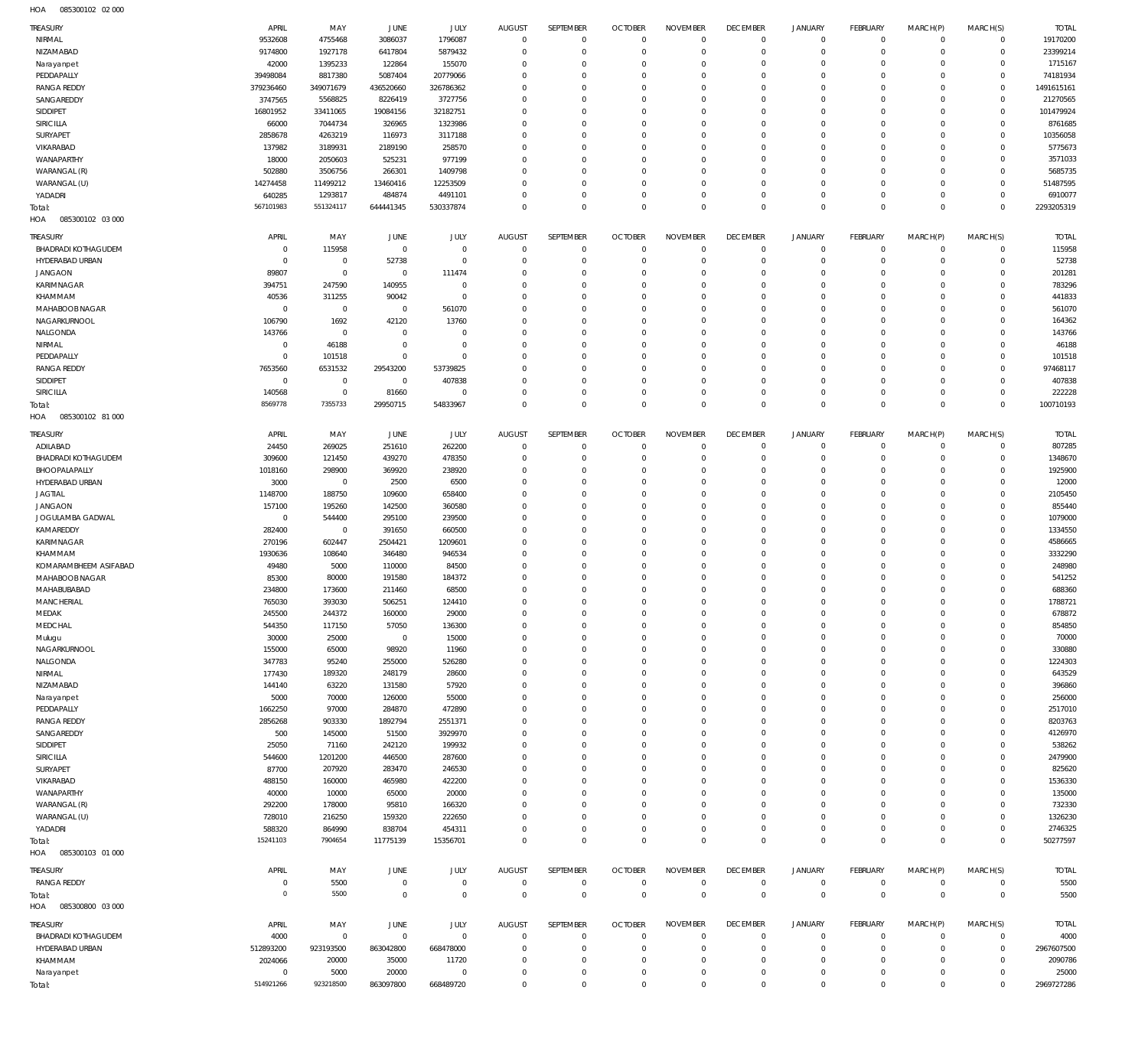085300800 04 000 HOA

| TREASURY                                    | APRIL               | MAY                        | <b>JUNE</b>                 | JULY                               | <b>AUGUST</b>                    | SEPTEMBER                     | <b>OCTOBER</b>                   | <b>NOVEMBER</b>               | <b>DECEMBER</b>                   | <b>JANUARY</b>             | <b>FEBRUARY</b>               | MARCH(P)                   | MARCH(S)                   | <b>TOTAL</b>         |
|---------------------------------------------|---------------------|----------------------------|-----------------------------|------------------------------------|----------------------------------|-------------------------------|----------------------------------|-------------------------------|-----------------------------------|----------------------------|-------------------------------|----------------------------|----------------------------|----------------------|
| HYDERABAD URBAN<br><b>JANGAON</b>           | $\mathbf 0$<br>5200 | $\overline{0}$<br>5200     | 100000000<br>5200           | $\mathbf 0$<br>5200                | $\overline{0}$<br>$\mathbf 0$    | $\mathbf 0$<br>$\mathbf 0$    | $\overline{0}$<br>$\overline{0}$ | $\mathbf{0}$<br>0             | $\overline{0}$<br>$\overline{0}$  | 0<br>$\circ$               | $^{\circ}$<br>$\mathbf{0}$    | $\circ$<br>$\Omega$        | $\mathbf 0$<br>$\mathbf 0$ | 100000000<br>20800   |
| KARIMNAGAR                                  | 247680              | 169000                     | 283400                      | 324790                             | $\mathbf 0$                      | $\mathbf 0$                   | $^{\circ}$                       | 0                             | $\overline{0}$                    | $\mathbf 0$                | $^{\circ}$                    | $\Omega$                   | $\Omega$                   | 1024870              |
| KHAMMAM                                     | 531062              | 250290                     | 489868                      | 557191                             | $\mathbf 0$                      | $\mathbf 0$                   | $^{\circ}$                       | 0                             | $\mathbf 0$                       | $^{\circ}$                 | $^{\circ}$                    |                            | $\Omega$                   | 1828411              |
| MAHABUBABAD                                 | 2210                | 1530                       | 2890                        | 2890                               | $\mathbf 0$                      | $\mathbf 0$                   | $\mathbf 0$                      | 0                             | $\overline{0}$                    | $\mathbf 0$                | $^{\circ}$                    | $\Omega$                   | $\Omega$                   | 9520                 |
| MEDCHAL                                     | 9600                | 4400                       | 7600                        | 4400                               | $\mathbf 0$                      | $\mathbf 0$                   | $^{\circ}$                       | 0                             | $\mathbf 0$                       | $^{\circ}$                 | $^{\circ}$                    |                            | $\Omega$                   | 26000                |
| <b>RANGA REDDY</b><br>SANGAREDDY            | 2658998<br>1200     | 3410061<br>$\mathbf 0$     | 3316130<br>2400             | 2119117<br>$\mathbf 0$             | $\mathbf 0$<br>$\mathbf 0$       | $\mathbf 0$<br>$\mathbf 0$    | $\mathbf 0$<br>$^{\circ}$        | 0<br>0                        | $\mathbf 0$<br>$\mathbf 0$        | $\mathbf 0$<br>$^{\circ}$  | $^{\circ}$<br>$^{\circ}$      | $\Omega$                   | $\Omega$<br>$\Omega$       | 11504306<br>3600     |
| SURYAPET                                    | $^{\circ}$          | $\mathbf 0$                | $\overline{0}$              | 25                                 | $\mathbf 0$                      | $\mathbf 0$                   | $^{\circ}$                       | 0                             | $\mathbf 0$                       | $\mathbf 0$                | $^{\circ}$                    |                            | $\Omega$                   | 25                   |
| WARANGAL (R)                                | 2400                | $\mathbf 0$                | 4000                        | 2400                               | $\mathbf 0$                      | $\mathbf 0$                   | $^{\circ}$                       | 0                             | $\mathbf 0$                       | $^{\circ}$                 | $^{\circ}$                    | $\Omega$                   | $\Omega$                   | 8800                 |
| WARANGAL (U)                                | 123600              | 120000                     | 128800                      | 204700                             | $\mathbf 0$                      | $\mathbf 0$                   | $^{\circ}$                       | 0                             | $\mathbf{0}$                      | $\mathbf 0$                | $^{\circ}$                    | $\Omega$                   | $\Omega$                   | 577100               |
| YADADRI                                     | 4000                | 4000                       | 4000                        | 4000                               | $\mathbf 0$                      | $\mathbf 0$                   | $\mathbf 0$                      | $\mathbf 0$                   | $\mathbf{0}$                      | $\mathbf 0$                | $\mathbf{0}$                  | $\Omega$                   | $\mathbf 0$                | 16000                |
| Total:<br>HOA<br>085300800 81 000           | 3585950             | 3964481                    | 104244288                   | 3224713                            | $\mathbf 0$                      | $\mathbf 0$                   | $\overline{0}$                   | $\mathbf 0$                   | $\overline{0}$                    | $\mathbf 0$                | $\overline{0}$                | $^{\circ}$                 | $\mathbb O$                | 115019432            |
| TREASURY                                    | APRIL               | MAY                        | <b>JUNE</b>                 | JULY                               | <b>AUGUST</b>                    | SEPTEMBER                     | <b>OCTOBER</b>                   | <b>NOVEMBER</b>               | <b>DECEMBER</b>                   | <b>JANUARY</b>             | <b>FEBRUARY</b>               | MARCH(P)                   | MARCH(S)                   | <b>TOTAL</b>         |
| MAHABUBABAD                                 | 12000               | 20000                      | 5000                        | $\mathbf 0$                        | $\overline{0}$                   | $\mathbf 0$                   | $\overline{0}$                   | $\mathbf 0$                   | $\overline{0}$                    | $\circ$                    | $^{\circ}$                    | $\circ$                    | $\mathbf 0$                | 37000                |
| <b>MANCHERIAL</b>                           | 13100               | $\overline{0}$             | $\overline{0}$              | $\mathbf 0$                        | $\overline{0}$                   | $\mathbf 0$                   | $\overline{0}$                   | $\mathbf 0$                   | $\overline{0}$                    | $\circ$                    | $\mathbf{0}$                  | $^{\circ}$                 | $\mathbf 0$                | 13100                |
| Total:<br>HOA<br>087502800 04 000           | 25100               | 20000                      | 5000                        | $\mathbf 0$                        | $\overline{0}$                   | $\mathbf 0$                   | $\overline{0}$                   | $\mathbf 0$                   | $\overline{0}$                    | $\overline{0}$             | $\overline{0}$                | $\overline{0}$             | $\mathbf 0$                | 50100                |
| <b>TREASURY</b>                             | APRIL               | MAY                        | <b>JUNE</b>                 | JULY                               | AUGUST                           | SEPTEMBER                     | <b>OCTOBER</b>                   | <b>NOVEMBER</b>               | <b>DECEMBER</b>                   | <b>JANUARY</b>             | <b>FEBRUARY</b>               | MARCH(P)                   | MARCH(S)                   | <b>TOTAL</b>         |
| SANGAREDDY                                  | 0                   | $\mathbf 0$                | 15000                       | $\mathbf 0$                        | $\overline{0}$                   | $\mathbf 0$                   | $\overline{0}$                   | $\mathbf 0$                   | $\overline{0}$                    | 0                          | $\mathbf{0}$                  | $^{\circ}$                 | $\mathbf 0$                | 15000                |
| Total:<br>HOA<br>105400101 81 000           | $\circ$             | $\mathbb O$                | 15000                       | $\mathbf 0$                        | $\overline{0}$                   | $\overline{0}$                | $\overline{0}$                   | $\mathbf{0}$                  | $\mathbb O$                       | $\,0\,$                    | $\mathbb O$                   | $\overline{0}$             | $\mathbf{0}$               | 15000                |
|                                             |                     |                            |                             |                                    |                                  |                               |                                  |                               |                                   |                            |                               |                            |                            |                      |
| TREASURY<br>PEDDAPALLY                      | APRIL<br>9600       | MAY<br>$\mathbf 0$         | <b>JUNE</b><br>$\mathbf 0$  | JULY<br>$\mathbf 0$                | AUGUST<br>$\overline{0}$         | SEPTEMBER<br>$\mathbf 0$      | <b>OCTOBER</b><br>$\overline{0}$ | <b>NOVEMBER</b><br>$^{\circ}$ | <b>DECEMBER</b><br>$\overline{0}$ | <b>JANUARY</b><br>$\circ$  | <b>FEBRUARY</b><br>$^{\circ}$ | MARCH(P)<br>$^{\circ}$     | MARCH(S)<br>$\mathbf 0$    | <b>TOTAL</b><br>9600 |
| Total:                                      | 9600                | $\mathbb O$                | $\mathbf{0}$                | $\mathbf 0$                        | $\overline{0}$                   | $\overline{0}$                | $\overline{0}$                   | $\overline{0}$                | $\mathbb O$                       | $\,0\,$                    | $\mathbb O$                   | $\mathbf 0$                | $\mathbb O$                | 9600                 |
| 145200800 01 800<br>HOA                     |                     |                            |                             |                                    |                                  |                               |                                  |                               |                                   |                            |                               |                            |                            |                      |
| TREASURY                                    | APRIL               | MAY                        | <b>JUNE</b>                 | JULY                               | <b>AUGUST</b>                    | SEPTEMBER                     | <b>OCTOBER</b>                   | <b>NOVEMBER</b>               | <b>DECEMBER</b>                   | <b>JANUARY</b>             | <b>FEBRUARY</b>               | MARCH(P)                   | MARCH(S)                   | <b>TOTAL</b>         |
| HYDERABAD URBAN                             | 1194790             | 1194790                    | $\mathbf 0$                 | $\mathbf 0$                        | $\overline{0}$                   | 0                             | $\overline{0}$                   | $\mathbf 0$                   | $\mathbf 0$                       | $\mathbf 0$                | $\mathbf 0$                   | $\circ$                    | $\mathbf 0$                | 2389580              |
| Total:<br>HOA<br>145600800 06 000           | 1194790             | 1194790                    | $\overline{0}$              | $\mathbf 0$                        | $\overline{0}$                   | $\overline{0}$                | $\overline{0}$                   | $\overline{0}$                | $\mathbb O$                       | $\mathbb O$                | $\mathbb O$                   | $\overline{0}$             | $\mathbb O$                | 2389580              |
| TREASURY                                    | APRIL               | MAY                        | <b>JUNE</b>                 | JULY                               | <b>AUGUST</b>                    | SEPTEMBER                     | <b>OCTOBER</b>                   | <b>NOVEMBER</b>               | <b>DECEMBER</b>                   | <b>JANUARY</b>             | <b>FEBRUARY</b>               | MARCH(P)                   | MARCH(S)                   | <b>TOTAL</b>         |
| WARANGAL (R)                                | 1000                | 1000                       | $\overline{0}$              | $\mathbf 0$                        | $\overline{0}$                   | $^{\circ}$                    | $\overline{0}$                   | $\mathbf 0$                   | $\overline{0}$                    | $^{\circ}$                 | $^{\circ}$                    | $\circ$                    | $\mathbf 0$                | 2000                 |
| WARANGAL (U)                                | 2000                | $\mathbf 0$                | 2000                        | $\mathbf 0$                        | $\overline{0}$                   | $\mathbf 0$                   | $\overline{0}$                   | $\mathbf 0$                   | $\overline{0}$                    | $\mathbf 0$                | $\mathbf{0}$                  | $^{\circ}$                 | $\mathbf 0$                | 4000                 |
| Total:                                      | 3000                | 1000                       | 2000                        | $\mathbf 0$                        | $\overline{0}$                   | $\overline{0}$                | $\overline{0}$                   | $\overline{0}$                | $\mathbb O$                       | $\mathbf 0$                | $\mathbb O$                   | $\overline{0}$             | $\mathbb O$                | 6000                 |
| HOA<br>145600800 81 000                     |                     |                            |                             |                                    |                                  |                               |                                  |                               |                                   |                            |                               |                            |                            |                      |
| TREASURY                                    | APRIL               | MAY                        | JUNE                        | JULY                               | AUGUST                           | SEPTEMBER                     | <b>OCTOBER</b>                   | <b>NOVEMBER</b>               | <b>DECEMBER</b>                   | <b>JANUARY</b>             | <b>FEBRUARY</b>               | MARCH(P)                   | MARCH(S)                   | <b>TOTAL</b>         |
| ADILABAD                                    | 6106                | 23807                      | 31584                       | 9563                               | $\mathbf 0$                      | $\mathbf 0$                   | $\overline{0}$                   | $\mathbf 0$                   | $\overline{0}$                    | $\mathbf 0$                | $^{\circ}$                    | $\circ$                    | $\Omega$                   | 71060                |
| <b>BHADRADI KOTHAGUDEM</b><br>BHOOPALAPALLY | 399750<br>1630206   | 18000<br>14250             | 604590<br>99010             | 34000<br>32615                     | $\overline{0}$<br>$\mathbf 0$    | $\mathbf 0$<br>$\mathbf 0$    | $\overline{0}$<br>$^{\circ}$     | $\mathbf 0$<br>0              | $\mathbf{0}$<br>$\overline{0}$    | $\circ$<br>$\mathbf 0$     | $^{\circ}$<br>$^{\circ}$      | $\circ$                    | $\mathbf 0$<br>$\mathbf 0$ | 1056340<br>1776081   |
| HYDERABAD URBAN                             | 123932              | 228925                     | 5766524                     | 6107974                            | $\mathbf 0$                      | $\mathbf 0$                   | $^{\circ}$                       | 0                             | $\overline{0}$                    | $\mathbf 0$                | $^{\circ}$                    | $\Omega$                   | $\Omega$                   | 12227355             |
| <b>JAGTIAL</b>                              | 163450              | 11727                      | 11500                       | 54840                              | $\mathbf 0$                      | $\mathbf 0$                   | $^{\circ}$                       | 0                             | $\overline{0}$                    | $\mathbf 0$                | $^{\circ}$                    |                            | $\mathbf 0$                | 241517               |
| <b>JANGAON</b>                              | 1500                | 239500                     | 5000                        | 1000                               | $\mathbf 0$                      | $\mathbf 0$                   | $^{\circ}$                       | 0                             | $\mathbf 0$                       | $\mathbf 0$                | $^{\circ}$                    | $\Omega$                   | $\Omega$                   | 247000               |
| JOGULAMBA GADWAL                            | 80715               | $\mathbf 0$                | 374963                      | 278500                             | $\mathbf 0$                      | $\mathbf 0$                   | $^{\circ}$                       | 0                             | $^{\circ}$                        | $\mathbf 0$                | $^{\circ}$                    | $\Omega$                   | $\mathbf 0$                | 734178               |
| KAMAREDDY                                   | 92000               | 3500                       | 6350                        | 3800                               | $\Omega$                         | $\Omega$                      | $\overline{0}$                   | $\mathbf 0$                   | $\overline{0}$                    | $\mathbf 0$                | $\mathbf{0}$                  | $\Omega$                   | $\Omega$                   | 105650               |
| KARIMNAGAR<br>KHAMMAM                       | 217527<br>106501    | 189680<br>4200             | 58430<br>166200             | 40700<br>1021934                   | 0<br>$\overline{0}$              | 0<br>$\mathbf 0$              | - 0<br>$\overline{0}$            | 0<br>$\mathbf 0$              | 0<br>$\overline{0}$               | 0<br>$\mathbf 0$           | $\circ$<br>$\mathbf{0}$       | $\Omega$<br>$\Omega$       | $\circ$<br>$\Omega$        | 506337<br>1298835    |
| KOMARAMBHEEM ASIFABAD                       | $\overline{0}$      | 3500                       | 6000                        | 29000                              | $\overline{0}$                   | $\mathbf 0$                   | $\overline{0}$                   | $\mathbf 0$                   | $\overline{0}$                    | $\mathbf 0$                | $\mathbf 0$                   | $\Omega$                   | $\mathbf 0$                | 38500                |
| MAHABOOB NAGAR                              | 36400               | 2000                       | 6400                        | 5849                               | $\mathbf 0$                      | $\mathbf 0$                   | $\overline{0}$                   | $\mathbf 0$                   | $\mathbf{0}$                      | $\mathbf 0$                | $\mathbf{0}$                  | $\Omega$                   | $\Omega$                   | 50649                |
| MAHABUBABAD                                 | 36069               | 7500                       | 1000                        | 201516                             | $\mathbf 0$                      | $\mathbf 0$                   | $\overline{0}$                   | $\mathbf 0$                   | $\mathbf{0}$                      | $\mathbf 0$                | $\mathbf{0}$                  | $\Omega$                   | $\Omega$                   | 246085               |
| MANCHERIAL                                  | 340810              | 12000                      | 478431                      | 38000                              | $\mathbf 0$                      | $\mathbf 0$                   | $\overline{0}$                   | $\mathbf 0$                   | $\mathbf{0}$                      | $\mathbf 0$                | $\mathbf{0}$                  | $\Omega$                   | $\Omega$                   | 869241               |
| MEDAK<br>MEDCHAL                            | 268750<br>251000    | 1000<br>16500              | 44300<br>28200              | 92000<br>216500                    | $\mathbf 0$<br>$\mathbf 0$       | $\mathbf 0$<br>$\mathbf 0$    | $\overline{0}$<br>$\overline{0}$ | $\mathbf 0$<br>$\mathbf 0$    | $\mathbf{0}$<br>$\mathbf{0}$      | $\mathbf 0$<br>$\mathbf 0$ | $\mathbf{0}$<br>$\mathbf{0}$  | $\Omega$<br>$\Omega$       | $\Omega$<br>$\Omega$       | 406050<br>512200     |
| Mulugu                                      | 2000                | 33000                      | 27000                       | 4000                               | $\mathbf 0$                      | $\mathbf 0$                   | $\overline{0}$                   | $\mathbf 0$                   | $\mathbf{0}$                      | $\mathbf 0$                | $\mathbf{0}$                  | $\Omega$                   | $\Omega$                   | 66000                |
| NAGARKURNOOL                                | 22000               | 14100                      | 13470                       | 44000                              | $\mathbf 0$                      | $\mathbf 0$                   | $\overline{0}$                   | $\mathbf 0$                   | $\mathbf{0}$                      | $\mathbf 0$                | $\mathbf{0}$                  | $\Omega$                   | $\Omega$                   | 93570                |
| NALGONDA                                    | 72731               | 40620                      | 9800                        | 34804                              | $\mathbf 0$                      | $\mathbf 0$                   | $\overline{0}$                   | $\mathbf 0$                   | $\mathbf{0}$                      | $\mathbf 0$                | $\mathbf{0}$                  | $\Omega$                   | $\Omega$                   | 157955               |
| NIRMAL                                      | 1733655             | 252580                     | 56300                       | 121440                             | $\mathbf 0$                      | $\mathbf 0$                   | $\overline{0}$                   | $\mathbf 0$                   | $\mathbf{0}$                      | $\mathbf 0$                | $\mathbf{0}$                  | $\Omega$                   | $\Omega$                   | 2163975              |
| NIZAMABAD                                   | 131410              | 6000                       | 316416                      | 191758                             | $\mathbf 0$                      | $\mathbf 0$                   | $\overline{0}$                   | $\mathbf 0$                   | $\mathbf{0}$                      | $\mathbf 0$                | $\mathbf{0}$                  | $\Omega$                   | $\Omega$                   | 645584               |
| Narayanpet<br>PEDDAPALLY                    | 396430<br>304895    | 1750<br>5000               | 12640<br>1812456            | 96000<br>5000                      | $\mathbf 0$<br>$\mathbf 0$       | $\mathbf 0$<br>$\mathbf 0$    | $\overline{0}$<br>$\overline{0}$ | $\mathbf 0$<br>$\mathbf 0$    | $\mathbf{0}$<br>$\mathbf{0}$      | $\mathbf 0$<br>$\mathbf 0$ | $\mathbf{0}$<br>$\mathbf{0}$  | $\Omega$<br>$\Omega$       | $\Omega$<br>$\mathbf 0$    | 506820<br>2127351    |
| <b>RANGA REDDY</b>                          | 214625              | 176249                     | 160617                      | 135723                             | $\mathbf 0$                      | $\mathbf 0$                   | $\overline{0}$                   | $\mathbf 0$                   | $\mathbf{0}$                      | $\mathbf 0$                | $\mathbf{0}$                  | $\Omega$                   | $\Omega$                   | 687214               |
| SANGAREDDY                                  | 130950              | 26330                      | 640251                      | 19700                              | $\mathbf 0$                      | $\mathbf 0$                   | $\overline{0}$                   | $\mathbf 0$                   | $\mathbf{0}$                      | $\mathbf 0$                | $\mathbf{0}$                  | $\Omega$                   | $\mathbf 0$                | 817231               |
| SIDDIPET                                    | 3000                | 3250                       | 17440                       | 605419                             | $\mathbf 0$                      | $\mathbf 0$                   | $\overline{0}$                   | $\mathbf 0$                   | $\mathbf{0}$                      | $\mathbf 0$                | $\mathbf{0}$                  | $\Omega$                   | $\Omega$                   | 629109               |
| SIRICILLA                                   | 4000                | 2250                       | 36250                       | 95500                              | $\mathbf 0$                      | $\mathbf 0$                   | $\overline{0}$                   | $\mathbf 0$                   | $\mathbf{0}$                      | $\mathbf 0$                | $\mathbf{0}$                  | $\Omega$                   | $\Omega$                   | 138000               |
| SURYAPET                                    | 640727              | 98500                      | 126350                      | 679427                             | $\mathbf 0$                      | $\mathbf 0$                   | $\overline{0}$                   | $\mathbf 0$                   | $\mathbf 0$                       | $\mathbf 0$                | $\mathbf{0}$                  | $\Omega$                   | $\Omega$                   | 1545004              |
| VIKARABAD                                   | 25409               | 7000                       | 10500                       | 216450                             | $\mathbf 0$                      | $\mathbf 0$                   | $\overline{0}$                   | $\mathbf 0$                   | $\mathbf 0$                       | $\mathbf 0$                | $\mathbf{0}$                  | $\Omega$                   | $\Omega$                   | 259359               |
| WANAPARTHY<br>WARANGAL (R)                  | 21500               | 13000<br>1000              | 113000<br>18000             | $\bf 0$<br>$\bf 0$                 | $\mathbf 0$<br>$\mathbf 0$       | $\mathbf 0$<br>$\mathbf 0$    | $\overline{0}$<br>$\overline{0}$ | $\mathbf 0$<br>$\mathbf 0$    | $\mathbf 0$<br>$\mathbf 0$        | $\mathbf 0$<br>$\mathbf 0$ | $\mathbf{0}$<br>$\mathbf{0}$  | $\Omega$<br>$\Omega$       | $\Omega$<br>$\Omega$       | 147500<br>$-97800$   |
| WARANGAL (U)                                |                     |                            |                             |                                    |                                  |                               |                                  |                               |                                   |                            |                               |                            |                            | 155789               |
|                                             | $-116800$<br>29009  | 3500                       | 59580                       | 63700                              | $\mathbf 0$                      | $\mathbf 0$                   | $\overline{0}$                   | $\mathbf 0$                   | $\mathbf 0$                       | $\mathbf 0$                | $\mathbf{0}$                  | $\Omega$                   | $\mathbf 0$                |                      |
| YADADRI                                     | 139840              | 23860                      | 1971870                     | 21113                              | $\mathbf 0$                      | $\mathbf 0$                   | $\overline{0}$                   | $\mathbf 0$                   | $\mathbb O$                       | $\mathbf 0$                | $\mathbf 0$                   | $\Omega$                   | $\mathbf 0$                | 2156683              |
| Total:                                      | 7510097             | 1484078                    | 13090422                    | 10501825                           | $\overline{0}$                   | $\mathbf 0$                   | $\overline{0}$                   | $\mathbf 0$                   | $\mathbb O$                       | $\mathbb O$                | $\mathbb O$                   | $\mathbf 0$                | $\mathbb O$                | 32586422             |
| 147500105 01 000<br>HOA                     |                     |                            |                             |                                    |                                  |                               |                                  |                               |                                   |                            |                               |                            |                            |                      |
| TREASURY                                    | APRIL               | MAY                        | JUNE                        | JULY                               | <b>AUGUST</b>                    | SEPTEMBER                     | <b>OCTOBER</b>                   | <b>NOVEMBER</b>               | <b>DECEMBER</b>                   | <b>JANUARY</b>             | FEBRUARY                      | MARCH(P)                   | MARCH(S)                   | <b>TOTAL</b>         |
| KARIMNAGAR<br>Total:                        | 74137<br>74137      | $\mathbb O$<br>$\mathbb O$ | $\mathbf 0$<br>$\mathbf{0}$ | $\mathsf{O}\xspace$<br>$\mathbf 0$ | $\overline{0}$<br>$\overline{0}$ | $\mathbf 0$<br>$\overline{0}$ | $\mathbf 0$<br>$\overline{0}$    | $\overline{0}$<br>$\mathbf 0$ | $\mathbf 0$<br>$\mathbb O$        | $\mathbb O$<br>$\mathbb O$ | $\overline{0}$<br>$\mathbb O$ | $\mathbf 0$<br>$\mathbf 0$ | $\mathbf 0$<br>$\mathbb O$ | 74137<br>74137       |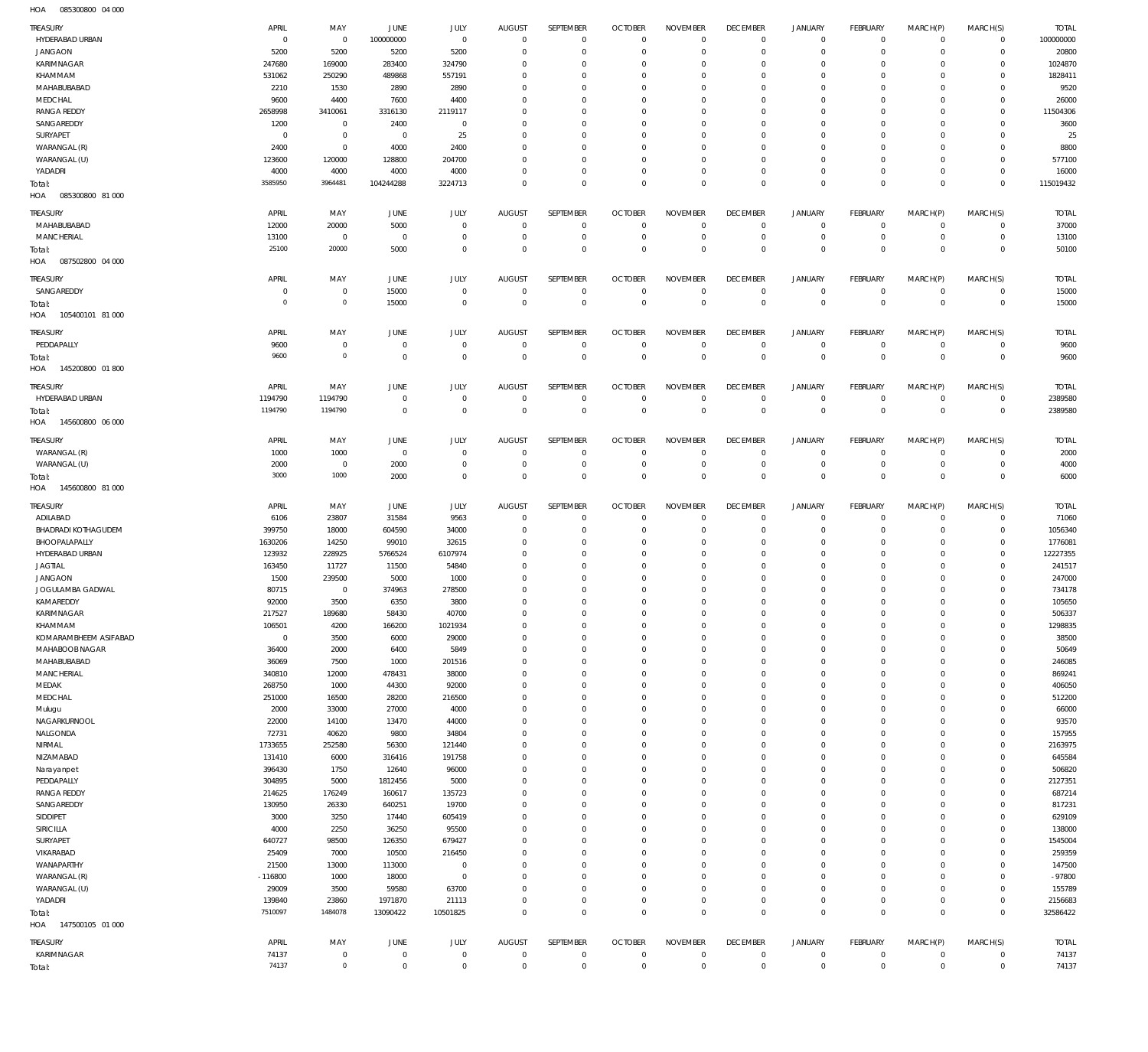| TREASURY                                    | APRIL                  | MAY                      | JUNE                     | JULY                  | <b>AUGUST</b>                    | SEPTEMBER                        | <b>OCTOBER</b>               | <b>NOVEMBER</b>      | <b>DECEMBER</b>                  | <b>JANUARY</b>             | FEBRUARY                    | MARCH(P)                     | MARCH(S)                   | <b>TOTAL</b>      |
|---------------------------------------------|------------------------|--------------------------|--------------------------|-----------------------|----------------------------------|----------------------------------|------------------------------|----------------------|----------------------------------|----------------------------|-----------------------------|------------------------------|----------------------------|-------------------|
| ADILABAD                                    | 125593                 | 135945                   | 470886                   | 360628                | $\mathbf 0$                      | $\mathbf 0$                      | $\overline{0}$               | $\Omega$             | $\overline{0}$                   | $\mathbf 0$                | $\mathsf{O}$                | $\circ$                      | $\mathbf 0$                | 1093052           |
| <b>BHADRADI KOTHAGUDEM</b><br>BHOOPALAPALLY | $\overline{0}$<br>7200 | 56770<br>$\overline{0}$  | 33440<br>$\overline{0}$  | 40350<br>28000        | $\mathbf 0$<br>$\overline{0}$    | $\mathbf 0$<br>$^{\circ}$        | $\mathbf{0}$<br>$\mathbf{0}$ | $\Omega$<br>$\Omega$ | $\mathbf 0$<br>$\mathbf 0$       | $\mathbf 0$<br>$\mathbf 0$ | $\mathbf 0$<br>$\mathsf{O}$ | $\overline{0}$<br>$^{\circ}$ | $\mathbf 0$<br>$\mathbf 0$ | 130560<br>35200   |
| HYDERABAD URBAN                             | 460667                 | 558860                   | 640508                   | 1212697               | $\overline{0}$                   | $\Omega$                         | $\mathbf{0}$                 | $\Omega$             | $\mathbf 0$                      | $\mathbf 0$                | $\mathbf 0$                 | $^{\circ}$                   | $\mathbf 0$                | 2872732           |
| <b>JAGTIAL</b>                              | 21927                  | $\overline{0}$           | 5500                     | 40985                 | $\Omega$                         | $^{\circ}$                       | $\mathbf{0}$                 | $\Omega$             | $\mathbf 0$                      | $\mathbf 0$                | $\mathsf{O}$                | $^{\circ}$                   | $\mathbf 0$                | 68412             |
| <b>JANGAON</b>                              | 37550                  | 21000                    | 20700                    | 58000                 | $\Omega$                         | $\Omega$                         | $\mathbf{0}$                 | $\Omega$             | $\mathbf 0$                      | $\Omega$                   | $\mathbf 0$                 | $\mathbf 0$                  | $\mathbf 0$                | 137250            |
| JOGULAMBA GADWAL                            | 76622                  | $\overline{0}$           | 42975                    | 49880                 | $\overline{0}$                   | $\mathbf 0$                      | $\mathbf{0}$                 | $\Omega$             | $\mathbf 0$                      | $\mathbf 0$                | $\mathsf{O}$                | $^{\circ}$                   | $\mathbf 0$                | 169477            |
| KAMAREDDY                                   | $\overline{0}$         | 42650                    | 20605                    | 94485                 | $\overline{0}$                   | $\Omega$                         | $\Omega$                     | $\Omega$             | $\overline{0}$                   | $\Omega$                   | $\mathbf 0$                 | $\mathbf 0$                  | $\mathbf 0$                | 157740            |
| KARIMNAGAR                                  | 814529                 | 371349                   | 873337                   | 779078                | $\overline{0}$                   | $^{\circ}$                       | $\mathbf 0$                  | $\Omega$             | $\mathbf 0$                      | $\mathbf 0$                | $\mathsf{O}$                | $^{\circ}$                   | $\mathbf 0$                | 2838293           |
| KHAMMAM<br>KOMARAMBHEEM ASIFABAD            | 319427<br>$\mathbf 0$  | 358683                   | 456252                   | 668179                | $\Omega$<br>$\mathbf 0$          | $\Omega$<br>$^{\circ}$           | $\mathbf 0$<br>$\mathbf 0$   | $\Omega$<br>$\Omega$ | $\mathbf 0$<br>$\mathbf 0$       | $\Omega$<br>$\mathbf 0$    | $\mathbf 0$<br>$\mathsf{O}$ | $\mathbf 0$<br>$^{\circ}$    | $\mathbf 0$<br>$\mathbf 0$ | 1802541<br>17850  |
| MAHABOOB NAGAR                              | 138732                 | 15850<br>437220          | $\overline{0}$<br>192448 | 2000<br>1153402       | $\overline{0}$                   | $\Omega$                         | $\Omega$                     | $\Omega$             | $\overline{0}$                   | $\Omega$                   | $\mathbf 0$                 | $\mathbf 0$                  | $\mathbf 0$                | 1921802           |
| MAHABUBABAD                                 | 22950                  | 13300                    | 35150                    | 41850                 | $\overline{0}$                   | $^{\circ}$                       | $\mathbf 0$                  | $\Omega$             | $\mathbf 0$                      | $\mathbf 0$                | $\mathsf{O}$                | $^{\circ}$                   | $\mathbf 0$                | 113250            |
| MANCHERIAL                                  | $\overline{0}$         | 79913                    | 33375                    | 50653                 | $\Omega$                         | $\Omega$                         | $\Omega$                     | $\Omega$             | $\mathbf 0$                      | $\Omega$                   | $\mathbf 0$                 | $^{\circ}$                   | $\mathbf 0$                | 163941            |
| MEDAK                                       | 27000                  | 77498                    | 23700                    | 63215                 | $\mathbf 0$                      | $^{\circ}$                       | $\mathbf{0}$                 | $\Omega$             | $\mathbf 0$                      | $\mathbf 0$                | $\mathbf 0$                 | $^{\circ}$                   | $\mathbf 0$                | 191413            |
| MEDCHAL                                     | 996593                 | 541477                   | 1915267                  | 2348071               | $\Omega$                         | $\Omega$                         | $\Omega$                     | $\Omega$             | $\overline{0}$                   | $\Omega$                   | $\mathbf 0$                 | $\mathbf 0$                  | $\mathbf 0$                | 5801408           |
| Mulugu                                      | 27700                  | $\overline{0}$           | $\overline{0}$           | 20000                 | $\mathbf 0$                      | $^{\circ}$                       | $\mathbf{0}$                 | $\Omega$             | $\mathbf 0$                      | $\mathbf 0$                | $\mathbf 0$                 | $^{\circ}$                   | $\mathbf 0$                | 47700             |
| NAGARKURNOOL<br>NALGONDA                    | 54200                  | 19250                    | 45800                    | $\bf 0$               | $\Omega$<br>$\overline{0}$       | $\Omega$<br>$\Omega$             | $\mathbf{0}$<br>$\mathbf{0}$ | $\Omega$<br>$\Omega$ | $\mathbf 0$<br>$\mathbf 0$       | $\Omega$<br>$\mathbf 0$    | $\mathbf 0$<br>$\mathbf 0$  | $^{\circ}$<br>$^{\circ}$     | $\mathbf 0$<br>$\mathbf 0$ | 119250<br>4603602 |
| NIZAMABAD                                   | 414156<br>391934       | 1404339<br>97570         | 1598764<br>600582        | 1186343<br>898836     | $\Omega$                         | $\Omega$                         | $\Omega$                     | $\Omega$             | $\mathbf 0$                      | $\Omega$                   | $\mathbf 0$                 | $^{\circ}$                   | $\mathbf 0$                | 1988922           |
| Narayanpet                                  | 101719                 | $\overline{0}$           | $\overline{0}$           | 45970                 | $\overline{0}$                   | $\Omega$                         | $\mathbf{0}$                 | $\Omega$             | $\mathbf 0$                      | $\mathbf 0$                | $\mathbf 0$                 | $^{\circ}$                   | $\mathbf 0$                | 147689            |
| PEDDAPALLY                                  | $\overline{0}$         | 30205                    | 38655                    | 155261                | $\Omega$                         | $\Omega$                         | $\mathbf{0}$                 | $\Omega$             | $\mathbf 0$                      | $\mathbf 0$                | $\mathbf 0$                 | $^{\circ}$                   | $\mathbf 0$                | 224121            |
| <b>RANGA REDDY</b>                          | 590637                 | 946648                   | 1203045                  | 1808890               | $\overline{0}$                   | $\Omega$                         | $\mathbf{0}$                 | $\Omega$             | $\mathbf 0$                      | $\Omega$                   | $\mathbf 0$                 | $^{\circ}$                   | $\mathbf 0$                | 4549220           |
| SANGAREDDY                                  | 904176                 | 1240887                  | 1472026                  | 1431032               | $\overline{0}$                   | $\Omega$                         | $\Omega$                     | $\Omega$             | $\mathbf 0$                      | $\mathbf 0$                | $\mathbf 0$                 | $^{\circ}$                   | $\mathbf 0$                | 5048121           |
| SIDDIPET                                    | 14800                  | 37615                    | 157509                   | 99602                 | $\overline{0}$                   | $\Omega$                         | $\mathbf{0}$                 | $\Omega$             | $\mathbf 0$                      | $^{\circ}$                 | $\mathbf 0$                 | $^{\circ}$                   | $\Omega$                   | 309526            |
| SURYAPET                                    | $\overline{0}$         | 43725                    | 61675                    | 136100                | $\overline{0}$                   | $\Omega$                         | $\mathbf{0}$                 | $\Omega$             | $\mathbf 0$                      | $\mathbf 0$                | $\mathbf 0$                 | $^{\circ}$                   | $\mathbf 0$                | 241500            |
| VIKARABAD<br>WANAPARTHY                     | 136766                 | 25024                    | 107818                   | 303589                | $\overline{0}$<br>$\overline{0}$ | $\Omega$<br>$\Omega$             | $\mathbf{0}$<br>$\Omega$     | $\Omega$<br>$\Omega$ | $\mathbf 0$<br>$\mathbf 0$       | $^{\circ}$<br>$\Omega$     | $\mathbf 0$<br>$\mathbf 0$  | $^{\circ}$<br>$^{\circ}$     | $\mathbf 0$<br>$\mathbf 0$ | 573197<br>166585  |
| WARANGAL (R)                                | 31050<br>114423        | 5110<br>301041           | 14200<br>370039          | 116225<br>287163      | $\overline{0}$                   | $^{\circ}$                       | $\mathbf{0}$                 | $\Omega$             | $\mathbf 0$                      | $\mathbf 0$                | $\mathsf{O}$                | $^{\circ}$                   | $\mathbf 0$                | 1072666           |
| WARANGAL (U)                                | $\overline{0}$         | 358084                   | 644742                   | 633058                | $\overline{0}$                   | $\Omega$                         | $\mathbf 0$                  | $\Omega$             | $\mathbf 0$                      | $\mathbf 0$                | $\mathbf 0$                 | $\mathbf 0$                  | $\mathbf 0$                | 1635884           |
| YADADRI                                     | 27699                  | 25450                    | 29650                    | 11150                 | $\mathbf 0$                      | $^{\circ}$                       | $\mathbf{0}$                 | $\Omega$             | $\mathbf 0$                      | $\mathbf 0$                | $\mathsf{O}$                | $^{\circ}$                   | $\mathbf 0$                | 93949             |
| Total:                                      | 5858050                | 7245463                  | 11108648                 | 14124692              | $\mathbf{0}$                     | $\mathbf 0$                      | $\overline{0}$               | $\Omega$             | $\mathbf 0$                      | $\mathbf 0$                | $\mathsf 0$                 | $\mathbf 0$                  | $\mathbf 0$                | 38336853          |
| HOA<br>147500106 02 800                     |                        |                          |                          |                       |                                  |                                  |                              |                      |                                  |                            |                             |                              |                            |                   |
| TREASURY                                    | APRIL                  | MAY                      | JUNE                     | JULY                  | AUGUST                           | SEPTEMBER                        | <b>OCTOBER</b>               | <b>NOVEMBER</b>      | <b>DECEMBER</b>                  | <b>JANUARY</b>             | FEBRUARY                    | MARCH(P)                     | MARCH(S)                   | <b>TOTAL</b>      |
| ADILABAD                                    | 70000                  | 10000                    | 153000                   | 95000                 | $\mathbf 0$                      | $\overline{0}$                   | $\Omega$                     | $\Omega$             | $\mathbf 0$                      | $\mathbf 0$                | 0                           | $\overline{0}$               | $\mathbf 0$                | 328000            |
| <b>BHADRADI KOTHAGUDEM</b>                  | $\overline{0}$         | 50000                    | 126000                   | 50000                 | $\mathbf 0$                      | $\mathbf 0$                      | $\mathbf{0}$                 | $\Omega$             | $\mathbf 0$                      | $\mathbf 0$                | $\mathbf 0$                 | $\mathbf 0$                  | $\mathbf 0$                | 226000            |
| BHOOPALAPALLY                               | 6000                   | $\mathbf 0$              | 31000                    | 17000                 | $\Omega$                         | $^{\circ}$                       | $\mathbf{0}$                 | $\Omega$             | $\mathbf 0$                      | $\mathbf 0$                | $\mathbf 0$                 | $^{\circ}$                   | $\mathbf 0$                | 54000             |
| HYDERABAD URBAN                             | 282000                 | 1072000                  | 1354500                  | 1119000               | $\overline{0}$                   | $^{\circ}$                       | $\Omega$                     | $\Omega$             | $\mathbf 0$                      | $\Omega$                   | $\mathbf 0$                 | $\Omega$                     | $\Omega$                   | 3827500           |
| <b>JAGTIAL</b><br><b>JANGAON</b>            | 15000<br>15000         | $\overline{0}$<br>104500 | 31000<br>24000           | 20000<br>46000        | $\overline{0}$<br>$\overline{0}$ | $\Omega$<br>$\Omega$             | $\mathbf{0}$<br>$\Omega$     | $\Omega$<br>$\Omega$ | $\mathbf 0$<br>$\overline{0}$    | 0<br>$\Omega$              | $\mathbf 0$<br>$\mathbf 0$  | $^{\circ}$<br>$\Omega$       | $\mathbf 0$<br>$\Omega$    | 66000<br>189500   |
| JOGULAMBA GADWAL                            | $\overline{0}$         | 23000                    | 24000                    | 28000                 | $\overline{0}$                   | $\Omega$                         | $\mathbf{0}$                 | $\Omega$             | $\Omega$                         | $\Omega$                   | $\mathbf 0$                 | $^{\circ}$                   | $\Omega$                   | 75000             |
| KAMAREDDY                                   | $\mathbf 0$            | 42500                    | 67500                    | 5000                  | $\overline{0}$                   | $\Omega$                         | $\Omega$                     | $\Omega$             | $\overline{0}$                   | $\Omega$                   | $\mathbf 0$                 | $\Omega$                     | $\Omega$                   | 115000            |
| KARIMNAGAR                                  | $\mathbf 0$            | 27000                    | 108500                   | 30000                 | $\overline{0}$                   | $\Omega$                         | $\mathbf 0$                  | $\Omega$             | $\mathbf 0$                      | $\mathbf 0$                | $\mathbf 0$                 | $^{\circ}$                   | $\mathbf 0$                | 165500            |
| KHAMMAM                                     | 5000                   | 220000                   | 142000                   | 283000                | $\overline{0}$                   | $\Omega$                         | $\Omega$                     | $\Omega$             | $\overline{0}$                   | $\Omega$                   | $\mathbf 0$                 | $\Omega$                     | $\mathbf 0$                | 650000            |
| MAHABOOB NAGAR                              | 65000                  | 84000                    | 46000                    | 181000                | $\overline{0}$                   | $\Omega$                         | $\mathbf 0$                  | $\Omega$             | $\overline{0}$                   | $\Omega$                   | $\mathbf 0$                 | $^{\circ}$                   | $\mathbf 0$                | 376000            |
| MAHABUBABAD                                 | 53500                  | 51000                    | 22000                    | $\Omega$              | $\overline{0}$                   | $\Omega$                         | $\Omega$                     | $\Omega$<br>$\Omega$ | $\Omega$                         | $\Omega$                   | $\mathbf 0$                 | $\Omega$                     | $\Omega$                   | 126500            |
| MANCHERIAL<br>MEDAK                         | 6000<br>22000          | 5000<br>45000            | 56000<br>34000           | $\mathbf{0}$<br>52000 | $\overline{0}$<br>$\,0\,$        | $\overline{0}$<br>$\overline{0}$ | $\overline{0}$<br>$\,0\,$    | $\Omega$             | $\overline{0}$<br>$\overline{0}$ | $\circ$<br>$\circ$         | $\circ$<br>$\Omega$         | $\Omega$<br>$\Omega$         | $\Omega$<br>0              | 67000<br>153000   |
| MEDCHAL                                     | 337000                 | 202000                   | 962000                   | 771000                | $\mathbf 0$                      | $\mathbf 0$                      | $\mathbf{0}$                 | $\Omega$             | $\Omega$                         | $\mathbf 0$                | $\mathbf 0$                 | $\mathbf 0$                  | $\mathbf 0$                | 2272000           |
| Mulugu                                      | 10000                  | 27500                    | $\overline{0}$           | 14500                 | $\overline{0}$                   | $\mathbf 0$                      | $\mathbf{0}$                 | $\Omega$             | $\mathbf 0$                      | $\circ$                    | $\mathbf 0$                 | $\mathbf 0$                  | $\mathbf 0$                | 52000             |
| NAGARKURNOOL                                | 20000                  | 10000                    | 27000                    | $\overline{0}$        | $\overline{0}$                   | $\Omega$                         | $\mathbf{0}$                 | $\Omega$             | $\overline{0}$                   | $\Omega$                   | $\mathbf 0$                 | $^{\circ}$                   | $\mathbf 0$                | 57000             |
| NALGONDA                                    | 165000                 | 510000                   | 537000                   | 285000                | $\overline{0}$                   | $\Omega$                         | $\mathbf{0}$                 | $\Omega$             | $\mathbf 0$                      | $\circ$                    | $\mathbf 0$                 | $^{\circ}$                   | $\mathbf 0$                | 1497000           |
| NIRMAL                                      | $\mathbf 0$            | $\overline{0}$           | 20000                    | $\overline{0}$        | $\Omega$                         | $\Omega$                         | $^{\circ}$                   | $\Omega$             | $\overline{0}$                   | $\Omega$                   | $\mathbf 0$                 | $^{\circ}$                   | $\Omega$                   | 20000             |
| NIZAMABAD                                   | 47500                  | 62500                    | 436000                   | 220164                | $\Omega$                         | $\Omega$                         | $^{\circ}$                   | $\Omega$             | $\mathbf 0$                      | $\mathbf 0$                | $\mathbf 0$                 | $^{\circ}$                   | $\Omega$                   | 766164            |
| Narayanpet<br>PEDDAPALLY                    | 15000<br>25000         | $\overline{0}$<br>62000  | 11000<br>104500          | 25000<br>39000        | $\Omega$<br>$\overline{0}$       | $\Omega$<br>$\Omega$             | $\Omega$<br>$\mathbf{0}$     | $\Omega$<br>$\Omega$ | $\Omega$<br>$\mathbf 0$          | $\Omega$<br>$\mathbf 0$    | $\mathbf 0$<br>$\mathbf 0$  | $^{\circ}$<br>$^{\circ}$     | $\Omega$<br>$\mathbf 0$    | 51000<br>230500   |
| <b>RANGA REDDY</b>                          | 403000                 | 668000                   | 672600                   | 404000                | $\Omega$                         | $\Omega$                         | $\Omega$                     | $\Omega$             | $\Omega$                         | $\Omega$                   | $\mathbf 0$                 | $^{\circ}$                   | $\Omega$                   | 2147600           |
| SANGAREDDY                                  | 47000                  | 65000                    | 277000                   | 2000                  | $\overline{0}$                   | $\Omega$                         | $\mathbf{0}$                 | $\Omega$             | $\mathbf 0$                      | $\mathbf 0$                | $\mathbf 0$                 | $^{\circ}$                   | $\mathbf 0$                | 391000            |
| SIDDIPET                                    | 26000                  | 13500                    | 52500                    | 36000                 | $\Omega$                         | $\Omega$                         | $\Omega$                     | $\Omega$             | $\Omega$                         | $\Omega$                   | $\mathbf 0$                 | $^{\circ}$                   | $\Omega$                   | 128000            |
| SIRICILLA                                   | $\overline{0}$         | $\overline{0}$           | 15000                    | 23000                 | $\overline{0}$                   | $^{\circ}$                       | $\mathbf 0$                  | $\Omega$             | $\mathbf 0$                      | $\mathbf 0$                | $\mathbf 0$                 | $^{\circ}$                   | $\mathbf 0$                | 38000             |
| SURYAPET                                    | 31000                  | 90000                    | 134000                   | 206000                | $\Omega$                         | $\Omega$                         | $^{\circ}$                   | $\Omega$             | $\mathbf 0$                      | 0                          | $\mathbf 0$                 | $^{\circ}$                   | $\Omega$                   | 461000            |
| VIKARABAD                                   | 1000                   | 27000                    | 43000                    | 2000                  | $\overline{0}$                   | $\Omega$                         | $\Omega$                     | $\Omega$             | $\mathbf 0$                      | $\mathbf 0$                | $\mathbf 0$                 | $^{\circ}$                   | $\mathbf 0$                | 73000             |
| WANAPARTHY<br>WARANGAL (R)                  | 49500<br>16000         | 38500<br>84000           | 22000<br>119000          | 58000<br>53000        | $\Omega$<br>$\overline{0}$       | $\Omega$<br>$^{\circ}$           | $^{\circ}$<br>$\Omega$       | $\Omega$<br>$\Omega$ | $\mathbf 0$<br>$\mathbf 0$       | 0<br>$\Omega$              | $\mathbf 0$<br>$\mathbf 0$  | $^{\circ}$<br>$^{\circ}$     | $\mathbf 0$<br>$\mathbf 0$ | 168000<br>272000  |
| WARANGAL (U)                                | $\overline{0}$         | 10000                    | 212500                   | $\mathbf 0$           | $\Omega$                         | $\mathbf 0$                      | $^{\circ}$                   | $\Omega$             | $\mathbf 0$                      | $\circ$                    | $\mathbf 0$                 | $^{\circ}$                   | $\mathbf 0$                | 222500            |
| YADADRI                                     | $\mathbf 0$            | 7000                     | 10500                    | $\mathbf 0$           | $\overline{0}$                   | $^{\circ}$                       | $\mathbf 0$                  | $\Omega$             | $\mathbf 0$                      | $\circ$                    | $\mathbf 0$                 | $\mathbf 0$                  | $\mathbf 0$                | 17500             |
| Total:                                      | 1732500                | 3611000                  | 5875100                  | 4064664               | $\mathbf 0$                      | $\mathbf 0$                      | $\overline{0}$               | $\Omega$             | $\mathbf 0$                      | $\mathbf 0$                | $\mathbf 0$                 | $\mathbf 0$                  | $\mathbf 0$                | 15283264          |
| HOA<br>147500107 01 000                     |                        |                          |                          |                       |                                  |                                  |                              |                      |                                  |                            |                             |                              |                            |                   |
| <b>TREASURY</b>                             | APRIL                  | MAY                      | JUNE                     | JULY                  | <b>AUGUST</b>                    | SEPTEMBER                        | <b>OCTOBER</b>               | <b>NOVEMBER</b>      | <b>DECEMBER</b>                  | <b>JANUARY</b>             | FEBRUARY                    | MARCH(P)                     | MARCH(S)                   | <b>TOTAL</b>      |
| KARIMNAGAR                                  | 0                      | $\mathbf 0$              | $\overline{0}$           | 50                    | $\mathbf 0$                      | $\overline{0}$                   | $\mathbf 0$                  | $\overline{0}$       | $\mathbf 0$                      | $\mathbf 0$                | $\mathsf{O}$                | $\circ$                      | $\mathbf 0$                | 50                |
| Total:                                      | $\overline{0}$         | $\mathbf 0$              | $\mathbf 0$              | 50                    | $\mathbf 0$                      | $\mathbf 0$                      | $\mathbf 0$                  | $\mathbf 0$          | $\mathbf 0$                      | $\mathbf 0$                | $\mathsf 0$                 | $\overline{0}$               | $\mathsf{O}\xspace$        | 50                |
| HOA<br>147500200 01 000                     |                        |                          |                          |                       |                                  |                                  |                              |                      |                                  |                            |                             |                              |                            |                   |
| <b>TREASURY</b>                             | APRIL                  | MAY                      | JUNE                     | JULY                  | AUGUST                           | SEPTEMBER                        | <b>OCTOBER</b>               | <b>NOVEMBER</b>      | <b>DECEMBER</b>                  | <b>JANUARY</b>             | FEBRUARY                    | MARCH(P)                     | MARCH(S)                   | <b>TOTAL</b>      |
| HYDERABAD URBAN                             | 7400                   | 1139500                  | 168400                   | 419000                | $\mathbf 0$                      | $\mathbf 0$                      | $\Omega$                     | $\Omega$             | $\mathbf 0$                      | $\mathbf 0$                | 0                           | $\mathbf 0$                  | $\mathbf 0$                | 1734300           |
| KARIMNAGAR                                  | $\overline{0}$         | $\mathbf 0$              | 100                      | $\mathbf 0$           | $\mathbf 0$                      | $\mathbf 0$                      | $\mathbf 0$                  | $\Omega$             | $\mathbf 0$                      | $\circ$                    | $\mathsf{O}$                | $\mathbf 0$                  | $\mathbf 0$                | 100               |
| MEDCHAL                                     | 1000                   | $\mathbf 0$              | $\overline{0}$           | $\mathbf 0$           | $^{\circ}$                       | $^{\circ}$                       | $^{\circ}$                   | $\Omega$             | $\mathbf 0$                      | $\circ$                    | $\mathbf 0$                 | $^{\circ}$                   | $\mathbf 0$                | 1000              |
| NAGARKURNOOL                                | $\mathbf 0$            | $\mathbf 0$              | $\overline{0}$           | 500                   | $\overline{0}$                   | $\mathbf 0$                      | $^{\circ}$                   | $\Omega$             | $\overline{0}$                   | 0                          | 0                           | 0                            | $\mathbf 0$                | 500               |
| Total:                                      | 8400                   | 1139500                  | 168500                   | 419500                | $\mathbf 0$                      | $\mathbf 0$                      | $\mathbf 0$                  | $\Omega$             | $\overline{0}$                   | $\overline{0}$             | $\mathbf 0$                 | $\Omega$                     | $\mathbf 0$                | 1735900           |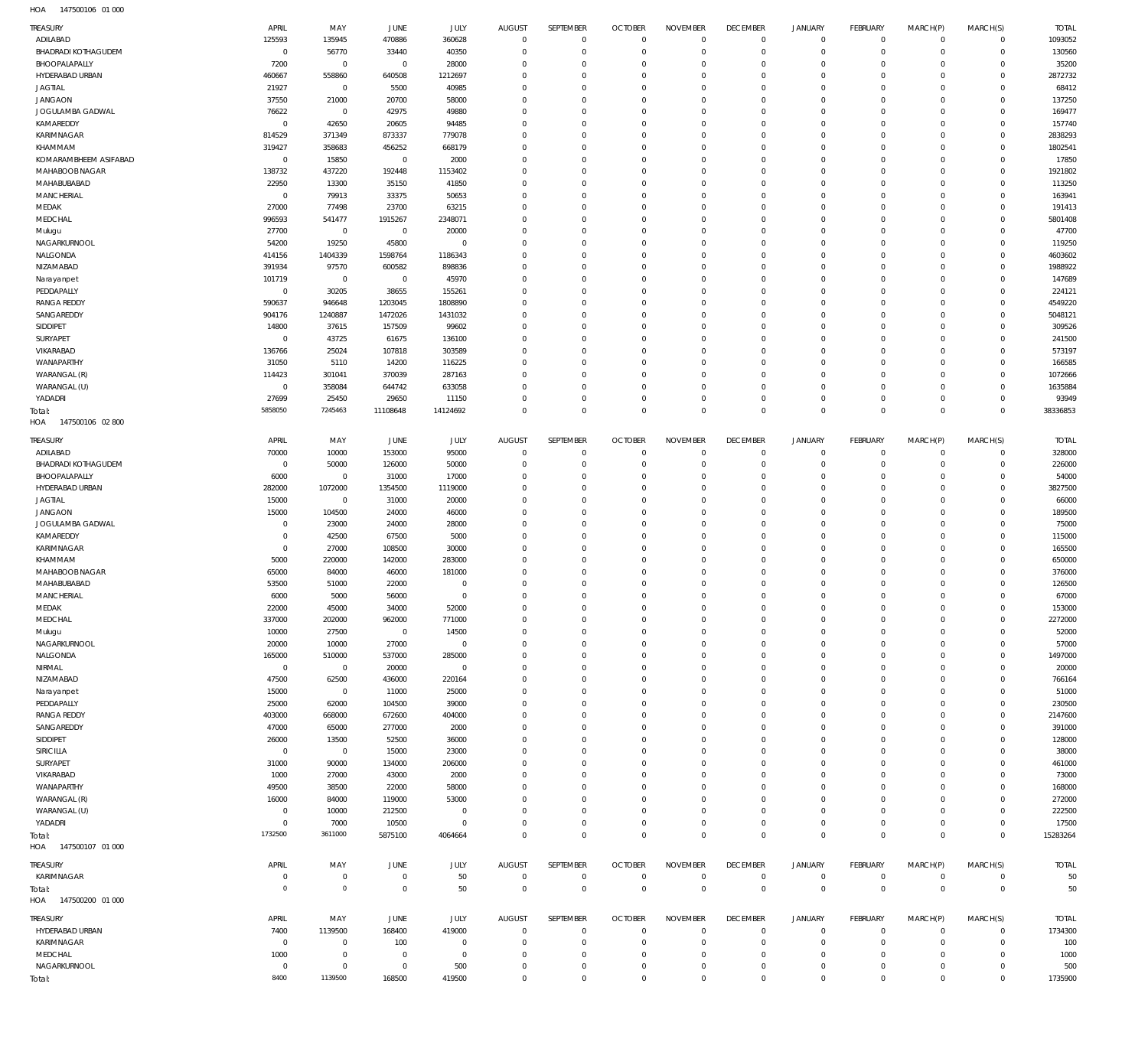147500200 03 000 HOA

| TREASURY                                      | APRIL                  | MAY                              | JUNE                          | JULY                       | <b>AUGUST</b>                 | SEPTEMBER                       | <b>OCTOBER</b>                   | <b>NOVEMBER</b>                | <b>DECEMBER</b>                | <b>JANUARY</b>                | FEBRUARY                       | MARCH(P)                   | MARCH(S)                      | <b>TOTAL</b>           |
|-----------------------------------------------|------------------------|----------------------------------|-------------------------------|----------------------------|-------------------------------|---------------------------------|----------------------------------|--------------------------------|--------------------------------|-------------------------------|--------------------------------|----------------------------|-------------------------------|------------------------|
| HYDERABAD URBAN                               | 135600<br>135600       | 56000<br>56000                   | $^{\circ}$<br>$^{\circ}$      | $\mathbf 0$<br>$\mathbf 0$ | $^{\circ}$<br>$\Omega$        | $\mathbf 0$<br>$\mathbf 0$      | $\overline{0}$<br>$^{\circ}$     | $^{\circ}$<br>$\mathbf 0$      | $^{\circ}$<br>$\mathbf 0$      | $\mathbf 0$<br>$\mathbf 0$    | $\mathbf 0$<br>$\mathbf 0$     | $\mathbf 0$<br>$\mathbf 0$ | $\mathbf 0$<br>$\overline{0}$ | 191600<br>191600       |
| Total:<br>147500200 04 000<br>HOA             |                        |                                  |                               |                            |                               |                                 |                                  |                                |                                |                               |                                |                            |                               |                        |
| <b>TREASURY</b>                               | APRIL                  | MAY                              | JUNE                          | JULY                       | AUGUST                        | SEPTEMBER                       | <b>OCTOBER</b>                   | <b>NOVEMBER</b>                | <b>DECEMBER</b>                | <b>JANUARY</b>                | <b>FEBRUARY</b>                | MARCH(P)                   | MARCH(S)                      | <b>TOTAL</b>           |
| ADILABAD<br><b>BHADRADI KOTHAGUDEM</b>        | $\Omega$<br>1350       | $\overline{0}$<br>$\overline{0}$ | 1000<br>$^{\circ}$            | 750<br>$\mathbf 0$         | $\overline{0}$<br>$\mathbf 0$ | $^{\circ}$<br>$\mathbf{0}$      | 0<br>0                           | $^{\circ}$<br>$^{\circ}$       | $^{\circ}$<br>$^{\circ}$       | $^{\circ}$<br>$\mathbf 0$     | $^{\circ}$<br>$^{\circ}$       | $\mathbf 0$<br>$\mathbf 0$ | $\mathbf 0$<br>$\mathbf{0}$   | 1750<br>1350           |
| HYDERABAD URBAN                               | 5500                   | 2250                             | 10500                         | 5750                       | 0                             | $\mathbf{0}$                    | - 0                              | $^{\circ}$                     | 0                              | $\mathbf 0$                   | $\mathbf 0$                    | $\Omega$                   | $\mathbf 0$                   | 24000                  |
| <b>JAGTIAL</b>                                | $\Omega$               | $\overline{0}$                   | 200000                        | $^{\circ}$                 | $\Omega$                      | $\mathbf 0$                     | 0                                | $^{\circ}$                     | $^{\circ}$                     | $\mathbf 0$                   | $\mathbf 0$                    | $\Omega$                   | $\mathbf 0$                   | 200000                 |
| <b>JANGAON</b><br>JOGULAMBA GADWAL            | 6000<br>250            | $\overline{0}$<br>$\overline{0}$ | 750<br>0                      | 150<br>$^{\circ}$          | 0<br>$\Omega$                 | $\mathbf{0}$<br>$\mathbf 0$     | - 0<br>0                         | $^{\circ}$<br>$^{\circ}$       | $^{\circ}$<br>$^{\circ}$       | $\mathbf 0$<br>$\mathbf 0$    | $\mathbf 0$<br>$\mathbf 0$     | $\Omega$<br>$\Omega$       | $\mathbf 0$<br>$\mathbf 0$    | 6900<br>250            |
| KAMAREDDY                                     | 100                    | 1000                             | $^{\circ}$                    | 3000                       | 0                             | $\mathbf{0}$                    | - 0                              | $\mathbf 0$                    | 0                              | $\mathbf 0$                   | $\mathbf 0$                    | $\Omega$                   | $\mathbf 0$                   | 4100                   |
| KARIMNAGAR                                    | $^{\circ}$             | $\overline{0}$                   | 650                           | $^{\circ}$                 | $\Omega$                      | $\mathbf 0$                     | 0                                | $\mathbf 0$                    | $^{\circ}$                     | $\mathbf 0$                   | $\mathbf 0$                    | $\Omega$                   | $\mathbf 0$                   | 650                    |
| KHAMMAM<br><b>MANCHERIAL</b>                  | 100<br>900             | $\overline{0}$<br>$\overline{0}$ | $^{\circ}$<br>300             | $\mathbf 0$<br>350         | $\Omega$<br>$\Omega$          | $\mathbf{0}$<br>$^{\circ}$      | - 0<br>0                         | $\mathbf 0$<br>$\mathbf 0$     | $^{\circ}$<br>$^{\circ}$       | $\mathbf 0$<br>$\mathbf 0$    | $\mathbf 0$<br>$\mathbf 0$     | $\Omega$<br>0              | $\mathbf 0$<br>$\mathbf 0$    | 100<br>1550            |
| MEDAK                                         | 2250                   | 1500                             | 0                             | $\mathbf 0$                | $\Omega$                      | $^{\circ}$                      | 0                                | $\mathbf 0$                    | $^{\circ}$                     | $\mathbf 0$                   | $\mathbf 0$                    | $\Omega$                   | $\mathbf 0$                   | 3750                   |
| MEDCHAL                                       | 3000                   | 7000                             | 6750                          | 9000                       | $\Omega$                      | $\mathbf{0}$                    | - 0                              | $\mathbf 0$                    | 0                              | $\mathbf 0$                   | $\mathbf 0$                    | 0                          | $\mathbf 0$                   | 25750                  |
| NAGARKURNOOL<br>NALGONDA                      | 2000<br>150            | $\overline{0}$<br>500            | $^{\circ}$<br>1350            | 50<br>300                  | $\Omega$<br>$\Omega$          | $^{\circ}$<br>$\mathbf{0}$      | 0<br>- 0                         | $\mathbf 0$<br>$\mathbf 0$     | $^{\circ}$<br>$^{\circ}$       | $\mathbf 0$<br>$\mathbf 0$    | $\mathbf 0$<br>$\mathbf 0$     | $\Omega$<br>$\mathbf 0$    | $\circ$<br>$\mathbf 0$        | 2050<br>2300           |
| NIZAMABAD                                     | 5450                   | 2250                             | 2750                          | 2850                       | $\Omega$                      | $^{\circ}$                      | 0                                | $\mathbf 0$                    | $^{\circ}$                     | $^{\circ}$                    | $\mathbf 0$                    | $\Omega$                   | $\circ$                       | 13300                  |
| PEDDAPALLY                                    | $^{\circ}$             | $\overline{0}$                   | $^{\circ}$                    | 100                        | $\Omega$                      | $\mathbf{0}$                    | - 0                              | $\mathbf 0$                    | $^{\circ}$                     | $\mathbf 0$                   | $\mathbf 0$                    | 0                          | $\circ$                       | 100                    |
| <b>RANGA REDDY</b><br>SANGAREDDY              | 250<br>5000            | 750<br>$\overline{0}$            | 1070<br>$^{\circ}$            | 1100<br>4250               | $\Omega$<br>$\Omega$          | $^{\circ}$<br>$\mathbf{0}$      | 0<br>- 0                         | $\mathbf 0$<br>$\mathbf 0$     | $^{\circ}$<br>$^{\circ}$       | $\mathbf 0$<br>$\mathbf 0$    | $\mathbf 0$<br>$\mathbf 0$     | $\Omega$<br>$\Omega$       | $\circ$<br>$\mathbf 0$        | 3170<br>9250           |
| SIDDIPET                                      | 16850                  | 100                              | 600                           | 950                        | 0                             | $^{\circ}$                      | 0                                | $\mathbf 0$                    | 0                              | $\mathbf 0$                   | $\mathbf 0$                    | $\Omega$                   | $\circ$                       | 18500                  |
| SURYAPET                                      | $\overline{0}$         | $\overline{0}$                   | 250                           | 250                        | $\Omega$                      | $\mathbf 0$                     | - 0                              | $\mathbf 0$                    | $^{\circ}$                     | $\mathbf 0$                   | $\mathbf 0$                    | $\Omega$                   | $\circ$                       | 500                    |
| VIKARABAD<br>WANAPARTHY                       | 900<br>$\Omega$        | 400<br>$\overline{0}$            | 0<br>$^{\circ}$               | $^{\circ}$<br>100          | $\Omega$<br>$\Omega$          | $\mathbf{0}$<br>$\mathbf 0$     | 0<br>0                           | $\mathbf 0$<br>$\mathbf 0$     | 0<br>$^{\circ}$                | $\mathbf 0$<br>$\mathbf 0$    | $\mathbf 0$<br>$\mathbf 0$     | $\Omega$<br>$\Omega$       | $\circ$<br>$\circ$            | 1300<br>100            |
| WARANGAL (U)                                  | 900                    | 1000                             | 1400                          | 2200                       | 0                             | $\mathbf{0}$                    | - 0                              | $\mathbf 0$                    | $^{\circ}$                     | $\mathbf 0$                   | $\mathbf 0$                    | $\mathbf 0$                | $\mathbf 0$                   | 5500                   |
| YADADRI                                       | 300                    | $\overline{0}$                   | 0                             | $^{\circ}$                 | $\Omega$                      | $^{\circ}$                      | - 0                              | $\mathbf 0$                    | $^{\circ}$                     | $\mathbf 0$                   | $\mathbf 0$                    | $\mathbf 0$                | $\mathbf 0$                   | 300                    |
| Total:<br>147500200 05 000<br>HOA             | 51250                  | 16750                            | 227370                        | 31150                      | $\Omega$                      | $\mathbf 0$                     | $\overline{0}$                   | $\mathbf 0$                    | $\mathbf 0$                    | $\mathbf 0$                   | $\mathbf 0$                    | $\mathbf 0$                | $\overline{0}$                | 326520                 |
| TREASURY                                      | APRIL                  | MAY                              | JUNE                          | JULY                       | <b>AUGUST</b>                 | SEPTEMBER                       | <b>OCTOBER</b>                   | <b>NOVEMBER</b>                | <b>DECEMBER</b>                | <b>JANUARY</b>                | <b>FEBRUARY</b>                | MARCH(P)                   | MARCH(S)                      | <b>TOTAL</b>           |
| MAHABUBABAD                                   | 150                    | $\overline{0}$                   | $^{\circ}$                    | $^{\circ}$                 | $^{\circ}$                    | $^{\circ}$                      | 0                                | $^{\circ}$                     | $\mathbf 0$                    | $^{\circ}$                    | $\mathbf 0$                    | 0                          | $\mathbf 0$                   | 150                    |
| <b>RANGA REDDY</b>                            | $^{\circ}$<br>150      | $\overline{0}$<br>$\mathbb O$    | 3000<br>3000                  | 1000<br>1000               | 0<br>$\mathbf 0$              | $\mathbf{0}$<br>$\mathbf 0$     | $\overline{0}$<br>$\overline{0}$ | $\mathbf 0$<br>$\mathbf 0$     | $\mathbf 0$<br>$\mathbf 0$     | $\mathbf 0$<br>$\mathbf 0$    | $\mathbf 0$<br>$\mathbf 0$     | $\mathbf 0$<br>$\mathbf 0$ | $\mathbf 0$<br>$\mathbf 0$    | 4000<br>4150           |
| Total:<br>147500200 06 000<br>HOA             |                        |                                  |                               |                            |                               |                                 |                                  |                                |                                |                               |                                |                            |                               |                        |
| <b>TREASURY</b>                               | APRIL                  | MAY                              | JUNE                          | <b>JULY</b>                | <b>AUGUST</b>                 | SEPTEMBER                       | <b>OCTOBER</b>                   | <b>NOVEMBER</b>                | <b>DECEMBER</b>                | <b>JANUARY</b>                | <b>FEBRUARY</b>                | MARCH(P)                   | MARCH(S)                      | <b>TOTAL</b>           |
| HYDERABAD URBAN                               | $\overline{0}$         | 1288900                          | 154000                        | 370000                     | $\overline{0}$                | $\mathbf{0}$                    | 0                                | $\mathbf 0$                    | $^{\circ}$                     | $\mathbf 0$                   | $\mathbf 0$                    | $\mathbf 0$                | $\mathbf{0}$                  | 1812900                |
| NIZAMABAD                                     | 100<br>100             | $\overline{0}$<br>1288900        | $^{\circ}$                    | 500                        | 0                             | $\mathbf{0}$                    | 0                                | $\mathbf 0$                    | $^{\circ}$                     | $\mathbf 0$                   | $\mathbf 0$                    | $\mathbf 0$                | $\mathbf{0}$                  | 600                    |
| Total:<br>HOA<br>147500800 01 000             |                        |                                  | 154000                        | 370500                     | $\Omega$                      | $\mathbf 0$                     | $\overline{0}$                   | $\mathbf 0$                    | $\mathbf 0$                    | $\mathbf 0$                   | $\overline{0}$                 | $\mathbf 0$                | $\overline{0}$                | 1813500                |
| <b>TREASURY</b>                               | APRIL                  | MAY                              | JUNE                          | JULY                       | <b>AUGUST</b>                 | <b>SEPTEMBER</b>                | <b>OCTOBER</b>                   | <b>NOVEMBER</b>                | <b>DECEMBER</b>                | <b>JANUARY</b>                | <b>FEBRUARY</b>                | MARCH(P)                   | MARCH(S)                      | <b>TOTAL</b>           |
| <b>BHADRADI KOTHAGUDEM</b>                    | - 0                    | $\overline{0}$                   | 50                            | 300                        | $\overline{0}$                | $^{\circ}$                      | 0                                | $^{\circ}$                     | 0                              | $^{\circ}$                    | $\mathbf 0$                    | $\mathbf 0$                | $\mathbf 0$                   | 350                    |
| KARIMNAGAR                                    | $\Omega$               | $\overline{0}$                   | $^{\circ}$                    | 50                         | $\Omega$                      | $^{\circ}$                      | 0                                | $^{\circ}$                     | $^{\circ}$                     | $^{\circ}$                    | $\mathbf 0$                    | 0                          | $\circ$                       | 50                     |
| KOMARAMBHEEM ASIFABAD<br><b>MANCHERIAL</b>    | 1000<br>1000           | 1000<br>1000                     | 1000<br>1000                  | 1000<br>1000               | -C<br>C                       | $^{\circ}$<br>$^{\circ}$        | - 0<br>0                         | 0<br>$\overline{0}$            | 0<br>$^{\circ}$                | $^{\circ}$<br>$^{\circ}$      | 0<br>C                         | 0<br>0                     | $\mathbf 0$<br>$\mathbf 0$    | 4000<br>4000           |
| SIDDIPET                                      | 50                     | $\overline{0}$                   | 200                           | 400                        | $\Omega$                      | $\mathbf 0$                     | $\Omega$                         | $\mathbf 0$                    | $\mathbf 0$                    | $\mathbf 0$                   | $\mathbf 0$                    | $\Omega$                   | $\mathbf 0$                   | 650                    |
| WARANGAL (U)                                  | $\mathbf{0}$           | $\mathbf{0}$                     | 120                           | $\overline{0}$             | $\overline{0}$                | $\mathbf{0}$                    | $^{\circ}$                       | $\mathbf{0}$                   | $\mathbf 0$                    | 0                             | $\mathbf 0$                    | 0                          | $\mathbf 0$                   | 120                    |
| Total:<br>HOA 147500800 02 000                | 2050                   | 2000                             | 2370                          | 2750                       | $\mathbf 0$                   | $\mathbb O$                     | $\mathbf 0$                      | $\mathbf 0$                    | $\mathbf 0$                    | $\mathbf 0$                   | $\mathbf 0$                    | $\mathbf 0$                | $\mathbf 0$                   | 9170                   |
| TREASURY                                      | APRIL                  | MAY                              | <b>JUNE</b>                   | <b>JULY</b>                | AUGUST                        | SEPTEMBER                       | <b>OCTOBER</b>                   | <b>NOVEMBER</b>                | <b>DECEMBER</b>                | <b>JANUARY</b>                | <b>FEBRUARY</b>                | MARCH(P)                   | MARCH(S)                      | <b>TOTAL</b>           |
| KHAMMAM                                       | $\circ$                | $\overline{0}$                   | 200                           | $\mathbf 0$                | $\mathbf 0$                   | $\mathbf 0$                     | $\overline{0}$                   | $\mathbf 0$                    | $\mathbf 0$                    | $\mathbf 0$                   | $\overline{0}$                 | $\mathbf 0$                | $\mathbf{0}$                  | 200                    |
| Total:<br>HOA  147500800  05  000             | $\Omega$               | $\,0\,$                          | 200                           | $\mathbf 0$                | $\mathbf 0$                   | $\mathbb O$                     | $\mathbf 0$                      | $\mathbf 0$                    | $\mathbf 0$                    | $\mathbf 0$                   | $\mathbb O$                    | $\mathbf 0$                | $\,0\,$                       | 200                    |
|                                               |                        |                                  |                               |                            |                               |                                 |                                  |                                |                                |                               |                                |                            |                               |                        |
| TREASURY<br>SIDDIPET                          | APRIL<br>$\Omega$      | MAY<br>$\mathbf 0$               | JUNE<br>50                    | <b>JULY</b><br>$\mathbf 0$ | <b>AUGUST</b><br>$\mathbf{0}$ | <b>SEPTEMBER</b><br>$\mathbf 0$ | <b>OCTOBER</b><br>$\mathbf{0}$   | <b>NOVEMBER</b><br>$\mathbf 0$ | <b>DECEMBER</b><br>$\mathbf 0$ | <b>JANUARY</b><br>$\mathbf 0$ | <b>FEBRUARY</b><br>$\mathbf 0$ | MARCH(P)<br>$\mathbf 0$    | MARCH(S)<br>$\circ$           | <b>TOTAL</b><br>50     |
| Total:                                        | $\circ$                | $\,0\,$                          | 50                            | $\mathbf 0$                | $^{\circ}$                    | $\mathbb O$                     | $\mathbf{0}$                     | $\mathbf 0$                    | $\mathbf 0$                    | $\mathbf 0$                   | $\overline{0}$                 | $\mathbf 0$                | $\,0\,$                       | 50                     |
| HOA  147500800  07 000                        |                        |                                  |                               |                            |                               |                                 |                                  |                                |                                |                               |                                |                            |                               |                        |
| <b>TREASURY</b>                               | APRIL                  | MAY                              | JUNE                          | JULY                       | <b>AUGUST</b>                 | SEPTEMBER                       | <b>OCTOBER</b>                   | <b>NOVEMBER</b>                | <b>DECEMBER</b>                | <b>JANUARY</b>                | <b>FEBRUARY</b>                | MARCH(P)                   | MARCH(S)                      | <b>TOTAL</b>           |
| <b>BHADRADI KOTHAGUDEM</b><br>HYDERABAD URBAN | 9400<br>5383060        | 12550<br>1016355                 | 8200<br>50                    | 11650<br>50                | $^{\circ}$<br>$^{\circ}$      | $\mathbf{0}$<br>$\mathbf 0$     | $\overline{0}$<br>0              | $\mathbf 0$<br>$\mathbf 0$     | $\mathbf 0$<br>$^{\circ}$      | 0<br>$\mathbf 0$              | $\overline{0}$<br>$\mathbf 0$  | $\mathbf 0$<br>$\mathbf 0$ | $\circ$<br>$\mathbf{0}$       | 41800<br>6399515       |
| <b>JANGAON</b>                                | 400                    | 100                              | 250                           | 300                        | $\mathbf 0$                   | $\mathbf{0}$                    | 0                                | $\mathbf 0$                    | $^{\circ}$                     | $\mathbf 0$                   | $\mathbf 0$                    | $\mathbf 0$                | $\mathbf 0$                   | 1050                   |
| JOGULAMBA GADWAL                              | 950                    | 500                              | 1050                          | 1950                       | $\mathbf 0$                   | $\mathbf{0}$                    | $\overline{0}$                   | $\mathbf 0$                    | $\mathbf 0$                    | $\mathbf 0$                   | $\mathbf 0$                    | $\mathbf 0$                | $\mathbf 0$                   | 4450                   |
| KARIMNAGAR<br>KHAMMAM                         | 1250<br>3450           | 200<br>6250                      | 1250<br>3300                  | 1050<br>5100               | $\Omega$<br>$\Omega$          | $\mathbf{0}$<br>$\mathbf{0}$    | $\overline{0}$<br>0              | $\mathbf 0$<br>$\mathbf 0$     | $\mathbf 0$<br>$\mathbf 0$     | $\mathbf 0$<br>$\mathbf 0$    | $\mathbf 0$<br>$\mathbf 0$     | $\mathbf 0$<br>$\Omega$    | $\mathbf 0$<br>$\mathbf 0$    | 3750<br>18100          |
| NIZAMABAD                                     | 100                    | $\mathbf{0}$                     | 50                            | $\overline{0}$             | $\Omega$                      | $\mathbf{0}$                    | $\overline{0}$                   | $\mathbf 0$                    | $\mathbf 0$                    | $\mathbf 0$                   | $\mathbf 0$                    | $\mathbf 0$                | $\mathbf 0$                   | 150                    |
| <b>RANGA REDDY</b>                            | 2550                   | 700                              | 1500                          | 3100                       | 0                             | $\mathbf{0}$                    | - 0                              | $\mathbf 0$                    | $\mathbf 0$                    | $\mathbf 0$                   | $\mathbf 0$                    | $\Omega$                   | $\mathbf 0$                   | 7850                   |
| SIDDIPET<br>WANAPARTHY                        | 8850<br>100            | 1600<br>50                       | 2750<br>250                   | 3500<br>$\overline{0}$     | $\mathbf 0$<br>$\mathbf 0$    | $\mathbf{0}$<br>$\mathbf{0}$    | $\overline{0}$<br>- 0            | $\mathbf 0$<br>$\mathbf 0$     | $\mathbf 0$<br>$\mathbf 0$     | $\mathbf 0$<br>$\mathbf 0$    | $\mathbf 0$<br>$\mathbf 0$     | $\mathbf 0$<br>$\mathbf 0$ | $\mathbf 0$<br>$\mathbf 0$    | 16700<br>400           |
| WARANGAL (U)                                  | 100                    | 100                              | 100                           | 150                        | $\mathbf 0$                   | $\mathbf 0$                     | $\overline{0}$                   | $\mathbf 0$                    | $\mathbf 0$                    | $\mathbf 0$                   | $\mathbf 0$                    | $\mathbf 0$                | $\mathbf{0}$                  | 450                    |
| Total:                                        | 5410210                | 1038405                          | 18750                         | 26850                      | $\Omega$                      | $\mathbf 0$                     | $^{\circ}$                       | $\mathbf 0$                    | $\mathbf 0$                    | $\mathbf 0$                   | $\mathbf{0}$                   | $\mathbf 0$                | $\overline{0}$                | 6494215                |
| HOA  147500800  81 001                        |                        |                                  |                               |                            |                               |                                 |                                  |                                |                                |                               |                                |                            |                               |                        |
| TREASURY<br>KARIMNAGAR                        | APRIL<br>183599        | MAY<br>$\overline{0}$            | <b>JUNE</b><br>$\overline{0}$ | JULY<br>$\overline{0}$     | <b>AUGUST</b><br>$^{\circ}$   | SEPTEMBER<br>$\mathbf{0}$       | <b>OCTOBER</b><br>$\overline{0}$ | <b>NOVEMBER</b><br>$\mathbf 0$ | <b>DECEMBER</b><br>$\mathbf 0$ | <b>JANUARY</b><br>$\mathbf 0$ | <b>FEBRUARY</b><br>$\mathbf 0$ | MARCH(P)<br>$\mathbf 0$    | MARCH(S)<br>$\mathbf{0}$      | <b>TOTAL</b><br>183599 |
| Total:                                        | 183599                 | $\mathbb O$                      | $\mathbf 0$                   | $\mathbb O$                | $\mathbf{0}$                  | $\mathbb O$                     | $\mathbf{0}$                     | $\mathbf 0$                    | $\mathbf 0$                    | $\mathbf 0$                   | $\overline{0}$                 | $\mathbf 0$                | $\,0\,$                       | 183599                 |
| HOA  147500800  81 800                        |                        |                                  |                               |                            |                               |                                 |                                  |                                |                                |                               |                                |                            |                               |                        |
| TREASURY                                      | APRIL                  | MAY                              | JUNE                          | JULY                       | AUGUST                        | SEPTEMBER                       | <b>OCTOBER</b>                   | <b>NOVEMBER</b>                | <b>DECEMBER</b>                | <b>JANUARY</b>                | <b>FEBRUARY</b>                | MARCH(P)                   | MARCH(S)                      | <b>TOTAL</b>           |
| KHAMMAM<br>WANAPARTHY                         | $\Omega$<br>$^{\circ}$ | $\overline{0}$<br>$\overline{0}$ | $\mathbf 0$<br>100            | 50<br>$\mathbf 0$          | $^{\circ}$<br>$\overline{0}$  | $\mathbf{0}$<br>$\mathbf 0$     | $\overline{0}$<br>$^{\circ}$     | $\mathbf 0$<br>$\mathbf 0$     | $\mathbf 0$<br>$\mathbf 0$     | $\mathbf 0$<br>$\mathbf 0$    | $\mathbf 0$<br>$\overline{0}$  | $\mathbf 0$<br>$\mathbf 0$ | $\mathbf{0}$<br>$\circ$       | 50<br>100              |
|                                               |                        |                                  |                               |                            |                               |                                 |                                  |                                |                                |                               |                                |                            |                               |                        |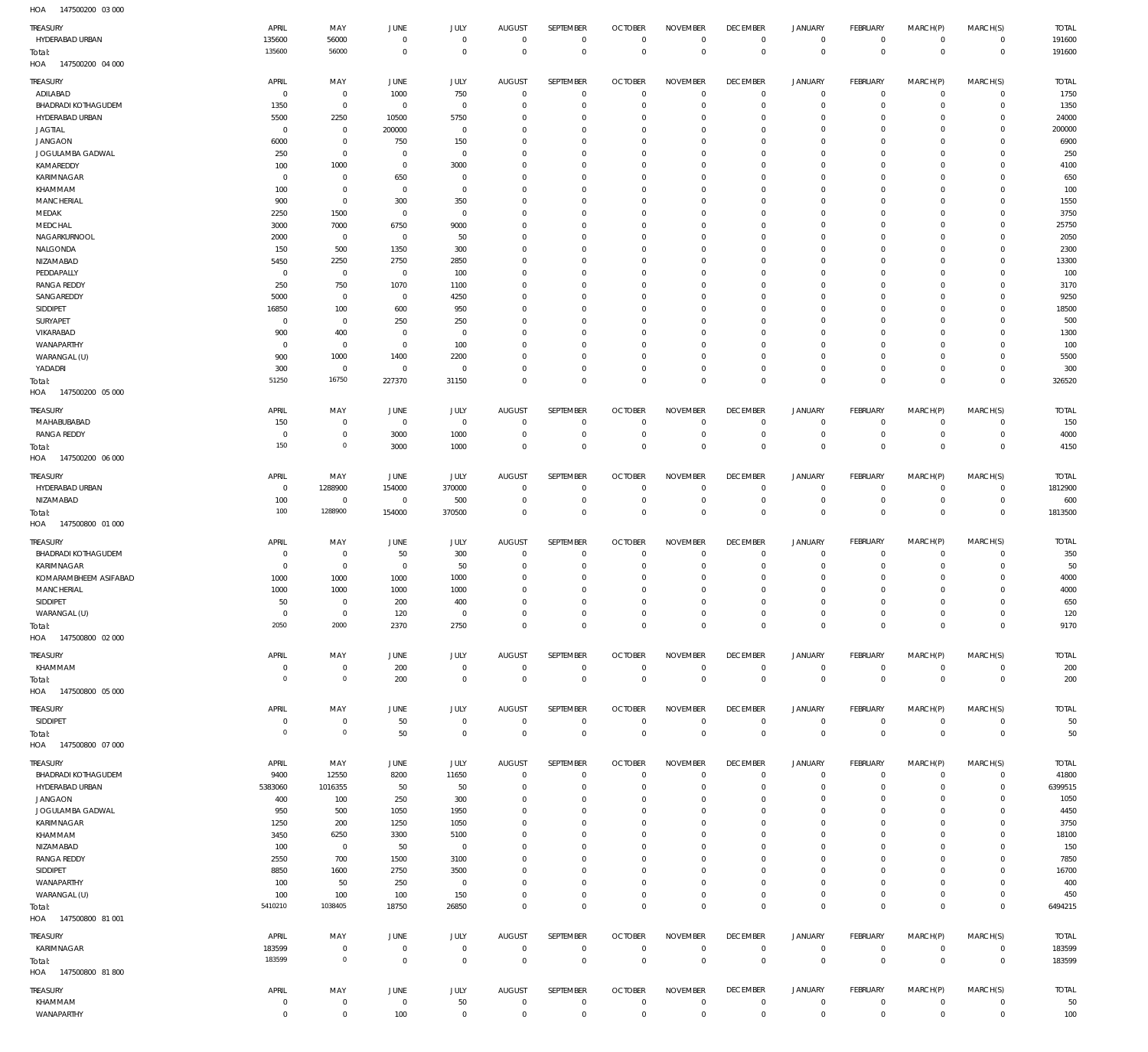| HOA<br>147500800 81800            |                                  |                                     |                                  |                                        |                                  |                                  |                                  |                                   |                                   |                                  |                                  |                               |                               |                                    |
|-----------------------------------|----------------------------------|-------------------------------------|----------------------------------|----------------------------------------|----------------------------------|----------------------------------|----------------------------------|-----------------------------------|-----------------------------------|----------------------------------|----------------------------------|-------------------------------|-------------------------------|------------------------------------|
| TREASURY<br>Total:                | APRIL<br>$\overline{0}$          | MAY<br>$\mathbf 0$                  | JUNE<br>100                      | JULY<br>50                             | <b>AUGUST</b><br>$\overline{0}$  | SEPTEMBER<br>$\overline{0}$      | <b>OCTOBER</b><br>$\overline{0}$ | <b>NOVEMBER</b><br>$\overline{0}$ | <b>DECEMBER</b><br>$\overline{0}$ | <b>JANUARY</b><br>$\overline{0}$ | FEBRUARY<br>$\overline{0}$       | MARCH(P)<br>$\overline{0}$    | MARCH(S)<br>$\overline{0}$    | <b>TOTAL</b><br>150                |
| 600300101 01 318<br>HOA           |                                  |                                     |                                  |                                        |                                  |                                  |                                  |                                   |                                   |                                  |                                  |                               |                               |                                    |
| TREASURY                          | APRIL                            | MAY                                 | JUNE                             | <b>JULY</b>                            | <b>AUGUST</b>                    | <b>SEPTEMBER</b>                 | <b>OCTOBER</b>                   | <b>NOVEMBER</b>                   | <b>DECEMBER</b>                   | <b>JANUARY</b>                   | FEBRUARY                         | MARCH(P)                      | MARCH(S)                      | <b>TOTAL</b>                       |
| <b>TRANSFER ENTRY</b>             | 15000000000                      | $\bf 0$                             | $\overline{0}$                   | $\overline{0}$                         | $\overline{0}$                   | $\overline{0}$                   | $\overline{0}$                   | $\overline{0}$                    | $\overline{0}$                    | $\circ$                          | $\overline{0}$                   | $\mathbf 0$                   | $\mathsf 0$                   | 15000000000                        |
| Total:<br>HOA<br>600300101 01 319 | 15000000000                      | $\circ$                             | $\overline{0}$                   | $\mathbf 0$                            | $\overline{0}$                   | $\,0\,$                          | $\overline{0}$                   | $\overline{0}$                    | $\overline{0}$                    | $\overline{0}$                   | $\overline{0}$                   | $\mathbf{0}$                  | $\mathbf 0$                   | 15000000000                        |
| TREASURY                          | APRIL                            | MAY                                 | JUNE                             | <b>JULY</b>                            | <b>AUGUST</b>                    | SEPTEMBER                        | <b>OCTOBER</b>                   | <b>NOVEMBER</b>                   | <b>DECEMBER</b>                   | <b>JANUARY</b>                   | FEBRUARY                         | MARCH(P)                      | MARCH(S)                      | <b>TOTAL</b>                       |
| <b>TRANSFER ENTRY</b><br>Total:   | $\mathbf{0}$<br>$\overline{0}$   | 15000000000<br>15000000000          | $\mathbf 0$<br>$\overline{0}$    | $\mathbf 0$<br>$\overline{0}$          | $\overline{0}$<br>$\overline{0}$ | $\mathbf 0$<br>$\mathbb O$       | $\overline{0}$<br>$\overline{0}$ | $\overline{0}$<br>$\overline{0}$  | $\overline{0}$<br>$\overline{0}$  | $\circ$<br>$\overline{0}$        | $\overline{0}$<br>$\overline{0}$ | $\mathbf 0$<br>$\overline{0}$ | $\overline{0}$<br>$\mathbf 0$ | 15000000000<br>15000000000         |
| HOA 600300101 01 320              |                                  |                                     |                                  |                                        |                                  |                                  |                                  |                                   |                                   |                                  |                                  |                               |                               |                                    |
| TREASURY                          | APRIL                            | MAY                                 | JUNE                             | JULY                                   | <b>AUGUST</b>                    | SEPTEMBER                        | <b>OCTOBER</b>                   | <b>NOVEMBER</b>                   | <b>DECEMBER</b>                   | <b>JANUARY</b>                   | FEBRUARY                         | MARCH(P)                      | MARCH(S)                      | <b>TOTAL</b>                       |
| <b>TRANSFER ENTRY</b><br>Total:   | $\mathbf 0$<br>$\overline{0}$    | 20000000000<br>20000000000          | $\overline{0}$<br>$\overline{0}$ | $\overline{0}$<br>$\overline{0}$       | $\overline{0}$<br>$\overline{0}$ | $\mathbf 0$<br>$\mathbb O$       | $\overline{0}$<br>$\overline{0}$ | $\mathbf 0$<br>$\overline{0}$     | $\overline{0}$<br>$\overline{0}$  | $\circ$<br>$\overline{0}$        | $\overline{0}$<br>$\overline{0}$ | $\mathbf 0$<br>$\mathbf{0}$   | $\mathsf 0$<br>$\mathbf 0$    | 20000000000<br>20000000000         |
| HOA 600300101 01 321              |                                  |                                     |                                  |                                        |                                  |                                  |                                  |                                   |                                   |                                  |                                  |                               |                               |                                    |
| TREASURY                          | APRIL                            | MAY                                 | <b>JUNE</b>                      | JULY                                   | <b>AUGUST</b>                    | SEPTEMBER                        | <b>OCTOBER</b>                   | <b>NOVEMBER</b>                   | <b>DECEMBER</b>                   | <b>JANUARY</b>                   | FEBRUARY                         | MARCH(P)                      | MARCH(S)                      | <b>TOTAL</b>                       |
| <b>TRANSFER ENTRY</b><br>Total:   | $\overline{0}$<br>$\overline{0}$ | $\mathbf 0$<br>$\mathbf 0$          | 10000000000<br>10000000000       | $\mathbf{0}$<br>$\mathbf 0$            | $\overline{0}$<br>$\overline{0}$ | $\overline{0}$<br>$\overline{0}$ | $\overline{0}$<br>$\overline{0}$ | $\overline{0}$<br>$\overline{0}$  | $\overline{0}$<br>$\overline{0}$  | $\overline{0}$<br>$\overline{0}$ | $\overline{0}$<br>$\overline{0}$ | $\mathbf 0$<br>$\Omega$       | $\mathsf 0$<br>$\mathbf 0$    | 10000000000<br>10000000000         |
| HOA 600300101 01 322              |                                  |                                     |                                  |                                        |                                  |                                  |                                  |                                   |                                   |                                  |                                  |                               |                               |                                    |
| TREASURY<br><b>TRANSFER ENTRY</b> | APRIL                            | MAY                                 | JUNE<br>25000000000              | <b>JULY</b>                            | <b>AUGUST</b>                    | <b>SEPTEMBER</b>                 | <b>OCTOBER</b>                   | <b>NOVEMBER</b>                   | <b>DECEMBER</b>                   | <b>JANUARY</b>                   | FEBRUARY                         | MARCH(P)                      | MARCH(S)                      | <b>TOTAL</b>                       |
| Total:                            | $\overline{0}$<br>$\overline{0}$ | $\mathbf 0$<br>$\mathsf{O}\xspace$  | 25000000000                      | $\mathbf 0$<br>$\mathbf 0$             | $\overline{0}$<br>$\overline{0}$ | $\overline{0}$<br>$\,0\,$        | $\overline{0}$<br>$\overline{0}$ | $\overline{0}$<br>$\overline{0}$  | $\overline{0}$<br>$\overline{0}$  | $\overline{0}$<br>$\mathbf 0$    | $\overline{0}$<br>$\overline{0}$ | $\mathbf 0$<br>$\mathbf{0}$   | $\mathsf 0$<br>$\mathbf 0$    | 25000000000<br>25000000000         |
| HOA 600300101 01 323              |                                  |                                     |                                  |                                        |                                  |                                  |                                  |                                   |                                   |                                  |                                  |                               |                               |                                    |
| TREASURY                          | APRIL                            | MAY                                 | JUNE                             | <b>JULY</b>                            | <b>AUGUST</b>                    | SEPTEMBER                        | <b>OCTOBER</b>                   | <b>NOVEMBER</b>                   | <b>DECEMBER</b>                   | <b>JANUARY</b>                   | FEBRUARY                         | MARCH(P)                      | MARCH(S)                      | <b>TOTAL</b>                       |
| <b>TRANSFER ENTRY</b><br>Total:   | $\overline{0}$<br>$\overline{0}$ | $\mathbf{0}$<br>$\mathsf{O}\xspace$ | 30000000000<br>30000000000       | $\mathbf 0$<br>$\mathbf{0}$            | $\overline{0}$<br>$\overline{0}$ | $\overline{0}$<br>$\mathbb O$    | $\overline{0}$<br>$\overline{0}$ | $\overline{0}$<br>$\overline{0}$  | $\overline{0}$<br>$\overline{0}$  | $\overline{0}$<br>$\overline{0}$ | $\overline{0}$<br>$\overline{0}$ | $\mathbf 0$<br>$\overline{0}$ | $\overline{0}$<br>$\mathbf 0$ | 30000000000<br>30000000000         |
| HOA 600300101 01 324              |                                  |                                     |                                  |                                        |                                  |                                  |                                  |                                   |                                   |                                  |                                  |                               |                               |                                    |
| TREASURY                          | APRIL                            | MAY                                 | JUNE                             | <b>JULY</b>                            | <b>AUGUST</b>                    | SEPTEMBER                        | <b>OCTOBER</b>                   | <b>NOVEMBER</b>                   | <b>DECEMBER</b>                   | <b>JANUARY</b>                   | FEBRUARY                         | MARCH(P)                      | MARCH(S)                      | <b>TOTAL</b>                       |
| <b>TRANSFER ENTRY</b><br>Total:   | $\mathbf 0$<br>$\overline{0}$    | $\mathbf 0$<br>$\mathsf{O}\xspace$  | 10000000000<br>10000000000       | $\overline{0}$<br>$\mathbf 0$          | $\overline{0}$<br>$\overline{0}$ | $\overline{0}$<br>$\mathbb O$    | $\overline{0}$<br>$\overline{0}$ | $\overline{0}$<br>$\overline{0}$  | $\overline{0}$<br>$\mathbf 0$     | $\overline{0}$<br>$\mathbf 0$    | $\overline{0}$<br>$\overline{0}$ | $\mathbf 0$<br>$\mathbf 0$    | $\mathsf 0$<br>$\mathbf 0$    | 10000000000<br>10000000000         |
| HOA 600300101 01 325              |                                  |                                     |                                  |                                        |                                  |                                  |                                  |                                   |                                   |                                  |                                  |                               |                               |                                    |
| TREASURY                          | APRIL                            | MAY                                 | JUNE                             | <b>JULY</b>                            | <b>AUGUST</b>                    | SEPTEMBER                        | <b>OCTOBER</b>                   | <b>NOVEMBER</b>                   | <b>DECEMBER</b>                   | <b>JANUARY</b>                   | FEBRUARY                         | MARCH(P)                      | MARCH(S)                      | <b>TOTAL</b>                       |
| <b>TRANSFER ENTRY</b>             | $\overline{0}$                   | $\mathbf{0}$                        | 10000000000                      | $\overline{0}$                         | $\overline{0}$                   | $\overline{0}$                   | $\overline{0}$<br>$\overline{0}$ | $\overline{0}$<br>$\overline{0}$  | $\overline{0}$<br>$\overline{0}$  | $\overline{0}$<br>$\overline{0}$ | $\overline{0}$<br>$\overline{0}$ | $\mathbf 0$<br>$\mathbf 0$    | $\mathsf 0$<br>$\mathbf 0$    | 10000000000<br>10000000000         |
|                                   | $\overline{0}$                   | $\mathbf 0$                         | 10000000000                      | $\mathbf 0$                            | $\overline{0}$                   | $\mathbb O$                      |                                  |                                   |                                   |                                  |                                  |                               |                               |                                    |
| Total:<br>HOA 600300101 01 326    |                                  |                                     |                                  |                                        |                                  |                                  |                                  |                                   |                                   |                                  |                                  |                               |                               |                                    |
| TREASURY                          | APRIL                            | MAY                                 | JUNE                             | JULY                                   | <b>AUGUST</b>                    | SEPTEMBER                        | <b>OCTOBER</b>                   | <b>NOVEMBER</b>                   | <b>DECEMBER</b>                   | <b>JANUARY</b>                   | FEBRUARY                         | MARCH(P)                      | MARCH(S)                      | <b>TOTAL</b>                       |
| <b>TRANSFER ENTRY</b>             | $\overline{0}$<br>$\overline{0}$ | $\mathbf 0$<br>$\overline{0}$       | $\overline{0}$<br>$\overline{0}$ | 20000000000                            | $\overline{0}$<br>$\overline{0}$ | $\overline{0}$                   | $\overline{0}$<br>$\overline{0}$ | $\overline{0}$<br>$\overline{0}$  | $\overline{0}$                    | $\overline{0}$<br>$\overline{0}$ | $\overline{0}$<br>$\overline{0}$ | $\mathbf 0$<br>$\mathbf 0$    | $\mathsf 0$                   | 20000000000                        |
| Total:<br>HOA 600300101 01 327    |                                  |                                     |                                  | 20000000000                            |                                  | $\,0\,$                          |                                  |                                   | $\mathbf 0$                       |                                  |                                  |                               | $\mathbf 0$                   | 20000000000                        |
| TREASURY                          | APRIL                            | MAY                                 | JUNE                             | JULY                                   | <b>AUGUST</b>                    | SEPTEMBER                        | <b>OCTOBER</b>                   | <b>NOVEMBER</b>                   | <b>DECEMBER</b>                   | <b>JANUARY</b>                   | FEBRUARY                         | MARCH(P)                      | MARCH(S)                      | <b>TOTAL</b>                       |
| <b>TRANSFER ENTRY</b>             | $\overline{0}$<br>$\overline{0}$ | $\mathbf 0$<br>$\circ$              | $\overline{0}$                   | 10000000000                            | $\overline{0}$<br>$\overline{0}$ | $\mathbf 0$                      | $\overline{0}$                   | $\mathbf 0$<br>$\overline{0}$     | $\overline{0}$                    | $\mathbf 0$<br>$\overline{0}$    | $\overline{0}$                   | $\mathbf 0$<br>$\mathbf 0$    | $\overline{0}$                | 10000000000<br>10000000000         |
| Total:<br>HOA 600300101 03 000    |                                  |                                     | $\overline{0}$                   | 10000000000                            |                                  | $\mathbf 0$                      | $\overline{0}$                   |                                   | $\overline{0}$                    |                                  | $\overline{0}$                   |                               | $\overline{0}$                |                                    |
| TREASURY                          | APRIL                            | MAY                                 | JUNE                             | JULY                                   | <b>AUGUST</b>                    | SEPTEMBER                        | <b>OCTOBER</b>                   | <b>NOVEMBER</b>                   | <b>DECEMBER</b>                   | <b>JANUARY</b>                   | <b>FEBRUARY</b>                  | MARCH(P)                      | MARCH(S)                      | <b>TOTAL</b>                       |
| <b>TRANSFER ENTRY</b>             | $\overline{0}$<br>$\overline{0}$ | $\mathbf 0$<br>$\circ$              | $\overline{0}$<br>$\overline{0}$ | 30000000000<br>30000000000             | $\overline{0}$<br>$\overline{0}$ | $\overline{0}$<br>$\,0\,$        | $\overline{0}$<br>$\overline{0}$ | $\mathbf 0$<br>$\overline{0}$     | $\overline{0}$<br>$\overline{0}$  | $\circ$<br>$\overline{0}$        | $\mathsf 0$<br>$\overline{0}$    | $\mathbf 0$<br>$\overline{0}$ | $\mathsf 0$<br>$\mathbf 0$    | 30000000000<br>30000000000         |
| Total:<br>HOA 600300101 03 000    |                                  |                                     |                                  |                                        |                                  |                                  |                                  |                                   |                                   |                                  |                                  |                               |                               |                                    |
| TREASURY                          | APRIL                            | MAY                                 | JUNE                             | JULY                                   | <b>AUGUST</b>                    | <b>SEPTEMBER</b>                 | <b>OCTOBER</b>                   | <b>NOVEMBER</b>                   | <b>DECEMBER</b>                   | <b>JANUARY</b>                   | FEBRUARY                         | MARCH(P)                      | MARCH(S)                      | TOTAL                              |
| <b>TRANSFER ENTRY</b>             | $\mathbf 0$<br>$\overline{0}$    | $\mathbf 0$<br>$\circ$              | $\overline{0}$<br>$\mathbf{0}$   | *****************<br>***************** | $\overline{0}$<br>$\Omega$       | $\overline{0}$<br>$\mathbf{0}$   | $\overline{0}$<br>$\overline{0}$ | $\overline{0}$<br>$\overline{0}$  | $\overline{0}$<br>$\overline{0}$  | $\overline{0}$<br>$\overline{0}$ | $\overline{0}$<br>$\overline{0}$ | $\mathbf 0$<br>$\overline{0}$ | $\mathsf 0$<br>$\mathbb O$    | $-300000000000$<br>$-300000000000$ |
| Total:<br>HOA 600300105 02 560    |                                  |                                     |                                  |                                        |                                  |                                  |                                  |                                   |                                   |                                  |                                  |                               |                               |                                    |
| TREASURY                          | APRIL                            | MAY                                 | JUNE                             | JULY                                   | <b>AUGUST</b>                    | SEPTEMBER                        | <b>OCTOBER</b>                   | <b>NOVEMBER</b>                   | <b>DECEMBER</b>                   | <b>JANUARY</b>                   | FEBRUARY                         | MARCH(P)                      | MARCH(S)                      | <b>TOTAL</b>                       |
| HYDERABAD URBAN                   | $\overline{0}$<br>$\overline{0}$ | $\mathbf 0$<br>$\mathsf{O}\xspace$  | $\,0\,$<br>$\,0\,$               | 2300474190                             | $\overline{0}$<br>$\overline{0}$ | $\overline{0}$                   | $\overline{0}$<br>$\overline{0}$ | $\overline{0}$<br>$\overline{0}$  | $\mathbf 0$                       | $\overline{0}$<br>$\mathbf 0$    | $\mathsf 0$<br>$\overline{0}$    | $\mathbf 0$<br>$\overline{0}$ | $\mathsf 0$                   | 2300474190                         |
| Total:<br>HOA 600300105 05 560    |                                  |                                     |                                  | 2300474190                             |                                  | $\,0\,$                          |                                  |                                   | $\mathbf 0$                       |                                  |                                  |                               | $\mathbf 0$                   | 2300474190                         |
| TREASURY                          | APRIL                            | MAY                                 | JUNE                             | JULY                                   | <b>AUGUST</b>                    | SEPTEMBER                        | <b>OCTOBER</b>                   | <b>NOVEMBER</b>                   | <b>DECEMBER</b>                   | <b>JANUARY</b>                   | FEBRUARY                         | MARCH(P)                      | MARCH(S)                      | <b>TOTAL</b>                       |
| HYDERABAD URBAN                   | 1192000<br>1192000               | $\mathbf 0$<br>$\mathbf 0$          | $\overline{0}$                   | 605998000                              | $\overline{0}$<br>$\overline{0}$ | $\mathbf 0$                      | $\overline{0}$<br>$\overline{0}$ | $\overline{0}$<br>$\overline{0}$  | $\overline{0}$                    | $\overline{0}$<br>$\overline{0}$ | $\overline{0}$                   | $\mathbf 0$<br>$\overline{0}$ | $\overline{0}$                | 607190000                          |
| Total:<br>HOA 600300108 15 560    |                                  |                                     | $\overline{0}$                   | 605998000                              |                                  | $\,0\,$                          |                                  |                                   | $\mathbf 0$                       |                                  | $\mathbf 0$                      |                               | $\mathbf 0$                   | 607190000                          |
| TREASURY                          | APRIL                            | MAY                                 | JUNE                             | JULY                                   | <b>AUGUST</b>                    | SEPTEMBER                        | <b>OCTOBER</b>                   | <b>NOVEMBER</b>                   | <b>DECEMBER</b>                   | <b>JANUARY</b>                   | FEBRUARY                         | MARCH(P)                      | MARCH(S)                      | TOTAL                              |
| HYDERABAD URBAN                   | $\overline{0}$<br>$\overline{0}$ | 10000000<br>10000000                | $\overline{0}$<br>$\overline{0}$ | 9433642<br>9433642                     | $\overline{0}$<br>$\overline{0}$ | $\overline{0}$<br>$\,0\,$        | $\overline{0}$<br>$\overline{0}$ | $\overline{0}$<br>$\overline{0}$  | $\overline{0}$<br>$\mathbf 0$     | $\overline{0}$<br>$\mathbf 0$    | $\overline{0}$<br>$\mathbf 0$    | $\mathbf 0$<br>$\overline{0}$ | $\mathsf 0$<br>$\mathbf 0$    | 19433642<br>19433642               |
| Total:<br>HOA 600300110 05 560    |                                  |                                     |                                  |                                        |                                  |                                  |                                  |                                   |                                   |                                  |                                  |                               |                               |                                    |
| TREASURY                          | APRIL                            | MAY                                 | JUNE                             | JULY                                   | <b>AUGUST</b>                    | SEPTEMBER                        | <b>OCTOBER</b>                   | <b>NOVEMBER</b>                   | <b>DECEMBER</b>                   | <b>JANUARY</b>                   | <b>FEBRUARY</b>                  | MARCH(P)                      | MARCH(S)                      | <b>TOTAL</b>                       |
| <b>TRANSFER ENTRY</b><br>Total:   | 21523800000<br>21523800000       | 72236810943.<br>72236810943.        | 91736517091.<br>91736517091.     | 35872996580.<br>35872996580.           | $\overline{0}$<br>$\overline{0}$ | $\mathbf 0$<br>$\mathbf 0$       | $\overline{0}$<br>$\overline{0}$ | $\overline{0}$<br>$\overline{0}$  | $\overline{0}$<br>$\overline{0}$  | $\overline{0}$<br>$\overline{0}$ | $\mathsf 0$<br>$\overline{0}$    | $\mathbf 0$<br>$\mathbf{0}$   | $\circ$<br>$\mathbf 0$        | 221370124613.78<br>221370124613.78 |
| HOA 600409101 04 560              |                                  |                                     |                                  |                                        |                                  |                                  |                                  |                                   |                                   |                                  |                                  |                               |                               |                                    |
| TREASURY                          | APRIL                            | MAY                                 | JUNE                             | JULY                                   | <b>AUGUST</b>                    | SEPTEMBER                        | <b>OCTOBER</b>                   | <b>NOVEMBER</b>                   | <b>DECEMBER</b>                   | <b>JANUARY</b>                   | FEBRUARY                         | MARCH(P)                      | MARCH(S)                      | <b>TOTAL</b>                       |
| <b>TRANSFER ENTRY</b><br>Total:   | $\overline{0}$<br>$\overline{0}$ | $\mathbf 0$<br>$\mathsf{O}\xspace$  | $\overline{0}$<br>$\overline{0}$ | 21552500000<br>21552500000             | $\overline{0}$<br>$\overline{0}$ | $\overline{0}$<br>$\,0\,$        | $\overline{0}$<br>$\overline{0}$ | $\overline{0}$<br>$\overline{0}$  | $\overline{0}$<br>$\mathbf 0$     | $\overline{0}$<br>$\,0\,$        | $\overline{0}$<br>$\mathbf 0$    | $\overline{0}$<br>$\mathbf 0$ | $\mathsf 0$<br>$\overline{0}$ | 21552500000<br>21552500000         |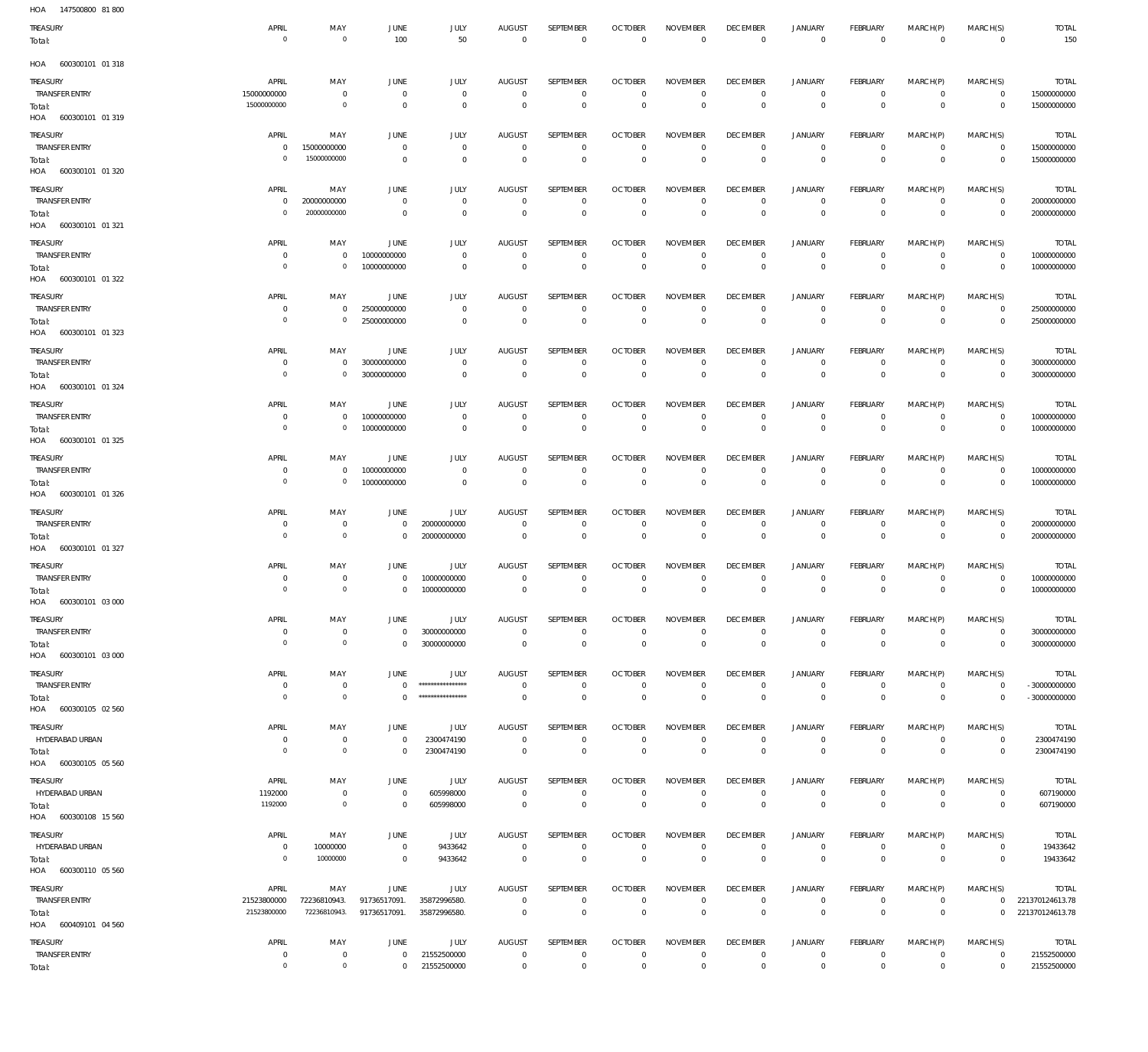761000201 04 001 HOA

| TREASURY                         | APRIL             | MAY               | JUNE                    | JULY           | <b>AUGUST</b>           | SEPTEMBER                  | <b>OCTOBER</b>              | <b>NOVEMBER</b>         | <b>DECEMBER</b>             | <b>JANUARY</b>        | FEBRUARY                   | MARCH(P)                | MARCH(S)                | <b>TOTAL</b>    |
|----------------------------------|-------------------|-------------------|-------------------------|----------------|-------------------------|----------------------------|-----------------------------|-------------------------|-----------------------------|-----------------------|----------------------------|-------------------------|-------------------------|-----------------|
| PAO - TELANGANA HYDERABAD        | 103419            | 103419            | 103419                  | 103419         | $\overline{0}$          | $\overline{0}$             | $\overline{0}$              | $\mathbf{0}$            | $\,0\,$                     | $\mathbb O$           | $\mathbf 0$                | $\mathbf 0$             | $\mathbf 0$             | 413676          |
| Total:                           | 103419            | 103419            | 103419                  | 103419         | $\mathbf 0$             | $\mathbf 0$                | $\mathbb O$                 | $\overline{0}$          | $\mathbb O$                 | $\mathbf 0$           | $\mathbf 0$                | $\mathbf{0}$            | $\mathbb O$             | 413676          |
| HOA<br>761000201 04 001          |                   |                   |                         |                |                         |                            |                             |                         |                             |                       |                            |                         |                         |                 |
| TREASURY                         | APRIL             | MAY               | JUNE                    | JULY           | <b>AUGUST</b>           | SEPTEMBER                  | <b>OCTOBER</b>              | <b>NOVEMBER</b>         | <b>DECEMBER</b>             | <b>JANUARY</b>        | FEBRUARY                   | MARCH(P)                | MARCH(S)                | <b>TOTAL</b>    |
| <b>TRANSFER ENTRY</b>            | 120000            | $-106640$         | $\overline{0}$          | 151875         | $\overline{0}$          | $\mathbf 0$                | $\mathbf 0$                 | 0                       | $\overline{0}$              | $\mathbf 0$           | $\mathbf 0$                | $\circ$                 | $\mathbf 0$             | 165235          |
| Total:                           | 120000            | $-106640$         | $\overline{0}$          | 151875         | $\overline{0}$          | $\mathbf 0$                | $\mathbb O$                 | $\mathbf{0}$            | $\mathbb O$                 | $\mathbf 0$           | $\mathbb O$                | $^{\circ}$              | $\mathbb O$             | 165235          |
| HOA<br>761000201 05 000          |                   |                   |                         |                |                         |                            |                             |                         |                             |                       |                            |                         |                         |                 |
| TREASURY                         | APRIL             | MAY               | JUNE                    | JULY           | <b>AUGUST</b>           | SEPTEMBER                  | <b>OCTOBER</b>              | <b>NOVEMBER</b>         | <b>DECEMBER</b>             | <b>JANUARY</b>        | FEBRUARY                   | MARCH(P)                | MARCH(S)                | <b>TOTAL</b>    |
| HYDERABAD URBAN                  | 105901            | 120763            | 206416                  | 162709         | $\overline{0}$          | $\overline{0}$             | $\overline{0}$              | $\mathbf{0}$            | $\mathbf 0$                 | 0                     | $^{\circ}$                 | $\Omega$                | $\mathbf 0$             | 595789          |
| <b>KARIMNAGAR</b>                | 15000             | 7500              | 7500                    | 174025         | $\Omega$                | $\mathbf 0$                | $\mathbf{0}$                | $\mathbf 0$             | $\mathbf 0$                 | $\circ$               | $\mathbf{0}$               | $\Omega$                | $\Omega$                | 204025          |
| MEDCHAL                          | 5000              | 5000              | 5000                    | 5000           | $\Omega$                | $\mathbf 0$                | $\mathbf{0}$                | 0                       | $^{\circ}$                  | $^{\circ}$            | $^{\circ}$                 | $\Omega$                | $\Omega$                | 20000           |
| NALGONDA                         | $\mathbf 0$       | $\mathbf 0$       | 10000                   | $\mathbf 0$    | $\Omega$                | $\Omega$                   | $\mathbf 0$                 | $\Omega$                | $\mathbf{0}$                | $^{\circ}$            | $\Omega$                   | $\Omega$                | $\Omega$                | 10000           |
| NIZAMABAD                        | 25000             | 25000             | 25000                   | 25000          | $\Omega$                | $\Omega$                   | $\mathbf 0$                 | $\Omega$                | $\mathbf{0}$                | $^{\circ}$            | $^{\circ}$                 | $\Omega$                | $\Omega$                | 100000          |
| <b>RANGA REDDY</b>               | 15000             | 45000             | 15000                   | 15000          | $\Omega$                | $\Omega$                   | $\mathbf 0$                 | $\Omega$                | $\mathbf{0}$                | $\mathbf 0$           | $\Omega$                   | $\Omega$                | $\Omega$                | 90000           |
| SANGAREDDY                       | 2350              | 2350              | 2350                    | 2350           | $\Omega$                | $\Omega$                   | $\mathbf 0$                 | $\Omega$                | $\Omega$                    | $^{\circ}$            | $^{\circ}$                 | $\Omega$                | $\Omega$                | 9400            |
| SURYAPET                         | $\mathbf 0$       | $\mathbf 0$       | $\overline{0}$          | 9000           | $\Omega$                | $\Omega$                   | $\mathbf 0$                 | 0                       | $\mathbf 0$                 | $^{\circ}$            | $^{\circ}$                 | $\Omega$                | $\Omega$                | 9000            |
| WARANGAL (R)                     | 2340              | 2340              | 2340                    | 2340           | $\Omega$                | $\mathbf 0$                | $\mathbf 0$                 | 0                       | $\mathbf 0$                 | $\circ$               | $\mathbf{0}$               | $\Omega$                | $\Omega$                | 9360            |
| Total:                           | 170591            | 207953            | 273606                  | 395424         | $\Omega$                | $\Omega$                   | $\mathbf{0}$                | $\mathbf 0$             | $\mathbf 0$                 | $\mathbf 0$           | $\mathbf 0$                | $\Omega$                | $\Omega$                | 1047574         |
| HOA<br>761000201 05 001          |                   |                   |                         |                |                         |                            |                             |                         |                             |                       |                            |                         |                         |                 |
| TREASURY                         | APRIL             | MAY               | JUNE                    | JULY           | <b>AUGUST</b>           | SEPTEMBER                  | <b>OCTOBER</b>              | <b>NOVEMBER</b>         | <b>DECEMBER</b>             | <b>JANUARY</b>        | FEBRUARY                   | MARCH(P)                | MARCH(S)                | <b>TOTAL</b>    |
| ADILABAD                         | 138638            | 143486            | 137831                  | 131331         | $\overline{0}$          | $\mathbf 0$                | $\overline{0}$              | $\mathbf{0}$            | $\mathbf 0$                 | $^{\circ}$            | $\mathbf{0}$               | $\Omega$                | $\Omega$                | 551286          |
| <b>BHADRADI KOTHAGUDEM</b>       | 77446             | 70796             | 70746                   | 94774          | $\mathbf 0$             | 0                          | $\mathbf 0$                 | $\mathbf 0$             | $\mathbf 0$                 | $\mathbf 0$           | $\mathbf 0$                | $\Omega$                | $\mathbf 0$             | 313762          |
| BHOOPALAPALLY                    | 23207             | 21707             | 16707                   | 25207          | $\Omega$                | $\mathbf 0$                | $\mathbf 0$                 | 0                       | $\overline{0}$              | $^{\circ}$            | $^{\circ}$                 | $\Omega$                | $\Omega$                | 86828           |
| HYDERABAD URBAN                  | 1106050           | 356355            | 237441                  | 410160         | $\mathbf 0$             | $\mathbf 0$                | $\mathbf{0}$                | 0                       | $\mathbf 0$                 | $^{\circ}$            | $^{\circ}$                 | $\Omega$                | $\Omega$                | 2110006         |
| <b>JAGTIAL</b>                   | 52341             | 52341             | 48584                   | 48584          | $\Omega$                | $\Omega$                   | $\mathbf 0$                 | $\Omega$                | $\overline{0}$              | $\Omega$              | $\mathbf{0}$               |                         | $\Omega$                | 201850          |
| <b>JANGAON</b>                   | 55208             | 58333             | 59696                   | 66330          | $\mathbf 0$             | $\mathbf 0$                | $\mathbf{0}$                | 0                       | $\mathbf{0}$                | $^{\circ}$            | $^{\circ}$                 | $\Omega$                | $\Omega$                | 239567          |
| JOGULAMBA GADWAL                 | 55128             | 43764             | 43764                   | 48889          | $\Omega$                | $\mathbf 0$                | $\mathbf 0$                 | 0                       | $\overline{0}$              | $\mathbf 0$           | $^{\circ}$                 |                         | $\Omega$                | 191545          |
| KAMAREDDY                        | 40083             | 49383             | 61383                   | 53716          | $\mathbf 0$             | $\mathbf 0$                | $\mathbf{0}$                | $\Omega$                | $\mathbf{0}$                | $^{\circ}$            | $\mathbf{0}$               | $\Omega$                | $\Omega$                | 204565          |
| KARIMNAGAR                       | 114972            | 119602            | 138052                  | 122791         | $\Omega$                | $\mathbf 0$                | $\mathbf 0$                 | 0                       | $\overline{0}$              | $\mathbf 0$           | $\mathbf{0}$               | $\Omega$                | $\Omega$                | 495417          |
| KHAMMAM                          | 183454            | 167313            | 158734                  | 169642         | $\mathbf 0$             | $\mathbf 0$                | $\mathbf{0}$                | 0                       | $\mathbf{0}$                | $^{\circ}$            | $\mathbf{0}$               | $\Omega$                | $\Omega$                | 679143          |
| KOMARAMBHEEM ASIFABAD            | 69149             | 69149             | 69149                   | 63149          | $\mathbf 0$             | $\mathbf 0$                | $\mathbf{0}$                | 0                       | $\overline{0}$              | $^{\circ}$            | $^{\circ}$                 | $\Omega$                | $\Omega$                | 270596          |
| MAHABOOB NAGAR                   | 207781            | 206400            | 229630                  | 237084         | $\mathbf 0$             | $\mathbf 0$                | $\mathbf 0$                 | $\Omega$                | $\mathbf{0}$                | $^{\circ}$            | $\mathbf{0}$               |                         | $\Omega$                | 880895          |
| MAHABUBABAD                      | 55115             | 38315             | 49690                   | 40090          | $\mathbf 0$             | $\mathbf 0$                | $\mathbf{0}$                | 0                       | $\overline{0}$              | $^{\circ}$            | $\mathbf{0}$               | $\Omega$                | $\Omega$                | 183210          |
| MANCHERIAL                       | 35482             | 35482             | 35482                   | 35482          | $\mathbf 0$             | $\mathbf 0$                | $\mathbf 0$                 | 0                       | $\mathbf{0}$                | $\circ$               | $^{\circ}$                 |                         | $\Omega$                | 141928          |
| MEDAK                            | 103054            | 51503             | 92397                   | 396977         | $\mathbf 0$             | $\mathbf 0$                | $\mathbf{0}$                | 0                       | $\overline{0}$              | $^{\circ}$            | $^{\circ}$                 | $\Omega$                | $\Omega$                | 643931          |
| MEDCHAL                          | 213630            | 230106            | 233900                  | 217967         | $\mathbf 0$             | $\mathbf 0$                | $\mathbf 0$                 | 0                       | $\mathbf 0$                 | $^{\circ}$            | $^{\circ}$                 | $\Omega$                | $\Omega$                | 895603          |
| Mulugu                           | 15988             | 15988             | 14363                   | 14363          | $\Omega$                | $\Omega$                   | $\mathbf 0$                 | $\Omega$                | $\overline{0}$              | $\Omega$              | $\mathbf{0}$               | $\Omega$                | $\Omega$                | 60702           |
| NAGARKURNOOL                     | 137476            | 137476            | 134976                  | 143334         | $\mathbf 0$             | $\mathbf 0$                | $\mathbf 0$                 | 0                       | $\mathbf 0$                 | $^{\circ}$            | $^{\circ}$                 | $\Omega$                | $\Omega$                | 553262          |
| NALGONDA                         | 267579            | 219584            | 276883                  | 235085         | $\Omega$                | $\Omega$                   | $\mathbf 0$                 | 0                       | $\overline{0}$              | $\mathbf 0$           | $\mathbf{0}$               | $\Omega$                | $\Omega$                | 999131          |
| NIRMAL                           | 64180             | 64180             | 105720                  | 77065          | $\mathbf 0$             | $\mathbf 0$                | $\mathbf 0$                 | 0                       | $\mathbf 0$                 | $^{\circ}$            | $\mathbf{0}$               | $\Omega$                | $\Omega$                | 311145          |
| NIZAMABAD                        | 244272            | 237709            | 451951                  | 287780         | $\Omega$                | $\Omega$                   | $\mathbf 0$                 | $\Omega$                | $\overline{0}$              | $\Omega$              | $\mathbf{0}$               |                         | $\Omega$                | 1221712         |
| Narayanpet                       | 22625             | 22625             | 22625                   | 66615          | $\mathbf 0$             | $\mathbf 0$                | $\mathbf{0}$                | 0                       | $\mathbf 0$                 | $^{\circ}$            | $^{\circ}$                 | $\Omega$                | $\Omega$                | 134490          |
| PAO - TELANGANA HYDERABAD        | 10103322          | 10143159          | 9979361                 | 9821413        | $\mathbf 0$             | $\mathbf 0$                | $\mathbf 0$                 | 0                       | $\overline{0}$              | $\mathbf 0$           | $^{\circ}$                 |                         | $\Omega$                | 40047255        |
| PAO - TS NEW DELHI               | $\mathbf 0$       | $\mathbf 0$       |                         | $\mathbf 0$    | $\mathbf 0$             | $\mathbf 0$                | $\mathbf{0}$                | 0                       | $\mathbf{0}$                | $^{\circ}$            | $^{\circ}$                 | $\Omega$                | $\Omega$                | $\overline{0}$  |
|                                  |                   |                   | $\overline{0}$          |                |                         |                            |                             | 0                       | $\overline{0}$              | $\mathbf 0$           |                            | $\Omega$                | $\Omega$                |                 |
| PEDDAPALLY                       | 73151             | 114586            | 101851                  | 101851         | $\mathbf 0$             | $\mathbf 0$                | $\mathbf 0$                 |                         |                             |                       | $\mathbf{0}$               |                         |                         | 391439          |
| PPO - MOTIGALLY (TELANGANA)      | 0                 | 0                 | 1200000                 | $\mathbf 0$    | $\overline{0}$          | $\mathbf 0$                | $\mathbf{0}$                | $\mathbf 0$             | $\mathbf 0$                 | $\mathbf 0$           | $\mathbf{0}$               | $\Omega$                | $\Omega$                | 1200000         |
| RANGA REDDY                      | 182485            | 246232            | 217788                  | 220052         | $\cap$                  |                            | $\Omega$                    | $\Omega$                | $\cap$                      |                       | $\cap$                     |                         | $\Omega$                | 866557          |
| SANGAREDDY                       | 345767            | 389327            | 319990                  | 370089         | $\mathbf 0$             | $\mathbf 0$                | $\mathbf 0$                 | 0                       | $\overline{0}$              | $^{\circ}$            | $\mathbf{0}$               | $\Omega$                | $\Omega$                | 1425173         |
| SIDDIPET                         | 140247            | 110079            | 89127                   | 85342          | $\mathbf 0$             | $\mathbf 0$                | $\mathbf 0$                 | $\mathbf 0$             | $\overline{0}$              | $^{\circ}$            | $\mathbf{0}$               | $\Omega$                | $\Omega$                | 424795          |
| SIRICILLA                        | 36289             | 36289             | 45778                   | 43955          | $\mathbf 0$             | $\mathbf 0$                | $\mathbf{0}$                | 0                       | $\mathbf{0}$                | $^{\circ}$            | $\mathbf{0}$               | $\Omega$                | $\Omega$                | 162311          |
| SURYAPET                         | 73953             | 106853            | 82375                   | 72203          | $\mathbf 0$             | $\mathbf 0$                | $\mathbf{0}$                | 0                       | $\mathbf{0}$                | $^{\circ}$            | $\mathbf{0}$               | $\Omega$                | $\Omega$                | 335384          |
| VIKARABAD                        | 96087             | 115370            | 117870                  | 114135         | $\mathbf 0$             | $\mathbf 0$                | $\mathbf{0}$                | 0                       | $\mathbf{0}$                | $^{\circ}$            | $^{\circ}$                 | $\Omega$                | $\Omega$                | 443462          |
| WANAPARTHY                       | 54908             | 44342             | 50975                   | 65808          | $\Omega$                | $\mathbf 0$                | $\mathbf{0}$                | 0                       | $\mathbf{0}$                | $^{\circ}$            | $^{\circ}$                 | $\Omega$                | $\Omega$                | 216033          |
| WARANGAL (R)                     | 92851             | 81146             | 84721                   | 94618          | $\mathbf 0$             | $\mathbf 0$                | $\mathbf{0}$                | 0                       | $\mathbf{0}$                | $^{\circ}$            | $^{\circ}$                 | $\Omega$                | $\Omega$                | 353336          |
| WARANGAL (U)                     | 336748            | 366397            | 402671                  | 365952         | $\Omega$<br>$\mathbf 0$ | $\mathbf 0$<br>$\mathbf 0$ | $\mathbf 0$                 | 0<br>$\mathbf 0$        | $\mathbf 0$                 | $^{\circ}$            | $\mathbf{0}$               | $\Omega$<br>$\Omega$    | $\Omega$<br>$\mathbf 0$ | 1471768         |
| YADADRI                          | 92355<br>14911021 | 99195<br>14264572 | 130085                  | 94795          | $\mathbf 0$             | $\mathbf 0$                | $\mathbf 0$<br>$\mathbf{0}$ | $\mathbf 0$             | $\,0\,$                     | 0                     | $\mathbf 0$                | $^{\circ}$              |                         | 416430          |
| Total:<br>HOA 761000201 05 001   |                   |                   | 15512296                | 14436628       |                         |                            |                             |                         | $\mathbb O$                 | $\mathbf 0$           | $\mathbf 0$                |                         | $\mathbb O$             | 59124517        |
|                                  |                   |                   |                         |                |                         |                            |                             |                         |                             |                       |                            |                         |                         |                 |
| <b>TREASURY</b>                  | APRIL             | MAY               | JUNE                    | JULY           | <b>AUGUST</b>           | SEPTEMBER                  | <b>OCTOBER</b>              | <b>NOVEMBER</b>         | <b>DECEMBER</b>             | <b>JANUARY</b>        | FEBRUARY                   | MARCH(P)                | MARCH(S)                | <b>TOTAL</b>    |
| <b>TRANSFER ENTRY</b>            | $-120000$         | 82500             | $-364049$               | $-276047$      | $\overline{0}$          | $\overline{0}$             | $\overline{0}$              | $\mathbf 0$             | $\,0\,$                     | 0                     | $\mathbf 0$                | $\mathbf 0$             | $\mathbf 0$             | $-677596$       |
| Total:                           | $-120000$         | 82500             | $-364049$               | $-276047$      | $\overline{0}$          | $\overline{0}$             | $\mathbb O$                 | $\overline{0}$          | $\mathbb O$                 | $\mathbb O$           | $\mathbb O$                | $\mathbb O$             | $\mathbb O$             | $-677596$       |
| HOA 761000202 04 000             |                   |                   |                         |                |                         |                            |                             |                         |                             |                       |                            |                         |                         |                 |
| TREASURY                         | APRIL             | MAY               | JUNE                    | JULY           | <b>AUGUST</b>           | SEPTEMBER                  | <b>OCTOBER</b>              | <b>NOVEMBER</b>         | <b>DECEMBER</b>             | <b>JANUARY</b>        | FEBRUARY                   | MARCH(P)                | MARCH(S)                | <b>TOTAL</b>    |
| HYDERABAD URBAN                  | 19440             | 40000             | 51380                   | 22500          | $\overline{0}$          | $\overline{0}$             | $\overline{0}$              | $\overline{0}$          | $\,0\,$                     | 0                     | $\mathbf 0$                | $\mathbf 0$             | $\mathbf 0$             | 133320          |
| Total:                           | 19440             | 40000             | 51380                   | 22500          | $\overline{0}$          | $\mathbf 0$                | $\mathbf 0$                 | $\mathbf 0$             | $\,0\,$                     | $\,0\,$               | $\mathbb O$                | $\mathbf{0}$            | $\mathbf{0}$            | 133320          |
| HOA<br>761000202 04 001          |                   |                   |                         |                |                         |                            |                             |                         |                             |                       |                            |                         |                         |                 |
|                                  |                   |                   |                         |                |                         |                            |                             |                         |                             |                       |                            |                         |                         |                 |
| TREASURY                         | APRIL             | MAY               | JUNE                    | JULY           | <b>AUGUST</b>           | SEPTEMBER                  | <b>OCTOBER</b>              | <b>NOVEMBER</b>         | <b>DECEMBER</b>             | <b>JANUARY</b>        | FEBRUARY                   | MARCH(P)                | MARCH(S)                | <b>TOTAL</b>    |
| ADILABAD                         | 33963             | 33963             | 33963                   | 33963          | $\overline{0}$          | $\overline{0}$             | $\overline{0}$              | $\mathbf{0}$            | $\mathbf 0$                 | $\mathbb O$           | $\mathbf 0$                | $\mathbf 0$<br>$\Omega$ | $\mathbf 0$             | 135852          |
| <b>BHADRADI KOTHAGUDEM</b>       | 20000             | 20000             | 20000                   | 18700          | $\mathbf 0$             | $\mathbf 0$                | $\mathbf 0$                 | $\mathbf 0$             | $\mathbf 0$                 | $^{\circ}$            | $\mathbf{0}$               |                         | $\mathbf 0$             | 78700           |
| BHOOPALAPALLY                    | 2965              | 2965              | 2965                    | 2965           | $\mathbf 0$<br>$\Omega$ | $\mathbf 0$                | $\mathbf{0}$                | $\mathbf 0$<br>$\Omega$ | $\mathbf 0$                 | $\circ$               | $^{\circ}$                 | $\Omega$<br>$\Omega$    | $\Omega$<br>$\Omega$    | 11860           |
| HYDERABAD URBAN                  | 4450              | 24450             | 64771                   | 44191          | $\Omega$                | $\mathbf 0$<br>$\Omega$    | $\mathbf 0$<br>$\mathbf{0}$ | $\mathbf 0$             | $\mathbf{0}$                | $^{\circ}$            | $^{\circ}$<br>$\mathbf{0}$ | $\Omega$                | $\Omega$                | 137862          |
| <b>JAGTIAL</b>                   | 17500             | 17500             | 17500                   | 17500          | $\mathbf 0$             | $\mathbf 0$                | $\mathbf 0$                 | 0                       | $\mathbf 0$<br>$\mathbf{0}$ | $\circ$<br>$^{\circ}$ | $^{\circ}$                 | $\Omega$                | $\Omega$                | 70000           |
| <b>JANGAON</b>                   | 15500             | 15500             | 15500                   | 15500          | $\Omega$                | $\Omega$                   | $\mathbf{0}$                | 0                       | $\mathbf 0$                 | $\circ$               | $^{\circ}$                 | $\Omega$                | $\Omega$                | 62000           |
| JOGULAMBA GADWAL                 | 11000             | 6000              | 6000                    | 6000           | $\Omega$                | $\mathbf 0$                | $\mathbf{0}$                | 0                       | $\mathbf{0}$                | $^{\circ}$            | $^{\circ}$                 | $\Omega$                | $\Omega$                | 29000           |
| KARIMNAGAR                       | 35000             | 25000             | 25000                   | 25000          | $\Omega$                | $\Omega$                   | $\mathbf 0$                 | 0                       | $\mathbf 0$                 | $\circ$               | $\Omega$                   | $\Omega$                | $\Omega$                | 110000          |
| KHAMMAM<br>KOMARAMBHEEM ASIFABAD | 15000<br>6000     | 15000<br>6000     | 15000<br>6000           | 15000<br>6000  | $\mathbf 0$             | $\mathbf 0$                | $\mathbf 0$                 | $\mathbf 0$             | $\mathbf 0$                 | $\circ$               | $^{\circ}$                 | $\Omega$                | $\mathbf 0$             | 60000<br>24000  |
|                                  |                   |                   |                         |                | $\mathbf 0$             | $\mathbf 0$                | $\bf 0$                     | $\bf 0$                 |                             |                       | $^{\circ}$                 | $\Omega$                | $\mathbf 0$             |                 |
| MAHABOOB NAGAR<br>MAHABUBABAD    | 5500<br>10000     | 5500<br>$\bf 0$   | 25500<br>$\overline{0}$ | 65500<br>10000 | $\mathbf 0$             | $\mathbf 0$                | $\mathbf{0}$                | $\mathbf 0$             | $\,0\,$<br>$\mathbb O$      | 0<br>$\mathbf 0$      | $\mathbf 0$                | $\Omega$                | $\mathbf 0$             | 102000<br>20000 |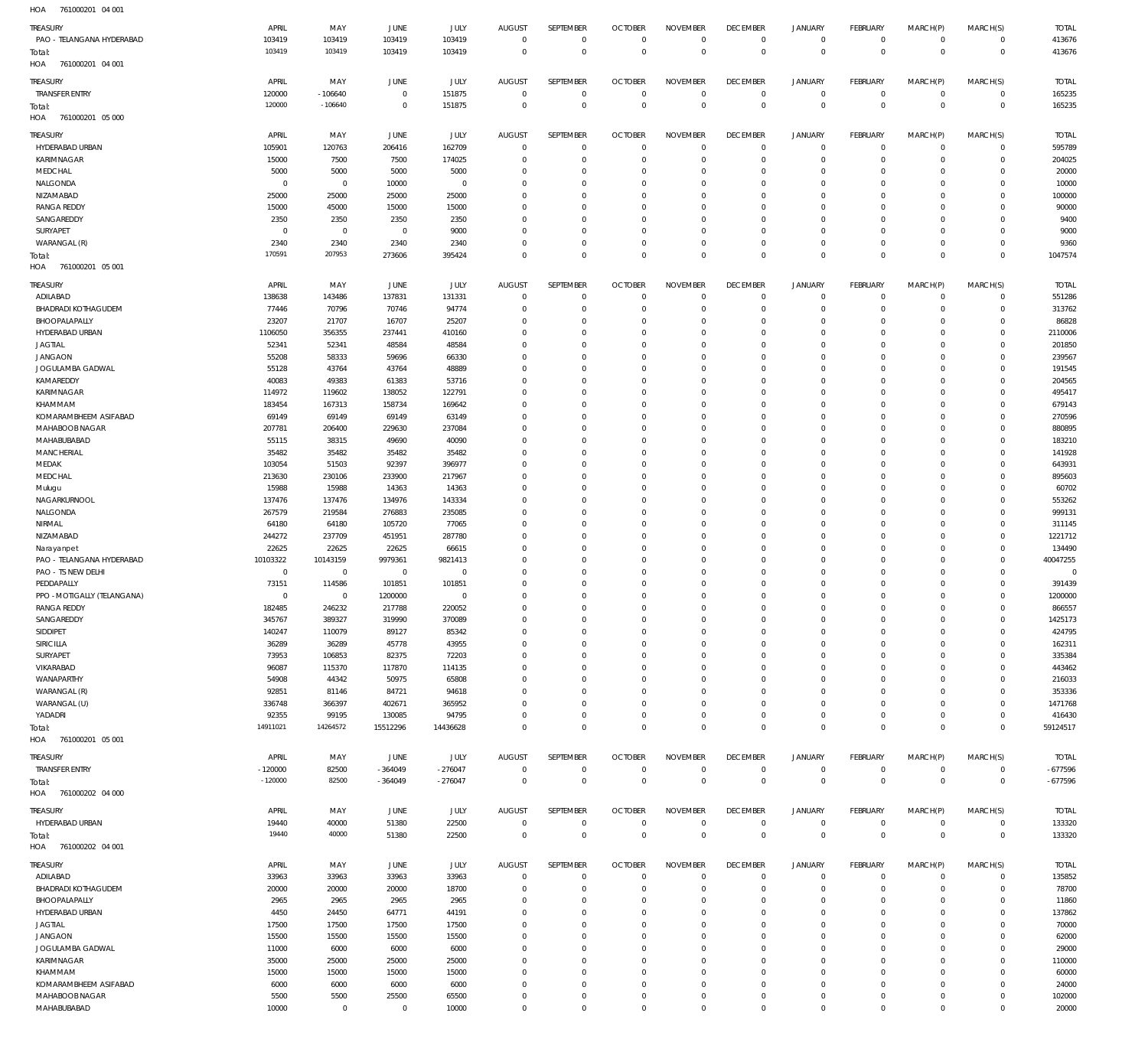761000202 04 001 HOA

| <b>TREASURY</b><br>MANCHERIAL           | APRIL<br>5000                 | MAY<br>5000        | JUNE<br>5000     | JULY<br>5000      | <b>AUGUST</b><br>$\mathbf 0$ | SEPTEMBER<br>$\mathbf 0$    | <b>OCTOBER</b><br>$\overline{0}$ | <b>NOVEMBER</b><br>$\Omega$   | <b>DECEMBER</b><br>$\Omega$    | JANUARY<br>$\overline{0}$ | <b>FEBRUARY</b><br>$\mathbf 0$ | MARCH(P)<br>$\circ$  | MARCH(S)<br>$\mathbf 0$    | <b>TOTAL</b><br>20000     |
|-----------------------------------------|-------------------------------|--------------------|------------------|-------------------|------------------------------|-----------------------------|----------------------------------|-------------------------------|--------------------------------|---------------------------|--------------------------------|----------------------|----------------------------|---------------------------|
| MEDAK                                   | 28755                         | 28755              | 28755            | 28755             | $\Omega$                     | $\mathbf 0$                 | $\overline{0}$                   | $\Omega$                      | $\Omega$                       | $\Omega$                  | $\mathbf 0$                    | $\Omega$             | $\mathbf 0$                | 115020                    |
| MEDCHAL                                 | 11000                         | 11000              | 11000            | 11000             | $\Omega$                     | $\Omega$                    | $\overline{0}$                   | $\Omega$                      | $\Omega$                       | $\Omega$                  | $\mathbf 0$                    | $\Omega$             | $\Omega$                   | 44000                     |
| NAGARKURNOOL                            | 9956                          | 9956               | 9956             | 9956              | $\Omega$                     | $^{\circ}$                  | $\overline{0}$                   | $\Omega$                      | $\Omega$                       | $\Omega$                  | $\mathbf 0$                    | $\Omega$             | $\mathbf 0$                | 39824                     |
| NALGONDA                                | 9445                          | 14445              | 14445            | 14445             | $\Omega$                     | $\Omega$                    | $\overline{0}$                   | $\Omega$                      | $\Omega$                       | $\Omega$                  | $\mathbf 0$                    | $\Omega$             | $\Omega$                   | 52780                     |
| NIZAMABAD                               | 18500                         | 18500              | 53500            | 48500             | $\Omega$                     | $\Omega$                    | $\overline{0}$                   | $\Omega$                      | $\Omega$                       | $\Omega$                  | $\circ$                        | $\Omega$             | $\circ$                    | 139000                    |
| Narayanpet                              | 11622                         | 11622              | 11622            | 49122             | $\Omega$<br>$\Omega$         | $\Omega$                    | $\overline{0}$<br>$\Omega$       | $\Omega$                      | $\Omega$<br>$\Omega$           | $\Omega$<br>$\Omega$      | $\mathbf 0$                    | $\Omega$<br>$\Omega$ | $\mathbf 0$                | 83988                     |
| PAO - TELANGANA HYDERABAD<br>PEDDAPALLY | 4094849<br>27500              | 4232789<br>27500   | 4077713<br>27500 | 3983979<br>27500  | $\Omega$                     | $\Omega$<br>$\Omega$        | $\overline{0}$                   | $\Omega$<br>$\Omega$          | $\Omega$                       | $\Omega$                  | $\circ$<br>$\mathbf 0$         | $\Omega$             | $\circ$<br>$\mathbf 0$     | 16389330<br>110000        |
| <b>RANGA REDDY</b>                      | 68600                         | 57104              | 57044            | 54600             | $\Omega$                     | $\Omega$                    | $\Omega$                         | $\Omega$                      | $\Omega$                       | $\Omega$                  | $\Omega$                       | $\Omega$             | $\Omega$                   | 237348                    |
| SANGAREDDY                              | 59935                         | 49935              | 49935            | 59935             | $\Omega$                     | $\Omega$                    | $\overline{0}$                   | $\Omega$                      | $\Omega$                       | $\Omega$                  | $\mathbf 0$                    | $\Omega$             | $\Omega$                   | 219740                    |
| SIDDIPET                                | 21790                         | 21790              | 12000            | 12000             | $\Omega$                     | $\Omega$                    | $\overline{0}$                   | $\Omega$                      | $\Omega$                       | $\Omega$                  | $\Omega$                       | $\Omega$             | $\Omega$                   | 67580                     |
| SIRICILLA                               | 25000                         | 5000               | $\,0\,$          | $\mathbf 0$       | $\Omega$                     | $\Omega$                    | $\Omega$                         | $\Omega$                      | $\Omega$                       | $\Omega$                  | $\Omega$                       | $\Omega$             | $\Omega$                   | 30000                     |
| VIKARABAD                               | 2250                          | 33000              | 33000            | 33000             | $\Omega$                     | $\Omega$                    | $\overline{0}$                   | $\Omega$                      | $\Omega$                       | $\Omega$                  | $\mathbf 0$                    | $\Omega$             | $\mathbf 0$                | 101250                    |
| WARANGAL (R)                            | 11000                         | 11000              | 15000            | 15000             | $\Omega$                     | $\Omega$                    | $\Omega$                         | $\Omega$                      | $\Omega$                       | $\Omega$                  | $\Omega$                       | $\Omega$             | $\Omega$                   | 52000                     |
| WARANGAL (U)<br>YADADRI                 | 110120<br>36444               | 125120<br>36444    | 95120<br>36444   | 93120<br>36444    | $\overline{0}$<br>$\Omega$   | $^{\circ}$<br>$\mathbf 0$   | $\overline{0}$<br>$\overline{0}$ | $\Omega$<br>$\Omega$          | $\Omega$<br>$^{\circ}$         | $\Omega$<br>$\Omega$      | $\mathbf 0$<br>$\mathbf 0$     | $\Omega$<br>$\Omega$ | $\mathbf 0$<br>$\mathbf 0$ | 423480<br>145776          |
| Total:                                  | 4728644                       | 4870838            | 4770233          | 4742675           | $\overline{0}$               | $\overline{0}$              | $\Omega$                         | $\Omega$                      | $\Omega$                       | $\Omega$                  | $\overline{0}$                 | $\Omega$             | $\mathbf 0$                | 19112390                  |
| HOA<br>761000202 04 001                 |                               |                    |                  |                   |                              |                             |                                  |                               |                                |                           |                                |                      |                            |                           |
| TREASURY                                | APRIL                         | MAY                | JUNE             | JULY              | <b>AUGUST</b>                | SEPTEMBER                   | <b>OCTOBER</b>                   | <b>NOVEMBER</b>               | <b>DECEMBER</b>                | JANUARY                   | <b>FEBRUARY</b>                | MARCH(P)             | MARCH(S)                   | <b>TOTAL</b>              |
| <b>TRANSFER ENTRY</b>                   | $\mathbf 0$<br>$\overline{0}$ | 106640             | $\,0\,$          | 44000             | $\overline{0}$               | $^{\circ}$                  | $\overline{0}$                   | $^{\circ}$                    | $^{\circ}$                     | $\mathbf 0$               | $\mathbf 0$                    | $\mathbf{0}$         | $\mathbf 0$                | 150640                    |
| Total:<br>761000202 05 000<br>HOA       |                               | 106640             | $\,0\,$          | 44000             | $\mathbf 0$                  | $\mathbf 0$                 | $\overline{0}$                   | $\mathbf 0$                   | $\mathbf 0$                    | $\Omega$                  | $\,0\,$                        | $\mathbf 0$          | $\mathbf 0$                | 150640                    |
| <b>TREASURY</b>                         | <b>APRIL</b>                  | MAY                | JUNE             | JULY              | <b>AUGUST</b>                | SEPTEMBER                   | <b>OCTOBER</b>                   | <b>NOVEMBER</b>               | <b>DECEMBER</b>                | <b>JANUARY</b>            | <b>FEBRUARY</b>                | MARCH(P)             | MARCH(S)                   | <b>TOTAL</b>              |
| HYDERABAD URBAN                         | $\mathbf 0$                   | 10150              | $\,0\,$          | 16800             | $^{\circ}$                   | $\mathbf 0$                 | $^{\circ}$                       | $^{\circ}$                    | $^{\circ}$                     | $\mathbf 0$               | $\circ$                        | $\Omega$             | $\mathbf 0$                | 26950                     |
| <b>RANGA REDDY</b>                      | $\mathbf 0$                   | 6000               | 2000             | $\overline{0}$    | $^{\circ}$                   | $^{\circ}$                  | $\overline{0}$                   | $\Omega$                      | $\mathbf 0$                    | $\Omega$                  | $\mathbf 0$                    | $\mathbf 0$          | $\mathbf 0$                | 8000                      |
| Total:<br>HOA<br>761000202 05 001       | $\mathbf 0$                   | 16150              | 2000             | 16800             | $\overline{0}$               | $\overline{0}$              | $\mathbb O$                      | $\Omega$                      | $\Omega$                       | $\Omega$                  | $\overline{0}$                 | $\Omega$             | $\mathbf 0$                | 34950                     |
| <b>TREASURY</b>                         | APRIL                         | MAY                | JUNE             | JULY              | <b>AUGUST</b>                | SEPTEMBER                   | <b>OCTOBER</b>                   | <b>NOVEMBER</b>               | <b>DECEMBER</b>                | JANUARY                   | <b>FEBRUARY</b>                | MARCH(P)             | MARCH(S)                   | <b>TOTAL</b>              |
| ADILABAD                                | 13056                         | 13828              | 13828            | 17028             | $\overline{0}$               | $^{\circ}$                  | $\overline{0}$                   | $^{\circ}$                    | $^{\circ}$                     | $^{\circ}$                | $\mathbf 0$                    | $^{\circ}$           | $\mathbf 0$                | 57740                     |
| <b>BHADRADI KOTHAGUDEM</b>              | 9125                          | 8000               | 6000             | 6000              | $\overline{0}$               | $^{\circ}$                  | $\overline{0}$                   | $\Omega$                      | $^{\circ}$                     | $\Omega$                  | $\mathbf 0$                    | $\Omega$             | $\mathbf 0$                | 29125                     |
| HYDERABAD URBAN                         | $\overline{0}$                | 14484              | 164772           | 46799             | $\Omega$                     | $^{\circ}$                  | $\overline{0}$                   | $\Omega$                      | $\Omega$                       | $\Omega$                  | $\mathbf 0$                    | $\Omega$             | $\mathbf 0$                | 226055                    |
| <b>JAGTIAL</b>                          | 1750                          | 1750               | 1750             | 1000              | $\Omega$                     | $^{\circ}$                  | $\overline{0}$                   | $\Omega$                      | $\Omega$                       | $\Omega$                  | $\mathbf 0$                    | $\Omega$             | $\mathbf 0$                | 6250                      |
| <b>JANGAON</b>                          | 4750                          | 4750               | 4750             | 4750              | $\Omega$                     | $^{\circ}$                  | $\overline{0}$                   | $\Omega$                      | $\Omega$                       | $\Omega$                  | $\mathbf 0$                    | $\Omega$             | $\mathbf 0$                | 19000                     |
| JOGULAMBA GADWAL<br>KAMAREDDY           | 3000<br>750                   | 3000<br>1750       | 3000<br>1750     | 5000<br>1750      | $\Omega$<br>$\Omega$         | $^{\circ}$<br>$\Omega$      | $\overline{0}$<br>$\overline{0}$ | $\Omega$<br>$\Omega$          | $\Omega$<br>$\Omega$           | $\Omega$<br>$\Omega$      | $\mathbf 0$<br>$\mathbf 0$     | $\Omega$<br>$\Omega$ | $\mathbf 0$<br>$\mathbf 0$ | 14000<br>6000             |
| KARIMNAGAR                              | 14193                         | 14193              | 14193            | 17193             | $\Omega$                     | $^{\circ}$                  | $\overline{0}$                   | $\Omega$                      | $\Omega$                       | $\Omega$                  | $\mathbf 0$                    | $\Omega$             | $\mathbf 0$                | 59772                     |
| KHAMMAM                                 | 8330                          | 8330               | 8330             | 8330              | $\Omega$                     | $\Omega$                    | $\overline{0}$                   | $\Omega$                      | $\Omega$                       | $\Omega$                  | $\mathbf 0$                    | $\Omega$             | $\mathbf 0$                | 33320                     |
| KOMARAMBHEEM ASIFABAD                   | 3000                          | 2000               | 2000             | 2000              | $\overline{0}$               | $\mathbf 0$                 | $\overline{0}$                   | $\Omega$                      | $\Omega$                       | $\Omega$                  | $\mathbf 0$                    | $\Omega$             | $\mathbf 0$                | 9000                      |
| MAHABOOB NAGAR                          | 9750                          | 10750              | 12750            | 16750             | $\Omega$                     | $\Omega$                    | $\overline{0}$                   | $\Omega$                      | $\Omega$                       | $\Omega$                  | $\Omega$                       | $\Omega$             | $\mathbf 0$                | 50000                     |
| MAHABUBABAD                             | 1750                          | 1750               | 1750             | 1750              | $\overline{0}$               | $\mathbf 0$                 | $\overline{0}$                   | $\Omega$                      | $^{\circ}$                     | $\Omega$                  | $\mathbf 0$                    | $\Omega$             | $\mathbf 0$                | 7000                      |
| MANCHERIAL                              | 2050                          | 2050               | 2050             | 2050              | $\Omega$                     | $\Omega$                    | $\overline{0}$                   | $\Omega$                      | $\Omega$                       | $\Omega$                  | $\Omega$                       | $\Omega$             | $\mathbf 0$                | 8200                      |
| MEDAK                                   | 6000                          | 6000               | 6000             | 6000              | $\overline{0}$               | $^{\circ}$                  | $\overline{0}$                   | $\Omega$                      | $\Omega$                       | $\Omega$                  | $\mathbf 0$                    | $\Omega$             | $\mathbf 0$                | 24000                     |
| MEDCHAL                                 | 6000                          | 6000               | 7000             | 11400             | $\Omega$<br>$\Omega$         | $\Omega$<br>$\mathbf 0$     | $\overline{0}$<br>$\overline{0}$ | $\Omega$<br>$\Omega$          | $\Omega$<br>$\Omega$           | $\Omega$<br>$\Omega$      | $\Omega$<br>$\mathbf 0$        | $\Omega$<br>$\Omega$ | $\mathbf 0$<br>$\mathbf 0$ | 30400                     |
| Mulugu<br>NAGARKURNOOL                  | 1000<br>2000                  | 1000<br>2000       | 1000<br>2000     | 1000<br>3000      | $\Omega$                     | $\Omega$                    | $\overline{0}$                   | $\Omega$                      | $\Omega$                       | $\Omega$                  | $\Omega$                       | $\Omega$             | $\mathbf 0$                | 4000<br>9000              |
| NALGONDA                                | 14335                         | 13335              | 11335            | 11335             | $\Omega$                     | $\Omega$                    | $\Omega$                         | $\Omega$                      | $\Omega$                       | $\Omega$                  | $\Omega$                       | $\Omega$             | $\Omega$                   | 50340                     |
| NIRMAL                                  | 9338                          | 9338               | 13338            | 10338             | $\mathbf 0$                  | $\mathbf 0$                 | $\mathbf 0$                      | $^{\circ}$                    | $\mathbf 0$                    | $\Omega$                  | $\mathbf 0$                    | $\circ$              | $\mathbf 0$                | 42352                     |
| NIZAMABAD                               | 25011                         | 4011               | 22511            | 47511             | $\overline{0}$               | $^{\circ}$                  | $\overline{0}$                   | $\circ$                       | $\mathbf 0$                    | $\Omega$                  | $\mathbf 0$                    | $\Omega$             | $\mathbf 0$                | 99044                     |
| PAO - TELANGANA HYDERABAD               | 911067                        | 887311             | 849465           | 842623            | $\Omega$                     | $\mathbf 0$                 | $\overline{0}$                   | $\Omega$                      | $\Omega$                       | $\Omega$                  | $\mathbf 0$                    | $\Omega$             | $\mathbf 0$                | 3490466                   |
| PEDDAPALLY                              | 1000                          | 5600               | 2200             | 3200              | $\overline{0}$               | $\mathbf 0$                 | $\overline{0}$                   | $\Omega$                      | $^{\circ}$                     | $\Omega$                  | $\mathbf 0$                    | $\Omega$             | $\mathbf 0$                | 12000                     |
| PPO - MOTIGALLY (TELANGANA)             | $\overline{0}$                | $\overline{0}$     | $\,0\,$          | 2000              | $\overline{0}$               | $\Omega$                    | $\overline{0}$                   | $\Omega$                      | $\Omega$                       | $\Omega$                  | $\mathbf 0$                    | $\Omega$             | $\Omega$                   | 2000                      |
| <b>RANGA REDDY</b>                      | 23533                         | 29533              | 28533            | 15533             | $\Omega$<br>$\Omega$         | $\mathbf 0$                 | $\overline{0}$                   | $\Omega$                      | $^{\circ}$                     | $\Omega$                  | $\mathbf 0$<br>$\Omega$        | $\Omega$             | $\mathbf 0$                | 97132                     |
| SANGAREDDY<br>SIDDIPET                  | 11826<br>11150                | 12826<br>7150      | 12826<br>7150    | 12826<br>10600    | $\Omega$                     | $\Omega$<br>$\mathbf 0$     | $\overline{0}$<br>$\overline{0}$ | $\Omega$<br>$\Omega$          | $\Omega$<br>$^{\circ}$         | $\Omega$<br>$\Omega$      | $\mathbf 0$                    | $\Omega$<br>$\Omega$ | $\mathbf 0$<br>$\mathbf 0$ | 50304<br>36050            |
| SIRICILLA                               | 1750                          | 1750               | 2500             | 1750              | $\Omega$                     | $\Omega$                    | $\overline{0}$                   | $\Omega$                      | $\Omega$                       | $\Omega$                  | $\mathbf 0$                    | $\Omega$             | $\mathbf 0$                | 7750                      |
| SURYAPET                                | 4694                          | 5694               | 3944             | 4694              | $\Omega$                     | $\mathbf 0$                 | $\overline{0}$                   | $\Omega$                      | $^{\circ}$                     | $\Omega$                  | $\mathbf 0$                    | $\Omega$             | $\mathbf 0$                | 19026                     |
| VIKARABAD                               | 14933                         | 16183              | 16183            | 16183             | $\Omega$                     | $\Omega$                    | $\overline{0}$                   | $\Omega$                      | $\Omega$                       | $\Omega$                  | $\Omega$                       | $\Omega$             | $\mathbf 0$                | 63482                     |
| WARANGAL (R)                            | 4350                          | 3350               | 3350             | 5950              | $\Omega$                     | $\mathbf 0$                 | $\overline{0}$                   | $\Omega$                      | $\Omega$                       | $\Omega$                  | $\mathbf 0$                    | $\Omega$             | $\mathbf 0$                | 17000                     |
| WARANGAL (U)                            | 35400                         | 35400              | 31400            | 31400             | $\Omega$                     | 0                           | $\overline{0}$                   | $\Omega$                      | $\Omega$                       | $\Omega$                  | $\mathbf 0$                    | $\Omega$             | $\mathbf 0$                | 133600                    |
| YADADRI                                 | 7886                          | 8886               | 12886            | 10886             | $\overline{0}$               | $\mathbf 0$                 | $\mathbf 0$                      | $\circ$                       | $\mathbf{0}$                   | $\Omega$                  | $\mathbf 0$                    | $\Omega$             | $\mathbf 0$                | 40544                     |
| Total:<br>HOA 761000202 05 001          | 1162777                       | 1142002            | 1270544          | 1178629           | $\overline{0}$               | $\mathbf 0$                 | $\mathbf 0$                      | $^{\circ}$                    | $\mathbb O$                    | $\Omega$                  | $\mathbf 0$                    | $\Omega$             | $\mathbf 0$                | 4753952                   |
| <b>TREASURY</b>                         | APRIL                         | MAY                | JUNE             | JULY              | AUGUST                       | SEPTEMBER                   | <b>OCTOBER</b>                   | <b>NOVEMBER</b>               | <b>DECEMBER</b>                | JANUARY                   | <b>FEBRUARY</b>                | MARCH(P)             | MARCH(S)                   | <b>TOTAL</b>              |
| <b>TRANSFER ENTRY</b>                   | 1500                          | $\mathbf 0$        | $\,0\,$          | $-44000$          | $\mathbf 0$                  | $\overline{0}$              | $\overline{0}$                   | $\mathbf{0}$                  | $^{\circ}$                     | $\circ$                   | $\mathbf 0$                    | $\mathbf 0$          | $\mathbf 0$                | $-42500$                  |
| Total:<br>761000202 06 001<br>HOA       | 1500                          | $\circ$            | $\mathbf 0$      | $-44000$          | $\mathbf 0$                  | $\mathbf 0$                 | $\mathbb O$                      | $\mathbf{0}$                  | $\Omega$                       | $\Omega$                  | $\mathbf{0}$                   | $\overline{0}$       | $\mathbf 0$                | $-42500$                  |
| <b>TREASURY</b>                         | APRIL                         | MAY                | JUNE             | JULY              | AUGUST                       | SEPTEMBER                   | <b>OCTOBER</b>                   | <b>NOVEMBER</b>               | <b>DECEMBER</b>                | <b>JANUARY</b>            | <b>FEBRUARY</b>                | MARCH(P)             | MARCH(S)                   | <b>TOTAL</b>              |
| PAO - TELANGANA HYDERABAD               | 300000                        | 300000             | 300000           | 300000            | $\overline{0}$               | $^{\circ}$                  | $\overline{0}$                   | $^{\circ}$                    | $\mathbf{0}$                   | $\circ$                   | $\mathbf 0$                    | $\mathbf 0$          | $\mathbf 0$                | 1200000                   |
| Total:<br>761000202 06 001<br>HOA       | 300000                        | 300000             | 300000           | 300000            | $\mathbf 0$                  | $\mathbf 0$                 | $\mathbb O$                      | $\mathbf{0}$                  | $\mathbf{0}$                   | $\mathbf{0}$              | $\mathbb O$                    | $\mathbf 0$          | $\overline{0}$             | 1200000                   |
|                                         |                               |                    |                  |                   |                              |                             |                                  |                               |                                |                           |                                |                      |                            |                           |
| TREASURY<br><b>TRANSFER ENTRY</b>       | APRIL<br>$\mathbf 0$          | MAY<br>$\mathbf 0$ | JUNE<br>$\,0\,$  | JULY<br>$-500000$ | AUGUST<br>$^{\circ}$         | SEPTEMBER<br>$\overline{0}$ | <b>OCTOBER</b><br>$\overline{0}$ | <b>NOVEMBER</b><br>$^{\circ}$ | <b>DECEMBER</b><br>$\mathbf 0$ | <b>JANUARY</b><br>$\circ$ | <b>FEBRUARY</b><br>0           | MARCH(P)<br>$\circ$  | MARCH(S)<br>0              | <b>TOTAL</b><br>$-500000$ |
| Total:                                  | $\mathbf 0$                   | $\mathbf 0$        | $\,0\,$          | $-500000$         | $\mathbf 0$                  | $\mathbf 0$                 | $\mathbb O$                      | $\mathbf{0}$                  | $\mathbf 0$                    | $\mathbf{0}$              | $\mathbf 0$                    | $\mathbf 0$          | $\mathbf 0$                | $-500000$                 |
| HOA 761000202 07 001                    |                               |                    |                  |                   |                              |                             |                                  |                               |                                |                           |                                |                      |                            |                           |
| TREASURY                                | APRIL                         | MAY                | JUNE             | JULY              | AUGUST                       | SEPTEMBER                   | <b>OCTOBER</b>                   | <b>NOVEMBER</b>               | <b>DECEMBER</b>                | <b>JANUARY</b>            | <b>FEBRUARY</b>                | MARCH(P)             | MARCH(S)                   | <b>TOTAL</b>              |
| PAO - TELANGANA HYDERABAD               | 6650000                       | 7000000            | 7200000          | 7100000           | $\overline{0}$               | $\mathbf 0$                 | $\overline{0}$                   | $^{\circ}$                    | $^{\circ}$                     | $\circ$                   | $\mathbb O$                    | $^{\circ}$           | $\mathbf 0$                | 27950000                  |
| Total:                                  | 6650000                       | 7000000            | 7200000          | 7100000           | $\,0\,$                      | $\overline{0}$              | $\,0\,$                          | $\,0\,$                       | $\mathbf 0$                    | $\mathbf 0$               | $\mathbf 0$                    | $\mathbf 0$          | $\mathbb O$                | 27950000                  |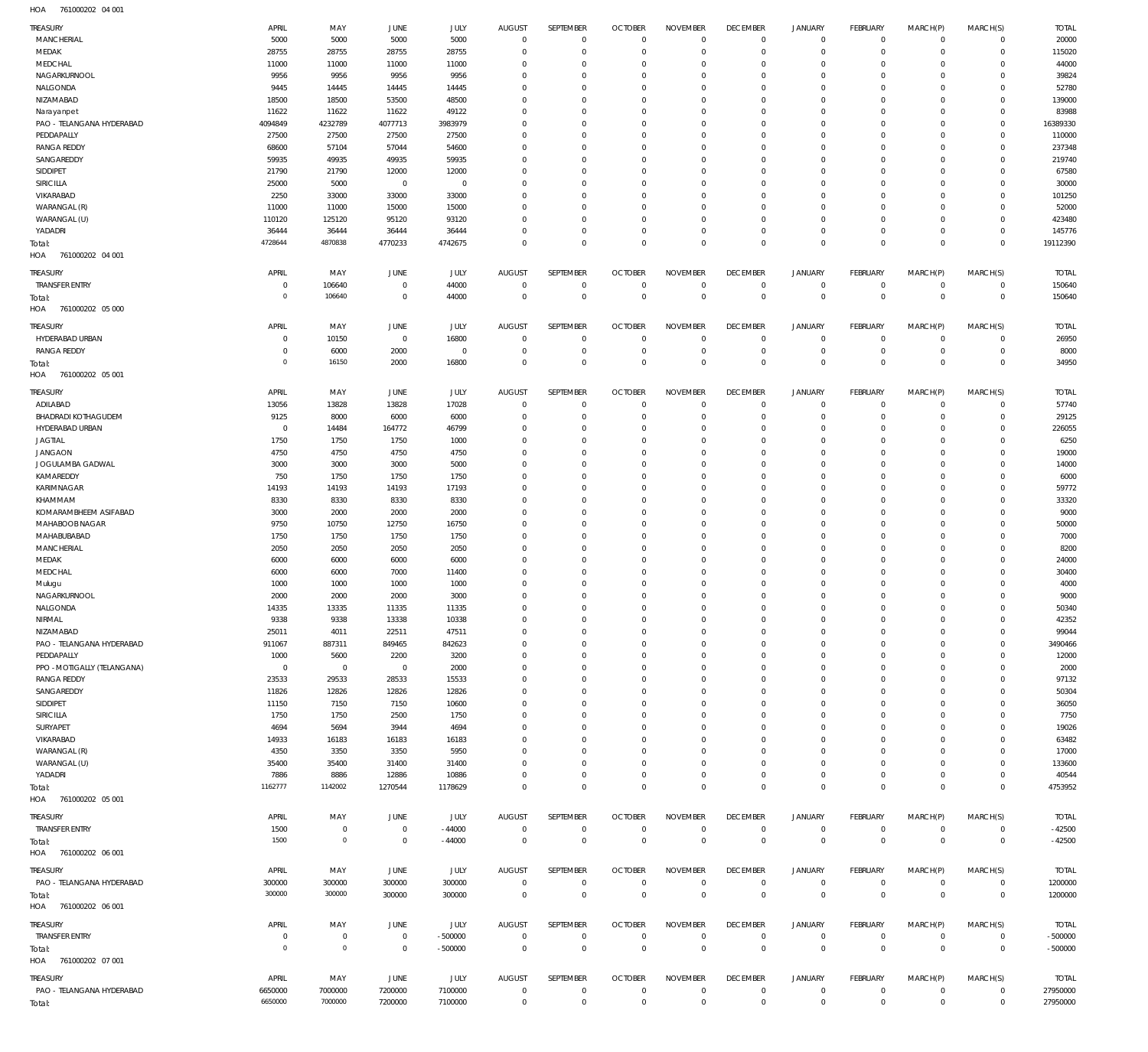| HOA<br>761000202 07 001                 |                  |                  |                  |                  |                  |                            |                           |                            |                            |                            |                            |                            |                             |                   |
|-----------------------------------------|------------------|------------------|------------------|------------------|------------------|----------------------------|---------------------------|----------------------------|----------------------------|----------------------------|----------------------------|----------------------------|-----------------------------|-------------------|
| TREASURY                                | APRIL            | MAY              | JUNE             | <b>JULY</b>      | <b>AUGUST</b>    | SEPTEMBER                  | <b>OCTOBER</b>            | <b>NOVEMBER</b>            | <b>DECEMBER</b>            | <b>JANUARY</b>             | FEBRUARY                   | MARCH(P)                   | MARCH(S)                    | <b>TOTAL</b>      |
| <b>TRANSFER ENTRY</b>                   | $^{\circ}$       | $\mathbf 0$      | $\mathbf{0}$     | 3050000          | $\mathbf 0$      | $\mathbf 0$                | $\overline{0}$            | $\mathbf 0$                | $\mathbf 0$                | $\mathbf 0$                | $\overline{0}$             | $\mathbf 0$                | $\circ$                     | 3050000           |
| Total:                                  | $^{\circ}$       | $\mathbf 0$      | $\mathbf 0$      | 3050000          | $\mathbf 0$      | $\mathsf 0$                | $\mathbf 0$               | $\mathbf 0$                | $\mathbf{0}$               | $\mathbf 0$                | $\overline{0}$             | $\mathbf{0}$               | $\overline{0}$              | 3050000           |
| HOA<br>761000202 07 002                 |                  |                  |                  |                  |                  |                            |                           |                            |                            |                            |                            |                            |                             |                   |
|                                         |                  |                  |                  |                  |                  |                            |                           |                            |                            |                            |                            |                            |                             |                   |
| TREASURY                                | APRIL            | MAY              | JUNE             | JULY             | <b>AUGUST</b>    | SEPTEMBER                  | <b>OCTOBER</b>            | <b>NOVEMBER</b>            | <b>DECEMBER</b>            | <b>JANUARY</b>             | FEBRUARY                   | MARCH(P)                   | MARCH(S)                    | <b>TOTAL</b>      |
| PAO - TELANGANA HYDERABAD               | 1625000          | 1625000          | 1590000          | 1475000          | $^{\circ}$       | $\mathbb O$                | $\overline{0}$            | $\mathbf 0$                | $\overline{0}$             | $\overline{0}$             | $\overline{0}$             | $\circ$                    | $\overline{0}$              | 6315000           |
| Total:                                  | 1625000          | 1625000          | 1590000          | 1475000          | $\mathbf 0$      | $\mathbb O$                | $\overline{0}$            | $\mathbf 0$                | $\mathbf 0$                | $\bf 0$                    | $\overline{0}$             | $\mathbf 0$                | $\overline{0}$              | 6315000           |
| HOA<br>761000202 07 002                 |                  |                  |                  |                  |                  |                            |                           |                            |                            |                            |                            |                            |                             |                   |
| TREASURY                                | APRIL            | MAY              | JUNE             | JULY             | <b>AUGUST</b>    | SEPTEMBER                  | <b>OCTOBER</b>            | <b>NOVEMBER</b>            | <b>DECEMBER</b>            | <b>JANUARY</b>             | FEBRUARY                   | MARCH(P)                   | MARCH(S)                    | <b>TOTAL</b>      |
| <b>TRANSFER ENTRY</b>                   | 0                | $\mathbf 0$      | $\overline{0}$   | $-2550000$       | $\mathbf 0$      | $\mathbf 0$                | $\mathbf 0$               | $\overline{0}$             | $\bf 0$                    | $\mathbf 0$                | $\overline{0}$             | $\mathbf 0$                | $\overline{0}$              | $-2550000$        |
| Total:                                  | $^{\circ}$       | $\mathbf 0$      | $\mathbf 0$      | $-2550000$       | $\mathbf 0$      | $\mathbf 0$                | $\overline{0}$            | $\overline{0}$             | $\mathbf 0$                | $\mathbf 0$                | $\overline{0}$             | $\mathbf 0$                | $\overline{0}$              | $-2550000$        |
| HOA<br>761000203 04 001                 |                  |                  |                  |                  |                  |                            |                           |                            |                            |                            |                            |                            |                             |                   |
|                                         |                  |                  |                  |                  |                  |                            |                           |                            |                            |                            |                            |                            |                             |                   |
| TREASURY                                | APRIL            | MAY              | JUNE             | JULY             | <b>AUGUST</b>    | SEPTEMBER                  | <b>OCTOBER</b>            | <b>NOVEMBER</b>            | <b>DECEMBER</b>            | <b>JANUARY</b>             | FEBRUARY                   | MARCH(P)                   | MARCH(S)                    | <b>TOTAL</b>      |
| MAHABOOB NAGAR                          | 750              | 750              | 750              | 750              | 0                | $\mathbf 0$                | $\overline{0}$            | $\overline{0}$             | 0                          | 0                          | $\overline{0}$             | $\mathbf 0$                | $\circ$                     | 3000              |
| <b>TRANSFER ENTRY</b>                   | $-1500$          | $\mathbf 0$      | $\mathbf 0$      | $\mathbb O$      | $\mathbf 0$      | $\mathbb O$                | $\overline{0}$            | $\mathbf 0$                | $\mathbf 0$                | $\mathsf{O}\xspace$        | $\overline{0}$             | $\circ$                    | $\overline{0}$              | $-1500$           |
| Total:                                  | $-750$           | 750              | 750              | 750              | $\mathbf 0$      | $\mathbf 0$                | $\overline{0}$            | $\mathbf 0$                | $\mathbf 0$                | $\mathsf{O}\xspace$        | $\overline{0}$             | $\mathbf 0$                | $\overline{0}$              | 1500              |
| HOA<br>761000204 12 000                 |                  |                  |                  |                  |                  |                            |                           |                            |                            |                            |                            |                            |                             |                   |
| <b>TREASURY</b>                         | APRIL            | MAY              | JUNE             | JULY             | <b>AUGUST</b>    | SEPTEMBER                  | <b>OCTOBER</b>            | <b>NOVEMBER</b>            | <b>DECEMBER</b>            | <b>JANUARY</b>             | FEBRUARY                   | MARCH(P)                   | MARCH(S)                    | <b>TOTAL</b>      |
| HYDERABAD URBAN                         | 370              | $\mathbf 0$      | 740              | 1602             | $^{\circ}$       | $\mathbf 0$                | $^{\circ}$                | $^{\circ}$                 | $\bf 0$                    | 0                          | $\overline{0}$             | $\mathbf 0$                | $\circ$                     | 2712              |
| Total:                                  | 370              | $\mathbf 0$      | 740              | 1602             | $\mathbf 0$      | $\mathbb O$                | $\overline{0}$            | $\overline{0}$             | $\mathbf 0$                | $\mathbf 0$                | $\overline{0}$             | $\mathbf 0$                | $\overline{0}$              | 2712              |
| HOA<br>761000204 12 001                 |                  |                  |                  |                  |                  |                            |                           |                            |                            |                            |                            |                            |                             |                   |
|                                         |                  |                  |                  |                  |                  |                            |                           |                            |                            |                            |                            |                            |                             |                   |
| TREASURY                                | APRIL            | MAY              | JUNE             | JULY             | <b>AUGUST</b>    | SEPTEMBER                  | <b>OCTOBER</b>            | <b>NOVEMBER</b>            | <b>DECEMBER</b>            | <b>JANUARY</b>             | FEBRUARY                   | MARCH(P)                   | MARCH(S)                    | <b>TOTAL</b>      |
| HYDERABAD URBAN                         | 1000             | 5532             | 6812             | 8000             | $\mathbf 0$      | $\mathbf 0$                | $\overline{0}$            | $^{\circ}$                 | 0                          | $\mathbf 0$                | $\overline{0}$             | $\mathbf 0$                | $\circ$                     | 21344             |
| JOGULAMBA GADWAL                        | $\mathbf 0$      | 1000             | 1000             | 1000             | 0                | $\mathbf 0$                | $^{\circ}$                | $\mathbf{0}$               | $\mathbf 0$                | $\mathsf{O}\xspace$        | $\overline{0}$             | $\mathbf 0$                | $\overline{0}$              | 3000              |
| KAMAREDDY                               | 370              | 370              | 370              | 370              | 0                | $\mathbf 0$                | $^{\circ}$                | $\mathbf{0}$               | 0                          | $\mathbf 0$                | $\overline{0}$             | $\mathbf 0$                | $\mathbf{0}$                | 1480              |
| KARIMNAGAR                              | 371              | 371              | 371              | 371              | $\mathbf 0$      | $\mathbf 0$                | $^{\circ}$                | $\mathbf{0}$               | $\mathbf 0$                | $\mathbf 0$                | $\mathbf 0$                | $\mathbf 0$                | $\mathbf{0}$                | 1484              |
| KHAMMAM                                 | 500              | 500              | 500              | 500              | $\mathbf 0$      | $\mathbb O$                | $^{\circ}$                | $\mathbf{0}$               | $\mathbf 0$                | $\mathbf 0$                | $\mathbf 0$                | $\mathbf 0$                | $\mathbf{0}$                | 2000              |
| MAHABOOB NAGAR                          | 3125             | 3125             | 2750             | 3125             | $\mathbf 0$      | $\mathbf 0$                | $^{\circ}$                | $\mathbf{0}$               | $\mathbf 0$                | $\mathbf 0$                | $\mathbf 0$                | $\Omega$                   | $\mathbf{0}$                | 12125             |
| MAHABUBABAD                             | 500              | 500              | 500              | 500              | $\mathbf 0$      | $\mathbf 0$                | $^{\circ}$                | $\mathbf{0}$               | $\mathbf 0$                | $\mathbf 0$                | $\overline{0}$             | $\mathbf 0$                | $\mathbf{0}$                | 2000              |
| MEDAK                                   | 1000             | 1000             | 1000             | 1000             | $\Omega$         | $\mathbf 0$                | $^{\circ}$                | $\mathbf{0}$               | $\mathbf 0$                | $\mathbf 0$                | $\mathbf 0$                | $\Omega$                   | $\mathbf{0}$                | 4000              |
| NALGONDA                                | 1770             | 1770             | 1770             | 1770             | $\mathbf 0$      | $\mathbf 0$                | $^{\circ}$                | $\mathbf{0}$               | $\mathbf 0$                | $\mathbf 0$                | $\mathbf 0$                | $\mathbf 0$                | $\mathbf{0}$                | 7080              |
| NIRMAL                                  | 1000             | 1000             | 1000             | 1000             | $\mathbf 0$      | $\mathbf 0$                | $^{\circ}$                | $\mathbf{0}$               | $\mathbf 0$                | $\mathbf 0$                | $\mathbf 0$                | $\mathbf 0$                | $\mathbf 0$                 | 4000              |
| NIZAMABAD                               | 870              | 870              | 870              | 870              | $\mathbf 0$      | $\mathbf 0$                | $^{\circ}$                | $\mathbf{0}$               | $\mathbf 0$                | $\mathbf 0$                | $\mathbf 0$                | $\Omega$                   | $\mathbf{0}$                | 3480              |
| Narayanpet                              | 342              | 342              | 342              | 342              | $\mathbf 0$      | $\mathbf 0$                | $^{\circ}$                | $\mathbf{0}$               | $\mathbf 0$                | $\mathbf 0$                | $\mathbf 0$                | $\mathbf 0$                | $\mathbf{0}$                | 1368              |
| PAO - TELANGANA HYDERABAD               | 257641           | 265182           | 262304           | 264904           | $\mathbf 0$      | $\mathbf 0$                | $^{\circ}$                | $\mathbf{0}$               | $\mathbf 0$                | $\mathbf 0$                | $\mathbf 0$                | $\Omega$                   | $\mathbf{0}$                | 1050031           |
| <b>RANGA REDDY</b>                      | 1655             | 1655             | 2655             | 1655             | $\mathbf 0$      | $\mathbf 0$                | $^{\circ}$                | $\mathbf{0}$               | $\mathbf 0$                | $\mathbf 0$                | $\mathbf 0$                | $\mathbf 0$                | $\mathbf{0}$                | 7620              |
| SANGAREDDY                              | 3250             | 3250             | 3250             | 3250             | $\mathbf 0$      | $\mathbf 0$                | $^{\circ}$                | $\mathbf{0}$               | $\mathbf 0$                | $\mathbf 0$                | $\mathbf 0$                | $\Omega$                   | $\mathbf{0}$                | 13000             |
| SIDDIPET                                | 2500             | 2500             | $\mathbf 0$      | $\mathbb O$      | $\Omega$         | $\mathbf 0$                | $^{\circ}$                | $\mathbf{0}$               | $\mathbf 0$                | $\mathbf 0$                | $\mathbf 0$                | $\mathbf 0$                | $\mathbf{0}$                | 5000              |
| SURYAPET                                | 1000             | 2000             | 1000             | 1000             | $\mathbf 0$      | $\mathbb O$                | $^{\circ}$                | $\mathbf{0}$               | 0                          | $\mathbf 0$                | $\mathbf 0$                | $\mathbf 0$                | $\mathbf 0$                 | 5000              |
| VIKARABAD                               | 1500             | 3980             | 2870             | 2870             | $\mathbf 0$      | $\mathbf 0$                | $^{\circ}$                | $\mathbf{0}$               | $\mathbf 0$                | $\mathbf 0$                | $\mathbf 0$                | $\mathbf 0$                | $\mathbf{0}$                | 11220             |
| WARANGAL (U)                            | 3459             | 3459             | 3459             | 3459             | $\mathbf 0$      | $\mathbf 0$                | $^{\circ}$                | $\mathbf{0}$               | $\mathbf 0$                | $\mathbf 0$                | $\overline{0}$             | $\mathbf 0$                | $\mathbf{0}$                | 13836             |
| YADADRI                                 | 1400             | 2100             | 2800             | 2100             | $\mathbf 0$      | $\mathbf 0$                | $\overline{0}$            | $\mathbf 0$                | $\mathbf 0$                | $\mathbf 0$                | $\overline{0}$             | $\mathbf 0$                | $\mathbf{0}$                | 8400              |
| Total:                                  | 283253           | 300506           | 295623           | 298086           | $\mathbf 0$      | $\mathbf 0$                | $\Omega$                  | $\mathbf 0$                | $\mathbf 0$                | $\mathbf 0$                | $\overline{0}$             | $\mathbf 0$                | $\overline{0}$              | 1177468           |
| HOA<br>761000204 12 001                 |                  |                  |                  |                  |                  |                            |                           |                            |                            |                            |                            |                            |                             |                   |
| TREASURY                                | APRIL            | MAY              | JUNE             | JULY             | AUGUST           | SEPTEMBER                  | <b>OCTOBER</b>            | <b>NOVEMBER</b>            | <b>DECEMBER</b>            | <b>JANUARY</b>             | FEBRUARY                   | MARCH(P)                   | MARCH(S)                    | <b>TOTAL</b>      |
| <b>TRANSFER ENTRY</b>                   | $\Omega$         | $\mathbf{0}$     | 2500             | 500              | $\Omega$         | $\mathbf 0$                | $\mathbb O$               | $\mathbf 0$                | $\mathsf{O}\xspace$        | 0                          | $\overline{0}$             | $\mathbf 0$                | $\circ$                     | 3000              |
| Total:                                  | $\mathbf 0$      | $\mathbf 0$      | 2500             | 500              | $\mathbf 0$      | $\mathbf 0$                | $\mathbf 0$               | $\mathbf 0$                | $\,0\,$                    | $\mathbf 0$                | $\overline{0}$             | $\mathbf 0$                | $\overline{0}$              | 3000              |
| HOA<br>761000800 04 000                 |                  |                  |                  |                  |                  |                            |                           |                            |                            |                            |                            |                            |                             |                   |
|                                         |                  |                  |                  |                  |                  |                            |                           |                            |                            |                            |                            |                            |                             |                   |
| TREASURY                                | APRIL            | MAY              | JUNE             | JULY             | <b>AUGUST</b>    | SEPTEMBER                  | <b>OCTOBER</b>            | <b>NOVEMBER</b>            | <b>DECEMBER</b>            | <b>JANUARY</b>             | <b>FEBRUARY</b>            | MARCH(P)                   | MARCH(S)                    | <b>TOTAL</b>      |
| HYDERABAD URBAN                         | $\mathbf 0$      | $\mathbf 0$      | $\mathbf 0$      | 1500             | $\mathbf 0$      | $\mathbb O$                | $\overline{0}$            | $\mathbf 0$                | $\bf 0$                    | $\overline{0}$             | $\overline{0}$             | $\mathbf 0$                | $\circ$                     | 1500              |
| PAO - TS NEW DELHI                      | 7200             | 7200             | 6450             | 7950             | $\mathbf 0$      | $\mathbf 0$                | $\overline{0}$            | $\mathbf 0$                | $\bf 0$                    | $\mathsf{O}\xspace$        | $\overline{0}$             | $\mathbf 0$                | $\overline{0}$              | 28800             |
| SURYAPET                                | 1200             | $\mathbf 0$      | 2200             | $\mathbf 0$      | $\mathbf 0$      | $\mathbb O$                | $^{\circ}$                | $\mathbf{0}$               | 0                          | $\mathsf{O}\xspace$        | $\overline{0}$             | $\mathbf 0$                | $\circ$                     | 3400              |
| YADADRI                                 | $\mathbf 0$      | 1800             | $\overline{0}$   | $\mathbf 0$      | $\mathbf 0$      | $\mathbb O$                | $\overline{0}$            | $\mathbf 0$                | $\bf 0$                    | $\mathsf{O}\xspace$        | $\overline{0}$             | $\mathbf 0$                | $\circ$                     | 1800              |
| Total:                                  | 8400             | 9000             | 8650             | 9450             | $\mathbf 0$      | $\mathbf 0$                | $\mathbf 0$               | $\mathbf 0$                | $\mathbf 0$                | $\mathbf 0$                | $\overline{0}$             | $\mathbf 0$                | $\overline{0}$              | 35500             |
| HOA<br>761000800 04 001                 |                  |                  |                  |                  |                  |                            |                           |                            |                            |                            |                            |                            |                             |                   |
| TREASURY                                | APRIL            | MAY              | JUNE             | JULY             | <b>AUGUST</b>    | SEPTEMBER                  | <b>OCTOBER</b>            | <b>NOVEMBER</b>            | <b>DECEMBER</b>            | <b>JANUARY</b>             | <b>FEBRUARY</b>            | MARCH(P)                   | MARCH(S)                    | <b>TOTAL</b>      |
| ADILABAD                                | 232500           | 226000           | 209750           | 186500           | $\mathbf 0$      | $\mathbf 0$                | $\overline{0}$            | $\overline{0}$             | $\bf 0$                    | $\mathbf 0$                | $\overline{0}$             | $\mathbf 0$                | $\mathbf{0}$                | 854750            |
| <b>BHADRADI KOTHAGUDEM</b>              | 305750           | 279250           | 274250           | 280500           | 0                | $\mathbf 0$                | $\overline{0}$            | $\Omega$                   | $\mathbf 0$                | $\mathbf 0$                | $\overline{0}$             | $\mathbf 0$                | $\circ$                     | 1139750           |
| BHOOPALAPALLY                           | 138500           | 117750           | 112000           | 115750           | 0                | $\mathbf 0$                | $^{\circ}$                | $\mathbf 0$                | $\mathbf 0$                | $\mathbf 0$                | $\mathbf 0$                | $\Omega$                   | $\mathbf 0$                 | 484000            |
| HYDERABAD URBAN                         | $\mathbf 0$      | 5000             | 2250             | $\mathbf 0$      | $\Omega$         | $\mathbf 0$                | $^{\circ}$                | $\Omega$                   | $\mathbf 0$                | $\mathbf 0$                | $\mathbf 0$                | $\Omega$                   | $\mathbf 0$                 | 7250              |
| <b>JAGTIAL</b>                          | 43000            | 38750            | 33750            | 33500            | $\Omega$         | $\mathbf 0$                | $^{\circ}$                | $\mathbf 0$                | $\mathbf 0$                | $\mathbf 0$                | $\mathbf 0$                | $\Omega$                   | $\mathbf 0$                 | 149000            |
| <b>JANGAON</b>                          | 53500            | 49500            | 53250            | 53500            | $\Omega$         | $\mathbf 0$                | $^{\circ}$                | $\Omega$                   | $\mathbf 0$                | $\mathbf 0$                | $\mathbf 0$                | $\Omega$                   | $\mathbf 0$                 | 209750            |
|                                         |                  |                  | 39600            | 35650            | $\Omega$         | $\mathbf 0$                | $^{\circ}$                | $\Omega$                   | $\mathbf 0$                | $\mathbf 0$                | $\mathbf 0$                | $\Omega$                   | $\mathbf 0$                 | 155750            |
|                                         |                  |                  |                  |                  |                  |                            |                           |                            |                            |                            |                            |                            |                             | 512500            |
| JOGULAMBA GADWAL                        | 43000            | 37500            |                  |                  | $\Omega$         | $\mathbf 0$                | $^{\circ}$                | $\Omega$                   | $\mathbf 0$                | $\mathbf 0$                | $\mathbf 0$                | $\Omega$                   | $\mathbf 0$                 |                   |
| KAMAREDDY                               | 71750            | 142250           | 149750           | 148750           | $\Omega$         | $\mathbf 0$                | $^{\circ}$                | $\Omega$                   | $\mathbf 0$                | $\mathbf 0$                | $\mathbf 0$                | $\Omega$                   | $\mathbf 0$                 |                   |
| KARIMNAGAR                              | 96950            | 97700            | 84700            | 81500            |                  |                            |                           | $\Omega$                   |                            |                            |                            | $\Omega$                   |                             | 360850            |
| KHAMMAM                                 | 372250           | 351500           | 381750           | 388500           | 0<br>$\Omega$    | $\mathbf 0$<br>$\mathbf 0$ | $^{\circ}$<br>$^{\circ}$  | $\Omega$                   | $\mathbf 0$<br>$\mathbf 0$ | $\mathbf 0$<br>$\mathbf 0$ | $\mathbf 0$<br>$\Omega$    | $\Omega$                   | $^{\circ}$<br>$\mathbf 0$   | 1494000           |
| KOMARAMBHEEM ASIFABAD                   | 176000           | 155250           | 168500           | 154250           | $\Omega$         | $\mathbf 0$                | $^{\circ}$                | $\Omega$                   | $\mathbf 0$                | $\mathbf 0$                | $\mathbf 0$                | $\Omega$                   | $\mathbf 0$                 | 654000            |
| MAHABOOB NAGAR                          | 81500            | 63500            | 66750            | 59750            | $\Omega$         | $\mathbf 0$                | $^{\circ}$                | $\Omega$                   | $\mathbf 0$                | $\mathbf 0$                | $\Omega$                   | $\Omega$                   | $\mathbf 0$                 | 271500            |
| MAHABUBABAD                             | 67950            | 103200           | 102200           | 100650           | $\Omega$         | $\mathbf 0$                | $\Omega$                  | $\Omega$                   | $\mathbf 0$                | $\mathbf 0$                | $\mathbf 0$                | $\Omega$                   | $\mathbf 0$                 | 374000            |
| MANCHERIAL                              | 186000           | 175250           | 170750           | 168500           | $\Omega$         | $\mathbf 0$                | $^{\circ}$                | $\mathbf 0$                | $\mathbf 0$                | $\mathbf 0$                | $\Omega$                   | $\Omega$                   | $\mathbf 0$                 | 700500            |
| MEDAK                                   | 100900           | 91650            | 105900           | 104650           | $\Omega$         |                            | $\Omega$                  | $\Omega$                   |                            |                            |                            | $\Omega$                   |                             | 403100            |
| MEDCHAL                                 | 86525            | 70025            | 73750            | 93250            | $\Omega$         | $\mathbf 0$                |                           |                            | $\mathbf 0$                | $\mathbf 0$                | $\mathbf 0$                | $\Omega$                   | $\mathbf 0$                 | 323550            |
| Mulugu                                  | 16500            | 17000            | 19500            | 14000            | $\Omega$         | $\mathbf 0$                | $^{\circ}$                | $\mathbf 0$<br>$\Omega$    | $\mathbf 0$                | $\mathbf 0$                | $\mathbf 0$                | $\Omega$                   | $\mathbf 0$                 | 67000             |
| NAGARKURNOOL                            | 87750            | 79250            | 89200            | 92950            | $\Omega$         | $\mathbf 0$                | $^{\circ}$                |                            | $\mathbf 0$                | $\mathbf 0$                | $\mathbf 0$                | $\Omega$                   | $\mathbf 0$                 | 349150            |
| NALGONDA                                | 266500           | 283500           | 265250           | 256500           | $\Omega$         | $\mathbf 0$                | $^{\circ}$<br>$\Omega$    | $\mathbf 0$<br>$\Omega$    | $\mathbf 0$                | $\mathbf 0$                | $^{\circ}$                 | $\Omega$                   | $\mathbf 0$                 | 1071750           |
| NIRMAL                                  | 63250            | 50250            | 46000            | 49000            | $\Omega$         | $\mathbf 0$                |                           |                            | $\mathbf 0$                | $\mathbf 0$                | $\mathbf 0$<br>$\Omega$    | $\Omega$                   | $\mathbf 0$                 | 208500            |
| NIZAMABAD                               | 319000           | 305250           | 304000           | 292750           |                  | $\mathbf 0$                | $\mathbf 0$               | $\mathbf 0$                | $\mathbf 0$                | $\mathbf 0$                |                            |                            | $\mathbf{0}$                | 1221000           |
| Narayanpet<br>PAO - TELANGANA HYDERABAD | 21750<br>4009787 | 19750<br>3833177 | 23500<br>3874062 | 24250<br>3815712 | 0<br>$\mathbf 0$ | $\mathbb O$<br>$\mathbf 0$ | $^{\circ}$<br>$\mathbf 0$ | $\mathbf 0$<br>$\mathbf 0$ | 0<br>$\mathbf 0$           | $\mathbf 0$<br>$\mathbf 0$ | $\mathbf 0$<br>$\mathbf 0$ | $\mathbf 0$<br>$\mathbf 0$ | $\mathbf 0$<br>$\mathbf{0}$ | 89250<br>15532738 |